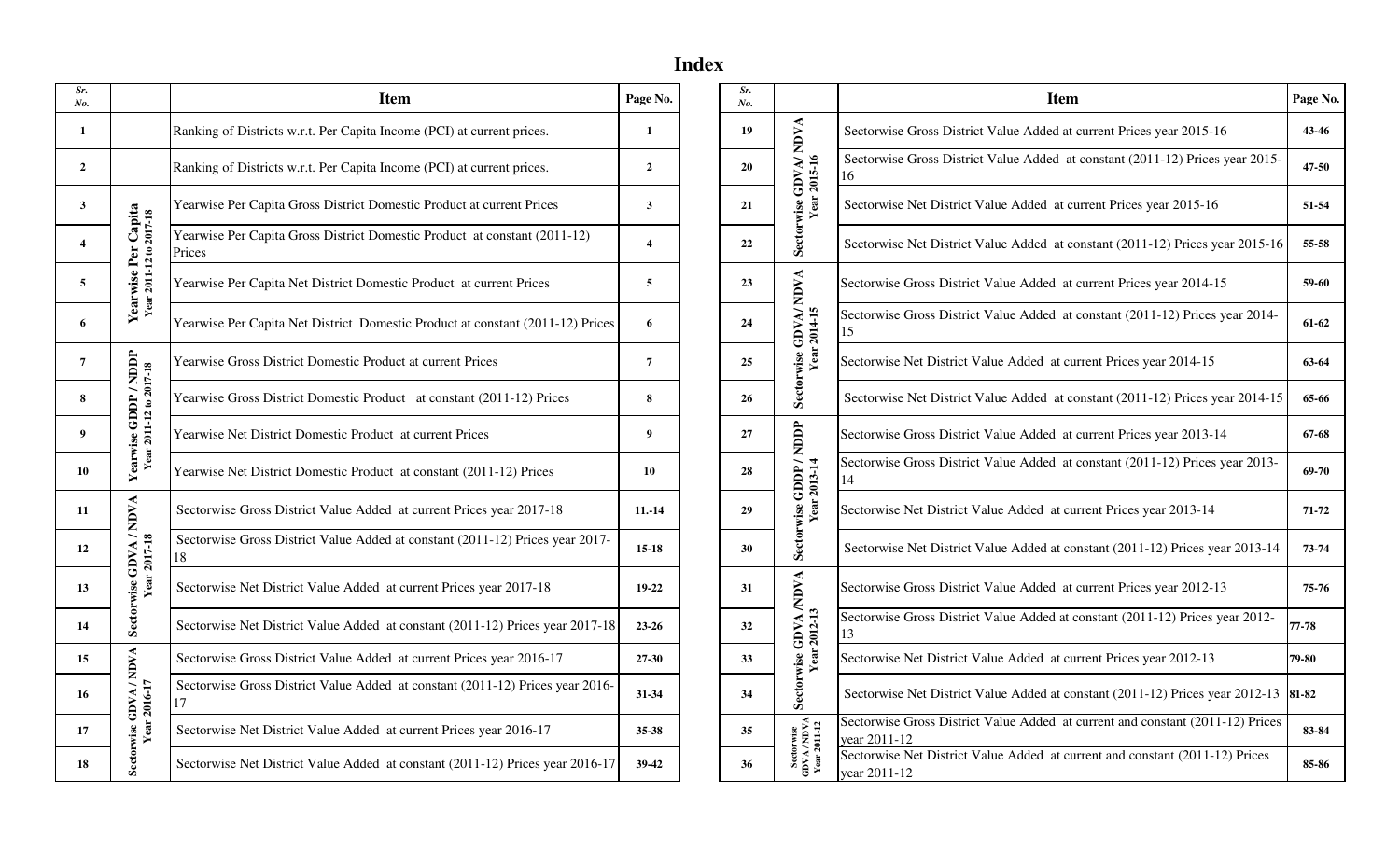**District Domestic Product of Punjab 2011-12 to 2017-18**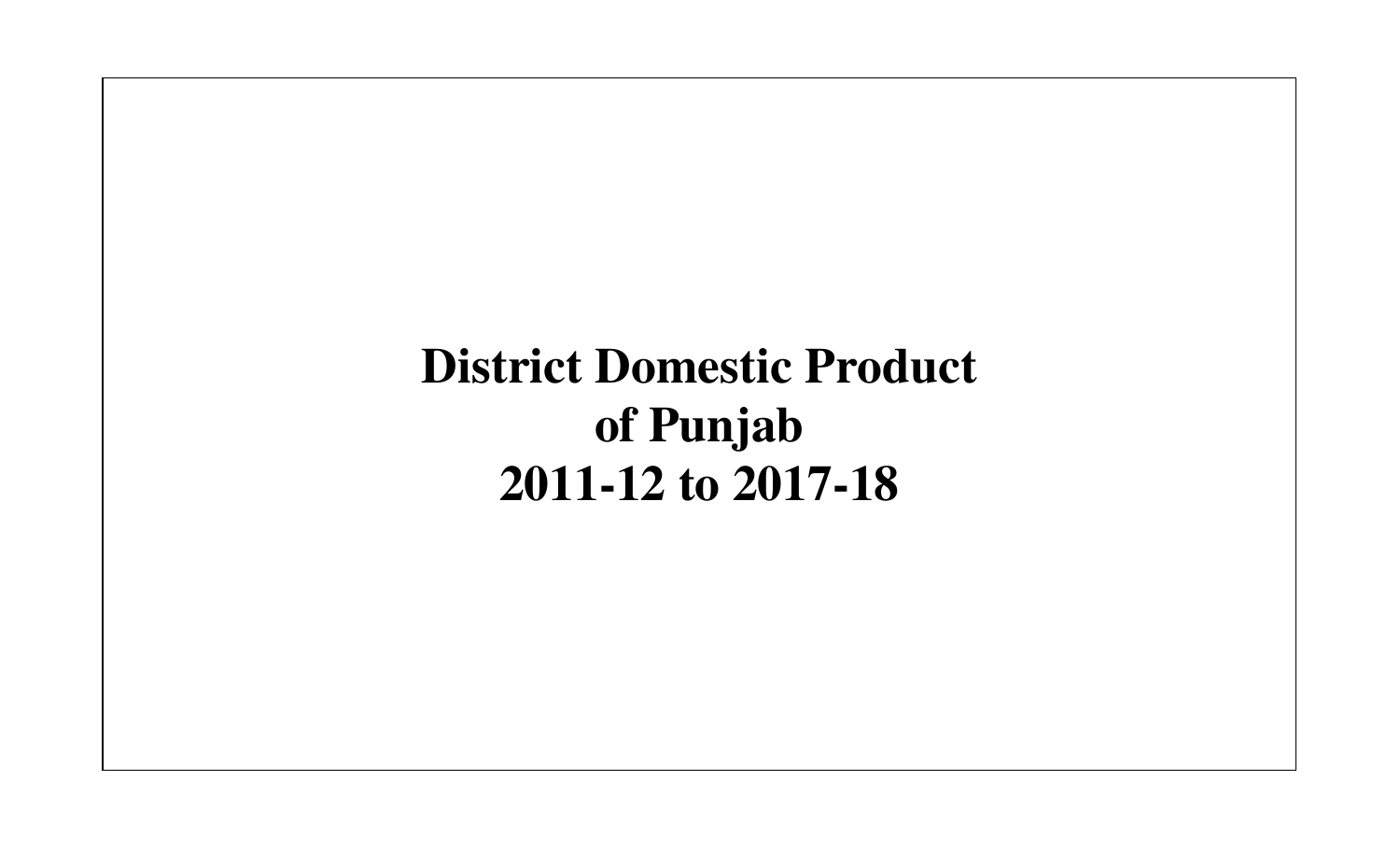| able |  |
|------|--|
|------|--|

# **Districtwise Ranking of Per Capita Income NDDP At Current Prices**

|                         | 2011-12          |           |                         | 2012-13          |           |                         | 2013-14          |             | 2014-15                 |                  |          |
|-------------------------|------------------|-----------|-------------------------|------------------|-----------|-------------------------|------------------|-------------|-------------------------|------------------|----------|
| Rank                    | <b>District</b>  | PCI (Rs.) | <b>Rank</b>             | <b>District</b>  | PCI (Rs.) | Rank                    | <b>District</b>  | $PCI$ (Rs.) | Rank                    | <b>District</b>  | PCI(Rs.) |
| -1                      | <b>SBS</b> Nagar | 102262    | $\mathbf{1}$            | Ludhiana         | 113373    | 1                       | Roopnagar        | 127473      | 1                       | Roopnagar        | 146917   |
| $\overline{2}$          | Ludhiana         | 101951    | $\mathbf{2}$            | <b>SBS</b> Nagar | 113361    | $\overline{2}$          | Kapurthala       | 127181      | $\overline{2}$          | <b>SAS Nagar</b> | 132816   |
| 3                       | Roopnagar        | 101739    | $\mathbf{3}$            | <b>SAS Nagar</b> | 111065    | 3 <sup>1</sup>          | <b>SAS Nagar</b> | 126429      | 3 <sup>1</sup>          | Fatehgarh Sahib  | 128499   |
| $\overline{\mathbf{4}}$ | <b>SAS Nagar</b> | 100838    | $\overline{\mathbf{4}}$ | Fatehgarh Sahib  | 110523    | $\overline{\mathbf{4}}$ | Fatehgarh Sahib  | 121375      | $\overline{\mathbf{4}}$ | Ludhiana         | 127014   |
| 5                       | Hoshiarpur       | 99543     | 5 <sup>5</sup>          | Roopnagar        | 109702    | 5                       | Ludhiana         | 119614      | 5 <sup>1</sup>          | <b>SBS</b> Nagar | 124339   |
| 6                       | Fatehgarh Sahib  | 98232     | 6                       | Hoshiarpur       | 107304    | 6                       | <b>SBS</b> Nagar | 116758      | 6                       | Kapurthala       | 122620   |
| 7                       | Jalandhar        | 91957     | $\overline{7}$          | Jalandhar        | 103333    | $7\overline{ }$         | Jalandhar        | 115030      | 7                       | Jalandhar        | 121106   |
| 8                       | Kapurthala       | 91630     | 8                       | Kapurthala       | 101614    | 8                       | Sangrur          | 112668      | 8                       | Sangrur          | 119939   |
| 9                       | Moga             | 91342     | 9                       | Moga             | 101350    | 9 <sup>1</sup>          | Moga             | 112528      | 9                       | Hoshiarpur       | 118058   |
| 10                      | Sangrur          | 90654     | 10                      | Sangrur          | 100750    | 10                      | Hoshiarpur       | 110685      | 10                      | Moga             | 117513   |
| 11                      | Barnala          | 88658     | 11                      | Barnala          | 97009     |                         | Punjab           | 103831      |                         | Punjab           | 108970   |
|                         | Punjab           | 85577     |                         | Punjab           | 94318     | 11                      | Faridkot         | 102629      | 11                      | Patiala          | 108906   |
| 12                      | Patiala          | 85301     | 12                      | Firozepur        | 92324     | 12                      | Patiala          | 102280      | 12                      | Faridkot         | 107514   |
| 13                      | Firozepur        | 80190     | 13                      | Patiala          | 91769     | 13                      | Barnala          | 101976      | 13                      | Barnala          | 105066   |
| 14                      | Faridkot         | 79814     | 14                      | Faridkot         | 86432     | 14                      | Bathinda         | 94648       | 14                      | Bathinda         | 100503   |
| 15                      | <b>Bathinda</b>  | 78936     | 15                      | Bathinda         | 85651     | 15                      | Firozepur        | 93057       | 15                      | Amritsar         | 98903    |
| 16                      | Muktsar          | 76200     | 16                      | Muktsar          | 84667     | 16                      | Amritsar         | 92195       | 16                      | Firozepur        | 94155    |
| 17                      | Pathankot        | 75473     | 17                      | Pathankot        | 83181     | 17                      | Fazilka          | 90810       | 17                      | Muktsar          | 92824    |
| 18                      | Mansa            | 72896     | 18                      | Amritsar         | 77948     | 18                      | Muktsar          | 89276       | 18                      | Fazilka          | 90146    |
| 19                      | Amritsar         | 68848     | 19                      | Mansa            | 77262     | 19                      | Mansa            | 85195       | 19                      | Mansa            | 89562    |
| 20                      | Gurdaspur        | 66461     | 20                      | Taran Tarn       | 73606     | 20                      | Pathankot        | 82923       | 20                      | Pathankot        | 82111    |
| 21                      | Taran Tarn       | 66084     | 21                      | Gurdaspur        | 70850     | 21                      | Taran Tarn       | 77678       | 21                      | Taran Tarn       | 79905    |
| 22                      | Fazilka          | 65959     | 22                      | Fazilka          | 69468     | 22                      | Gurdaspur        | 73901       | 22                      | Gurdaspur        | 73038    |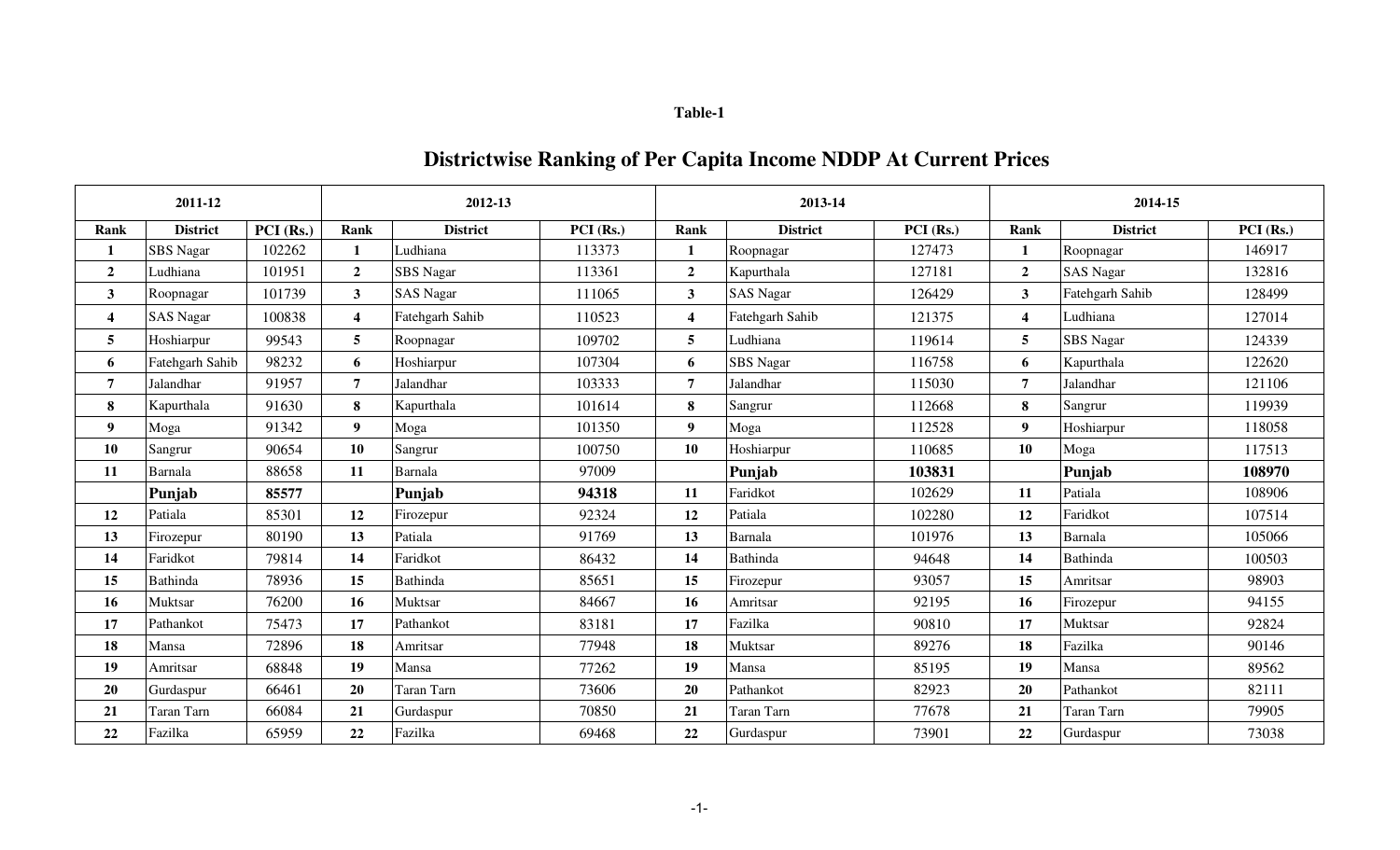# **Districtwise Ranking of Per Capita Income NDDP At Current Prices**

|                         | 2015-16           |          |                         | 2016-17          |          |                | 2017-18           |          |
|-------------------------|-------------------|----------|-------------------------|------------------|----------|----------------|-------------------|----------|
| Rank                    | <b>District</b>   | PCI(Rs.) | Rank                    | <b>District</b>  | PCI(Rs.) | Rank           | <b>District</b>   | PCI(Rs.) |
| $\mathbf{1}$            | Roopnagar         | 156900   | $\mathbf{1}$            | Roopnagar        | 169725   | 1              | Roopnagar         | 182552   |
| $\overline{2}$          | Ludhiana          | 142543   | $\boldsymbol{2}$        | <b>SAS Nagar</b> | 154310   | $\overline{2}$ | <b>SAS Nagar</b>  | 168706   |
| $\mathbf{3}$            | <b>SAS Nagar</b>  | 141439   | $\mathbf{3}$            | Ludhiana         | 152332   | $\overline{3}$ | Ludhiana          | 162143   |
| $\overline{\mathbf{4}}$ | Kapurthala        | 138262   | $\overline{\mathbf{4}}$ | <b>SBS</b> Nagar | 147458   | $\overline{4}$ | Fatehgarh Sahib   | 161690   |
| $\overline{5}$          | Fatehgarh Sahib   | 137764   | 5                       | Fatehgarh Sahib  | 146519   | 5              | SBS Nagar         | 160929   |
| 6                       | <b>SBS</b> Nagar  | 137029   | 6                       | Jalandhar        | 142134   | 6              | Jalandhar         | 157237   |
| $\overline{7}$          | Jalandhar         | 136583   | $\overline{7}$          | Sangrur          | 141852   | $\overline{7}$ | Sangrur           | 154432   |
| 8                       | Moga              | 131391   | 8                       | Moga             | 141197   | 8              | Moga              | 152903   |
| 9                       | Hoshiarpur        | 129478   | $\boldsymbol{9}$        | Hoshiarpur       | 139754   | 9              | Kapurthala        | 152028   |
| <b>10</b>               | Sangrur           | 127528   | <b>10</b>               | Kapurthala       | 138875   | 10             | <b>Barnala</b>    | 148547   |
| 11                      | <b>Barnala</b>    | 120254   | 11                      | <b>Barnala</b>   | 133832   | 11             | Hoshiarpur        | 148501   |
|                         | Punjab            | 118858   |                         | Punjab           | 128780   | 12             | Faridkot          | 141959   |
| 12                      | Faridkot          | 118686   | 12                      | Faridkot         | 126739   |                | Punjab            | 139775   |
| 13                      | Patiala           | 115290   | 13                      | Patiala          | 126035   | 13             | Patiala           | 134920   |
| 14                      | Muktsar           | 110254   | 14                      | Firozepur        | 115050   | 14             | Firozepur         | 130308   |
| 15                      | Amritsar          | 104170   | 15                      | Muktsar          | 113853   | 15             | <b>Muktsar</b>    | 122982   |
| 16                      | Firozepur         | 103552   | 16                      | Amritsar         | 112955   | 16             | Amritsar          | 122360   |
| 17                      | <b>Bathinda</b>   | 98955    | 17                      | Fazilka          | 112531   | 17             | <b>Bathinda</b>   | 121167   |
| 18                      | Pathankot         | 97294    | 18                      | <b>Bathinda</b>  | 112387   | 18             | Mansa             | 119087   |
| 19                      | Mansa             | 95316    | 19                      | Mansa            | 108781   | 19             | Fazilka           | 118072   |
| 20                      | Fazilka           | 94291    | 20                      | Pathankot        | 103948   | 20             | Pathankot         | 112818   |
| 21                      | <b>Taran Tarn</b> | 89894    | 21                      | Taran Tarn       | 93279    | 21             | <b>Taran Tarn</b> | 104723   |
| 22                      | Gurdaspur         | 76983    | 22                      | Gurdaspur        | 88723    | 22             | Gurdaspur         | 96990    |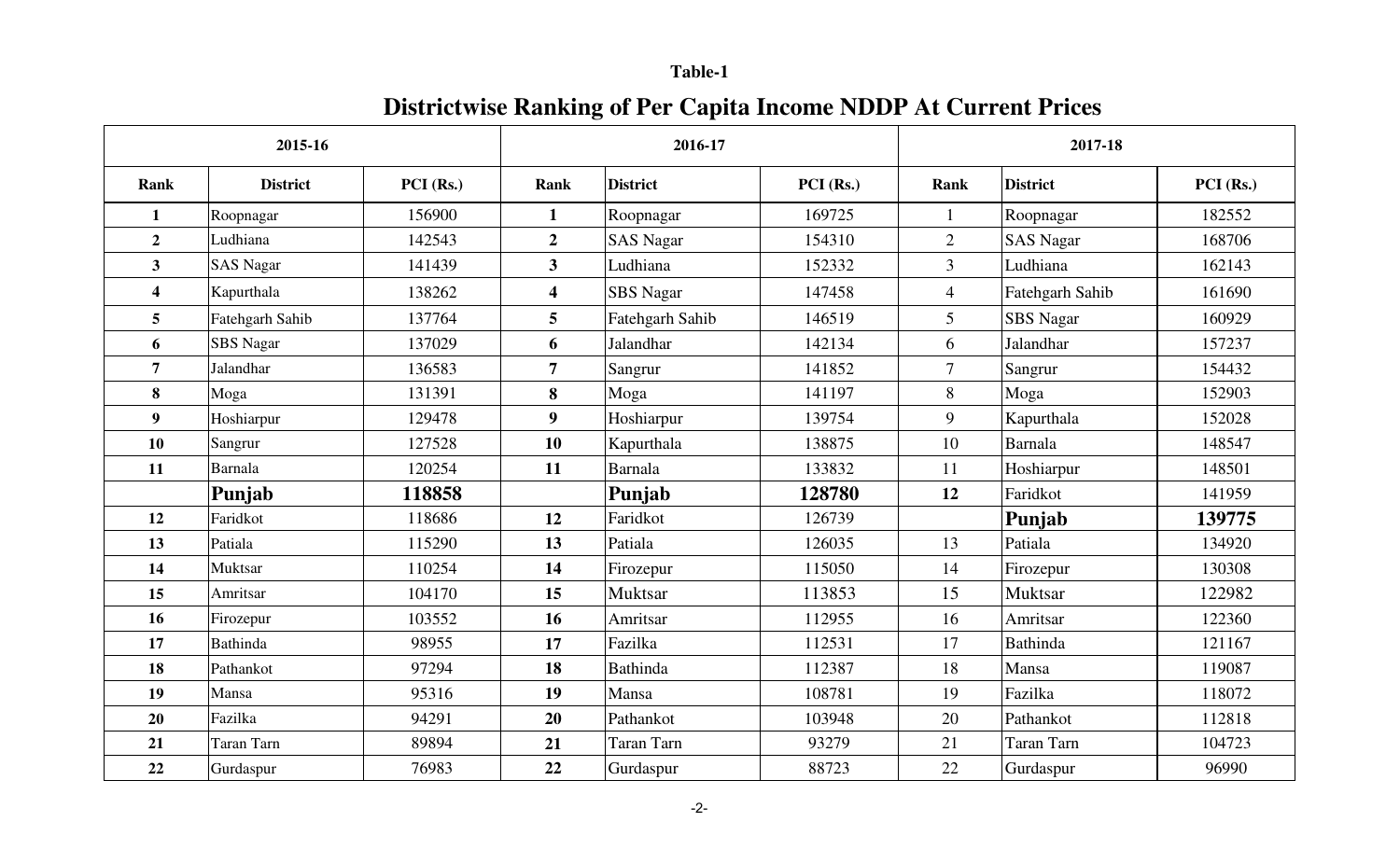# **Yearwise Per Capita Gross District Domestic Product At Current Prices**

|                |                  |              |                         |                |         |                |         | (Rs.)            |
|----------------|------------------|--------------|-------------------------|----------------|---------|----------------|---------|------------------|
| <b>SN</b>      | <b>District</b>  | 2011-12      | 2012-13                 | 2013-14        | 2014-15 | 2015-16        | 2016-17 | 2017-18          |
| $\mathbf{1}$   | $\overline{2}$   | $\mathbf{3}$ | $\overline{\mathbf{4}}$ | $\overline{5}$ | 6       | $\overline{7}$ | 8       | $\boldsymbol{9}$ |
|                | Gurdaspur        | 72969        | 77840                   | 82096          | 81627   | 85730          | 98423   | 107785           |
| $\overline{2}$ | Pathankot        | 81838        | 90168                   | 90760          | 90319   | 106039         | 113842  | 123650           |
| $\mathfrak{Z}$ | Amritsar         | 76937        | 87088                   | 102750         | 110641  | 116112         | 125758  | 136724           |
| $\overline{4}$ | Taran Tarn       | 71627        | 79922                   | 84981          | 87921   | 98209          | 102088  | 114751           |
| 5              | Kapurthala       | 100721       | 111799                  | 139476         | 135352  | 151783         | 153088  | 167898           |
| 6              | <b>Jalandhar</b> | 102827       | 115601                  | 128641         | 136174  | 152341         | 158892  | 176195           |
| $\overline{7}$ | <b>SBS</b> Nagar | 113202       | 125366                  | 128779         | 137716  | 150904         | 161778  | 176913           |
| 8              | Hoshiarpur       | 109011       | 117566                  | 121793         | 130006  | 141927         | 153146  | 163288           |
| $\overline{9}$ | Roopnagar        | 113253       | 121836                  | 141025         | 162275  | 172462         | 186193  | 200978           |
| 10             | <b>SAS Nagar</b> | 117073       | 128607                  | 144800         | 152787  | 161714         | 174984  | 191868           |
| 11             | Ludhiana         | 117131       | 129950                  | 136627         | 145888  | 162078         | 172188  | 184300           |
| 12             | Firozepur        | 87266        | 100719                  | 102014         | 103999  | 114028         | 126250  | 142981           |
| 13             | Fazilka          | 71572        | 75603                   | 98856          | 98804   | 103199         | 122936  | 129377           |
| 14             | Faridkot         | 87490        | 94790                   | 114885         | 120553  | 132146         | 141187  | 158584           |
| 15             | <b>Muktsar</b>   | 83206        | 92508                   | 97738          | 102388  | 119983         | 124370  | 134627           |
| 16             | Moga             | 103021       | 114095                  | 126435         | 132883  | 147256         | 157375  | 170894           |
| 17             | <b>Bathinda</b>  | 86780        | 94581                   | 104406         | 111539  | 109836         | 124430  | 134437           |
| 18             | Mansa            | 78918        | 84129                   | 93420          | 99229   | 105185         | 119543  | 130972           |
| 19             | Sangrur          | 101162       | 112409                  | 126182         | 135350  | 143356         | 158310  | 172841           |
| 20             | <b>Barnala</b>   | 97632        | 107001                  | 112543         | 116954  | 132488         | 146708  | 162740           |
| 21             | Patiala          | 95275        | 102381                  | 114077         | 122230  | 128896         | 140412  | 150671           |
| 22             | Fatehgarh Sahib  | 111297       | 124818                  | 135774         | 144617  | 155174         | 163145  | 180393           |
|                | Punjab           | 95379        | 105129                  | 115765         | 122165  | 132467         | 143124  | 155781           |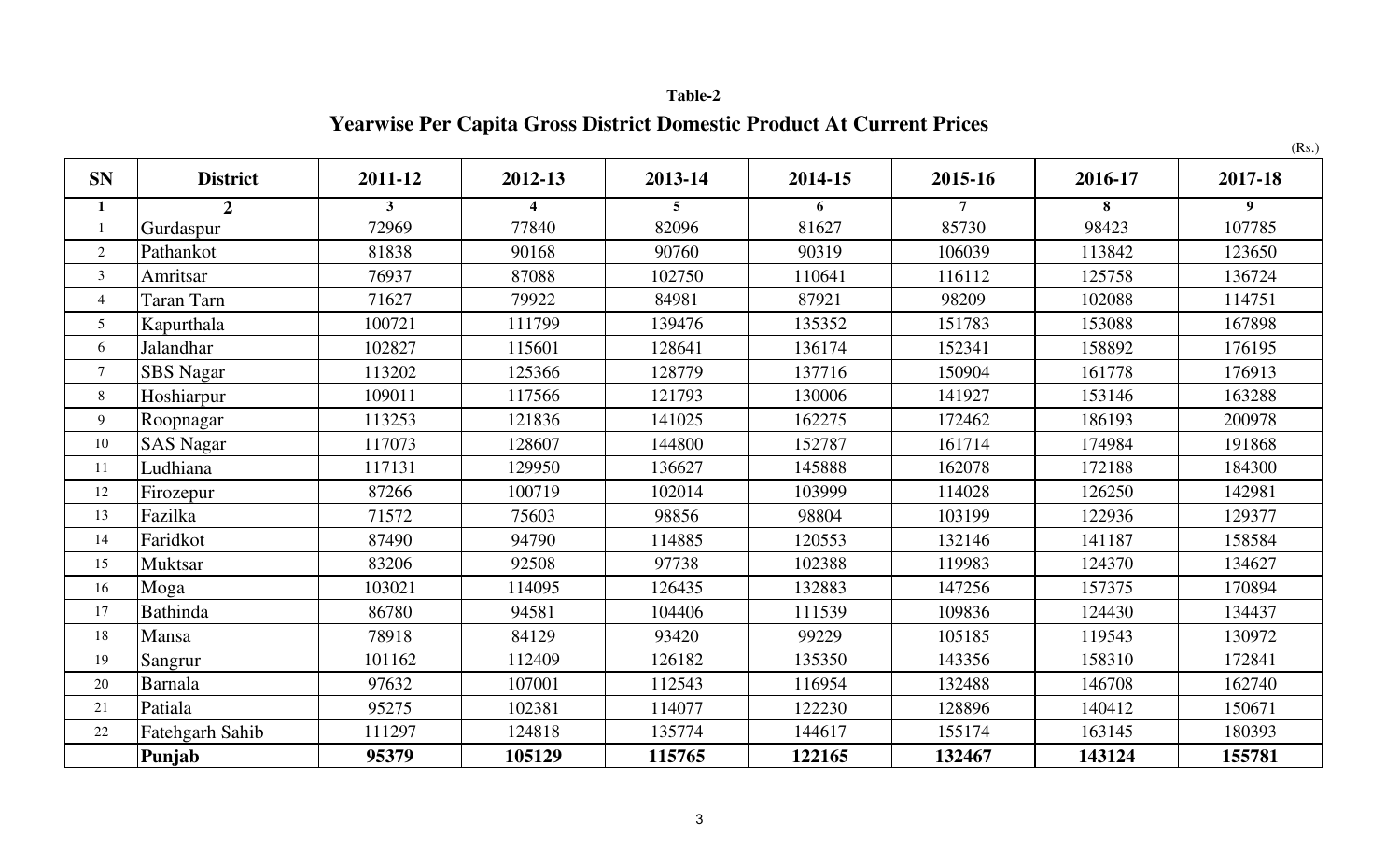**Table-3 Yearwise Per Capita Gross District Domestic Product At Constant (2011-12)Prices** 

|                |                  |                |                         |                 |         |                |         | (Rs.)            |
|----------------|------------------|----------------|-------------------------|-----------------|---------|----------------|---------|------------------|
| <b>SN</b>      | <b>District</b>  | 2011-12        | 2012-13                 | 2013-14         | 2014-15 | 2015-16        | 2016-17 | 2017-18          |
| $\mathbf{1}$   | $\overline{2}$   | 3 <sup>1</sup> | $\overline{\mathbf{4}}$ | $5\overline{)}$ | 6       | $\overline{7}$ | 8       | $\boldsymbol{9}$ |
| $\mathbf{1}$   | Gurdaspur        | 72969          | 73327                   | 73892           | 70789   | 72192          | 80775   | 84805            |
| 2              | Pathankot        | 81838          | 84664                   | 82238           | 78459   | 89065          | 94245   | 98438            |
| 3              | Amritsar         | 76937          | 81901                   | 92167           | 97087   | 99682          | 104876  | 110102           |
| $\overline{4}$ | Taran Tarn       | 71627          | 75079                   | 76235           | 76263   | 81662          | 82420   | 88164            |
| 5              | Kapurthala       | 100721         | 105610                  | 125092          | 118256  | 126429         | 125675  | 132354           |
| 6              | Jalandhar        | 102827         | 108802                  | 115896          | 120967  | 131070         | 133674  | 143049           |
| $\overline{7}$ | <b>SBS</b> Nagar | 113202         | 117957                  | 115926          | 121208  | 127191         | 133015  | 141176           |
| 8              | Hoshiarpur       | 109011         | 111291                  | 110547          | 113824  | 119769         | 126680  | 131848           |
| 9              | Roopnagar        | 113253         | 114611                  | 127281          | 141568  | 146424         | 153419  | 160658           |
| 10             | <b>SAS Nagar</b> | 117073         | 121800                  | 130951          | 136409  | 138512         | 147285  | 156954           |
| 11             | Ludhiana         | 117131         | 122463                  | 123551          | 130735  | 139161         | 145125  | 151118           |
| 12             | Firozepur        | 87266          | 94968                   | 91084           | 89189   | 93798          | 101018  | 108907           |
| 13             | Fazilka          | 71572          | 71328                   | 89987           | 85825   | 86247          | 100170  | 101646           |
| 14             | Faridkot         | 87490          | 89050                   | 102715          | 103965  | 109922         | 113925  | 121981           |
| 15             | <b>Muktsar</b>   | 83206          | 87430                   | 88413           | 89666   | 99545          | 100250  | 104348           |
| 16             | Moga             | 103021         | 107522                  | 113913          | 117185  | 123610         | 129458  | 135274           |
| 17             | <b>Bathinda</b>  | 86780          | 89763                   | 94930           | 97857   | 92720          | 102650  | 106738           |
| 18             | Mansa            | 78918          | 79762                   | 84420           | 85577   | 86843          | 95638   | 99743            |
| 19             | Sangrur          | 101162         | 105790                  | 113457          | 118354  | 120431         | 129498  | 135541           |
| 20             | Barnala          | 97632          | 101510                  | 101167          | 101997  | 110019         | 117968  | 125540           |
| 21             | Patiala          | 95275          | 96569                   | 102451          | 107084  | 109189         | 115788  | 119922           |
| 22             | Fatehgarh Sahib  | 111297         | 118482                  | 122154          | 127026  | 130353         | 133393  | 142359           |
|                | Punjab           | 95379          | 99158                   | 104368          | 107380  | 112080         | 118230  | 124152           |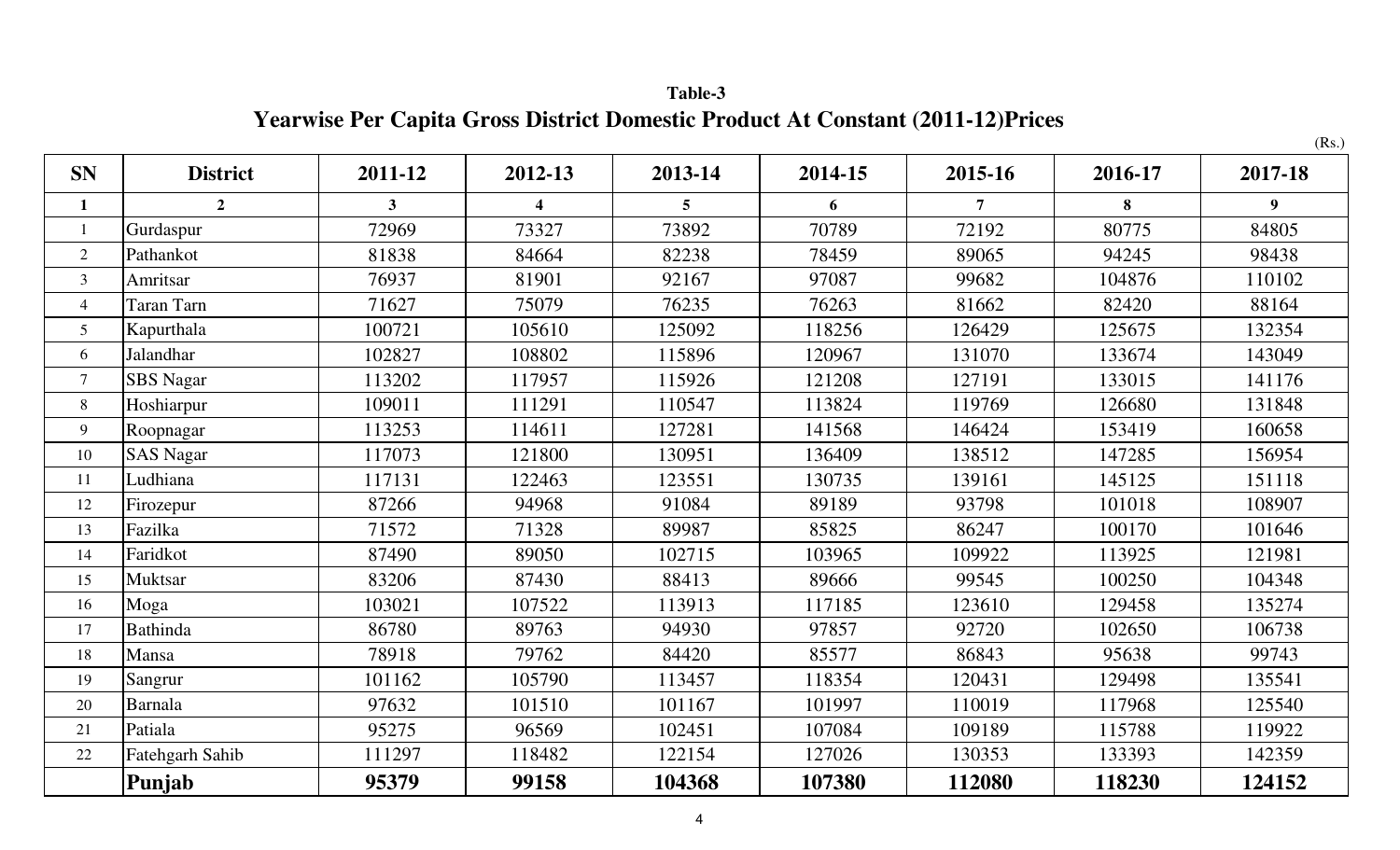**Table-4 Yearwise Per Capita Net District Domestic Product At Current Prices** 

|                |                   |         |         |                 |         |                |         | (Rs.)            |
|----------------|-------------------|---------|---------|-----------------|---------|----------------|---------|------------------|
| <b>SN</b>      | <b>District</b>   | 2011-12 | 2012-13 | 2013-14         | 2014-15 | 2015-16        | 2016-17 | 2017-18          |
| $\mathbf{1}$   | $\overline{2}$    | 3       | 4       | $5\overline{5}$ | 6       | $\overline{7}$ | 8       | $\boldsymbol{9}$ |
|                | Gurdaspur         | 66461   | 70850   | 73901           | 73038   | 76983          | 88723   | 96990            |
| $\overline{2}$ | Pathankot         | 75473   | 83181   | 82923           | 82111   | 97294          | 103948  | 112818           |
| $\overline{3}$ | Amritsar          | 68848   | 77948   | 92195           | 98903   | 104170         | 112955  | 122360           |
| $\overline{4}$ | <b>Taran Tarn</b> | 66084   | 73605   | 77678           | 79905   | 89894          | 93279   | 104723           |
| 5              | Kapurthala        | 91630   | 101614  | 127181          | 122620  | 138262         | 138875  | 152028           |
| 6              | Jalandhar         | 91957   | 103333  | 115030          | 121106  | 136583         | 142134  | 157237           |
| $\overline{7}$ | <b>SBS</b> Nagar  | 102262  | 113361  | 116758          | 124339  | 137029         | 147458  | 160929           |
| 8              | Hoshiarpur        | 99543   | 107304  | 110685          | 118058  | 129478         | 139754  | 148501           |
| 9              | Roopnagar         | 101739  | 109702  | 127473          | 146917  | 156900         | 169725  | 182552           |
| 10             | <b>SAS Nagar</b>  | 100838  | 111065  | 126429          | 132816  | 141439         | 154310  | 168706           |
| 11             | Ludhiana          | 101951  | 113373  | 119614          | 127014  | 142543         | 152332  | 162143           |
| 12             | Firozepur         | 80190   | 92324   | 93057           | 94155   | 103552         | 115050  | 130308           |
| 13             | Fazilka           | 65959   | 69468   | 90810           | 90146   | 94291          | 112531  | 118072           |
| 14             | Faridkot          | 79814   | 86432   | 102629          | 107514  | 118686         | 126739  | 141959           |
| 15             | Muktsar           | 76200   | 84667   | 89276           | 92824   | 110254         | 113853  | 122982           |
| 16             | Moga              | 91342   | 101350  | 112528          | 117513  | 131391         | 141197  | 152903           |
| 17             | <b>Bathinda</b>   | 78936   | 85651   | 94648           | 100503  | 98955          | 112387  | 121167           |
| 18             | Mansa             | 72896   | 77262   | 85195           | 89562   | 95316          | 108781  | 119087           |
| 19             | Sangrur           | 90654   | 100750  | 112668          | 119939  | 127528         | 141852  | 154432           |
| 20             | Barnala           | 88658   | 97009   | 101976          | 105066  | 120254         | 133832  | 148547           |
| 21             | Patiala           | 85301   | 91769   | 102280          | 108906  | 115290         | 126035  | 134920           |
| 22             | Fatehgarh Sahib   | 98232   | 110524  | 121376          | 128499  | 137764         | 146519  | 161690           |
|                | Punjab            | 85577   | 94318   | 103831          | 108970  | 118858         | 128780  | 139775           |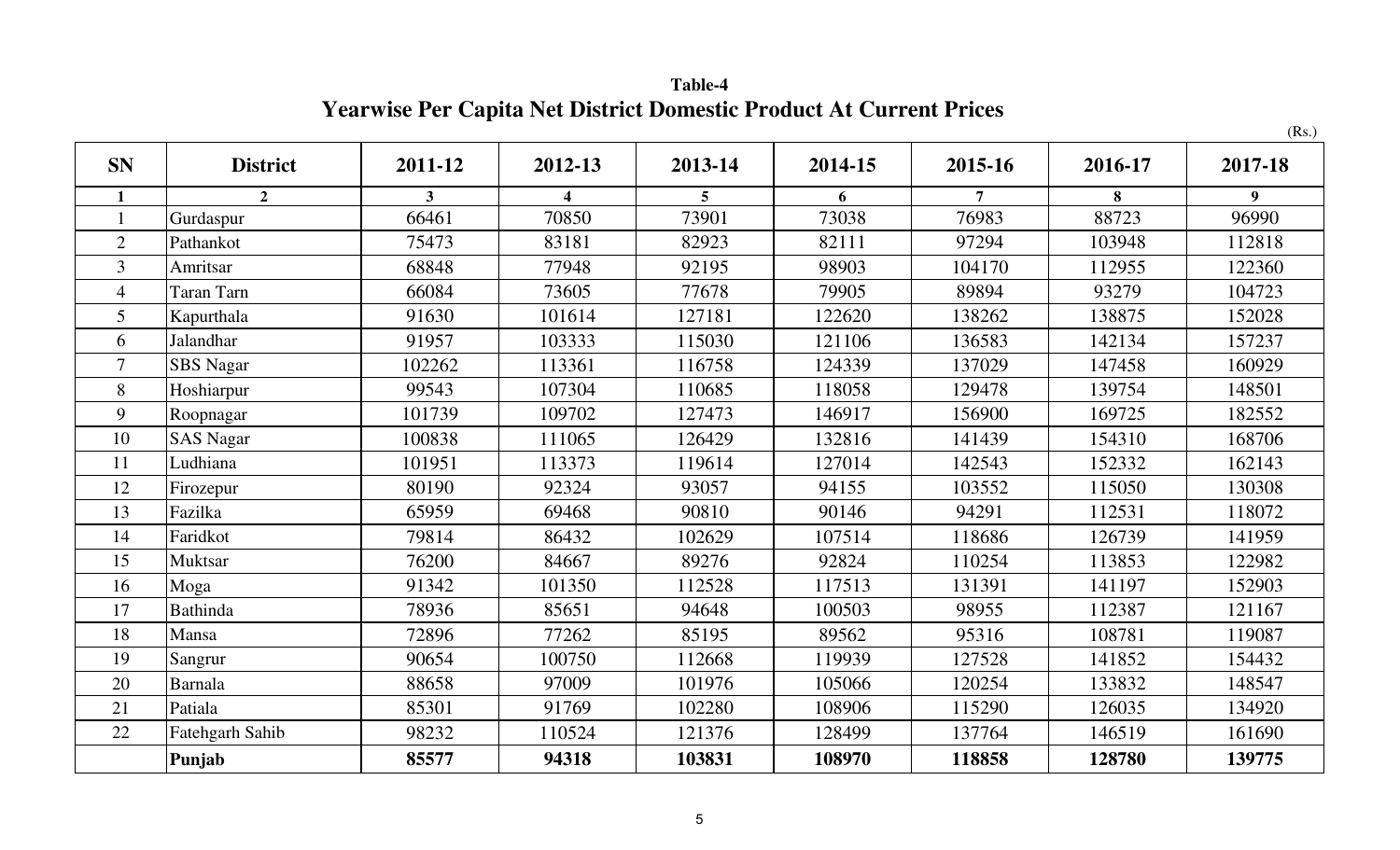**Table-5 Yearwise Per Capita Net District Domestic Product At Constant(2011-12)Prices** 

|                |                  |                |                         |         |         |                |         | (Rs.)            |
|----------------|------------------|----------------|-------------------------|---------|---------|----------------|---------|------------------|
| <b>SN</b>      | <b>District</b>  | 2011-12        | 2012-13                 | 2013-14 | 2014-15 | 2015-16        | 2016-17 | 2017-18          |
| $\mathbf{1}$   | $\overline{2}$   | $\overline{3}$ | $\overline{\mathbf{4}}$ | 5       | 6       | $\overline{7}$ | 8       | $\boldsymbol{9}$ |
| $\mathbf{1}$   | Gurdaspur        | 66461          | 66702                   | 66373   | 63255   | 64536          | 72425   | 75797            |
| $\overline{2}$ | Pathankot        | 75473          | 78047                   | 74997   | 71225   | 81279          | 85581   | 89243            |
| $\mathfrak{Z}$ | Amritsar         | 68848          | 73242                   | 82309   | 86763   | 89155          | 93817   | 98075            |
| $\overline{4}$ | Taran Tarn       | 66084          | 69119                   | 69549   | 69254   | 74363          | 74821   | 79774            |
| 5              | Kapurthala       | 91630          | 95961                   | 113729  | 107110  | 114563         | 113411  | 119020           |
| 6              | Jalandhar        | 91957          | 97191                   | 103213  | 107737  | 117224         | 119189  | 127111           |
| $\tau$         | <b>SBS</b> Nagar | 102262         | 106565                  | 104619  | 109469  | 114978         | 120608  | 127953           |
| 8              | Hoshiarpur       | 99543          | 101509                  | 100151  | 103320  | 108766         | 115063  | 119548           |
| 9              | Roopnagar        | 101739         | 103084                  | 114583  | 128001  | 132614         | 139004  | 145161           |
| 10             | <b>SAS Nagar</b> | 100838         | 105125                  | 113386  | 118934  | 120738         | 129612  | 137942           |
| 11             | Ludhiana         | 101951         | 106754                  | 107483  | 114153  | 122015         | 127929  | 132712           |
| 12             | Firozepur        | 80190          | 87036                   | 82927   | 80616   | 84653          | 91389   | 98280            |
| 13             | Fazilka          | 65959          | 65533                   | 82584   | 78297   | 78512          | 91299   | 92208            |
| 14             | Faridkot         | 79814          | 81164                   | 91515   | 92542   | 98150          | 101477  | 108007           |
| 15             | Muktsar          | 76200          | 80012                   | 80609   | 81299   | 91049          | 91288   | 94715            |
| 16             | Moga             | 91342          | 95434                   | 100833  | 103718  | 109741         | 115490  | 120436           |
| 17             | Bathinda         | 78936          | 81289                   | 85884   | 88164   | 83203          | 92258   | 95648            |
| 18             | Mansa            | 72896          | 73261                   | 76909   | 77087   | 78214          | 86372   | 89749            |
| 19             | Sangrur          | 90654          | 94768                   | 100860  | 104828  | 106589         | 115263  | 120198           |
| 20             | Barnala          | 88658          | 92033                   | 91380   | 91643   | 99359          | 106915  | 113784           |
| 21             | Patiala          | 85301          | 86537                   | 91560   | 95432   | 97305          | 103414  | 106707           |
| 22             | Fatehgarh Sahib  | 98232          | 104929                  | 108636  | 112920  | 115086         | 119040  | 126835           |
|                | Punjab           | 85577          | 88915                   | 93238   | 95807   | 100141         | 105848  | 110802           |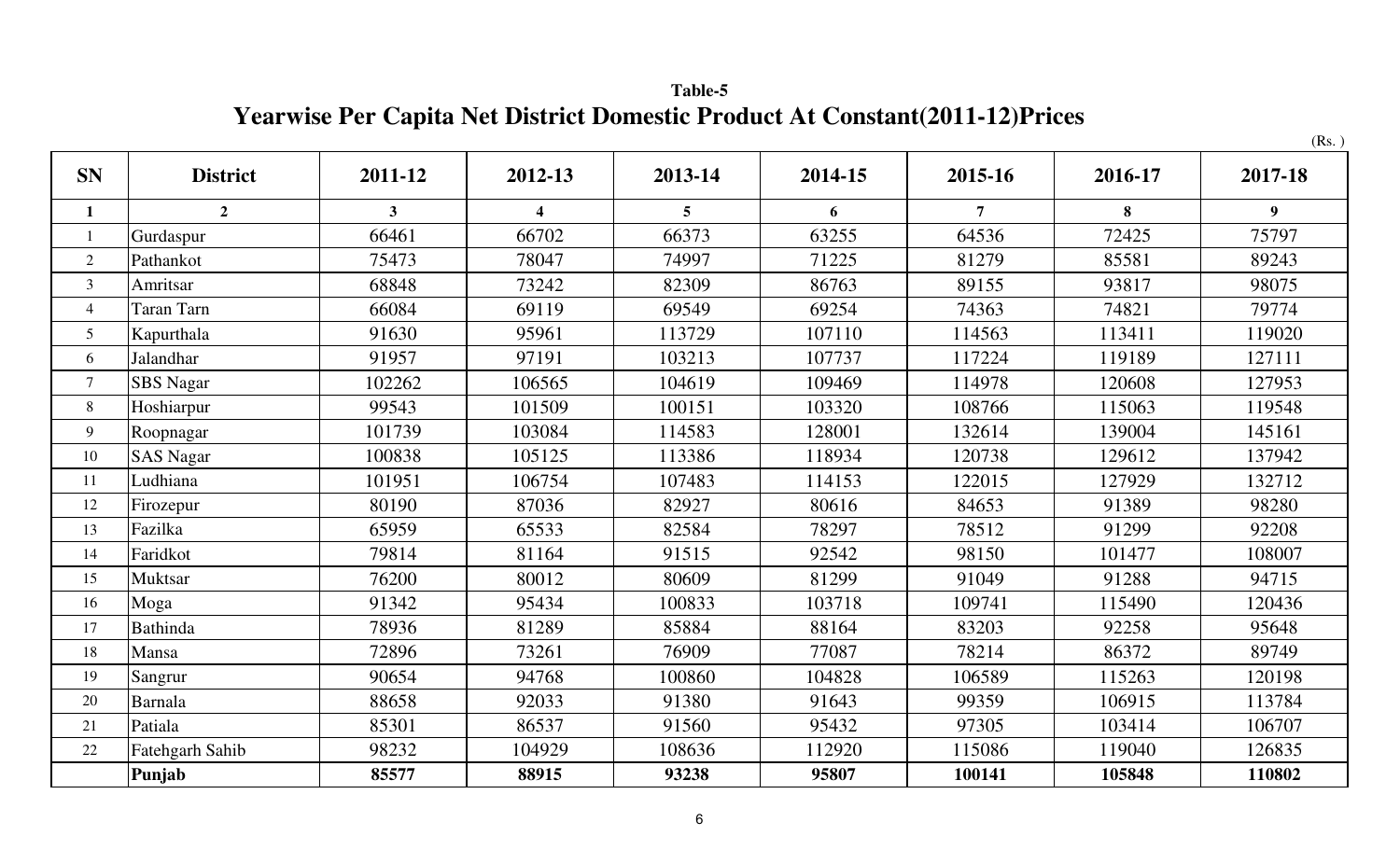**Table-6 Yearwise Gross District Domestic Product (GDDP) at Current Prices**

(Rs. In Lacs)

| <b>SN</b>       | <b>District</b>  | 2011-12      | 2012-13                 | 2013-14        | 2014-15  | 2015-16        | 2016-17  | 2017-18        |
|-----------------|------------------|--------------|-------------------------|----------------|----------|----------------|----------|----------------|
| $\mathbf{1}$    | $\overline{2}$   | $\mathbf{3}$ | $\overline{\mathbf{4}}$ | 5 <sup>5</sup> | 6        | $\overline{7}$ | 8        | 9 <sup>°</sup> |
| $\overline{1}$  | Gurdaspur        | 1189395      | 1280468                 | 1363617        | 1368072  | 1450551        | 1680074  | 1856062        |
| 2               | Pathankot        | 556498       | 617653                  | 626245         | 627714   | 743332         | 803727   | 879151         |
| $\mathfrak{Z}$  | Amritsar         | 1931898      | 2219005                 | 2655065        | 2899892  | 3087415        | 3391689  | 3739402        |
| $\overline{4}$  | Taran Tarn       | 810100       | 919904                  | 995127         | 1048018  | 1191281        | 1259769  | 1441272        |
| $5\overline{)}$ | Kapurthala       | 824908       | 922344                  | 1159049        | 1134247  | 1281051        | 1301246  | 1438887        |
| 6               | Jalandhar        | 2270425      | 2580225                 | 2903420        | 3107491  | 3514502        | 3705354  | 4154675        |
| $\tau$          | <b>SBS</b> Nagar | 695058       | 772257                  | 797143         | 855219   | 941639         | 1012728  | 1111011        |
| 8               | Hoshiarpur       | 1736537      | 1885766                 | 1966953        | 2112598  | 2321920        | 2522307  | 2707319        |
| 9               | Roopnagar        | 779180       | 845541                  | 987175         | 1144038  | 1226205        | 1335003  | 1453072        |
| 10              | <b>SAS Nagar</b> | 1183609      | 1338801                 | 1550805        | 1683713  | 1832216        | 2040311  | 2302420        |
| 11              | Ludhiana         | 4132367      | 4649623                 | 4958202        | 5370124  | 6050355        | 6519046  | 7077107        |
| 12              | Firozepur        | 883134       | 1034387                 | 1062986        | 1100314  | 1223523        | 1376127  | 1581373        |
| 13              | Fazilka          | 740766       | 794592                  | 1053803        | 1069062  | 1133127        | 1370732  | 1464545        |
| 14              | Faridkot         | 544189       | 596227                  | 730670         | 775156   | 858950         | 929012   | 1054583        |
| 15              | Muktsar          | 757179       | 853845                  | 915802         | 973714   | 1157833        | 1217578  | 1336847        |
| 16              | Moga             | 1032271      | 1154639                 | 1293428        | 1374013  | 1538830        | 1661883  | 1823439        |
| 17              | Bathinda         | 1215793      | 1346832                 | 1510754        | 1639623  | 1639854        | 1887599  | 2071679        |
| 18              | Mansa            | 611612       | 658730                  | 739886         | 794828   | 850945         | 977861   | 1083135        |
| 19              | Sangrur          | 1685363      | 1895220                 | 2151404        | 2333427  | 2501559        | 2794176  | 3085214        |
| $20\,$          | Barnala          | 585792       | 649496                  | 691016         | 727457   | 834675         | 934529   | 1049672        |
| 21              | Patiala          | 1824519      | 1996437                 | 2264421        | 2469052  | 2651386        | 2938830  | 3210792        |
| $22\,$          | Fatehgarh Sahib  | 672237       | 761391                  | 837724         | 902411   | 977594         | 1039231  | 1161732        |
|                 | Punjab           | 26662829     | 29773382                | 33214694       | 35510182 | 39008744       | 42698810 | 47083389       |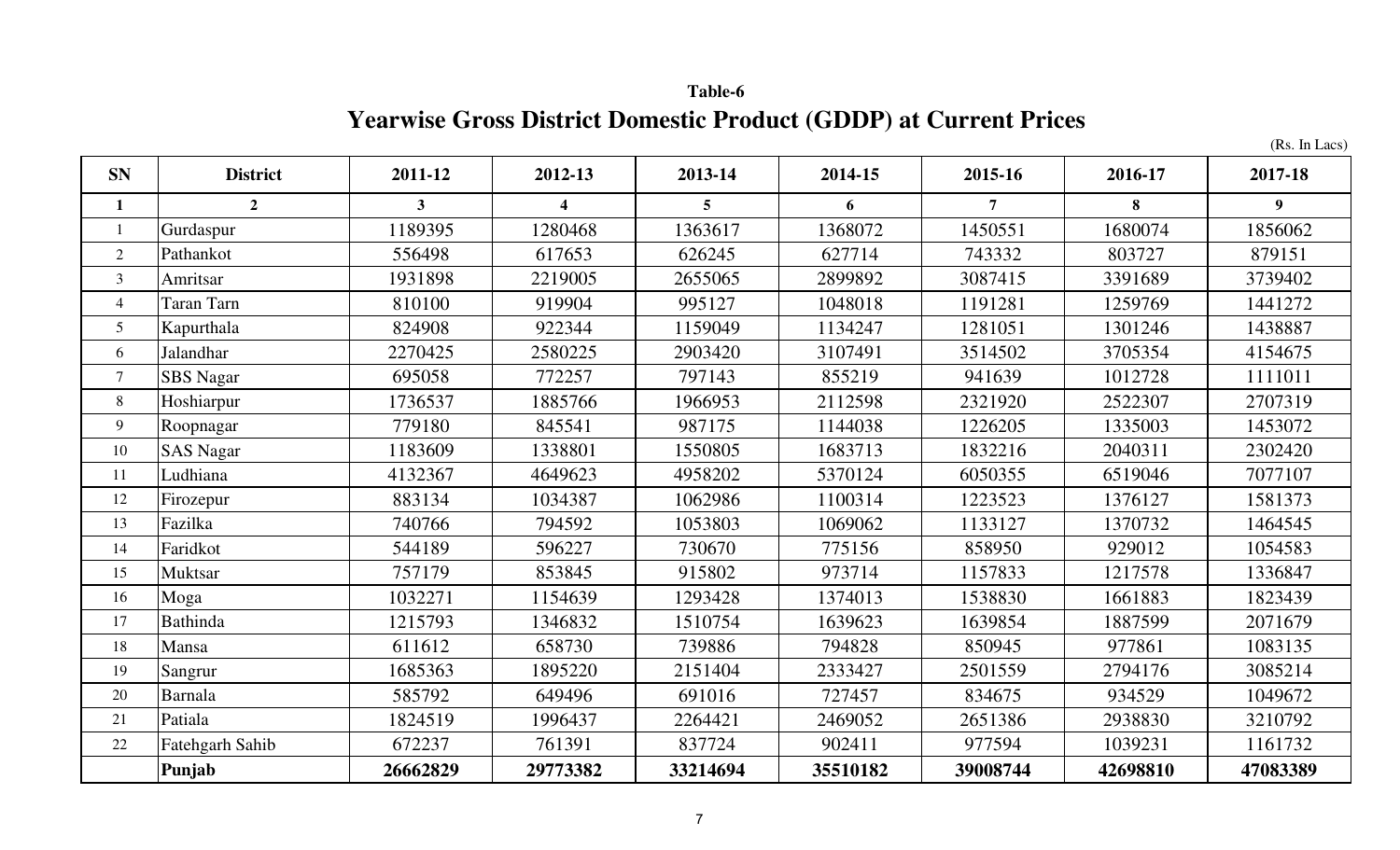# **Table-7 Yearwise Gross District Domestic Product (GDDP) at Constant(2011-12) Prices**

|                          |                        |          |          |          |          |          |          | (Rs.in Lacs) |
|--------------------------|------------------------|----------|----------|----------|----------|----------|----------|--------------|
| <b>SN</b>                | <b>District</b>        | 2011-12  | 2012-13  | 2013-14  | 2014-15  | 2015-16  | 2016-17  | 2017-18      |
| $\mathbf{1}$             | $\overline{2}$         | 3        |          | 5        | 6        |          | 8        | 9            |
| 1                        | Gurdaspur              | 1189395  | 1206224  | 1227345  | 1186423  | 1221487  | 1378828  | 1460347      |
| $\overline{2}$           | Pathankot              | 556498   | 579946   | 567443   | 545290   | 624349   | 665367   | 699892       |
| $\mathbf{3}$             | Amritsar               | 1931898  | 2086826  | 2381584  | 2544661  | 2650549  | 2828495  | 3011293      |
| $\overline{\mathcal{A}}$ | Taran Tarn             | 810100   | 864163   | 892710   | 909051   | 990565   | 1017058  | 1107335      |
| $\overline{5}$           | Kapurthala             | 824908   | 871283   | 1039514  | 990988   | 1067059  | 1068238  | 1134274      |
| 6                        | Jalandhar              | 2270425  | 2428458  | 2615781  | 2760459  | 3023792  | 3117272  | 3373095      |
| 7                        | <b>SBS</b> Nagar       | 695058   | 726617   | 717581   | 752699   | 793673   | 832674   | 886587       |
| 8                        | Hoshiarpur             | 1736537  | 1785113  | 1785328  | 1849632  | 1959413  | 2086422  | 2186039      |
| $\boldsymbol{9}$         | Roopnagar              | 779180   | 795403   | 890964   | 998054   | 1041074  | 1100013  | 1161560      |
| 10                       | <b>SAS Nagar</b>       | 1183609  | 1267935  | 1402481  | 1503224  | 1569339  | 1717338  | 1883450      |
| 11                       | Ludhiana               | 4132367  | 4381723  | 4483663  | 4812347  | 5194884  | 5494445  | 5802919      |
| 12                       | Firozepur              | 883134   | 975320   | 949092   | 943620   | 1006448  | 1101102  | 1204511      |
| 13                       | Fazilka                | 740766   | 749659   | 959256   | 928628   | 946987   | 1116890  | 1150635      |
| 14                       | Faridkot               | 544189   | 560125   | 653268   | 668495   | 714490   | 749628   | 811171       |
| 15                       | <b>Muktsar</b>         | 757179   | 806975   | 828431   | 852726   | 960606   | 981450   | 1036174      |
| 16                       | Moga                   | 1032271  | 1088122  | 1165329  | 1211689  | 1291726  | 1367072  | 1443375      |
| 17                       | <b>Bathinda</b>        | 1215793  | 1278226  | 1373643  | 1438499  | 1384310  | 1557193  | 1644833      |
| 18                       | Mansa                  | 611612   | 624540   | 668605   | 685475   | 702557   | 782323   | 824871       |
| 19                       | Sangrur                | 1685363  | 1783626  | 1934439  | 2040416  | 2101528  | 2285644  | 2419409      |
| <b>20</b>                | Barnala                | 585792   | 616165   | 621167   | 634420   | 693117   | 751457   | 809730       |
| 21                       | Patiala                | 1824519  | 1883097  | 2033658  | 2163095  | 2246015  | 2423434  | 2555534      |
| 22                       | <b>Fatehgarh Sahib</b> | 672237   | 722738   | 753688   | 792643   | 821225   | 849711   | 916789       |
|                          | Punjab                 | 26662829 | 28082285 | 29944973 | 31212533 | 33005193 | 35272056 | 37523825     |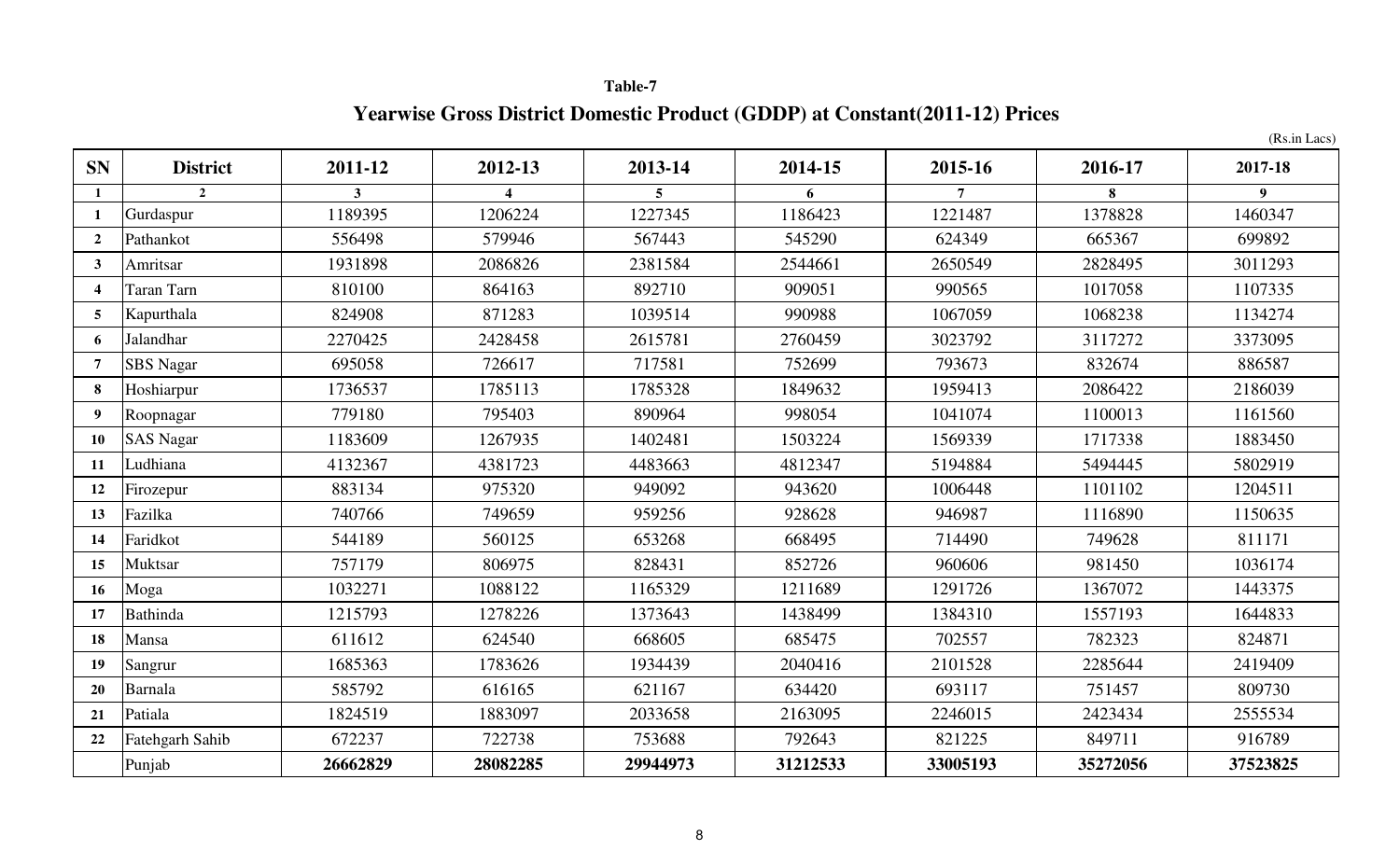# **Yearwise Net District Domestic Product (NDDP) at Current Prices**

(Rs. In Lacs)

| <b>SN</b>      | <b>District</b>  | 2011-12      | 2012-13  | 2013-14        | 2014-15  | 2015-16        | 2016-17  | 2017-18        |
|----------------|------------------|--------------|----------|----------------|----------|----------------|----------|----------------|
| $\mathbf{1}$   | $\overline{2}$   | $\mathbf{3}$ | 4        | 5 <sup>5</sup> | 6        | $\overline{7}$ | 8        | 9 <sup>1</sup> |
| $\mathbf{1}$   | Gurdaspur        | 1083320      | 1165480  | 1227503        | 1224117  | 1302554        | 1514501  | 1670159        |
| $\overline{2}$ | Pathankot        | 513220       | 569792   | 572169         | 570672   | 682031         | 733871   | 802133         |
| $\overline{3}$ | Amritsar         | 1728777      | 1986114  | 2382331        | 2592244  | 2769873        | 3046388  | 3346545        |
| $\overline{4}$ | Taran Tarn       | 747410       | 847199   | 909611         | 952466   | 1090418        | 1151065  | 1315327        |
| 5              | Kapurthala       | 750448       | 838316   | 1056874        | 1027555  | 1166930        | 1180441  | 1302880        |
| 6              | Jalandhar        | 2030401      | 2306383  | 2596227        | 2763633  | 3150966        | 3314571  | 3707638        |
| $\overline{7}$ | <b>SBS</b> Nagar | 627890       | 698302   | 722733         | 772147   | 855063         | 923089   | 1010633        |
| 8              | Hoshiarpur       | 1585726      | 1721150  | 1787564        | 1918447  | 2118266        | 2301756  | 2462145        |
| 9              | Roopnagar        | 699964       | 761334   | 892308         | 1035763  | 1115562        | 1216927  | 1319849        |
| 10             | <b>SAS Nagar</b> | 1019472      | 1156185  | 1354057        | 1463637  | 1602509        | 1799258  | 2024472        |
| 11             | Ludhiana         | 3596837      | 4056480  | 4340776        | 4675383  | 5321127        | 5767305  | 6226287        |
| 12             | Firozepur        | 811525       | 948171   | 969655         | 996161   | 1111117        | 1254046  | 1441207        |
| 13             | Fazilka          | 682679       | 730111   | 968037         | 975376   | 1035320        | 1254717  | 1336572        |
| 14             | Faridkot         | 496445       | 543656   | 652721         | 691316   | 771461         | 833944   | 944024         |
| 15             | Muktsar          | 693416       | 781479   | 836513         | 882760   | 1063949        | 1114624  | 1221214        |
| 16             | Moga             | 915244       | 1025665  | 1151165        | 1215082  | 1373038        | 1491044  | 1631477        |
| 17             | <b>Bathinda</b>  | 1105897      | 1219675  | 1369551        | 1477391  | 1477398        | 1704915  | 1867186        |
| 18             | Mansa            | 564943       | 604964   | 674742         | 717395   | 771105         | 889825   | 984851         |
| 19             | Sangrur          | 1510288      | 1698653  | 1920993        | 2067744  | 2225363        | 2503684  | 2756620        |
| 20             | Barnala          | 531948       | 588847   | 626132         | 653511   | 757597         | 852513   | 958128         |
| 21             | Patiala          | 1633523      | 1789498  | 2030252        | 2199905  | 2371520        | 2637915  | 2875155        |
| 22             | Fatehgarh Sahib  | 593322       | 674195   | 748887         | 801835   | 867915         | 933323   | 1041286        |
|                | Punjab           | 23922695     | 26711649 | 29790802       | 31674541 | 35001082       | 38419723 | 42245789       |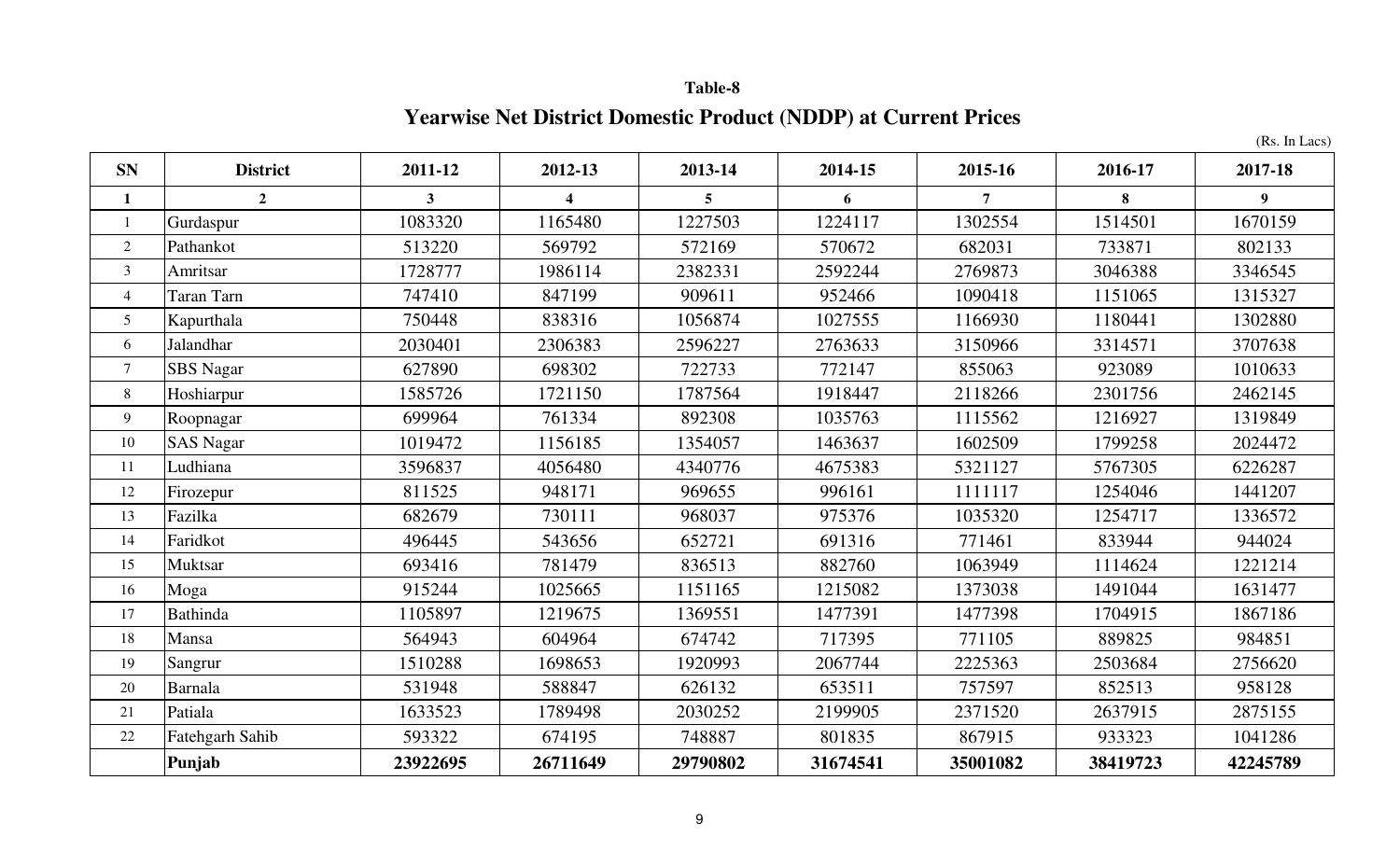**Table-9 Yearwise Net District Domestic Product (NDDP) at Constant(2011-12) Prices**

(Rs.in Lacs)

| <b>SN</b>      | <b>District</b>   | 2011-12  | 2012-13          | 2013-14  | 2014-15  | 2015-16        | 2016-17  | 2017-18  |
|----------------|-------------------|----------|------------------|----------|----------|----------------|----------|----------|
|                | 2 <sup>1</sup>    | 3        | $\boldsymbol{4}$ | 5        | 6        | $\overline{7}$ | 8        | 9        |
|                | Gurdaspur         | 1083320  | 1097243          | 1102457  | 1060150  | 1091947        | 1236299  | 1305218  |
| $\overline{2}$ | Pathankot         | 513220   | 534623           | 517476   | 495011   | 569769         | 604199   | 634520   |
| 3              | Amritsar          | 1728777  | 1866201          | 2126871  | 2274046  | 2370641        | 2530232  | 2682354  |
| $\overline{4}$ | <b>Taran Tarn</b> | 747410   | 795565           | 814415   | 825507   | 902024         | 923286   | 1001967  |
| 5              | Kapurthala        | 750448   | 791679           | 945088   | 897578   | 966909         | 963994   | 1020004  |
| 6              | Jalandhar         | 2030401  | 2169299          | 2329524  | 2458553  | 2704366        | 2779485  | 2997283  |
| $\tau$         | SBS Nagar         | 627890   | 656442           | 647592   | 679800   | 717466         | 755005   | 803547   |
| 8              | Hoshiarpur        | 1585726  | 1628205          | 1617434  | 1678949  | 1779410        | 1895085  | 1982110  |
| 9              | Roopnagar         | 699964   | 715406           | 802079   | 902405   | 942889         | 996658   | 1049511  |
| 10             | <b>SAS Nagar</b>  | 1019472  | 1094349          | 1214362  | 1310649  | 1367966        | 1511280  | 1655308  |
| 11             | Ludhiana          | 3596837  | 3819647          | 3900575  | 4201984  | 4554804        | 4843379  | 5096159  |
| 12             | Firozepur         | 811525   | 893864           | 864097   | 852922   | 908327         | 996145   | 1086982  |
| 13             | Fazilka           | 682679   | 688754           | 880342   | 847177   | 862067         | 1017980  | 1043800  |
| 14             | Faridkot          | 496445   | 510520           | 582033   | 595046   | 637976         | 667722   | 718244   |
| 15             | Muktsar           | 693416   | 738509           | 755307   | 773152   | 878623         | 893705   | 940524   |
| 16             | Moga              | 915244   | 965797           | 1031525  | 1072442  | 1146789        | 1219572  | 1285050  |
| 17             | <b>Bathinda</b>   | 1105897  | 1157558          | 1242747  | 1296014  | 1242225        | 1399559  | 1473931  |
| 18             | Mansa             | 564943   | 573637           | 609119   | 617468   | 632752         | 706527   | 742226   |
| 19             | Sangrur           | 1510288  | 1597785          | 1719660  | 1807238  | 1859971        | 2034400  | 2145542  |
| 20             | Barnala           | 531948   | 558643           | 561072   | 570021   | 625964         | 681048   | 733909   |
| 21             | Patiala           | 1633523  | 1687469          | 1817459  | 1927727  | 2001559        | 2164451  | 2273935  |
| 22             | Fatehgarh Sahib   | 593322   | 640066           | 670287   | 704622   | 725043         | 758287   | 816818   |
|                | Punjab            | 23922695 | 25181258         | 26751521 | 27848460 | 29489486       | 31578299 | 33488943 |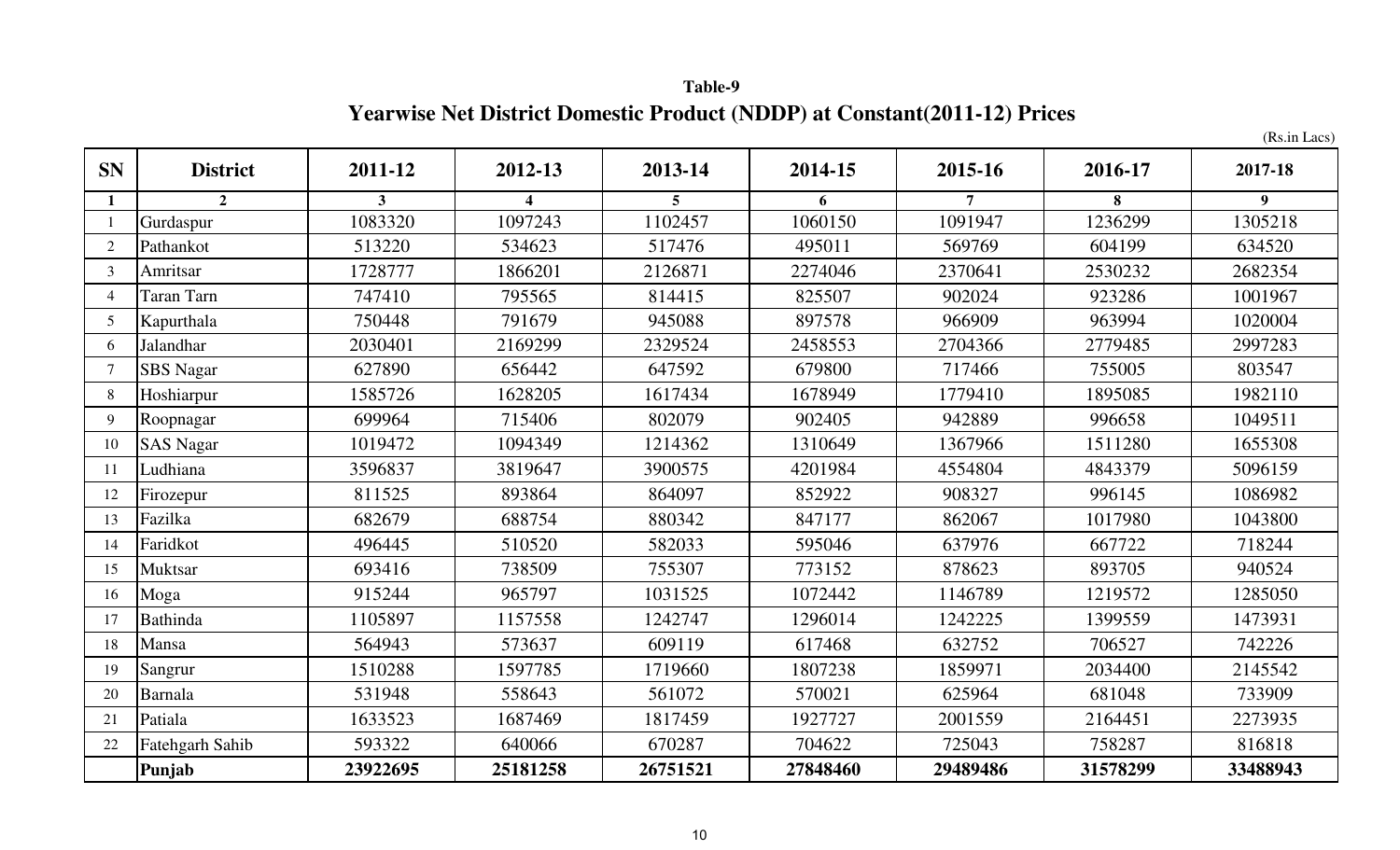| Table-10 |  |
|----------|--|
|----------|--|

## **2017-18 Sectorwise Gross District Value Added (GDVA) at Current Prices (Rs. in lakhs)**

| <b>SN</b>        | <b>District</b>        | Agriculture | Livestock        | Forestry &<br>Logging | Fishery        | Agriculture<br>Forestry &<br>Fishery | Mining $\&$<br>Quarring | Manufacturing Gas & Water | Electricity<br>supply  | Construc<br>tion | <b>Trade Hotels</b><br>&<br><b>Restaurants</b> | <b>Transport by</b><br>other means | Railways | <b>Storage</b>   |
|------------------|------------------------|-------------|------------------|-----------------------|----------------|--------------------------------------|-------------------------|---------------------------|------------------------|------------------|------------------------------------------------|------------------------------------|----------|------------------|
|                  | $\mathbf{0}$           | 1.1         | $\overline{1.2}$ | $\overline{1.3}$      | 1.4            | $1=(1.1 \text{ to } 1.4)$            | $\overline{2}$          | $\mathbf{3}$              | $\boldsymbol{\Lambda}$ | $\overline{5}$   | 6                                              | 7.1                                | 7.2      | $\overline{7.3}$ |
|                  | Gurdaspur              | 357637      | 168453           | 23194                 | 6289           | 555573                               | 1115                    | 65338                     | 100196                 | 42783            | 242374                                         | 66351                              | 8501     | 2296             |
| $\overline{2}$   | Pathankot              | 83213       | 103955           | 72243                 | $\theta$       | 259411                               | 3744                    | 27260                     | 41938                  | 39316            | 101128                                         | 7778                               | 3546     | 958              |
| 3                | Amritsar               | 414696      | 252974           | 55893                 | 14843          | 738406                               | 134                     | 335140                    | 130369                 | 417428           | 453976                                         | 133604                             | 30441    | 8221             |
| $\boldsymbol{4}$ | <b>Tarn Taran</b>      | 322749      | 221734           | $\overline{0}$        | $\overline{0}$ | 544483                               | $\mathfrak{Z}$          | 83786                     | 86532.9312             | 34283            | 197630                                         | 12734                              | 3725     | 1006             |
| 5                | Kapurthala             | 267108      | 110427           | 10266                 | 11049          | 398850                               | $\overline{0}$          | 103496                    | 57878                  | 187465           | 104641                                         | 32688                              | 6688     | 1806             |
| 6                | <b>Jalandhar</b>       | 374781      | 205233           | 21293                 | 20684          | 621991                               | 549                     | 424712                    | 141944                 | 463392           | 453377                                         | 126003                             | 24893    | 6723             |
| $\overline{7}$   | <b>SBS Nagar</b>       | 177192      | 115322           | 50570                 | $\overline{0}$ | 343084                               | 127                     | 195897                    | 15940                  | 64103            | 99623                                          | 15889                              | 4201     | 1135             |
| 8                | Hoshiarpur             | 349918      | 213129           | 306081                | 1846           | 870974                               | 575                     | 277974                    | 65279                  | 61539            | 250819                                         | 58186                              | 15440    | 4170             |
| 9                | Roopnagar              | 129023      | 131040           | 121292                | 13992          | 395347                               | 3561                    | 160952                    | 40989                  | 126971           | 147688                                         | 52021                              | 6454     | 1743             |
| 10               | <b>SAS Nagar</b>       | 129621      | 241431           | 46007                 | 216            | 417275                               | 109                     | 557317                    | 45923                  | 143543           | 160633                                         | 50742                              | 32632    | 8813             |
| 11               | Ludhiana               | 533996      | 419120           | 38403                 | 14843          | 1006362                              | 921                     | 1710872                   | 237207                 | 217760           | 739618                                         | 245379                             | 34723    | 9378             |
| 12               | Firozpur               | 345317      | 196268           | 35741                 | 58072          | 635398                               | 128                     | 55239                     | 76096                  | 92640            | 139610                                         | 34526                              | 5413     | 1462             |
| 13               | Fazilka                | 463592      | 125164           | $\overline{0}$        | 14             | 588771                               | 103                     | 56511                     | 50667                  | 94777            | 142630                                         | 4637                               | 5539     | 1496             |
| 14               | Faridkot               | 216404      | 123143           | 7605                  | $\overline{0}$ | 347152                               | $\boldsymbol{0}$        | 40882                     | 94883                  | 59639            | 93427                                          | 34516                              | 4219     | 1139             |
| 15               | Mukatsar               | 388543      | 148894           | 15209                 | 72             | 552718                               | $\boldsymbol{0}$        | 93191                     | 39851                  | 81244            | 130918                                         | 8427                               | 5099     | 1377             |
| 16               | Moga                   | 359749      | 171955           | 15209                 | 14             | 546927                               | 158                     | 393874                    | 76665                  | 73125            | 134894                                         | 22686                              | 7774     | 2100             |
| 17               | <b>Bathinda</b>        | 509506      | 149221           | 25095                 | 216            | 684037                               | $\mathbf{0}$            | 174870                    | 89379                  | 112868           | 199478                                         | 51489                              | 6993     | 1889             |
| 18               | Mansa                  | 305419      | 160464           | 10266                 | 534            | 476683                               | $\mathbf{0}$            | 34375                     | 76475                  | 35280            | 101364                                         | 8718                               | 2253     | 609              |
| 19               | <b>Sangrur</b>         | 596473      | 293619           | 19772                 | 577            | 910441                               | $\mathbf{0}$            | 486298                    | 205516                 | 153942           | 249792                                         | 53387                              | 9013     | 2434             |
| 20               | <b>Barnala</b>         | 224707      | 184782           | 6844                  | 14             | 416347                               | $\mathbf{0}$            | 121622                    | 33019                  | 38129            | 89320                                          | 7896                               | 2953     | 798              |
| 21               | Patiala                | 460319      | 305285           | 43346                 | 968            | 809918                               | $\overline{0}$          | 298106                    | 143652                 | 180865           | 305226                                         | 85520                              | 12927    | 3491             |
| 22               | <b>Fatehgarh Sahib</b> | 179134      | 143594           | 4182                  | $\theta$       | 326910                               | $\mathbf{0}$            | 216310                    | 47252                  | 72460            | 62047                                          | 23480                              | 5359     | 1447             |
|                  | Punjab                 | 7189096     | 4185208          | 928511                | 144243         | 12447058                             | 11227                   | 5914022                   | 1897652                | 2793553          | 4600213                                        | 1136657                            | 238789   | 64490            |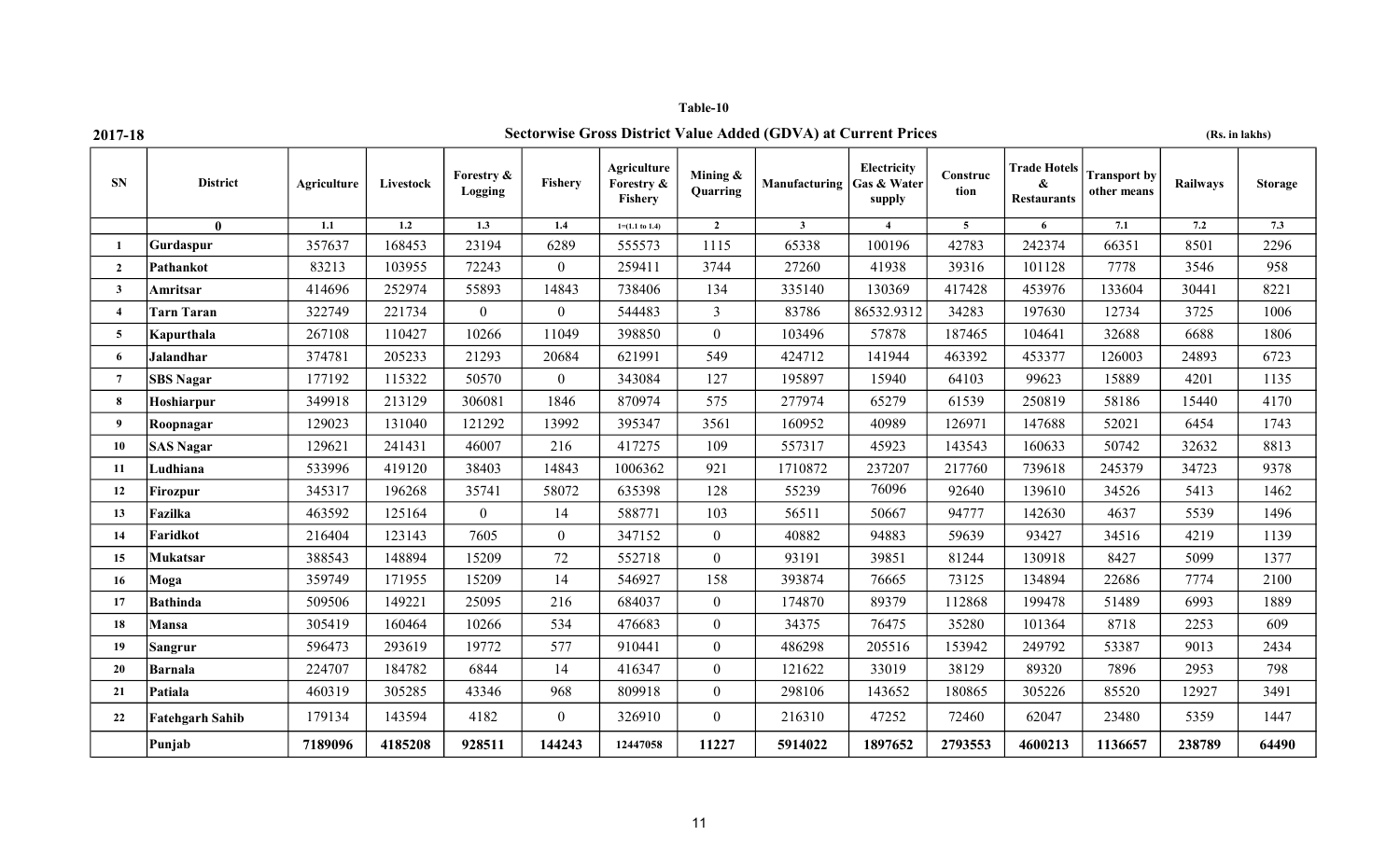|                  |                        |             |           |                       |                |                                      | Table-10.i           |                                                                       |                                          |                  |                                      |                                    |                 |                |
|------------------|------------------------|-------------|-----------|-----------------------|----------------|--------------------------------------|----------------------|-----------------------------------------------------------------------|------------------------------------------|------------------|--------------------------------------|------------------------------------|-----------------|----------------|
| 2017-18          |                        |             |           |                       |                |                                      |                      | <b>Sectorwise Gross District Value Added (GDVA) at Current Prices</b> |                                          |                  |                                      |                                    | $%$ age         |                |
| <b>SN</b>        | <b>District</b>        | Agriculture | Livestock | Forestry &<br>Logging | <b>Fisherv</b> | Agriculture<br>Forestry &<br>Fishery | Mining &<br>Quarring | Manufacturing                                                         | <b>Electricity Gas</b><br>& Water supply | Construc<br>tion | Trade Hotels &<br><b>Restaurants</b> | <b>Transport by</b><br>other means | <b>Railways</b> | <b>Storage</b> |
|                  | $\mathbf{0}$           | 1.1         | 1.2       | 1.3                   | 1.4            | $1=(1.1 \text{ to } 1.4)$            | $\overline{2}$       | $\mathbf{3}$                                                          | $\overline{4}$                           | $\overline{5}$   | 6                                    | 7.1                                | 7.2             | 7.3            |
|                  | Gurdaspur              | 4.97        | 4.02      | 2.50                  | 4.36           | 4.46                                 | 9.93                 | 1.10                                                                  | 5.28                                     | 1.53             | 5.27                                 | 5.84                               | 3.56            | 3.56           |
| $\overline{2}$   | Pathankot              | 1.16        | 2.48      | 7.78                  | 0.00           | 2.08                                 | 33.35                | 0.46                                                                  | 2.21                                     | 1.41             | 2.20                                 | 0.68                               | 1.48            | 1.48           |
| $\mathbf{3}$     | Amritsar               | 5.77        | 6.04      | 6.02                  | 10.29          | 5.93                                 | 1.19                 | 5.67                                                                  | 6.87                                     | 14.94            | 9.87                                 | 11.75                              | 12.75           | 12.75          |
| $\overline{4}$   | <b>Tarn Taran</b>      | 4.49        | 5.30      | 0.00                  | 0.00           | 4.37                                 | 0.03                 | 1.42                                                                  | 4.56                                     | 1.23             | 4.30                                 | 1.12                               | 1.56            | 1.56           |
| 5                | Kapurthala             | 3.72        | 2.64      | 1.11                  | 7.66           | 3.20                                 | 0.00                 | 1.75                                                                  | 3.05                                     | 6.71             | 2.27                                 | 2.88                               | 2.80            | 2.80           |
| 6                | <b>Jalandhar</b>       | 5.21        | 4.90      | 2.29                  | 14.34          | 5.00                                 | 4.89                 | 7.18                                                                  | 7.48                                     | 16.59            | 9.86                                 | 11.09                              | 10.42           | 10.42          |
| $\overline{7}$   | <b>SBS Nagar</b>       | 2.46        | 2.76      | 5.45                  | 0.00           | 2.76                                 | 1.13                 | 3.31                                                                  | 0.84                                     | 2.29             | 2.17                                 | 1.40                               | 1.76            | 1.76           |
| 8                | Hoshiarpur             | 4.87        | 5.09      | 32.96                 | 1.28           | 7.00                                 | 5.12                 | 4.70                                                                  | 3.44                                     | 2.20             | 5.45                                 | 5.12                               | 6.47            | 6.47           |
| 9                | Roopnagar              | 1.79        | 3.13      | 13.06                 | 9.70           | 3.18                                 | 31.72                | 2.72                                                                  | 2.16                                     | 4.55             | 3.21                                 | 4.58                               | 2.70            | 2.70           |
| 10               | <b>SAS Nagar</b>       | 1.80        | 5.77      | 4.95                  | 0.15           | 3.35                                 | 0.97                 | 9.42                                                                  | 2.42                                     | 5.14             | 3.49                                 | 4.46                               | 13.67           | 13.67          |
| 11               | Ludhiana               | 7.43        | 10.01     | 4.14                  | 10.29          | 8.09                                 | 8.20                 | 28.93                                                                 | 12.50                                    | 7.80             | 16.08                                | 21.59                              | 14.54           | 14.54          |
| 12               | Firozpur               | 4.80        | 4.69      | 3.85                  | 40.26          | 5.10                                 | 1.14                 | 0.93                                                                  | 4.01                                     | 3.32             | 3.03                                 | 3.04                               | 2.27            | 2.27           |
| 13 <sup>13</sup> | Fazilka                | 6.45        | 2.99      | 0.00                  | 0.01           | 4.73                                 | 0.92                 | 0.96                                                                  | 2.67                                     | 3.39             | 3.10                                 | 0.41                               | 2.32            | 2.32           |
| 14               | Faridkot               | 3.01        | 2.94      | 0.82                  | 0.00           | 2.79                                 | $0.00\,$             | 0.69                                                                  | 5.00                                     | 2.13             | 2.03                                 | 3.04                               | 1.77            | 1.77           |
| 15               | <b>Mukatsar</b>        | 5.40        | 3.56      | 1.64                  | 0.05           | 4.44                                 | 0.00                 | 1.58                                                                  | 2.10                                     | 2.91             | 2.85                                 | 0.74                               | 2.14            | 2.14           |
| 16               | Moga                   | 5.00        | 4.11      | 1.64                  | 0.01           | 4.39                                 | 1.41                 | 6.66                                                                  | 4.04                                     | 2.62             | 2.93                                 | 2.00                               | 3.26            | 3.26           |
| 17               | Bathinda               | 7.09        | 3.57      | 2.70                  | 0.15           | 5.50                                 | 0.00                 | 2.96                                                                  | 4.71                                     | 4.04             | 4.34                                 | 4.53                               | 2.93            | 2.93           |
| 18               | <b>Mansa</b>           | 4.25        | 3.83      | 1.11                  | 0.37           | 3.83                                 | 0.00                 | 0.58                                                                  | 4.03                                     | 1.26             | 2.20                                 | 0.77                               | 0.94            | 0.94           |
| 19               | Sangrur                | 8.30        | 7.02      | 2.13                  | 0.40           | 7.31                                 | 0.00                 | 8.22                                                                  | 10.83                                    | 5.51             | 5.43                                 | 4.70                               | 3.77            | 3.77           |
| 20               | Barnala                | 3.13        | 4.42      | 0.74                  | 0.01           | 3.34                                 | 0.00                 | 2.06                                                                  | 1.74                                     | 1.36             | 1.94                                 | 0.69                               | 1.24            | 1.24           |
| 21               | Patiala                | 6.40        | 7.29      | 4.67                  | 0.67           | 6.51                                 | 0.00                 | 5.04                                                                  | 7.57                                     | 6.47             | 6.64                                 | 7.52                               | 5.41            | 5.41           |
| 22               | <b>Fatehgarh Sahib</b> | 2.49        | 3.43      | 0.45                  | 0.00           | 2.63                                 | 0.00                 | 3.66                                                                  | 2.49                                     | 2.59             | 1.35                                 | 2.07                               | 2.24            | 2.24           |
|                  | Punjab                 | 100.00      | 100.00    | 100.00                | 100.00         | 100.00                               | 100.00               | 100.00                                                                | 100.00                                   | 100.00           | 100.00                               | 100.00                             | 100.00          | 100.00         |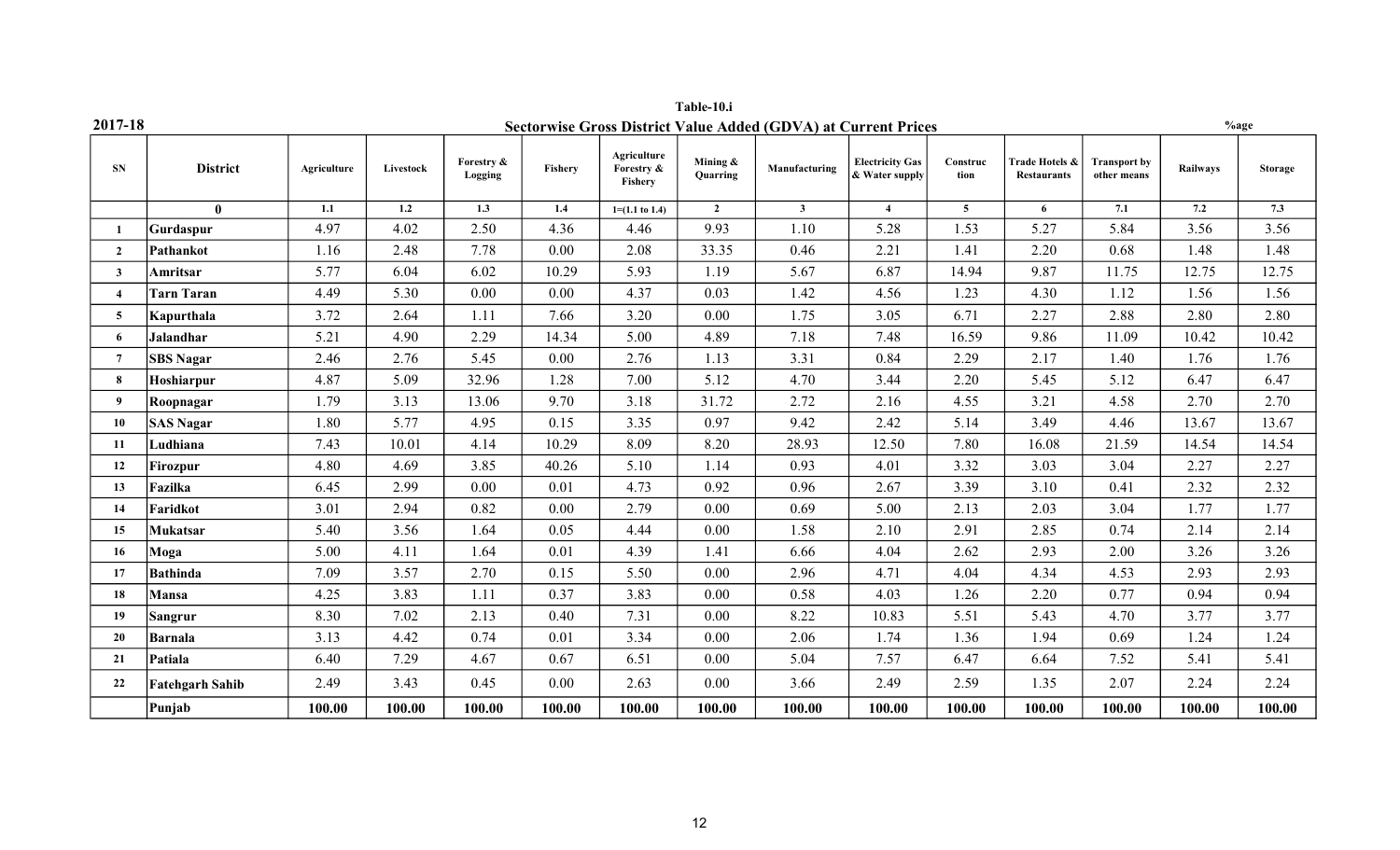| 2017-18             |                        |                   |                                        |                                   | (Concld.)                                                     |                 |                           |                                                       | <b>Sectorwise Gross District Value Added (GDVA) at Current Prices</b> |                        |                                        |          |           | (Rs. in lakhs)  |
|---------------------|------------------------|-------------------|----------------------------------------|-----------------------------------|---------------------------------------------------------------|-----------------|---------------------------|-------------------------------------------------------|-----------------------------------------------------------------------|------------------------|----------------------------------------|----------|-----------|-----------------|
| <b>SN</b>           | <b>District</b>        | Commun<br>ication | Transport, St<br>orage $\&$<br>Commun. | <b>Banking &amp;</b><br>Insurance | <b>Real Estate</b><br>Ownership of<br>Dwellings &<br>business | Public<br>Admn. | <b>Others</b><br>services | <b>Gross District</b><br><b>Value Added</b><br>(GDVA) | <b>Gross District</b><br><b>Domestic Product</b><br>(GDDP)            | Popula<br>tion $(000)$ | Per<br>Capita<br>Income (In<br>$Rs.$ ) | Primary  | Secondary | <b>Tertiary</b> |
|                     | $\mathbf{0}$           | 7.4               | $7=(7.1 \text{ to } 7.4)$              | 8                                 | 9                                                             | 10              | 11                        | $\overline{12}$                                       | 13                                                                    | 14                     | 15                                     | 16       | 17        | 18              |
|                     | Gurdaspur              | 28210             | 105359                                 | 72755                             | 123503                                                        | 104675          | 268713                    | 1682382                                               | 1856062                                                               | 1722                   | 107785                                 | 556688   | 208316    | 917378          |
| $\overline{2}$      | Pathankot              | 11767             | 24048                                  | 66863                             | 51494                                                         | 73583           | 108099                    | 796884                                                | 879151                                                                | 711                    | 123650                                 | 263155   | 108515    | 425215          |
| 3                   | Amritsar               | 101015            | 273281                                 | 170705                            | 292353                                                        | 168440          | 409258                    | 3389489                                               | 3739402                                                               | 2735                   | 136724                                 | 738540   | 882936    | 1768013         |
| $\overline{\bf{4}}$ | <b>Tarn Taran</b>      | 12362             | 29828                                  | 82312                             | 51908                                                         | 47500           | 148139                    | 1306406                                               | 1441272                                                               | 1256                   | 114751                                 | 544486   | 204602    | 557317          |
| 5                   | Kapurthala             | 22193             | 63375                                  | 80885                             | 101274                                                        | 64138           | 142242                    | 1304244                                               | 1438887                                                               | 857                    | 167898                                 | 398850   | 348840    | 556554          |
| 6                   | Jalandhar              | 82605             | 240225                                 | 266328                            | 476987                                                        | 212242          | 464156                    | 3765903                                               | 4154675                                                               | 2358                   | 176195                                 | 622540   | 1030049   | 2113314         |
| 7                   | <b>SBS Nagar</b>       | 13941             | 35167                                  | 60873                             | 53682                                                         | 50444           | 88109                     | 1007049                                               | 1111011                                                               | 628                    | 176913                                 | 343211   | 275940    | 387898          |
| 8                   | Hoshiarpur             | 51237             | 129034                                 | 137663                            | 156848                                                        | 170117          | 333162                    | 2453983                                               | 2707319                                                               | 1658                   | 163288                                 | 871549   | 404792    | 1177642         |
| 9                   | Roopnagar              | 21418             | 81637                                  | 53551                             | 89213                                                         | 66016           | 151175                    | 1317101                                               | 1453072                                                               | 723                    | 200978                                 | 398908   | 328913    | 589281          |
| 10                  | <b>SAS Nagar</b>       | 108283            | 200470                                 | 80761                             | 222590                                                        | 81663           | 176689                    | 2086972                                               | 2302420                                                               | 1200                   | 191868                                 | 417384   | 746783    | 922805          |
| 11                  | Ludhiana               | 115224            | 404704                                 | 312991                            | 898045                                                        | 259272          | 627118                    | 6414869                                               | 7077107                                                               | 3840                   | 184300                                 | 1007283  | 2165838   | 3241749         |
| 12                  | <b>Firozpur</b>        | 17963             | 59364                                  | 59075                             | 87085                                                         | 93948           | 134813                    | 1433396                                               | 1581373                                                               | 1106                   | 142981                                 | 635526   | 223975    | 573895          |
| 13                  | Fazilka                | 18380             | 30052                                  | 60437                             | 89095                                                         | 59680           | 154777                    | 1327501                                               | 1464545                                                               | 1132                   | 129377                                 | 588874   | 201956    | 536671          |
| 14                  | Faridkot               | 14001             | 53876                                  | 41358                             | 64087                                                         | 70236           | 90362                     | 955901                                                | 1054583                                                               | 665                    | 158584                                 | 347152   | 195404    | 413346          |
| 15                  | Mukatsar               | 16920             | 31824                                  | 40861                             | 62432                                                         | 64533           | 114180                    | 1211752                                               | 1336847                                                               | 993                    | 134627                                 | 552718   | 214286    | 444747          |
| 16                  | Moga                   | 25797             | 58357                                  | 69871                             | 98495                                                         | 64935           | 135509                    | 1652811                                               | 1823439                                                               | 1067                   | 170894                                 | 547085   | 543664    | 562062          |
| 17                  | <b>Bathinda</b>        | 23206             | 83576                                  | 80482                             | 149871                                                        | 121656          | 181603                    | 1877822                                               | 2071679                                                               | 1541                   | 134437                                 | 684037   | 377118    | 816667          |
| 18                  | Mansa                  | 7477              | 19056                                  | 28544                             | 60658                                                         | 62505           | 86839                     | 981781                                                | 1083135                                                               | 827                    | 130972                                 | 476683   | 146130    | 358968          |
| 19                  | Sangrur                | 29908             | 94742                                  | 99811                             | 201188                                                        | 114522          | 280265                    | 2796516                                               | 3085214                                                               | 1785                   | 172841                                 | 910441   | 845755    | 1040320         |
| 20                  | <b>Barnala</b>         | 9801              | 21448                                  | 33787                             | 64442                                                         | 48148           | 85187                     | 951450                                                | 1049672                                                               | 645                    | 162740                                 | 416347   | 192771    | 342332          |
| 21                  | Patiala                | 42896             | 144834                                 | 144923                            | 418043                                                        | 164966          | 299811                    | 2910344                                               | 3210792                                                               | 2131                   | 150671                                 | 809918   | 622623    | 1477803         |
| 22                  | <b>Fatehgarh Sahib</b> | 17784             | 48071                                  | 48090                             | 89095                                                         | 49400           | 93390                     | 1053023                                               | 1161732                                                               | 644                    | 180393                                 | 326910   | 336021    | 390092          |
|                     | Punjab                 | 792390            | 2232326                                | 2092924                           | 3902389                                                       | 2212621         | 4573595                   | 42677579                                              | 47083389                                                              | 30224                  | 155781                                 | 12458284 | 10605227  | 19614068        |

13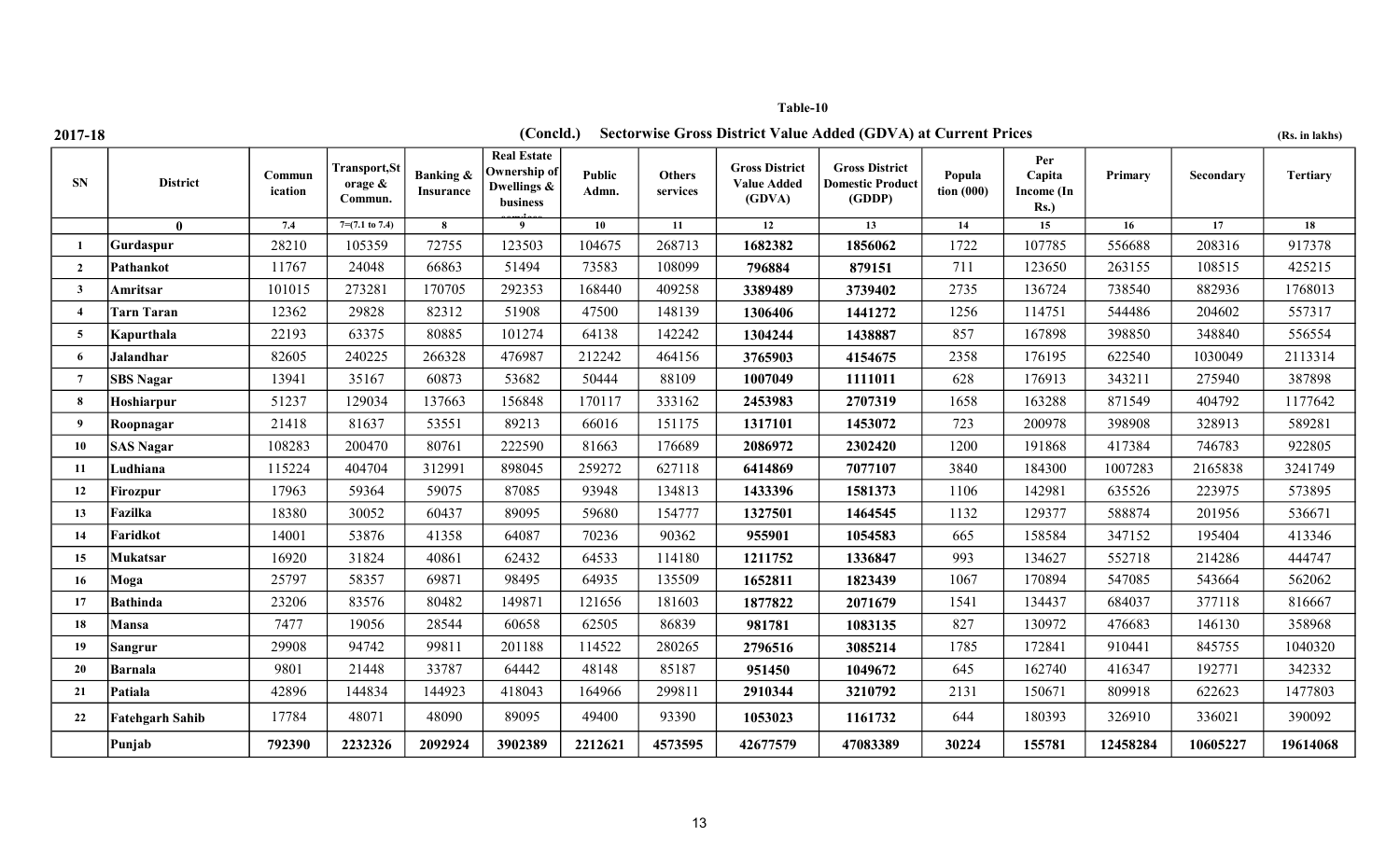|                |                        |                   |                                  |                                   |                                                                           |                 |                        | Table-10.i                                     |                                                                       |                        |                                  |         |           |                 |
|----------------|------------------------|-------------------|----------------------------------|-----------------------------------|---------------------------------------------------------------------------|-----------------|------------------------|------------------------------------------------|-----------------------------------------------------------------------|------------------------|----------------------------------|---------|-----------|-----------------|
| 2017-18        |                        |                   |                                  |                                   | (Concld.)                                                                 |                 |                        |                                                | <b>Sectorwise Gross District Value Added (GDVA) at Current Prices</b> |                        |                                  |         |           | %age            |
| <b>SN</b>      | <b>District</b>        | Commun<br>ication | Transport, Stora<br>ge & Commun. | <b>Banking &amp;</b><br>Insurance | <b>Real Estate</b><br>Ownership of<br>Dwellings &<br>business<br>services | Public<br>Admn. | <b>Others services</b> | <b>Gross District Value</b><br>(GDVA)<br>Added | <b>Gross District</b><br><b>Domestic Product</b><br>(GDDP)            | Popula<br>tion $(000)$ | Per<br>Capita Income<br>(In Rs.) | Primary | Secondary | <b>Tertiary</b> |
|                | $\mathbf{0}$           | 7.4               | $7=(7.1 \text{ to } 7.4)$        | 8                                 |                                                                           | 10              | 11                     | 12                                             | 13                                                                    | 14                     | 15                               | 16      | 17        | 18              |
|                | Gurdaspur              | 3.56              | 4.72                             | 3.48                              | 3.16                                                                      | 4.73            | 5.88                   | 3.94                                           | 3.94                                                                  | 5.70                   | 69.19                            | 4.47    | 1.96      | 4.68            |
| $\overline{2}$ | Pathankot              | 1.48              | 1.08                             | 3.19                              | 1.32                                                                      | 3.33            | 2.36                   | 1.87                                           | 1.87                                                                  | 2.35                   | 79.37                            | 2.11    | 1.02      | 2.17            |
| $\mathbf{3}$   | Amritsar               | 12.75             | 12.24                            | 8.16                              | 7.49                                                                      | 7.61            | 8.95                   | 7.94                                           | 7.94                                                                  | 9.05                   | 87.77                            | 5.93    | 8.33      | 9.01            |
|                | Tarn Taran             | 1.56              | 1.34                             | 3.93                              | 1.33                                                                      | 2.15            | 3.24                   | 3.06                                           | 3.06                                                                  | 4.16                   | 73.66                            | 4.37    | 1.93      | 2.84            |
| 5              | Kapurthala             | 2.80              | 2.84                             | 3.86                              | 2.60                                                                      | 2.90            | 3.11                   | 3.06                                           | 3.06                                                                  | 2.84                   | 107.78                           | 3.20    | 3.29      | 2.84            |
| -6             | Jalandhar              | 10.42             | 10.76                            | 12.73                             | 12.22                                                                     | 9.59            | 10.15                  | 8.82                                           | 8.82                                                                  | 7.80                   | 113.10                           | 5.00    | 9.71      | 10.77           |
| -7             | <b>SBS Nagar</b>       | 1.76              | 1.58                             | 2.91                              | 1.38                                                                      | 2.28            | 1.93                   | 2.36                                           | 2.36                                                                  | 2.08                   | 113.56                           | 2.75    | 2.60      | 1.98            |
| -8             | Hoshiarpur             | 6.47              | 5.78                             | 6.58                              | 4.02                                                                      | 7.69            | 7.28                   | 5.75                                           | 5.75                                                                  | 5.49                   | 104.82                           | 7.00    | 3.82      | 6.00            |
| 9              | Roopnagar              | 2.70              | 3.66                             | 2.56                              | 2.29                                                                      | 2.98            | 3.31                   | 3.09                                           | 3.09                                                                  | 2.39                   | 129.01                           | 3.20    | 3.10      | 3.00            |
| 10             | <b>SAS Nagar</b>       | 13.67             | 8.98                             | 3.86                              | 5.70                                                                      | 3.69            | 3.86                   | 4.89                                           | 4.89                                                                  | 3.97                   | 123.17                           | 3.35    | 7.04      | 4.70            |
| 11             | Ludhiana               | 14.54             | 18.13                            | 14.95                             | 23.01                                                                     | 11.72           | 13.71                  | 15.03                                          | 15.03                                                                 | 12.71                  | 118.31                           | 8.09    | 20.42     | 16.53           |
| 12             | Firozpur               | 2.27              | 2.66                             | 2.82                              | 2.23                                                                      | 4.25            | 2.95                   | 3.36                                           | 3.36                                                                  | 3.66                   | 91.78                            | 5.10    | 2.11      | 2.93            |
| 13             | Fazilka                | 2.32              | 1.35                             | 2.89                              | 2.28                                                                      | 2.70            | 3.38                   | 3.11                                           | 3.11                                                                  | 3.75                   | 83.05                            | 4.73    | 1.90      | 2.74            |
| 14             | Faridkot               | 1.77              | 2.41                             | 1.98                              | 1.64                                                                      | 3.17            | 1.98                   | 2.24                                           | 2.24                                                                  | 2.20                   | 101.80                           | 2.79    | 1.84      | 2.11            |
| 15             | Mukatsar               | 2.14              | 1.43                             | 1.95                              | 1.60                                                                      | 2.92            | 2.50                   | 2.84                                           | 2.84                                                                  | 3.29                   | 86.42                            | 4.44    | 2.02      | 2.27            |
| 16             | Moga                   | 3.26              | 2.61                             | 3.34                              | 2.52                                                                      | 2.93            | 2.96                   | 3.87                                           | 3.87                                                                  | 3.53                   | 109.70                           | 4.39    | 5.13      | 2.87            |
| 17             | Bathinda               | 2.93              | 3.74                             | 3.85                              | 3.84                                                                      | 5.50            | 3.97                   | 4.40                                           | 4.40                                                                  | 5.10                   | 86.30                            | 5.49    | 3.56      | 4.16            |
| 18             | Mansa                  | 0.94              | 0.85                             | 1.36                              | 1.55                                                                      | 2.82            | 1.90                   | 2.30                                           | 2.30                                                                  | 2.74                   | 84.07                            | 3.83    | 1.38      | 1.83            |
| 19             | Sangrur                | 3.77              | 4.24                             | 4.77                              | 5.16                                                                      | 5.18            | 6.13                   | 6.55                                           | 6.55                                                                  | 5.91                   | 110.95                           | 7.31    | 7.97      | 5.30            |
| 20             | Barnala                | 1.24              | 0.96                             | 1.61                              | 1.65                                                                      | 2.18            | 1.86                   | 2.23                                           | 2.23                                                                  | 2.13                   | 104.47                           | 3.34    | 1.82      | 1.75            |
| 21             | Patiala                | 5.41              | 6.49                             | 6.92                              | 10.71                                                                     | 7.46            | 6.56                   | 6.82                                           | 6.82                                                                  | 7.05                   | 96.72                            | 6.50    | 5.87      | 7.53            |
| 22             | <b>Fatehgarh Sahib</b> | 2.24              | 2.15                             | 2.30                              | 2.28                                                                      | 2.23            | 2.04                   | 2.47                                           | 2.47                                                                  | 2.13                   | 115.80                           | 2.62    | 3.17      | 1.99            |
|                | Punjab                 | 100.00            | 100.00                           | 100.00                            | 100.00                                                                    | 100.00          | 100.00                 | 100.00                                         | 100.00                                                                | 100.00                 | 100.00                           | 100.00  | 100.00    | 100.00          |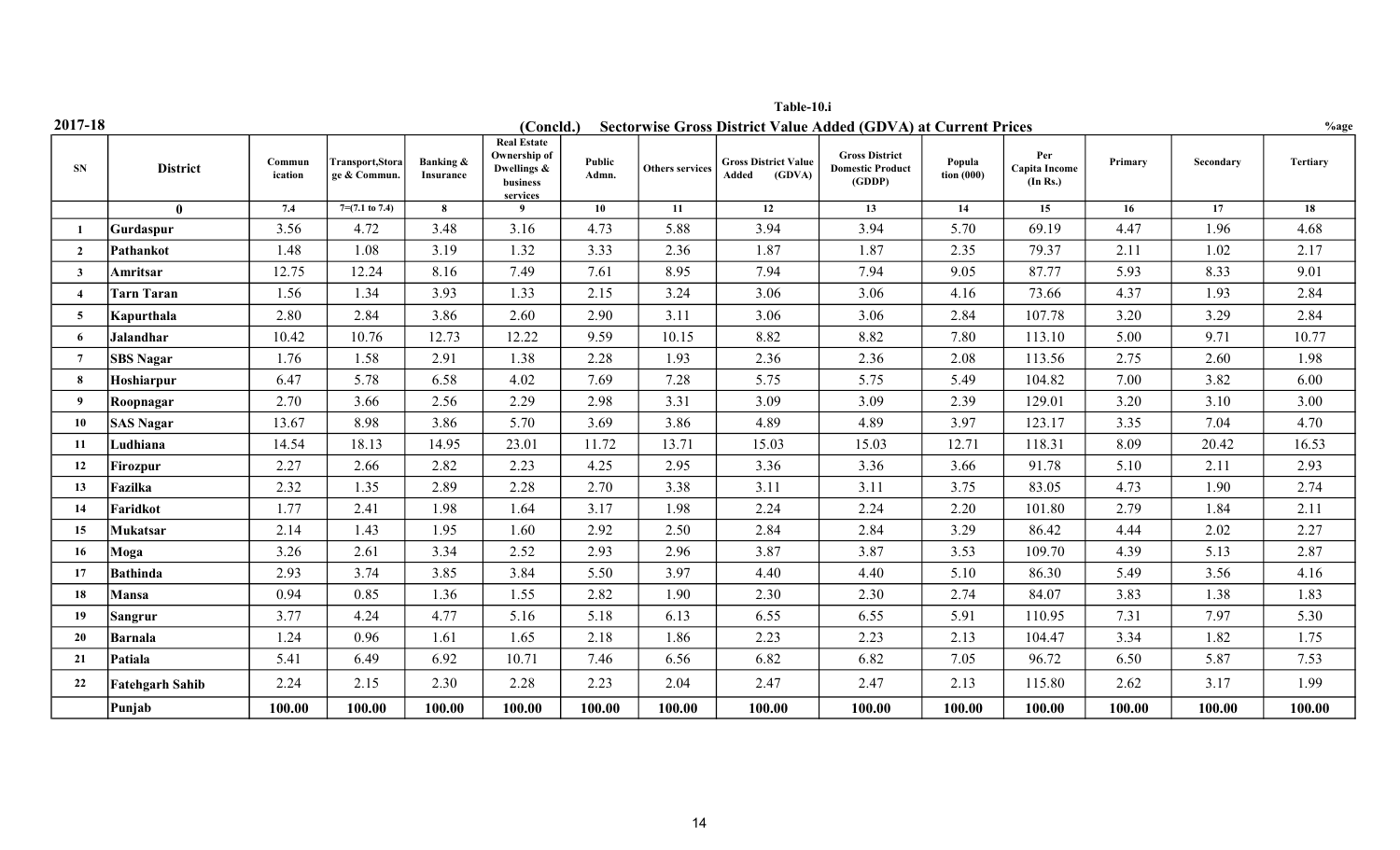**2017-18 (Rs. in lakhs)**

## **Sectorwise Gross District Value Added (GDVA) at Constant (2011-12) Prices**

| <b>SN</b>               | <b>District</b>        | <b>Agriculture</b> | Livestock | Forestry &<br><b>Logging</b> | <b>Fishery</b> | <b>Agriculture</b><br>Forestry &<br><b>Fishery</b> | Mining &<br>Quarring | Manufacturi<br>$\mathbf{ng}$ | <b>Electricity Gas</b><br>& Water supply | Construc<br>tion | <b>Trade Hotels</b><br>& Restaurants | <b>Transport by</b><br>other means | Railways | <b>Storage</b> |
|-------------------------|------------------------|--------------------|-----------|------------------------------|----------------|----------------------------------------------------|----------------------|------------------------------|------------------------------------------|------------------|--------------------------------------|------------------------------------|----------|----------------|
|                         | $\theta$               | 1.1                | 1.2       | 1.3                          | 1.4            | $1=(1.1 \text{ to } 1.4)$                          | $\overline{2}$       | $\mathbf{3}$                 | $\overline{4}$                           | $\overline{5}$   | 6                                    | 7.1                                | 7.2      | 7.3            |
| 1                       | Gurdaspur              | 262830             | 108640    | 18812                        | 3589           | 393871                                             | 489                  | 57090                        | 66372                                    | 34221            | 207317                               | 59301                              | 8216     | 1505           |
| $\overline{2}$          | Pathankot              | 64293              | 68355     | 58594                        | $\overline{0}$ | 191242                                             | 1643                 | 23819                        | 27781                                    | 31448            | 86501                                | 6951                               | 3427     | 628            |
| $\mathbf{3}$            | Amritsar               | 309921             | 162985    | 45333                        | 8471           | 526710                                             | 59                   | 292837                       | 86359                                    | 333889           | 388313                               | 119408                             | 29418    | 5388           |
| $\overline{\mathbf{4}}$ | <b>Tarn Taran</b>      | 235707             | 143251    | $\overline{0}$               | $\overline{0}$ | 378958                                             | $\mathbf{1}$         | 73211                        | 57321                                    | 27422            | 169045                               | 11381                              | 3600     | 659            |
| 5                       | Kapurthala             | 195911             | 71238     | 8327                         | 6306           | 281782                                             | $\overline{0}$       | 90433                        | 38340                                    | 149948           | 89506                                | 29215                              | 6463     | 1184           |
| 6                       | Jalandhar              | 271809             | 133086    | 17270                        | 11804          | 433969                                             | 241                  | 371103                       | 94027                                    | 370655           | 387801                               | 112615                             | 24057    | 4406           |
| $7\phantom{.0}$         | <b>SBS Nagar</b>       | 130490             | 74377     | 41016                        | $\theta$       | 245883                                             | 56                   | 171170                       | 10559                                    | 51274            | 85214                                | 14201                              | 4060     | 744            |
| 8                       | Hoshiarpur             | 269986             | 138045    | 248254                       | 1054           | 657339                                             | 252                  | 242887                       | 43242                                    | 49223            | 214541                               | 52003                              | 14922    | 2733           |
| 9                       | Roopnagar              | 96215              | 85047     | 98376                        | 7985           | 287623                                             | 1564                 | 140636                       | 27152                                    | 101561           | 126327                               | 46493                              | 6238     | 1142           |
| 10                      | <b>SAS Nagar</b>       | 98067              | 164493    | 37315                        | 123            | 299998                                             | 48                   | 486971                       | 30421                                    | 114816           | 137399                               | 45350                              | 31535    | 5775           |
| 11                      | Ludhiana               | 381815             | 276017    | 31147                        | 8471           | 697450                                             | 404                  | 1494919                      | 157131                                   | 174180           | 632640                               | 219307                             | 33556    | 6146           |
| 12                      | <b>Firozpur</b>        | 249084             | 127116    | 28989                        | 33141          | 438330                                             | 56                   | 48266                        | 50408                                    | 74101            | 119417                               | 30858                              | 5231     | 958            |
| 13                      | Fazilka                | 355475             | 80824     | $\overline{0}$               | 8              | 436307                                             | 45                   | 49378                        | 33563                                    | 75810            | 122000                               | 4145                               | 5353     | 980            |
| 14                      | Faridkot               | 155541             | 79964     | 6168                         | $\theta$       | 241673                                             | $\overline{0}$       | 35722                        | 62852                                    | 47704            | 79914                                | 30849                              | 4077     | 747            |
| 15                      | <b>Mukatsar</b>        | 287741             | 96240     | 12336                        | 41             | 396358                                             | $\overline{0}$       | 81428                        | 26398                                    | 64985            | 111982                               | 7532                               | 4928     | 902            |
| 16                      | Moga                   | 263781             | 110785    | 12336                        | 8              | 386910                                             | 69                   | 344158                       | 50785                                    | 58490            | 115383                               | 20276                              | 7513     | 1376           |
| 17                      | <b>Bathinda</b>        | 386324             | 96589     | 20354                        | 123            | 503390                                             | $\overline{0}$       | 152797                       | 59207                                    | 90280            | 170625                               | 46018                              | 6758     | 1238           |
| 18                      | <b>Mansa</b>           | 227714             | 103482    | 8327                         | 305            | 339828                                             | $\overline{0}$       | 30036                        | 50659                                    | 28220            | 86703                                | 7791                               | 2178     | 399            |
| 19                      | Sangrur                | 430383             | 194474    | 16036                        | 329            | 641222                                             | $\overline{0}$       | 424916                       | 136138                                   | 123134           | 213662                               | 47714                              | 8710     | 1595           |
| 20                      | <b>Barnala</b>         | 161034             | 123564    | 5551                         | 8              | 290157                                             | $\overline{0}$       | 106271                       | 21873                                    | 30499            | 76401                                | 7057                               | 2854     | 523            |
| 21                      | Patiala                | 331905             | 201110    | 35156                        | 552            | 568723                                             | $\overline{0}$       | 260478                       | 95158                                    | 144669           | 261078                               | 76433                              | 12493    | 2288           |
| 22                      | <b>Fatehgarh Sahib</b> | 129148             | 93796     | 3391                         | $\overline{0}$ | 226335                                             | $\overline{0}$       | 189007                       | 31300                                    | 57959            | 53072.28737                          | 20985                              | 5179     | 949            |
|                         | Punjab                 | 5295174            | 2733478   | 753088                       | 82318          | 8864058                                            | 4927                 | 5167533                      | 1257046                                  | 2234487          | 3934840                              | 1015885                            | 230765   | 42263          |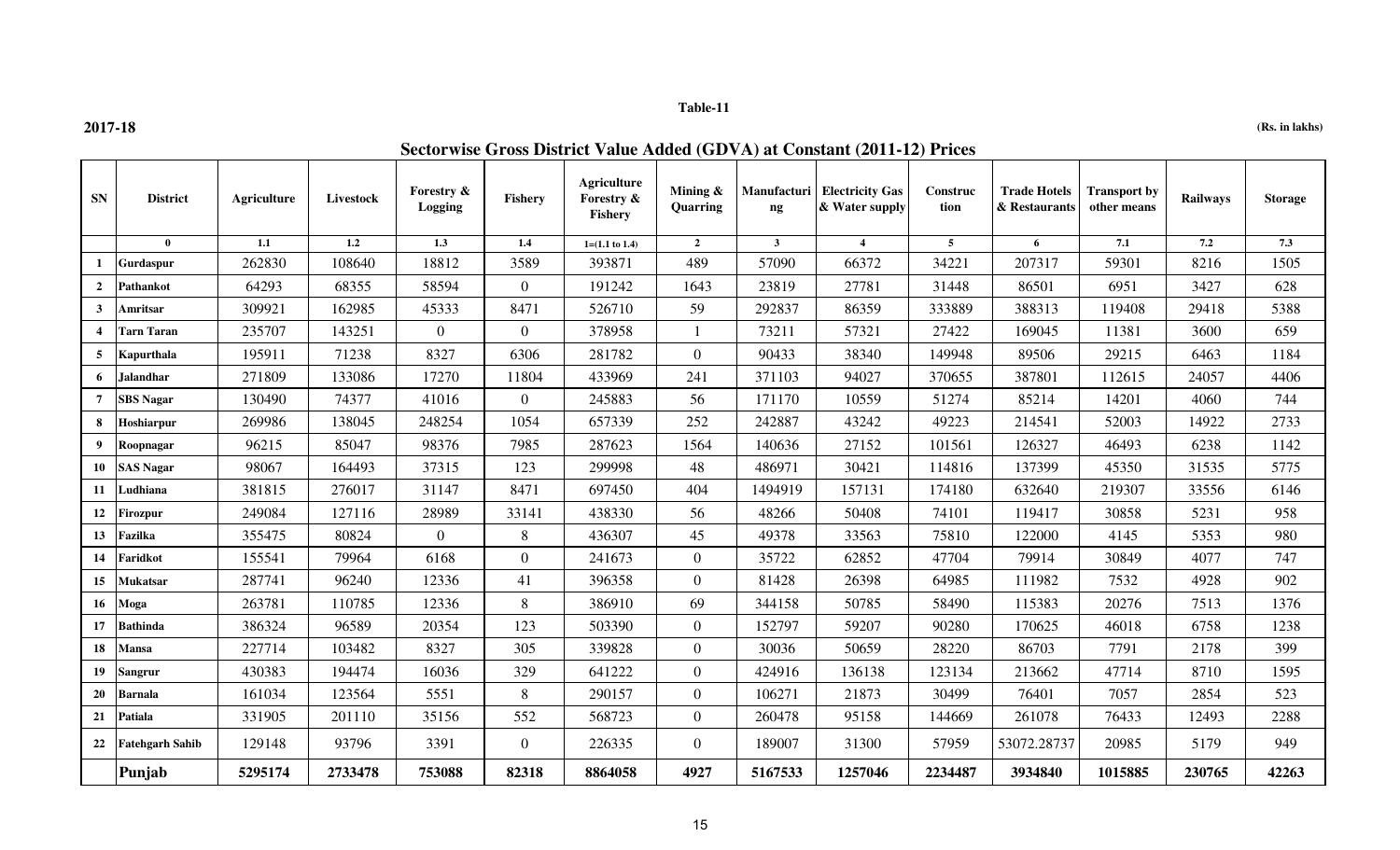| 2017-18          |                        |                    |           |                       |          |                                             |                         |                   | Sectorwise Gross District Value Added (GDVA) at Constant (2011-12) Prices |                  |                                      |                                    |          | $%$ age        |
|------------------|------------------------|--------------------|-----------|-----------------------|----------|---------------------------------------------|-------------------------|-------------------|---------------------------------------------------------------------------|------------------|--------------------------------------|------------------------------------|----------|----------------|
| ${\bf SN}$       | <b>District</b>        | <b>Agriculture</b> | Livestock | Forestry &<br>Logging | Fishery  | <b>Agriculture</b><br>Forestry &<br>Fishery | Mining $\&$<br>Quarring | Manufacturi<br>ng | <b>Electricity Gas</b><br>& Water supply                                  | Construc<br>tion | <b>Trade Hotels</b><br>& Restaurants | <b>Transport by</b><br>other means | Railways | <b>Storage</b> |
|                  | $\mathbf{0}$           | 1.1                | 1.2       | 1.3                   | 1.4      | $1=(1.1 \text{ to } 1.4)$                   | $\overline{2}$          | 3 <sup>7</sup>    | $\overline{4}$                                                            | $5\overline{)}$  | 6                                    | 7.1                                | 7.2      | 7.3            |
| -1               | Gurdaspur              | 4.96               | 3.97      | 2.50                  | 4.36     | 4.44                                        | 9.92                    | 1.10              | 5.28                                                                      | 1.53             | 5.27                                 | 5.84                               | 3.56     | 3.56           |
| $\overline{2}$   | Pathankot              | 1.21               | 2.50      | 7.78                  | 0.00     | 2.16                                        | 33.35                   | 0.46              | 2.21                                                                      | 1.41             | 2.20                                 | 0.68                               | 1.48     | 1.48           |
| $\mathbf{3}$     | Amritsar               | 5.85               | 5.96      | 6.02                  | 10.29    | 5.94                                        | 1.20                    | 5.67              | 6.87                                                                      | 14.94            | 9.87                                 | 11.75                              | 12.75    | 12.75          |
| $\boldsymbol{4}$ | <b>Tarn Taran</b>      | 4.45               | 5.24      | 0.00                  | 0.00     | 4.28                                        | 0.02                    | 1.42              | 4.56                                                                      | 1.23             | 4.30                                 | 1.12                               | 1.56     | 1.56           |
| 5                | Kapurthala             | 3.70               | 2.61      | 1.11                  | 7.66     | 3.18                                        | 0.00                    | 1.75              | 3.05                                                                      | 6.71             | 2.27                                 | 2.88                               | 2.80     | 2.80           |
| 6                | <b>Jalandhar</b>       | 5.13               | 4.87      | 2.29                  | 14.34    | 4.90                                        | 4.89                    | 7.18              | 7.48                                                                      | 16.59            | 9.86                                 | 11.09                              | 10.42    | 10.42          |
| $\overline{7}$   | <b>SBS Nagar</b>       | 2.46               | 2.72      | 5.45                  | 0.00     | 2.77                                        | 1.14                    | 3.31              | 0.84                                                                      | 2.29             | 2.17                                 | 1.40                               | 1.76     | 1.76           |
| 8                | Hoshiarpur             | 5.10               | 5.05      | 32.96                 | 1.28     | 7.42                                        | 5.11                    | 4.70              | 3.44                                                                      | 2.20             | 5.45                                 | 5.12                               | 6.47     | 6.47           |
| 9                | Roopnagar              | 1.82               | 3.11      | 13.06                 | 9.70     | 3.24                                        | 31.74                   | 2.72              | 2.16                                                                      | 4.55             | 3.21                                 | 4.58                               | 2.70     | 2.70           |
| 10               | <b>SAS Nagar</b>       | 1.85               | 6.02      | 4.95                  | 0.15     | 3.38                                        | 0.97                    | 9.42              | 2.42                                                                      | 5.14             | 3.49                                 | 4.46                               | 13.67    | 13.67          |
| 11               | Ludhiana               | 7.21               | 10.10     | 4.14                  | 10.29    | 7.87                                        | 8.20                    | 28.93             | 12.50                                                                     | 7.80             | 16.08                                | 21.59                              | 14.54    | 14.54          |
| 12               | <b>Firozpur</b>        | 4.70               | 4.65      | 3.85                  | 40.26    | 4.95                                        | 1.14                    | 0.93              | 4.01                                                                      | 3.32             | 3.03                                 | 3.04                               | 2.27     | 2.27           |
| 13               | Fazilka                | 6.71               | 2.96      | 0.00                  | 0.01     | 4.92                                        | 0.91                    | 0.96              | 2.67                                                                      | 3.39             | 3.10                                 | 0.41                               | 2.32     | 2.32           |
| 14               | Faridkot               | 2.94               | 2.93      | 0.82                  | 0.00     | 2.73                                        | 0.00                    | 0.69              | 5.00                                                                      | 2.13             | 2.03                                 | 3.04                               | 1.77     | 1.77           |
| 15               | <b>Mukatsar</b>        | 5.43               | 3.52      | 1.64                  | 0.05     | 4.47                                        | 0.00                    | 1.58              | 2.10                                                                      | 2.91             | 2.85                                 | 0.74                               | 2.14     | 2.14           |
| 16               | Moga                   | 4.98               | 4.05      | 1.64                  | 0.01     | 4.36                                        | 1.40                    | 6.66              | 4.04                                                                      | 2.62             | 2.93                                 | 2.00                               | 3.26     | 3.26           |
| 17               | <b>Bathinda</b>        | 7.30               | 3.53      | 2.70                  | 0.15     | 5.68                                        | 0.00                    | 2.96              | 4.71                                                                      | 4.04             | 4.34                                 | 4.53                               | 2.93     | 2.93           |
| 18               | <b>Mansa</b>           | 4.30               | 3.79      | 1.11                  | 0.37     | 3.83                                        | 0.00                    | 0.58              | 4.03                                                                      | 1.26             | 2.20                                 | 0.77                               | 0.94     | 0.94           |
| 19               | <b>Sangrur</b>         | 8.13               | 7.11      | 2.13                  | 0.40     | 7.23                                        | 0.00                    | 8.22              | 10.83                                                                     | 5.51             | 5.43                                 | 4.70                               | 3.77     | 3.77           |
| 20               | <b>Barnala</b>         | 3.04               | 4.52      | 0.74                  | 0.01     | 3.27                                        | 0.00                    | 2.06              | 1.74                                                                      | 1.36             | 1.94                                 | 0.69                               | 1.24     | 1.24           |
| 21               | Patiala                | 6.27               | 7.36      | 4.67                  | 0.67     | 6.42                                        | 0.00                    | 5.04              | 7.57                                                                      | 6.47             | 6.64                                 | 7.52                               | 5.41     | 5.41           |
| 22               | <b>Fatehgarh Sahib</b> | 2.44               | 3.43      | 0.45                  | $0.00\,$ | 2.55                                        | 0.00                    | 3.66              | 2.49                                                                      | 2.59             | 1.35                                 | 2.07                               | 2.24     | 2.24           |
|                  | Punjab                 | 100.00             | 100.00    | 100.00                | 100.00   | 100.00                                      | 100.00                  | 100.00            | 100.00                                                                    | 100.00           | 100.00                               | 100.00                             | 100.00   | 100.00         |

**Table-11.i**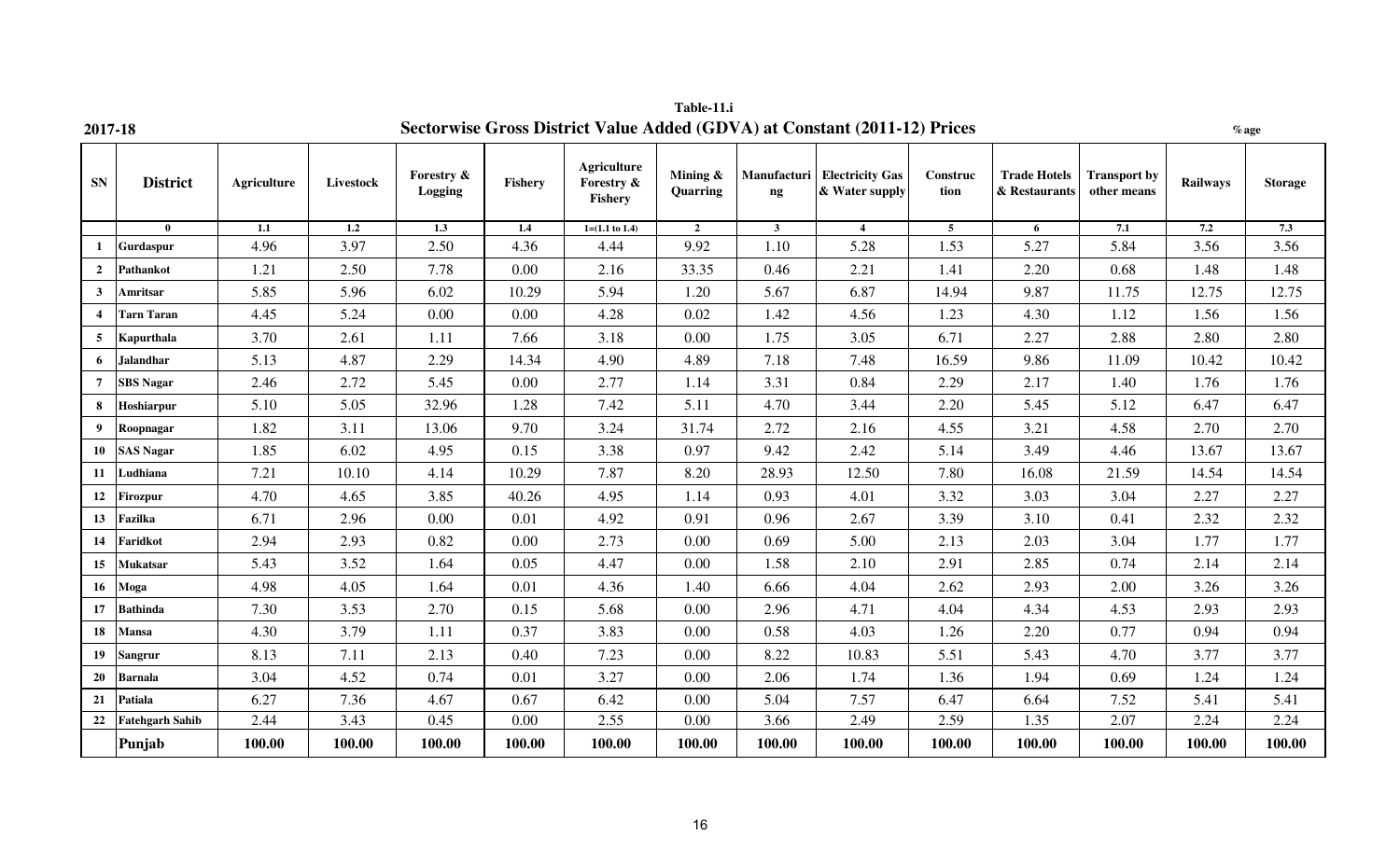## **2017-18 (Concld.)** Sectorwise Gross District Value Added (GDVA) at Constant (2011-12)Prices (Rs. in lakhs) **Table-11**

| <b>SN</b>        | <b>District</b>        | Commun<br>ication | <b>Transport, Storage</b><br>& Commun. | Banking &<br><b>Insurance</b> | <b>Real Estate</b><br>Ownership of<br>Dwellings &<br>business<br>services | Public<br>Admn. | <b>Others</b><br>services | <b>Gross District</b><br><b>Value Added</b><br>(GDVA) | <b>Gross District</b><br><b>Domestic Product</b><br>(GDDP) | Popula<br>tion $(000)$ | Per<br><b>Capita Income</b><br>(In Rs.) | Primary | Secondary | <b>Tertiary</b> |
|------------------|------------------------|-------------------|----------------------------------------|-------------------------------|---------------------------------------------------------------------------|-----------------|---------------------------|-------------------------------------------------------|------------------------------------------------------------|------------------------|-----------------------------------------|---------|-----------|-----------------|
|                  | $\mathbf{0}$           | 7.4               | $7=(7.1 \text{ to } 7.4)$              | 8                             | $\mathbf Q$                                                               | 10              | 11                        | 12                                                    | 13                                                         | 14                     | 15                                      | 16      | 17        | 18              |
|                  | Gurdaspur              | 23839             | 92861                                  | 65827                         | 107760                                                                    | 90031           | 224956                    | 1340794                                               | 1460347                                                    | 1722                   | 84805                                   | 394360  | 157683    | 788751          |
| $\overline{2}$   | Pathankot              | 9943              | 20949                                  | 60496                         | 44930                                                                     | 63288           | 90496                     | 642594                                                | 699892                                                     | 711                    | 98438                                   | 192885  | 83048     | 366661          |
| $\mathbf{3}$     | Amritsar               | 85363             | 239577                                 | 154452                        | 255084                                                                    | 144875          | 342615                    | 2764770                                               | 3011293                                                    | 2735                   | 110102                                  | 526769  | 713085    | 1524915         |
| $\boldsymbol{4}$ | Tarn Taran             | 10447             | 26087                                  | 74475                         | 45291                                                                     | 40854           | 124016                    | 1016682                                               | 1107335                                                    | 1256                   | 88164                                   | 378959  | 157954    | 479769          |
|                  | Kapurthala             | 18754             | 55616                                  | 73184                         | 88364                                                                     | 55165           | 119079                    | 1041415                                               | 1134274                                                    | 857                    | 132354                                  | 281782  | 278721    | 480913          |
| 6                | <b>Jalandhar</b>       | 69806             | 210884                                 | 240970                        | 416182                                                                    | 182549          | 388573                    | 3096952                                               | 3373095                                                    | 2358                   | 143049                                  | 434210  | 835785    | 1826957         |
| $\overline{7}$   | <b>SBS</b> Nagar       | 11781             | 30786                                  | 55077                         | 46839                                                                     | 43387           | 73762                     | 814006                                                | 886587                                                     | 628                    | 141176                                  | 245939  | 233003    | 335064          |
| 8                | Hoshiarpur             | 43298             | 112956                                 | 124555                        | 136853                                                                    | 146318          | 278910                    | 2007076                                               | 2186039                                                    | 1658                   | 131848                                  | 657591  | 335353    | 1014132         |
| 9                | Roopnagar              | 18100             | 71973                                  | 48452                         | 77841                                                                     | 56780           | 126558                    | 1066467                                               | 1161560                                                    | 723                    | 160658                                  | 289187  | 269349    | 507931          |
| 10               | <b>SAS Nagar</b>       | 91505             | 174166                                 | 73071                         | 194215                                                                    | 70238           | 147917                    | 1729259                                               | 1883450                                                    | 1200                   | 156954                                  | 300046  | 632207    | 797006          |
| 11               | Ludhiana               | 97371             | 356380                                 | 283190                        | 783565                                                                    | 222999          | 524998                    | 5327856                                               | 5802919                                                    | 3840                   | 151118                                  | 697854  | 1826230   | 2803772         |
| 12               | <b>Firozpur</b>        | 15180             | 52227                                  | 53450                         | 75984                                                                     | 80804           | 112860                    | 1105902                                               | 1204511                                                    | 1106                   | 108907                                  | 438386  | 172774    | 494742          |
| 13               | Fazilka                | 15532             | 26010                                  | 54683                         | 77737                                                                     | 51331           | 129573                    | 1056437                                               | 1150635                                                    | 1132                   | 101646                                  | 436352  | 158751    | 461334          |
| 14               | Faridkot               | 11831             | 47504                                  | 37420                         | 55917                                                                     | 60409           | 75648                     | 744764                                                | 811171                                                     | 665                    | 121981                                  | 241673  | 146278    | 356813          |
| 15               | Mukatsar               | 14298             | 27661                                  | 36971                         | 54473                                                                     | 55505           | 95587                     | 951346                                                | 1036174                                                    | 993                    | 104348                                  | 396358  | 172811    | 382178          |
| 16               | Moga                   | 21800             | 50965                                  | 63218                         | 85939                                                                     | 55851           | 113443                    | 1325211                                               | 1443375                                                    | 1067                   | 135274                                  | 386979  | 453433    | 484799          |
| 17               | <b>Bathinda</b>        | 19610             | 73624                                  | 72819                         | 130766                                                                    | 104636          | 152031                    | 1510176                                               | 1644833                                                    | 1541                   | 106738                                  | 503390  | 302285    | 704501          |
| 18               | Mansa                  | 6319              | 16686                                  | 25826                         | 52925                                                                     | 53761           | 72699                     | 757342                                                | 824871                                                     | 827                    | 99743                                   | 339828  | 108915    | 308600          |
| 19               | Sangrur                | 25274             | 83294                                  | 90307                         | 175541                                                                    | 98500           | 234626                    | 2221341                                               | 2419409                                                    | 1785                   | 135541                                  | 641222  | 684187    | 895931          |
| 20               | Barnala                | 8282              | 18716                                  | 30570                         | 56227                                                                     | 41412           | 71315                     | 743441                                                | 809730                                                     | 645                    | 125540                                  | 290157  | 158642    | 294641          |
| 21               | Patiala                | 36250             | 127463                                 | 131124                        | 364752                                                                    | 141887          | 250990                    | 2346322                                               | 2555534                                                    | 2131                   | 119922                                  | 568723  | 500305    | 1277294         |
| 22               | <b>Fatehgarh Sahib</b> | 15028             | 42141                                  | 43512                         | 77737                                                                     | 42489           | 78182                     | 841735                                                | 916789                                                     | 644                    | 142359                                  | 226335  | 278266    | 337134          |
|                  | Punjab                 | 669611            | 1958524                                | 1893649                       | 3404922                                                                   | 1903070         | 3828832                   | 34451888                                              | 37523825                                                   | 30224                  | 124152                                  | 8868985 | 8659066   | 16923837        |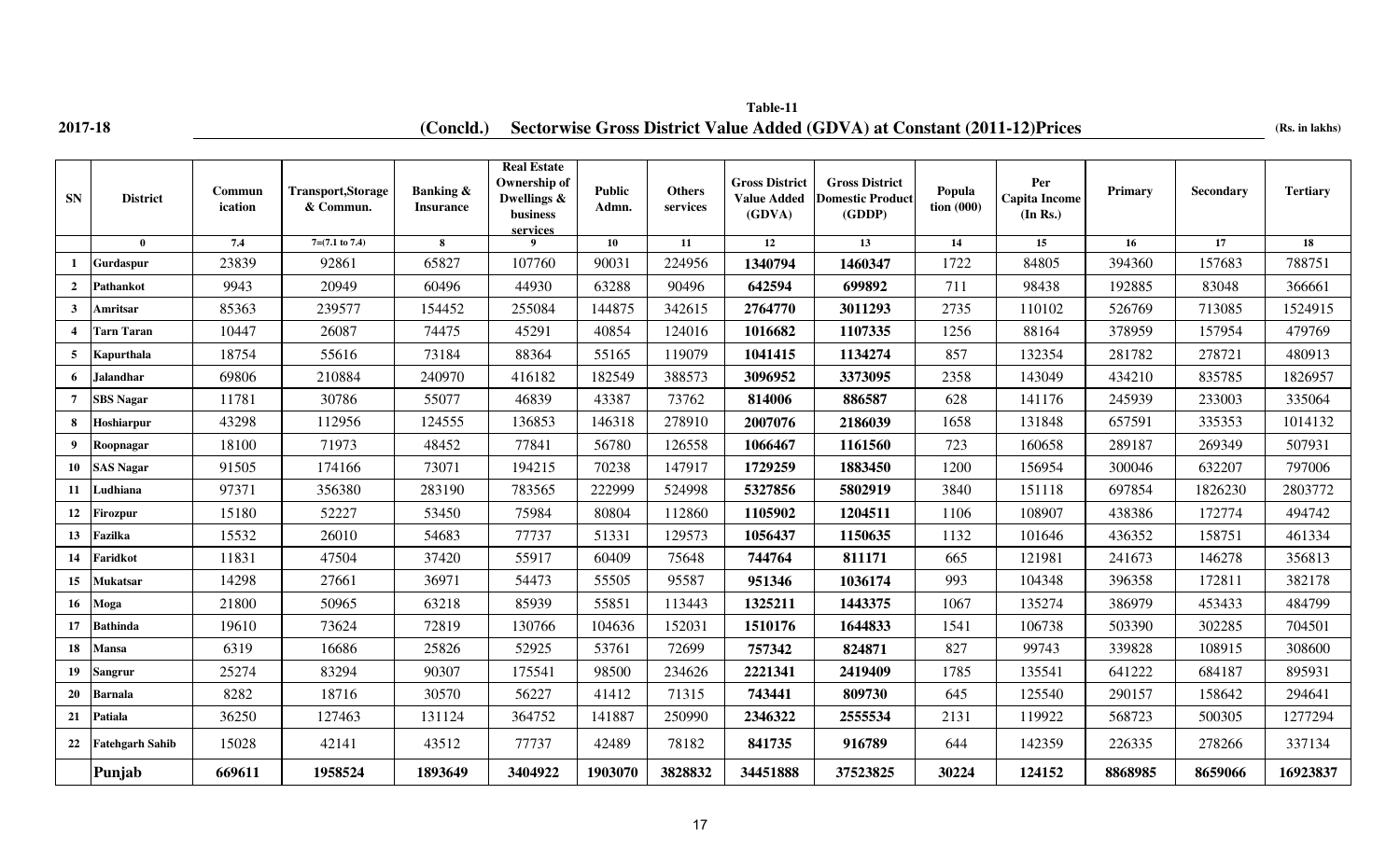| 2017-18                 |                        |                   |                                       | (Concld.)                                |                                                                            |                 |                           |                                                       | Sectorwise Gross District Value Added (GDVA) at Constant (2011-12) Prices |                                    |                                         |         |           | $%$ age         |
|-------------------------|------------------------|-------------------|---------------------------------------|------------------------------------------|----------------------------------------------------------------------------|-----------------|---------------------------|-------------------------------------------------------|---------------------------------------------------------------------------|------------------------------------|-----------------------------------------|---------|-----------|-----------------|
| ${\bf SN}$              | <b>District</b>        | Commun<br>ication | <b>Transport,Storage</b><br>& Commun. | <b>Banking &amp;</b><br><b>Insurance</b> | <b>Real Estate</b><br>Ownership of<br>Dwellings &<br>$busines$<br>services | Public<br>Admn. | <b>Others</b><br>services | <b>Gross District</b><br><b>Value Added</b><br>(GDVA) | <b>Gross District</b><br><b>Domestic Product</b><br>(GDDP)                | Popula<br>$\frac{1}{2}$ tion (000) | Per<br><b>Capita Income</b><br>(In Rs.) | Primary | Secondary | <b>Tertiary</b> |
|                         | $\bf{0}$               | 7.4               | $7=(7.1 \text{ to } 7.4)$             | 8                                        | 9                                                                          | 10              | 11                        | $\overline{12}$                                       | 13                                                                        | 14                                 | 15                                      | 16      | 17        | 18              |
| 1                       | <b>Gurdaspur</b>       | 3.56              | 4.74                                  | 3.48                                     | 3.16                                                                       | 4.73            | 5.88                      | 3.89                                                  | 3.89                                                                      | 5.70                               | 68.31                                   | 4.45    | 1.82      | 4.66            |
| $\overline{2}$          | Pathankot              | 1.48              | 1.07                                  | 3.19                                     | 1.32                                                                       | 3.33            | 2.36                      | 1.87                                                  | 1.87                                                                      | 2.35                               | 79.29                                   | 2.17    | 0.96      | 2.17            |
| $\mathbf{3}$            | Amritsar               | 12.75             | 12.23                                 | 8.16                                     | 7.49                                                                       | 7.61            | 8.95                      | 8.03                                                  | 8.03                                                                      | 9.05                               | 88.68                                   | 5.94    | 8.24      | 9.01            |
| $\overline{\mathbf{4}}$ | <b>Tarn Taran</b>      | 1.56              | 1.33                                  | 3.93                                     | 1.33                                                                       | 2.15            | 3.24                      | 2.95                                                  | 2.95                                                                      | 4.16                               | 71.01                                   | 4.27    | 1.82      | 2.83            |
| 5                       | Kapurthala             | 2.80              | 2.84                                  | 3.86                                     | 2.60                                                                       | 2.90            | 3.11                      | 3.02                                                  | 3.02                                                                      | 2.84                               | 106.61                                  | 3.18    | 3.22      | 2.84            |
| 6                       | <b>Jalandhar</b>       | 10.42             | 10.77                                 | 12.73                                    | 12.22                                                                      | 9.59            | 10.15                     | 8.99                                                  | 8.99                                                                      | 7.80                               | 115.22                                  | 4.90    | 9.65      | 10.80           |
| $7\overline{ }$         | <b>SBS Nagar</b>       | 1.76              | 1.57                                  | 2.91                                     | 1.38                                                                       | 2.28            | 1.93                      | 2.36                                                  | 2.36                                                                      | 2.08                               | 113.71                                  | 2.77    | 2.69      | 1.98            |
| 8                       | Hoshiarpur             | 6.47              | 5.77                                  | 6.58                                     | 4.02                                                                       | 7.69            | 7.28                      | 5.83                                                  | 5.83                                                                      | 5.49                               | 106.20                                  | 7.41    | 3.87      | 5.99            |
| 9                       | Roopnagar              | 2.70              | 3.67                                  | 2.56                                     | 2.29                                                                       | 2.98            | 3.31                      | 3.10                                                  | 3.10                                                                      | 2.39                               | 129.40                                  | 3.26    | 3.11      | 3.00            |
| 10                      | <b>SAS Nagar</b>       | 13.67             | 8.89                                  | 3.86                                     | 5.70                                                                       | 3.69            | 3.86                      | 5.02                                                  | 5.02                                                                      | 3.97                               | 126.42                                  | 3.38    | 7.30      | 4.71            |
| 11                      | Ludhiana               | 14.54             | 18.20                                 | 14.95                                    | 23.01                                                                      | 11.72           | 13.71                     | 15.46                                                 | 15.46                                                                     | 12.71                              | 121.72                                  | 7.87    | 21.09     | 16.57           |
| 12                      | <b>Firozpur</b>        | 2.27              | 2.67                                  | 2.82                                     | 2.23                                                                       | 4.25            | 2.95                      | 3.21                                                  | 3.21                                                                      | 3.66                               | 87.72                                   | 4.94    | 2.00      | 2.92            |
| 13                      | Fazilka                | 2.32              | 1.33                                  | 2.89                                     | 2.28                                                                       | 2.70            | 3.38                      | 3.07                                                  | 3.07                                                                      | 3.75                               | 81.87                                   | 4.92    | 1.83      | 2.73            |
| 14                      | Faridkot               | 1.77              | 2.43                                  | 1.98                                     | 1.64                                                                       | 3.17            | 1.98                      | 2.16                                                  | 2.16                                                                      | 2.20                               | 98.25                                   | 2.72    | 1.69      | 2.11            |
| 15                      | <b>Mukatsar</b>        | 2.14              | 1.41                                  | 1.95                                     | 1.60                                                                       | 2.92            | 2.50                      | 2.76                                                  | 2.76                                                                      | 3.29                               | 84.05                                   | 4.47    | 2.00      | 2.26            |
| 16                      | Moga                   | 3.26              | 2.60                                  | 3.34                                     | 2.52                                                                       | 2.93            | 2.96                      | 3.85                                                  | 3.85                                                                      | 3.53                               | 108.96                                  | 4.36    | 5.24      | 2.86            |
| 17                      | <b>Bathinda</b>        | 2.93              | 3.76                                  | 3.85                                     | 3.84                                                                       | 5.50            | 3.97                      | 4.38                                                  | 4.38                                                                      | 5.10                               | 85.97                                   | 5.68    | 3.49      | 4.16            |
| 18                      | <b>Mansa</b>           | 0.94              | 0.85                                  | 1.36                                     | 1.55                                                                       | 2.82            | 1.90                      | 2.20                                                  | 2.20                                                                      | 2.74                               | 80.34                                   | 3.83    | 1.26      | 1.82            |
| 19 <sup>°</sup>         | Sangrur                | 3.77              | 4.25                                  | 4.77                                     | 5.16                                                                       | 5.18            | 6.13                      | 6.45                                                  | 6.45                                                                      | 5.91                               | 109.17                                  | 7.23    | 7.90      | 5.29            |
| 20                      | <b>Barnala</b>         | 1.24              | 0.96                                  | 1.61                                     | 1.65                                                                       | 2.18            | 1.86                      | 2.16                                                  | 2.16                                                                      | 2.13                               | 101.12                                  | 3.27    | 1.83      | 1.74            |
| 21                      | Patiala                | 5.41              | 6.51                                  | 6.92                                     | 10.71                                                                      | 7.46            | 6.56                      | 6.81                                                  | 6.81                                                                      | 7.05                               | 96.59                                   | 6.41    | 5.78      | 7.55            |
| 22                      | <b>Fatehgarh Sahib</b> | 2.24              | 2.15                                  | 2.30                                     | 2.28                                                                       | 2.23            | 2.04                      | 2.44                                                  | 2.44                                                                      | 2.13                               | 114.66                                  | 2.55    | 3.21      | 1.99            |
|                         | Punjab                 | 100.00            | 100.00                                | 100.00                                   | 100.00                                                                     | 100.00          | 100.00                    | 100.00                                                | 100.00                                                                    | 100.00                             | 100.00                                  | 100.00  | 100.00    | 100.00          |

**Table-11.i**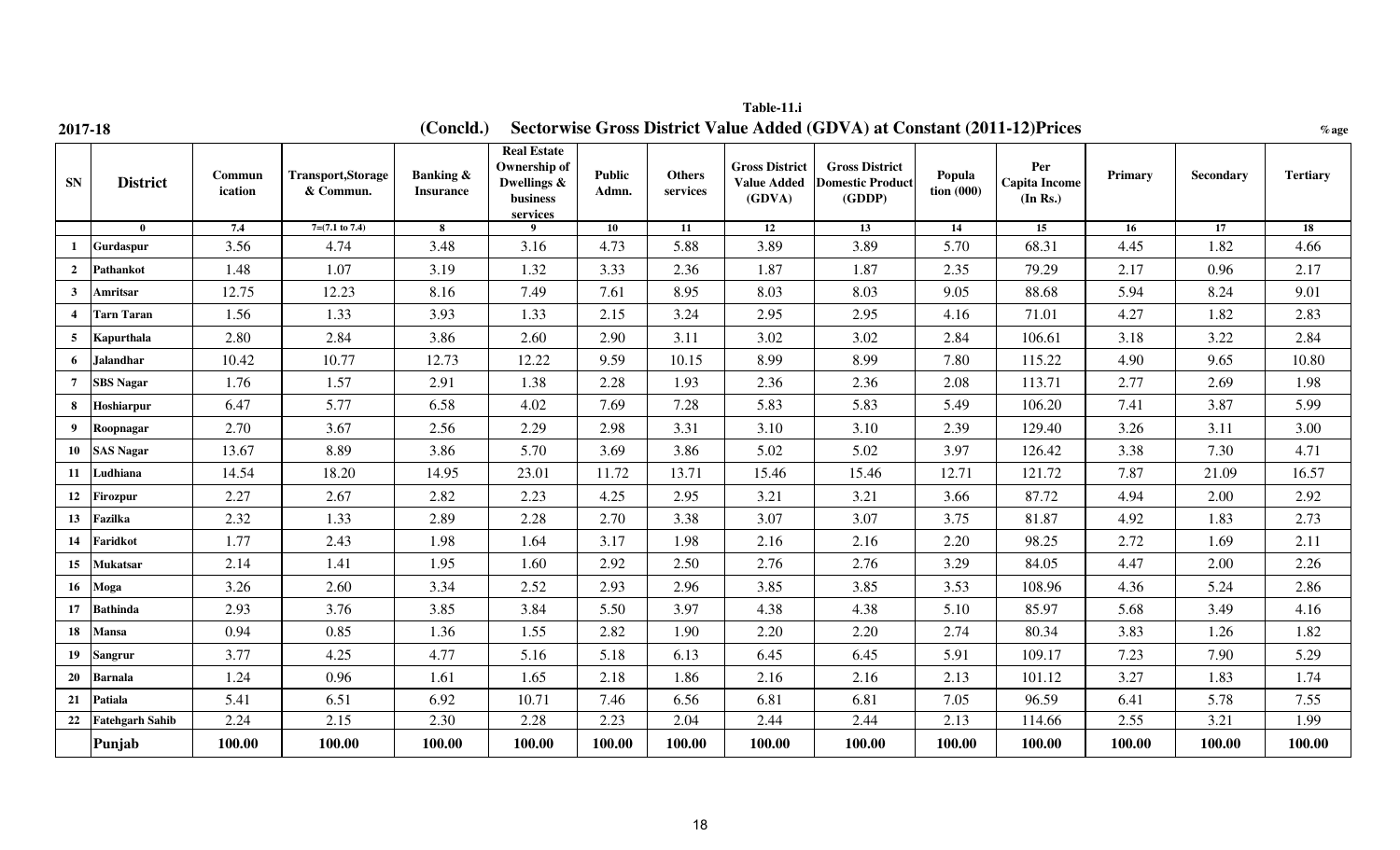### **Table-12 2017-18 Sectorwise Net District Value Added (NDVA) at Current Prices (Rs. in lakhs)**

| <b>SN</b>               | <b>District</b>        | Agriculture | <b>Livestock</b> | Forestry &<br>Logging | <b>Fishery</b>   | Agriculture<br>Forestry &<br>Fishery | Mining $\&$<br>Quarring | Manufacturi<br>$\mathbf{ng}$ | <b>Electricity Gas &amp;</b><br><b>Water supply</b> | Construc<br>tion | <b>Trade Hotels</b><br>&<br><b>Restaurants</b> | <b>Transport by</b><br>other means | Railways | <b>Storage</b>   |
|-------------------------|------------------------|-------------|------------------|-----------------------|------------------|--------------------------------------|-------------------------|------------------------------|-----------------------------------------------------|------------------|------------------------------------------------|------------------------------------|----------|------------------|
|                         | $\mathbf{0}$           | 1.1         | 1.2              | 1.3                   | 1.4              | $1=(1.1 \text{ to } 1.4)$            | $\overline{2}$          | $\mathbf{3}$                 | $\overline{4}$                                      | 5 <sup>5</sup>   | 6                                              | 7.1                                | 7.2      | $\overline{7.3}$ |
| 1                       | Gurdaspur              | 332641      | 166680           | 23047                 | 5830             | 528198                               | 942                     | 54762                        | 69520                                               | 40077            | 217318                                         | 56382                              | 3279     | 1931             |
| $\overline{2}$          | <b>Pathankot</b>       | 77418       | 102861           | 71786                 | $\overline{0}$   | 252065                               | 3165                    | 22848                        | 29098                                               | 36830            | 90674                                          | 6609                               | 1368     | 805              |
| 3                       | Amritsar               | 385467      | 250312           | 55540                 | 13760            | 705079                               | 113                     | 280891                       | 90454                                               | 391028           | 407046                                         | 113530                             | 11742    | 6913             |
| $\overline{\mathbf{4}}$ | <b>Tarn Taran</b>      | 300223      | 219401           | $\Omega$              | $\overline{0}$   | 519624                               | 3                       | 70224                        | 60040                                               | 32115            | 177200                                         | 10820                              | 1437     | 846              |
| 5 <sup>5</sup>          | Kapurthala             | 248311      | 109265           | 10201                 | 10243            | 378020                               | $\theta$                | 86744                        | 40158                                               | 175609           | 93824                                          | 27777                              | 2580     | 1519             |
| 6                       | <b>Jalandhar</b>       | 348324      | 203074           | 21158                 | 19175            | 591731                               | 464                     | 355965                       | 98486                                               | 434086           | 406509                                         | 107072                             | 9602     | 5653             |
| $\overline{7}$          | <b>SBS Nagar</b>       | 164694      | 114109           | 50250                 | $\boldsymbol{0}$ | 329052                               | 107                     | 164187                       | 11060                                               | 60049            | 89325                                          | 13502                              | 1621     | 954              |
| 8                       | Hoshiarpur             | 325376      | 210887           | 304146                | 1712             | 842120                               | 486                     | 232979                       | 45293                                               | 57647            | 224891                                         | 49443                              | 5956     | 3507             |
| 9                       | Roopnagar              | 120103      | 129662           | 120525                | 12971            | 383260                               | 3011                    | 134899                       | 28440                                               | 118941           | 132421                                         | 44205                              | 2490     | 1466             |
| 10                      | <b>SAS Nagar</b>       | 120550      | 238890           | 45716                 | 201              | 405357                               | 92                      | 467105                       | 31863                                               | 134465           | 144028                                         | 43118                              | 12587    | 7411             |
| 11                      | Ludhiana               | 496402      | 414709           | 38160                 | 13760            | 963032                               | 778                     | 1433936                      | 164582                                              | 203988           | 663160                                         | 208511                             | 13394    | 7886             |
| 12                      | Firozpur               | 321178      | 194203           | 35515                 | 53835            | 604731                               | 108                     | 46297                        | 52798                                               | 86782            | 125178                                         | 29339                              | 2088     | 1229             |
| 13                      | Fazilka                | 431037      | 123847           | $\Omega$              | 13               | 554898                               | 87                      | 47364                        | 35155                                               | 88783            | 127886                                         | 3941                               | 2137     | 1258             |
| 14                      | Faridkot               | 201235      | 121847           | 7556                  | $\boldsymbol{0}$ | 330638                               | $\Omega$                | 34264                        | 65833                                               | 55868            | 83769                                          | 29330                              | 1628     | 958              |
| 15                      | Mukatsar               | 361431      | 147327           | 15113                 | 67               | 523939                               | $\overline{0}$          | 78106                        | 27650                                               | 76106            | 117385                                         | 7161                               | 1967     | 1158             |
| 16                      | Moga                   | 334400      | 170146           | 15113                 | 13               | 519672                               | 134                     | 330119                       | 53193                                               | 68500            | 120950                                         | 19278                              | 2999     | 1766             |
| 17                      | <b>Bathinda</b>        | 473927      | 147650           | 24936                 | 201              | 646714                               | $\theta$                | 146564                       | 62015                                               | 105730           | 178857                                         | 43753                              | 2698     | 1588             |
| 18                      | <b>Mansa</b>           | 284253      | 158776           | 10201                 | 495              | 453724                               | $\theta$                | 28811                        | 53061                                               | 33049            | 90886                                          | 7408                               | 869      | 512              |
| 19                      | Sangrur                | 554545      | 290529           | 19647                 | 535              | 865256                               | $\theta$                | 407582                       | 142594                                              | 144206           | 223970                                         | 45365                              | 3477     | 2047             |
| 20                      | <b>Barnala</b>         | 208933      | 182837           | 6801                  | 13               | 398584                               | $\theta$                | 101936                       | 22910                                               | 35718            | 80087                                          | 6710                               | 1139     | 671              |
| 21                      | Patiala                | 428117      | 302072           | 43072                 | 896              | 774158                               | $\overline{0}$          | 249852                       | 99671                                               | 169426           | 273673                                         | 72671                              | 4986     | 2936             |
| 22                      | <b>Fatehgarh Sahib</b> | 166585      | 142083           | 4157                  | $\boldsymbol{0}$ | 312825                               | $\Omega$                | 181296                       | 32785                                               | 67877            | 55632.6472                                     | 19952                              | 2067     | 1217             |
|                         | Punjab                 | 6685149     | 4141169          | 922640                | 133720           | 11882677                             | 9490                    | 4956731                      | 1316658                                             | 2616879          | 4124668                                        | 965876                             | 92111    | 54230            |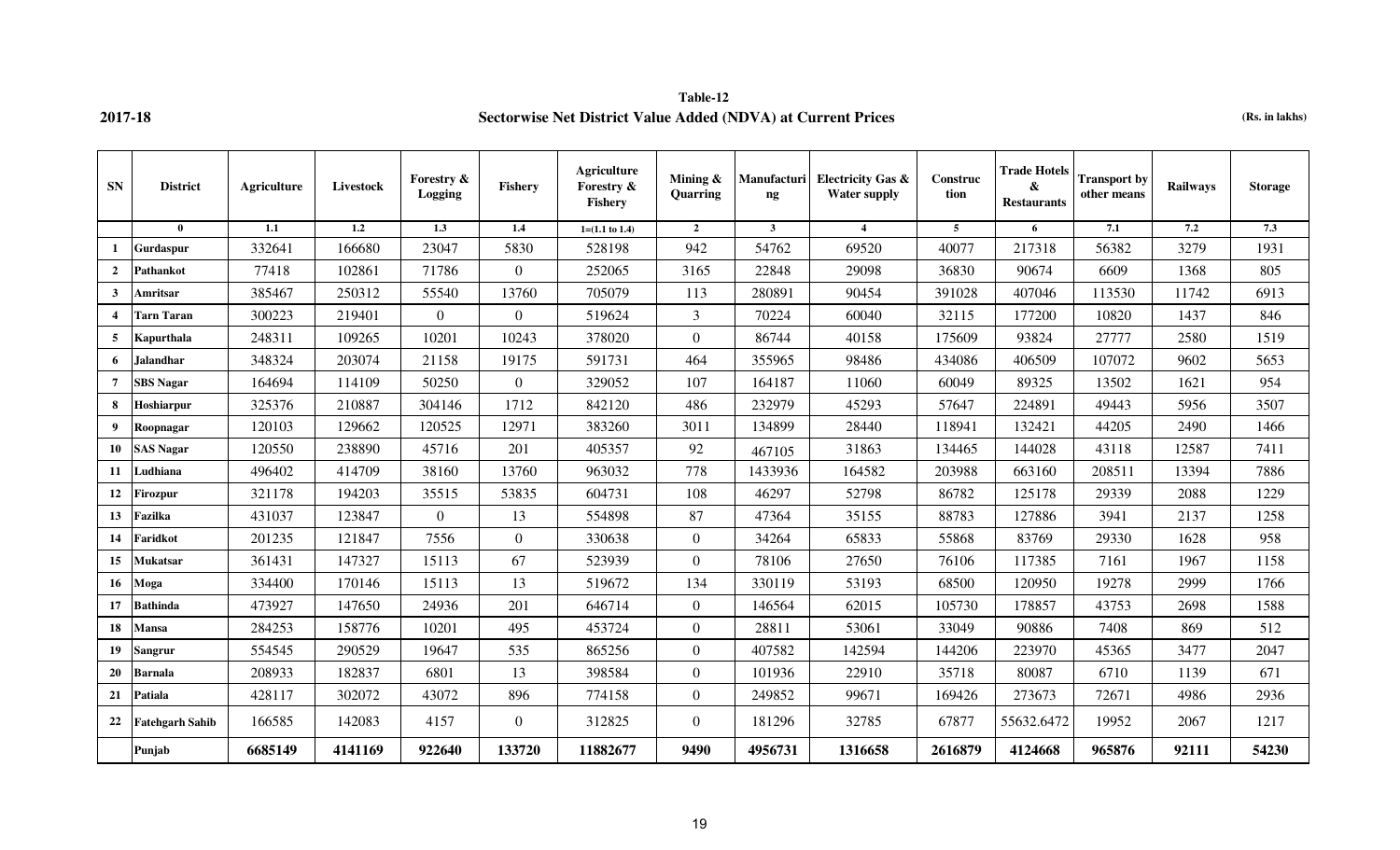### **Table-12.i 2017-18 Sectorwise Net District Value Added (NDVA) at Current Prices %age**

| <b>SN</b>             | <b>District</b>        | Agriculture | <b>Livestock</b> | Forestry &<br>Logging | Fishery | <b>Agriculture</b><br>Forestry &<br>Fishery | Mining $\&$<br>Quarring | Manufacturi<br>$\mathbf{n}$ | <b>Electricity Gas &amp;</b><br><b>Water supply</b> | Construc<br>tion | <b>Trade Hotels</b><br>&<br><b>Restaurants</b> | <b>Transport by</b><br>other means | <b>Railways</b> | <b>Storage</b> |
|-----------------------|------------------------|-------------|------------------|-----------------------|---------|---------------------------------------------|-------------------------|-----------------------------|-----------------------------------------------------|------------------|------------------------------------------------|------------------------------------|-----------------|----------------|
|                       | $\mathbf{0}$           | 1.1         | 1.2              | 1.3                   | $1.4\,$ | $1=(1.1 \text{ to } 1.4)$                   | $\overline{2}$          | $\mathbf{3}$                | $\overline{4}$                                      | 5 <sup>5</sup>   | 6                                              | 7.1                                | 7.2             | 7.3            |
| 1                     | <b>Gurdaspur</b>       | 4.98        | 4.02             | 2.50                  | 4.36    | 4.45                                        | 9.93                    | 1.10                        | 5.28                                                | 1.53             | 5.27                                           | 5.84                               | 3.56            | 3.56           |
| $\overline{2}$        | Pathankot              | 1.16        | 2.48             | 7.78                  | 0.00    | 2.12                                        | 33.35                   | 0.46                        | 2.21                                                | 1.41             | 2.20                                           | 0.68                               | 1.48            | 1.48           |
| 3                     | Amritsar               | 5.77        | 6.04             | 6.02                  | 10.29   | 5.93                                        | 1.19                    | 5.67                        | 6.87                                                | 14.94            | 9.87                                           | 11.75                              | 12.75           | 12.75          |
| $\boldsymbol{\Delta}$ | Tarn Taran             | 4.49        | 5.30             | 0.00                  | 0.00    | 4.37                                        | 0.03                    | 1.42                        | 4.56                                                | 1.23             | 4.30                                           | 1.12                               | 1.56            | 1.56           |
| 5                     | Kapurthala             | 3.71        | 2.64             | 1.11                  | 7.66    | 3.18                                        | 0.00                    | 1.75                        | 3.05                                                | 6.71             | 2.27                                           | 2.88                               | 2.80            | 2.80           |
| 6                     | <b>Jalandhar</b>       | 5.21        | 4.90             | 2.29                  | 14.34   | 4.98                                        | 4.89                    | 7.18                        | 7.48                                                | 16.59            | 9.86                                           | 11.09                              | 10.42           | 10.42          |
| $\overline{7}$        | <b>SBS</b> Nagar       | 2.46        | 2.76             | 5.45                  | 0.00    | 2.77                                        | 1.13                    | 3.31                        | 0.84                                                | 2.29             | 2.17                                           | 1.40                               | 1.76            | 1.76           |
| 8                     | Hoshiarpur             | 4.87        | 5.09             | 32.96                 | 1.28    | 7.09                                        | 5.12                    | 4.70                        | 3.44                                                | 2.20             | 5.45                                           | 5.12                               | 6.47            | 6.47           |
| 9                     | Roopnagar              | 1.80        | 3.13             | 13.06                 | 9.70    | 3.23                                        | 31.73                   | 2.72                        | 2.16                                                | 4.55             | 3.21                                           | 4.58                               | 2.70            | 2.70           |
| 10                    | <b>SAS Nagar</b>       | 1.80        | 5.77             | 4.95                  | 0.15    | 3.41                                        | 0.97                    | 9.42                        | 2.42                                                | 5.14             | 3.49                                           | 4.46                               | 13.67           | 13.67          |
| 11                    | Ludhiana               | 7.43        | 10.01            | 4.14                  | 10.29   | 8.10                                        | 8.20                    | 28.93                       | 12.50                                               | 7.80             | 16.08                                          | 21.59                              | 14.54           | 14.54          |
| 12                    | Firozpur               | 4.80        | 4.69             | 3.85                  | 40.26   | 5.09                                        | 1.14                    | 0.93                        | 4.01                                                | 3.32             | 3.03                                           | 3.04                               | 2.27            | 2.27           |
| 13                    | Fazilka                | 6.45        | 2.99             | 0.00                  | 0.01    | 4.67                                        | 0.92                    | 0.96                        | 2.67                                                | 3.39             | 3.10                                           | 0.41                               | 2.32            | 2.32           |
| 14                    | Faridkot               | 3.01        | 2.94             | 0.82                  | 0.00    | 2.78                                        | 0.00                    | 0.69                        | 5.00                                                | 2.13             | 2.03                                           | 3.04                               | 1.77            | 1.77           |
| 15                    | <b>Mukatsar</b>        | 5.41        | 3.56             | 1.64                  | 0.05    | 4.41                                        | 0.00                    | 1.58                        | 2.10                                                | 2.91             | 2.85                                           | 0.74                               | 2.14            | 2.14           |
| 16                    | Moga                   | 5.00        | 4.11             | 1.64                  | 0.01    | 4.37                                        | 1.41                    | 6.66                        | 4.04                                                | 2.62             | 2.93                                           | 2.00                               | 3.26            | 3.26           |
| 17                    | <b>Bathinda</b>        | 7.09        | 3.57             | 2.70                  | 0.15    | 5.44                                        | 0.00                    | 2.96                        | 4.71                                                | 4.04             | 4.34                                           | 4.53                               | 2.93            | 2.93           |
| 18                    | <b>Mansa</b>           | 4.25        | 3.83             | 1.11                  | 0.37    | 3.82                                        | 0.00                    | 0.58                        | 4.03                                                | 1.26             | 2.20                                           | 0.77                               | 0.94            | 0.94           |
| 19                    | <b>Sangrur</b>         | 8.30        | 7.02             | 2.13                  | 0.40    | 7.28                                        | 0.00                    | 8.22                        | 10.83                                               | 5.51             | 5.43                                           | 4.70                               | 3.77            | 3.77           |
| 20                    | <b>Barnala</b>         | 3.13        | 4.42             | 0.74                  | 0.01    | 3.35                                        | 0.00                    | 2.06                        | 1.74                                                | 1.36             | 1.94                                           | 0.69                               | 1.24            | 1.24           |
| 21                    | <b>Patiala</b>         | 6.40        | 7.29             | 4.67                  | 0.67    | 6.52                                        | 0.00                    | 5.04                        | 7.57                                                | 6.47             | 6.64                                           | 7.52                               | 5.41            | 5.41           |
| 22                    | <b>Fatehgarh Sahib</b> | 2.49        | 3.43             | 0.45                  | 0.00    | 2.63                                        | 0.00                    | 3.66                        | 2.49                                                | 2.59             | 1.35                                           | 2.07                               | 2.24            | 2.24           |
|                       | Punjab                 | 100.00      | 100.00           | 100.00                | 100.00  | 100.00                                      | 100.00                  | 100.00                      | 100.00                                              | 100.00           | 100.00                                         | 100.00                             | 100.00          | 100.00         |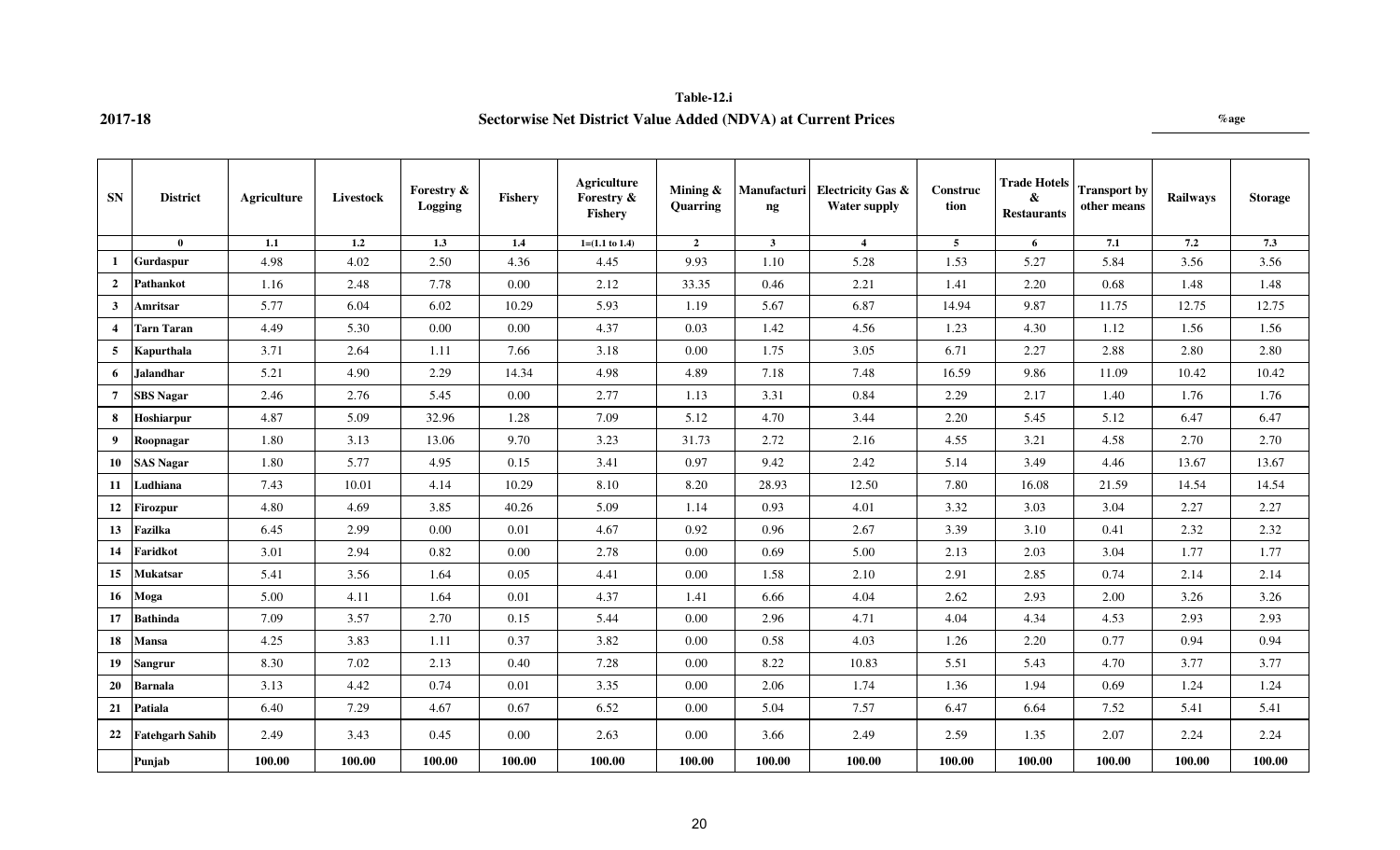**2017-18 (Concld.) Sectorwise Net District Value Added (NDVA) at Current Prices** (Rs. in lakhs) **Table-12**

| <b>SN</b>               | <b>District</b>        | Commun<br>ication | <b>Transport, Stor</b><br>age &<br>Commun. | <b>Banking &amp;</b><br><b>Insurance</b> | <b>Real Estate</b><br>Ownership of<br>Dwellings &<br>business services | <b>Public</b><br>Admn. | <b>Others</b><br>services | <b>Net District</b><br><b>Value Added</b><br>(NDVA) | <b>Net District</b><br><b>Domestic Product</b><br>(NSDP) | Popula<br>$\frac{1}{2}$ tion (000) | Per<br><b>Capita Income</b><br>(In Rs.) | Primary  | Secondary | <b>Tertiary</b> |
|-------------------------|------------------------|-------------------|--------------------------------------------|------------------------------------------|------------------------------------------------------------------------|------------------------|---------------------------|-----------------------------------------------------|----------------------------------------------------------|------------------------------------|-----------------------------------------|----------|-----------|-----------------|
|                         | $\mathbf{0}$           | 7.4               | $7=(7.1 \text{ to } 7.4)$                  | 8                                        | 9                                                                      | 10                     | 11                        | 12                                                  | 13                                                       | 14                                 | 15                                      | 16       | 17        | 18              |
| $\mathbf{1}$            | Gurdaspur              | 19578             | 81170                                      | 71184                                    | 103109                                                                 | 85830                  | 243869                    | 1495979                                             | 1670159                                                  | 1722                               | 96990                                   | 529140   | 164358    | 802480          |
| $\overline{2}$          | Pathankot              | 8166              | 16949                                      | 65419                                    | 42991                                                                  | 60335                  | 98105                     | 718478                                              | 802133                                                   | 711                                | 112818                                  | 255230   | 88776     | 374472          |
| $\mathbf{3}$            | Amritsar               | 70106             | 202292                                     | 167020                                   | 244075                                                                 | 138115                 | 371421                    | 2997535                                             | 3346545                                                  | 2735                               | 122360                                  | 705192   | 762374    | 1529968         |
| $\overline{\mathbf{4}}$ | Tarn Taran             | 8580              | 21683                                      | 80535                                    | 43336                                                                  | 38948                  | 134444                    | 1178152                                             | 1315327                                                  | 1256                               | 104723                                  | 519627   | 162379    | 496146          |
| 5                       | Kapurthala             | 15402             | 47277                                      | 79139                                    | 84550                                                                  | 52591                  | 129091                    | 1167003                                             | 1302880                                                  | 857                                | 152028                                  | 378020   | 302511    | 486472          |
| 6                       | Jalandhar              | 57329             | 179656                                     | 260578                                   | 398220                                                                 | 174031                 | 421243                    | 3320968                                             | 3707638                                                  | 2358                               | 157237                                  | 592195   | 888536    | 1840237         |
| $\overline{7}$          | <b>SBS Nagar</b>       | 9675              | 25752                                      | 59559                                    | 44817                                                                  | 41362                  | 79963                     | 905234                                              | 1010633                                                  | 628                                | 160929                                  | 329159   | 235296    | 340778          |
| 8                       | Hoshiarpur             | 35559             | 94466                                      | 134690                                   | 130947                                                                 | 139490                 | 302360                    | 2205368                                             | 2462145                                                  | 1658                               | 148501                                  | 842606   | 335919    | 1026843         |
| 9                       | Roopnagar              | 14865             | 63025                                      | 52395                                    | 74481                                                                  | 54131                  | 137199                    | 1182202                                             | 1319849                                                  | 723                                | 182552                                  | 386271   | 282280    | 513651          |
| 10                      | <b>SAS Nagar</b>       | 75150             | 138266                                     | 79017                                    | 185833                                                                 | 66961                  | 160353                    | 1813340                                             | 2024472                                                  | 1200                               | 168706                                  | 405449   | 633433    | 774458          |
| 11                      | Ludhiana               | 79967             | 309759                                     | 306233                                   | 749747                                                                 | 212594                 | 569139                    | 5576948                                             | 6226287                                                  | 3840                               | 162143                                  | 963810   | 1802506   | 2810632         |
| 12                      | Firozpur               | 12466             | 45123                                      | 57800                                    | 72704                                                                  | 77034                  | 122349                    | 1290903                                             | 1441207                                                  | 1106                               | 130308                                  | 604839   | 185877    | 500188          |
| 13                      | Fazilka                | 12756             | 20091                                      | 59133                                    | 74382                                                                  | 48935                  | 140467                    | 1197181                                             | 1336572                                                  | 1132                               | 118072                                  | 554985   | 171302    | 470894          |
| 14                      | Faridkot               | 9717              | 41633                                      | 40465                                    | 53504                                                                  | 57591                  | 82008                     | 845572                                              | 944024                                                   | 665                                | 141959                                  | 330638   | 155965    | 358970          |
| 15                      | Mukatsar               | 11743             | 22029                                      | 39979                                    | 52122                                                                  | 52915                  | 103623                    | 1093854                                             | 1221214                                                  | 993                                | 122982                                  | 523939   | 181862    | 388053          |
| 16                      | Moga                   | 17904             | 41946                                      | 68362                                    | 82230                                                                  | 53245                  | 122981                    | 1461331                                             | 1631477                                                  | 1067                               | 152903                                  | 519806   | 451812    | 489713          |
| 17                      | <b>Bathinda</b>        | 16105             | 64144                                      | 78744                                    | 125122                                                                 | 99754                  | 164814                    | 1672457                                             | 1867186                                                  | 1541                               | 121167                                  | 646714   | 314309    | 711434          |
| 18                      | Mansa                  | 5189              | 13978                                      | 27928                                    | 50641                                                                  | 51252                  | 78811                     | 882141                                              | 984851                                                   | 827                                | 119087                                  | 453724   | 114921    | 313496          |
| 19                      | Sangrur                | 20757             | 71646                                      | 97656                                    | 167965                                                                 | 93904                  | 254353                    | 2469132                                             | 2756620                                                  | 1785                               | 154432                                  | 865256   | 694382    | 909494          |
| 20                      | <b>Barnala</b>         | 6802              | 15321                                      | 33058                                    | 53800                                                                  | 39480                  | 77311                     | 858205                                              | 958128                                                   | 645                                | 148547                                  | 398584   | 160563    | 299057          |
| 21                      | Patiala                | 29771             | 110363                                     | 141794                                   | 349010                                                                 | 135266                 | 272092                    | 2575306                                             | 2875155                                                  | 2131                               | 134920                                  | 774158   | 518949    | 1282199         |
| 22                      | <b>Fatehgarh Sahib</b> | 12342             | 35579                                      | 47052                                    | 74382                                                                  | 40507                  | 84755                     | 932691                                              | 1041286                                                  | 644                                | 161690                                  | 312825   | 281958    | 337907          |
|                         | Punjab                 | 549930            | 1662147                                    | 2047738                                  | 3257971                                                                | 1814268                | 4150752                   | 37839979                                            | 42245789                                                 | 30224                              | 139775                                  | 11892167 | 8890268   | 17057544        |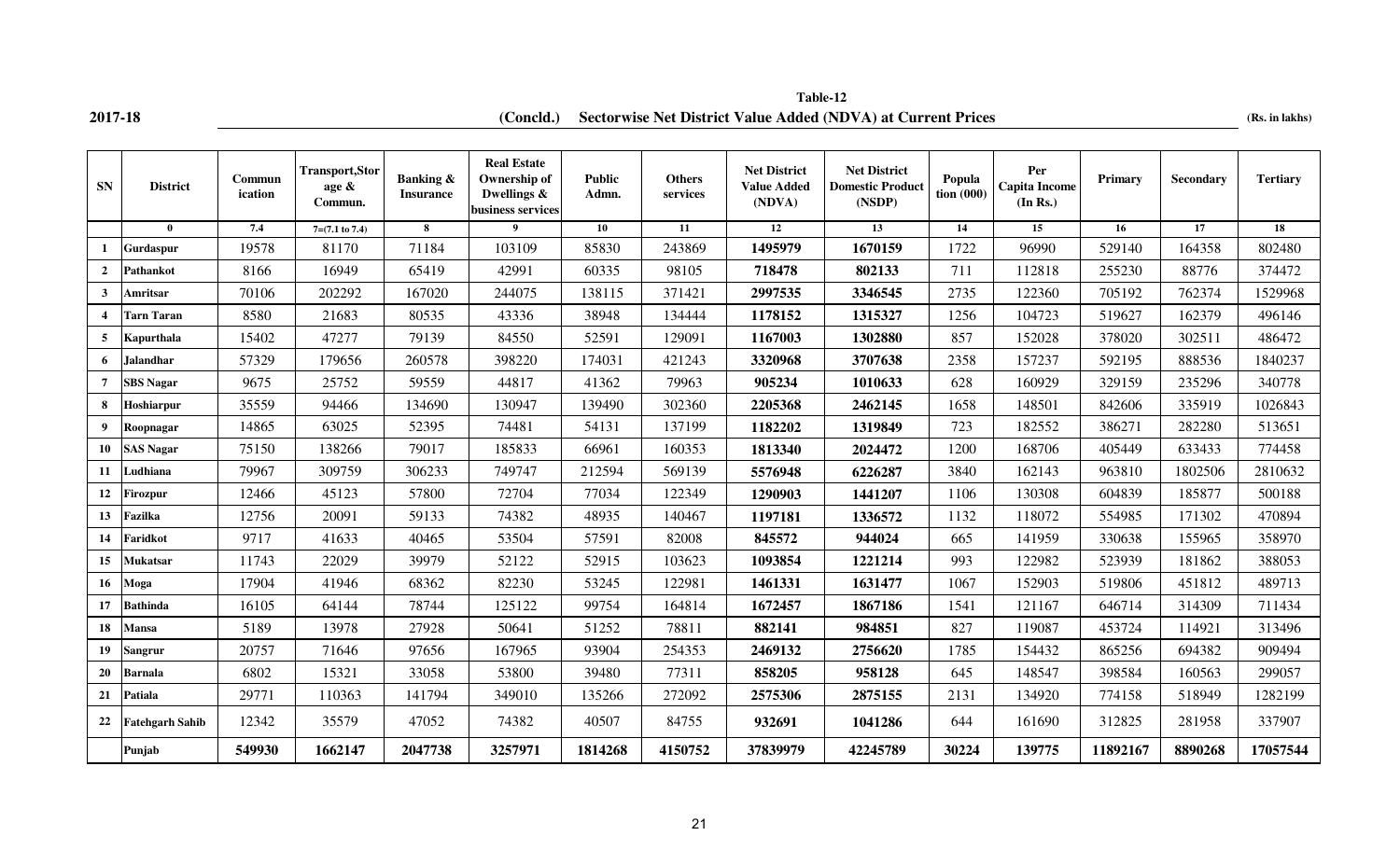**2017-18 %age (Concld.) Sectorwise Net District Value Added (NDVA) at Current Prices Table-12.i**

| <b>SN</b>        | <b>District</b>        | <b>Commun</b><br>ication | <b>Transport, Stor</b><br>age &<br>Commun. | <b>Banking &amp;</b><br><b>Insurance</b> | <b>Real Estate</b><br>Ownership of<br>Dwellings &<br>business services | <b>Public</b><br>Admn. | <b>Others</b><br>services | <b>Gross District</b><br><b>Value Added</b><br>(GDVA) | <b>Gross District</b><br><b>Domestic Product</b><br>(GDDP) | Popula<br>tion (000) | Per<br><b>Capita Income</b><br>(In Rs.) | Primary | Secondary | <b>Tertiary</b> |
|------------------|------------------------|--------------------------|--------------------------------------------|------------------------------------------|------------------------------------------------------------------------|------------------------|---------------------------|-------------------------------------------------------|------------------------------------------------------------|----------------------|-----------------------------------------|---------|-----------|-----------------|
|                  | $\mathbf{0}$           | 7.4                      | $7=(7.1 \text{ to } 7.4)$                  | 8                                        | $\overline{9}$                                                         | 10                     | 11                        | 12                                                    | 13                                                         | 14                   | 15                                      | 16      | 17        | 18              |
|                  | Gurdaspur              | 3.56                     | 4.88                                       | 3.48                                     | 3.16                                                                   | 4.73                   | 5.88                      | 3.95                                                  | 3.95                                                       | 5.70                 | 69.39                                   | 4.45    | 1.85      | 4.70            |
| $\overline{2}$   | Pathankot              | 1.48                     | 1.02                                       | 3.19                                     | 1.32                                                                   | 3.33                   | 2.36                      | 1.90                                                  | 1.90                                                       | 2.35                 | 80.71                                   | 2.15    | 1.00      | 2.20            |
| $\mathbf{3}$     | Amritsar               | 12.75                    | 12.17                                      | 8.16                                     | 7.49                                                                   | 7.61                   | 8.95                      | 7.92                                                  | 7.92                                                       | 9.05                 | 87.54                                   | 5.93    | 8.58      | 8.97            |
| $\boldsymbol{4}$ | Tarn Taran             | 1.56                     | 1.30                                       | 3.93                                     | 1.33                                                                   | 2.15                   | 3.24                      | 3.11                                                  | 3.11                                                       | 4.16                 | 74.92                                   | 4.37    | 1.83      | 2.91            |
| 5                | Kapurthala             | 2.80                     | 2.84                                       | 3.86                                     | 2.60                                                                   | 2.90                   | 3.11                      | 3.08                                                  | 3.08                                                       | 2.84                 | 108.77                                  | 3.18    | 3.40      | 2.85            |
| 6                | Jalandhar              | 10.42                    | 10.81                                      | 12.73                                    | 12.22                                                                  | 9.59                   | 10.15                     | 8.78                                                  | 8.78                                                       | 7.80                 | 112.49                                  | 4.98    | 9.99      | 10.79           |
| $\overline{7}$   | <b>SBS</b> Nagar       | 1.76                     | 1.55                                       | 2.91                                     | 1.38                                                                   | 2.28                   | 1.93                      | 2.39                                                  | 2.39                                                       | 2.08                 | 115.13                                  | 2.77    | 2.65      | 2.00            |
| 8                | Hoshiarpur             | 6.47                     | 5.68                                       | 6.58                                     | 4.02                                                                   | 7.69                   | 7.28                      | 5.83                                                  | 5.83                                                       | 5.49                 | 106.24                                  | 7.09    | 3.78      | 6.02            |
| 9                | Roopnagar              | 2.70                     | 3.79                                       | 2.56                                     | 2.29                                                                   | 2.98                   | 3.31                      | 3.12                                                  | 3.12                                                       | 2.39                 | 130.60                                  | 3.25    | 3.18      | 3.01            |
| 10               | <b>SAS Nagar</b>       | 13.67                    | 8.32                                       | 3.86                                     | 5.70                                                                   | 3.69                   | 3.86                      | 4.79                                                  | 4.79                                                       | 3.97                 | 120.70                                  | 3.41    | 7.13      | 4.54            |
| 11               | Ludhiana               | 14.54                    | 18.64                                      | 14.95                                    | 23.01                                                                  | 11.72                  | 13.71                     | 14.74                                                 | 14.74                                                      | 12.71                | 116.00                                  | 8.10    | 20.28     | 16.48           |
| 12               | Firozpur               | 2.27                     | 2.71                                       | 2.82                                     | 2.23                                                                   | 4.25                   | 2.95                      | 3.41                                                  | 3.41                                                       | 3.66                 | 93.23                                   | 5.09    | 2.09      | 2.93            |
| 13               | Fazilka                | 2.32                     | 1.21                                       | 2.89                                     | 2.28                                                                   | 2.70                   | 3.38                      | 3.16                                                  | 3.16                                                       | 3.75                 | 84.47                                   | 4.67    | 1.93      | 2.76            |
| 14               | Faridkot               | 1.77                     | 2.50                                       | 1.98                                     | 1.64                                                                   | 3.17                   | 1.98                      | 2.23                                                  | 2.23                                                       | 2.20                 | 101.56                                  | 2.78    | 1.75      | 2.10            |
| 15               | <b>Mukatsar</b>        | 2.14                     | 1.33                                       | 1.95                                     | 1.60                                                                   | 2.92                   | 2.50                      | 2.89                                                  | 2.89                                                       | 3.29                 | 87.99                                   | 4.41    | 2.05      | 2.27            |
| 16               | Moga                   | 3.26                     | 2.52                                       | 3.34                                     | 2.52                                                                   | 2.93                   | 2.96                      | 3.86                                                  | 3.86                                                       | 3.53                 | 109.39                                  | 4.37    | 5.08      | 2.87            |
| 17               | <b>Bathinda</b>        | 2.93                     | 3.86                                       | 3.85                                     | 3.84                                                                   | 5.50                   | 3.97                      | 4.42                                                  | 4.42                                                       | 5.10                 | 86.69                                   | 5.44    | 3.54      | 4.17            |
| 18               | Mansa                  | 0.94                     | 0.84                                       | 1.36                                     | 1.55                                                                   | 2.82                   | 1.90                      | 2.33                                                  | 2.33                                                       | 2.74                 | 85.20                                   | 3.82    | 1.29      | 1.84            |
| 19               | <b>Sangrur</b>         | 3.77                     | 4.31                                       | 4.77                                     | 5.16                                                                   | 5.18                   | 6.13                      | 6.53                                                  | 6.53                                                       | 5.91                 | 110.49                                  | 7.28    | 7.81      | 5.33            |
| 20               | <b>Barnala</b>         | 1.24                     | 0.92                                       | 1.61                                     | 1.65                                                                   | 2.18                   | 1.86                      | 2.27                                                  | 2.27                                                       | 2.13                 | 106.28                                  | 3.35    | 1.81      | 1.75            |
| 21               | Patiala                | 5.41                     | 6.64                                       | 6.92                                     | 10.71                                                                  | 7.46                   | 6.56                      | 6.81                                                  | 6.81                                                       | 7.05                 | 96.53                                   | 6.51    | 5.84      | 7.52            |
| 22               | <b>Fatehgarh Sahib</b> | 2.24                     | 2.14                                       | 2.30                                     | 2.28                                                                   | 2.23                   | 2.04                      | 2.46                                                  | 2.46                                                       | 2.13                 | 115.68                                  | 2.63    | 3.17      | 1.98            |
|                  | Punjab                 | 100.00                   | 100.00                                     | 100.00                                   | 100.00                                                                 | 100.00                 | 100.00                    | 100.00                                                | 100.00                                                     | 100.00               | 100.00                                  | 100.00  | 100.00    | 100.00          |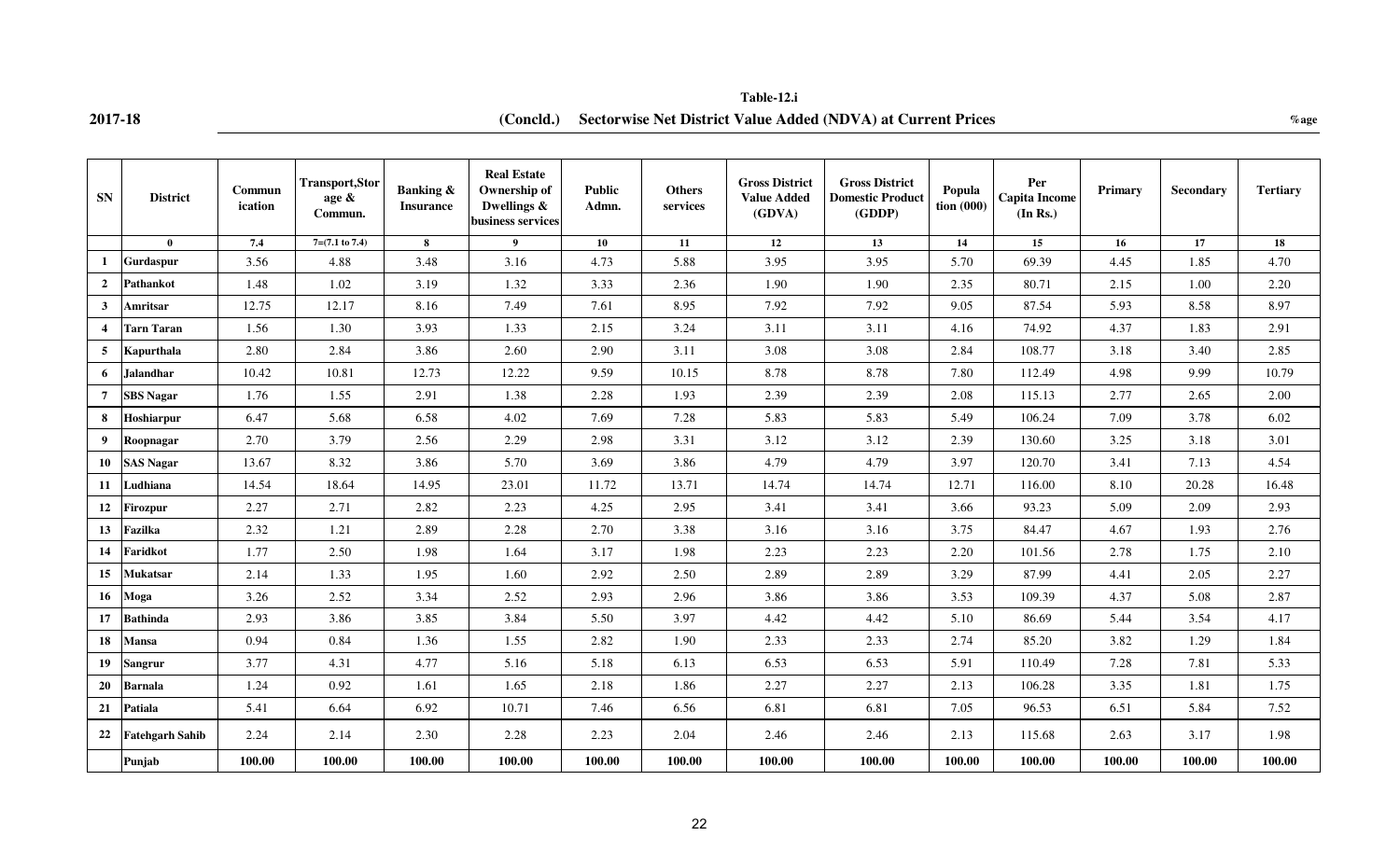**Table-13 2017-18 Sectorwise Net District Value Added (NDVA) at Constant (2011-12) Prices (Rs. in lakhs)**

| <b>SN</b>      | <b>District</b>    | <b>Agriculture</b> | Livestock | Forestry &<br>Logging | <b>Fishery</b> | <b>Agriculture</b><br>Forestry &<br><b>Fishery</b> | Mining $\&$<br>Quarring | Manufacturi<br>$\mathbf{ng}$ | Electricity<br>Gas & Water<br>supply | Construc<br>tion | <b>Trade Hotels</b><br>&<br><b>Restaurants</b> | <b>Transport by</b><br>other means | Railways | <b>Storage</b> |
|----------------|--------------------|--------------------|-----------|-----------------------|----------------|----------------------------------------------------|-------------------------|------------------------------|--------------------------------------|------------------|------------------------------------------------|------------------------------------|----------|----------------|
|                | $\mathbf{0}$       | 1.1                | 1.2       | 1.3                   | 1.4            | $1=(1.1 \text{ to } 1.4)$                          | $\overline{2}$          | $\mathbf{3}$                 | $\boldsymbol{\Delta}$                | 5 <sup>5</sup>   | 6                                              | 7.1                                | 7.2      | 7.3            |
| -1             | Gurdaspur          | 244454             | 107197    | 18692                 | 3180           | 373523                                             | 367                     | 48445                        | 39177                                | 31633            | 185526                                         | 51025                              | 3743     | 1217           |
| $\overline{2}$ | Pathankot          | 59792              | 67447     | 58221                 | $\overline{0}$ | 185460                                             | 1232                    | 20212                        | 16398                                | 29070            | 77409                                          | 5981                               | 1561     | 507            |
| $\mathbf{3}$   | Amritsar           | 288012             | 160820    | 45045                 | 7505           | 501382                                             | 44                      | 248493                       | 50974                                | 308642           | 347498                                         | 102743                             | 13404    | 4356           |
| $\overline{4}$ | <b>Tarn Taran</b>  | 219266             | 141348    | $\overline{0}$        | $\overline{0}$ | 360614                                             |                         | 62124                        | 33835                                | 25349            | 151277                                         | 9792                               | 1640     | 533            |
| 5              | Kapurthala         | 182074             | 70292     | 8274                  | 5587           | 266227                                             | $\mathbf{0}$            | 76739                        | 22631                                | 138610           | 80098                                          | 25137                              | 2945     | 957            |
| 6              | Jalandhar          | 252615             | 131318    | 17160                 | 10459          | 411552                                             | 181                     | 314908                       | 55500                                | 342627           | 347040                                         | 96898                              | 10961    | 3562           |
| $\overline{7}$ | <b>SBS</b> Nagar   | 121265             | 73389     | 40755                 | $\overline{0}$ | 235409                                             | 42                      | 145250                       | 6233                                 | 47397            | 76257                                          | 12219                              | 1850     | 601            |
| 8              | Hoshiarpur         | 250904             | 136212    | 246674                | 934            | 634724                                             | 189                     | 206107                       | 25524                                | 45501            | 191991                                         | 44746                              | 6799     | 2210           |
| 9              | Roopnagar          | 89519              | 83918     | 97751                 | 7074           | 278262                                             | 1172                    | 119340                       | 16027                                | 93881            | 113049                                         | 40005                              | 2842     | 924            |
| 10             | <b>SAS Nagar</b>   | 91111              | 162308    | 37078                 | 109            | 290606                                             | 36                      | 413229                       | 17956                                | 106134           | 122957                                         | 39021                              | 14369    | 4670           |
| 11             | Ludhiana           | 354921             | 272350    | 30949                 | 7505           | 665725                                             | 303                     | 1268545                      | 92748                                | 161009           | 566145                                         | 188700                             | 15290    | 4969           |
| 12             | <b>Firozpur</b>    | 231676             | 125428    | 28804                 | 29363          | 415271                                             | 42                      | 40957                        | 29754                                | 68497            | 106865                                         | 26551                              | 2384     | 775            |
| 13             | Fazilka            | 330404             | 79751     | $\overline{0}$        | $\tau$         | 410162                                             | 34                      | 41901                        | 19811                                | 70077            | 109177                                         | 3566                               | 2439     | 793            |
| 14             | Faridkot           | 144679             | 78902     | 6129                  | $\overline{0}$ | 229710                                             | $\overline{0}$          | 30312                        | 37099                                | 44097            | 71515                                          | 26543                              | 1858     | 604            |
| 15             | Mukatsar           | 267654             | 94961     | 12257                 | 36             | 374908                                             | $\mathbf{0}$            | 69097                        | 15582                                | 60071            | 100212                                         | 6481                               | 2245     | 730            |
| 16             | Moga               | 245182             | 109314    | 12257                 | $\tau$         | 366760                                             | 52                      | 292043                       | 29976                                | 54068            | 103255                                         | 17446                              | 3423     | 1112           |
| 17             | <b>Bathinda</b>    | 359244             | 95306     | 20224                 | 109            | 474883                                             | $\overline{0}$          | 129659                       | 34947                                | 83454            | 152691                                         | 39596                              | 3079     | 1001           |
| 18             | Mansa              | 211905             | 102107    | 8274                  | 270            | 322556                                             | $\overline{0}$          | 25488                        | 29902                                | 26086            | 77590                                          | 6704                               | 992      | 322            |
| 19             | <b>Sangrur</b>     | 400104             | 191891    | 15934                 | 292            | 608221                                             | $\overline{0}$          | 360571                       | 80357                                | 113823           | 191205                                         | 41055                              | 3969     | 1290           |
| 20             | <b>Barnala</b>     | 149726             | 121923    | 5516                  | 7              | 277172                                             | $\mathbf{0}$            | 90178                        | 12911                                | 28192            | 68371                                          | 6072                               | 1301     | 423            |
| 21             | Patiala            | 308619             | 198439    | 34933                 | 488            | 542479                                             | $\overline{0}$          | 221034                       | 56168                                | 133730           | 233637                                         | 65766                              | 5692     | 1850           |
| 22             | Fatehgarh<br>Sahih | 120073             | 92550     | 3370                  | $\overline{0}$ | 215993                                             | $\overline{0}$          | 160386                       | 18475                                | 53576            | 47493.9811                                     | 18056                              | 2360     | 767            |
|                | Punjab             | 4923199            | 2697170   | 748297                | 72932          | 8441598                                            | 3695                    | 4385019                      | 741985                               | 2065523          | 3521258                                        | 874104                             | 105148   | 34171          |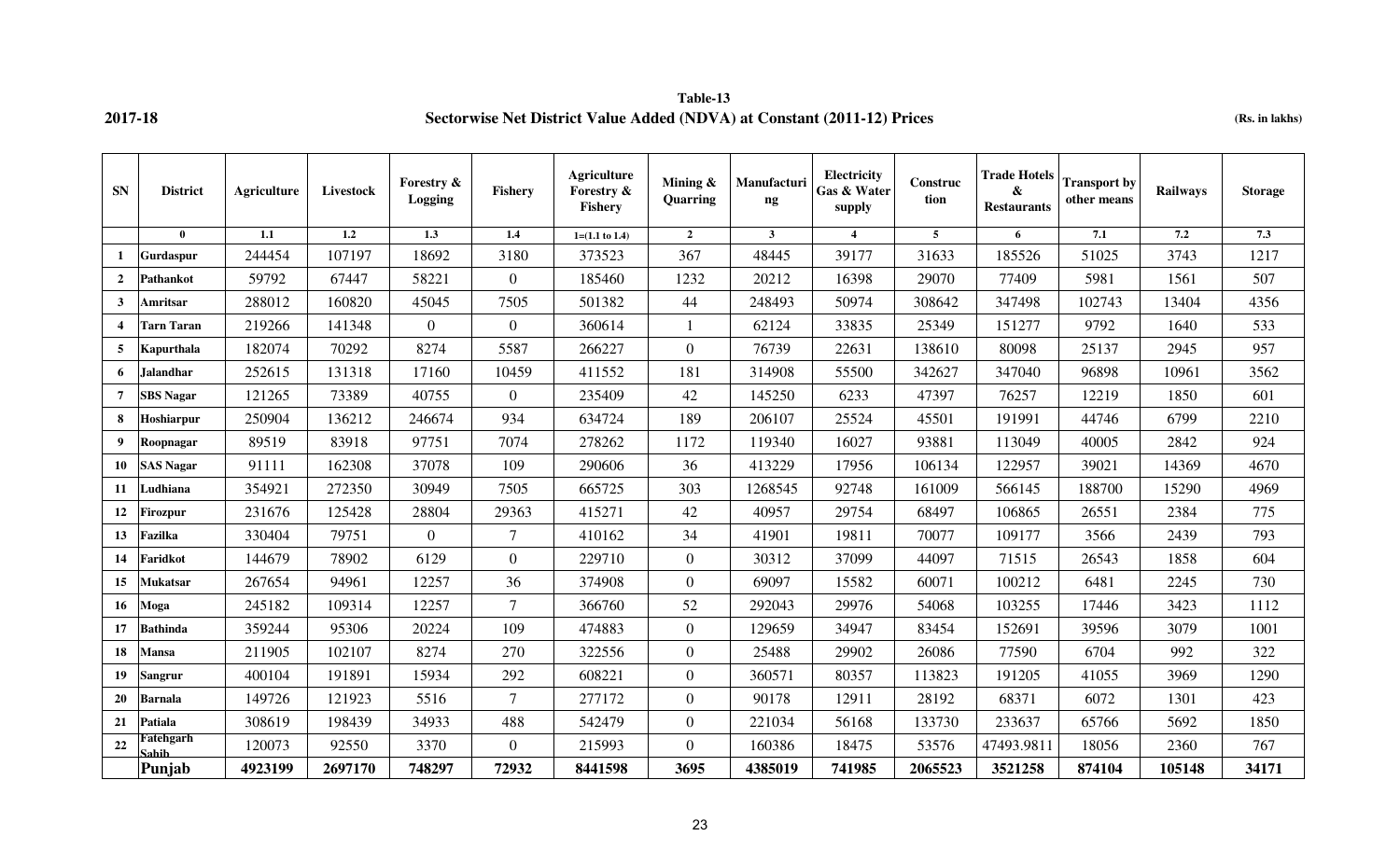| <b>SN</b>               | <b>District</b>    | Agriculture | Livestock        | Forestry &<br>Logging | Fishery | <b>Agriculture</b><br>Forestry &<br>Fishery | Mining &<br>Quarring | Manufacturi<br>$\boldsymbol{\mathsf{ng}}$ | <b>Electricity</b><br>Gas & Water<br>supply | <b>Construc</b><br>tion | <b>Trade Hotels</b><br>&<br><b>Restaurants</b> | <b>Transport by</b><br>other means | <b>Railways</b> | <b>Storage</b> |
|-------------------------|--------------------|-------------|------------------|-----------------------|---------|---------------------------------------------|----------------------|-------------------------------------------|---------------------------------------------|-------------------------|------------------------------------------------|------------------------------------|-----------------|----------------|
|                         | $\mathbf{0}$       | 1.1         | $\overline{1.2}$ | $\overline{1.3}$      | 1.4     | $1=(1.1 \text{ to } 1.4)$                   | $\overline{2}$       | $\mathbf{3}$                              | $\overline{4}$                              | 5 <sup>5</sup>          | 6                                              | 7.1                                | 7.2             | 7.3            |
| -1                      | Gurdaspur          | 4.97        | 3.97             | 2.50                  | 4.36    | 4.42                                        | 9.93                 | 1.10                                      | 5.28                                        | 1.53                    | 5.27                                           | 5.84                               | 3.56            | 3.56           |
| $\overline{2}$          | <b>Pathankot</b>   | 1.21        | 2.50             | 7.78                  | 0.00    | 2.20                                        | 33.34                | 0.46                                      | 2.21                                        | 1.41                    | 2.20                                           | 0.68                               | 1.48            | 1.48           |
| $\mathbf{3}$            | Amritsar           | 5.85        | 5.96             | 6.02                  | 10.29   | 5.94                                        | 1.19                 | 5.67                                      | 6.87                                        | 14.94                   | 9.87                                           | 11.75                              | 12.75           | 12.75          |
| $\overline{\mathbf{4}}$ | Tarn Taran         | 4.45        | 5.24             | 0.00                  | 0.00    | 4.27                                        | 0.03                 | 1.42                                      | 4.56                                        | 1.23                    | 4.30                                           | 1.12                               | 1.56            | 1.56           |
| 5                       | Kapurthala         | 3.70        | 2.61             | 1.11                  | 7.66    | 3.15                                        | 0.00                 | 1.75                                      | 3.05                                        | 6.71                    | 2.27                                           | 2.88                               | 2.80            | 2.80           |
| 6                       | <b>Jalandhar</b>   | 5.13        | 4.87             | 2.29                  | 14.34   | 4.88                                        | 4.90                 | 7.18                                      | 7.48                                        | 16.59                   | 9.86                                           | 11.09                              | 10.42           | 10.42          |
| $\overline{7}$          | <b>SBS Nagar</b>   | 2.46        | 2.72             | 5.45                  | 0.00    | 2.79                                        | 1.14                 | 3.31                                      | 0.84                                        | 2.29                    | 2.17                                           | 1.40                               | 1.76            | 1.76           |
| 8                       | Hoshiarpur         | 5.10        | 5.05             | 32.96                 | 1.28    | 7.52                                        | 5.12                 | 4.70                                      | 3.44                                        | 2.20                    | 5.45                                           | 5.12                               | 6.47            | 6.47           |
| 9                       | Roopnagar          | 1.82        | 3.11             | 13.06                 | 9.70    | 3.30                                        | 31.72                | 2.72                                      | 2.16                                        | 4.55                    | 3.21                                           | 4.58                               | 2.70            | 2.70           |
| 10                      | <b>SAS Nagar</b>   | 1.85        | 6.02             | 4.95                  | 0.15    | 3.44                                        | 0.97                 | 9.42                                      | 2.42                                        | 5.14                    | 3.49                                           | 4.46                               | 13.67           | 13.67          |
| 11                      | Ludhiana           | 7.21        | 10.10            | 4.14                  | 10.29   | 7.89                                        | 8.20                 | 28.93                                     | 12.50                                       | 7.80                    | 16.08                                          | 21.59                              | 14.54           | 14.54          |
| 12                      | <b>Firozpur</b>    | 4.71        | 4.65             | 3.85                  | 40.26   | 4.92                                        | 1.14                 | 0.93                                      | 4.01                                        | 3.32                    | 3.03                                           | 3.04                               | 2.27            | 2.27           |
| 13                      | Fazilka            | 6.71        | 2.96             | 0.00                  | 0.01    | 4.86                                        | 0.92                 | 0.96                                      | 2.67                                        | 3.39                    | 3.10                                           | 0.41                               | 2.32            | 2.32           |
| 14                      | Faridkot           | 2.94        | 2.93             | 0.82                  | 0.00    | 2.72                                        | 0.00                 | 0.69                                      | 5.00                                        | 2.13                    | 2.03                                           | 3.04                               | 1.77            | 1.77           |
| 15                      | Mukatsar           | 5.44        | 3.52             | 1.64                  | 0.05    | 4.44                                        | 0.00                 | 1.58                                      | 2.10                                        | 2.91                    | 2.85                                           | 0.74                               | 2.14            | 2.14           |
| 16                      | Moga               | 4.98        | 4.05             | 1.64                  | 0.01    | 4.34                                        | 1.41                 | 6.66                                      | 4.04                                        | 2.62                    | 2.93                                           | 2.00                               | 3.26            | 3.26           |
| 17                      | <b>Bathinda</b>    | 7.30        | 3.53             | 2.70                  | 0.15    | 5.63                                        | 0.00                 | 2.96                                      | 4.71                                        | 4.04                    | 4.34                                           | 4.53                               | 2.93            | 2.93           |
| 18                      | <b>Mansa</b>       | 4.30        | 3.79             | 1.11                  | 0.37    | 3.82                                        | 0.00                 | 0.58                                      | 4.03                                        | 1.26                    | 2.20                                           | 0.77                               | 0.94            | 0.94           |
| 19                      | Sangrur            | 8.13        | 7.11             | 2.13                  | 0.40    | 7.21                                        | 0.00                 | 8.22                                      | 10.83                                       | 5.51                    | 5.43                                           | 4.70                               | 3.77            | 3.77           |
| 20                      | <b>Barnala</b>     | 3.04        | 4.52             | 0.74                  | 0.01    | 3.28                                        | 0.00                 | 2.06                                      | 1.74                                        | 1.36                    | 1.94                                           | 0.69                               | 1.24            | 1.24           |
| 21                      | Patiala            | 6.27        | 7.36             | 4.67                  | 0.67    | 6.43                                        | 0.00                 | 5.04                                      | 7.57                                        | 6.47                    | 6.64                                           | 7.52                               | 5.41            | 5.41           |
| 22                      | Fatehgarh<br>Sahib | 2.44        | 3.43             | 0.45                  | 0.00    | 2.56                                        | 0.00                 | 3.66                                      | 2.49                                        | 2.59                    | 1.35                                           | 2.07                               | 2.24            | 2.24           |
|                         | Punjab             | 100.00      | 100.00           | 100.00                | 100.00  | 100.00                                      | 100.00               | 100.00                                    | 100.00                                      | 100.00                  | 100.00                                         | 100.00                             | 100.00          | 100.00         |

**Table-13.i 2017-18 Sectorwise Net District Value Added (NDVA) at Constant (2011-12) Prices %age**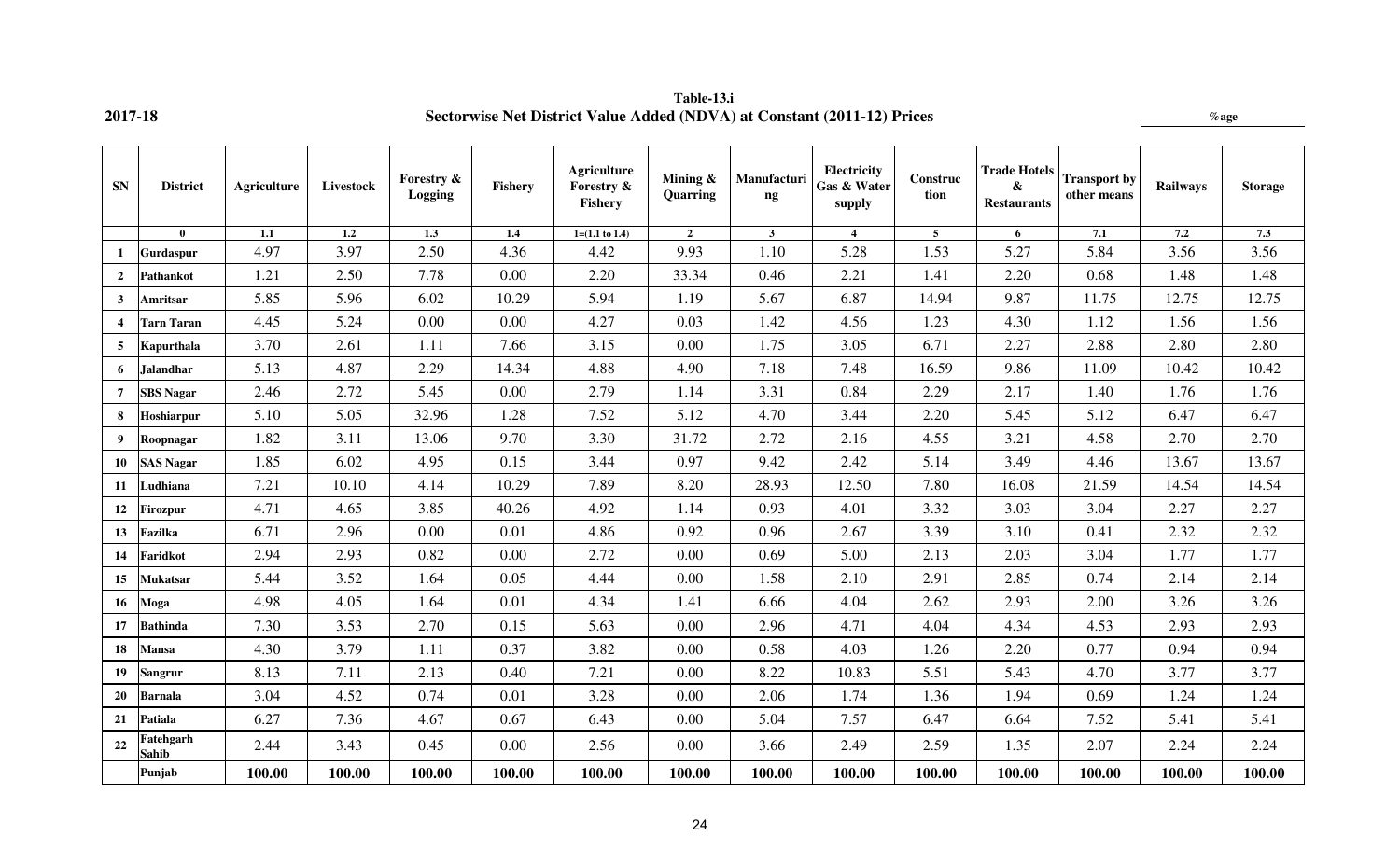| <b>SN</b>               | <b>District</b>    | Commun<br>ication | <b>Transport, St</b><br>orage $\&$<br>Commun. | <b>Banking &amp;</b><br><b>Insurance</b> | <b>Real Estate</b><br>Ownership of<br>Dwellings &<br>business<br>services | <b>Public</b><br>Admn. | <b>Others</b><br>services | <b>Net District</b><br><b>Value</b><br>Added(NDVA) | Net District<br><b>Domestic</b><br>Product(NSDP) | Popula<br>$\frac{1}{2}$ tion (000) | Per<br><b>Capita Income</b><br>(In Rs.) | Primary | Secondary | <b>Tertiary</b> |
|-------------------------|--------------------|-------------------|-----------------------------------------------|------------------------------------------|---------------------------------------------------------------------------|------------------------|---------------------------|----------------------------------------------------|--------------------------------------------------|------------------------------------|-----------------------------------------|---------|-----------|-----------------|
|                         | $\mathbf{0}$       | 7.4               | $7=(7.1 \text{ to } 7.4)$                     | 8                                        | $\mathbf{Q}$                                                              | 10                     | 11                        | 12                                                 | 13                                               | 14                                 | 15                                      | 16      | 17        | 18              |
|                         | Gurdaspur          | 17850             | 73835                                         | 64428                                    | 90014                                                                     | 73979                  | 204564                    | 1185491                                            | 1305218                                          | 1722                               | 75797                                   | 373890  | 119255    | 692346          |
| $\overline{2}$          | Pathankot          | 7445              | 15495                                         | 59210                                    | 37531                                                                     | 52004                  | 82293                     | 576316                                             | 634520                                           | 711                                | 89243                                   | 186692  | 65680     | 323943          |
| $\mathbf{3}$            | Amritsar           | 63916             | 184420                                        | 151169                                   | 213077                                                                    | 119045                 | 311557                    | 2436302                                            | 2682354                                          | 2735                               | 98075                                   | 501426  | 608109    | 1326766         |
| $\overline{\mathbf{4}}$ | <b>Tarn Taran</b>  | 7822              | 19788                                         | 72892                                    | 37833                                                                     | 33570                  | 112775                    | 910057                                             | 1001967                                          | 1256                               | 79774                                   | 360615  | 121307    | 428135          |
| 5                       | Kapurthala         | 14042             | 43082                                         | 71628                                    | 73812                                                                     | 45329                  | 108285                    | 926440                                             | 1020004                                          | 857                                | 119020                                  | 266227  | 237979    | 422234          |
| 6                       | Jalandhar          | 52268             | 163690                                        | 235847                                   | 347646                                                                    | 150002                 | 353350                    | 2722342                                            | 2997283                                          | 2358                               | 127111                                  | 411733  | 713035    | 1597574         |
| $\overline{7}$          | <b>SBS Nagar</b>   | 8821              | 23492                                         | 53906                                    | 39125                                                                     | 35651                  | 67075                     | 729837                                             | 803547                                           | 628                                | 127953                                  | 235451  | 198879    | 295507          |
| 8                       | Hoshiarpur         | 32420             | 86174                                         | 121908                                   | 114316                                                                    | 120230                 | 253627                    | 1800291                                            | 1982110                                          | 1658                               | 119548                                  | 634913  | 277132    | 888246          |
| 9                       | Roopnagar          | 13552             | 57323                                         | 47422                                    | 65022                                                                     | 46657                  | 115086                    | 953240                                             | 1049511                                          | 723                                | 145161                                  | 279434  | 229248    | 444558          |
| 10                      | <b>SAS Nagar</b>   | 68515             | 126575                                        | 71518                                    | 162232                                                                    | 57715                  | 134508                    | 1503467                                            | 1655308                                          | 1200                               | 137942                                  | 290642  | 537319    | 675506          |
| 11                      | Ludhiana           | 72907             | 281866                                        | 277170                                   | 654529                                                                    | 183240                 | 477408                    | 4628689                                            | 5096159                                          | 3840                               | 132712                                  | 666028  | 1522303   | 2440358         |
| 12                      | Firozpur           | 11366             | 41075                                         | 52314                                    | 63471                                                                     | 66398                  | 102630                    | 987273                                             | 1086982                                          | 1106                               | 98280                                   | 415313  | 139208    | 432753          |
| 13                      | Fazilka            | 11630             | 18428                                         | 53521                                    | 64936                                                                     | 42179                  | 117827                    | 948052                                             | 1043800                                          | 1132                               | 92208                                   | 410196  | 131789    | 406067          |
| 14                      | Faridkot           | 8859              | 37864                                         | 36624                                    | 46709                                                                     | 49639                  | 68791                     | 652359                                             | 718244                                           | 665                                | 108007                                  | 229710  | 111508    | 311141          |
| 15                      | Mukatsar           | 10706             | 20162                                         | 36185                                    | 45502                                                                     | 45609                  | 86922                     | 854250                                             | 940524                                           | 993                                | 94715                                   | 374908  | 144750    | 334592          |
| 16                      | Moga               | 16323             | 38305                                         | 61874                                    | 71787                                                                     | 45893                  | 103159                    | 1167172                                            | 1285050                                          | 1067                               | 120436                                  | 366812  | 376086    | 424274          |
| 17                      | <b>Bathinda</b>    | 14683             | 58359                                         | 71271                                    | 109232                                                                    | 85980                  | 138250                    | 1338727                                            | 1473931                                          | 1541                               | 95648                                   | 474883  | 248061    | 615783          |
| 18                      | Mansa              | 4731              | 12750                                         | 25277                                    | 44210                                                                     | 44176                  | 66109                     | 674142                                             | 742226                                           | 827                                | 89749                                   | 322556  | 81475     | 270111          |
| 19                      | Sangrur            | 18924             | 65238                                         | 88388                                    | 146633                                                                    | 80938                  | 213358                    | 1948732                                            | 2145542                                          | 1785                               | 120198                                  | 608221  | 554751    | 785760          |
| 20                      | <b>Barnala</b>     | 6201              | 13996                                         | 29921                                    | 46968                                                                     | 34029                  | 64850                     | 666588                                             | 733909                                           | 645                                | 113784                                  | 277172  | 131281    | 258134          |
| 21                      | <b>Patiala</b>     | 27142             | 100450                                        | 128337                                   | 304686                                                                    | 116590                 | 228238                    | 2065347                                            | 2273935                                          | 2131                               | 106707                                  | 542479  | 410932    | 1111937         |
| 22                      | Fatehgarh<br>Sahih | 11253             | 32436                                         | 42586                                    | 64936                                                                     | 34914                  | 71095                     | 741891                                             | 816818                                           | 644                                | 126835                                  | 215993  | 232437    | 293461          |
|                         | Punjab             | 501378            | 1514801                                       | 1853395                                  | 2844207                                                                   | 1563767                | 3481757                   | 30417006                                           | 33488943                                         | 30224                              | 110802                                  | 8445293 | 7192527   | 14779186        |

**2017-18 (Concld.)** Sectorwise Net District Value Added (NDVA)at Constant(2011-12) Prices (Rs. in lakhs) **Table-13**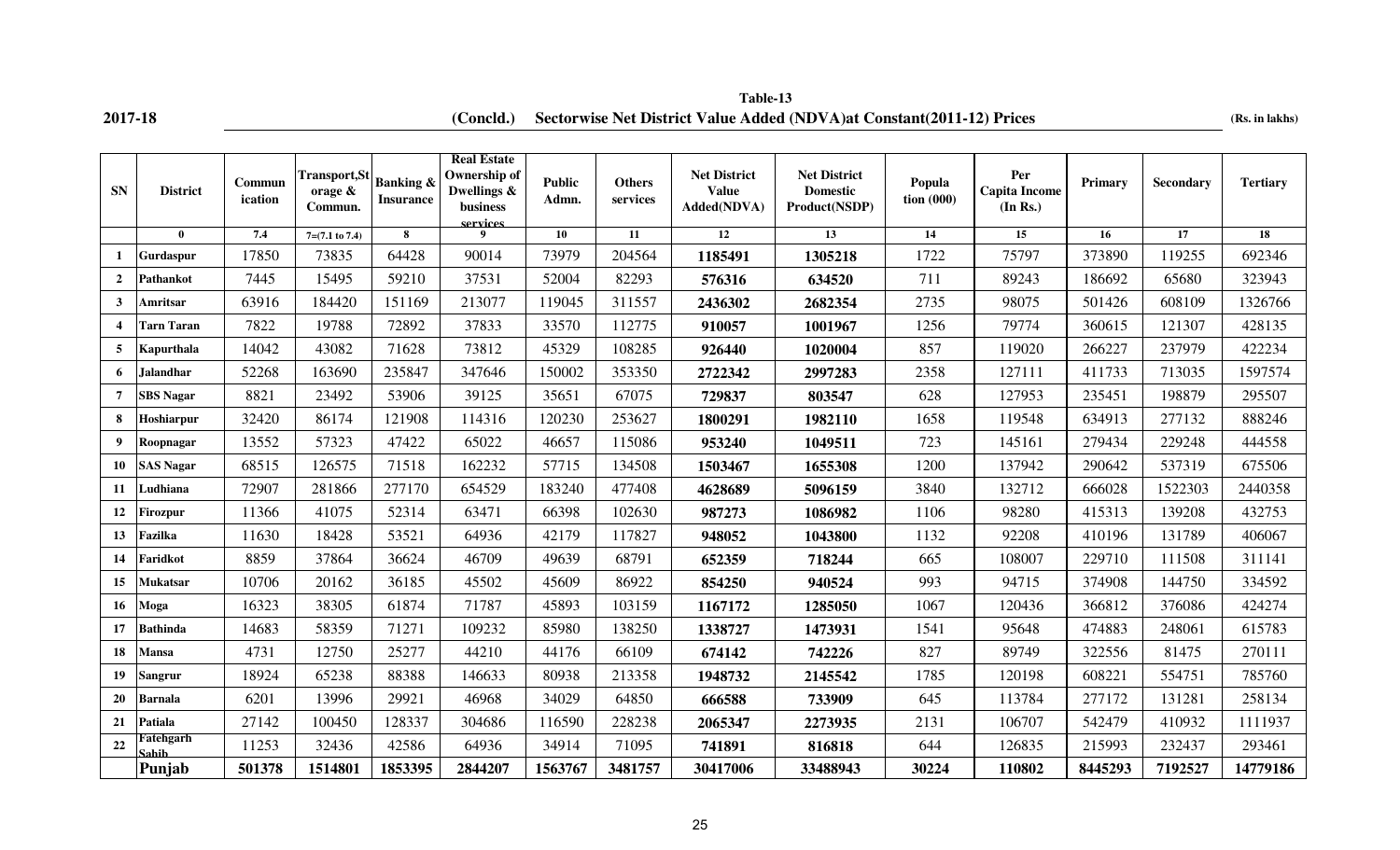|   | ٠ |  |
|---|---|--|
| ı |   |  |

**2017-18** *Concld.***) Sectorwise Net District Value Added (NDVA)at Constant(2011-12) Prices** *& % age* **Table-13.i**

| <b>SN</b>               | <b>District</b>           | Commun<br>ication | <b>Transport, St</b><br>orage &<br>Commun. | <b>Banking &amp;</b><br><b>Insurance</b> | <b>Real Estate</b><br>Ownership of<br>Dwellings &<br>business<br>services | <b>Public</b><br>Admn. | <b>Others</b><br>services | <b>Gross District</b><br><b>Value</b><br>Added(GDVA) | <b>Gross District</b><br><b>Domestic</b><br>Product(GDDP) | Popula<br>$\frac{1}{2}$ tion (000) | Per<br><b>Capita Income</b><br>(In Rs.) | Primary | <b>Secondary</b> | <b>Tertiary</b> |
|-------------------------|---------------------------|-------------------|--------------------------------------------|------------------------------------------|---------------------------------------------------------------------------|------------------------|---------------------------|------------------------------------------------------|-----------------------------------------------------------|------------------------------------|-----------------------------------------|---------|------------------|-----------------|
|                         | $\mathbf{0}$              | 7.4               | $7=(7.1 \text{ to } 7.4)$                  | 8                                        | $\mathbf Q$                                                               | 10                     | 11                        | 12                                                   | 13                                                        | 14                                 | 15                                      | 16      | 17               | 18              |
| $\mathbf{1}$            | Gurdaspur                 | 3.56              | 4.87                                       | 3.48                                     | 3.16                                                                      | 4.73                   | 5.88                      | 3.90                                                 | 3.90                                                      | 5.70                               | 68.41                                   | 4.43    | 1.66             | 4.68            |
| $\overline{2}$          | <b>Pathankot</b>          | 1.48              | 1.02                                       | 3.19                                     | 1.32                                                                      | 3.33                   | 2.36                      | 1.89                                                 | 1.89                                                      | 2.35                               | 80.54                                   | 2.21    | 0.91             | 2.19            |
| $\mathbf{3}$            | Amritsar                  | 12.75             | 12.17                                      | 8.16                                     | 7.49                                                                      | 7.61                   | 8.95                      | 8.01                                                 | 8.01                                                      | 9.05                               | 88.51                                   | 5.94    | 8.45             | 8.98            |
| $\overline{\mathbf{4}}$ | <b>Tarn Taran</b>         | 1.56              | 1.31                                       | 3.93                                     | 1.33                                                                      | 2.15                   | 3.24                      | 2.99                                                 | 2.99                                                      | 4.16                               | 72.00                                   | 4.27    | 1.69             | 2.90            |
| 5 <sup>5</sup>          | <b>Kapurthala</b>         | 2.80              | 2.84                                       | 3.86                                     | 2.60                                                                      | 2.90                   | 3.11                      | 3.05                                                 | 3.05                                                      | 2.84                               | 107.42                                  | 3.15    | 3.31             | 2.86            |
| 6                       | Jalandhar                 | 10.42             | 10.81                                      | 12.73                                    | 12.22                                                                     | 9.59                   | 10.15                     | 8.95                                                 | 8.95                                                      | 7.80                               | 114.72                                  | 4.88    | 9.91             | 10.81           |
| $\overline{7}$          | <b>SBS</b> Nagar          | 1.76              | 1.55                                       | 2.91                                     | 1.38                                                                      | 2.28                   | 1.93                      | 2.40                                                 | 2.40                                                      | 2.08                               | 115.48                                  | 2.79    | 2.77             | 2.00            |
| 8                       | Hoshiarpur                | 6.47              | 5.69                                       | 6.58                                     | 4.02                                                                      | 7.69                   | 7.28                      | 5.92                                                 | 5.92                                                      | 5.49                               | 107.89                                  | 7.52    | 3.85             | 6.01            |
| $\boldsymbol{9}$        | Roopnagar                 | 2.70              | 3.78                                       | 2.56                                     | 2.29                                                                      | 2.98                   | 3.31                      | 3.13                                                 | 3.13                                                      | 2.39                               | 131.01                                  | 3.31    | 3.19             | 3.01            |
| 10                      | <b>SAS Nagar</b>          | 13.67             | 8.36                                       | 3.86                                     | 5.70                                                                      | 3.69                   | 3.86                      | 4.94                                                 | 4.94                                                      | 3.97                               | 124.49                                  | 3.44    | 7.47             | 4.57            |
| 11                      | Ludhiana                  | 14.54             | 18.61                                      | 14.95                                    | 23.01                                                                     | 11.72                  | 13.71                     | 15.22                                                | 15.22                                                     | 12.71                              | 119.77                                  | 7.89    | 21.17            | 16.51           |
| 12                      | Firozpur                  | 2.27              | 2.71                                       | 2.82                                     | 2.23                                                                      | 4.25                   | 2.95                      | 3.25                                                 | 3.25                                                      | 3.66                               | 88.70                                   | 4.92    | 1.94             | 2.93            |
| 13                      | Fazilka                   | 2.32              | 1.22                                       | 2.89                                     | 2.28                                                                      | 2.70                   | 3.38                      | 3.12                                                 | 3.12                                                      | 3.75                               | 83.22                                   | 4.86    | 1.83             | 2.75            |
| 14                      | Faridkot                  | 1.77              | 2.50                                       | 1.98                                     | 1.64                                                                      | 3.17                   | 1.98                      | 2.14                                                 | 2.14                                                      | 2.20                               | 97.48                                   | 2.72    | 1.55             | 2.11            |
| 15                      | Mukatsar                  | 2.14              | 1.33                                       | 1.95                                     | 1.60                                                                      | 2.92                   | 2.50                      | 2.81                                                 | 2.81                                                      | 3.29                               | 85.48                                   | 4.44    | 2.01             | 2.26            |
| 16                      | Moga                      | 3.26              | 2.53                                       | 3.34                                     | 2.52                                                                      | 2.93                   | 2.96                      | 3.84                                                 | 3.84                                                      | 3.53                               | 108.69                                  | 4.34    | 5.23             | 2.87            |
| 17                      | <b>Bathinda</b>           | 2.93              | 3.85                                       | 3.85                                     | 3.84                                                                      | 5.50                   | 3.97                      | 4.40                                                 | 4.40                                                      | 5.10                               | 86.32                                   | 5.62    | 3.45             | 4.17            |
| 18                      | Mansa                     | 0.94              | 0.84                                       | 1.36                                     | 1.55                                                                      | 2.82                   | 1.90                      | 2.22                                                 | 2.22                                                      | 2.74                               | 81.00                                   | 3.82    | 1.13             | 1.83            |
| 19                      | <b>Sangrur</b>            | 3.77              | 4.31                                       | 4.77                                     | 5.16                                                                      | 5.18                   | 6.13                      | 6.41                                                 | 6.41                                                      | 5.91                               | 108.48                                  | 7.20    | 7.71             | 5.32            |
| 20                      | <b>Barnala</b>            | 1.24              | 0.92                                       | 1.61                                     | 1.65                                                                      | 2.18                   | 1.86                      | 2.19                                                 | 2.19                                                      | 2.13                               | 102.69                                  | 3.28    | 1.83             | 1.75            |
| 21                      | Patiala                   | 5.41              | 6.63                                       | 6.92                                     | 10.71                                                                     | 7.46                   | 6.56                      | 6.79                                                 | 6.79                                                      | 7.05                               | 96.30                                   | 6.42    | 5.71             | 7.52            |
| 22                      | Fatehgarh<br><b>Sahib</b> | 2.24              | 2.14                                       | 2.30                                     | 2.28                                                                      | 2.23                   | 2.04                      | 2.44                                                 | 2.44                                                      | 2.13                               | 114.47                                  | 2.56    | 3.23             | 1.99            |
|                         | Punjab                    | 100.00            | 100.00                                     | 100.00                                   | 100.00                                                                    | 100.00                 | 100.00                    | 100.00                                               | 100.00                                                    | 100.00                             | 100.00                                  | 100.00  | 100.00           | 100.00          |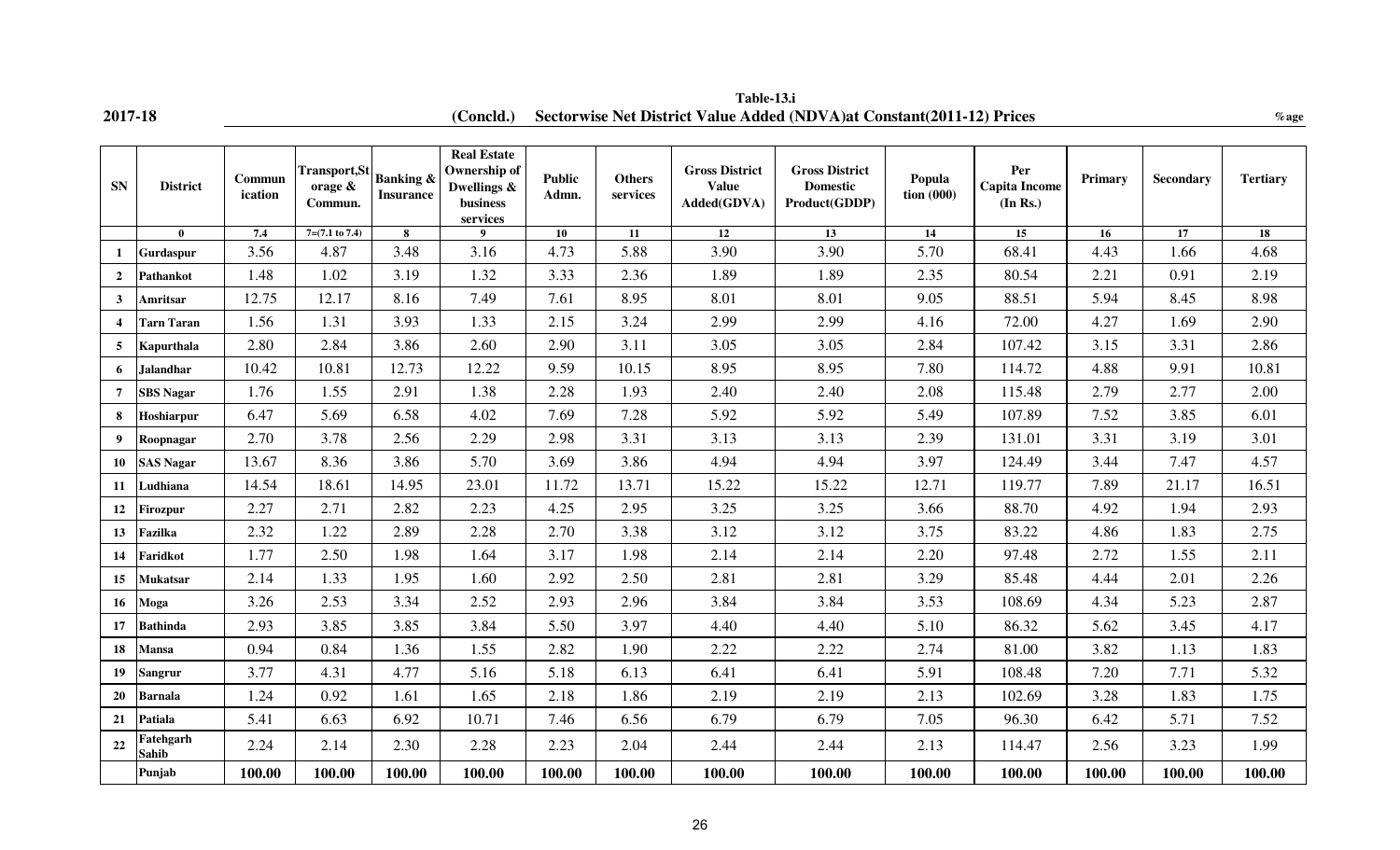## **2016-17 Sectorwise Gross District Value Added (GDVA)at Current Prices (Rs. in lakhs)**

| <b>SN</b>       | <b>District</b>        | <b>Agriculture</b> | Livestock | <b>Forestry &amp;</b><br>Logging | Fishery        | <b>Agriculture</b><br>Forestry &<br>Fishery | Mining $\&$<br>Quarring | Manufacturing Gas & Water | Electricity<br>supply | Construc<br>tion | <b>Trade Hotels</b><br>&<br><b>Restaurants</b> | <b>Transport by</b><br>other means | Railways | <b>Storage</b>   |
|-----------------|------------------------|--------------------|-----------|----------------------------------|----------------|---------------------------------------------|-------------------------|---------------------------|-----------------------|------------------|------------------------------------------------|------------------------------------|----------|------------------|
|                 | $\mathbf{0}$           | 1.1                | 1.2       | $\overline{1.3}$                 | 1.4            | $1=(1.1 \text{ to } 1.4)$                   | $\overline{2}$          | $\mathbf{3}$              | $\blacktriangle$      | $\overline{5}$   | 6                                              | 7.1                                | 7.2      | $\overline{7.3}$ |
| 1               | Gurdaspur              | 313941             | 149163    | 22551                            | 6882           | 492537                                      | 371                     | 60512                     | 77014                 | 38689            | 220716                                         | 60039                              | 8011     | 1565             |
| $\overline{2}$  | <b>Pathankot</b>       | 80316              | 86176     | 70242                            | $\overline{0}$ | 236734                                      | 1245                    | 25247                     | 32235                 | 35554            | 92091                                          | 7549                               | 3342     | 653              |
| $\mathbf{3}$    | Amritsar               | 371142             | 214053    | 54345                            | 18274          | 657814                                      | 44                      | 310387                    | 100206                | 377483           | 413410                                         | 122869                             | 28687    | 5606             |
| $\overline{4}$  | <b>Tarn Taran</b>      | 282656             | 185486    | $\overline{0}$                   | $\overline{0}$ | 468142                                      |                         | 77598                     | 66512.4792            | 31002            | 179971                                         | 12374                              | 3511     | 686              |
| $5\overline{5}$ | Kapurthala             | 242939             | 92296     | 9982                             | 8882           | 354099                                      | $\overline{0}$          | 95852                     | 44488                 | 169526           | 95291                                          | 31754                              | 6303     | 1232             |
| 6               | Jalandhar              | 346322             | 171625    | 20703                            | 193            | 538843                                      | 183                     | 393344                    | 109104                | 419048           | 412865                                         | 113721                             | 23459    | 4584             |
| $\overline{7}$  | <b>SBS</b> Nagar       | 165558             | 93155     | 49169                            | $\Omega$       | 307882                                      | 42                      | 181428                    | 12252                 | 57969            | 90721                                          | 15462                              | 3959     | 774              |
| $\bf{8}$        | Hoshiarpur             | 327886             | 175581    | 297603                           | 31335          | 832405                                      | 191                     | 257444                    | 50176                 | 55650            | 228407                                         | 51781                              | 14551    | 2843             |
| 9               | Roopnagar              | 121069             | 107255    | 117932                           | 23156          | 369412                                      | 1184                    | 149065                    | 31506                 | 114821           | 134491                                         | 50616                              | 6083     | 1189             |
| 10              | <b>SAS Nagar</b>       | 117158             | 164065    | 44733                            | 6358           | 332314                                      | 36                      | 516155                    | 35298                 | 129807           | 146279                                         | 38280                              | 30751    | 6009             |
| 11              | Ludhiana               | 505719             | 418970    | 37339                            | 17129          | 979157                                      | 306                     | 1584512                   | 182326                | 196921           | 673529                                         | 224897                             | 32722    | 6394             |
| 12              | <b>Firozpur</b>        | 312162             | 177148    | 17006                            | 23970          | 530286                                      | 43                      | 51159                     | 58490                 | 83775            | 127135                                         | 30857                              | 5101     | 997              |
| 13              | Fazilka                | 442280             | 109960    | 17745                            | 14             | 569999                                      | 34                      | 52338                     | 38945                 | 85708            | 129885                                         | 4508                               | 5220     | 1020             |
| 14              | Faridkot               | 197691             | 105242    | 7394                             | 14             | 310342                                      | $\overline{0}$          | 37862                     | 72930                 | 53932            | 85079                                          | 29600                              | 3976     | 777              |
| 15              | <b>Mukatsar</b>        | 365314             | 127729    | 14788                            | 83             | 507914                                      | $\overline{0}$          | 86308                     | 30631                 | 73470            | 119220                                         | 9440                               | 4805     | 939              |
| 16              | Moga                   | 333452             | 146594    | 14788                            | 14             | 494848                                      | 53                      | 364784                    | 58928                 | 66127            | 122841                                         | 22056                              | 7326     | 1432             |
| 17              | <b>Bathinda</b>        | 469852             | 136207    | 24400                            | 193            | 630652                                      | $\mathbf{0}$            | 161955                    | 68700                 | 102068           | 181653                                         | 44252                              | 6590     | 1288             |
| 18              | <b>Mansa</b>           | 285971             | 140237    | 9982                             | 28             | 436218                                      | $\overline{0}$          | 31836                     | 58782                 | 31904            | 92307                                          | 8476                               | 2123     | 415              |
| 19 <sup>°</sup> | <b>Sangrur</b>         | 547278             | 263607    | 19224                            | 524            | 830633                                      | $\overline{0}$          | 450381                    | 157967                | 139210           | 227472                                         | 45966                              | 8494     | 1660             |
| 20              | <b>Barnala</b>         | 207193             | 145126    | 6654                             | 14             | 358987                                      | $\overline{0}$          | 112640                    | 25380                 | 34481            | 81339                                          | 7679                               | 2783     | 544              |
| 21              | Patiala                | 428166             | 279809    | 42143                            | 841            | 750959                                      | $\overline{0}$          | 276088                    | 110417                | 163557           | 277952                                         | 74941                              | 12182    | 2380             |
| 22              | <b>Fatehgarh Sahib</b> | 168990             | 123961    | 4067                             | 14             | 297032                                      | $\overline{0}$          | 200334                    | 36319                 | 65526            | 56502                                          | 22817                              | 5050     | 987              |
|                 | Punjab                 | 6633055            | 3613447   | 902790                           | 137918         | 11287211                                    | 3733                    | 5477230                   | 1458607               | 2526228          | 4189156                                        | 1029933                            | 225029   | 43972            |
|                 |                        |                    |           |                                  |                |                                             |                         |                           |                       |                  |                                                |                                    |          |                  |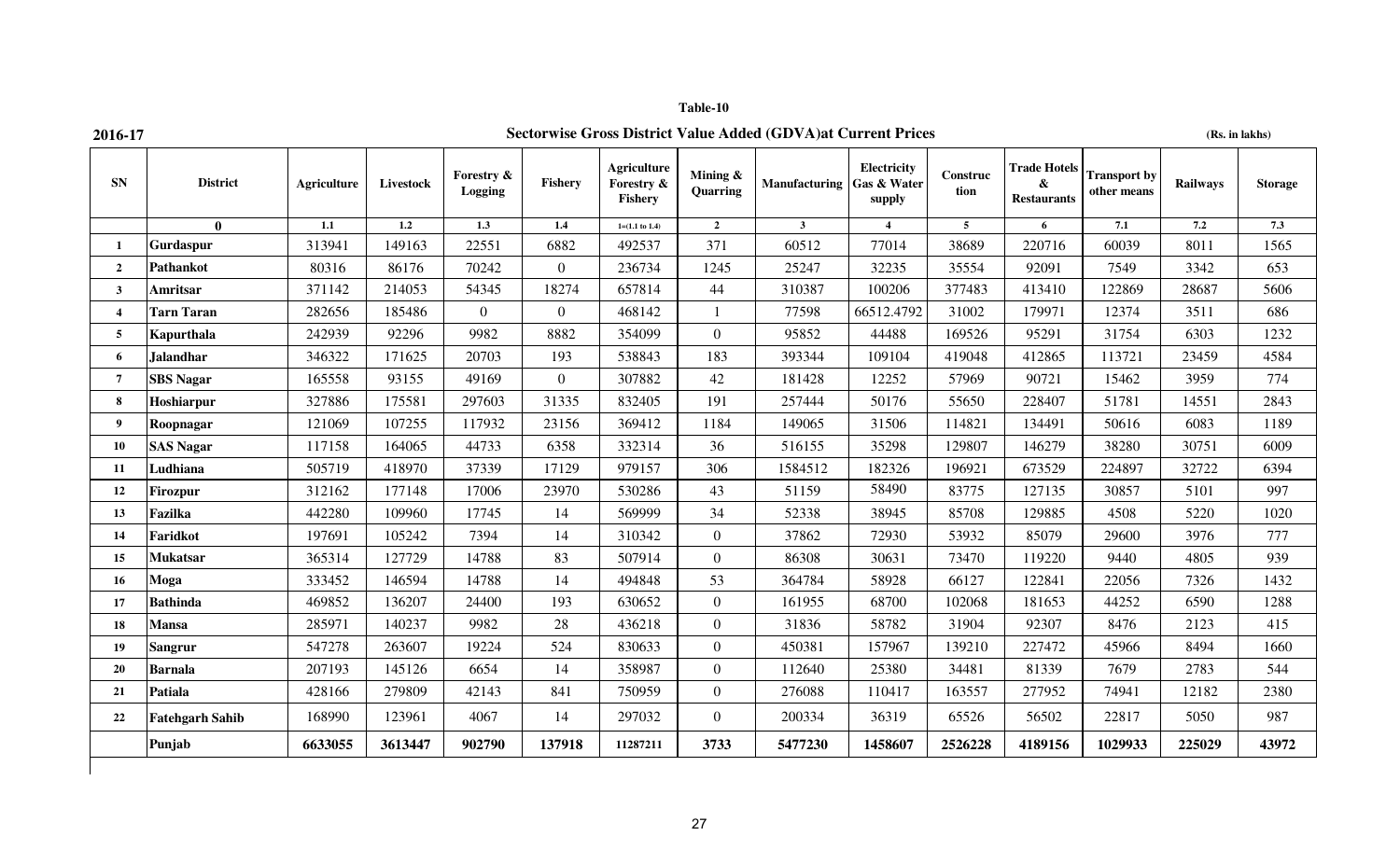|                | Table-10.i<br><b>Sectorwise Gross District Value Added (GDVA)at Current Prices</b><br>$%$ age |             |           |                       |         |                                      |                         |               |                                          |                  |                                      |                                    |          |                |
|----------------|-----------------------------------------------------------------------------------------------|-------------|-----------|-----------------------|---------|--------------------------------------|-------------------------|---------------|------------------------------------------|------------------|--------------------------------------|------------------------------------|----------|----------------|
| 2016-17        |                                                                                               |             |           |                       |         |                                      |                         |               |                                          |                  |                                      |                                    |          |                |
| <b>SN</b>      | <b>District</b>                                                                               | Agriculture | Livestock | Forestry &<br>Logging | Fishery | Agriculture<br>Forestry &<br>Fishery | Mining $\&$<br>Quarring | Manufacturing | <b>Electricity Gas</b><br>& Water supply | Construc<br>tion | Trade Hotels &<br><b>Restaurants</b> | <b>Transport by</b><br>other means | Railways | <b>Storage</b> |
|                | $\mathbf{0}$                                                                                  | 1.1         | 1.2       | 1.3                   | 1.4     | $1=(1.1 \text{ to } 1.4)$            | $\overline{2}$          | $\mathbf{3}$  | $\overline{4}$                           | $5^{\circ}$      | 6                                    | 7.1                                | 7.2      | 7.3            |
| -1             | Gurdaspur                                                                                     | 4.73        | 4.13      | 2.50                  | 4.99    | 4.36                                 | 9.94                    | 1.10          | 5.28                                     | 1.53             | 5.27                                 | 5.83                               | 3.56     | 3.56           |
| $\overline{2}$ | <b>Pathankot</b>                                                                              | 1.21        | 2.38      | 7.78                  | 0.00    | 2.10                                 | 33.35                   | 0.46          | 2.21                                     | 1.41             | 2.20                                 | 0.73                               | 1.48     | 1.48           |
| $\mathbf{3}$   | Amritsar                                                                                      | 5.60        | 5.92      | 6.02                  | 13.25   | 5.83                                 | 1.18                    | 5.67          | 6.87                                     | 14.94            | 9.87                                 | 11.93                              | 12.75    | 12.75          |
| $\overline{4}$ | <b>Tarn Taran</b>                                                                             | 4.26        | 5.13      | 0.00                  | 0.00    | 4.15                                 | 0.03                    | 1.42          | 4.56                                     | 1.23             | 4.30                                 | 1.20                               | 1.56     | 1.56           |
| 5 <sup>5</sup> | Kapurthala                                                                                    | 3.66        | 2.55      | 1.11                  | 6.44    | 3.14                                 | 0.00                    | 1.75          | 3.05                                     | 6.71             | 2.27                                 | 3.08                               | 2.80     | 2.80           |
| 6              | <b>Jalandhar</b>                                                                              | 5.22        | 4.75      | 2.29                  | 0.14    | 4.77                                 | 4.90                    | 7.18          | 7.48                                     | 16.59            | 9.86                                 | 11.04                              | 10.42    | 10.42          |
| $\tau$         | <b>SBS Nagar</b>                                                                              | 2.50        | 2.58      | 5.45                  | 0.00    | 2.73                                 | 1.13                    | 3.31          | 0.84                                     | 2.29             | 2.17                                 | 1.50                               | 1.76     | 1.76           |
| 8              | Hoshiarpur                                                                                    | 4.94        | 4.86      | 32.96                 | 22.72   | 7.37                                 | 5.12                    | 4.70          | 3.44                                     | 2.20             | 5.45                                 | 5.03                               | 6.47     | 6.47           |
| 9              | Roopnagar                                                                                     | 1.83        | 2.97      | 13.06                 | 16.79   | 3.27                                 | 31.72                   | 2.72          | 2.16                                     | 4.55             | 3.21                                 | 4.91                               | 2.70     | 2.70           |
| 10             | <b>SAS Nagar</b>                                                                              | 1.77        | 4.54      | 4.95                  | 4.61    | 2.94                                 | 0.96                    | 9.42          | 2.42                                     | 5.14             | 3.49                                 | 3.72                               | 13.67    | 13.67          |
| 11             | Ludhiana                                                                                      | 7.62        | 11.59     | 4.14                  | 12.42   | 8.67                                 | 8.20                    | 28.93         | 12.50                                    | 7.80             | 16.08                                | 21.84                              | 14.54    | 14.54          |
| 12             | Firozpur                                                                                      | 4.71        | 4.90      | 1.88                  | 17.38   | 4.70                                 | 1.15                    | 0.93          | 4.01                                     | 3.32             | 3.03                                 | 3.00                               | 2.27     | 2.27           |
| 13             | <b>Fazilka</b>                                                                                | 6.67        | 3.04      | 1.97                  | 0.01    | 5.05                                 | 0.91                    | 0.96          | 2.67                                     | 3.39             | 3.10                                 | 0.44                               | 2.32     | 2.32           |
| 14             | Faridkot                                                                                      | 2.98        | 2.91      | 0.82                  | 0.01    | 2.75                                 | 0.00                    | 0.69          | 5.00                                     | 2.13             | 2.03                                 | 2.87                               | 1.77     | 1.77           |
| 15             | <b>Mukatsar</b>                                                                               | 5.51        | 3.53      | 1.64                  | 0.06    | 4.50                                 | 0.00                    | 1.58          | 2.10                                     | 2.91             | 2.85                                 | 0.92                               | 2.14     | 2.14           |
| 16             | Moga                                                                                          | 5.03        | 4.06      | 1.64                  | 0.01    | 4.38                                 | 1.42                    | 6.66          | 4.04                                     | 2.62             | 2.93                                 | 2.14                               | 3.26     | 3.26           |
| 17             | <b>Bathinda</b>                                                                               | 7.08        | 3.77      | 2.70                  | 0.14    | 5.59                                 | 0.00                    | 2.96          | 4.71                                     | 4.04             | 4.34                                 | 4.30                               | 2.93     | 2.93           |
| 18             | <b>Mansa</b>                                                                                  | 4.31        | 3.88      | 1.11                  | 0.02    | 3.86                                 | 0.00                    | 0.58          | 4.03                                     | 1.26             | 2.20                                 | 0.82                               | 0.94     | 0.94           |
| 19             | <b>Sangrur</b>                                                                                | 8.25        | 7.30      | 2.13                  | 0.38    | 7.36                                 | 0.00                    | 8.22          | 10.83                                    | 5.51             | 5.43                                 | 4.46                               | 3.77     | 3.77           |
| 20             | <b>Barnala</b>                                                                                | 3.12        | 4.02      | 0.74                  | 0.01    | 3.18                                 | 0.00                    | 2.06          | 1.74                                     | 1.36             | 1.94                                 | 0.75                               | 1.24     | 1.24           |
| 21             | Patiala                                                                                       | 6.46        | 7.74      | 4.67                  | 0.61    | 6.65                                 | 0.00                    | 5.04          | 7.57                                     | 6.47             | 6.64                                 | 7.28                               | 5.41     | 5.41           |
| 22             | <b>Fatehgarh Sahib</b>                                                                        | 2.55        | 3.43      | 0.45                  | 0.01    | 2.63                                 | 0.00                    | 3.66          | 2.49                                     | 2.59             | 1.35                                 | 2.22                               | 2.24     | 2.24           |
|                | Punjab                                                                                        | 100.00      | 100.00    | 100.00                | 100.00  | 100.00                               | 100.00                  | 100.00        | 100.00                                   | 100.00           | 100.00                               | 100.00                             | 100.00   | 100.00         |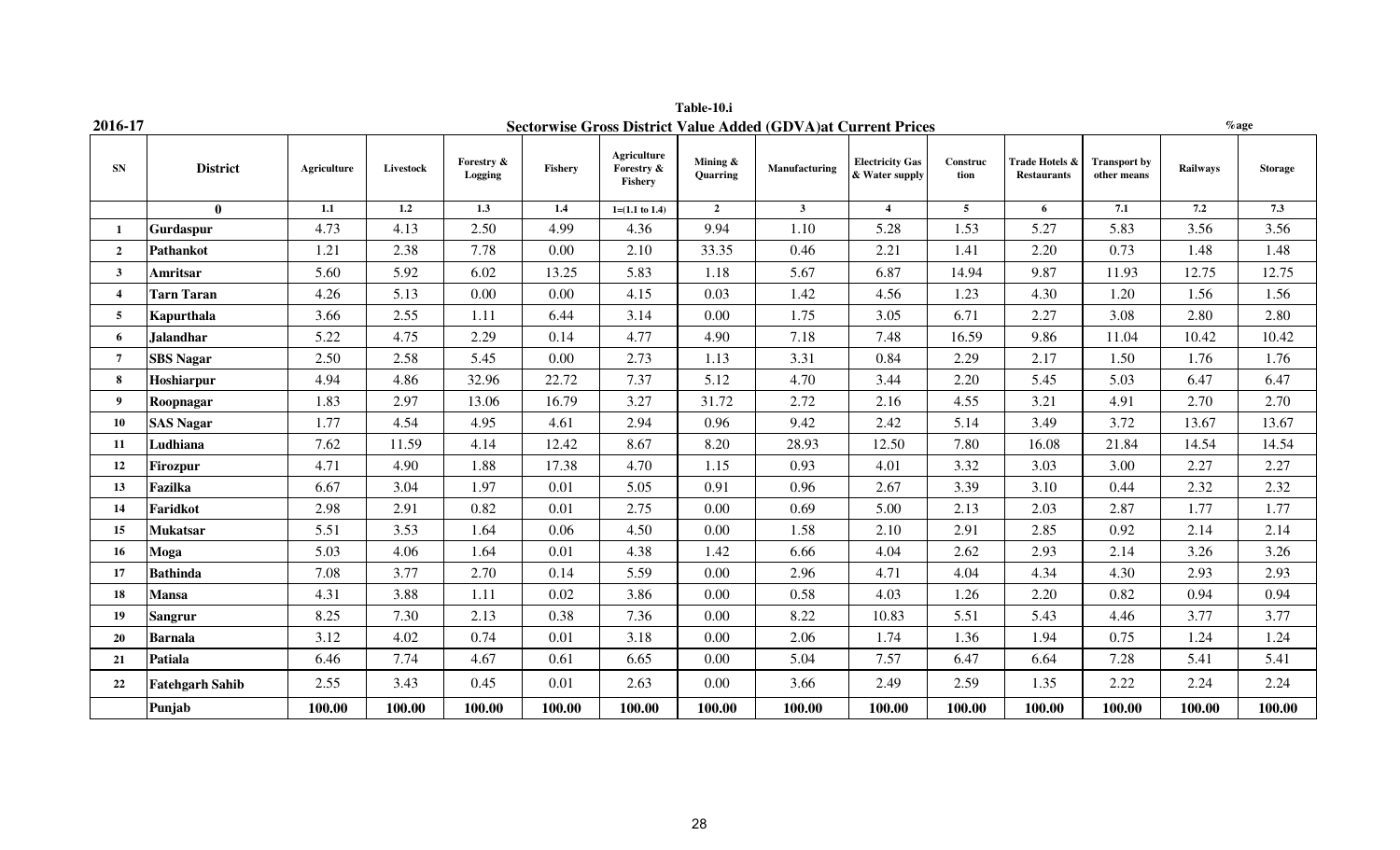| 2016-1 |  |
|--------|--|

**Table-10**

**2016-17 (Rs. in lakhs) (Concld.) Sectorwise Gross Value Added (GDVA) at Current Prices** 

| (Rs. in lakhs) |  |  |  |  |  |
|----------------|--|--|--|--|--|
|----------------|--|--|--|--|--|

| <b>SN</b>               | <b>District</b>        | Commun<br>ication | <b>Transport, St</b><br>orage &<br>Commun. | <b>Banking &amp;</b><br><b>Insurance</b> | <b>Real Estate</b><br>Ownership of<br>Dwellings &<br>business<br>services | <b>Public</b><br>Admn. | <b>Others</b><br>services | <b>Gross District</b><br><b>Value Added</b><br>(GDVA) | <b>Gross District</b><br><b>Domestic Product</b><br>(GDDP) | Popula<br>$\;$ tion (000) | Per<br>Capita<br>Income (In<br>$Rs.$ ) | Primary  | <b>Secondary</b> | <b>Tertiary</b> |
|-------------------------|------------------------|-------------------|--------------------------------------------|------------------------------------------|---------------------------------------------------------------------------|------------------------|---------------------------|-------------------------------------------------------|------------------------------------------------------------|---------------------------|----------------------------------------|----------|------------------|-----------------|
|                         | $\mathbf{0}$           | 7.4               | $7=(7.1 \text{ to } 7.4)$                  | 8                                        | $\bf{Q}$                                                                  | 10                     | 11                        | 12                                                    | 13                                                         | 14                        | 15                                     | 16       | 17               | 18              |
|                         | Gurdaspur              | 27767             | 97383                                      | 66772                                    | 113523                                                                    | 110541                 | 241480                    | 1519540                                               | 1680074                                                    | 1707                      | 98423                                  | 492908   | 176215           | 850416          |
| $\overline{2}$          | <b>Pathankot</b>       | 11582             | 23125                                      | 61364                                    | 47333                                                                     | 74310                  | 97690                     | 726930                                                | 803727                                                     | 706                       | 113842                                 | 237979   | 93036            | 395915          |
| $\mathbf{3}$            | Amritsar               | 99429             | 256591                                     | 156668                                   | 268728                                                                    | 161246                 | 365031                    | 3067608                                               | 3391689                                                    | 2697                      | 125758                                 | 657858   | 788076           | 1621674         |
| $\overline{\mathbf{4}}$ | <b>Tarn Taran</b>      | 12168             | 28739                                      | 75543                                    | 47714                                                                     | 39518                  | 124655                    | 1139396                                               | 1259769                                                    | 1234                      | 102088                                 | 468143   | 175113           | 496139          |
| $\overline{5}$          | Kapurthala             | 21845             | 61132                                      | 74234                                    | 93090                                                                     | 57858                  | 131340                    | 1176910                                               | 1301246                                                    | 850                       | 153088                                 | 354099   | 309866           | 512945          |
| 6                       | <b>Jalandhar</b>       | 81309             | 223073                                     | 244427                                   | 438443                                                                    | 191652                 | 380319                    | 3351301                                               | 3705354                                                    | 2332                      | 158892                                 | 539026   | 921496           | 1890779         |
| $\overline{7}$          | <b>SBS Nagar</b>       | 13722             | 33917                                      | 55867                                    | 49344                                                                     | 47474                  | 79063                     | 915960                                                | 1012728                                                    | 626                       | 161778                                 | 307924   | 251649           | 356387          |
| 8                       | Hoshiarpur             | 50433             | 119608                                     | 126342                                   | 144173                                                                    | 158686                 | 308215                    | 2281296                                               | 2522307                                                    | 1647                      | 153146                                 | 832596   | 363270           | 1085431         |
| 9                       | Roopnagar              | 21082             | 78970                                      | 49147                                    | 82004                                                                     | 58937                  | 137904                    | 1207441                                               | 1335003                                                    | 717                       | 186193                                 | 370596   | 295391           | 541453          |
| 10                      | <b>SAS Nagar</b>       | 106584            | 181624                                     | 74120                                    | 204603                                                                    | 69661                  | 155458                    | 1845356                                               | 2040311                                                    | 1166                      | 174984                                 | 332350   | 681260           | 831745          |
| 11                      | Ludhiana               | 113416            | 377429                                     | 287253                                   | 825477                                                                    | 222127                 | 567104                    | 5896141                                               | 6519046                                                    | 3786                      | 172188                                 | 979463   | 1963759          | 2952918         |
| 12                      | <b>Firozpur</b>        | 17681             | 54635                                      | 54217                                    | 80048                                                                     | 81789                  | 123058                    | 1244636                                               | 1376127                                                    | 1090                      | 126250                                 | 530329   | 193424           | 520883          |
| 13                      | Fazilka                | 18091             | 28839                                      | 55468                                    | 81896                                                                     | 55873                  | 140774                    | 1239757                                               | 1370732                                                    | 1115                      | 122936                                 | 570033   | 176990           | 492733          |
| 14                      | Faridkot               | 13781             | 48134                                      | 37957                                    | 58908                                                                     | 54600                  | 80499                     | 840243                                                | 929012                                                     | 658                       | 141187                                 | 310342   | 164725           | 365176          |
| 15 <sup>15</sup>        | Mukatsar               | 16655             | 31839                                      | 37501                                    | 57387                                                                     | 52116                  | 104851                    | 1101236                                               | 1217578                                                    | 979                       | 124370                                 | 507914   | 190409           | 402913          |
| 16                      | Moga                   | 25392             | 56206                                      | 64125                                    | 90536                                                                     | 62106                  | 122534                    | 1503088                                               | 1661883                                                    | 1056                      | 157375                                 | 494901   | 489839           | 518348          |
| 17                      | <b>Bathinda</b>        | 22841             | 74972                                      | 73863                                    | 137761                                                                    | 115405                 | 160207                    | 1707236                                               | 1887599                                                    | 1517                      | 124430                                 | 630652   | 332723           | 743861          |
| 18                      | <b>Mansa</b>           | 7360              | 18374                                      | 26197                                    | 55756                                                                     | 57374                  | 75677                     | 884425                                                | 977861                                                     | 818                       | 119543                                 | 436218   | 122522           | 325684          |
| 19 <sup>°</sup>         | <b>Sangrur</b>         | 29439             | 85558                                      | 91603                                    | 184931                                                                    | 106695                 | 252737                    | 2527188                                               | 2794176                                                    | 1765                      | 158310                                 | 830633   | 747559           | 948996          |
| 20                      | <b>Barnala</b>         | 9647              | 20652                                      | 31009                                    | 59234                                                                     | 43447                  | 78064                     | 845233                                                | 934529                                                     | 637                       | 146708                                 | 358987   | 172500           | 313746          |
| 21                      | <b>Patiala</b>         | 42223             | 131727                                     | 133005                                   | 384262                                                                    | 156237                 | 273815                    | 2658020                                               | 2938830                                                    | 2093                      | 140412                                 | 750959   | 550062           | 1356999         |
| 22                      | <b>Fatehgarh Sahib</b> | 17505             | 46360                                      | 44136                                    | 81896                                                                     | 46125                  | 65702                     | 939931                                                | 1039231                                                    | 637                       | 163145                                 | 297032   | 302179           | 340720          |
|                         | Punjab                 | 779952            | 2078886                                    | 1920820                                  | 3587047                                                                   | 2023775                | 4066178                   | 38618871                                              | 42698810                                                   | 29834                     | 143124                                 | 11290943 | 9462065          | 17865863        |
|                         |                        |                   |                                            |                                          |                                                                           |                        |                           |                                                       |                                                            |                           |                                        |          |                  |                 |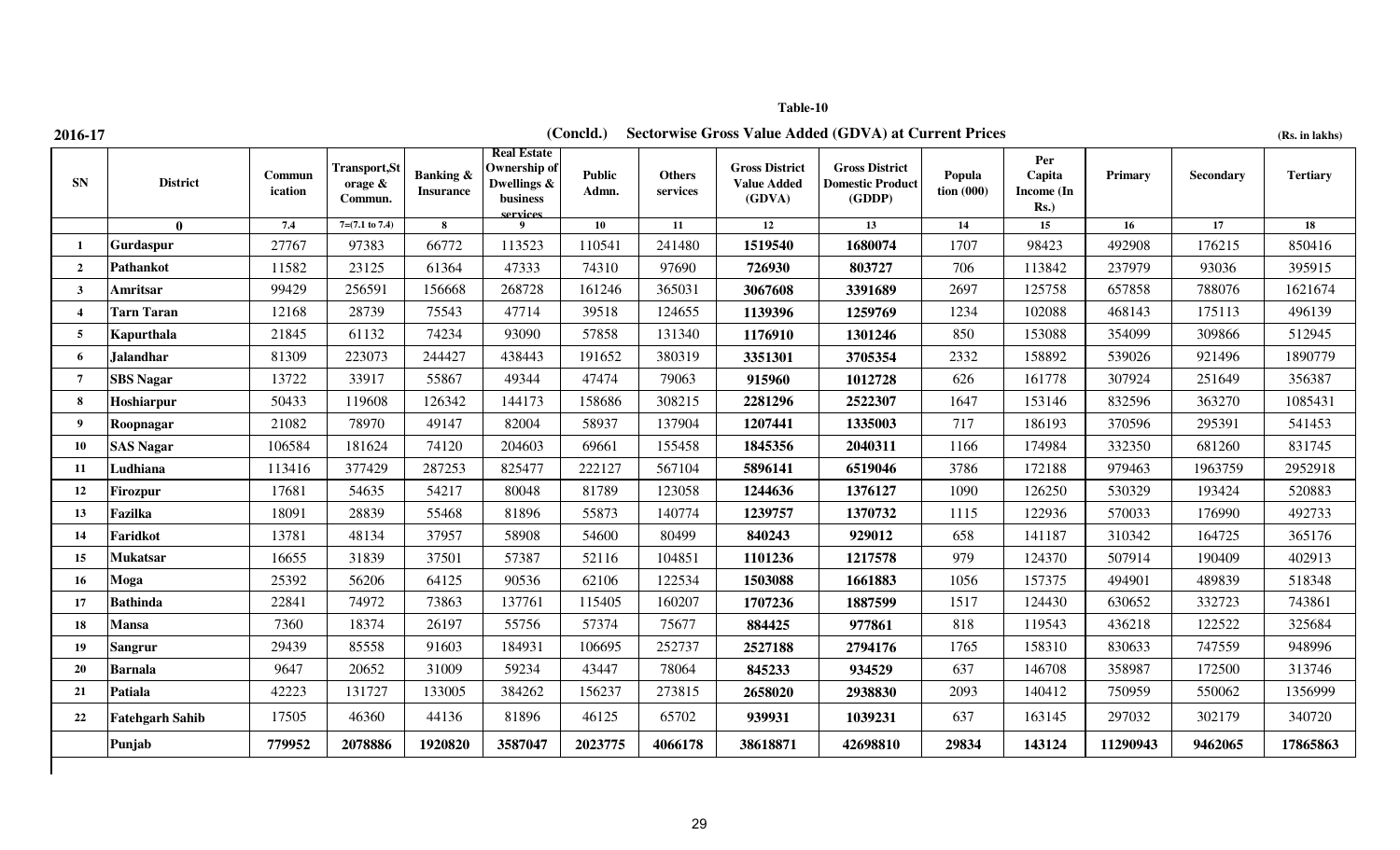|                         | Table-10.i             |                   |                                         |                                          |                                                                           |                 |                        |                                                |                                                              |                                    |                                         |         |           |                 |
|-------------------------|------------------------|-------------------|-----------------------------------------|------------------------------------------|---------------------------------------------------------------------------|-----------------|------------------------|------------------------------------------------|--------------------------------------------------------------|------------------------------------|-----------------------------------------|---------|-----------|-----------------|
| 2016-17                 |                        |                   |                                         |                                          |                                                                           | (Concld.)       |                        |                                                | <b>Sectorwise Gross Value Added (GDVA) at Current Prices</b> |                                    |                                         |         |           | $\%$ age        |
| <b>SN</b>               | <b>District</b>        | Commun<br>ication | <b>Transport, Stora</b><br>ge & Commun. | <b>Banking &amp;</b><br><b>Insurance</b> | <b>Real Estate</b><br>Ownership of<br>Dwellings &<br>business<br>services | Public<br>Admn. | <b>Others services</b> | <b>Gross District Value</b><br>(GDVA)<br>Added | <b>Gross District</b><br><b>Domestic Product</b><br>(GDDP)   | Popula<br>$\frac{1}{2}$ tion (000) | Per<br><b>Capita Income</b><br>(In Rs.) | Primary | Secondary | <b>Tertiary</b> |
|                         | $\mathbf{0}$           | 7.4               | $7=(7.1 \text{ to } 7.4)$               | 8                                        | 9                                                                         | 10              | 11                     | 12                                             | 13                                                           | 14                                 | 15                                      | 16      | 17        | 18              |
| - 1                     | Gurdaspur              | 3.56              | 4.68                                    | 3.48                                     | 3.16                                                                      | 5.46            | 5.94                   | 3.93                                           | 3.93                                                         | 5.72                               | 68.77                                   | 4.37    | 1.86      | 4.76            |
| $\overline{2}$          | Pathankot              | 1.48              | 1.11                                    | 3.19                                     | 1.32                                                                      | 3.67            | 2.40                   | 1.88                                           | 1.88                                                         | 2.37                               | 79.54                                   | 2.11    | 0.98      | 2.22            |
| $\overline{\mathbf{3}}$ | Amritsar               | 12.75             | 12.34                                   | 8.16                                     | 7.49                                                                      | 7.97            | 8.98                   | 7.94                                           | 7.94                                                         | 9.04                               | 87.87                                   | 5.83    | 8.33      | 9.08            |
| $\overline{\mathbf{4}}$ | <b>Tarn Taran</b>      | 1.56              | 1.38                                    | 3.93                                     | 1.33                                                                      | 1.95            | 3.07                   | 2.95                                           | 2.95                                                         | 4.14                               | 71.33                                   | 4.15    | 1.85      | 2.78            |
| -5                      | <b>Kapurthala</b>      | 2.80              | 2.94                                    | 3.86                                     | 2.60                                                                      | 2.86            | 3.23                   | 3.05                                           | 3.05                                                         | 2.85                               | 106.96                                  | 3.14    | 3.27      | 2.87            |
| 6                       | <b>Jalandhar</b>       | 10.42             | 10.73                                   | 12.73                                    | 12.22                                                                     | 9.47            | 9.35                   | 8.68                                           | 8.68                                                         | 7.82                               | 111.02                                  | 4.77    | 9.74      | 10.58           |
| 7                       | <b>SBS Nagar</b>       | 1.76              | 1.63                                    | 2.91                                     | 1.38                                                                      | 2.35            | 1.94                   | 2.37                                           | 2.37                                                         | 2.10                               | 113.03                                  | 2.73    | 2.66      | 1.99            |
| 8                       | Hoshiarpur             | 6.47              | 5.75                                    | 6.58                                     | 4.02                                                                      | 7.84            | 7.58                   | 5.91                                           | 5.91                                                         | 5.52                               | 107.00                                  | 7.37    | 3.84      | 6.08            |
| $\boldsymbol{q}$        | Roopnagar              | 2.70              | 3.80                                    | 2.56                                     | 2.29                                                                      | 2.91            | 3.39                   | 3.13                                           | 3.13                                                         | 2.40                               | 130.09                                  | 3.28    | 3.12      | 3.03            |
| 10                      | <b>SAS Nagar</b>       | 13.67             | 8.74                                    | 3.86                                     | 5.70                                                                      | 3.44            | 3.82                   | 4.78                                           | 4.78                                                         | 3.91                               | 122.26                                  | 2.94    | 7.20      | 4.66            |
| 11                      | Ludhiana               | 14.54             | 18.16                                   | 14.95                                    | 23.01                                                                     | 10.98           | 13.95                  | 15.27                                          | 15.27                                                        | 12.69                              | 120.31                                  | 8.67    | 20.75     | 16.53           |
| 12                      | Firozpur               | 2.27              | 2.63                                    | 2.82                                     | 2.23                                                                      | 4.04            | 3.03                   | 3.22                                           | 3.22                                                         | 3.65                               | 88.21                                   | 4.70    | 2.04      | 2.92            |
| 13                      | <b>Fazilka</b>         | 2.32              | 1.39                                    | 2.89                                     | 2.28                                                                      | 2.76            | 3.46                   | 3.21                                           | 3.21                                                         | 3.74                               | 85.89                                   | 5.05    | 1.87      | 2.76            |
| 14                      | Faridkot               | 1.77              | 2.32                                    | 1.98                                     | 1.64                                                                      | 2.70            | 1.98                   | 2.18                                           | 2.18                                                         | 2.21                               | 98.65                                   | 2.75    | 1.74      | 2.04            |
| 15                      | <b>Mukatsar</b>        | 2.14              | 1.53                                    | 1.95                                     | 1.60                                                                      | 2.58            | 2.58                   | 2.85                                           | 2.85                                                         | 3.28                               | 86.90                                   | 4.50    | 2.01      | 2.26            |
| 16                      | Moga                   | 3.26              | 2.70                                    | 3.34                                     | 2.52                                                                      | 3.07            | 3.01                   | 3.89                                           | 3.89                                                         | 3.54                               | 109.96                                  | 4.38    | 5.18      | 2.90            |
| 17                      | <b>Bathinda</b>        | 2.93              | 3.61                                    | 3.85                                     | 3.84                                                                      | 5.70            | 3.94                   | 4.42                                           | 4.42                                                         | 5.08                               | 86.94                                   | 5.59    | 3.52      | 4.16            |
| 18                      | <b>Mansa</b>           | 0.94              | 0.88                                    | 1.36                                     | 1.55                                                                      | 2.83            | 1.86                   | 2.29                                           | 2.29                                                         | 2.74                               | 83.52                                   | 3.86    | 1.29      | 1.82            |
| 19                      | <b>Sangrur</b>         | 3.77              | 4.12                                    | 4.77                                     | 5.16                                                                      | 5.27            | 6.22                   | 6.54                                           | 6.54                                                         | 5.92                               | 110.61                                  | 7.36    | 7.90      | 5.31            |
| 20                      | <b>Barnala</b>         | 1.24              | 0.99                                    | 1.61                                     | 1.65                                                                      | 2.15            | 1.92                   | 2.19                                           | 2.19                                                         | 2.14                               | 102.50                                  | 3.18    | 1.82      | 1.76            |
| 21                      | Patiala                | 5.41              | 6.34                                    | 6.92                                     | 10.71                                                                     | 7.72            | 6.73                   | 6.88                                           | 6.88                                                         | 7.02                               | 98.11                                   | 6.65    | 5.81      | 7.60            |
| 22                      | <b>Fatehgarh Sahib</b> | 2.24              | 2.23                                    | 2.30                                     | 2.28                                                                      | 2.28            | 1.62                   | 2.43                                           | 2.43                                                         | 2.14                               | 113.99                                  | 2.63    | 3.19      | 1.91            |
|                         | Punjab                 | 100.00            | 100.00                                  | 100.00                                   | 100.00                                                                    | 100.00          | 100.00                 | 100.00                                         | 100.00                                                       | 100.00                             | 100.00                                  | 100.00  | 100.00    | 100.00          |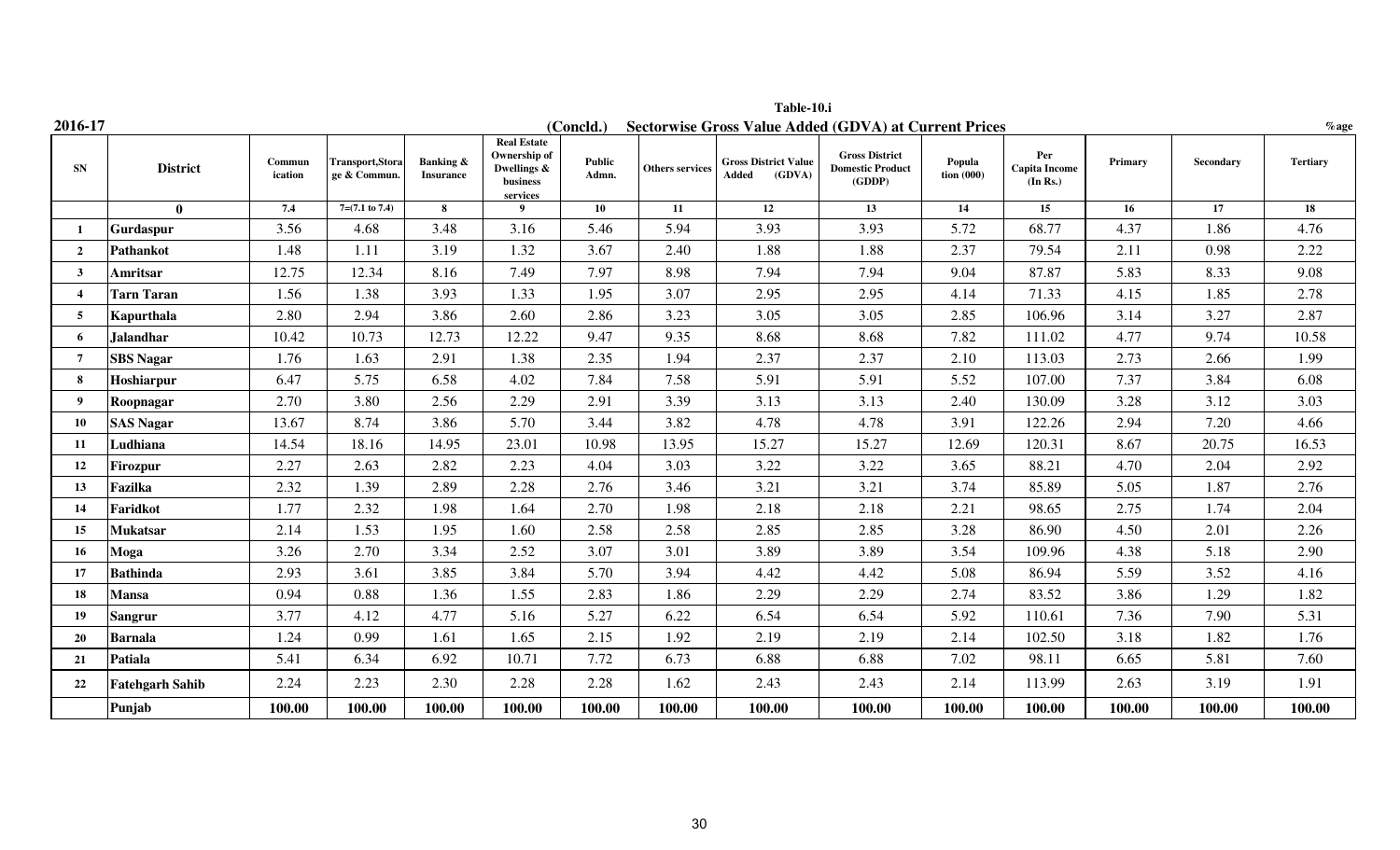**2016-17**

### **Table-11**

**(Rs. in lakhs)**

| <b>SN</b>        | <b>District</b>        | <b>Agriculture</b> | Livestock | <b>Forestry &amp;</b><br><b>Logging</b> | Fishery        | Agriculture<br>Forestry &<br>Fishery | Mining &<br><b>Quarring</b> | Manufacturi<br>$\mathbf{ng}$ | <b>Electricity Gas</b><br>& Water supply | Construc<br>tion | <b>Trade Hotels</b><br>& Restaurants | <b>Transport by</b><br>other means | Railways | <b>Storage</b> |
|------------------|------------------------|--------------------|-----------|-----------------------------------------|----------------|--------------------------------------|-----------------------------|------------------------------|------------------------------------------|------------------|--------------------------------------|------------------------------------|----------|----------------|
|                  | $\mathbf{0}$           | 1.1                | 1.2       | 1.3                                     | 1.4            | $1=(1.1 \text{ to } 1.4)$            | $\overline{2}$              | 3 <sup>1</sup>               | $\overline{4}$                           | 5 <sup>5</sup>   | 6                                    | 7.1                                | 7.2      | 7.3            |
| $\mathbf{1}$     | Gurdaspur              | 242528             | 105104    | 18149                                   | 3973           | 369754                               | 430                         | 53933                        | 60836                                    | 32654            | 193619                               | 54975                              | 7836     | 1365           |
| $\overline{2}$   | Pathankot              | 64365              | 61156     | 56529                                   | $\theta$       | 182050                               | 1444                        | 22502                        | 25464                                    | 30008            | 80785                                | 6912                               | 3269     | 569            |
| $\mathbf{3}$     | Amritsar               | 289358             | 149809    | 43736                                   | 10551          | 493454                               | 52                          | 276642                       | 79156                                    | 318601           | 362655                               | 112505                             | 28060    | 4888           |
| $\boldsymbol{4}$ | <b>Tarn Taran</b>      | 218596             | 130136    | $\overline{0}$                          | $\Omega$       | 348732                               | $\mathbf{1}$                | 69162                        | 52541                                    | 26167            | 157876                               | 11330                              | 3434     | 598            |
| 5                | Kapurthala             | 186428             | 64739     | 8033                                    | 5128           | 264328                               | $\overline{0}$              | 85431                        | 35142                                    | 143082           | 83592                                | 29075                              | 6165     | 1074           |
| 6                | Jalandhar              | 263213             | 120611    | 16661                                   | 111            | 400596                               | 212                         | 350580                       | 86185                                    | 353683           | 362177                               | 104129                             | 22946    | 3997           |
| $\overline{7}$   | <b>SBS</b> Nagar       | 124997             | 65292     | 39570                                   | $\overline{0}$ | 229859                               | 49                          | 161704                       | 9679                                     | 48926            | 79583                                | 14158                              | 3873     | 675            |
| 8                | Hoshiarpur             | 262847             | 123237    | 239504                                  | 18091          | 643679                               | 222                         | 229455                       | 39636                                    | 46969            | 200365                               | 47413                              | 14233    | 2479           |
| 9                | Roopnagar              | 93436              | 75395     | 94909                                   | 13369          | 277109                               | 1373                        | 132859                       | 24888                                    | 96910            | 117980                               | 46347                              | 5950     | 1036           |
| 10               | <b>SAS Nagar</b>       | 90818              | 117535    | 36000                                   | 3671           | 248024                               | 42                          | 460039                       | 27883                                    | 109559           | 128321                               | 35051                              | 30079    | 5239           |
| 11               | Ludhiana               | 380290             | 296474    | 30050                                   | 9890           | 716704                               | 354                         | 1412244                      | 144026                                   | 166205           | 590839                               | 205927                             | 32007    | 5575           |
| 12               | Firozpur               | 237898             | 124545    | 13686                                   | 13839          | 389968                               | 49                          | 45597                        | 46203                                    | 70708            | 111527                               | 28254                              | 4990     | 869            |
| 13               | Fazilka                | 351582             | 77152     | 14281                                   | 8              | 443023                               | 40                          | 46648                        | 30764                                    | 72339            | 113939                               | 4127                               | 5106     | 889            |
| 14               | Faridkot               | 149602             | 74025     | 5950                                    | 8              | 229585                               | $\overline{0}$              | 33746                        | 57610                                    | 45520            | 74634                                | 27103                              | 3889     | 677            |
| 15               | Mukatsar               | 282811             | 89919     | 11901                                   | 48             | 384679                               | $\overline{0}$              | 76925                        | 24196                                    | 62010            | 104583                               | 8644                               | 4700     | 819            |
| 16               | Moga                   | 257334             | 102648    | 11901                                   | 8              | 371891                               | 61                          | 325125                       | 46549                                    | 55812            | 107759                               | 20196                              | 7166     | 1248           |
| 17               | <b>Bathinda</b>        | 374495             | 95896     | 19636                                   | 111            | 490138                               | $\overline{0}$              | 144347                       | 54269                                    | 86147            | 159351                               | 40520                              | 6446     | 1123           |
| 18               | Mansa                  | 224627             | 98276     | 8033                                    | 16             | 330952                               | $\overline{0}$              | 28375                        | 46434                                    | 26928            | 80974                                | 7761                               | 2077     | 362            |
| 19               | <b>Sangrur</b>         | 417384             | 187912    | 15471                                   | 303            | 621070                               | $\overline{0}$              | 401416                       | 124784                                   | 117496           | 199545                               | 42089                              | 8308     | 1447           |
| 20               | <b>Barnala</b>         | 156464             | 103128    | 5355                                    | 8              | 264955                               | $\overline{0}$              | 100394                       | 20048                                    | 29102            | 71353                                | 7031                               | 2722     | 474            |
| 21               | Patiala                | 324066             | 198658    | 33915                                   | 485            | 557124                               | $\overline{0}$              | 246072                       | 87222                                    | 138045           | 243828                               | 68620                              | 11916    | 2075           |
| 22               | <b>Fatehgarh Sahib</b> | 126331             | 87581     | 3276                                    | 9              | 217197                               | $\overline{0}$              | 178554                       | 28690                                    | 55305            | 49565.59739                          | 20894                              | 4940     | 860            |
|                  | Punjab                 | 5119470            | 2549229   | 726546                                  | 79627          | 8474872                              | 4329                        | 4881747                      | 1152205                                  | 2132174          | 3674850                              | 943060                             | 220111   | 38339          |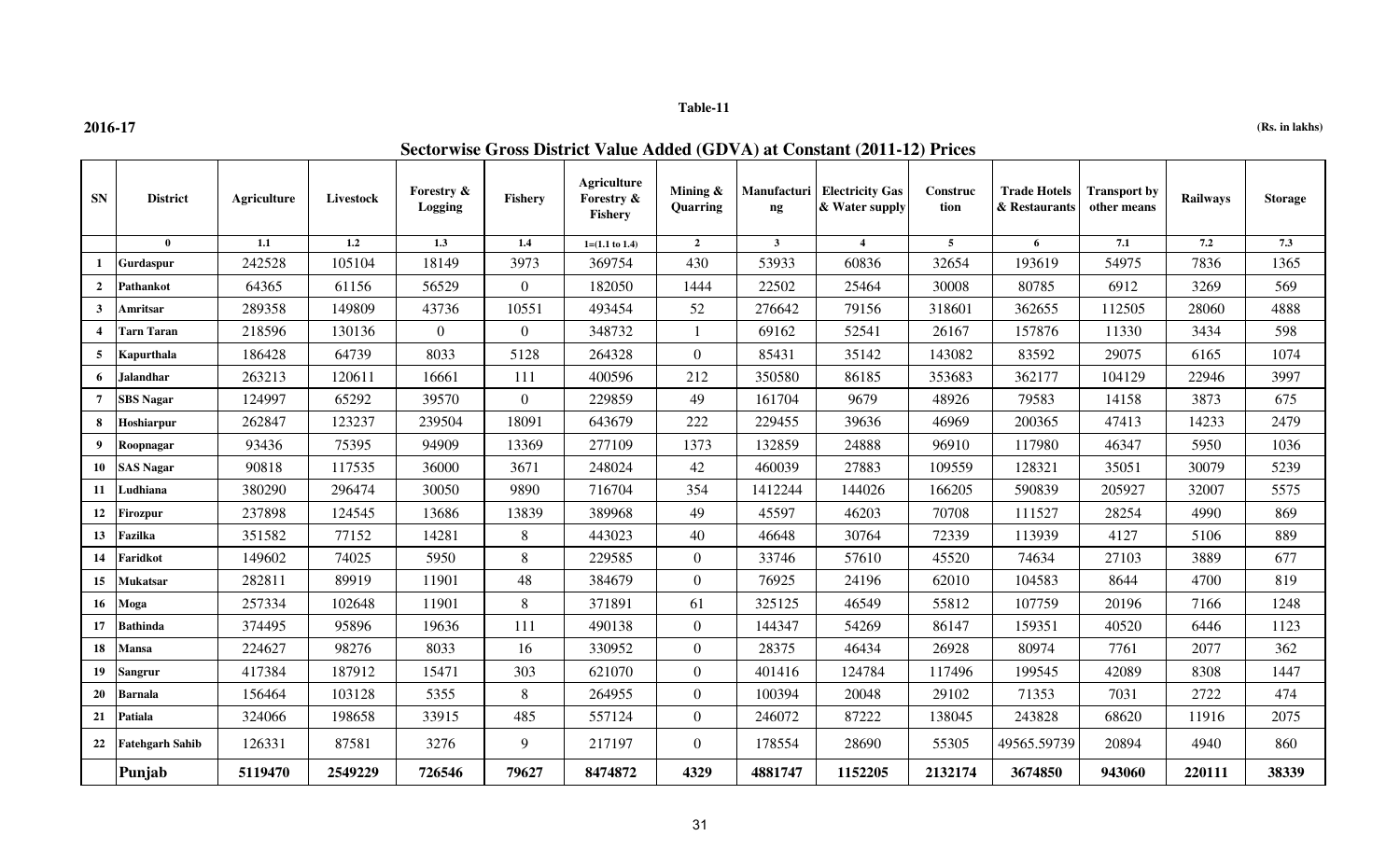| 2016-17                 |                        |                    |           |                       |                |                                             |                         |                | Sectorwise Gross District Value Added (GDVA) at Constant (2011-12) Prices |                  |                                      |                                    | $\%$ age |                |
|-------------------------|------------------------|--------------------|-----------|-----------------------|----------------|---------------------------------------------|-------------------------|----------------|---------------------------------------------------------------------------|------------------|--------------------------------------|------------------------------------|----------|----------------|
| ${\bf SN}$              | <b>District</b>        | <b>Agriculture</b> | Livestock | Forestry &<br>Logging | <b>Fishery</b> | <b>Agriculture</b><br>Forestry &<br>Fishery | Mining $\&$<br>Quarring | ng             | Manufacturi   Electricity Gas<br>& Water supply                           | Construc<br>tion | <b>Trade Hotels</b><br>& Restaurants | <b>Transport by</b><br>other means | Railways | <b>Storage</b> |
|                         | $\bf{0}$               | 1.1                | 1.2       | 1.3                   | 1.4            | $1=(1.1 \text{ to } 1.4)$                   | $\overline{2}$          | 3 <sup>1</sup> | $\overline{4}$                                                            | $5\overline{5}$  | 6                                    | 7.1                                | 7.2      | 7.3            |
| -1                      | Gurdaspur              | 4.74               | 4.12      | 2.50                  | 4.99           | 4.36                                        | 9.93                    | 1.10           | 5.28                                                                      | 1.53             | 5.27                                 | 5.83                               | 3.56     | 3.56           |
| $\overline{2}$          | Pathankot              | 1.26               | 2.40      | 7.78                  | 0.00           | 2.15                                        | 33.36                   | 0.46           | 2.21                                                                      | 1.41             | 2.20                                 | 0.73                               | 1.48     | 1.48           |
| $\mathbf{3}$            | Amritsar               | 5.65               | 5.88      | 6.02                  | 13.25          | 5.82                                        | 1.20                    | 5.67           | 6.87                                                                      | 14.94            | 9.87                                 | 11.93                              | 12.75    | 12.75          |
| $\overline{\mathbf{4}}$ | <b>Tarn Taran</b>      | 4.27               | 5.10      | 0.00                  | 0.00           | 4.11                                        | 0.02                    | 1.42           | 4.56                                                                      | 1.23             | 4.30                                 | 1.20                               | 1.56     | 1.56           |
| 5                       | Kapurthala             | 3.64               | 2.54      | 1.11                  | 6.44           | 3.12                                        | 0.00                    | 1.75           | 3.05                                                                      | 6.71             | 2.27                                 | 3.08                               | 2.80     | 2.80           |
| 6                       | <b>Jalandhar</b>       | 5.14               | 4.73      | 2.29                  | 0.14           | 4.73                                        | 4.90                    | 7.18           | 7.48                                                                      | 16.59            | 9.86                                 | 11.04                              | 10.42    | 10.42          |
| $\overline{7}$          | <b>SBS Nagar</b>       | 2.44               | 2.56      | 5.45                  | 0.00           | 2.71                                        | 1.13                    | 3.31           | 0.84                                                                      | 2.29             | 2.17                                 | 1.50                               | 1.76     | 1.76           |
| 8                       | Hoshiarpur             | 5.13               | 4.83      | 32.96                 | 22.72          | 7.60                                        | 5.13                    | 4.70           | 3.44                                                                      | 2.20             | 5.45                                 | 5.03                               | 6.47     | 6.47           |
| 9                       | Roopnagar              | 1.83               | 2.96      | 13.06                 | 16.79          | 3.27                                        | 31.72                   | 2.72           | 2.16                                                                      | 4.55             | 3.21                                 | 4.91                               | 2.70     | 2.70           |
| 10                      | <b>SAS Nagar</b>       | 1.77               | 4.61      | 4.95                  | 4.61           | 2.93                                        | 0.97                    | 9.42           | 2.42                                                                      | 5.14             | 3.49                                 | 3.72                               | 13.67    | 13.67          |
| 11                      | Ludhiana               | 7.43               | 11.63     | 4.14                  | 12.42          | 8.46                                        | 8.18                    | 28.93          | 12.50                                                                     | 7.80             | 16.08                                | 21.84                              | 14.54    | 14.54          |
| 12                      | <b>Firozpur</b>        | 4.65               | 4.89      | 1.88                  | 17.38          | 4.60                                        | 1.13                    | 0.93           | 4.01                                                                      | 3.32             | 3.03                                 | 3.00                               | 2.27     | 2.27           |
| 13                      | Fazilka                | 6.87               | 3.03      | 1.97                  | 0.01           | 5.23                                        | 0.92                    | 0.96           | 2.67                                                                      | 3.39             | 3.10                                 | 0.44                               | 2.32     | 2.32           |
| 14                      | Faridkot               | 2.92               | 2.90      | 0.82                  | 0.01           | 2.71                                        | 0.00                    | 0.69           | 5.00                                                                      | 2.13             | 2.03                                 | 2.87                               | 1.77     | 1.77           |
| 15                      | <b>Mukatsar</b>        | 5.52               | 3.53      | 1.64                  | 0.06           | 4.54                                        | 0.00                    | 1.58           | 2.10                                                                      | 2.91             | 2.85                                 | 0.92                               | 2.14     | 2.14           |
| 16                      | Moga                   | 5.03               | 4.03      | 1.64                  | 0.01           | 4.39                                        | 1.41                    | 6.66           | 4.04                                                                      | 2.62             | 2.93                                 | 2.14                               | 3.26     | 3.26           |
| 17                      | <b>Bathinda</b>        | 7.32               | 3.76      | 2.70                  | 0.14           | 5.78                                        | 0.00                    | 2.96           | 4.71                                                                      | 4.04             | 4.34                                 | 4.30                               | 2.93     | 2.93           |
| 18                      | <b>Mansa</b>           | 4.39               | 3.86      | 1.11                  | 0.02           | 3.91                                        | 0.00                    | 0.58           | 4.03                                                                      | 1.26             | 2.20                                 | 0.82                               | 0.94     | 0.94           |
| 19                      | <b>Sangrur</b>         | 8.15               | 7.37      | 2.13                  | 0.38           | 7.33                                        | 0.00                    | 8.22           | 10.83                                                                     | 5.51             | 5.43                                 | 4.46                               | 3.77     | 3.77           |
| 20                      | <b>Barnala</b>         | 3.06               | 4.05      | 0.74                  | 0.01           | 3.13                                        | 0.00                    | 2.06           | 1.74                                                                      | 1.36             | 1.94                                 | 0.75                               | 1.24     | 1.24           |
| 21                      | Patiala                | 6.33               | 7.79      | 4.67                  | 0.61           | 6.57                                        | 0.00                    | 5.04           | 7.57                                                                      | 6.47             | 6.64                                 | 7.28                               | 5.41     | 5.41           |
| 22                      | <b>Fatehgarh Sahib</b> | 2.47               | 3.44      | 0.45                  | 0.01           | 2.56                                        | 0.00                    | 3.66           | 2.49                                                                      | 2.59             | 1.35                                 | 2.22                               | 2.24     | 2.24           |
|                         | Punjab                 | 100.00             | 100.00    | 100.00                | 100.00         | 100.00                                      | 100.00                  | 100.00         | 100.00                                                                    | 100.00           | 100.00                               | 100.00                             | 100.00   | 100.00         |

**Table-11.i**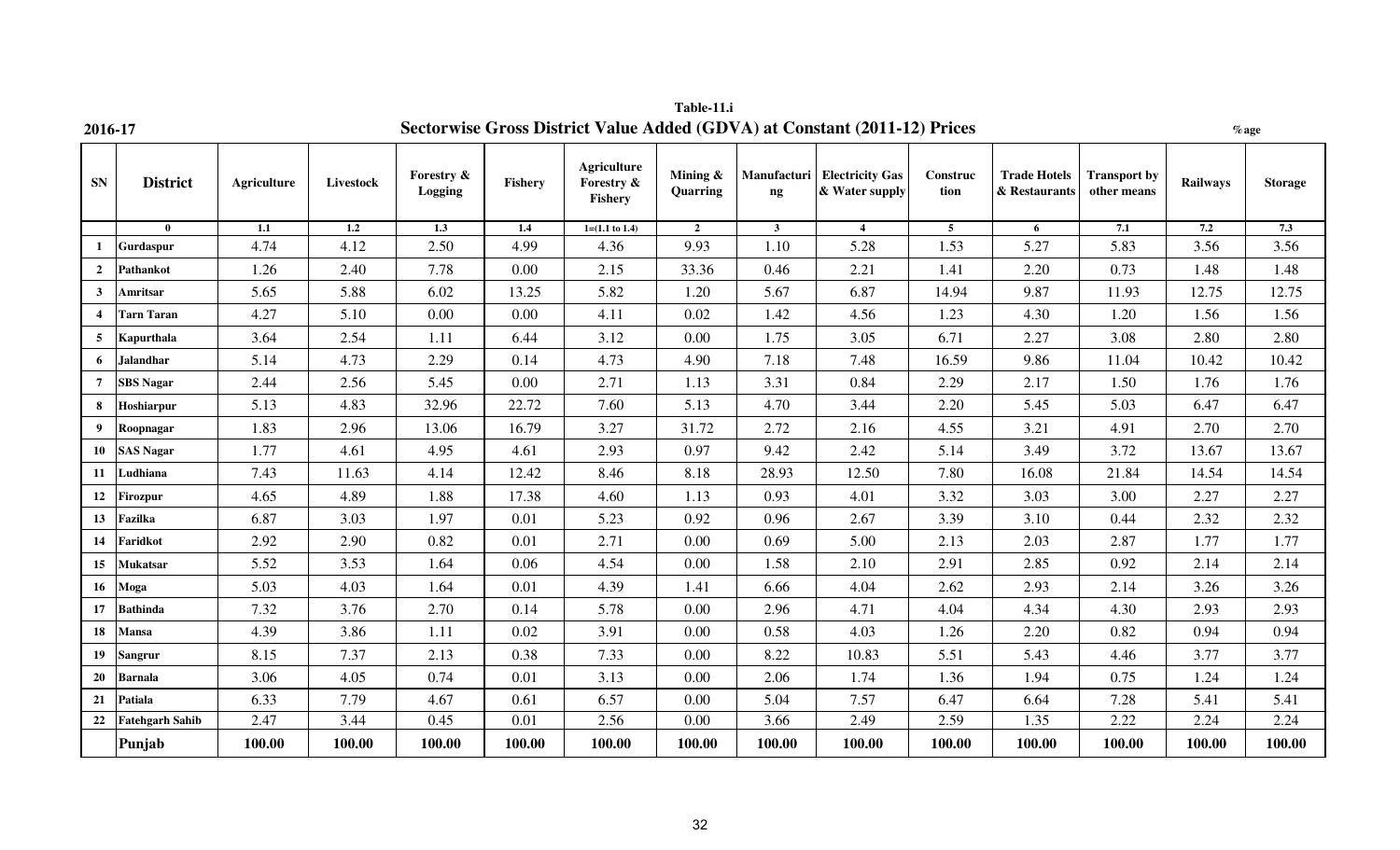## **2016-17 (Concld.)** Sectorwise Gross District Value Added (GDVA) at Constant (2011-12)Prices (Rs. in lakhs) **Table-11**

| <b>SN</b>        | <b>District</b>        | Commun<br>ication | <b>Transport, Storage</b><br>& Commun. | Banking &<br><b>Insurance</b> | <b>Real Estate</b><br>Ownership of<br>Dwellings &<br>business<br>services | Public<br>Admn. | <b>Others</b><br>services | <b>Gross District</b><br><b>Value Added</b><br>(GDVA) | <b>Gross District</b><br><b>Domestic Product</b><br>(GDDP) | Popula<br>tion $(000)$ | Per<br><b>Capita Income</b><br>(In Rs.) | Primary | Secondary | <b>Tertiary</b> |
|------------------|------------------------|-------------------|----------------------------------------|-------------------------------|---------------------------------------------------------------------------|-----------------|---------------------------|-------------------------------------------------------|------------------------------------------------------------|------------------------|-----------------------------------------|---------|-----------|-----------------|
|                  | $\mathbf{0}$           | 7.4               | $7=(7.1 \text{ to } 7.4)$              | 8                             | $\mathbf Q$                                                               | 10              | 11                        | 12                                                    | 13                                                         | 14                     | 15                                      | 16      | 17        | 18              |
|                  | Gurdaspur              | 23369             | 87545                                  | 62574                         | 100604                                                                    | 97183           | 210730                    | 1269861                                               | 1378828                                                    | 1707                   | 80775                                   | 370184  | 147423    | 752253          |
| $\overline{2}$   | Pathankot              | 9747              | 20497                                  | 57506                         | 41946                                                                     | 65330           | 85250                     | 612784                                                | 665367                                                     | 706                    | 94245                                   | 183494  | 77974     | 351315          |
| $\mathbf{3}$     | Amritsar               | 83679             | 229132                                 | 146818                        | 238145                                                                    | 141760          | 318547                    | 2604962                                               | 2828495                                                    | 2697                   | 104876                                  | 493506  | 674400    | 1437057         |
| $\boldsymbol{4}$ | Tarn Taran             | 10241             | 25603                                  | 70794                         | 42283                                                                     | 34742           | 108781                    | 936681                                                | 1017058                                                    | 1234                   | 82420                                   | 348733  | 147869    | 440079          |
|                  | Kapurthala             | 18384             | 54698                                  | 69567                         | 82496                                                                     | 50866           | 114615                    | 983816                                                | 1068238                                                    | 850                    | 125675                                  | 264328  | 263656    | 455833          |
| 6                | <b>Jalandhar</b>       | 68429             | 199501                                 | 229060                        | 388545                                                                    | 168491          | 331888                    | 2870918                                               | 3117272                                                    | 2332                   | 133674                                  | 400808  | 790448    | 1679662         |
| $\overline{7}$   | <b>SBS</b> Nagar       | 11549             | 30254                                  | 52355                         | 43728                                                                     | 41737           | 68995                     | 766869                                                | 832674                                                     | 626                    | 133015                                  | 229908  | 220308    | 316652          |
| 8                | Hoshiarpur             | 42444             | 106569                                 | 118399                        | 127765                                                                    | 139509          | 268966                    | 1921534                                               | 2086422                                                    | 1647                   | 126680                                  | 643901  | 316060    | 961573          |
| 9                | Roopnagar              | 17743             | 71076                                  | 46057                         | 72672                                                                     | 51815           | 120342                    | 1013080                                               | 1100013                                                    | 717                    | 153419                                  | 278482  | 254657    | 479942          |
| 10               | <b>SAS Nagar</b>       | 89700             | 160070                                 | 69460                         | 181318                                                                    | 61242           | 135661                    | 1581619                                               | 1717338                                                    | 1166                   | 147285                                  | 248066  | 597481    | 736072          |
| 11               | Ludhiana               | 95450             | 338959                                 | 269193                        | 731532                                                                    | 195284          | 494887                    | 5060226                                               | 5494445                                                    | 3786                   | 145125                                  | 717058  | 1722474   | 2620694         |
| 12               | <b>Firozpur</b>        | 14880             | 48993                                  | 50808                         | 70938                                                                     | 71905           | 107388                    | 1014083                                               | 1101102                                                    | 1090                   | 101018                                  | 390017  | 162508    | 461558          |
| 13               | Fazilka                | 15226             | 25348                                  | 51980                         | 72575                                                                     | 49120           | 122848                    | 1028624                                               | 1116890                                                    | 1115                   | 100170                                  | 443063  | 149750    | 435810          |
| 14               | <b>Faridkot</b>        | 11598             | 43268                                  | 35570                         | 52204                                                                     | 48001           | 70248                     | 690386                                                | 749628                                                     | 658                    | 113925                                  | 229585  | 136876    | 323925          |
| 15               | Mukatsar               | 14016             | 28179                                  | 35143                         | 50856                                                                     | 45818           | 91499                     | 903888                                                | 981450                                                     | 979                    | 100250                                  | 384679  | 163131    | 356078          |
| 16               | Moga                   | 21370             | 49980                                  | 60094                         | 80233                                                                     | 54601           | 106930                    | 1259034                                               | 1367072                                                    | 1056                   | 129458                                  | 371952  | 427486    | 459596          |
| 17               | <b>Bathinda</b>        | 19223             | 67312                                  | 69220                         | 122082                                                                    | 101458          | 139806                    | 1434130                                               | 1557193                                                    | 1517                   | 102650                                  | 490138  | 284763    | 659230          |
| 18               | Mansa                  | 6194              | 16393                                  | 24550                         | 49411                                                                     | 50440           | 66040                     | 720497                                                | 782323                                                     | 818                    | 95638                                   | 330952  | 101736    | 287808          |
| 19 <sup>°</sup>  | Sangrur                | 24776             | 76620                                  | 85844                         | 163884                                                                    | 93801           | 220553                    | 2105012                                               | 2285644                                                    | 1765                   | 129498                                  | 621070  | 643696    | 840247          |
| 20               | Barnala                | 8119              | 18346                                  | 29059                         | 52493                                                                     | 38197           | 68123                     | 692071                                                | 751457                                                     | 637                    | 117968                                  | 264955  | 149544    | 277571          |
| 21               | Patiala                | 35535             | 118146                                 | 124643                        | 340531                                                                    | 137356          | 238947                    | 2231913                                               | 2423434                                                    | 2093                   | 115788                                  | 557124  | 471339    | 1203450         |
| 22               | <b>Fatehgarh Sahib</b> | 14732             | 41426                                  | 41361                         | 72575                                                                     | 40551           | 57335                     | 782560                                                | 849711                                                     | 637                    | 133393                                  | 217197  | 262549    | 302814          |
|                  | Punjab                 | 656403            | 1857913                                | 1800057                       | 3178816                                                                   | 1779205         | 3548379                   | 32484547                                              | 35272056                                                   | 29834                  | 118230                                  | 8479201 | 8166126   | 15839220        |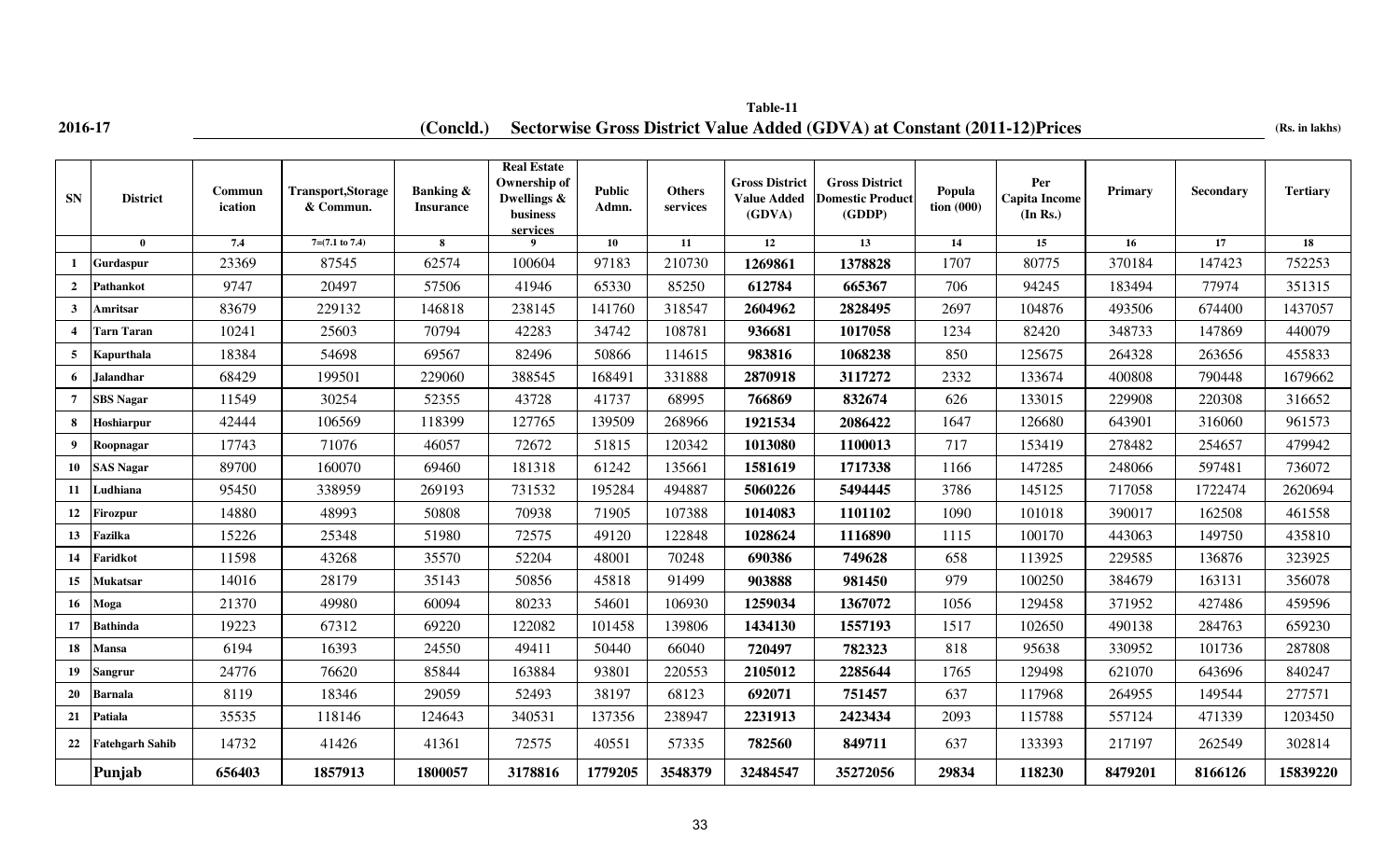| 2016-17                 |                        |                   |                                       | (Concld.)                                | Sectorwise Gross District Value Added (GDVA) at Constant (2011-12) Prices  |                 |                           |                                                       |                                                            |                                    |                                         |         |           |                 |
|-------------------------|------------------------|-------------------|---------------------------------------|------------------------------------------|----------------------------------------------------------------------------|-----------------|---------------------------|-------------------------------------------------------|------------------------------------------------------------|------------------------------------|-----------------------------------------|---------|-----------|-----------------|
| ${\bf SN}$              | <b>District</b>        | Commun<br>ication | <b>Transport,Storage</b><br>& Commun. | <b>Banking &amp;</b><br><b>Insurance</b> | <b>Real Estate</b><br>Ownership of<br>Dwellings &<br>$busines$<br>services | Public<br>Admn. | <b>Others</b><br>services | <b>Gross District</b><br><b>Value Added</b><br>(GDVA) | <b>Gross District</b><br><b>Domestic Product</b><br>(GDDP) | Popula<br>$\frac{1}{2}$ tion (000) | Per<br><b>Capita Income</b><br>(In Rs.) | Primary | Secondary | <b>Tertiary</b> |
|                         | $\bf{0}$               | 7.4               | $7=(7.1 \text{ to } 7.4)$             | 8                                        | 9                                                                          | 10              | 11                        | $\overline{12}$                                       | 13                                                         | 14                                 | 15                                      | 16      | 17        | 18              |
| 1                       | <b>Gurdaspur</b>       | 3.56              | 4.71                                  | 3.48                                     | 3.16                                                                       | 5.46            | 5.94                      | 3.91                                                  | 3.91                                                       | 5.72                               | 68.32                                   | 4.37    | 1.81      | 4.75            |
| $\overline{2}$          | Pathankot              | 1.48              | 1.10                                  | 3.19                                     | 1.32                                                                       | 3.67            | 2.40                      | 1.89                                                  | 1.89                                                       | 2.37                               | 79.71                                   | 2.16    | 0.95      | 2.22            |
| $\mathbf{3}$            | Amritsar               | 12.75             | 12.33                                 | 8.16                                     | 7.49                                                                       | 7.97            | 8.98                      | 8.02                                                  | 8.02                                                       | 9.04                               | 88.70                                   | 5.82    | 8.26      | 9.07            |
| $\overline{\mathbf{4}}$ | <b>Tarn Taran</b>      | 1.56              | 1.38                                  | 3.93                                     | 1.33                                                                       | 1.95            | 3.07                      | 2.88                                                  | 2.88                                                       | 4.14                               | 69.71                                   | 4.11    | 1.81      | 2.78            |
| 5                       | Kapurthala             | 2.80              | 2.94                                  | 3.86                                     | 2.60                                                                       | 2.86            | 3.23                      | 3.03                                                  | 3.03                                                       | 2.85                               | 106.30                                  | 3.12    | 3.23      | 2.88            |
| 6                       | <b>Jalandhar</b>       | 10.42             | 10.74                                 | 12.73                                    | 12.22                                                                      | 9.47            | 9.35                      | 8.84                                                  | 8.84                                                       | 7.82                               | 113.06                                  | 4.73    | 9.68      | 10.60           |
| $7\overline{ }$         | <b>SBS Nagar</b>       | 1.76              | 1.63                                  | 2.91                                     | 1.38                                                                       | 2.35            | 1.94                      | 2.36                                                  | 2.36                                                       | 2.10                               | 112.51                                  | 2.71    | 2.70      | 2.00            |
| 8                       | Hoshiarpur             | 6.47              | 5.74                                  | 6.58                                     | 4.02                                                                       | 7.84            | 7.58                      | 5.92                                                  | 5.92                                                       | 5.52                               | 107.15                                  | 7.59    | 3.87      | 6.07            |
| 9                       | Roopnagar              | 2.70              | 3.83                                  | 2.56                                     | 2.29                                                                       | 2.91            | 3.39                      | 3.12                                                  | 3.12                                                       | 2.40                               | 129.76                                  | 3.28    | 3.12      | 3.03            |
| 10                      | <b>SAS Nagar</b>       | 13.67             | 8.62                                  | 3.86                                     | 5.70                                                                       | 3.44            | 3.82                      | 4.87                                                  | 4.87                                                       | 3.91                               | 124.57                                  | 2.93    | 7.32      | 4.65            |
| 11                      | Ludhiana               | 14.54             | 18.24                                 | 14.95                                    | 23.01                                                                      | 10.98           | 13.95                     | 15.58                                                 | 15.58                                                      | 12.69                              | 122.75                                  | 8.46    | 21.09     | 16.55           |
| 12                      | <b>Firozpur</b>        | 2.27              | 2.64                                  | 2.82                                     | 2.23                                                                       | 4.04            | 3.03                      | 3.12                                                  | 3.12                                                       | 3.65                               | 85.44                                   | 4.60    | 1.99      | 2.91            |
| 13                      | Fazilka                | 2.32              | 1.36                                  | 2.89                                     | 2.28                                                                       | 2.76            | 3.46                      | 3.17                                                  | 3.17                                                       | 3.74                               | 84.72                                   | 5.23    | 1.83      | 2.75            |
| 14                      | Faridkot               | 1.77              | 2.33                                  | 1.98                                     | 1.64                                                                       | 2.70            | 1.98                      | 2.13                                                  | 2.13                                                       | 2.21                               | 96.36                                   | 2.71    | 1.68      | 2.05            |
| 15                      | <b>Mukatsar</b>        | 2.14              | 1.52                                  | 1.95                                     | 1.60                                                                       | 2.58            | 2.58                      | 2.78                                                  | 2.78                                                       | 3.28                               | 84.79                                   | 4.54    | 2.00      | 2.25            |
| 16                      | Moga                   | 3.26              | 2.69                                  | 3.34                                     | 2.52                                                                       | 3.07            | 3.01                      | 3.88                                                  | 3.88                                                       | 3.54                               | 109.50                                  | 4.39    | 5.23      | 2.90            |
| 17                      | <b>Bathinda</b>        | 2.93              | 3.62                                  | 3.85                                     | 3.84                                                                       | 5.70            | 3.94                      | 4.41                                                  | 4.41                                                       | 5.08                               | 86.82                                   | 5.78    | 3.49      | 4.16            |
| 18                      | <b>Mansa</b>           | 0.94              | 0.88                                  | 1.36                                     | 1.55                                                                       | 2.83            | 1.86                      | 2.22                                                  | 2.22                                                       | 2.74                               | 80.89                                   | 3.90    | 1.25      | 1.82            |
| 19 <sup>°</sup>         | Sangrur                | 3.77              | 4.12                                  | 4.77                                     | 5.16                                                                       | 5.27            | 6.22                      | 6.48                                                  | 6.48                                                       | 5.92                               | 109.53                                  | 7.32    | 7.88      | 5.30            |
| 20                      | <b>Barnala</b>         | 1.24              | 0.99                                  | 1.61                                     | 1.65                                                                       | 2.15            | 1.92                      | 2.13                                                  | 2.13                                                       | 2.14                               | 99.78                                   | 3.12    | 1.83      | 1.75            |
| 21                      | Patiala                | 5.41              | 6.36                                  | 6.92                                     | 10.71                                                                      | 7.72            | 6.73                      | 6.87                                                  | 6.87                                                       | 7.02                               | 97.93                                   | 6.57    | 5.77      | 7.60            |
| 22                      | <b>Fatehgarh Sahib</b> | 2.24              | 2.23                                  | 2.30                                     | 2.28                                                                       | 2.28            | 1.62                      | 2.41                                                  | 2.41                                                       | 2.14                               | 112.83                                  | 2.56    | 3.22      | 1.91            |
|                         | Punjab                 | 100.00            | 100.00                                | 100.00                                   | 100.00                                                                     | 100.00          | 100.00                    | 100.00                                                | 100.00                                                     | 100.00                             | 100.00                                  | 100.00  | 100.00    | 100.00          |

**Table-11.i**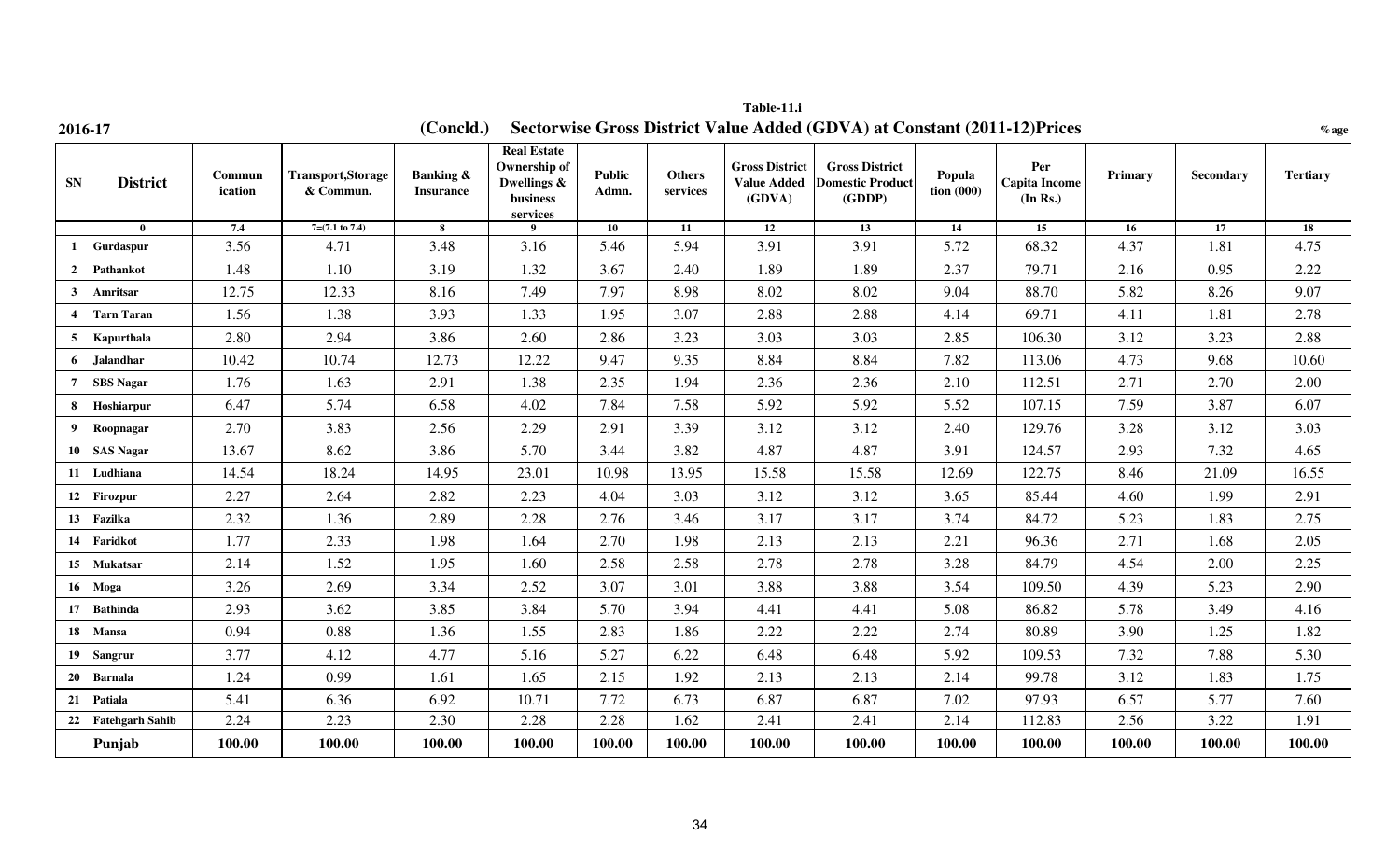### **Table-12 2016-17 Sectorwise Net District Value Added (NDVA) at Current Prices (Rs. in lakhs)**

| <b>SN</b>               | <b>District</b>        | Agriculture | <b>Livestock</b> | Forestry &<br>Logging | <b>Fishery</b>   | <b>Agriculture</b><br>Forestry &<br><b>Fishery</b> | Mining $\&$<br>Quarring | Manufacturi<br>$\mathbf{ng}$ | <b>Electricity Gas &amp;</b><br><b>Water supply</b> | Construc<br>tion | <b>Trade Hotels</b><br>&<br><b>Restaurants</b> | <b>Transport by</b><br>other means | <b>Railways</b> | <b>Storage</b> |
|-------------------------|------------------------|-------------|------------------|-----------------------|------------------|----------------------------------------------------|-------------------------|------------------------------|-----------------------------------------------------|------------------|------------------------------------------------|------------------------------------|-----------------|----------------|
|                         | $\mathbf{0}$           | 1.1         | 1.2              | 1.3                   | 1.4              | $1=(1.1 \text{ to } 1.4)$                          | $\overline{2}$          | $\mathbf{3}$                 | $\overline{4}$                                      | 5 <sup>5</sup>   | 6                                              | 7.1                                | 7.2             | 7.3            |
| 1                       | Gurdaspur              | 291699      | 147530           | 22418                 | 6321             | 467968                                             | 310                     | 51185                        | 51297                                               | 36316            | 198974                                         | 52307                              | 3651            | 1315           |
| $\overline{2}$          | <b>Pathankot</b>       | 74637       | 85232            | 69826                 | $\Omega$         | 229695                                             | 1042                    | 21356                        | 21471                                               | 33374            | 83020                                          | 6577                               | 1523            | 549            |
| $\mathbf{3}$            | Amritsar               | 344593      | 211709           | 54023                 | 16785            | 627109                                             | 37                      | 262548                       | 66744                                               | 354332           | 372687                                         | 107046                             | 13073           | 4709           |
| $\overline{\mathbf{4}}$ | <b>Tarn Taran</b>      | 262685      | 183455           | $\mathbf{0}$          | $\overline{0}$   | 446140                                             |                         | 65638                        | 44302                                               | 29101            | 162243                                         | 10780                              | 1600            | 576            |
| 5                       | Kapurthala             | 225429      | 91285            | 9923                  | 8158             | 334795                                             | $\overline{0}$          | 81079                        | 29632                                               | 159129           | 85904                                          | 27664                              | 2872            | 1035           |
| 6                       | <b>Jalandhar</b>       | 321382      | 169746           | 20580                 | 177              | 511885                                             | 153                     | 332719                       | 72670                                               | 393349           | 372195                                         | 99077                              | 10691           | 3851           |
| $\overline{7}$          | <b>SBS Nagar</b>       | 153774      | 92135            | 48878                 | $\boldsymbol{0}$ | 294787                                             | 35                      | 153465                       | 8161                                                | 54413            | 81785                                          | 13471                              | 1804            | 650            |
| 8                       | Hoshiarpur             | 304461      | 173658           | 295842                | 28781            | 802742                                             | 160                     | 217764                       | 33421                                               | 52237            | 205908                                         | 45113                              | 6631            | 2389           |
| 9                       | Roopnagar              | 112598      | 106081           | 117234                | 21269            | 357181                                             | 992                     | 126090                       | 20985                                               | 107779           | 121243                                         | 44098                              | 2772            | 998            |
| 10                      | <b>SAS Nagar</b>       | 108876      | 162268           | 44468                 | 5840             | 321453                                             | 30                      | 436601                       | 23511                                               | 121846           | 131870                                         | 33351                              | 14014           | 5048           |
| 11                      | Ludhiana               | 469374      | 414382           | 37118                 | 15733            | 936607                                             | 256                     | 1340293                      | 121441                                              | 184844           | 607182                                         | 195935                             | 14912           | 5371           |
| 12                      | Firozpur               | 289920      | 175208           | 16905                 | 22016            | 504049                                             | 36                      | 43274                        | 38958                                               | 78637            | 114612                                         | 26883                              | 2325            | 837            |
| 13                      | Fazilka                | 410573      | 108756           | 17640                 | 13               | 536982                                             | 29                      | 44271                        | 25940                                               | 80451            | 117091                                         | 3927                               | 2379            | 857            |
| 14                      | Faridkot               | 183730      | 104090           | 7350                  | 13               | 295183                                             | $\overline{0}$          | 32027                        | 48576                                               | 50625            | 76698                                          | 25788                              | 1812            | 653            |
| 15                      | <b>Mukatsar</b>        | 339380      | 126330           | 14700                 | 76               | 480487                                             | $\overline{0}$          | 73006                        | 20402                                               | 68964            | 107476                                         | 8224                               | 2190            | 789            |
| 16                      | Moga                   | 309553      | 144988           | 14700                 | 13               | 469254                                             | 44                      | 308560                       | 39250                                               | 62072            | 110740                                         | 19216                              | 3339            | 1203           |
| 17                      | <b>Bathinda</b>        | 436441      | 134715           | 24255                 | 177              | 595588                                             | $\overline{0}$          | 136993                       | 45759                                               | 95808            | 163759                                         | 38553                              | 3003            | 1082           |
| 18                      | Mansa                  | 265811      | 138701           | 9923                  | 25               | 414460                                             | $\overline{0}$          | 26929                        | 39153                                               | 29948            | 83214                                          | 7384                               | 968             | 349            |
| 19                      | Sangrur                | 508046      | 260720           | 19110                 | 480              | 788357                                             | $\overline{0}$          | 380965                       | 105217                                              | 130673           | 205065                                         | 40047                              | 3871            | 1394           |
| 20                      | <b>Barnala</b>         | 192381      | 143537           | 6615                  | 13               | 342546                                             | $\Omega$                | 95279                        | 16905                                               | 32366            | 73327                                          | 6690                               | 1268            | 457            |
| 21                      | Patiala                | 397547      | 276745           | 41896                 | 773              | 716961                                             | $\overline{0}$          | 233535                       | 73545                                               | 153526           | 250572                                         | 65291                              | 5552            | 2000           |
| 22                      | <b>Fatehgarh Sahib</b> | 156923      | 122603           | 4045                  | 13               | 283584                                             | $\Omega$                | 169457                       | 24191                                               | 61507            | 50936.6445                                     | 19879                              | 2302            | 829            |
|                         | Punjab                 | 6159813     | 3573874          | 897449                | 126676           | 10757812                                           | 3125                    | 4633032                      | 971529                                              | 2371297          | 3776501                                        | 897300                             | 102549          | 36939          |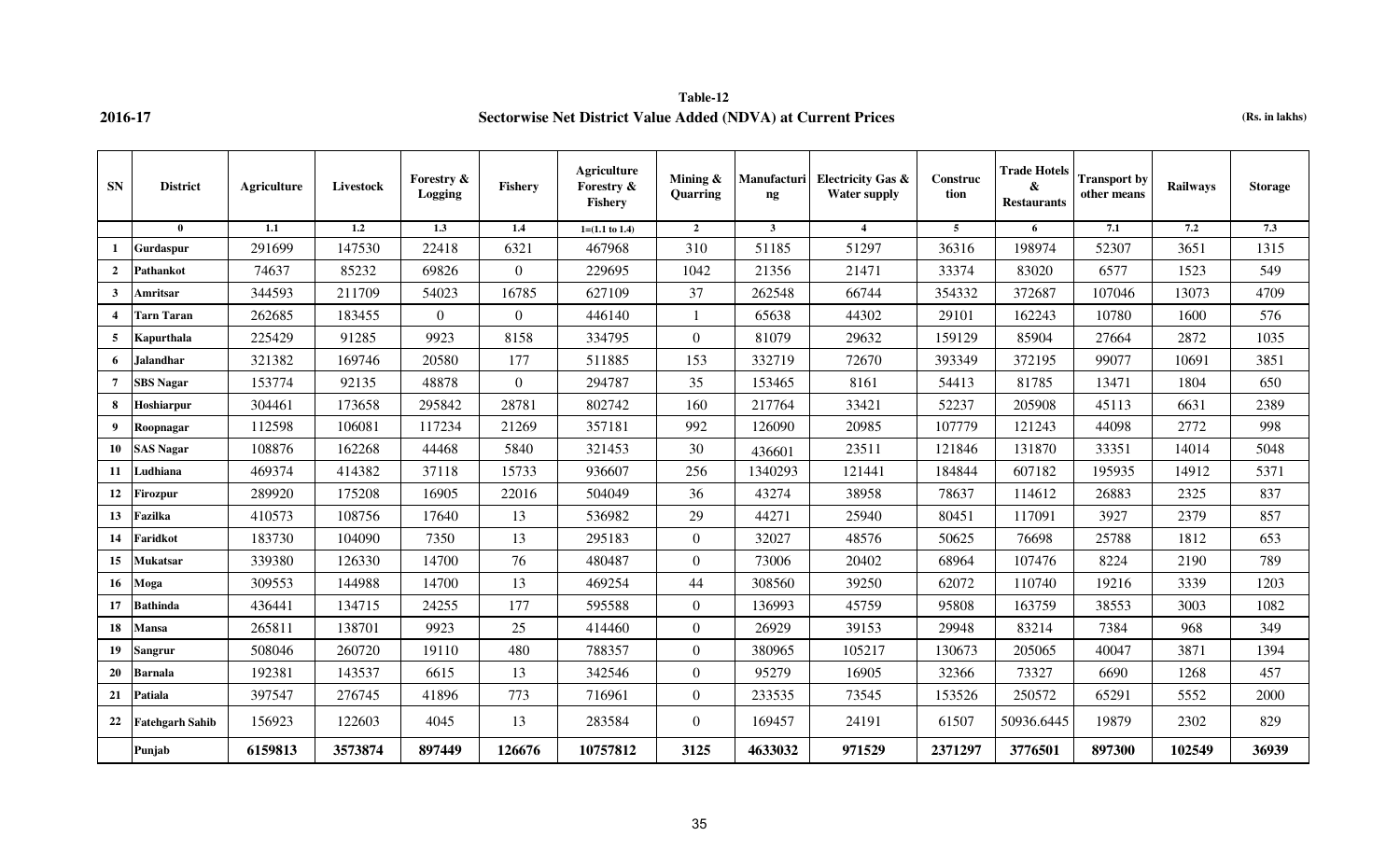### **Table-12.i 2016-17 Sectorwise Net District Value Added (NDVA) at Current Prices %age**

| <b>SN</b>               | <b>District</b>        | Agriculture | <b>Livestock</b> | Forestry &<br>Logging | Fishery | <b>Agriculture</b><br>Forestry &<br>Fishery | Mining $\&$<br>Quarring | Manufacturi<br>$\mathbf{n}$ | <b>Electricity Gas &amp;</b><br><b>Water supply</b> | Construc<br>tion | <b>Trade Hotels</b><br>&<br><b>Restaurants</b> | <b>Transport by</b><br>other means | <b>Railways</b> | <b>Storage</b> |
|-------------------------|------------------------|-------------|------------------|-----------------------|---------|---------------------------------------------|-------------------------|-----------------------------|-----------------------------------------------------|------------------|------------------------------------------------|------------------------------------|-----------------|----------------|
|                         | $\mathbf{0}$           | 1.1         | 1.2              | 1.3                   | $1.4\,$ | $1=(1.1 \text{ to } 1.4)$                   | $\overline{2}$          | $\mathbf{3}$                | $\overline{4}$                                      | 5 <sup>5</sup>   | 6                                              | 7.1                                | 7.2             | 7.3            |
| 1                       | <b>Gurdaspur</b>       | 4.74        | 4.13             | 2.50                  | 4.99    | 4.35                                        | 9.92                    | 1.10                        | 5.28                                                | 1.53             | 5.27                                           | 5.83                               | 3.56            | 3.56           |
| $\overline{2}$          | Pathankot              | 1.21        | 2.38             | 7.78                  | 0.00    | 2.14                                        | 33.34                   | 0.46                        | 2.21                                                | 1.41             | 2.20                                           | 0.73                               | 1.48            | 1.48           |
| $\mathbf{3}$            | Amritsar               | 5.59        | 5.92             | 6.02                  | 13.25   | 5.83                                        | 1.18                    | 5.67                        | 6.87                                                | 14.94            | 9.87                                           | 11.93                              | 12.75           | 12.75          |
| $\overline{\mathbf{4}}$ | Tarn Taran             | 4.26        | 5.13             | 0.00                  | 0.00    | 4.15                                        | 0.03                    | 1.42                        | 4.56                                                | 1.23             | 4.30                                           | 1.20                               | 1.56            | 1.56           |
| 5                       | Kapurthala             | 3.66        | 2.55             | 1.11                  | 6.44    | 3.11                                        | 0.00                    | 1.75                        | 3.05                                                | 6.71             | 2.27                                           | 3.08                               | 2.80            | 2.80           |
| 6                       | <b>Jalandhar</b>       | 5.22        | 4.75             | 2.29                  | 0.14    | 4.76                                        | 4.90                    | 7.18                        | 7.48                                                | 16.59            | 9.86                                           | 11.04                              | 10.42           | 10.42          |
| $\overline{7}$          | <b>SBS Nagar</b>       | 2.50        | 2.58             | 5.45                  | 0.00    | 2.74                                        | 1.12                    | 3.31                        | 0.84                                                | 2.29             | 2.17                                           | 1.50                               | 1.76            | 1.76           |
| 8                       | Hoshiarpur             | 4.94        | 4.86             | 32.96                 | 22.72   | 7.46                                        | 5.12                    | 4.70                        | 3.44                                                | 2.20             | 5.45                                           | 5.03                               | 6.47            | 6.47           |
| 9                       | Roopnagar              | 1.83        | 2.97             | 13.06                 | 16.79   | 3.32                                        | 31.74                   | 2.72                        | 2.16                                                | 4.55             | 3.21                                           | 4.91                               | 2.70            | 2.70           |
| 10                      | <b>SAS Nagar</b>       | 1.77        | 4.54             | 4.95                  | 4.61    | 2.99                                        | 0.96                    | 9.42                        | 2.42                                                | 5.14             | 3.49                                           | 3.72                               | 13.67           | 13.67          |
| 11                      | Ludhiana               | 7.62        | 11.59            | 4.14                  | 12.42   | 8.71                                        | 8.19                    | 28.93                       | 12.50                                               | 7.80             | 16.08                                          | 21.84                              | 14.54           | 14.54          |
| 12                      | Firozpur               | 4.71        | 4.90             | 1.88                  | 17.38   | 4.69                                        | 1.15                    | 0.93                        | 4.01                                                | 3.32             | 3.03                                           | 3.00                               | 2.27            | 2.27           |
| 13                      | Fazilka                | 6.67        | 3.04             | 1.97                  | 0.01    | 4.99                                        | 0.93                    | 0.96                        | 2.67                                                | 3.39             | 3.10                                           | 0.44                               | 2.32            | 2.32           |
| 14                      | Faridkot               | 2.98        | 2.91             | 0.82                  | 0.01    | 2.74                                        | 0.00                    | 0.69                        | 5.00                                                | 2.13             | 2.03                                           | 2.87                               | 1.77            | 1.77           |
| 15                      | <b>Mukatsar</b>        | 5.51        | 3.53             | 1.64                  | 0.06    | 4.47                                        | 0.00                    | 1.58                        | 2.10                                                | 2.91             | 2.85                                           | 0.92                               | 2.14            | 2.14           |
| 16                      | Moga                   | 5.03        | 4.06             | 1.64                  | 0.01    | 4.36                                        | 1.41                    | 6.66                        | 4.04                                                | 2.62             | 2.93                                           | 2.14                               | 3.26            | 3.26           |
| 17                      | <b>Bathinda</b>        | 7.09        | 3.77             | 2.70                  | 0.14    | 5.54                                        | 0.00                    | 2.96                        | 4.71                                                | 4.04             | 4.34                                           | 4.30                               | 2.93            | 2.93           |
| 18                      | <b>Mansa</b>           | 4.32        | 3.88             | 1.11                  | 0.02    | 3.85                                        | 0.00                    | 0.58                        | 4.03                                                | 1.26             | 2.20                                           | 0.82                               | 0.94            | 0.94           |
| 19                      | Sangrur                | 8.25        | 7.30             | 2.13                  | 0.38    | 7.33                                        | 0.00                    | 8.22                        | 10.83                                               | 5.51             | 5.43                                           | 4.46                               | 3.77            | 3.77           |
| 20                      | <b>Barnala</b>         | 3.12        | 4.02             | 0.74                  | 0.01    | 3.18                                        | 0.00                    | 2.06                        | 1.74                                                | 1.36             | 1.94                                           | 0.75                               | 1.24            | 1.24           |
| 21                      | Patiala                | 6.45        | 7.74             | 4.67                  | 0.61    | 6.66                                        | 0.00                    | 5.04                        | 7.57                                                | 6.47             | 6.64                                           | 7.28                               | 5.41            | 5.41           |
| 22                      | <b>Fatehgarh Sahib</b> | 2.55        | 3.43             | 0.45                  | 0.01    | 2.64                                        | 0.00                    | 3.66                        | 2.49                                                | 2.59             | 1.35                                           | 2.22                               | 2.24            | 2.24           |
|                         | Punjab                 | <b>100</b>  | 100              | <b>100</b>            | 100     | 100                                         | 100                     | 100                         | 100                                                 | 100              | 100                                            | 100                                | 100             | 100            |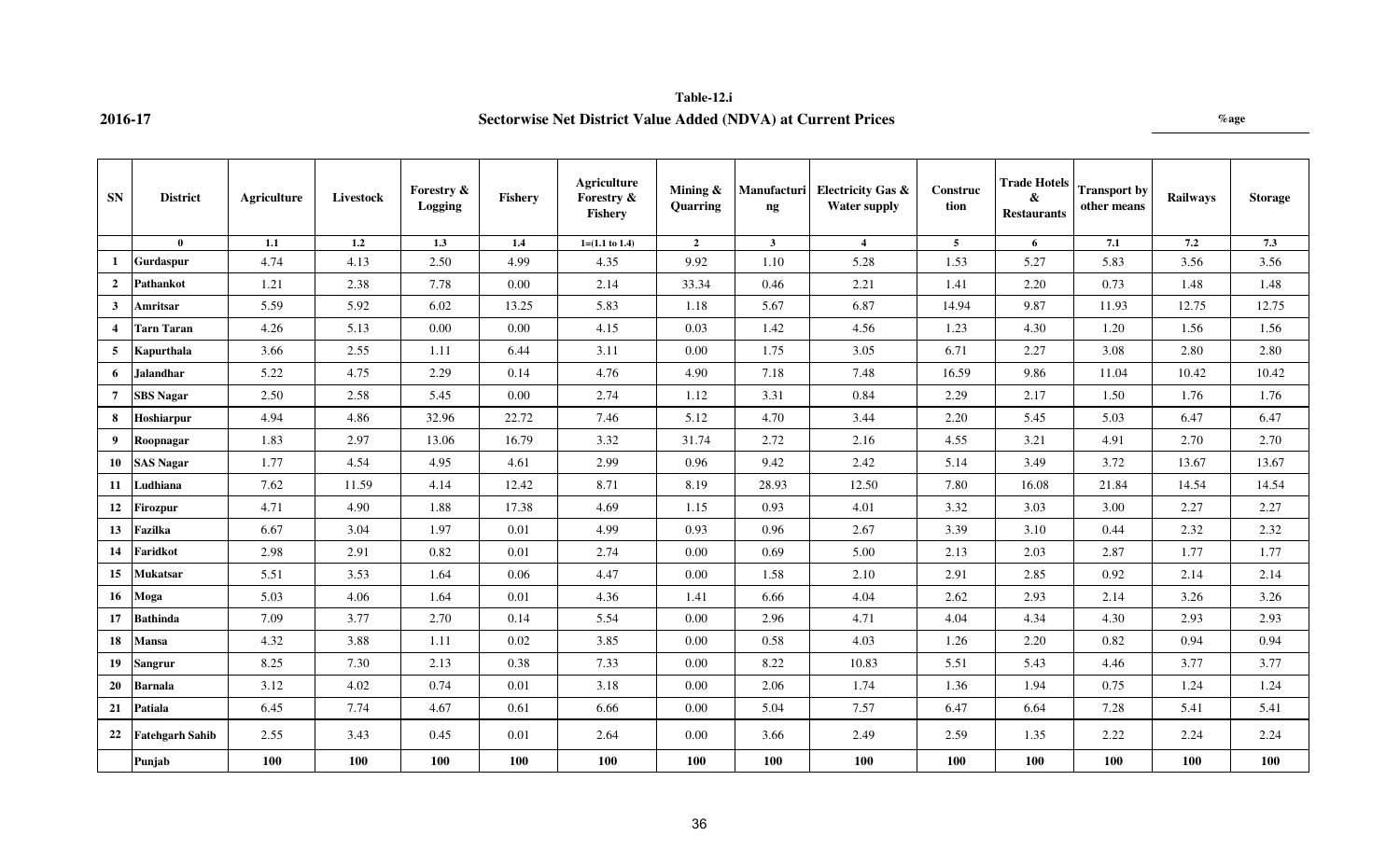**2016-17 (Rs. in lakhs) (Concld.) Sectorwise Net District Value Added (NDVA) at Current Prices Table-12**

| <b>SN</b>        | <b>District</b>        | Commun<br>ication | <b>Transport, Stor</b><br>age &<br>Commun. | <b>Banking &amp;</b><br><b>Insurance</b> | <b>Real Estate</b><br>Ownership of<br>Dwellings &<br>business services | <b>Public</b><br>Admn. | <b>Others</b><br>services | <b>Net District</b><br><b>Value Added</b><br>(NDVA) | <b>Net District</b><br><b>Domestic Product</b><br>(NSDP) | Popula<br>$\frac{1}{2}$ tion (000) | Per<br><b>Capita Income</b><br>(In Rs.) | Primary  | Secondary | <b>Tertiary</b> |
|------------------|------------------------|-------------------|--------------------------------------------|------------------------------------------|------------------------------------------------------------------------|------------------------|---------------------------|-----------------------------------------------------|----------------------------------------------------------|------------------------------------|-----------------------------------------|----------|-----------|-----------------|
|                  | $\mathbf{0}$           | 7.4               | $7=(7.1 \text{ to } 7.4)$                  | 8                                        | 9                                                                      | 10                     | 11                        | 12                                                  | 13                                                       | 14                                 | 15                                      | 16       | 17        | 18              |
| $\mathbf{1}$     | Gurdaspur              | 20847             | 78120                                      | 65299                                    | 94053                                                                  | 89442                  | 220706                    | 1353670                                             | 1514501                                                  | 1707                               | 88723                                   | 468278   | 138798    | 746594          |
| $\overline{2}$   | Pathankot              | 8695              | 17343                                      | 60011                                    | 39215                                                                  | 60126                  | 89286                     | 655938                                              | 733871                                                   | 706                                | 103948                                  | 230737   | 76200     | 349001          |
| $\mathbf{3}$     | Amritsar               | 74649             | 199478                                     | 153211                                   | 222639                                                                 | 130468                 | 333627                    | 2722880                                             | 3046388                                                  | 2697                               | 112955                                  | 627146   | 683624    | 1412110         |
| $\boldsymbol{4}$ | Tarn Taran             | 9136              | 22092                                      | 73877                                    | 39530                                                                  | 31975                  | 113931                    | 1028829                                             | 1151065                                                  | 1234                               | 93279                                   | 446141   | 139041    | 443647          |
| 5                | Kapurthala             | 16400             | 47972                                      | 72596                                    | 77125                                                                  | 46814                  | 120041                    | 1055086                                             | 1180441                                                  | 850                                | 138875                                  | 334795   | 269839    | 450451          |
| 6                | Jalandhar              | 61045             | 174662                                     | 239034                                   | 363247                                                                 | 155070                 | 347600                    | 2962584                                             | 3314571                                                  | 2332                               | 142134                                  | 512038   | 798738    | 1651809         |
| $\overline{7}$   | <b>SBS Nagar</b>       | 10303             | 26228                                      | 54635                                    | 40881                                                                  | 38412                  | 72262                     | 825063                                              | 923089                                                   | 626                                | 147458                                  | 294822   | 216039    | 314202          |
| 8                | Hoshiarpur             | 37864             | 91996                                      | 123555                                   | 119446                                                                 | 128397                 | 281699                    | 2057324                                             | 2301756                                                  | 1647                               | 139754                                  | 802902   | 303422    | 951000          |
| 9                | Roopnagar              | 15828             | 63696                                      | 48063                                    | 67940                                                                  | 47688                  | 126040                    | 1087697                                             | 1216927                                                  | 717                                | 169725                                  | 358173   | 254854    | 474670          |
| 10               | <b>SAS Nagar</b>       | 80021             | 132433                                     | 72484                                    | 169512                                                                 | 56364                  | 142084                    | 1608188                                             | 1799258                                                  | 1166                               | 154310                                  | 321483   | 581958    | 704747          |
| 11               | Ludhiana               | 85150             | 301368                                     | 280915                                   | 683902                                                                 | 179728                 | 518316                    | 5154853                                             | 5767305                                                  | 3786                               | 152332                                  | 936863   | 1646579   | 2571412         |
| 12               | Firozpur               | 13274             | 43319                                      | 53021                                    | 66319                                                                  | 66177                  | 112472                    | 1120874                                             | 1254046                                                  | 1090                               | 115050                                  | 504085   | 160870    | 455920          |
| 13               | Fazilka                | 13583             | 20745                                      | 54244                                    | 67850                                                                  | 45208                  | 128663                    | 1121474                                             | 1254717                                                  | 1115                               | 112531                                  | 537011   | 150662    | 433801          |
| 14               | Faridkot               | 10347             | 38599                                      | 37119                                    | 48805                                                                  | 44178                  | 73573                     | 745384                                              | 833944                                                   | 658                                | 126739                                  | 295183   | 131228    | 318973          |
| 15               | Mukatsar               | 12504             | 23707                                      | 36674                                    | 47544                                                                  | 42168                  | 95831                     | 996258                                              | 1114624                                                  | 979                                | 113853                                  | 480487   | 162372    | 353400          |
| 16               | Moga                   | 19064             | 42821                                      | 62710                                    | 75009                                                                  | 50251                  | 111993                    | 1332704                                             | 1491044                                                  | 1056                               | 141197                                  | 469298   | 409882    | 453524          |
| 17               | <b>Bathinda</b>        | 17149             | 59787                                      | 72234                                    | 114134                                                                 | 93377                  | 146425                    | 1523864                                             | 1704915                                                  | 1517                               | 112387                                  | 595588   | 278560    | 649715          |
| 18               | Mansa                  | 5525              | 14226                                      | 25619                                    | 46194                                                                  | 46422                  | 69166                     | 795331                                              | 889825                                                   | 818                                | 108781                                  | 414460   | 96029     | 284841          |
| 19               | Sangrur                | 22102             | 67414                                      | 89582                                    | 153214                                                                 | 86329                  | 230994                    | 2237808                                             | 2503684                                                  | 1765                               | 141852                                  | 788357   | 616854    | 832597          |
| 20               | <b>Barnala</b>         | 7243              | 15658                                      | 30325                                    | 49075                                                                  | 35154                  | 71348                     | 761981                                              | 852513                                                   | 637                                | 133832                                  | 342546   | 144549    | 274886          |
| 21               | Patiala                | 31700             | 104542                                     | 130071                                   | 318359                                                                 | 126415                 | 250259                    | 2357784                                             | 2637915                                                  | 2093                               | 126035                                  | 716961   | 460606    | 1180217         |
| 22               | <b>Fatehgarh Sahib</b> | 13142             | 36152                                      | 43162                                    | 67850                                                                  | 37320                  | 60050                     | 834210                                              | 933323                                                   | 637                                | 146519                                  | 283584   | 255155    | 295470          |
|                  | Punjab                 | 585570            | 1622358                                    | 1878439                                  | 2971843                                                                | 1637483                | 3716364                   | 34339784                                            | 38419723                                                 | 29834                              | 128780                                  | 10760937 | 7975858   | 15602989        |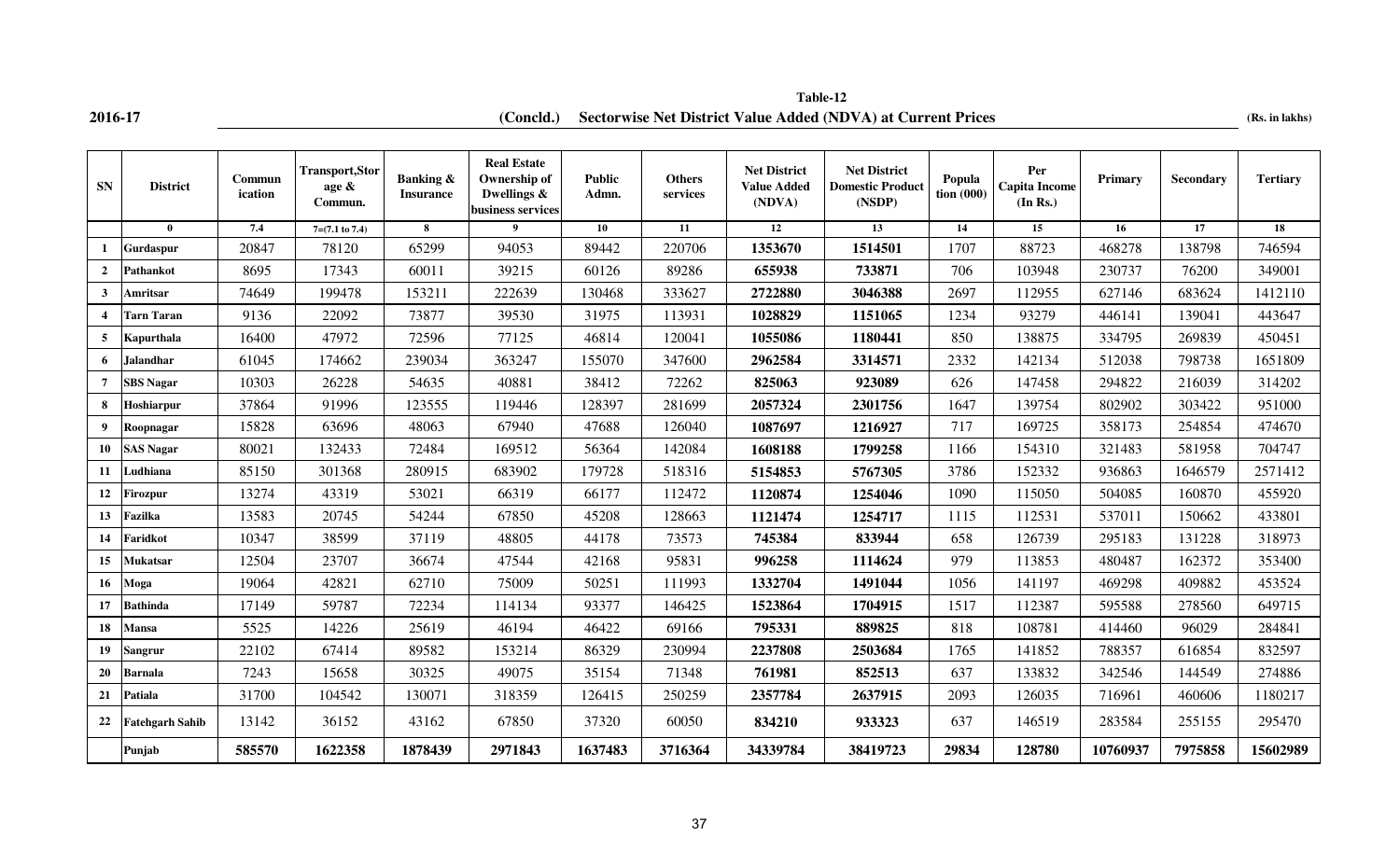**2016-17 %age (Concld.) Sectorwise Net District Value Added (NDVA) at Current Prices Table-12.i**

| <b>SN</b>      | <b>District</b>        | Commun<br>ication | <b>Transport,Stor</b><br>age &<br>Commun. | <b>Banking &amp;</b><br><b>Insurance</b> | <b>Real Estate</b><br>Ownership of<br>Dwellings &<br>business services | <b>Public</b><br>Admn. | <b>Others</b><br>services | <b>Gross District</b><br><b>Value Added</b><br>(GDVA) | <b>Gross District</b><br><b>Domestic Product</b><br>(GDDP) | Popula<br>tion (000) | Per<br><b>Capita Income</b><br>(In Rs.) | Primary | Secondary | <b>Tertiary</b> |
|----------------|------------------------|-------------------|-------------------------------------------|------------------------------------------|------------------------------------------------------------------------|------------------------|---------------------------|-------------------------------------------------------|------------------------------------------------------------|----------------------|-----------------------------------------|---------|-----------|-----------------|
|                | $\mathbf{0}$           | 7,4               | $7=(7.1 \text{ to } 7.4)$                 | 8                                        | 9 <sup>1</sup>                                                         | 10                     | 11                        | 12                                                    | 13                                                         | 14                   | 15                                      | 16      | 17        | 18              |
| 1              | Gurdaspur              | 3.56              | 4.82                                      | 3.48                                     | 3.16                                                                   | 5.46                   | 5.94                      | 3.94                                                  | 3.94                                                       | 5.72                 | 68.89                                   | 4.35    | 1.74      | 4.78            |
| $\overline{2}$ | Pathankot              | 1.48              | 1.07                                      | 3.19                                     | 1.32                                                                   | 3.67                   | 2.40                      | 1.91                                                  | 1.91                                                       | 2.37                 | 80.72                                   | 2.14    | 0.96      | 2.24            |
| 3              | Amritsar               | 12.75             | 12.30                                     | 8.16                                     | 7.49                                                                   | 7.97                   | 8.98                      | 7.93                                                  | 7.93                                                       | 9.04                 | 87.71                                   | 5.83    | 8.57      | 9.05            |
| $\overline{4}$ | <b>Tarn Taran</b>      | 1.56              | 1.36                                      | 3.93                                     | 1.33                                                                   | 1.95                   | 3.07                      | 3.00                                                  | 3.00                                                       | 4.14                 | 72.43                                   | 4.15    | 1.74      | 2.84            |
| 5 <sup>5</sup> | Kapurthala             | 2.80              | 2.96                                      | 3.86                                     | 2.60                                                                   | 2.86                   | 3.23                      | 3.07                                                  | 3.07                                                       | 2.85                 | 107.84                                  | 3.11    | 3.38      | 2.89            |
| 6              | <b>Jalandhar</b>       | 10.42             | 10.77                                     | 12.73                                    | 12.22                                                                  | 9.47                   | 9.35                      | 8.63                                                  | 8.63                                                       | 7.82                 | 110.37                                  | 4.76    | 10.01     | 10.59           |
| $\overline{7}$ | <b>SBS Nagar</b>       | 1.76              | 1.62                                      | 2.91                                     | 1.38                                                                   | 2.35                   | 1.94                      | 2.40                                                  | 2.40                                                       | 2.10                 | 114.50                                  | 2.74    | 2.71      | 2.01            |
| 8              | Hoshiarpur             | 6.47              | 5.67                                      | 6.58                                     | 4.02                                                                   | 7.84                   | 7.58                      | 5.99                                                  | 5.99                                                       | 5.52                 | 108.52                                  | 7.46    | 3.80      | 6.09            |
| 9              | Roopnagar              | 2.70              | 3.93                                      | 2.56                                     | 2.29                                                                   | 2.91                   | 3.39                      | 3.17                                                  | 3.17                                                       | 2.40                 | 131.79                                  | 3.33    | 3.20      | 3.04            |
| 10             | <b>SAS Nagar</b>       | 13.67             | 8.16                                      | 3.86                                     | 5.70                                                                   | 3.44                   | 3.82                      | 4.68                                                  | 4.68                                                       | 3.91                 | 119.82                                  | 2.99    | 7.30      | 4.52            |
|                | 11 Ludhiana            | 14.54             | 18.58                                     | 14.95                                    | 23.01                                                                  | 10.98                  | 13.95                     | 15.01                                                 | 15.01                                                      | 12.69                | 118.29                                  | 8.71    | 20.64     | 16.48           |
| 12             | Firozpur               | 2.27              | 2.67                                      | 2.82                                     | 2.23                                                                   | 4.04                   | 3.03                      | 3.26                                                  | 3.26                                                       | 3.65                 | 89.34                                   | 4.68    | 2.02      | 2.92            |
| 13             | <b>Fazilka</b>         | 2.32              | 1.28                                      | 2.89                                     | 2.28                                                                   | 2.76                   | 3.46                      | 3.27                                                  | 3.27                                                       | 3.74                 | 87.38                                   | 4.99    | 1.89      | 2.78            |
| 14             | Faridkot               | 1.77              | 2.38                                      | 1.98                                     | 1.64                                                                   | 2.70                   | 1.98                      | 2.17                                                  | 2.17                                                       | 2.21                 | 98.41                                   | 2.74    | 1.65      | 2.04            |
| 15             | Mukatsar               | 2.14              | 1.46                                      | 1.95                                     | 1.60                                                                   | 2.58                   | 2.58                      | 2.90                                                  | 2.90                                                       | 3.28                 | 88.41                                   | 4.47    | 2.04      | 2.26            |
| 16             | Moga                   | 3.26              | 2.64                                      | 3.34                                     | 2.52                                                                   | 3.07                   | 3.01                      | 3.88                                                  | 3.88                                                       | 3.54                 | 109.64                                  | 4.36    | 5.14      | 2.91            |
| 17             | <b>Bathinda</b>        | 2.93              | 3.69                                      | 3.85                                     | 3.84                                                                   | 5.70                   | 3.94                      | 4.44                                                  | 4.44                                                       | 5.08                 | 87.27                                   | 5.53    | 3.49      | 4.16            |
| 18             | Mansa                  | 0.94              | 0.88                                      | 1.36                                     | 1.55                                                                   | 2.83                   | 1.86                      | 2.32                                                  | 2.32                                                       | 2.74                 | 84.47                                   | 3.85    | 1.20      | 1.83            |
| 19             | <b>Sangrur</b>         | 3.77              | 4.16                                      | 4.77                                     | 5.16                                                                   | 5.27                   | 6.22                      | 6.52                                                  | 6.52                                                       | 5.92                 | 110.15                                  | 7.33    | 7.73      | 5.34            |
| 20             | <b>Barnala</b>         | 1.24              | 0.97                                      | 1.61                                     | 1.65                                                                   | 2.15                   | 1.92                      | 2.22                                                  | 2.22                                                       | 2.14                 | 103.92                                  | 3.18    | 1.81      | 1.76            |
| 21             | Patiala                | 5.41              | 6.44                                      | 6.92                                     | 10.71                                                                  | 7.72                   | 6.73                      | 6.87                                                  | 6.87                                                       | 7.02                 | 97.87                                   | 6.66    | 5.78      | 7.56            |
| 22             | <b>Fatehgarh Sahib</b> | 2.24              | 2.23                                      | 2.30                                     | 2.28                                                                   | 2.28                   | 1.62                      | 2.43                                                  | 2.43                                                       | 2.14                 | 113.77                                  | 2.64    | 3.20      | 1.89            |
|                | Punjab                 | 100               | 100                                       | 100                                      | 100                                                                    | 100                    | 100                       | 100                                                   | 100                                                        | 100                  | 100                                     | 100     | 100       | 100             |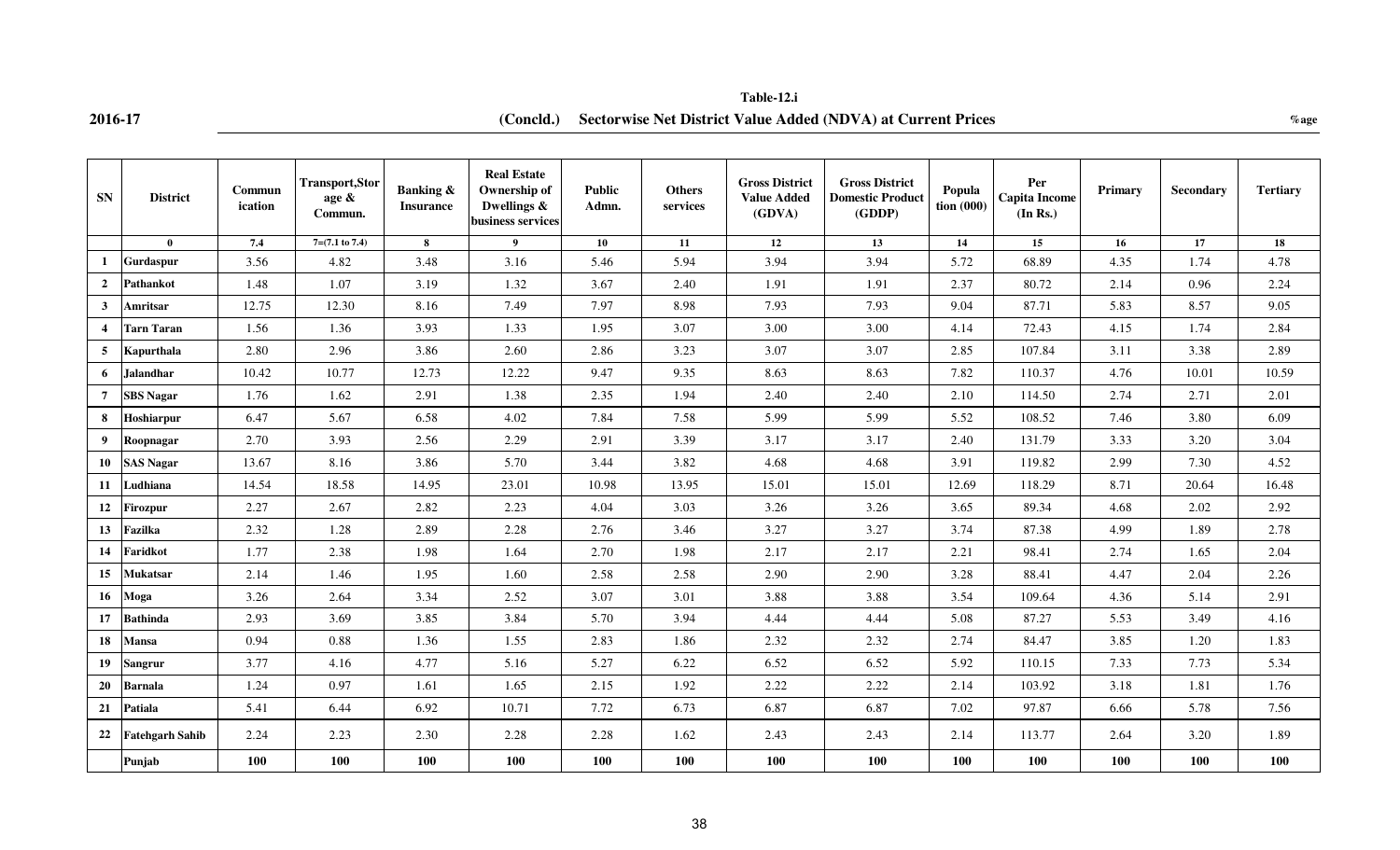**Table-13 2016-17 Sectorwise Net District Value Added (NDVA) at Constant (2011-12) Prices (Rs. in lakhs)**

| <b>SN</b>      | <b>District</b>    | <b>Agriculture</b> | Livestock | Forestry &<br>Logging | Fishery        | <b>Agriculture</b><br>Forestry &<br><b>Fishery</b> | Mining &<br>Quarring | Manufacturi<br>$\boldsymbol{\mathsf{ng}}$ | Electricity<br>Gas & Water<br>supply | Construc<br>tion | <b>Trade Hotels</b><br>$\pmb{\&}$<br><b>Restaurants</b> | <b>Transport by</b><br>other means | <b>Railways</b> | <b>Storage</b> |
|----------------|--------------------|--------------------|-----------|-----------------------|----------------|----------------------------------------------------|----------------------|-------------------------------------------|--------------------------------------|------------------|---------------------------------------------------------|------------------------------------|-----------------|----------------|
|                | $\mathbf{0}$       | 1.1                | 1.2       | 1.3                   | 1.4            | $1=(1.1 \text{ to } 1.4)$                          | $\overline{2}$       | $\mathbf{3}$                              | $\overline{4}$                       | 5                | 6                                                       | 7.1                                | 7.2             | 7.3            |
| -1             | Gurdaspur          | 225734             | 103674    | 18034                 | 3474           | 350916                                             | 381                  | 45561                                     | 37793                                | 30390            | 174355                                                  | 47910                              | 4094            | 1144           |
| $\overline{2}$ | Pathankot          | 59863              | 60324     | 56170                 | $\overline{0}$ | 176357                                             | 1279                 | 19009                                     | 15819                                | 27928            | 72748                                                   | 6024                               | 1708            | 477            |
| $\mathbf{3}$   | Amritsar           | 269063             | 147770    | 43458                 | 9224           | 469515                                             | 46                   | 233698                                    | 49174                                | 296514           | 326573                                                  | 98047                              | 14659           | 4095           |
| $\overline{4}$ | <b>Tarn Taran</b>  | 203518             | 128365    | $\overline{0}$        | $\overline{0}$ | 331883                                             |                      | 58426                                     | 32640                                | 24352            | 142168                                                  | 9874                               | 1794            | 501            |
| 5              | Kapurthala         | 173315             | 63858     | 7982                  | 4483           | 249638                                             | $\mathbf{0}$         | 72170                                     | 21831                                | 133163           | 75275                                                   | 25339                              | 3221            | 900            |
| 6              | Jalandhar          | 244704             | 118969    | 16555                 | 97             | 380325                                             | 188                  | 296159                                    | 53540                                | 329163           | 326142                                                  | 90747                              | 11988           | 3349           |
| $\overline{7}$ | <b>SBS Nagar</b>   | 116243             | 64404     | 39319                 | $\overline{0}$ | 219966                                             | 43                   | 136602                                    | 6013                                 | 45534            | 71665                                                   | 12338                              | 2023            | 565            |
| 8              | Hoshiarpur         | 244410             | 121560    | 237985                | 15817          | 619772                                             | 196                  | 193836                                    | 24623                                | 43713            | 180430                                                  | 41320                              | 7436            | 2077           |
| 9              | Roopnagar          | 87004              | 74369     | 94307                 | 11689          | 267369                                             | 1217                 | 112235                                    | 15461                                | 90192            | 106241                                                  | 40391                              | 3108            | 868            |
| 10             | <b>SAS Nagar</b>   | 84494              | 115936    | 35772                 | 3209           | 239411                                             | 37                   | 388627                                    | 17322                                | 101963           | 115553                                                  | 30547                              | 15714           | 4390           |
| 11             | Ludhiana           | 353599             | 292439    | 29859                 | 8647           | 684544                                             | 315                  | 1193020                                   | 89473                                | 154682           | 532054                                                  | 179462                             | 16722           | 4671           |
| 12             | <b>Firozpur</b>    | 221390             | 122850    | 13599                 | 12100          | 369939                                             | 44                   | 38519                                     | 28703                                | 65806            | 100430                                                  | 24623                              | 2607            | 728            |
| 13             | Fazilka            | 326892             | 76102     | 14190                 | 7              | 417191                                             | 35                   | 39406                                     | 19111                                | 67324            | 102603                                                  | 3597                               | 2667            | 745            |
| 14             | Faridkot           | 139276             | 73018     | 5913                  | $\overline{7}$ | 218214                                             | $\mathbf{0}$         | 28508                                     | 35789                                | 42364            | 67208                                                   | 23620                              | 2032            | 568            |
| 15             | Mukatsar           | 263159             | 88695     | 11825                 | 42             | 363721                                             | $\mathbf{0}$         | 64984                                     | 15031                                | 57711            | 94178                                                   | 7533                               | 2455            | 686            |
| 16             | Moga               | 239290             | 101251    | 11825                 | $\overline{7}$ | 352373                                             | 54                   | 274655                                    | 28918                                | 51943            | 97038                                                   | 17600                              | 3744            | 1046           |
| 17             | <b>Bathinda</b>    | 348411             | 94591     | 19512                 | 97             | 462611                                             | $\overline{0}$       | 121940                                    | 33713                                | 80174            | 143497                                                  | 35312                              | 3368            | 941            |
| 18             | Mansa              | 209120             | 96938     | 7982                  | 14             | 314054                                             | $\overline{0}$       | 23970                                     | 28846                                | 25061            | 72918                                                   | 6763                               | 1085            | 303            |
| 19             | <b>Sangrur</b>     | 388156             | 185355    | 15373                 | 265            | 589149                                             | $\mathbf{0}$         | 339104                                    | 77519                                | 109350           | 179691                                                  | 36680                              | 4340            | 1213           |
| 20             | <b>Barnala</b>     | 145566             | 101725    | 5321                  | 7              | 252619                                             | $\mathbf{0}$         | 84809                                     | 12455                                | 27085            | 64254                                                   | 6127                               | 1422            | 397            |
| 21             | Patiala            | 301448             | 195954    | 33704                 | 425            | 531531                                             | $\overline{0}$       | 207874                                    | 54185                                | 128475           | 219568                                                  | 59802                              | 6225            | 1739           |
| 22             | Fatehgarh<br>Sahih | 117506             | 86389     | 3252                  | $\tau$         | 207154                                             | $\overline{0}$       | 150837                                    | 17823                                | 51471            | 44634.0845                                              | 18208                              | 2581            | 721            |
|                | Punjab             | 4762161            | 2514535   | 721937                | 69618          | 8068251                                            | 3836                 | 4123948                                   | 715781                               | 1984357          | 3309222                                                 | 821864                             | 114993          | 32125          |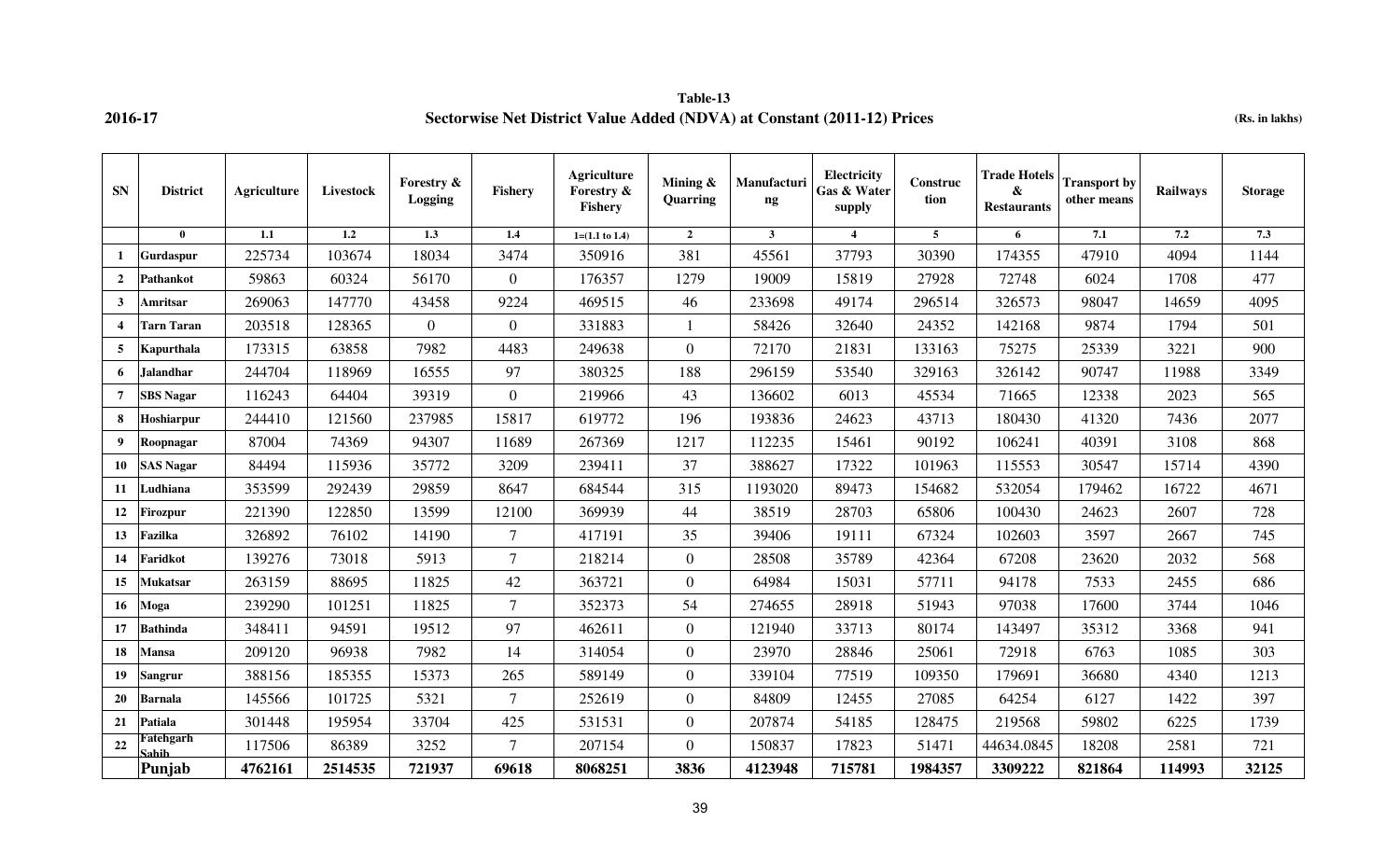| <b>SN</b>      | <b>District</b>    | Agriculture | Livestock        | Forestry &<br>Logging | Fishery | <b>Agriculture</b><br>Forestry &<br>Fishery | Mining &<br>Quarring | Manufacturi<br>ng       | <b>Electricity</b><br>Gas & Water<br>supply | Construc<br>tion | <b>Trade Hotels</b><br>&<br><b>Restaurants</b> | <b>Transport by</b><br>other means | <b>Railways</b> | <b>Storage</b> |
|----------------|--------------------|-------------|------------------|-----------------------|---------|---------------------------------------------|----------------------|-------------------------|---------------------------------------------|------------------|------------------------------------------------|------------------------------------|-----------------|----------------|
|                | $\mathbf{0}$       | $1.1\,$     | $\overline{1.2}$ | $\overline{1.3}$      | 1.4     | $1=(1.1 \text{ to } 1.4)$                   | $\overline{2}$       | $\overline{\mathbf{3}}$ | $\overline{\mathbf{4}}$                     | 5 <sup>5</sup>   | 6                                              | 7.1                                | 7.2             | 7.3            |
| 1              | Gurdaspur          | 4.74        | 4.12             | 2.50                  | 4.99    | 4.35                                        | 9.93                 | 1.10                    | 5.28                                        | 1.53             | 5.27                                           | 5.83                               | 3.56            | 3.56           |
| $\overline{2}$ | Pathankot          | 1.26        | 2.40             | 7.78                  | 0.00    | 2.19                                        | 33.34                | 0.46                    | 2.21                                        | 1.41             | 2.20                                           | 0.73                               | 1.48            | 1.48           |
| $\mathbf{3}$   | Amritsar           | 5.65        | 5.88             | 6.02                  | 13.25   | 5.82                                        | 1.20                 | 5.67                    | 6.87                                        | 14.94            | 9.87                                           | 11.93                              | 12.75           | 12.75          |
| $\overline{4}$ | <b>Tarn Taran</b>  | 4.27        | 5.10             | 0.00                  | 0.00    | 4.11                                        | 0.03                 | 1.42                    | 4.56                                        | 1.23             | 4.30                                           | 1.20                               | 1.56            | 1.56           |
| 5              | Kapurthala         | 3.64        | 2.54             | 1.11                  | 6.44    | 3.09                                        | 0.00                 | 1.75                    | 3.05                                        | 6.71             | 2.27                                           | 3.08                               | 2.80            | 2.80           |
| 6              | <b>Jalandhar</b>   | 5.14        | 4.73             | 2.29                  | 0.14    | 4.71                                        | 4.90                 | 7.18                    | 7.48                                        | 16.59            | 9.86                                           | 11.04                              | 10.42           | 10.42          |
| $\overline{7}$ | <b>SBS Nagar</b>   | 2.44        | 2.56             | 5.45                  | 0.00    | 2.73                                        | 1.12                 | 3.31                    | 0.84                                        | 2.29             | 2.17                                           | 1.50                               | 1.76            | 1.76           |
| 8              | Hoshiarpur         | 5.13        | 4.83             | 32.96                 | 22.72   | 7.68                                        | 5.11                 | 4.70                    | 3.44                                        | 2.20             | 5.45                                           | 5.03                               | 6.47            | 6.47           |
| 9              | Roopnagar          | 1.83        | 2.96             | 13.06                 | 16.79   | 3.31                                        | 31.73                | 2.72                    | 2.16                                        | 4.55             | 3.21                                           | 4.91                               | 2.70            | 2.70           |
| 10             | <b>SAS Nagar</b>   | 1.77        | 4.61             | 4.96                  | 4.61    | 2.97                                        | 0.96                 | 9.42                    | 2.42                                        | 5.14             | 3.49                                           | 3.72                               | 13.67           | 13.67          |
| 11             | Ludhiana           | 7.43        | 11.63            | 4.14                  | 12.42   | 8.48                                        | 8.21                 | 28.93                   | 12.50                                       | 7.80             | 16.08                                          | 21.84                              | 14.54           | 14.54          |
| 12             | <b>Firozpur</b>    | 4.65        | 4.89             | 1.88                  | 17.38   | 4.59                                        | 1.15                 | 0.93                    | 4.01                                        | 3.32             | 3.03                                           | 3.00                               | 2.27            | 2.27           |
| 13             | Fazilka            | 6.86        | 3.03             | 1.97                  | 0.01    | 5.17                                        | 0.91                 | 0.96                    | 2.67                                        | 3.39             | 3.10                                           | 0.44                               | 2.32            | 2.32           |
| 14             | Faridkot           | 2.92        | 2.90             | 0.82                  | 0.01    | 2.70                                        | 0.00                 | 0.69                    | 5.00                                        | 2.13             | 2.03                                           | 2.87                               | 1.77            | 1.77           |
| 15             | <b>Mukatsar</b>    | 5.53        | 3.53             | 1.64                  | 0.06    | 4.51                                        | 0.00                 | 1.58                    | 2.10                                        | 2.91             | 2.85                                           | 0.92                               | 2.14            | 2.14           |
| 16             | Moga               | 5.02        | 4.03             | 1.64                  | 0.01    | 4.37                                        | 1.41                 | 6.66                    | 4.04                                        | 2.62             | 2.93                                           | 2.14                               | 3.26            | 3.26           |
| 17             | <b>Bathinda</b>    | 7.32        | 3.76             | 2.70                  | 0.14    | 5.73                                        | 0.00                 | 2.96                    | 4.71                                        | 4.04             | 4.34                                           | 4.30                               | 2.93            | 2.93           |
| 18             | <b>Mansa</b>       | 4.39        | 3.86             | 1.11                  | 0.02    | 3.89                                        | 0.00                 | 0.58                    | 4.03                                        | 1.26             | 2.20                                           | 0.82                               | 0.94            | 0.94           |
| 19             | Sangrur            | 8.15        | 7.37             | 2.13                  | 0.38    | 7.30                                        | 0.00                 | 8.22                    | 10.83                                       | 5.51             | 5.43                                           | 4.46                               | 3.77            | 3.77           |
| 20             | <b>Barnala</b>     | 3.06        | 4.05             | 0.74                  | 0.01    | 3.13                                        | 0.00                 | 2.06                    | 1.74                                        | 1.36             | 1.94                                           | 0.75                               | 1.24            | 1.24           |
| 21             | Patiala            | 6.33        | 7.79             | 4.67                  | 0.61    | 6.59                                        | 0.00                 | 5.04                    | 7.57                                        | 6.47             | 6.64                                           | 7.28                               | 5.41            | 5.41           |
| 22             | Fatehgarh<br>Sahib | 2.47        | 3.44             | 0.45                  | 0.01    | 2.57                                        | 0.00                 | 3.66                    | 2.49                                        | 2.59             | 1.35                                           | 2.22                               | 2.24            | 2.24           |
|                | Punjab             | 100.00      | 100.00           | 100.00                | 100.00  | 100.00                                      | 100.00               | 100.00                  | 100.00                                      | 100.00           | 100.00                                         | 100.00                             | 100.00          | 100.00         |

**Table-13.i 2016-17 Sectorwise Net District Value Added (NDVA) at Constant (2011-12) Prices %age**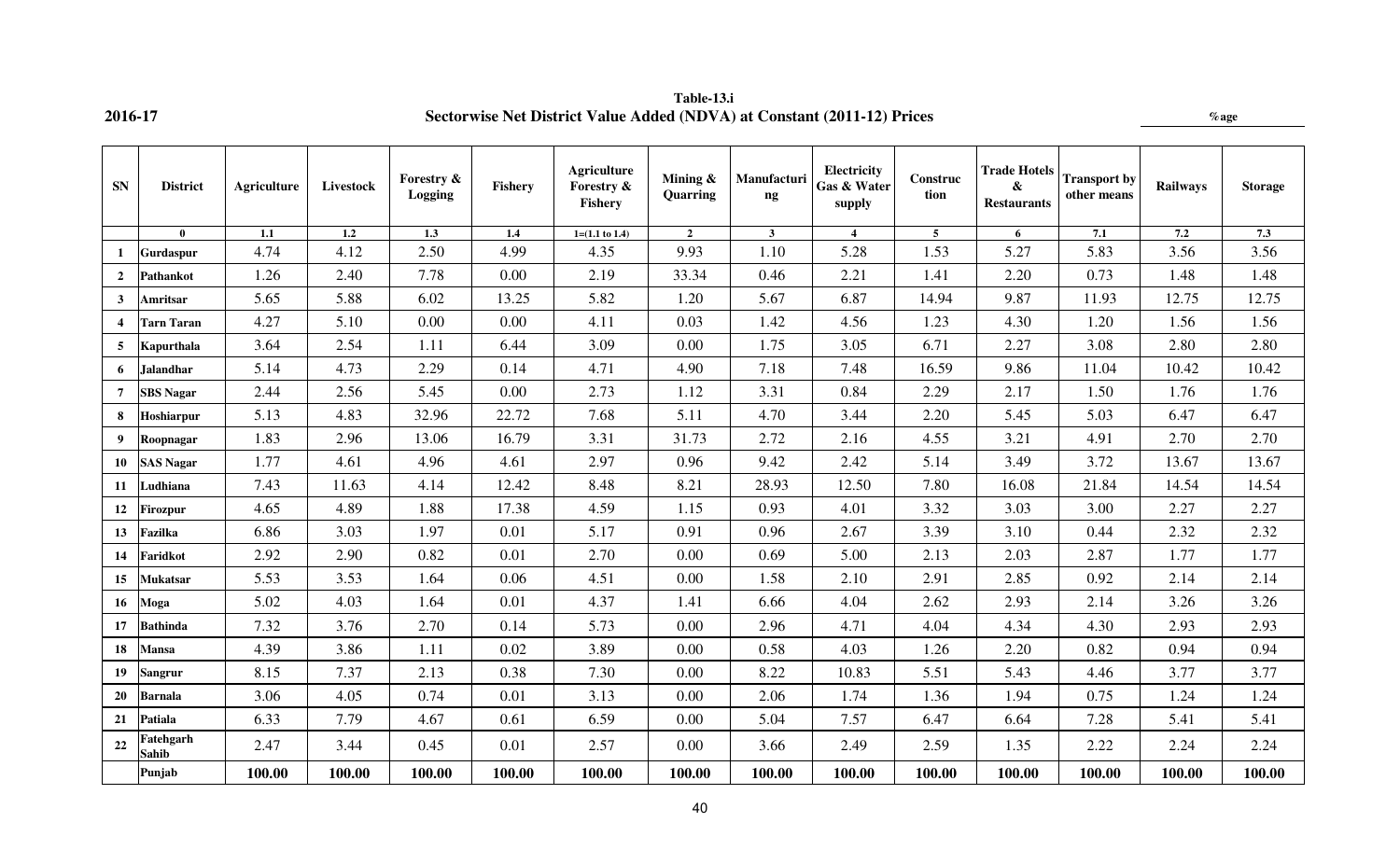**2016-17 (Concld.)** Sectorwise Net District Value Added (NDVA) at Constant(2011-12) Prices (Rs. in lakhs) **Table-13**

| <b>SN</b>      | <b>District</b>   | Commun<br>ication | Transport,St<br>orage $\&$<br>Commun. | <b>Banking &amp;</b><br><b>Insurance</b> | <b>Real Estate</b><br>Ownership of<br>Dwellings &<br>business<br>services | <b>Public</b><br>Admn. | <b>Others</b><br>services | <b>Net District</b><br><b>Value</b><br>Added(NDVA) | <b>Net District</b><br><b>Domestic</b><br>Product(NSDP) | Popula<br>tion (000) | Per<br><b>Capita Income</b><br>(In Rs.) | Primary | <b>Secondary</b> | <b>Tertiary</b> |
|----------------|-------------------|-------------------|---------------------------------------|------------------------------------------|---------------------------------------------------------------------------|------------------------|---------------------------|----------------------------------------------------|---------------------------------------------------------|----------------------|-----------------------------------------|---------|------------------|-----------------|
|                | $\mathbf{0}$      | 7.4               | $7=(7.1 \text{ to } 7.4)$             | 8                                        | 9                                                                         | 10                     | 11                        | $\overline{12}$                                    | 13                                                      | 14                   | 15                                      | 16      | 17               | 18              |
| -1             | Gurdaspur         | 18600             | 71747                                 | 61285                                    | 84225                                                                     | 78015                  | 192499                    | 1127167                                            | 1236299                                                 | 1707                 | 72425                                   | 351297  | 113744           | 662126          |
| $\overline{2}$ | Pathankot         | 7758              | 15966                                 | 56322                                    | 35117                                                                     | 52444                  | 77875                     | 550865                                             | 604199                                                  | 706                  | 85581                                   | 177636  | 62756            | 310473          |
| $\mathbf{3}$   | Amritsar          | 66601             | 183403                                | 143794                                   | 199375                                                                    | 113799                 | 290989                    | 2306881                                            | 2530232                                                 | 2697                 | 93817                                   | 469561  | 579386           | 1257934         |
| $\overline{4}$ | <b>Tarn Taran</b> | 8151              | 20320                                 | 69336                                    | 35400                                                                     | 27890                  | 99371                     | 841785                                             | 923286                                                  | 1234                 | 74821                                   | 331884  | 115418           | 394483          |
| 5              | Kapurthala        | 14632             | 44091                                 | 68134                                    | 69066                                                                     | 40833                  | 104699                    | 878900                                             | 963994                                                  | 850                  | 113411                                  | 249638  | 227164           | 402098          |
| 6              | <b>Jalandhar</b>  | 54463             | 160547                                | 224341                                   | 325289                                                                    | 135259                 | 303177                    | 2534132                                            | 2779485                                                 | 2332                 | 119189                                  | 380513  | 678863           | 1474756         |
| 7              | <b>SBS Nagar</b>  | 9192              | 24119                                 | 51277                                    | 36609                                                                     | 33505                  | 63027                     | 688358                                             | 755005                                                  | 626                  | 120608                                  | 220009  | 188149           | 280201          |
| 8              | Hoshiarpur        | 33782             | 84615                                 | 115960                                   | 106965                                                                    | 111993                 | 245698                    | 1727800                                            | 1895085                                                 | 1647                 | 115063                                  | 619968  | 262172           | 845660          |
| 9              | Roopnagar         | 14122             | 58489                                 | 45109                                    | 60841                                                                     | 41595                  | 109932                    | 908680                                             | 996658                                                  | 717                  | 139004                                  | 268586  | 217888           | 422206          |
| 10             | <b>SAS Nagar</b>  | 71394             | 122045                                | 68029                                    | 151799                                                                    | 49163                  | 123926                    | 1377874                                            | 1511280                                                 | 1166                 | 129612                                  | 239448  | 507912           | 630515          |
| 11             | Ludhiana          | 75970             | 276825                                | 263648                                   | 612437                                                                    | 156767                 | 452075                    | 4415840                                            | 4843379                                                 | 3786                 | 127929                                  | 684859  | 1437175          | 2293806         |
| 12             | Firozpur          | 11843             | 39801                                 | 49762                                    | 59389                                                                     | 57722                  | 98098                     | 908213                                             | 996145                                                  | 1090                 | 91389                                   | 369983  | 133027           | 405203          |
| 13             | Fazilka           | 12118             | 19128                                 | 50910                                    | 60760                                                                     | 39432                  | 112220                    | 928120                                             | 1017980                                                 | 1115                 | 91299                                   | 417226  | 125841           | 385052          |
| 14             | Faridkot          | 9231              | 35450                                 | 34838                                    | 43705                                                                     | 38534                  | 64171                     | 608780                                             | 667722                                                  | 658                  | 101477                                  | 218214  | 106661           | 283906          |
| 15             | Mukatsar          | 11156             | 21830                                 | 34420                                    | 42576                                                                     | 36781                  | 83583                     | 814815                                             | 893705                                                  | 979                  | 91288                                   | 363721  | 137726           | 313368          |
| 16             | Moga              | 17009             | 39399                                 | 58856                                    | 67171                                                                     | 43831                  | 97680                     | 1111917                                            | 1219572                                                 | 1056                 | 115490                                  | 352427  | 355516           | 403974          |
| 17             | Bathinda          | 15300             | 54921                                 | 67794                                    | 102207                                                                    | 81447                  | 127712                    | 1276016                                            | 1399559                                                 | 1517                 | 92258                                   | 462611  | 235828           | 577577          |
| 18             | <b>Mansa</b>      | 4930              | 13081                                 | 24044                                    | 41367                                                                     | 40492                  | 60327                     | 644160                                             | 706527                                                  | 818                  | 86372                                   | 314054  | 77877            | 252228          |
| 19             | <b>Sangrur</b>    | 19719             | 61952                                 | 84076                                    | 137204                                                                    | 75300                  | 201473                    | 1854817                                            | 2034400                                                 | 1765                 | 115263                                  | 589149  | 525973           | 739696          |
| 20             | Barnala           | 6462              | 14409                                 | 28461                                    | 43947                                                                     | 30663                  | 62230                     | 620930                                             | 681048                                                  | 637                  | 106915                                  | 252619  | 124349           | 243963          |
| 21             | Patiala           | 28283             | 96048                                 | 122076                                   | 285092                                                                    | 110264                 | 218276                    | 1973388                                            | 2164451                                                 | 2093                 | 103414                                  | 531531  | 390533           | 1051324         |
| 22             | Fatehgarh<br>ahil | 11725             | 33236                                 | 40509                                    | 60760                                                                     | 32553                  | 52375                     | 691351                                             | 758287                                                  | 637                  | 119040                                  | 207154  | 220130           | 264067          |
|                | Punjab            | 522441            | 1491423                               | 1762978                                  | 2661300                                                                   | 1428282                | 3241412                   | 28790790                                           | 31578299                                                | 29834                | 105848                                  | 8072087 | 6824086          | 13894617        |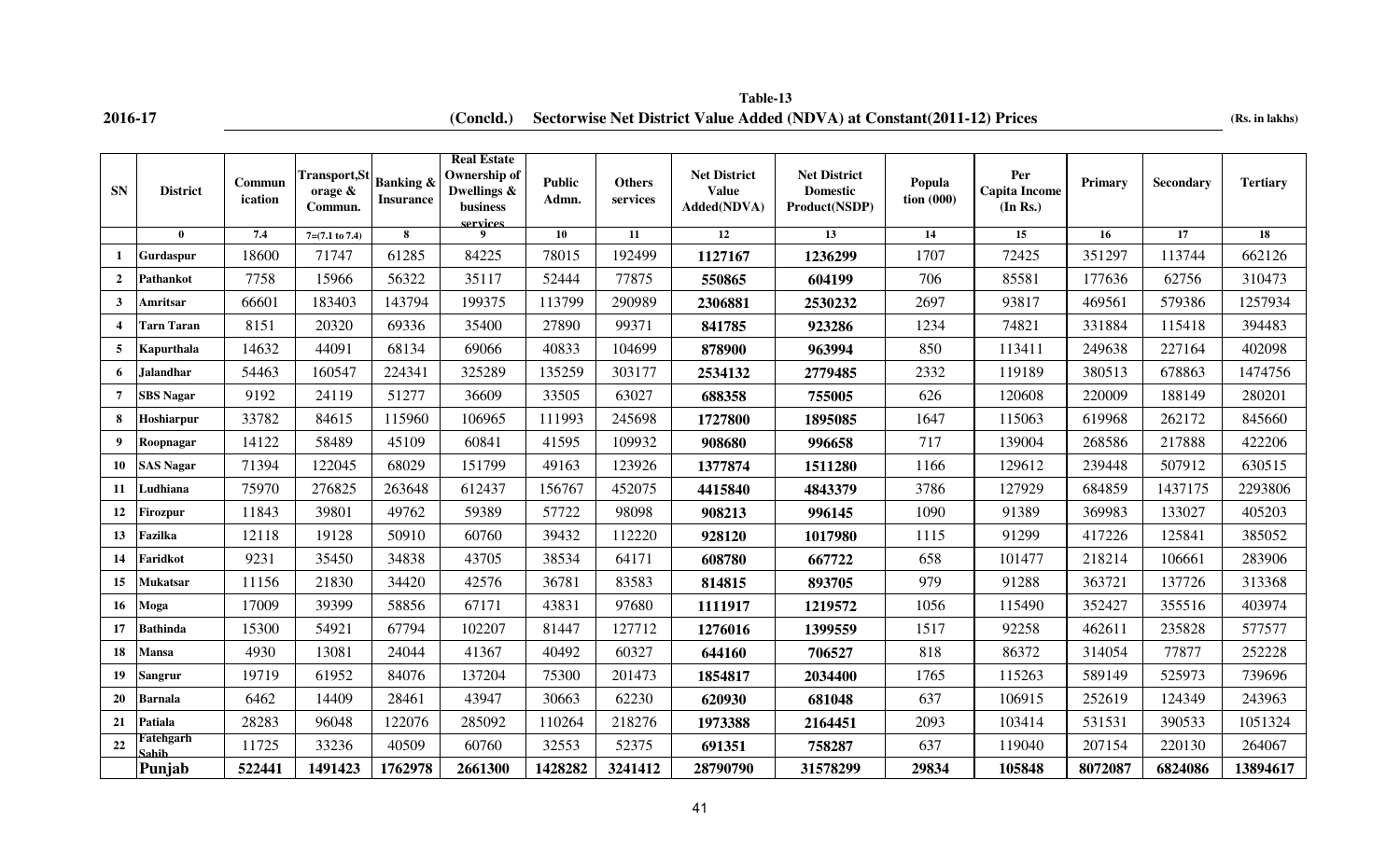**2016-17 %age (Concld.) Sectorwise Net District Value Added (NDVA) at Constant(2011-12) Prices Table-13.i**

| <b>SN</b>               | <b>District</b>    | Commun<br>ication | <b>Transport, St</b><br>orage &<br>Commun. | <b>Banking &amp;</b><br><b>Insurance</b> | <b>Real Estate</b><br><b>Ownership of</b><br>Dwellings &<br>business<br>services | <b>Public</b><br>Admn. | <b>Others</b><br>services | <b>Gross District</b><br><b>Value</b><br>Added(GDVA) | <b>Gross District</b><br><b>Domestic</b><br>Product(GDDP) | Popula<br>$\frac{1}{2}$ tion (000) | Per<br><b>Capita Income</b><br>(In Rs.) | Primary | <b>Secondary</b> | <b>Tertiary</b> |
|-------------------------|--------------------|-------------------|--------------------------------------------|------------------------------------------|----------------------------------------------------------------------------------|------------------------|---------------------------|------------------------------------------------------|-----------------------------------------------------------|------------------------------------|-----------------------------------------|---------|------------------|-----------------|
|                         | $\mathbf{0}$       | 7.4               | $7=(7.1 \text{ to } 7.4)$                  | 8                                        | $\mathbf Q$                                                                      | 10                     | 11                        | <b>12</b>                                            | 13                                                        | 14                                 | 15                                      | 16      | 17               | 18              |
| $\mathbf{1}$            | Gurdaspur          | 3.56              | 4.81                                       | 3.48                                     | 3.16                                                                             | 5.46                   | 5.94                      | 3.92                                                 | 3.92                                                      | 5.72                               | 68.42                                   | 4.35    | 1.67             | 4.77            |
| $\overline{2}$          | Pathankot          | 1.48              | 1.07                                       | 3.19                                     | 1.32                                                                             | 3.67                   | 2.40                      | 1.91                                                 | 1.91                                                      | 2.37                               | 80.85                                   | 2.20    | 0.92             | 2.23            |
| $\mathbf{3}$            | <b>Amritsar</b>    | 12.75             | 12.30                                      | 8.16                                     | 7.49                                                                             | 7.97                   | 8.98                      | 8.01                                                 | 8.01                                                      | 9.04                               | 88.63                                   | 5.82    | 8.49             | 9.05            |
| $\overline{\mathbf{4}}$ | <b>Tarn Taran</b>  | 1.56              | 1.36                                       | 3.93                                     | 1.33                                                                             | 1.95                   | 3.07                      | 2.92                                                 | 2.92                                                      | 4.14                               | 70.69                                   | 4.11    | 1.69             | 2.84            |
| 5                       | Kapurthala         | 2.80              | 2.96                                       | 3.86                                     | 2.60                                                                             | 2.86                   | 3.23                      | 3.05                                                 | 3.05                                                      | 2.85                               | 107.14                                  | 3.09    | 3.33             | 2.89            |
| 6                       | <b>Jalandhar</b>   | 10.42             | 10.76                                      | 12.73                                    | 12.22                                                                            | 9.47                   | 9.35                      | 8.80                                                 | 8.80                                                      | 7.82                               | 112.60                                  | 4.71    | 9.95             | 10.61           |
| $\overline{7}$          | <b>SBS Nagar</b>   | 1.76              | 1.62                                       | 2.91                                     | 1.38                                                                             | 2.35                   | 1.94                      | 2.39                                                 | 2.39                                                      | 2.10                               | 113.94                                  | 2.73    | 2.76             | 2.02            |
| 8                       | Hoshiarpur         | 6.47              | 5.67                                       | 6.58                                     | 4.02                                                                             | 7.84                   | 7.58                      | 6.00                                                 | 6.00                                                      | 5.52                               | 108.71                                  | 7.68    | 3.84             | 6.09            |
| 9                       | Roopnagar          | 2.70              | 3.92                                       | 2.56                                     | 2.29                                                                             | 2.91                   | 3.39                      | 3.16                                                 | 3.16                                                      | 2.40                               | 131.32                                  | 3.33    | 3.19             | 3.04            |
| 10                      | <b>SAS Nagar</b>   | 13.67             | 8.18                                       | 3.86                                     | 5.70                                                                             | 3.44                   | 3.82                      | 4.79                                                 | 4.79                                                      | 3.91                               | 122.45                                  | 2.97    | 7.44             | 4.54            |
| 11                      | Ludhiana           | 14.54             | 18.56                                      | 14.95                                    | 23.01                                                                            | 10.98                  | 13.95                     | 15.34                                                | 15.34                                                     | 12.69                              | 120.86                                  | 8.48    | 21.06            | 16.51           |
| 12                      | <b>Firozpur</b>    | 2.27              | 2.67                                       | 2.82                                     | 2.23                                                                             | 4.04                   | 3.03                      | 3.15                                                 | 3.15                                                      | 3.65                               | 86.34                                   | 4.58    | 1.95             | 2.92            |
| 13                      | Fazilka            | 2.32              | 1.28                                       | 2.89                                     | 2.28                                                                             | 2.76                   | 3.46                      | 3.22                                                 | 3.22                                                      | 3.74                               | 86.25                                   | 5.17    | 1.84             | 2.77            |
| 14                      | Faridkot           | 1.77              | 2.38                                       | 1.98                                     | 1.64                                                                             | 2.70                   | 1.98                      | 2.11                                                 | 2.11                                                      | 2.21                               | 95.87                                   | 2.70    | 1.56             | 2.04            |
| 15 <sup>15</sup>        | <b>Mukatsar</b>    | 2.14              | 1.46                                       | 1.95                                     | 1.60                                                                             | 2.58                   | 2.58                      | 2.83                                                 | 2.83                                                      | 3.28                               | 86.24                                   | 4.51    | 2.02             | 2.26            |
| 16                      | Moga               | 3.26              | 2.64                                       | 3.34                                     | 2.52                                                                             | 3.07                   | 3.01                      | 3.86                                                 | 3.86                                                      | 3.54                               | 109.11                                  | 4.37    | 5.21             | 2.91            |
| 17                      | <b>Bathinda</b>    | 2.93              | 3.68                                       | 3.85                                     | 3.84                                                                             | 5.70                   | 3.94                      | 4.43                                                 | 4.43                                                      | 5.08                               | 87.16                                   | 5.73    | 3.46             | 4.16            |
| 18                      | <b>Mansa</b>       | 0.94              | 0.88                                       | 1.36                                     | 1.55                                                                             | 2.83                   | 1.86                      | 2.24                                                 | 2.24                                                      | 2.74                               | 81.60                                   | 3.89    | 1.14             | 1.82            |
| 19                      | <b>Sangrur</b>     | 3.77              | 4.15                                       | 4.77                                     | 5.16                                                                             | 5.27                   | 6.22                      | 6.44                                                 | 6.44                                                      | 5.92                               | 108.89                                  | 7.30    | 7.71             | 5.32            |
| 20                      | <b>Barnala</b>     | 1.24              | 0.97                                       | 1.61                                     | 1.65                                                                             | 2.15                   | 1.92                      | 2.16                                                 | 2.16                                                      | 2.14                               | 101.01                                  | 3.13    | 1.82             | 1.76            |
| 21                      | Patiala            | 5.41              | 6.44                                       | 6.92                                     | 10.71                                                                            | 7.72                   | 6.73                      | 6.85                                                 | 6.85                                                      | 7.02                               | 97.70                                   | 6.58    | 5.72             | 7.57            |
| 22                      | Fatehgarh<br>Sahib | 2.24              | 2.23                                       | 2.30                                     | 2.28                                                                             | 2.28                   | 1.62                      | 2.40                                                 | 2.40                                                      | 2.14                               | 112.46                                  | 2.57    | 3.23             | 1.90            |
|                         | Punjab             | 100.00            | 100.00                                     | 100.00                                   | 100.00                                                                           | 100.00                 | 100.00                    | 100.00                                               | 100.00                                                    | 100.00                             | 100.00                                  | 100.00  | 100.00           | 100.00          |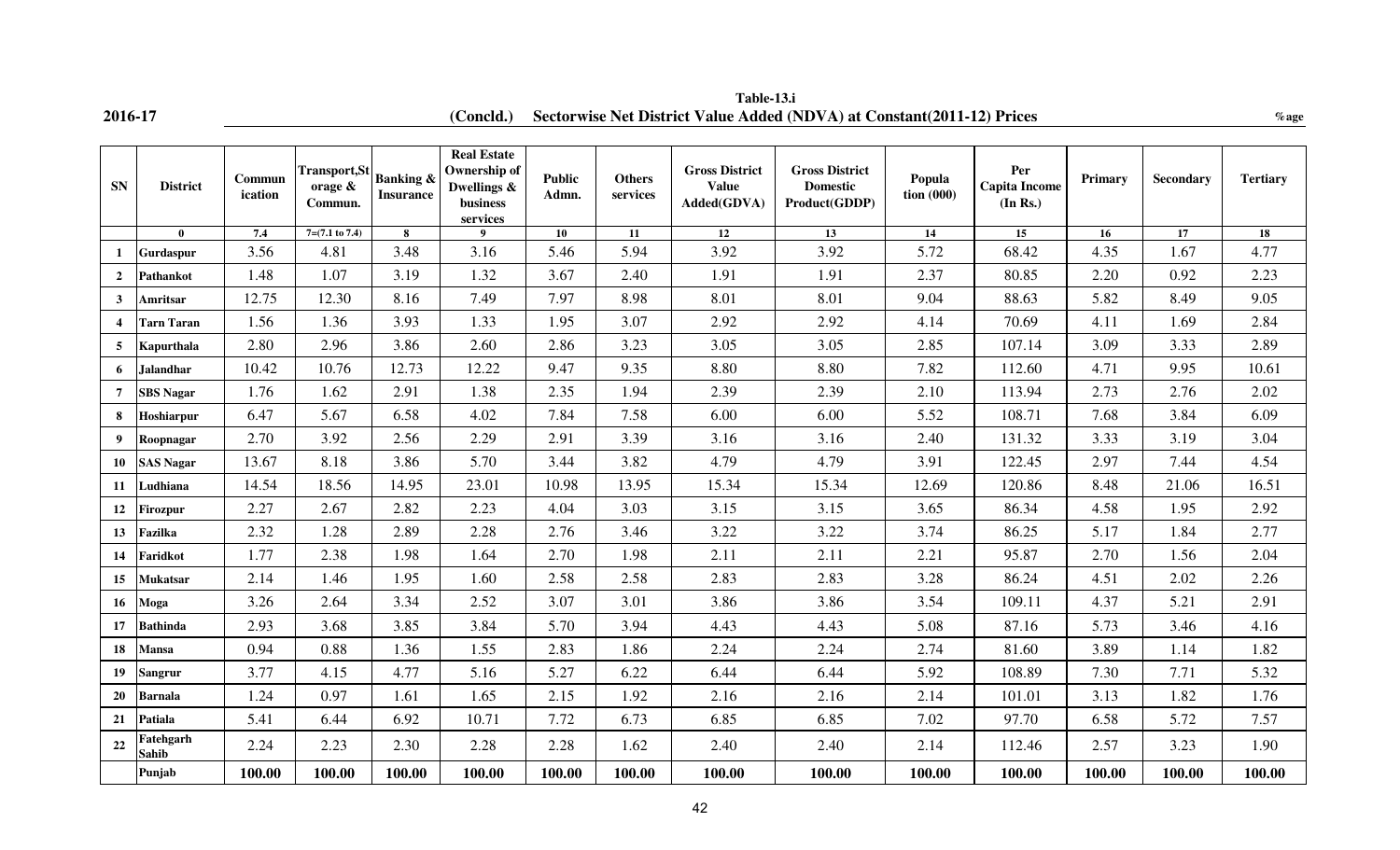| 2015-16                 |                    |                    |           |                       |         |                                                    |                                |                                   | <b>Sectorwise Gross District Value Added (GDVA) at Current Prices</b> |                  |                                                         |                                    | (Rs. in lakhs)  |                |
|-------------------------|--------------------|--------------------|-----------|-----------------------|---------|----------------------------------------------------|--------------------------------|-----------------------------------|-----------------------------------------------------------------------|------------------|---------------------------------------------------------|------------------------------------|-----------------|----------------|
| SN                      | <b>District</b>    | <b>Agriculture</b> | Livestock | Forestry &<br>Logging | Fishery | <b>Agriculture</b><br>Forestry &<br><b>Fishery</b> | Mining $\&$<br><b>Quarring</b> | Manufacturi<br>$\bold{n}\bold{g}$ | Electricity<br>Gas & Water<br>supply                                  | Construc<br>tion | <b>Trade Hotels</b><br>$\pmb{\&}$<br><b>Restaurants</b> | <b>Transport by</b><br>other means | <b>Railways</b> | <b>Storage</b> |
|                         | $\mathbf{0}$       | $\overline{1.1}$   | 1.2       | 1.3                   | 1.4     | $1=(1.1 \text{ to } 1.4)$                          | $\mathbf 2$                    | $\mathbf{3}$                      | $\overline{\mathbf{4}}$                                               | $5\phantom{.0}$  | 6                                                       | 7.1                                | 7.2             | 7.3            |
| -1                      | Gurdaspur          | 288293             | 124143    | 21820                 | 5932    | 440189                                             | $\overline{4}$                 | 56484                             | 71201                                                                 | 35154            | 200288                                                  | 54956                              | 8721            | 1513           |
| $\overline{2}$          | Pathankot          | 77468              | 111023    | 67965                 | 24      | 256480                                             | 152                            | 23566                             | 29802                                                                 | 32305            | 83568                                                   | 5692                               | 3638            | 631            |
| $\mathbf{3}$            | Amritsar           | 313555             | 194348    | 51511                 | 107     | 559521                                             | 29                             | 289725                            | 92643                                                                 | 342992           | 375148                                                  | 112185                             | 31229           | 5418           |
| $\overline{\mathbf{4}}$ | <b>Tarn Taran</b>  | 259525             | 196333    | 1073                  | 12      | 456942                                             | 3                              | 72432                             | 61492.1016                                                            | 28170            | 163314                                                  | 10804                              | 3822            | 663            |
| 5                       | Kapurthala         | 230975             | 109548    | 9658                  | 55127   | 405308                                             | $\mathbf{1}$                   | 89471                             | 33578                                                                 | 154036           | 86471                                                   | 28964                              | 6861            | 1190           |
| 6                       | <b>Jalandhar</b>   | 321442             | 202513    | 20032                 | 178     | 544165                                             | 138                            | 367159                            | 87384                                                                 | 380760           | 374653                                                  | 103491                             | 25538           | 4431           |
| $\overline{7}$          | <b>SBS Nagar</b>   | 153068             | 86916     | 47576                 | 12      | 287572                                             | 122                            | 169351                            | 11327                                                                 | 52672            | 82325                                                   | 14082                              | 4310            | 748            |
| 8                       | Hoshiarpur         | 314482             | 160806    | 287959                | 8731    | 771978                                             | 36                             | 240306                            | 46389                                                                 | 50565            | 207267                                                  | 46933                              | 15840           | 2748           |
| 9                       | Roopnagar          | 113575             | 99700     | 114110                | 925     | 328310                                             | 1686                           | 139142                            | 29128                                                                 | 104330           | 122044                                                  | 46559                              | 6622            | 1149           |
| 10                      | <b>SAS Nagar</b>   | 121384             | 108094    | 43283                 | 166     | 272927                                             | 50                             | 481795                            | 32634                                                                 | 117946           | 132741                                                  | 29517                              | 33476           | 5808           |
| 11                      | Ludhiana           | 476601             | 316498    | 36129                 | 13986   | 843215                                             | 21                             | 1479031                           | 168564                                                                | 178929           | 611192                                                  | 207165                             | 35622           | 6181           |
| 12                      | <b>Firozpur</b>    | 290931             | 147455    | 16455                 | 31615   | 486456                                             | 71                             | 47753                             | 54075                                                                 | 76121            | 115368                                                  | 28065                              | 5553            | 964            |
| 13                      | Fazilka            | 359529             | 95785     | 17170                 | 24      | 472507                                             | 131                            | 48854                             | 36005                                                                 | 77877            | 117864                                                  | 3913                               | 5682            | 986            |
| 14                      | <b>Faridkot</b>    | 179443             | 100337    | 7154                  | 190     | 287123                                             | $\mathbf{0}$                   | 35342                             | 67426                                                                 | 49004            | 77205                                                   | 26950                              | 4328            | 751            |
| 15                      | <b>Mukatsar</b>    | 313196             | 177286    | 14309                 | 119     | 504910                                             | $\overline{0}$                 | 80563                             | 28319                                                                 | 66757            | 108186                                                  | 8484                               | 5231            | 908            |
| 16                      | Moga               | 312717             | 131469    | 14309                 | 24      | 458519                                             | 69                             | 340500                            | 54480                                                                 | 60085            | 111471                                                  | 19799                              | 7975            | 1384           |
| 17                      | <b>Bathinda</b>    | 370562             | 115645    | 23609                 | 142     | 509958                                             | $\mathbf{0}$                   | 151173                            | 63515                                                                 | 92742            | 164841                                                  | 37968                              | 7174            | 1245           |
| 18                      | <b>Mansa</b>       | 221375             | 119105    | 9658                  | 47      | 350184                                             | $\boldsymbol{0}$               | 29717                             | 54345                                                                 | 28989            | 83764                                                   | 7317                               | 2312            | 401            |
| 19                      | <b>Sangrur</b>     | 491567             | 182121    | 18601                 | 463     | 692752                                             | $\overline{0}$                 | 420399                            | 146044                                                                | 126491           | 206419                                                  | 40646                              | 9246            | 1604           |
| 20                      | <b>Barnala</b>     | 192561             | 111802    | 6439                  | 12      | 310814                                             | $\boldsymbol{0}$               | 105141                            | 23464                                                                 | 31330            | 73811                                                   | 6764                               | 3030            | 526            |
| 21                      | Patiala            | 383542             | 219381    | 40779                 | 783     | 644486                                             | $\boldsymbol{0}$               | 257709                            | 102082                                                                | 148613           | 252227                                                  | 67499                              | 13261           | 2301           |
| 22                      | Fatehgarh<br>Sahib | 150647             | 100923    | 3936                  | 12      | 255518                                             | $\overline{0}$                 | 186998                            | 54615                                                                 | 59539            | 51273                                                   | 20065                              | 5498            | 954            |
|                         | Punjab             | 5936438            | 3211231   | 873535                | 118631  | 10139835                                           | 2513                           | 5112610                           | 1348511                                                               | 2295407          | 3801439                                                 | 927818                             | 244969          | 42503          |

**Table-14**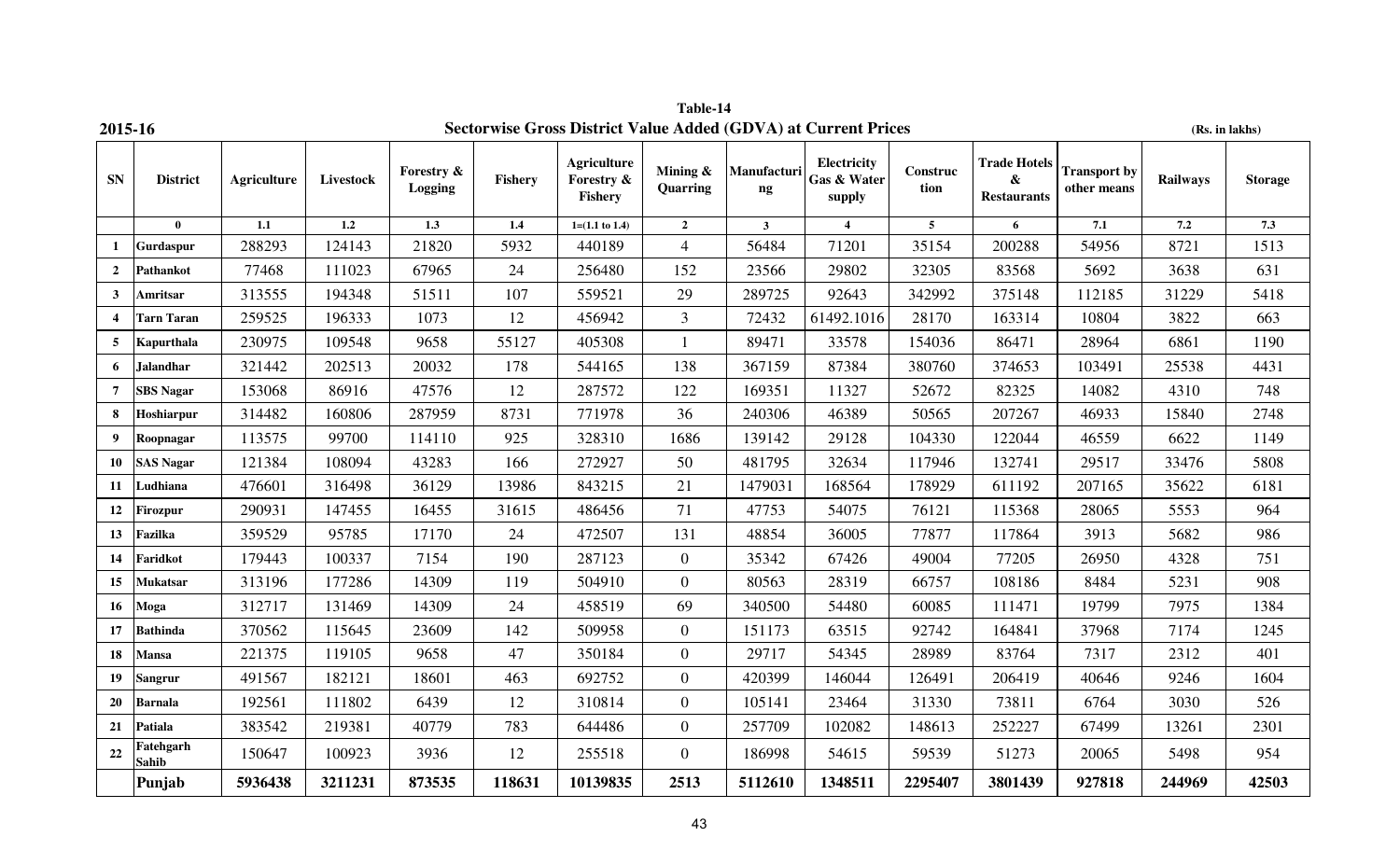| 2015-16          |                           |                    |           |                       |         |                                             |                      |               | <b>Sectorwise Gross District Value Added (GDVA) at Current Prices</b> |                  |                                      |                                    |                 | $\%$ age       |
|------------------|---------------------------|--------------------|-----------|-----------------------|---------|---------------------------------------------|----------------------|---------------|-----------------------------------------------------------------------|------------------|--------------------------------------|------------------------------------|-----------------|----------------|
| <b>SN</b>        | <b>District</b>           | <b>Agriculture</b> | Livestock | Forestry &<br>Logging | Fishery | <b>Agriculture</b><br>Forestry &<br>Fishery | Mining &<br>Quarring | Manufacturing | <b>Electricity Gas</b><br>& Water supply                              | Construc<br>tion | Trade Hotels &<br><b>Restaurants</b> | <b>Transport by</b><br>other means | <b>Railways</b> | <b>Storage</b> |
|                  | $\mathbf{0}$              | $1.1\,$            | 1.2       | 1.3                   | 1.4     | $1=(1.1 \text{ to } 1.4)$                   | $\overline{2}$       | $\mathbf{3}$  | $\overline{\mathbf{4}}$                                               | $5\phantom{.0}$  | 6                                    | 7.1                                | 7.2             | 7.3            |
|                  | Gurdaspur                 | 4.86               | 3.87      | 2.50                  | 5.00    | 4.34                                        | 0.16                 | 1.10          | 5.28                                                                  | 1.53             | 5.27                                 | 5.92                               | 3.56            | 3.56           |
| $\overline{2}$   | Pathankot                 | 1.30               | 3.46      | 7.78                  | 0.02    | 2.53                                        | 6.05                 | 0.46          | 2.21                                                                  | 1.41             | 2.20                                 | 0.61                               | 1.48            | 1.48           |
| $\mathbf{3}$     | Amritsar                  | 5.28               | 6.05      | 5.90                  | 0.09    | 5.52                                        | 1.15                 | 5.67          | 6.87                                                                  | 14.94            | 9.87                                 | 12.09                              | 12.75           | 12.75          |
| $\boldsymbol{4}$ | <b>Tarn Taran</b>         | 4.37               | 6.11      | 0.12                  | 0.01    | 4.51                                        | 0.12                 | 1.42          | 4.56                                                                  | 1.23             | 4.30                                 | 1.16                               | 1.56            | 1.56           |
| 5                | Kapurthala                | 3.89               | 3.41      | 1.11                  | 46.47   | 4.00                                        | 0.04                 | 1.75          | 2.49                                                                  | 6.71             | 2.27                                 | 3.12                               | 2.80            | 2.80           |
| 6                | <b>Jalandhar</b>          | 5.41               | 6.31      | 2.29                  | 0.15    | 5.37                                        | 5.49                 | 7.18          | 6.48                                                                  | 16.59            | 9.86                                 | 11.15                              | 10.42           | 10.42          |
| $\overline{7}$   | <b>SBS Nagar</b>          | 2.58               | 2.71      | 5.45                  | 0.01    | 2.84                                        | 4.85                 | 3.31          | 0.84                                                                  | 2.29             | 2.17                                 | 1.52                               | 1.76            | 1.76           |
| 8                | <b>Hoshiarpur</b>         | 5.30               | 5.01      | 32.96                 | 7.36    | 7.61                                        | 1.43                 | 4.70          | 3.44                                                                  | 2.20             | 5.45                                 | 5.06                               | 6.47            | 6.47           |
| 9                | Roopnagar                 | 1.91               | 3.10      | 13.06                 | 0.78    | 3.24                                        | 67.09                | 2.72          | 2.16                                                                  | 4.55             | 3.21                                 | 5.02                               | 2.70            | 2.70           |
| 10               | <b>SAS Nagar</b>          | 2.04               | 3.37      | 4.95                  | 0.14    | 2.69                                        | 1.99                 | 9.42          | 2.42                                                                  | 5.14             | 3.49                                 | 3.18                               | 13.67           | 13.67          |
| 11               | Ludhiana                  | 8.03               | 9.86      | 4.14                  | 11.79   | 8.32                                        | 0.84                 | 28.93         | 12.50                                                                 | 7.80             | 16.08                                | 22.33                              | 14.54           | 14.54          |
| 12               | <b>Firozpur</b>           | 4.90               | 4.59      | 1.88                  | 26.65   | 4.80                                        | 2.83                 | 0.93          | 4.01                                                                  | 3.32             | 3.03                                 | 3.02                               | 2.27            | 2.27           |
| 13               | Fazilka                   | 6.06               | 2.98      | 1.97                  | 0.02    | 4.66                                        | 5.21                 | 0.96          | 2.67                                                                  | 3.39             | 3.10                                 | 0.42                               | 2.32            | 2.32           |
| 14               | Faridkot                  | 3.02               | 3.12      | 0.82                  | 0.16    | 2.83                                        | 0.00                 | 0.69          | 5.00                                                                  | 2.13             | 2.03                                 | 2.90                               | 1.77            | 1.77           |
| 15               | <b>Mukatsar</b>           | 5.28               | 5.52      | 1.64                  | 0.10    | 4.98                                        | 0.00                 | 1.58          | 2.10                                                                  | 2.91             | 2.85                                 | 0.91                               | 2.14            | 2.14           |
| 16               | Moga                      | 5.27               | 4.09      | 1.64                  | 0.02    | 4.52                                        | 2.75                 | 6.66          | 4.04                                                                  | 2.62             | 2.93                                 | 2.13                               | 3.26            | 3.26           |
| 17               | <b>Bathinda</b>           | 6.24               | 3.60      | 2.70                  | 0.12    | 5.03                                        | 0.00                 | 2.96          | 4.71                                                                  | 4.04             | 4.34                                 | 4.09                               | 2.93            | 2.93           |
| 18               | <b>Mansa</b>              | 3.73               | 3.71      | 1.11                  | 0.04    | 3.45                                        | 0.00                 | 0.58          | 4.03                                                                  | 1.26             | 2.20                                 | 0.79                               | 0.94            | 0.94           |
| 19               | <b>Sangrur</b>            | 8.28               | 5.67      | 2.13                  | 0.39    | 6.83                                        | 0.00                 | 8.22          | 10.83                                                                 | 5.51             | 5.43                                 | 4.38                               | 3.77            | 3.77           |
| 20               | <b>Barnala</b>            | 3.24               | 3.48      | 0.74                  | 0.01    | 3.07                                        | 0.00                 | 2.06          | 1.74                                                                  | 1.36             | 1.94                                 | 0.73                               | 1.24            | 1.24           |
| 21               | Patiala                   | 6.46               | 6.83      | 4.67                  | 0.66    | 6.36                                        | 0.00                 | 5.04          | 7.57                                                                  | 6.47             | 6.64                                 | 7.28                               | 5.41            | 5.41           |
| 22               | Fatehgarh<br><b>Sahib</b> | 2.54               | 3.14      | 0.45                  | 0.01    | 2.52                                        | 0.00                 | 3.66          | 4.05                                                                  | 2.59             | 1.35                                 | 2.16                               | 2.24            | 2.24           |
|                  | Punjab                    | 100.00             | 100.00    | 100.00                | 100.00  | 100.00                                      | 100.00               | 100.00        | 100.00                                                                | 100.00           | 100.00                               | 100.00                             | 100.00          | 100.00         |

**Table-14.i**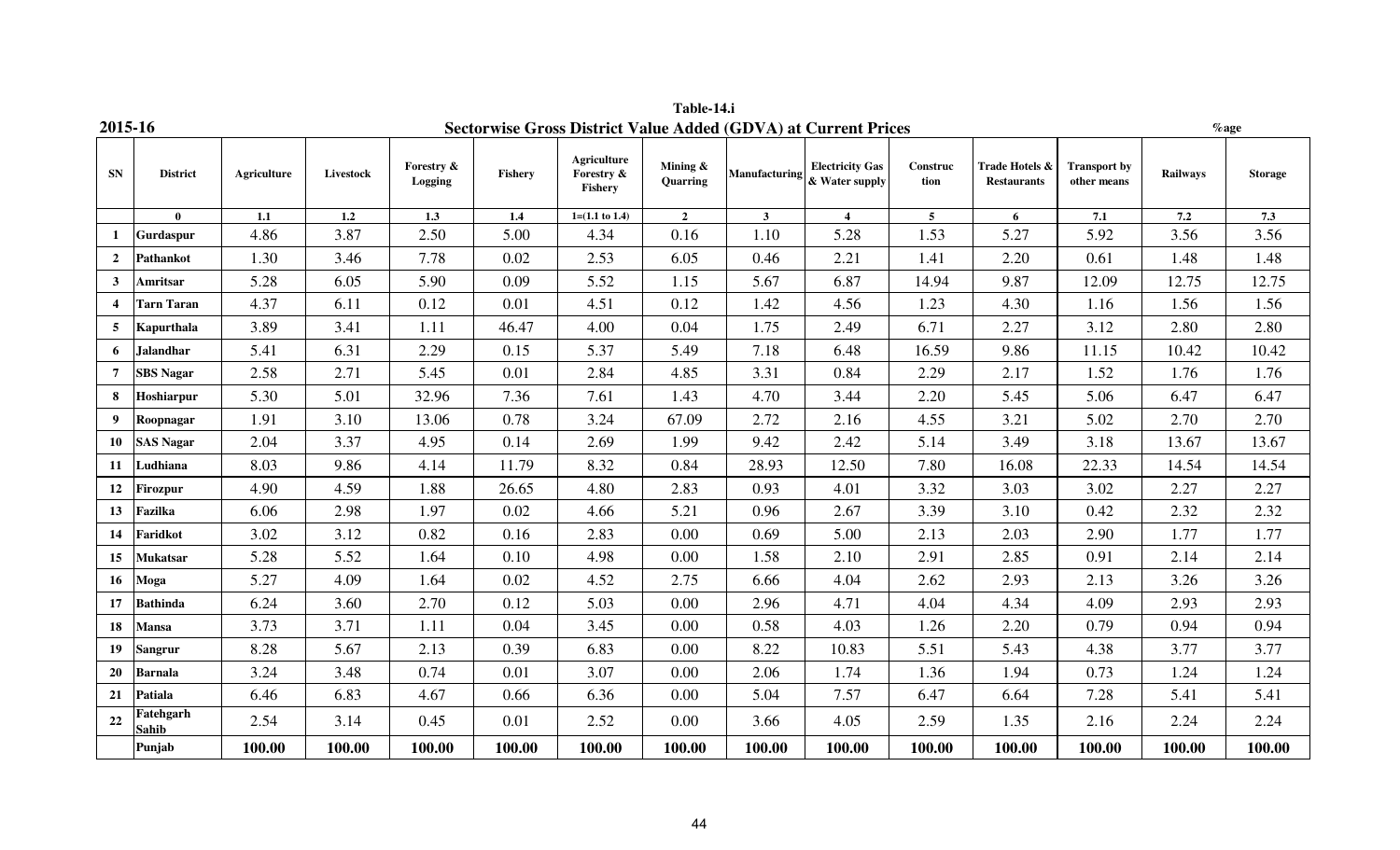| 2015-16          |                    |                   |                                            |                                          | (Concld.)                                                                        |                        |                           |                                                       | <b>Sectorwise Gross District Value Added (GDVA) at Current Prices</b> |                                    |                                            |          |                  | (Rs. in lakhs)  |
|------------------|--------------------|-------------------|--------------------------------------------|------------------------------------------|----------------------------------------------------------------------------------|------------------------|---------------------------|-------------------------------------------------------|-----------------------------------------------------------------------|------------------------------------|--------------------------------------------|----------|------------------|-----------------|
| ${\bf SN}$       | <b>District</b>    | Commun<br>ication | <b>Transport, Sto</b><br>rage &<br>Commun. | <b>Banking &amp;</b><br><b>Insurance</b> | <b>Real Estate</b><br><b>Ownership of</b><br>Dwellings &<br>business<br>services | <b>Public</b><br>Admn. | <b>Others</b><br>services | <b>Gross District</b><br><b>Value Added</b><br>(GDVA) | <b>Gross District</b><br><b>Domestic</b><br>Product<br>(GDDP)         | Popula<br>$\frac{1}{2}$ tion (000) | Per<br>Capita<br><b>Income</b><br>(In Rs.) | Primary  | <b>Secondary</b> | <b>Tertiary</b> |
|                  | $\mathbf{0}$       | 7.4               | $7=(7.1 \text{ to } 7.4)$                  | 8                                        | 9                                                                                | 10                     | 11                        | 12                                                    | $\overline{13}$                                                       | 14                                 | 15                                         | 16       | 17               | $\overline{18}$ |
| 1                | Gurdaspur          | 27040             | 92230                                      | 65797                                    | 103680                                                                           | 117277                 | 130915                    | 1313218                                               | 1450551                                                               | 1692                               | 85730                                      | 440193   | 162839           | 710187          |
| $\overline{2}$   | <b>Pathankot</b>   | 11278             | 21239                                      | 60468                                    | 43229                                                                            | 65156                  | 56990                     | 672956                                                | 743332                                                                | 701                                | 106039                                     | 256632   | 85674            | 330650          |
| 3                | Amritsar           | 96823             | 245655                                     | 154380                                   | 245427                                                                           | 151899                 | 337691                    | 2795109                                               | 3087415                                                               | 2659                               | 116112                                     | 559550   | 725360           | 1510200         |
| $\boldsymbol{4}$ | <b>Tarn Taran</b>  | 11849             | 27139                                      | 74440                                    | 43576                                                                            | 34804                  | 116181                    | 1078495                                               | 1191281                                                               | 1213                               | 98209                                      | 456945   | 162094           | 459455          |
| 5                | Kapurthala         | 21272             | 58287                                      | 73150                                    | 85019                                                                            | 52033                  | 122412                    | 1159766                                               | 1281051                                                               | 844                                | 151783                                     | 405309   | 277086           | 477371          |
| 6                | Jalandhar          | 79177             | 212636                                     | 240858                                   | 400426                                                                           | 181625                 | 391958                    | 3181762                                               | 3514502                                                               | 2307                               | 152341                                     | 544303   | 835303           | 1802157         |
| $\overline{7}$   | <b>SBS Nagar</b>   | 13363             | 32502                                      | 55052                                    | 45065                                                                            | 42730                  | 73769                     | 852488                                                | 941639                                                                | 624                                | 150904                                     | 287694   | 233350           | 331443          |
| 8                | Hoshiarpur         | 49111             | 114632                                     | 124497                                   | 131672                                                                           | 122867                 | 291880                    | 2102089                                               | 2321920                                                               | 1636                               | 141927                                     | 772014   | 337260           | 992815          |
| 9                | Roopnagar          | 20529             | 74858                                      | 48430                                    | 74894                                                                            | 56719                  | 130572                    | 1110112                                               | 1226205                                                               | 711                                | 172462                                     | 329996   | 272599           | 507517          |
| 10               | <b>SAS Nagar</b>   | 103789            | 172590                                     | 73037                                    | 186862                                                                           | 63590                  | 124575                    | 1658748                                               | 1832216                                                               | 1133                               | 161714                                     | 272977   | 632375           | 753396          |
| 11               | Ludhiana           | 110442            | 359410                                     | 283058                                   | 753901                                                                           | 206843                 | 593367                    | 5477530                                               | 6050355                                                               | 3733                               | 162078                                     | 843236   | 1826523          | 2807771         |
| 12               | Firozpur           | 17217             | 51799                                      | 53425                                    | 73107                                                                            | 86187                  | 63322                     | 1107685                                               | 1223523                                                               | 1073                               | 114028                                     | 486527   | 177949           | 443209          |
| 13               | Fazilka            | 17617             | 28198                                      | 54658                                    | 74795                                                                            | 44341                  | 70619                     | 1025847                                               | 1133127                                                               | 1098                               | 103199                                     | 472638   | 162735           | 390473          |
| 14               | Faridkot           | 13420             | 45449                                      | 37403                                    | 53800                                                                            | 48679                  | 76196                     | 777627                                                | 858950                                                                | 650                                | 132146                                     | 287123   | 151772           | 338732          |
| 15               | <b>Mukatsar</b>    | 16218             | 30841                                      | 36954                                    | 52411                                                                            | 43848                  | 95426                     | 1048214                                               | 1157833                                                               | 965                                | 119983                                     | 504910   | 175638           | 367665          |
| 16               | Moga               | 24727             | 53885                                      | 63189                                    | 82686                                                                            | 57022                  | 111233                    | 1393139                                               | 1538830                                                               | 1045                               | 147256                                     | 458588   | 455065           | 479487          |
| 17               | <b>Bathinda</b>    | 22243             | 68630                                      | 72785                                    | 125816                                                                           | 88808                  | 146333                    | 1484599                                               | 1639854                                                               | 1493                               | 109836                                     | 509958   | 307430           | 667211          |
| 18               | Mansa              | 7167              | 17197                                      | 25814                                    | 50922                                                                            | 58216                  | 71233                     | 770380                                                | 850945                                                                | 809                                | 105185                                     | 350184   | 113051           | 307145          |
| 19               | <b>Sangrur</b>     | 28667             | 80163                                      | 90266                                    | 168896                                                                           | 99070                  | 234221                    | 2264721                                               | 2501559                                                               | 1745                               | 143356                                     | 692752   | 692934           | 879034          |
| 20               | <b>Barnala</b>     | 9394              | 19714                                      | 30556                                    | 54098                                                                            | 34369                  | 72353                     | 755651                                                | 834675                                                                | 630                                | 132488                                     | 310814   | 159935           | 284901          |
| 21               | Patiala            | 41116             | 124178                                     | 131063                                   | 350944                                                                           | 145419                 | 243642                    | 2400362                                               | 2651386                                                               | 2057                               | 128896                                     | 644486   | 508405           | 1247472         |
| 22               | Fatehgarh<br>Sahib | 17046             | 43563                                      | 43491                                    | 74795                                                                            | 39465                  | 75784                     | 885039                                                | 977594                                                                | 630                                | 155174                                     | 255518   | 301151           | 328371          |
|                  | Punjab             | 759505            | 1974795                                    | 1892770                                  | 3276020                                                                          | 1840966                | 3630673                   | 35315538                                              | 39008744                                                              | 29448                              | 132467                                     | 10142348 | 8756528          | 16416663        |

**Table-14**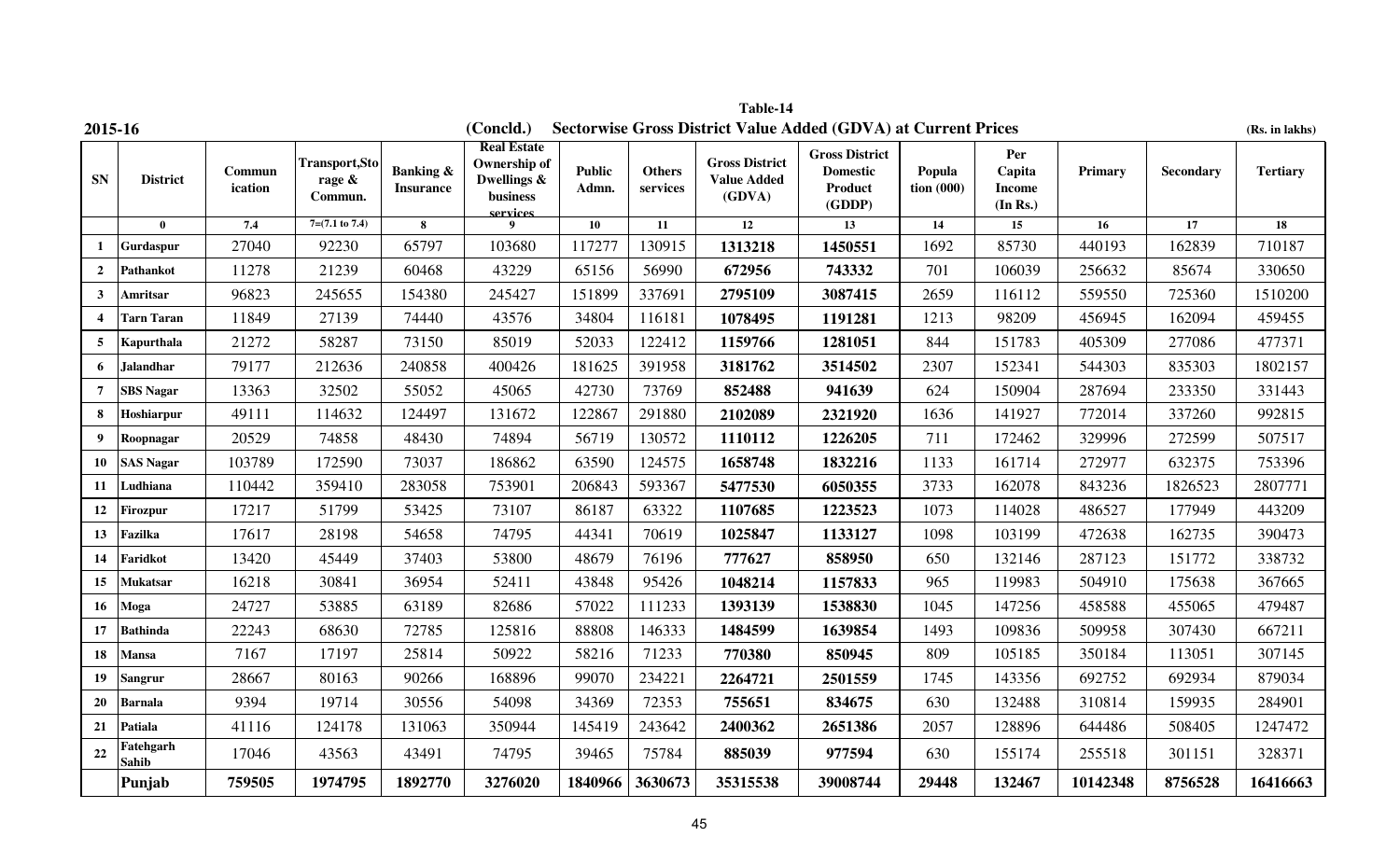| 2015-16          |                           |                   |                                        |                                          | (Concld.)                                                              |                        |                           | <b>Sectorwise Gross District Value Added (GDVA) at Current Prices</b> |                                                            |                        |                                         |         |           | $%$ age         |
|------------------|---------------------------|-------------------|----------------------------------------|------------------------------------------|------------------------------------------------------------------------|------------------------|---------------------------|-----------------------------------------------------------------------|------------------------------------------------------------|------------------------|-----------------------------------------|---------|-----------|-----------------|
| <b>SN</b>        | <b>District</b>           | Commun<br>ication | <b>Transport,Stora</b><br>ge & Commun. | <b>Banking &amp;</b><br><b>Insurance</b> | <b>Real Estate</b><br>Ownership of<br>Dwellings &<br>business services | <b>Public</b><br>Admn. | <b>Others</b><br>services | <b>Gross District Value</b><br>Added<br>(GDVA)                        | <b>Gross District</b><br><b>Domestic Product</b><br>(GDDP) | Popula<br>tion $(000)$ | Per<br><b>Capita Income</b><br>(In Rs.) | Primary | Secondary | <b>Tertiary</b> |
|                  | $\mathbf{0}$              | 7.4               | $7=(7.1 \text{ to } 7.4)$              | 8                                        | 9 <sup>1</sup>                                                         | 10                     | 11                        | 12                                                                    | 13                                                         | 14                     | 15                                      | 16      | 17        | $\overline{18}$ |
|                  | Gurdaspur                 | 3.56              | 4.67                                   | 3.48                                     | 3.16                                                                   | 6.37                   | 3.61                      | 3.72                                                                  | 3.72                                                       | 5.75                   | 64.72                                   | 4.34    | 1.86      | 4.33            |
| $\overline{2}$   | Pathankot                 | 1.48              | 1.08                                   | 3.19                                     | 1.32                                                                   | 3.54                   | 1.57                      | 1.91                                                                  | 1.91                                                       | 2.38                   | 80.05                                   | 2.53    | 0.98      | 2.01            |
| 3                | Amritsar                  | 12.75             | 12.44                                  | 8.16                                     | 7.49                                                                   | 8.25                   | 9.30                      | 7.91                                                                  | 7.91                                                       | 9.03                   | 87.65                                   | 5.52    | 8.28      | 9.20            |
| $\boldsymbol{4}$ | <b>Tarn Taran</b>         | 1.56              | 1.37                                   | 3.93                                     | 1.33                                                                   | 1.89                   | 3.20                      | 3.05                                                                  | 3.05                                                       | 4.12                   | 74.14                                   | 4.51    | 1.85      | 2.80            |
| $\overline{5}$   | Kapurthala                | 2.80              | 2.95                                   | 3.86                                     | 2.60                                                                   | 2.83                   | 3.37                      | 3.28                                                                  | 3.28                                                       | 2.87                   | 114.58                                  | 4.00    | 3.16      | 2.91            |
| 6                | <b>Jalandhar</b>          | 10.42             | 10.77                                  | 12.73                                    | 12.22                                                                  | 9.87                   | 10.80                     | 9.01                                                                  | 9.01                                                       | 7.83                   | 115.00                                  | 5.37    | 9.54      | 10.98           |
| $\overline{7}$   | <b>SBS Nagar</b>          | 1.76              | 1.65                                   | 2.91                                     | 1.38                                                                   | 2.32                   | 2.03                      | 2.41                                                                  | 2.41                                                       | 2.12                   | 113.92                                  | 2.84    | 2.66      | 2.02            |
| 8                | Hoshiarpur                | 6.47              | 5.80                                   | 6.58                                     | 4.02                                                                   | 6.67                   | 8.04                      | 5.95                                                                  | 5.95                                                       | 5.56                   | 107.14                                  | 7.61    | 3.85      | 6.05            |
| 9                | Roopnagar                 | 2.70              | 3.79                                   | 2.56                                     | 2.29                                                                   | 3.08                   | 3.60                      | 3.14                                                                  | 3.14                                                       | 2.41                   | 130.19                                  | 3.25    | 3.11      | 3.09            |
| 10               | <b>SAS Nagar</b>          | 13.67             | 8.74                                   | 3.86                                     | 5.70                                                                   | 3.45                   | 3.43                      | 4.70                                                                  | 4.70                                                       | 3.85                   | 122.08                                  | 2.69    | 7.22      | 4.59            |
| 11               | Ludhiana                  | 14.54             | 18.20                                  | 14.95                                    | 23.01                                                                  | 11.24                  | 16.34                     | 15.51                                                                 | 15.51                                                      | 12.68                  | 122.35                                  | 8.31    | 20.86     | 17.10           |
| 12               | Firozpur                  | 2.27              | 2.62                                   | 2.82                                     | 2.23                                                                   | 4.68                   | 1.74                      | 3.14                                                                  | 3.14                                                       | 3.64                   | 86.08                                   | 4.80    | 2.03      | 2.70            |
| 13               | Fazilka                   | 2.32              | 1.43                                   | 2.89                                     | 2.28                                                                   | 2.41                   | 1.95                      | 2.90                                                                  | 2.90                                                       | 3.73                   | 77.91                                   | 4.66    | 1.86      | 2.38            |
| 14               | Faridkot                  | 1.77              | 2.30                                   | 1.98                                     | 1.64                                                                   | 2.64                   | 2.10                      | 2.20                                                                  | 2.20                                                       | 2.21                   | 99.76                                   | 2.83    | 1.73      | 2.06            |
| 15               | <b>Mukatsar</b>           | 2.14              | 1.56                                   | 1.95                                     | 1.60                                                                   | 2.38                   | 2.63                      | 2.97                                                                  | 2.97                                                       | 3.28                   | 90.58                                   | 4.98    | 2.01      | 2.24            |
| 16               | <b>Moga</b>               | 3.26              | 2.73                                   | 3.34                                     | 2.52                                                                   | 3.10                   | 3.06                      | 3.94                                                                  | 3.94                                                       | 3.55                   | 111.17                                  | 4.52    | 5.20      | 2.92            |
| 17               | <b>Bathinda</b>           | 2.93              | 3.48                                   | 3.85                                     | 3.84                                                                   | 4.82                   | 4.03                      | 4.20                                                                  | 4.20                                                       | 5.07                   | 82.92                                   | 5.03    | 3.51      | 4.06            |
| 18               | <b>Mansa</b>              | 0.94              | 0.87                                   | 1.36                                     | 1.55                                                                   | 3.16                   | 1.96                      | 2.18                                                                  | 2.18                                                       | 2.75                   | 79.40                                   | 3.45    | 1.29      | 1.87            |
| 19               | <b>Sangrur</b>            | 3.77              | 4.06                                   | 4.77                                     | 5.16                                                                   | 5.38                   | 6.45                      | 6.41                                                                  | 6.41                                                       | 5.93                   | 108.22                                  | 6.83    | 7.91      | 5.35            |
| 20               | <b>Barnala</b>            | 1.24              | 1.00                                   | 1.61                                     | 1.65                                                                   | 1.87                   | 1.99                      | 2.14                                                                  | 2.14                                                       | 2.14                   | 100.02                                  | 3.06    | 1.83      | 1.74            |
| 21               | Patiala                   | 5.41              | 6.29                                   | 6.92                                     | 10.71                                                                  | 7.90                   | 6.71                      | 6.80                                                                  | 6.80                                                       | 6.99                   | 97.30                                   | 6.35    | 5.81      | 7.60            |
| 22               | Fatehgarh<br><b>Sahib</b> | 2.24              | 2.21                                   | 2.30                                     | 2.28                                                                   | 2.14                   | 2.09                      | 2.51                                                                  | 2.51                                                       | 2.14                   | 117.14                                  | 2.52    | 3.44      | 2.00            |
|                  | Punjab                    | 100.00            | 100.00                                 | 100.00                                   | 100.00                                                                 | 100.00                 | 100.00                    | 100.00                                                                | 100.00                                                     | 100.00                 | 100.00                                  | 100.00  | 100.00    | 100.00          |

**Table-14.i**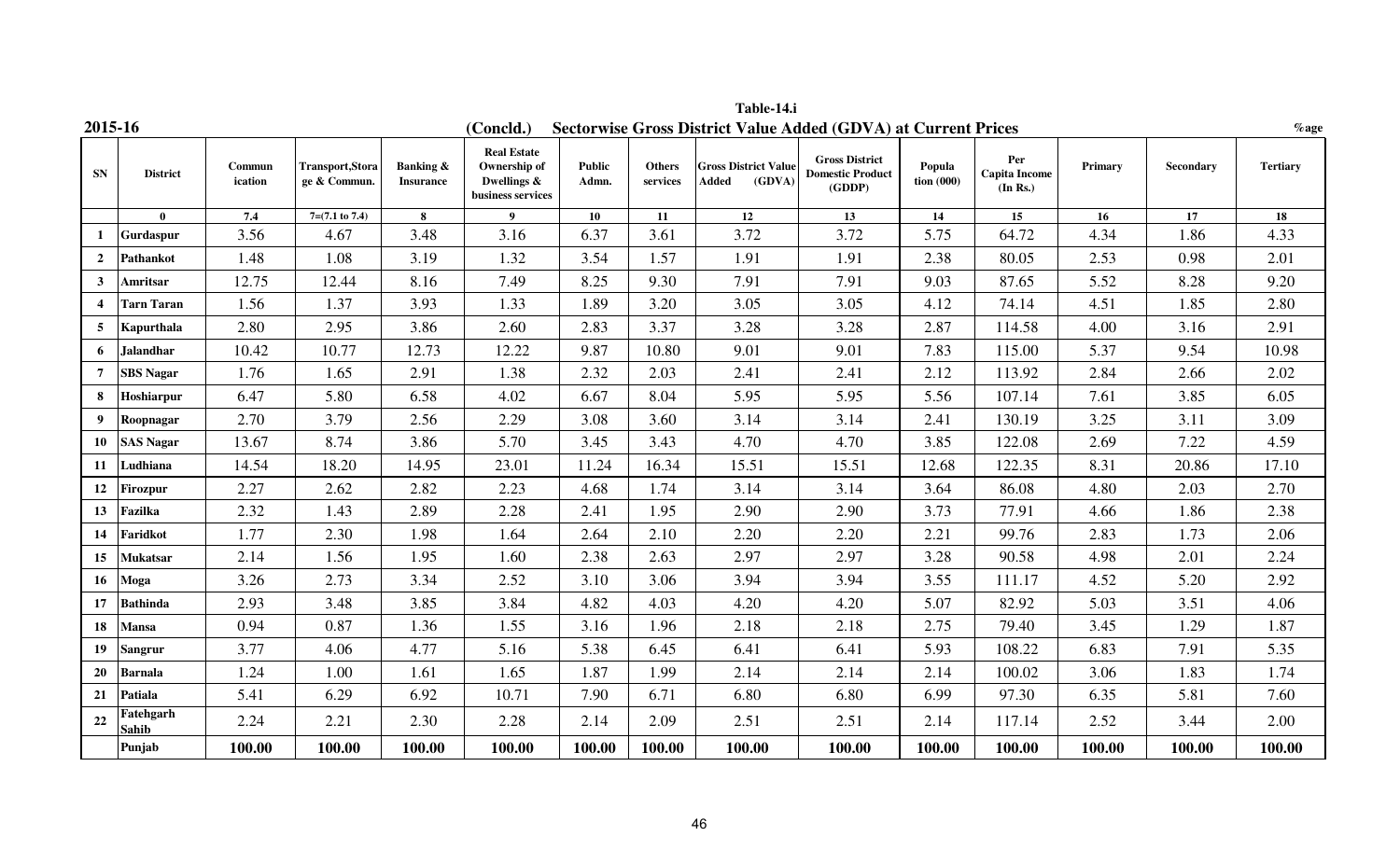# **Table-15 2015-16 Sectorwise Gross District Value Added (GDVA) at Constant (2011-12) Prices (Rs. in lakhs)**

| <b>SN</b>               | <b>District</b>    | <b>Agriculture</b> | Livestock | <b>Forestry &amp;</b><br>Logging | Fishery        | <b>Agriculture</b><br>Forestry &<br><b>Fishery</b> | Mining &<br>Quarring | Manufacturi<br>$\mathbf{ng}$ | Electricity<br>Gas & Water<br>supply | Construc<br>tion | <b>Trade Hotels</b><br>&<br><b>Restaurants</b> | <b>Transport by</b><br>other means | Railways | <b>Storage</b> |
|-------------------------|--------------------|--------------------|-----------|----------------------------------|----------------|----------------------------------------------------|----------------------|------------------------------|--------------------------------------|------------------|------------------------------------------------|------------------------------------|----------|----------------|
|                         | $\mathbf{0}$       | 1.1                | 1.2       | 1.3                              | 1.4            | $1=(1.1 \text{ to } 1.4)$                          | $\overline{2}$       | $\mathbf{3}$                 | $\blacktriangleleft$                 | $5^{\circ}$      | 6                                              | 7.1                                | 7.2      | 7.3            |
| 1                       | <b>Gurdaspur</b>   | 234117             | 92508     | 17614                            | 3604           | 347843                                             | 5                    | 50378                        | 56048                                | 31730            | 182240                                         | 51976                              | 7783     | 1303           |
| $\overline{2}$          | <b>Pathankot</b>   | 64448              | 85019     | 54864                            | 14             | 204345                                             | 199                  | 21019                        | 23459                                | 29159            | 76038                                          | 5383                               | 3246     | 544            |
| 3                       | Amritsar           | 258349             | 145196    | 41581                            | 65             | 445191                                             | 39                   | 258406                       | 72925                                | 309590           | 341343                                         | 106102                             | 27868    | 4667           |
| $\overline{\mathbf{4}}$ | <b>Tarn Taran</b>  | 212724             | 148004    | 866                              | $\overline{7}$ | 361601                                             | $\overline{4}$       | 64603                        | 48405                                | 25426            | 148598                                         | 10219                              | 3411     | 571            |
| 5                       | Kapurthala         | 185443             | 82930     | 7796                             | 33491          | 309660                                             | $\overline{2}$       | 79800                        | 26431                                | 139036           | 78679                                          | 27393                              | 6123     | 1025           |
| 6                       | Jalandhar          | 255766             | 153492    | 16171                            | 108            | 425537                                             | 182                  | 327470                       | 68786                                | 343680           | 340892                                         | 97880                              | 22789    | 3816           |
| $\overline{7}$          | <b>SBS Nagar</b>   | 122731             | 65229     | 38405                            | $\tau$         | 226372                                             | 160                  | 151044                       | 8917                                 | 47543            | 74906                                          | 13318                              | 3846     | 644            |
| 8                       | Hoshiarpur         | 260719             | 120236    | 232451                           | 5304           | 618710                                             | 47                   | 214329                       | 36516                                | 45641            | 188590                                         | 44388                              | 14135    | 2367           |
| 9                       | Roopnagar          | 92198              | 74704     | 92114                            | 562            | 259578                                             | 2213                 | 124100                       | 22929                                | 94170            | 111046                                         | 44034                              | 5909     | 990            |
| 10                      | <b>SAS Nagar</b>   | 97978              | 80396     | 34940                            | 101            | 213415                                             | 66                   | 429713                       | 25688                                | 106460           | 120779                                         | 27916                              | 29873    | 5003           |
| 11                      | Ludhiana           | 375357             | 234763    | 29165                            | 8497           | 647782                                             | 27                   | 1319149                      | 132688                               | 161504           | 556116                                         | 195933                             | 31788    | 5323           |
| 12                      | Firozpur           | 233189             | 109495    | 13283                            | 19207          | 375174                                             | 93                   | 42591                        | 42566                                | 68708            | 104972                                         | 26543                              | 4956     | 830            |
| 13                      | Fazilka            | 295453             | 71195     | 13860                            | 14             | 380522                                             | 169                  | 43573                        | 28342                                | 70293            | 107243                                         | 3701                               | 5071     | 849            |
| 14                      | Faridkot           | 143677             | 75514     | 5775                             | 115            | 225081                                             | $\overline{0}$       | 31521                        | 53075                                | 44232            | 70248                                          | 25489                              | 3863     | 647            |
| 15                      | Mukatsar           | 255284             | 134975    | 11550                            | 72             | 401881                                             | $\Omega$             | 71854                        | 22292                                | 60256            | 98437                                          | 8024                               | 4668     | 782            |
| 16                      | Moga               | 250834             | 97985     | 11550                            | 14             | 360383                                             | 91                   | 303692                       | 42885                                | 54234            | 101426                                         | 18726                              | 7117     | 1192           |
| 17                      | <b>Bathinda</b>    | 301987             | 86337     | 19058                            | 86             | 407468                                             | $\overline{0}$       | 134832                       | 49997                                | 83710            | 149986                                         | 35910                              | 6402     | 1072           |
| 18                      | Mansa              | 180078             | 88499     | 7796                             | 29             | 276402                                             | $\overline{0}$       | 26504                        | 42779                                | 26166            | 76216                                          | 6921                               | 2063     | 345            |
| 19                      | <b>Sangrur</b>     | 393229             | 135606    | 15015                            | 281            | 544131                                             | $\theta$             | 374955                       | 114961                               | 114173           | 187818                                         | 38442                              | 8251     | 1382           |
| 20                      | <b>Barnala</b>     | 153992             | 83713     | 5198                             | $\overline{7}$ | 242910                                             | $\overline{0}$       | 93776                        | 18470                                | 28279            | 67160                                          | 6398                               | 2704     | 453            |
| 21                      | Patiala            | 306267             | 163554    | 32919                            | 477            | 503217                                             | $\overline{0}$       | 229851                       | 80356                                | 134141           | 229498                                         | 63839                              | 11834    | 1982           |
| 22                      | Fatehgarh<br>Sahib | 120730             | 75142     | 3179                             | 8              | 199059                                             | $\overline{0}$       | 166783                       | 42991                                | 53741            | 46653                                          | 18978                              | 4906     | 822            |
|                         | Punjab             | 4794550            | 2404491   | 705150                           | 72070          | 7976261                                            | 3297                 | 4559941                      | 1061506                              | 2071871          | 3458884                                        | 877514                             | 218604   | 36609          |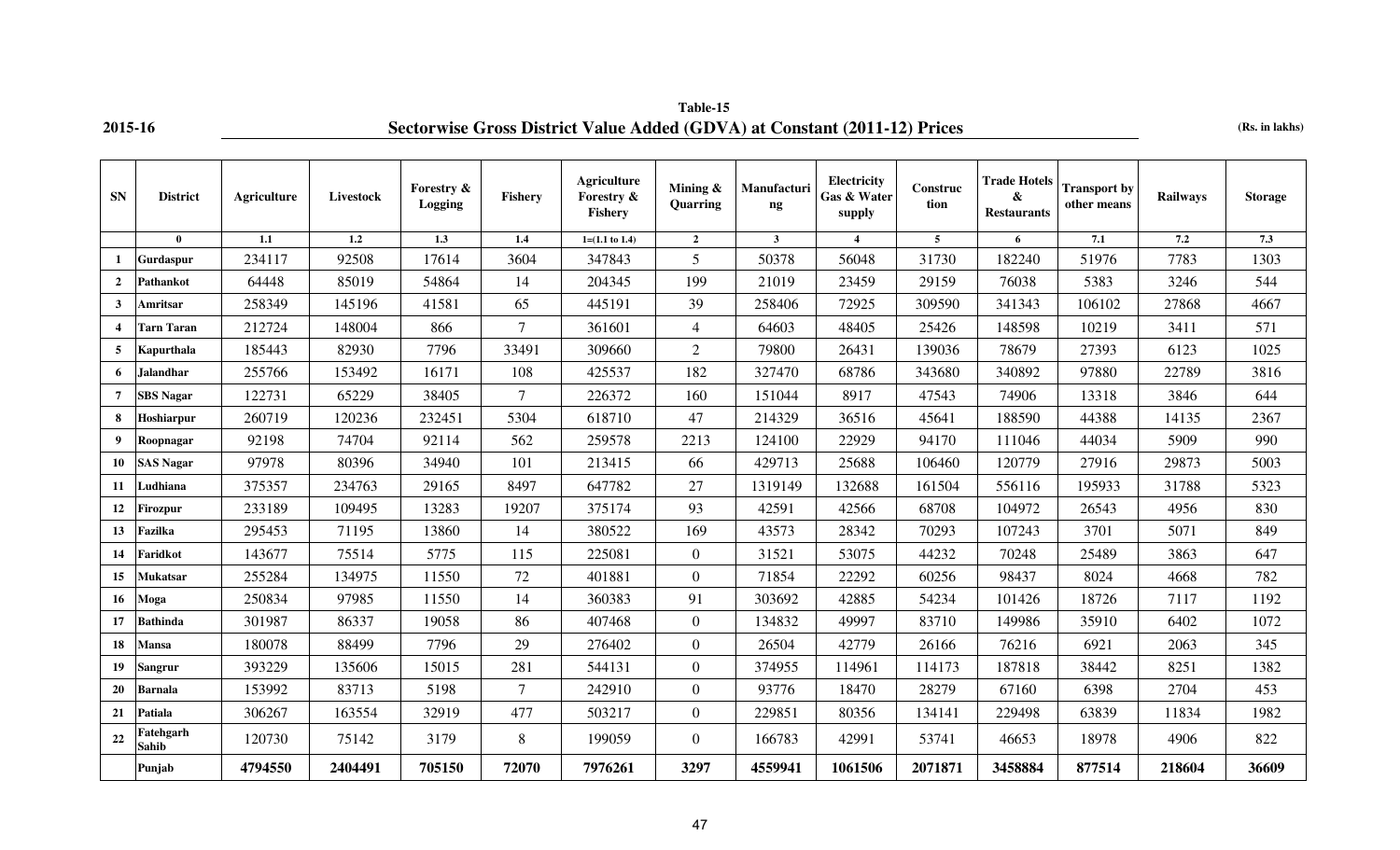| <b>2015-10</b>          |                    |                    |           |                       |         | $\overline{S}$ sector wise Gross District Value Added (GDVA) at Constant (2011-12) Frices |                      |                   |                                      |                  |                                                |                                    | % age    |                |
|-------------------------|--------------------|--------------------|-----------|-----------------------|---------|-------------------------------------------------------------------------------------------|----------------------|-------------------|--------------------------------------|------------------|------------------------------------------------|------------------------------------|----------|----------------|
| <b>SN</b>               | <b>District</b>    | <b>Agriculture</b> | Livestock | Forestry &<br>Logging | Fishery | <b>Agriculture</b><br>Forestry &<br><b>Fishery</b>                                        | Mining &<br>Quarring | Manufacturi<br>ng | Electricity<br>Gas & Water<br>supply | Construc<br>tion | <b>Trade Hotels</b><br>&<br><b>Restaurants</b> | <b>Transport by</b><br>other means | Railways | <b>Storage</b> |
|                         | $\mathbf{0}$       | 1.1                | 1.2       | 1.3                   | 1.4     | $1=(1.1 \text{ to } 1.4)$                                                                 | $\overline{2}$       | 3 <sup>1</sup>    | $\overline{4}$                       | 5 <sub>5</sub>   | 6                                              | 7.1                                | 7.2      | 7.3            |
| $\mathbf{1}$            | Gurdaspur          | 4.88               | 3.85      | 2.50                  | 5.00    | 4.36                                                                                      | 0.15                 | 1.10              | 5.28                                 | 1.53             | 5.27                                           | 5.92                               | 3.56     | 3.56           |
| $\overline{2}$          | Pathankot          | 1.34               | 3.54      | 7.78                  | 0.02    | 2.56                                                                                      | 6.04                 | 0.46              | 2.21                                 | 1.41             | 2.20                                           | 0.61                               | 1.48     | 1.48           |
| $\mathbf{3}$            | <b>Amritsar</b>    | 5.39               | 6.04      | 5.90                  | 0.09    | 5.58                                                                                      | 1.18                 | 5.67              | 6.87                                 | 14.94            | 9.87                                           | 12.09                              | 12.75    | 12.75          |
| $\overline{\mathbf{4}}$ | <b>Tarn Taran</b>  | 4.44               | 6.16      | 0.12                  | 0.01    | 4.53                                                                                      | 0.12                 | 1.42              | 4.56                                 | 1.23             | 4.30                                           | 1.16                               | 1.56     | 1.56           |
| 5                       | Kapurthala         | 3.87               | 3.45      | 1.11                  | 46.47   | 3.88                                                                                      | 0.06                 | 1.75              | 2.49                                 | 6.71             | 2.27                                           | 3.12                               | 2.80     | 2.80           |
| 6                       | <b>Jalandhar</b>   | 5.33               | 6.38      | 2.29                  | 0.15    | 5.34                                                                                      | 5.52                 | 7.18              | 6.48                                 | 16.59            | 9.86                                           | 11.15                              | 10.42    | 10.42          |
| $\overline{7}$          | <b>SBS</b> Nagar   | 2.56               | 2.71      | 5.45                  | 0.01    | 2.84                                                                                      | 4.85                 | 3.31              | 0.84                                 | 2.29             | 2.17                                           | 1.52                               | 1.76     | 1.76           |
| 8                       | Hoshiarpur         | 5.44               | 5.00      | 32.96                 | 7.36    | 7.76                                                                                      | 1.43                 | 4.70              | 3.44                                 | 2.20             | 5.45                                           | 5.06                               | 6.47     | 6.47           |
| $\boldsymbol{9}$        | Roopnagar          | 1.92               | 3.11      | 13.06                 | 0.78    | 3.25                                                                                      | 67.12                | 2.72              | 2.16                                 | 4.55             | 3.21                                           | 5.02                               | 2.70     | 2.70           |
| 10                      | <b>SAS Nagar</b>   | 2.04               | 3.34      | 4.95                  | 0.14    | 2.68                                                                                      | 2.00                 | 9.42              | 2.42                                 | 5.14             | 3.49                                           | 3.18                               | 13.67    | 13.67          |
| 11                      | Ludhiana           | 7.83               | 9.76      | 4.14                  | 11.79   | 8.12                                                                                      | 0.82                 | 28.93             | 12.50                                | 7.80             | 16.08                                          | 22.33                              | 14.54    | 14.54          |
| 12                      | <b>Firozpur</b>    | 4.86               | 4.55      | 1.88                  | 26.65   | 4.70                                                                                      | 2.82                 | 0.93              | 4.01                                 | 3.32             | 3.03                                           | 3.02                               | 2.27     | 2.27           |
| 13                      | Fazilka            | 6.16               | 2.96      | 1.97                  | 0.02    | 4.77                                                                                      | 5.13                 | 0.96              | 2.67                                 | 3.39             | 3.10                                           | 0.42                               | 2.32     | 2.32           |
| 14                      | Faridkot           | 3.00               | 3.14      | 0.82                  | 0.16    | 2.82                                                                                      | 0.00                 | 0.69              | 5.00                                 | 2.13             | 2.03                                           | 2.90                               | 1.77     | 1.77           |
| 15                      | <b>Mukatsar</b>    | 5.32               | 5.61      | 1.64                  | 0.10    | 5.04                                                                                      | 0.00                 | 1.58              | 2.10                                 | 2.91             | 2.85                                           | 0.91                               | 2.14     | 2.14           |
| 16                      | Moga               | 5.23               | 4.08      | 1.64                  | 0.02    | 4.52                                                                                      | 2.76                 | 6.66              | 4.04                                 | 2.62             | 2.93                                           | 2.13                               | 3.26     | 3.26           |
| 17                      | <b>Bathinda</b>    | 6.30               | 3.59      | 2.70                  | 0.12    | 5.11                                                                                      | 0.00                 | 2.96              | 4.71                                 | 4.04             | 4.34                                           | 4.09                               | 2.93     | 2.93           |
| 18                      | <b>Mansa</b>       | 3.76               | 3.68      | 1.11                  | 0.04    | 3.47                                                                                      | 0.00                 | 0.58              | 4.03                                 | 1.26             | 2.20                                           | 0.79                               | 0.94     | 0.94           |
| 19                      | <b>Sangrur</b>     | 8.20               | 5.64      | 2.13                  | 0.39    | 6.82                                                                                      | 0.00                 | 8.22              | 10.83                                | 5.51             | 5.43                                           | 4.38                               | 3.77     | 3.77           |
| 20                      | <b>Barnala</b>     | 3.21               | 3.48      | 0.74                  | 0.01    | 3.05                                                                                      | 0.00                 | 2.06              | 1.74                                 | 1.36             | 1.94                                           | 0.73                               | 1.24     | 1.24           |
| 21                      | Patiala            | 6.39               | 6.80      | 4.67                  | 0.66    | 6.31                                                                                      | 0.00                 | 5.04              | 7.57                                 | 6.47             | 6.64                                           | 7.28                               | 5.41     | 5.41           |
| 22                      | Fatehgarh<br>Sahib | 2.52               | 3.13      | 0.45                  | 0.01    | 2.50                                                                                      | $0.00\,$             | 3.66              | 4.05                                 | 2.59             | 1.35                                           | 2.16                               | 2.24     | 2.24           |
|                         | Punjab             | 100.00             | 100.00    | 100.00                | 100.00  | 100.00                                                                                    | 100.00               | 100.00            | 100.00                               | 100.00           | 100.00                                         | 100.00                             | 100.00   | 100.00         |

**Table-15.i** 2015-16 **Sectorwise Gross District Value Added (GDVA) at Constant (2011-12) Prices <b>***w*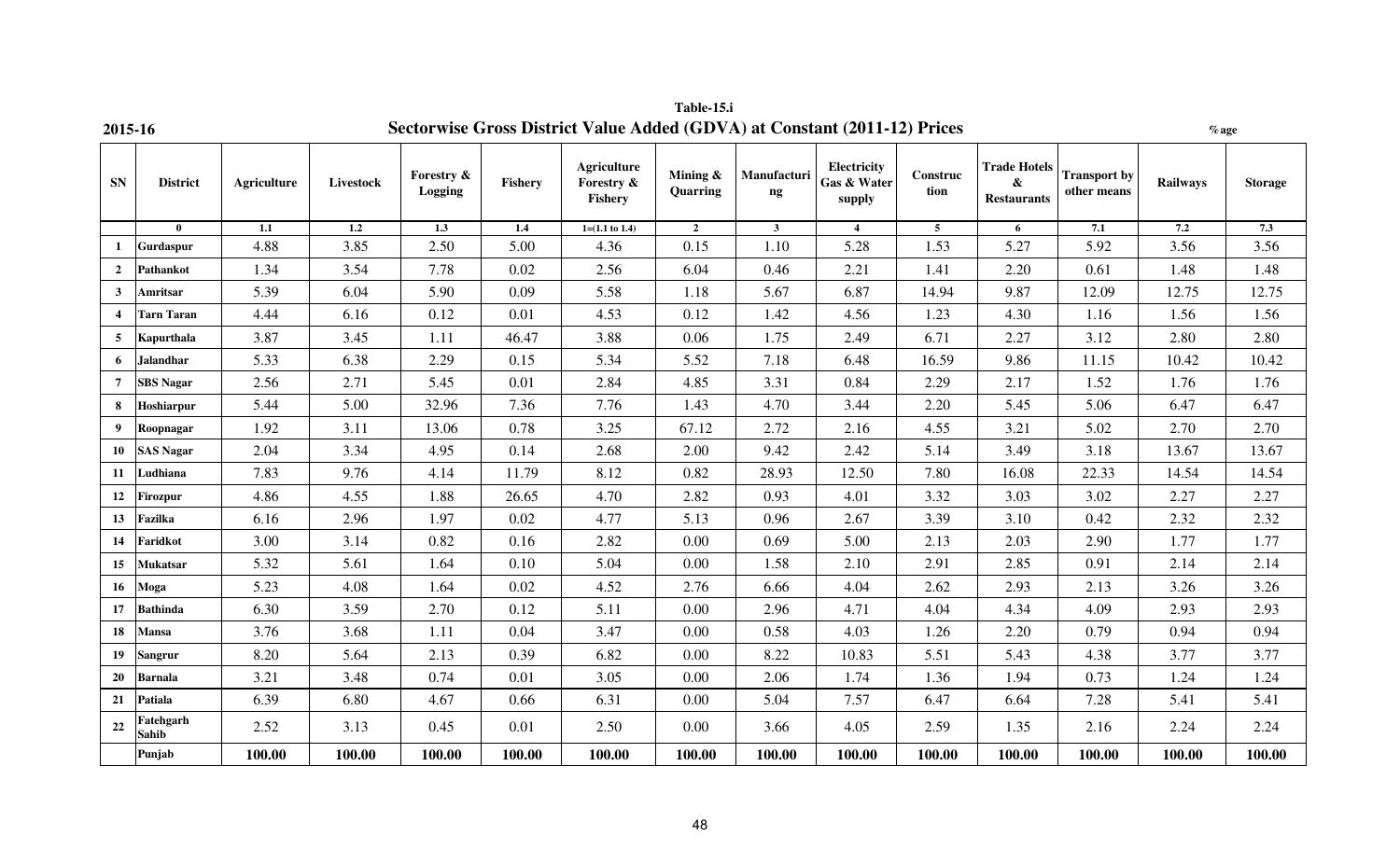# **2015-16 (Concld.)** Sectorwise Gross District Value Added (GDVA) at Constant (2011-12)Prices (Rs. in lakhs) **Table-15**

| <b>SN</b>               | <b>District</b>    | Commun<br>ication | <b>Transport, Stor</b><br>age $\&$<br>Commun. | <b>Banking &amp;</b><br><b>Insurance</b> | <b>Real Estate</b><br>Ownership of<br>Dwellings &<br>business services | <b>Public</b><br>Admn. | <b>Others</b><br>services | <b>Gross District</b><br><b>Value Added</b><br>(GDVA) | <b>Gross District</b><br><b>Domestic Product</b><br>(GDDP) | Popula<br>$\frac{1}{2}$ tion (000) | Per<br><b>Capita Income</b><br>(In Rs.) | Primary | Secondary | <b>Tertiary</b> |
|-------------------------|--------------------|-------------------|-----------------------------------------------|------------------------------------------|------------------------------------------------------------------------|------------------------|---------------------------|-------------------------------------------------------|------------------------------------------------------------|------------------------------------|-----------------------------------------|---------|-----------|-----------------|
|                         | $\mathbf{0}$       | 7.4               | $7=(7.1 \text{ to } 7.4)$                     | 8                                        | $\overline{\mathbf{9}}$                                                | 10                     | 11                        | 12                                                    | 13                                                         | 14                                 | 15                                      | 16      | 17        | 18              |
| 1                       | Gurdaspur          | 22668             | 83731                                         | 60187                                    | 93903                                                                  | 106073                 | 117409                    | 1129545                                               | 1221487                                                    | 1692                               | 72192                                   | 347848  | 138156    | 643541          |
| $\overline{2}$          | Pathankot          | 9455              | 18628                                         | 55313                                    | 39152                                                                  | 58931                  | 51110                     | 577354                                                | 624349                                                     | 701                                | 89065                                   | 204544  | 73638     | 299172          |
| $\mathbf{3}$            | Amritsar           | 81170             | 219807                                        | 141217                                   | 222283                                                                 | 137386                 | 302853                    | 2451041                                               | 2650549                                                    | 2659                               | 99682                                   | 445230  | 640921    | 1364889         |
| $\overline{\mathbf{4}}$ | <b>Tarn Taran</b>  | 9934              | 24134                                         | 68093                                    | 39467                                                                  | 31479                  | 104195                    | 916005                                                | 990565                                                     | 1213                               | 81662                                   | 361605  | 138434    | 415966          |
| 5                       | Kapurthala         | 17833             | 52374                                         | 66912                                    | 77001                                                                  | 47061                  | 109783                    | 986741                                                | 1067059                                                    | 844                                | 126429                                  | 309662  | 245267    | 431812          |
| 6                       | Jalandhar          | 66377             | 190863                                        | 220321                                   | 362666                                                                 | 164272                 | 351521                    | 2796190                                               | 3023792                                                    | 2307                               | 131070                                  | 425719  | 739935    | 1630536         |
| $\overline{7}$          | <b>SBS</b> Nagar   | 11203             | 29011                                         | 50358                                    | 40816                                                                  | 38648                  | 66159                     | 733932                                                | 793673                                                     | 624                                | 127191                                  | 226532  | 207503    | 299897          |
| 8                       | Hoshiarpur         | 41172             | 102062                                        | 113882                                   | 119255                                                                 | 111128                 | 261768                    | 1811927                                               | 1959413                                                    | 1636                               | 119769                                  | 618757  | 296486    | 896685          |
| 9                       | Roopnagar          | 17211             | 68143                                         | 44300                                    | 67831                                                                  | 51300                  | 117102                    | 962712                                                | 1041074                                                    | 711                                | 146424                                  | 261791  | 241199    | 459723          |
| 10                      | <b>SAS Nagar</b>   | 87011             | 149803                                        | 66810                                    | 169241                                                                 | 57515                  | 111723                    | 1451214                                               | 1569339                                                    | 1133                               | 138512                                  | 213481  | 561862    | 675870          |
| 11                      | Ludhiana           | 92588             | 325633                                        | 258923                                   | 682808                                                                 | 187081                 | 532152                    | 4803862                                               | 5194884                                                    | 3733                               | 139161                                  | 647809  | 1613341   | 2542712         |
| 12                      | Firozpur           | 14434             | 46763                                         | 48870                                    | 66213                                                                  | 77952                  | 56789                     | 930692                                                | 1006448                                                    | 1073                               | 93798                                   | 375267  | 153865    | 401560          |
| 13                      | Fazilka            | 14769             | 24390                                         | 49997                                    | 67741                                                                  | 40104                  | 63333                     | 875706                                                | 946987                                                     | 1098                               | 86247                                   | 380691  | 142207    | 352809          |
| 14                      | Faridkot           | 11250             | 41248                                         | 34213                                    | 48727                                                                  | 44028                  | 68336                     | 660710                                                | 714490                                                     | 650                                | 109922                                  | 225081  | 128829    | 306800          |
| 15                      | Mukatsar           | 13596             | 27070                                         | 33803                                    | 47468                                                                  | 39659                  | 85582                     | 888301                                                | 960606                                                     | 965                                | 99545                                   | 401881  | 154401    | 332019          |
| 16                      | Moga               | 20729             | 47764                                         | 57801                                    | 74889                                                                  | 51574                  | 99758                     | 1194497                                               | 1291726                                                    | 1045                               | 123610                                  | 360474  | 400811    | 433212          |
| 17                      | <b>Bathinda</b>    | 18647             | 62031                                         | 66579                                    | 113951                                                                 | 80323                  | 131236                    | 1280113                                               | 1384310                                                    | 1493                               | 92720                                   | 407468  | 268539    | 604106          |
| 18                      | Mansa              | 6008              | 15337                                         | 23613                                    | 46120                                                                  | 52654                  | 63884                     | 649675                                                | 702557                                                     | 809                                | 86843                                   | 276402  | 95449     | 277824          |
| 19                      | Sangrur            | 24033             | 72108                                         | 82569                                    | 152969                                                                 | 89605                  | 210058                    | 1943345                                               | 2101528                                                    | 1745                               | 120431                                  | 544131  | 604088    | 795126          |
| 20                      | Barnala            | 7875              | 17430                                         | 27951                                    | 48997                                                                  | 31085                  | 64889                     | 640946                                                | 693117                                                     | 630                                | 110019                                  | 242910  | 140525    | 257511          |
| 21                      | Patiala            | 34469             | 112125                                        | 119888                                   | 317850                                                                 | 131525                 | 218506                    | 2076956                                               | 2246015                                                    | 2057                               | 109189                                  | 503217  | 444348    | 1129392         |
| 22                      | Fatehgarh<br>Sahib | 14290             | 38997                                         | 39783                                    | 67741                                                                  | 35695                  | 67966                     | 759411                                                | 821225                                                     | 630                                | 130353                                  | 199059  | 263515    | 296834          |
|                         | Punjab             | 636724            | 1769451                                       | 1731383                                  | 2967090                                                                | 1665076                | 3256112                   | 30520874                                              | 33005193                                                   | 29448                              | 112080                                  | 7979558 | 7693318   | 14847996        |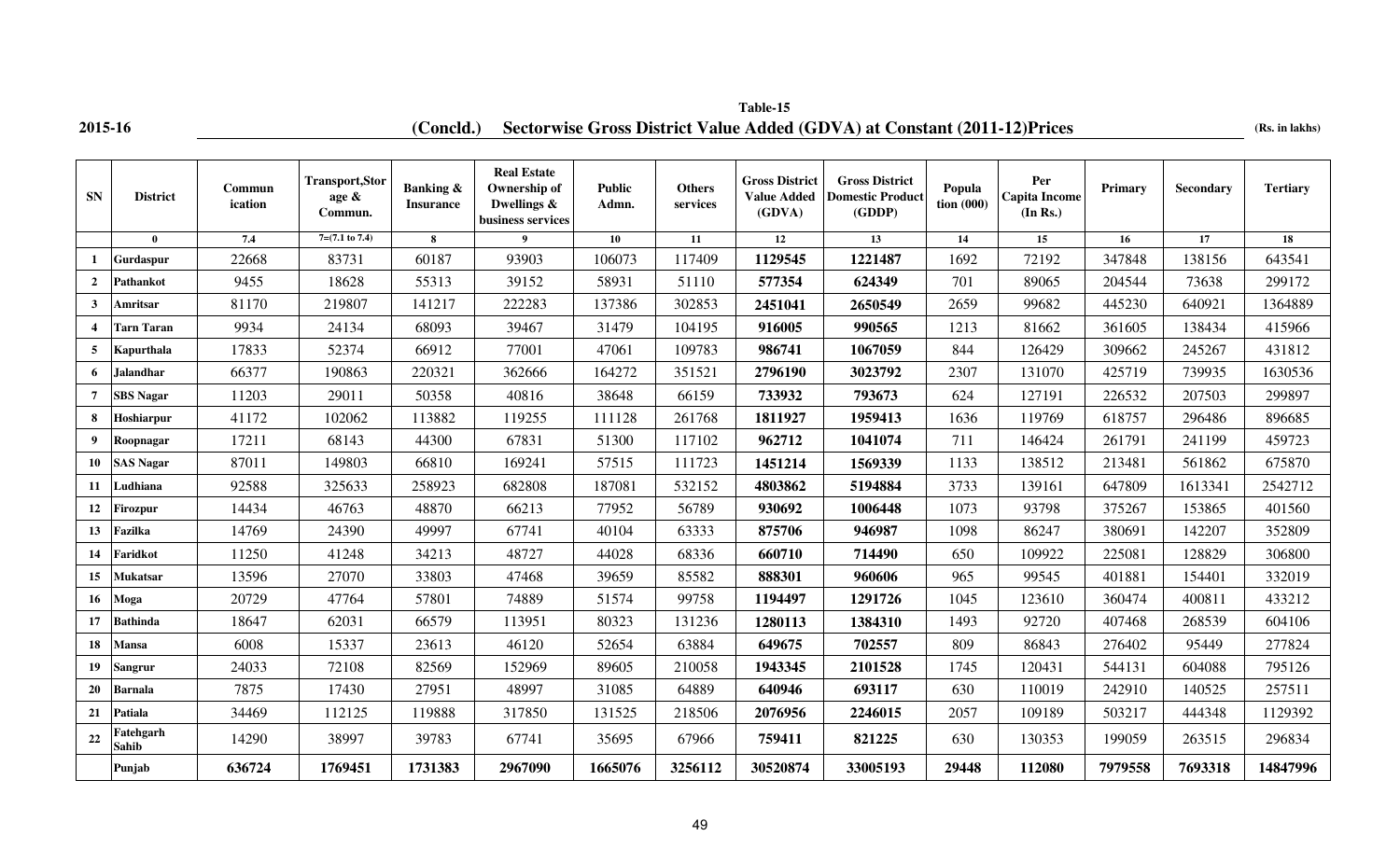| 2015-16          |                    |                   |                                           | (Concld.)                                |                                                                        |                        |                           |                                                       | Sectorwise Gross District Value Added (GDVA) at Constant (2011-12) Prices |                                      |                                         |         |           | $\%$ age        |
|------------------|--------------------|-------------------|-------------------------------------------|------------------------------------------|------------------------------------------------------------------------|------------------------|---------------------------|-------------------------------------------------------|---------------------------------------------------------------------------|--------------------------------------|-----------------------------------------|---------|-----------|-----------------|
| SN               | <b>District</b>    | Commun<br>ication | <b>Transport,Stor</b><br>age &<br>Commun. | <b>Banking &amp;</b><br><b>Insurance</b> | <b>Real Estate</b><br>Ownership of<br>Dwellings &<br>business services | <b>Public</b><br>Admn. | <b>Others</b><br>services | <b>Gross District</b><br><b>Value Added</b><br>(GDVA) | <b>Gross District</b><br><b>Domestic Product</b><br>(GDDP)                | Popula<br>$\frac{1}{2}$ tion $(000)$ | Per<br><b>Capita Income</b><br>(In Rs.) | Primary | Secondary | <b>Tertiary</b> |
|                  | $\mathbf{0}$       | 7.4               | $7=(7.1 \text{ to } 7.4)$                 | 8                                        | 9                                                                      | 10                     | 11                        | 12                                                    | 13                                                                        | 14                                   | 15                                      | 16      | 17        | 18              |
| $\mathbf{1}$     | Gurdaspur          | 3.56              | 4.73                                      | 3.48                                     | 3.16                                                                   | 6.37                   | 3.61                      | 3.70                                                  | 3.70                                                                      | 5.75                                 | 64.41                                   | 4.36    | 1.80      | 4.33            |
| $\overline{2}$   | Pathankot          | 1.48              | 1.05                                      | 3.19                                     | 1.32                                                                   | 3.54                   | 1.57                      | 1.89                                                  | 1.89                                                                      | 2.38                                 | 79.47                                   | 2.56    | 0.96      | 2.01            |
| $\mathbf{3}$     | Amritsar           | 12.75             | 12.42                                     | 8.16                                     | 7.49                                                                   | 8.25                   | 9.30                      | 8.03                                                  | 8.03                                                                      | 9.03                                 | 88.94                                   | 5.58    | 8.33      | 9.19            |
| $\overline{4}$   | <b>Tarn Taran</b>  | 1.56              | 1.36                                      | 3.93                                     | 1.33                                                                   | 1.89                   | 3.20                      | 3.00                                                  | 3.00                                                                      | 4.12                                 | 72.86                                   | 4.53    | 1.80      | 2.80            |
| 5                | Kapurthala         | 2.80              | 2.96                                      | 3.86                                     | 2.60                                                                   | 2.83                   | 3.37                      | 3.23                                                  | 3.23                                                                      | 2.87                                 | 112.80                                  | 3.88    | 3.19      | 2.91            |
| 6                | <b>Jalandhar</b>   | 10.42             | 10.79                                     | 12.73                                    | 12.22                                                                  | 9.87                   | 10.80                     | 9.16                                                  | 9.16                                                                      | 7.83                                 | 116.94                                  | 5.34    | 9.62      | 10.98           |
| $\overline{7}$   | <b>SBS Nagar</b>   | 1.76              | 1.64                                      | 2.91                                     | 1.38                                                                   | 2.32                   | 2.03                      | 2.40                                                  | 2.40                                                                      | 2.12                                 | 113.48                                  | 2.84    | 2.70      | 2.02            |
| 8                | Hoshiarpur         | 6.47              | 5.77                                      | 6.58                                     | 4.02                                                                   | 6.67                   | 8.04                      | 5.94                                                  | 5.94                                                                      | 5.56                                 | 106.86                                  | 7.75    | 3.85      | 6.04            |
| 9                | Roopnagar          | 2.70              | 3.85                                      | 2.56                                     | 2.29                                                                   | 3.08                   | 3.60                      | 3.15                                                  | 3.15                                                                      | 2.41                                 | 130.64                                  | 3.28    | 3.14      | 3.10            |
| 10               | <b>SAS Nagar</b>   | 13.67             | 8.47                                      | 3.86                                     | 5.70                                                                   | 3.45                   | 3.43                      | 4.75                                                  | 4.75                                                                      | 3.85                                 | 123.58                                  | 2.68    | 7.30      | 4.55            |
| 11               | Ludhiana           | 14.54             | 18.40                                     | 14.95                                    | 23.01                                                                  | 11.24                  | 16.34                     | 15.74                                                 | 15.74                                                                     | 12.68                                | 124.16                                  | 8.12    | 20.97     | 17.12           |
| 12               | Firozpur           | 2.27              | 2.64                                      | 2.82                                     | 2.23                                                                   | 4.68                   | 1.74                      | 3.05                                                  | 3.05                                                                      | 3.64                                 | 83.69                                   | 4.70    | 2.00      | 2.70            |
| 13 <sup>13</sup> | Fazilka            | 2.32              | 1.38                                      | 2.89                                     | 2.28                                                                   | 2.41                   | 1.95                      | 2.87                                                  | 2.87                                                                      | 3.73                                 | 76.95                                   | 4.77    | 1.85      | 2.38            |
| 14               | Faridkot           | 1.77              | 2.33                                      | 1.98                                     | 1.64                                                                   | 2.64                   | 2.10                      | 2.16                                                  | 2.16                                                                      | 2.21                                 | 98.07                                   | 2.82    | 1.67      | 2.07            |
| 15               | <b>Mukatsar</b>    | 2.14              | 1.53                                      | 1.95                                     | 1.60                                                                   | 2.38                   | 2.63                      | 2.91                                                  | 2.91                                                                      | 3.28                                 | 88.82                                   | 5.04    | 2.01      | 2.24            |
| 16               | <b>Moga</b>        | 3.26              | 2.70                                      | 3.34                                     | 2.52                                                                   | 3.10                   | 3.06                      | 3.91                                                  | 3.91                                                                      | 3.55                                 | 110.29                                  | 4.52    | 5.21      | 2.92            |
| 17               | <b>Bathinda</b>    | 2.93              | 3.51                                      | 3.85                                     | 3.84                                                                   | 4.82                   | 4.03                      | 4.19                                                  | 4.19                                                                      | 5.07                                 | 82.73                                   | 5.11    | 3.49      | 4.07            |
| 18               | <b>Mansa</b>       | 0.94              | 0.87                                      | 1.36                                     | 1.55                                                                   | 3.16                   | 1.96                      | 2.13                                                  | 2.13                                                                      | 2.75                                 | 77.48                                   | 3.46    | 1.24      | 1.87            |
| 19               | <b>Sangrur</b>     | 3.77              | 4.08                                      | 4.77                                     | 5.16                                                                   | 5.38                   | 6.45                      | 6.37                                                  | 6.37                                                                      | 5.93                                 | 107.45                                  | 6.82    | 7.85      | 5.36            |
| 20               | <b>Barnala</b>     | 1.24              | 0.99                                      | 1.61                                     | 1.65                                                                   | 1.87                   | 1.99                      | 2.10                                                  | 2.10                                                                      | 2.14                                 | 98.16                                   | 3.04    | 1.83      | 1.73            |
| 21               | Patiala            | 5.41              | 6.34                                      | 6.92                                     | 10.71                                                                  | 7.90                   | 6.71                      | 6.81                                                  | 6.81                                                                      | 6.99                                 | 97.42                                   | 6.31    | 5.78      | 7.61            |
| 22               | Fatehgarh<br>Sahib | 2.24              | 2.20                                      | 2.30                                     | 2.28                                                                   | 2.14                   | 2.09                      | 2.49                                                  | 2.49                                                                      | 2.14                                 | 116.30                                  | 2.49    | 3.43      | 2.00            |
|                  | Punjab             | 100.00            | 100.00                                    | 100.00                                   | 100.00                                                                 | 100.00                 | 100.00                    | 100.00                                                | 100.00                                                                    | 100.00                               | 100.00                                  | 100.00  | 100.00    | 100.00          |

**Table-15.i**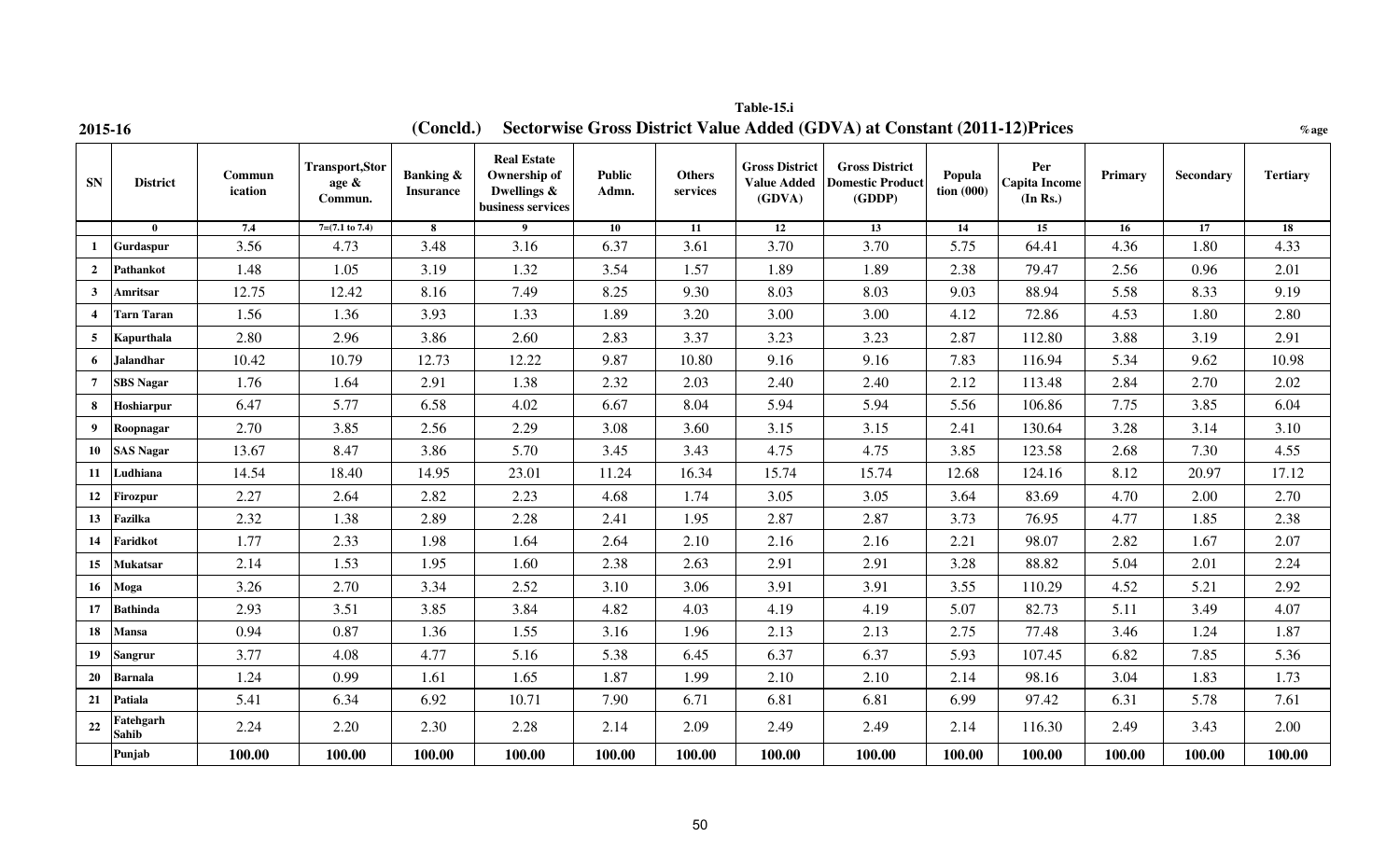### **Table-16 2015-16 Sectorwise Net District Value Added (NDVA) at Current Prices (Rs. in lakhs)**

| <b>SN</b>               | <b>District</b>        | <b>Agriculture</b> | Livestock | Forestry &<br>Logging | <b>Fishery</b> | <b>Agriculture</b><br>Forestry &<br>Fishery | Mining $\&$<br>Quarring | Manufacturi<br>$\mathbf{ng}$ | Electricity<br>Gas & Water<br>supply | Construc<br>tion | <b>Trade Hotels</b><br>$\pmb{\&}$<br><b>Restaurants</b> | <b>Transport by</b><br>other means | <b>Railways</b> | <b>Storage</b> |
|-------------------------|------------------------|--------------------|-----------|-----------------------|----------------|---------------------------------------------|-------------------------|------------------------------|--------------------------------------|------------------|---------------------------------------------------------|------------------------------------|-----------------|----------------|
|                         | $\mathbf{0}$           | 1.1                | 1.2       | 1.3                   | 1.4            | $1=(1.1 \text{ to } 1.4)$                   | $\overline{2}$          | $\overline{\mathbf{3}}$      | $\overline{4}$                       | 5                | 6                                                       | 7.1                                | 7.2             | 7.3            |
| 1                       | Gurdaspur              | 267197             | 122687    | 21616                 | 5400           | 416900                                      | $\mathfrak{Z}$          | 46536                        | 47664                                | 33063            | 181265                                                  | 48594                              | 4915            | 1271           |
| $\mathbf{2}$            | Pathankot              | 71802              | 109720    | 67330                 | 22             | 248874                                      | 127                     | 19416                        | 19950                                | 30385            | 75631                                                   | 5033                               | 2050            | 530            |
| $\mathbf{3}$            | Amritsar               | 290410             | 192068    | 51029                 | 97             | 533604                                      | 25                      | 238698                       | 62018                                | 322598           | 339517                                                  | 99198                              | 17600           | 4550           |
| $\overline{\mathbf{4}}$ | <b>Tarn Taran</b>      | 240608             | 194029    | 1063                  | 11             | 435711                                      | $\overline{2}$          | 59675                        | 41165                                | 26495            | 147803                                                  | 9554                               | 2154            | 557            |
| 5                       | Kapurthala             | 213845             | 108263    | 9568                  | 50191          | 381867                                      |                         | 73714                        | 22478                                | 144878           | 78258                                                   | 25611                              | 3867            | 1000           |
| 6                       | <b>Jalandhar</b>       | 297600             | 200137    | 19845                 | 162            | 517744                                      | 116                     | 302494                       | 58497                                | 358121           | 339069                                                  | 91510                              | 14393           | 3721           |
| $\overline{7}$          | <b>SBS</b> Nagar       | 141779             | 85897     | 47131                 | 11             | 274818                                      | 102                     | 139524                       | 7583                                 | 49540            | 74506                                                   | 12452                              | 2429            | 628            |
| 8                       | Hoshiarpur             | 291468             | 158919    | 285267                | 7949           | 743604                                      | 30                      | 197983                       | 31054                                | 47559            | 187581                                                  | 41500                              | 8927            | 2308           |
| 9                       | Roopnagar              | 105293             | 98531     | 113044                | 842            | 317710                                      | 1411                    | 114636                       | 19499                                | 98126            | 110452                                                  | 41169                              | 3732            | 965            |
| 10                      | <b>SAS Nagar</b>       | 112361             | 106826    | 42879                 | 151            | 262217                                      | 42                      | 396940                       | 21846                                | 110933           | 120133                                                  | 26100                              | 18867           | 4877           |
| 11                      | Ludhiana               | 441382             | 312785    | 35791                 | 12734          | 802693                                      | 17                      | 1218541                      | 112842                               | 168290           | 553142                                                  | 183183                             | 20076           | 5190           |
| 12                      | Firozpur               | 269530             | 145725    | 16301                 | 28784          | 460340                                      | 59                      | 39343                        | 36200                                | 71595            | 104411                                                  | 24816                              | 3130            | 809            |
| 13                      | Fazilka                | 333289             | 94661     | 17010                 | 22             | 444982                                      | 110                     | 40249                        | 24103                                | 73246            | 106669                                                  | 3460                               | 3202            | 828            |
| 14                      | Faridkot               | 166280             | 99159     | 7087                  | 173            | 272699                                      | $\overline{0}$          | 29117                        | 45137                                | 46091            | 69872                                                   | 23830                              | 2439            | 631            |
| 15                      | <b>Mukatsar</b>        | 290443             | 175206    | 14175                 | 108            | 479932                                      | $\overline{0}$          | 66374                        | 18957                                | 62788            | 97910                                                   | 7502                               | 2948            | 762            |
| 16                      | Moga                   | 289529             | 129927    | 14175                 | 22             | 433652                                      | 57                      | 280531                       | 36471                                | 56513            | 100884                                                  | 17507                              | 4495            | 1162           |
| 17                      | <b>Bathinda</b>        | 343887             | 114288    | 23388                 | 130            | 481693                                      | $\theta$                | 124549                       | 42519                                | 87227            | 149184                                                  | 33573                              | 4043            | 1045           |
| 18                      | <b>Mansa</b>           | 205596             | 117708    | 9568                  | 43             | 332914                                      | $\overline{0}$          | 24483                        | 36380                                | 27265            | 75808                                                   | 6470                               | 1303            | 337            |
| 19                      | Sangrur                | 455302             | 179985    | 18427                 | 421            | 654135                                      | $\overline{0}$          | 346358                       | 97766                                | 118970           | 186813                                                  | 35941                              | 5211            | 1347           |
| 20                      | <b>Barnala</b>         | 178352             | 110490    | 6379                  | 11             | 295233                                      | $\overline{0}$          | 86624                        | 15708                                | 29467            | 66801                                                   | 5981                               | 1708            | 441            |
| 21                      | Patiala                | 355254             | 216808    | 40398                 | 713            | 613173                                      |                         | 212321                       | 68337                                | 139777           | 228271                                                  | 59685                              | 7474            | 1932           |
| 22                      | <b>Fatehgarh Sahib</b> | 139357             | 99739     | 3897                  | 12             | 243005                                      | $\overline{0}$          | 154063                       | 36561                                | 55999            | 46404                                                   | 17742                              | 3099            | 801            |
|                         | Punjab                 | 5500564            | 3173557   | 865368                | 108009         | 9647498                                     | 2103                    | 4212168                      | 902736                               | 2158925          | 3440384                                                 | 820411                             | 138063          | 35691          |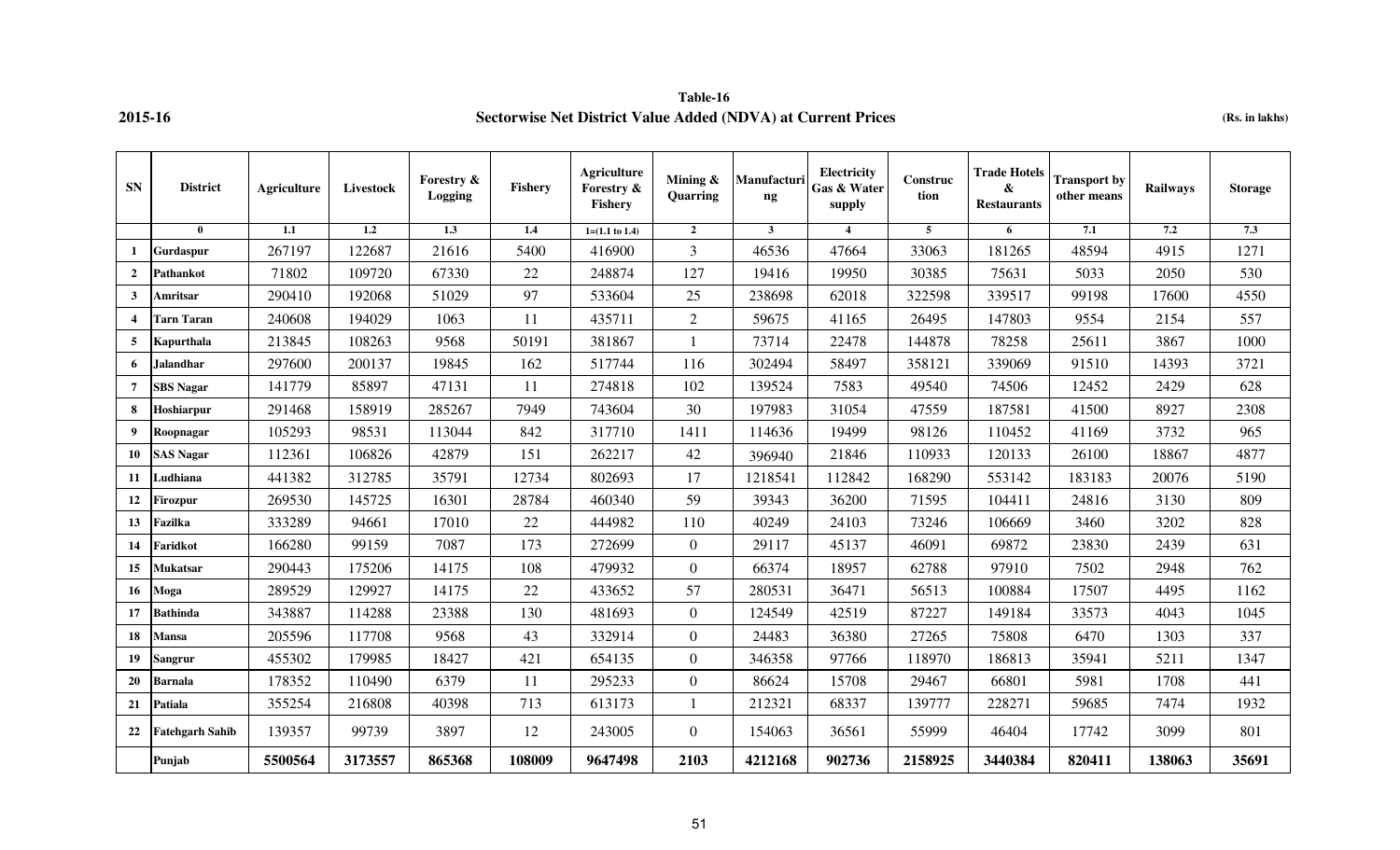# **Table-16.i 2015-16 Sectorwise Net District Value Added (NDVA) at Current Prices %age**

| <b>SN</b>               | <b>District</b>        | Agriculture | Livestock | Forestry &<br>Logging | Fishery | <b>Agriculture</b><br>Forestry &<br>Fishery | Mining $\&$<br>Quarring | Manufacturi<br>ng | Electricity<br>Gas & Water<br>supply | Construc<br>tion | <b>Trade Hotels</b><br>&<br><b>Restaurants</b> | <b>Transport by</b><br>other means | <b>Railways</b> | <b>Storage</b> |
|-------------------------|------------------------|-------------|-----------|-----------------------|---------|---------------------------------------------|-------------------------|-------------------|--------------------------------------|------------------|------------------------------------------------|------------------------------------|-----------------|----------------|
|                         | $\mathbf{0}$           | 1.1         | 1.2       | 1.3                   | 1.4     | $1=(1.1 \text{ to } 1.4)$                   | $\overline{2}$          | $\mathbf{3}$      | $\overline{4}$                       | $\overline{5}$   | 6                                              | 7.1                                | 7.2             | 7.3            |
| 1                       | Gurdaspur              | 4.86        | 3.87      | 2.50                  | 5.00    | 4.32                                        | 0.14                    | 1.10              | 5.28                                 | 1.53             | 5.27                                           | 5.92                               | 3.56            | 3.56           |
| $\overline{2}$          | Pathankot              | 1.31        | 3.46      | 7.78                  | 0.02    | 2.58                                        | 6.04                    | 0.46              | 2.21                                 | 1.41             | 2.20                                           | 0.61                               | 1.48            | 1.48           |
| $\mathbf{3}$            | <b>Amritsar</b>        | 5.28        | 6.05      | 5.90                  | 0.09    | 5.53                                        | 1.19                    | 5.67              | 6.87                                 | 14.94            | 9.87                                           | 12.09                              | 12.75           | 12.75          |
| $\overline{\mathbf{4}}$ | <b>Tarn Taran</b>      | 4.37        | 6.11      | 0.12                  | 0.01    | 4.52                                        | 0.10                    | 1.42              | 4.56                                 | 1.23             | 4.30                                           | 1.16                               | 1.56            | 1.56           |
| 5                       | Kapurthala             | 3.89        | 3.41      | 1.11                  | 46.47   | 3.96                                        | 0.05                    | 1.75              | 2.49                                 | 6.71             | 2.27                                           | 3.12                               | 2.80            | 2.80           |
| 6                       | Jalandhar              | 5.41        | 6.31      | 2.29                  | 0.15    | 5.37                                        | 5.52                    | 7.18              | 6.48                                 | 16.59            | 9.86                                           | 11.15                              | 10.42           | 10.42          |
| $\overline{7}$          | <b>SBS Nagar</b>       | 2.58        | 2.71      | 5.45                  | 0.01    | 2.85                                        | 4.85                    | 3.31              | 0.84                                 | 2.29             | 2.17                                           | 1.52                               | 1.76            | 1.76           |
| 8                       | Hoshiarpur             | 5.30        | 5.01      | 32.96                 | 7.36    | 7.71                                        | 1.43                    | 4.70              | 3.44                                 | 2.20             | 5.45                                           | 5.06                               | 6.47            | 6.47           |
| 9                       | Roopnagar              | 1.91        | 3.10      | 13.06                 | 0.78    | 3.29                                        | 67.09                   | 2.72              | 2.16                                 | 4.55             | 3.21                                           | 5.02                               | 2.70            | 2.70           |
| 10                      | <b>SAS Nagar</b>       | 2.04        | 3.37      | 4.96                  | 0.14    | 2.72                                        | 2.00                    | 9.42              | 2.42                                 | 5.14             | 3.49                                           | 3.18                               | 13.67           | 13.67          |
| 11                      | Ludhiana               | 8.02        | 9.86      | 4.14                  | 11.79   | 8.32                                        | 0.81                    | 28.93             | 12.50                                | 7.80             | 16.08                                          | 22.33                              | 14.54           | 14.54          |
| 12                      | Firozpur               | 4.90        | 4.59      | 1.88                  | 26.65   | 4.77                                        | 2.81                    | 0.93              | 4.01                                 | 3.32             | 3.03                                           | 3.02                               | 2.27            | 2.27           |
| 13                      | Fazilka                | 6.06        | 2.98      | 1.97                  | 0.02    | 4.61                                        | 5.23                    | 0.96              | 2.67                                 | 3.39             | 3.10                                           | 0.42                               | 2.32            | 2.32           |
| 14                      | Faridkot               | 3.02        | 3.12      | 0.82                  | 0.16    | 2.83                                        | 0.00                    | 0.69              | 5.00                                 | 2.13             | 2.03                                           | 2.90                               | 1.77            | 1.77           |
| 15                      | <b>Mukatsar</b>        | 5.28        | 5.52      | 1.64                  | 0.10    | 4.97                                        | 0.00                    | 1.58              | 2.10                                 | 2.91             | 2.85                                           | 0.91                               | 2.14            | 2.14           |
| 16                      | Moga                   | 5.26        | 4.09      | 1.64                  | 0.02    | 4.49                                        | 2.71                    | 6.66              | 4.04                                 | 2.62             | 2.93                                           | 2.13                               | 3.26            | 3.26           |
| 17                      | <b>Bathinda</b>        | 6.25        | 3.60      | 2.70                  | 0.12    | 4.99                                        | 0.00                    | 2.96              | 4.71                                 | 4.04             | 4.34                                           | 4.09                               | 2.93            | 2.93           |
| 18                      | Mansa                  | 3.74        | 3.71      | 1.11                  | 0.04    | 3.45                                        | 0.00                    | 0.58              | 4.03                                 | 1.26             | 2.20                                           | 0.79                               | 0.94            | 0.94           |
| 19                      | <b>Sangrur</b>         | 8.28        | 5.67      | 2.13                  | 0.39    | 6.78                                        | 0.00                    | 8.22              | 10.83                                | 5.51             | 5.43                                           | 4.38                               | 3.77            | 3.77           |
| 20                      | <b>Barnala</b>         | 3.24        | 3.48      | 0.74                  | 0.01    | 3.06                                        | 0.00                    | 2.06              | 1.74                                 | 1.36             | 1.94                                           | 0.73                               | 1.24            | 1.24           |
| 21                      | Patiala                | 6.46        | 6.83      | 4.67                  | 0.66    | 6.36                                        | 0.05                    | 5.04              | 7.57                                 | 6.47             | 6.64                                           | 7.28                               | 5.41            | 5.41           |
| 22                      | <b>Fatehgarh Sahib</b> | 2.53        | 3.14      | 0.45                  | 0.01    | 2.52                                        | 0.00                    | 3.66              | 4.05                                 | 2.59             | 1.35                                           | 2.16                               | 2.24            | 2.24           |
|                         | Punjab                 | 100         | 100       | 100                   | 100     | 100                                         | 100                     | 100               | 100                                  | <b>100</b>       | 100                                            | 100                                | 100             | 100            |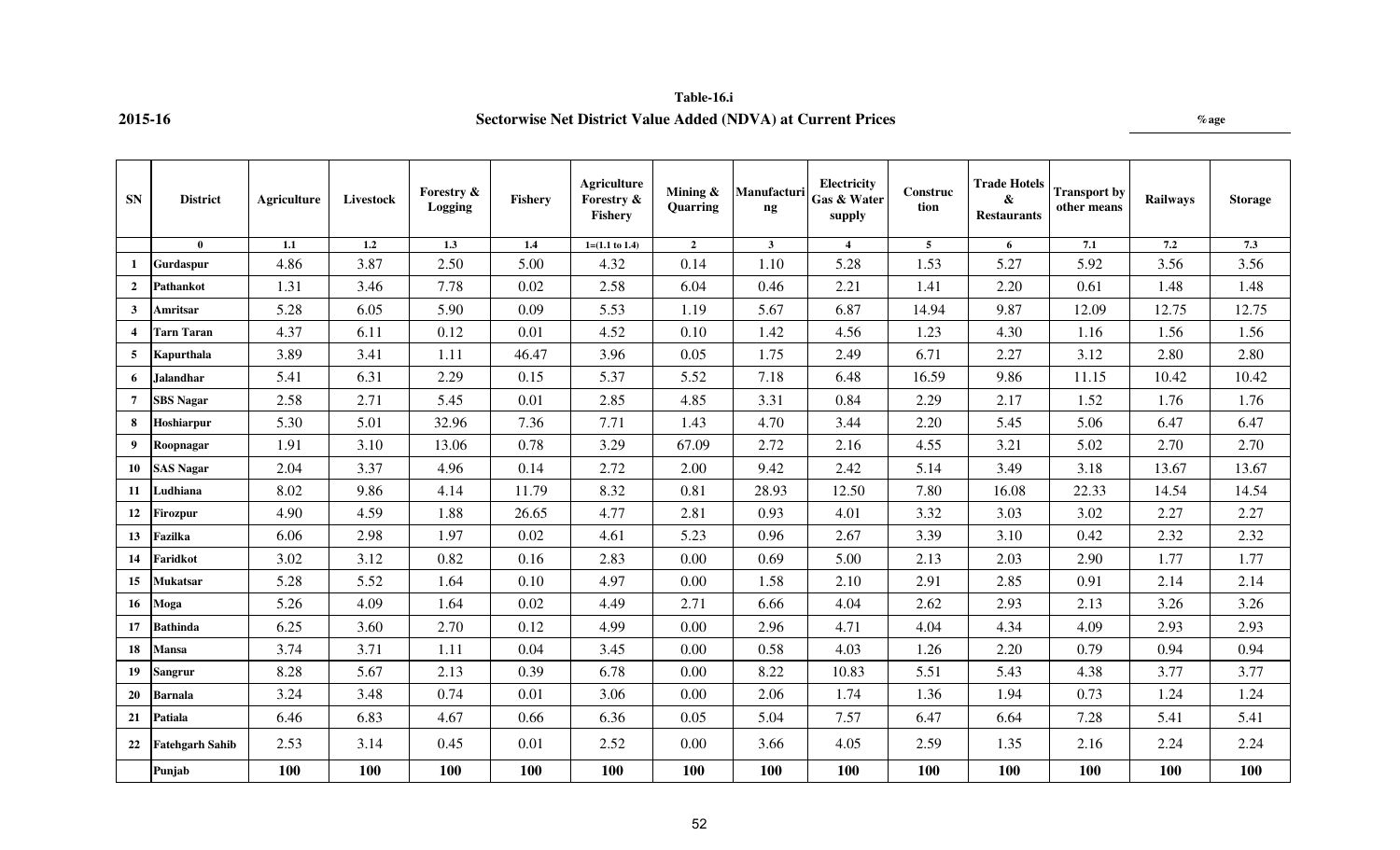| 2015-16 |  |  |
|---------|--|--|

**2015-16 (Concld.) Sectorwise Net District Value Added (NDVA) at Current Prices** (Rs. in lakhs) **Table-16**

| <b>SN</b>               | <b>District</b>        | Commun<br>ication | <b>Transport,St</b><br>orage $\&$<br>Commun. | <b>Banking &amp;</b><br><b>Insurance</b> | <b>Real Estate</b><br>Ownership of<br>Dwellings &<br>business<br>services | <b>Public</b><br>Admn. | <b>Others</b><br>services | Net District<br><b>Value Added</b><br>(NDVA) | <b>Net District</b><br><b>Domestic</b><br><b>Product</b><br>(NSDP) | Popula<br>$\frac{1}{2}$ tion (000) | Per<br><b>Capita Income</b><br>(In Rs.) | Primary | Secondary | <b>Tertiary</b> |
|-------------------------|------------------------|-------------------|----------------------------------------------|------------------------------------------|---------------------------------------------------------------------------|------------------------|---------------------------|----------------------------------------------|--------------------------------------------------------------------|------------------------------------|-----------------------------------------|---------|-----------|-----------------|
|                         | $\mathbf{0}$           | 7.4               | $7=(7.1 \text{ to } 7.4)$                    | 8                                        | $\mathbf 9$                                                               | 10                     | 11                        | <b>12</b>                                    | 13                                                                 | 14                                 | 15                                      | 16      | 17        | 18              |
| 1                       | Gurdaspur              | 20888             | 75668                                        | 64452                                    | 85987                                                                     | 93966                  | 119608                    | 1165113                                      | 1302554                                                            | 1692                               | 76983                                   | 416903  | 127264    | 620946          |
| $\overline{2}$          | Pathankot              | 8713              | 16325                                        | 59232                                    | 35852                                                                     | 52205                  | 52068                     | 610065                                       | 682031                                                             | 701                                | 97294                                   | 249001  | 69751     | 291313          |
| 3                       | Amritsar               | 74796             | 196144                                       | 151224                                   | 203545                                                                    | 121706                 | 308526                    | 2477604                                      | 2769873                                                            | 2659                               | 104170                                  | 533629  | 623314    | 1320661         |
| $\overline{\mathbf{4}}$ | <b>Tarn Taran</b>      | 9154              | 21418                                        | 72918                                    | 36140                                                                     | 27886                  | 106147                    | 975360                                       | 1090418                                                            | 1213                               | 89894                                   | 435713  | 127335    | 412312          |
| 5                       | Kapurthala             | 16433             | 46910                                        | 71654                                    | 70510                                                                     | 41690                  | 111840                    | 1043799                                      | 1166930                                                            | 844                                | 138262                                  | 381868  | 241069    | 420862          |
| 6                       | Jalandhar              | 61164             | 170788                                       | 235933                                   | 332094                                                                    | 145523                 | 358106                    | 2818486                                      | 3150966                                                            | 2307                               | 136583                                  | 517860  | 719112    | 1581514         |
| $\overline{7}$          | <b>SBS Nagar</b>       | 10323             | 25831                                        | 53926                                    | 37375                                                                     | 34237                  | 67398                     | 764840                                       | 855063                                                             | 624                                | 137029                                  | 274920  | 196647    | 293273          |
| 8                       | Hoshiarpur             | 37938             | 90673                                        | 121952                                   | 109202                                                                    | 98444                  | 266671                    | 1894753                                      | 2118266                                                            | 1636                               | 129478                                  | 743634  | 276595    | 874524          |
| 9                       | Roopnagar              | 15859             | 61724                                        | 47440                                    | 62113                                                                     | 45445                  | 119295                    | 997851                                       | 1115562                                                            | 711                                | 156900                                  | 319121  | 232261    | 446469          |
| 10                      | <b>SAS Nagar</b>       | 80177             | 130021                                       | 71544                                    | 154974                                                                    | 50950                  | 113816                    | 1433417                                      | 1602509                                                            | 1133                               | 141439                                  | 262259  | 529720    | 641439          |
| 11                      | Ludhiana               | 85317             | 293766                                       | 277271                                   | 625248                                                                    | 165728                 | 542120                    | 4759658                                      | 5321127                                                            | 3733                               | 142543                                  | 802710  | 1499673   | 2457275         |
| 12                      | Firozpur               | 13300             | 42055                                        | 52333                                    | 60631                                                                     | 69055                  | 57853                     | 993875                                       | 1111117                                                            | 1073                               | 103552                                  | 460399  | 147137    | 386339          |
| 13                      | Fazilka                | 13609             | 21099                                        | 53540                                    | 62031                                                                     | 35527                  | 64520                     | 926076                                       | 1035320                                                            | 1098                               | 94291                                   | 445092  | 137599    | 343386          |
| 14                      | Faridkot               | 10367             | 37267                                        | 36638                                    | 44619                                                                     | 39003                  | 69616                     | 690059                                       | 771461                                                             | 650                                | 118686                                  | 272699  | 120345    | 297015          |
| 15                      | Mukatsar               | 12528             | 23741                                        | 36198                                    | 43467                                                                     | 35132                  | 87185                     | 951684                                       | 1063949                                                            | 965                                | 110254                                  | 479932  | 148119    | 323633          |
| 16                      | Moga                   | 19101             | 42266                                        | 61897                                    | 68576                                                                     | 45688                  | 101627                    | 1228159                                      | 1373038                                                            | 1045                               | 131391                                  | 433709  | 373514    | 420936          |
| 17                      | <b>Bathinda</b>        | 17182             | 55844                                        | 71297                                    | 104345                                                                    | 71155                  | 133695                    | 1321508                                      | 1477398                                                            | 1493                               | 98955                                   | 481693  | 254295    | 585520          |
| 18                      | Mansa                  | 5536              | 13646                                        | 25286                                    | 42232                                                                     | 46644                  | 65081                     | 689740                                       | 771105                                                             | 809                                | 95316                                   | 332914  | 88129     | 268698          |
| 19                      | Sangrur                | 22145             | 64644                                        | 88420                                    | 140074                                                                    | 79378                  | 213992                    | 1990550                                      | 2225363                                                            | 1745                               | 127528                                  | 654135  | 563094    | 773321          |
| 20                      | Barnala                | 7257              | 15387                                        | 29931                                    | 44866                                                                     | 27537                  | 66105                     | 677658                                       | 757597                                                             | 630                                | 120254                                  | 295233  | 131798    | 250627          |
| 21                      | Patiala                | 31762             | 100854                                       | 128384                                   | 291055                                                                    | 116514                 | 222599                    | 2121285                                      | 2371520                                                            | 2057                               | 115290                                  | 613174  | 420435    | 1087676         |
| 22                      | <b>Fatehgarh Sahib</b> | 13168             | 34810                                        | 42603                                    | 62031                                                                     | 31621                  | 69239                     | 776334                                       | 867915                                                             | 630                                | 137764                                  | 243005  | 246623    | 286708          |
|                         | Punjab                 | 586718            | 1580883                                      | 1854072                                  | 2716969                                                                   | 1475035                | 3317104                   | 31307876                                     | 35001082                                                           | 29448                              | 118858                                  | 9649601 | 7273829   | 14384447        |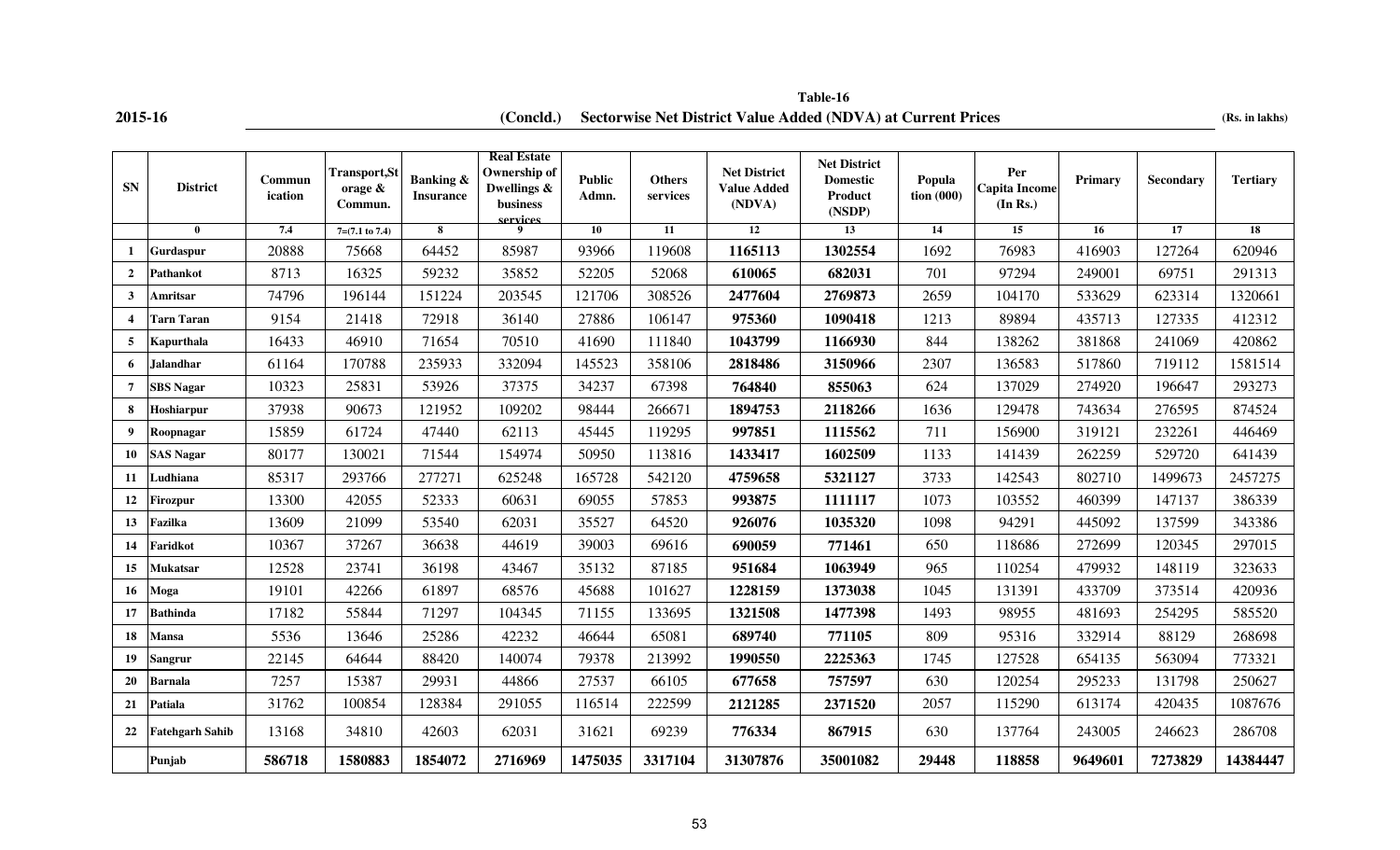# **Table-16.i**

### **2015-16 %age (Concld.) Sectorwise Net District Value Added (NDVA) at Current Prices**

| <b>SN</b>        | <b>District</b>        | Commun<br>ication | <b>Transport, St</b><br>orage $\&$<br>Commun. | <b>Banking &amp;</b><br><b>Insurance</b> | <b>Real Estate</b><br><b>Ownership of</b><br>Dwellings &<br>business<br>services | <b>Public</b><br>Admn. | <b>Others</b><br>services | <b>Gross District</b><br><b>Value Added</b><br>(GDVA) | <b>Gross District</b><br><b>Domestic</b><br>Product<br>(GDDP) | Popula<br>$\frac{1}{2}$ tion (000) | Per<br><b>Capita Income</b><br>(In Rs.) | Primary | Secondary | <b>Tertiary</b> |
|------------------|------------------------|-------------------|-----------------------------------------------|------------------------------------------|----------------------------------------------------------------------------------|------------------------|---------------------------|-------------------------------------------------------|---------------------------------------------------------------|------------------------------------|-----------------------------------------|---------|-----------|-----------------|
|                  | $\mathbf{0}$           | 7.4               | $7=(7.1 \text{ to } 7.4)$                     | 8                                        |                                                                                  | 10                     | 11                        | 12                                                    | 13                                                            | 14                                 | 15                                      | 16      | 17        | 18              |
| $\mathbf{1}$     | Gurdaspur              | 3.56              | 4.79                                          | 3.48                                     | 3.16                                                                             | 6.37                   | 3.61                      | 3.72                                                  | 3.72                                                          | 5.75                               | 64.77                                   | 4.32    | 1.75      | 4.32            |
| $\overline{2}$   | <b>Pathankot</b>       | 1.48              | 1.03                                          | 3.19                                     | 1.32                                                                             | 3.54                   | 1.57                      | 1.95                                                  | 1.95                                                          | 2.38                               | 81.86                                   | 2.58    | 0.96      | 2.03            |
| $\mathbf{3}$     | Amritsar               | 12.75             | 12.41                                         | 8.16                                     | 7.49                                                                             | 8.25                   | 9.30                      | 7.91                                                  | 7.91                                                          | 9.03                               | 87.64                                   | 5.53    | 8.57      | 9.18            |
| $\boldsymbol{4}$ | <b>Tarn Taran</b>      | 1.56              | 1.35                                          | 3.93                                     | 1.33                                                                             | 1.89                   | 3.20                      | 3.12                                                  | 3.12                                                          | 4.12                               | 75.63                                   | 4.52    | 1.75      | 2.87            |
| 5                | Kapurthala             | 2.80              | 2.97                                          | 3.86                                     | 2.60                                                                             | 2.83                   | 3.37                      | 3.33                                                  | 3.33                                                          | 2.87                               | 116.33                                  | 3.96    | 3.31      | 2.93            |
| 6                | <b>Jalandhar</b>       | 10.42             | 10.80                                         | 12.73                                    | 12.22                                                                            | 9.87                   | 10.80                     | 9.00                                                  | 9.00                                                          | 7.83                               | 114.91                                  | 5.37    | 9.89      | 10.99           |
| $\overline{7}$   | <b>SBS Nagar</b>       | 1.76              | 1.63                                          | 2.91                                     | 1.38                                                                             | 2.32                   | 2.03                      | 2.44                                                  | 2.44                                                          | 2.12                               | 115.29                                  | 2.85    | 2.70      | 2.04            |
| 8                | Hoshiarpur             | 6.47              | 5.74                                          | 6.58                                     | 4.02                                                                             | 6.67                   | 8.04                      | 6.05                                                  | 6.05                                                          | 5.56                               | 108.94                                  | 7.71    | 3.80      | 6.08            |
| 9                | Roopnagar              | 2.70              | 3.90                                          | 2.56                                     | 2.29                                                                             | 3.08                   | 3.60                      | 3.19                                                  | 3.19                                                          | 2.41                               | 132.01                                  | 3.31    | 3.19      | 3.10            |
| 10               | <b>SAS Nagar</b>       | 13.67             | 8.22                                          | 3.86                                     | 5.70                                                                             | 3.45                   | 3.43                      | 4.58                                                  | 4.58                                                          | 3.85                               | 119.00                                  | 2.72    | 7.28      | 4.46            |
| 11               | Ludhiana               | 14.54             | 18.58                                         | 14.95                                    | 23.01                                                                            | 11.24                  | 16.34                     | 15.20                                                 | 15.20                                                         | 12.68                              | 119.93                                  | 8.32    | 20.62     | 17.08           |
| 12               | Firozpur               | 2.27              | 2.66                                          | 2.82                                     | 2.23                                                                             | 4.68                   | 1.74                      | 3.17                                                  | 3.17                                                          | 3.64                               | 87.12                                   | 4.77    | 2.02      | 2.69            |
| 13               | Fazilka                | 2.32              | 1.33                                          | 2.89                                     | 2.28                                                                             | 2.41                   | 1.95                      | 2.96                                                  | 2.96                                                          | 3.73                               | 79.33                                   | 4.61    | 1.89      | 2.39            |
| 14               | Faridkot               | 1.77              | 2.36                                          | 1.98                                     | 1.64                                                                             | 2.64                   | 2.10                      | 2.20                                                  | 2.20                                                          | 2.21                               | 99.86                                   | 2.83    | 1.65      | 2.06            |
| 15               | <b>Mukatsar</b>        | 2.14              | 1.50                                          | 1.95                                     | 1.60                                                                             | 2.38                   | 2.63                      | 3.04                                                  | 3.04                                                          | 3.28                               | 92.76                                   | 4.97    | 2.04      | 2.25            |
| 16               | Moga                   | 3.26              | 2.67                                          | 3.34                                     | 2.52                                                                             | 3.10                   | 3.06                      | 3.92                                                  | 3.92                                                          | 3.55                               | 110.54                                  | 4.49    | 5.14      | 2.93            |
| 17               | <b>Bathinda</b>        | 2.93              | 3.53                                          | 3.85                                     | 3.84                                                                             | 4.82                   | 4.03                      | 4.22                                                  | 4.22                                                          | 5.07                               | 83.25                                   | 4.99    | 3.50      | 4.07            |
| 18               | Mansa                  | 0.94              | 0.86                                          | 1.36                                     | 1.55                                                                             | 3.16                   | 1.96                      | 2.20                                                  | 2.20                                                          | 2.75                               | 80.19                                   | 3.45    | 1.21      | 1.87            |
| 19               | <b>Sangrur</b>         | 3.77              | 4.09                                          | 4.77                                     | 5.16                                                                             | 5.38                   | 6.45                      | 6.36                                                  | 6.36                                                          | 5.93                               | 107.29                                  | 6.78    | 7.74      | 5.38            |
| 20               | <b>Barnala</b>         | 1.24              | 0.97                                          | 1.61                                     | 1.65                                                                             | 1.87                   | 1.99                      | 2.16                                                  | 2.16                                                          | 2.14                               | 101.17                                  | 3.06    | 1.81      | 1.74            |
| 21               | Patiala                | 5.41              | 6.38                                          | 6.92                                     | 10.71                                                                            | 7.90                   | 6.71                      | 6.78                                                  | 6.78                                                          | 6.99                               | 97.00                                   | 6.35    | 5.78      | 7.56            |
| 22               | <b>Fatehgarh Sahib</b> | 2.24              | 2.20                                          | 2.30                                     | 2.28                                                                             | 2.14                   | 2.09                      | 2.48                                                  | 2.48                                                          | 2.14                               | 115.91                                  | 2.52    | 3.39      | 1.99            |
|                  | Punjab                 | 100               | 100                                           | 100                                      | 100                                                                              | 100                    | 100                       | 100                                                   | 100                                                           | 100                                | 100                                     | 100     | 100       | 100             |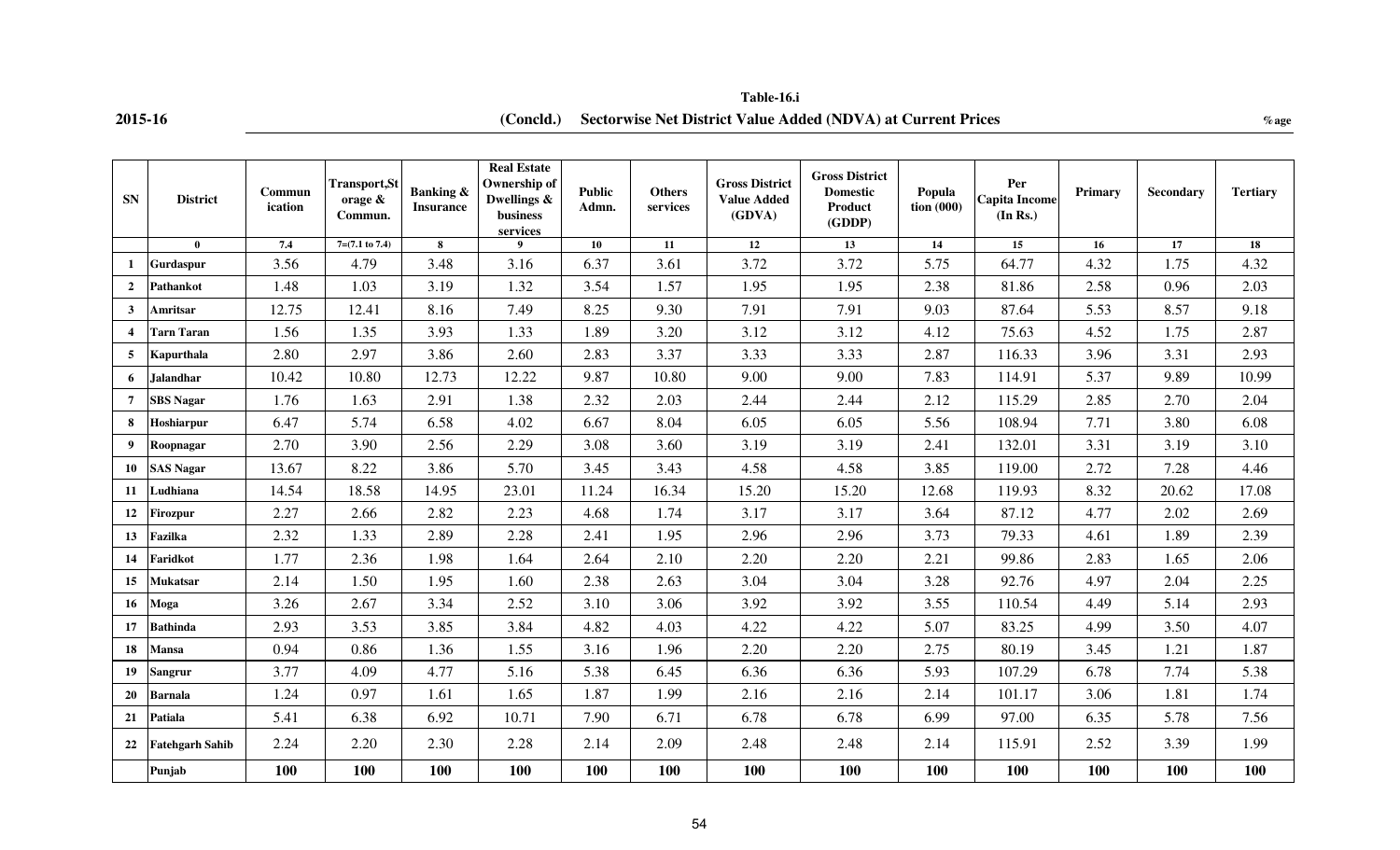**Table-17 2015-16 Sectorwise Net District Value Added (NDVA) at Constant (2011-12) Prices (Rs. in lakhs)**

| <b>SN</b>      | <b>District</b>    | <b>Agriculture</b> | Livestock | Forestry &<br>Logging | <b>Fishery</b> | <b>Agriculture</b><br>Forestry &<br>Fishery | Mining $\&$<br>Quarring | Manufacturi<br>ng | Electricity<br>Gas & Water<br>supply | Construc<br>tion | <b>Trade Hotels</b><br>$\pmb{\&}$<br><b>Restaurants</b> | <b>Transport by</b><br>other means | Railways | <b>Storage</b> |
|----------------|--------------------|--------------------|-----------|-----------------------|----------------|---------------------------------------------|-------------------------|-------------------|--------------------------------------|------------------|---------------------------------------------------------|------------------------------------|----------|----------------|
|                | $\mathbf{0}$       | 1.1                | 1.2       | 1.3                   | 1.4            | $1=(1.1 \text{ to } 1.4)$                   | $\overline{2}$          | $\overline{3}$    | $\overline{4}$                       | $\overline{5}$   | 6                                                       | 7.1                                | 7.2      | 7.3            |
| 1              | Gurdaspur          | 217581             | 91209     | 17434                 | 3139           | 329363                                      | $\overline{4}$          | 41443             | 34964                                | 29781            | 165222                                                  | 46061                              | 4471     | 1088           |
| $\overline{2}$ | Pathankot          | 59845              | 83826     | 54303                 | 13             | 197987                                      | 179                     | 17291             | 14634                                | 27368            | 68937                                                   | 4770                               | 1865     | 454            |
| $\mathbf{3}$   | Amritsar           | 239938             | 143158    | 41156                 | 57             | 424309                                      | 35                      | 212575            | 45492                                | 290574           | 309468                                                  | 94027                              | 16008    | 3895           |
| $\overline{4}$ | Tarn Taran         | 197757             | 145926    | 857                   | 6              | 344546                                      | 3                       | 53145             | 30196                                | 23865            | 134722                                                  | 9056                               | 1959     | 477            |
| 5              | Kapurthala         | 172112             | 81765     | 7717                  | 29178          | 290772                                      | $\mathbf{1}$            | 65647             | 16489                                | 130495           | 71332                                                   | 24276                              | 3517     | 856            |
| 6              | Jalandhar          | 237423             | 151337    | 16005                 | 94             | 404859                                      | 163                     | 269390            | 42910                                | 322570           | 309060                                                  | 86741                              | 13091    | 3185           |
| $\overline{7}$ | <b>SBS</b> Nagar   | 113935             | 64313     | 38012                 | 6              | 216266                                      | 144                     | 124255            | 5562                                 | 44622            | 67911                                                   | 11803                              | 2209     | 538            |
| 8              | Hoshiarpur         | 242001             | 118548    | 230072                | 4621           | 595242                                      | 42                      | 176316            | 22779                                | 42837            | 170980                                                  | 39336                              | 8120     | 1976           |
| 9              | Roopnagar          | 85652              | 73655     | 91172                 | 490            | 250969                                      | 1982                    | 102090            | 14303                                | 88385            | 100677                                                  | 39023                              | 3394     | 826            |
| 10             | <b>SAS Nagar</b>   | 90921              | 79268     | 34582                 | 88             | 204859                                      | 59                      | 353500            | 16025                                | 99921            | 109501                                                  | 24739                              | 17160    | 4175           |
| 11             | Ludhiana           | 348457             | 231468    | 28866                 | 7403           | 616194                                      | 25                      | 1085186           | 82774                                | 151584           | 504186                                                  | 173635                             | 18260    | 4443           |
| 12             | Firozpur           | 216653             | 107958    | 13147                 | 16733          | 354491                                      | 83                      | 35037             | 26554                                | 64487            | 95170                                                   | 23523                              | 2847     | 693            |
| 13             | Fazilka            | 274451             | 70195     | 13719                 | 13             | 358378                                      | 154                     | 35845             | 17680                                | 65975            | 97229                                                   | 3280                               | 2913     | 709            |
| 14             | Faridkot           | 133517             | 74454     | 5716                  | 100            | 213787                                      | $\overline{0}$          | 25931             | 33109                                | 41515            | 63688                                                   | 22588                              | 2219     | 540            |
| 15             | <b>Mukatsar</b>    | 237282             | 133080    | 11432                 | 63             | 381857                                      | $\overline{0}$          | 59110             | 13906                                | 56555            | 89245                                                   | 7111                               | 2681     | 652            |
| 16             | Moga               | 232901             | 96609     | 11432                 | 13             | 340955                                      | 79                      | 249830            | 26752                                | 50902            | 91955                                                   | 16595                              | 4088     | 995            |
| 17             | <b>Bathinda</b>    | 280849             | 85125     | 18863                 | 75             | 384912                                      | $\overline{0}$          | 110918            | 31189                                | 78568            | 135981                                                  | 31823                              | 3677     | 895            |
| 18             | Mansa              | 167634             | 87257     | 7717                  | 25             | 262633                                      | $\overline{0}$          | 21804             | 26686                                | 24559            | 69099                                                   | 6133                               | 1185     | 288            |
| 19             | <b>Sangrur</b>     | 365170             | 133702    | 14862                 | 245            | 513979                                      | $\overline{0}$          | 308453            | 71715                                | 107160           | 170280                                                  | 34067                              | 4740     | 1153           |
| 20             | <b>Barnala</b>     | 143014             | 82538     | 5144                  | 6              | 230702                                      | $\overline{0}$          | 77144             | 11522                                | 26542            | 60888                                                   | 5670                               | 1553     | 378            |
| 21             | Patiala            | 284481             | 161258    | 32582                 | 415            | 478736                                      | $\mathbf{1}$            | 189085            | 50128                                | 125901           | 208068                                                  | 56574                              | 6798     | 1654           |
| 22             | Fatehgarh<br>Sahib | 112035             | 74087     | 3144                  | 6              | 189272                                      | $\overline{0}$          | 137203            | 26819                                | 50440            | 42295                                                   | 16819                              | 2818     | 686            |
|                | Punjab             | 4453609            | 2370736   | 697934                | 62789          | 7585068                                     | 2954                    | 3751196           | 662189                               | 1944606          | 3135894                                                 | 777649                             | 125573   | 30554          |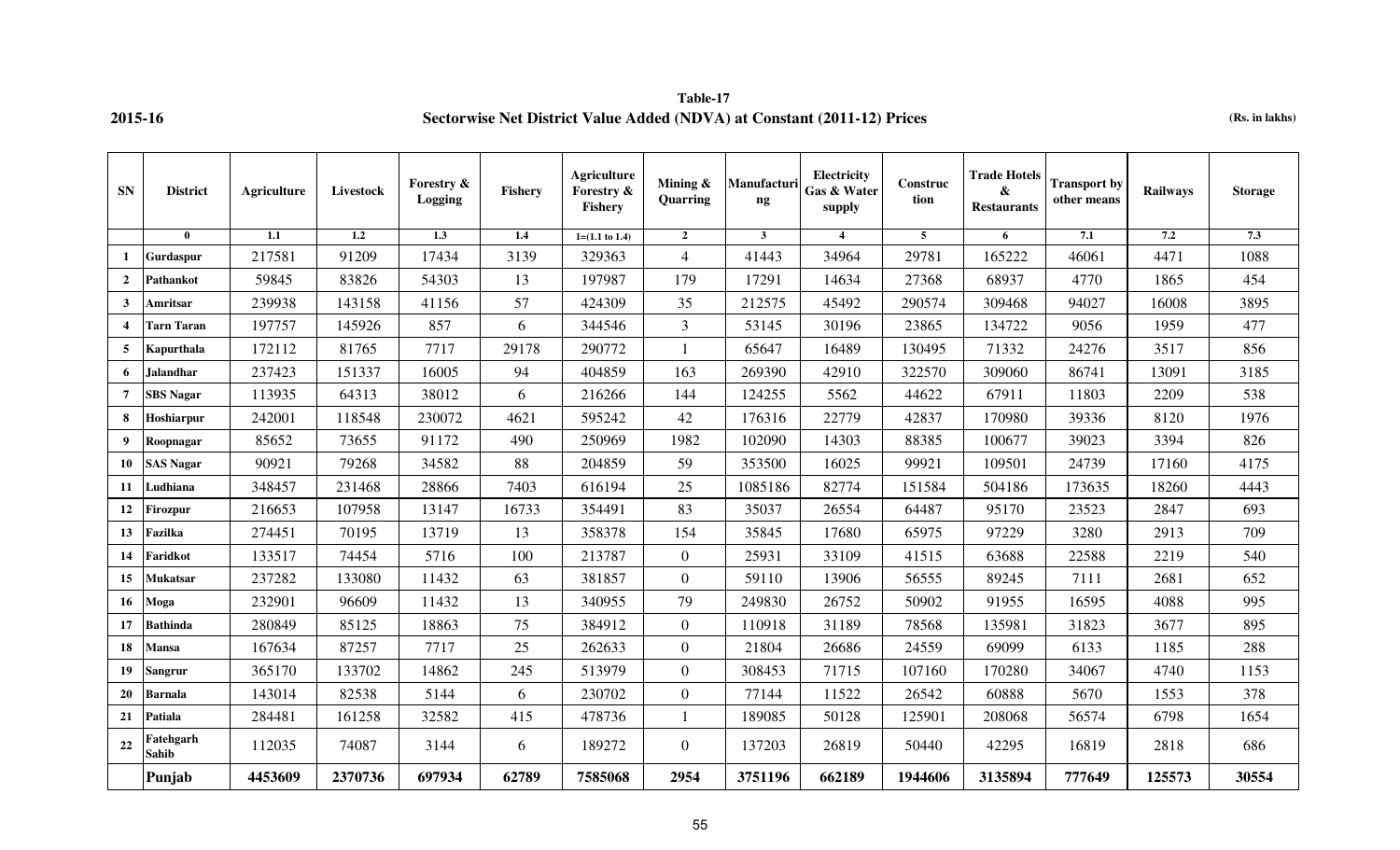| <b>SN</b>      | <b>District</b>           | <b>Agriculture</b> | Livestock | <b>Forestry &amp;</b><br><b>Logging</b> | <b>Fishery</b> | Agriculture<br>Forestry &<br>Fishery | Mining &<br>Quarring | Manufacturi<br>$\boldsymbol{\mathsf{ng}}$ | Electricity<br>Gas & Water<br>supply | Construc<br>tion | <b>Trade Hotels</b><br>&<br><b>Restaurants</b> | <b>Transport by</b><br>other means | <b>Railways</b> | <b>Storage</b> |
|----------------|---------------------------|--------------------|-----------|-----------------------------------------|----------------|--------------------------------------|----------------------|-------------------------------------------|--------------------------------------|------------------|------------------------------------------------|------------------------------------|-----------------|----------------|
|                | $\mathbf{0}$              | 1.1                | 1.2       | 1.3                                     | 1.4            | $1=(1.1 \text{ to } 1.4)$            | $\overline{2}$       | $\mathbf{3}$                              | $\boldsymbol{4}$                     | $5\overline{5}$  | 6                                              | 7.1                                | 7.2             | 7.3            |
| $\mathbf{1}$   | Gurdaspur                 | 4.89               | 3.85      | 2.50                                    | 5.00           | 4.34                                 | 0.14                 | 1.10                                      | 5.28                                 | 1.53             | 5.27                                           | 5.92                               | 3.56            | 3.56           |
| $\mathbf{2}$   | Pathankot                 | 1.34               | 3.54      | 7.78                                    | 0.02           | 2.61                                 | 6.06                 | 0.46                                      | 2.21                                 | 1.41             | 2.20                                           | 0.61                               | 1.48            | 1.48           |
| $\mathbf{3}$   | Amritsar                  | 5.39               | 6.04      | 5.90                                    | 0.09           | 5.59                                 | 1.18                 | 5.67                                      | 6.87                                 | 14.94            | 9.87                                           | 12.09                              | 12.75           | 12.75          |
| 4              | <b>Tarn Taran</b>         | 4.44               | 6.16      | 0.12                                    | 0.01           | 4.54                                 | 0.10                 | 1.42                                      | 4.56                                 | 1.23             | 4.30                                           | 1.16                               | 1.56            | 1.56           |
| $5^{\circ}$    | Kapurthala                | 3.86               | 3.45      | 1.11                                    | 46.47          | 3.83                                 | 0.03                 | 1.75                                      | 2.49                                 | 6.71             | 2.27                                           | 3.12                               | 2.80            | 2.80           |
| 6              | <b>Jalandhar</b>          | 5.33               | 6.38      | 2.29                                    | 0.15           | 5.34                                 | 5.52                 | 7.18                                      | 6.48                                 | 16.59            | 9.86                                           | 11.15                              | 10.42           | 10.42          |
| $\overline{7}$ | <b>SBS Nagar</b>          | 2.56               | 2.71      | 5.45                                    | 0.01           | 2.85                                 | 4.87                 | 3.31                                      | 0.84                                 | 2.29             | 2.17                                           | 1.52                               | 1.76            | 1.76           |
| 8              | Hoshiarpur                | 5.43               | 5.00      | 32.96                                   | 7.36           | 7.85                                 | 1.42                 | 4.70                                      | 3.44                                 | 2.20             | 5.45                                           | 5.06                               | 6.47            | 6.47           |
| $9^{\circ}$    | Roopnagar                 | 1.92               | 3.11      | 13.06                                   | 0.78           | 3.31                                 | 67.10                | 2.72                                      | 2.16                                 | 4.55             | 3.21                                           | 5.02                               | 2.70            | 2.70           |
| 10             | <b>SAS Nagar</b>          | 2.04               | 3.34      | 4.95                                    | 0.14           | 2.70                                 | 2.00                 | 9.42                                      | 2.42                                 | 5.14             | 3.49                                           | 3.18                               | 13.67           | 13.67          |
| 11             | Ludhiana                  | 7.82               | 9.76      | 4.14                                    | 11.79          | 8.12                                 | 0.85                 | 28.93                                     | 12.50                                | 7.80             | 16.08                                          | 22.33                              | 14.54           | 14.54          |
| 12             | Firozpur                  | 4.86               | 4.55      | 1.88                                    | 26.65          | 4.67                                 | 2.81                 | 0.93                                      | 4.01                                 | 3.32             | 3.03                                           | 3.02                               | 2.27            | 2.27           |
| 13             | Fazilka                   | 6.16               | 2.96      | 1.97                                    | 0.02           | 4.72                                 | 5.21                 | 0.96                                      | 2.67                                 | 3.39             | 3.10                                           | 0.42                               | 2.32            | 2.32           |
| 14             | Faridkot                  | 3.00               | 3.14      | 0.82                                    | 0.16           | 2.82                                 | 0.00                 | 0.69                                      | 5.00                                 | 2.13             | 2.03                                           | 2.90                               | 1.77            | 1.77           |
| 15             | <b>Mukatsar</b>           | 5.33               | 5.61      | 1.64                                    | 0.10           | 5.03                                 | 0.00                 | 1.58                                      | 2.10                                 | 2.91             | 2.85                                           | 0.91                               | 2.14            | 2.14           |
| 16             | Moga                      | 5.23               | 4.08      | 1.64                                    | 0.02           | 4.50                                 | 2.67                 | 6.66                                      | 4.04                                 | 2.62             | 2.93                                           | 2.13                               | 3.26            | 3.26           |
| 17             | <b>Bathinda</b>           | 6.31               | 3.59      | 2.70                                    | 0.12           | 5.07                                 | 0.00                 | 2.96                                      | 4.71                                 | 4.04             | 4.34                                           | 4.09                               | 2.93            | 2.93           |
| 18             | <b>Mansa</b>              | 3.76               | 3.68      | 1.11                                    | 0.04           | 3.46                                 | 0.00                 | 0.58                                      | 4.03                                 | 1.26             | 2.20                                           | 0.79                               | 0.94            | 0.94           |
| 19             | <b>Sangrur</b>            | 8.20               | 5.64      | 2.13                                    | 0.39           | 6.78                                 | 0.00                 | 8.22                                      | 10.83                                | 5.51             | 5.43                                           | 4.38                               | 3.77            | 3.77           |
| 20             | <b>Barnala</b>            | 3.21               | 3.48      | 0.74                                    | 0.01           | 3.04                                 | 0.00                 | 2.06                                      | 1.74                                 | 1.36             | 1.94                                           | 0.73                               | 1.24            | 1.24           |
| 21             | Patiala                   | 6.39               | 6.80      | 4.67                                    | 0.66           | 6.31                                 | 0.03                 | 5.04                                      | 7.57                                 | 6.47             | 6.64                                           | 7.28                               | 5.41            | 5.41           |
| 22             | Fatehgarh<br><b>Sahib</b> | 2.52               | 3.13      | 0.45                                    | 0.01           | 2.50                                 | 0.00                 | 3.66                                      | 4.05                                 | 2.59             | 1.35                                           | 2.16                               | 2.24            | 2.24           |
|                | Punjab                    | 100.00             | 100.00    | 100.00                                  | 100.00         | 100.00                               | 100.00               | 100.00                                    | 100.00                               | 100.00           | 100.00                                         | 100.00                             | 100.00          | 100.00         |

**Table-17.i 2015-16 Sectorwise Net District Value Added (NDVA) at Constant (2011-12) Prices %age**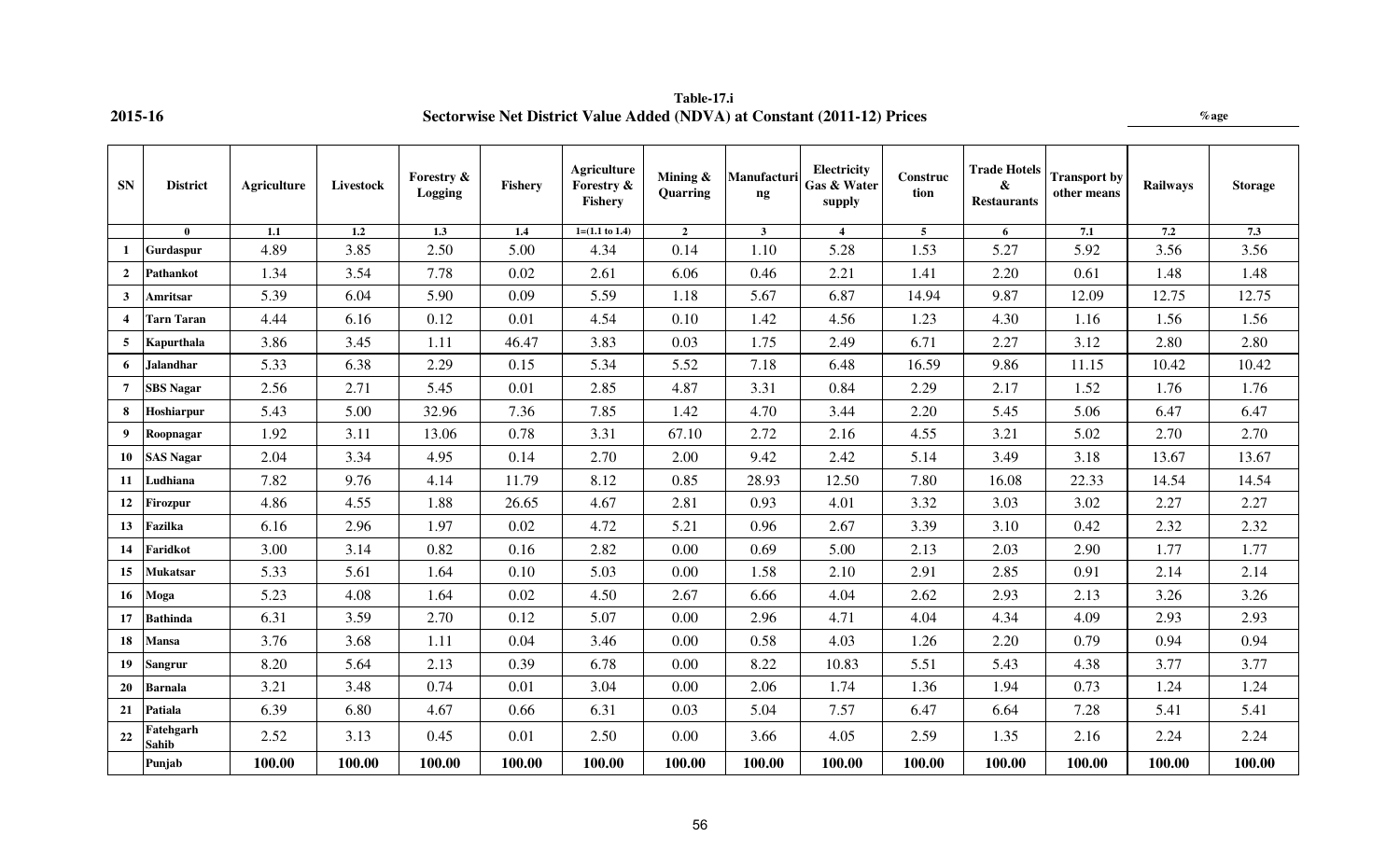**2015-16 (Concld.)** Sectorwise Net District Value Added (NDVA) at Constant(2011-12) Prices (Rs. in lakhs) **Table-17**

| <b>SN</b>        | <b>District</b>    | Commun<br>ication | <b>Transport, St</b><br>orage &<br>Commun. | <b>Banking &amp;</b><br><b>Insurance</b> | <b>Real Estate</b><br>Ownership of<br>Dwellings &<br>business services | <b>Public</b><br>Admn. | <b>Others</b><br>services | <b>Net District</b><br><b>Value Added</b><br>(NDVA) | <b>Net District</b><br><b>Domestic Product</b><br>(NSDP) | Popula<br>tion(000) | Per<br>Capita<br><b>Income</b><br>(In Rs.) | Primary | <b>Secondary</b> | <b>Tertiary</b> |
|------------------|--------------------|-------------------|--------------------------------------------|------------------------------------------|------------------------------------------------------------------------|------------------------|---------------------------|-----------------------------------------------------|----------------------------------------------------------|---------------------|--------------------------------------------|---------|------------------|-----------------|
|                  | $\mathbf{0}$       | 7.4               | $7=(7.1 \text{ to } 7.4)$                  | 8                                        | 9                                                                      | 10                     | 11                        | 12                                                  | 13                                                       | 14                  | 15                                         | 16      | 17               | 18              |
| 1                | Gurdaspur          | 17456             | 69076                                      | 59019                                    | 78803                                                                  | 84846                  | 107435                    | 999957                                              | 1091947                                                  | 1692                | 64536                                      | 329367  | 106188           | 564402          |
| $\overline{2}$   | Pathankot          | 7281              | 14370                                      | 54239                                    | 32857                                                                  | 47138                  | 46769                     | 521769                                              | 569769                                                   | 701                 | 81279                                      | 198166  | 59294            | 264310          |
| $\mathbf{3}$     | Amritsar           | 62507             | 176438                                     | 138476                                   | 186540                                                                 | 109893                 | 277126                    | 2170928                                             | 2370641                                                  | 2659                | 89155                                      | 424344  | 548641           | 1197943         |
| $\boldsymbol{4}$ | <b>Tarn Taran</b>  | 7650              | 19141                                      | 66772                                    | 33121                                                                  | 25180                  | 95344                     | 826033                                              | 902024                                                   | 1213                | 74363                                      | 344549  | 107205           | 374279          |
| 5                | <b>Kapurthala</b>  | 13733             | 42381                                      | 65614                                    | 64620                                                                  | 37644                  | 100458                    | 885452                                              | 966909                                                   | 844                 | 114563                                     | 290773  | 212630           | 382048          |
| 6                | Jalandhar          | 51116             | 154132                                     | 216045                                   | 304349                                                                 | 131400                 | 321661                    | 2476539                                             | 2704366                                                  | 2307                | 117224                                     | 405022  | 634869           | 1436647         |
| $\overline{7}$   | <b>SBS Nagar</b>   | 8627              | 23176                                      | 49380                                    | 34253                                                                  | 30914                  | 60539                     | 657023                                              | 717466                                                   | 624                 | 114978                                     | 216410  | 174440           | 266173          |
| 8                | Hoshiarpur         | 31705             | 81137                                      | 111672                                   | 100079                                                                 | 88890                  | 239532                    | 1629505                                             | 1779410                                                  | 1636                | 108766                                     | 595284  | 241933           | 792289          |
| 9                | Roopnagar          | 13254             | 56497                                      | 43441                                    | 56924                                                                  | 41034                  | 107154                    | 863456                                              | 942889                                                   | 711                 | 132614                                     | 252951  | 204779           | 405726          |
| 10               | <b>SAS Nagar</b>   | 67005             | 113080                                     | 65513                                    | 142027                                                                 | 46005                  | 102232                    | 1252722                                             | 1367966                                                  | 1133                | 120738                                     | 204918  | 469446           | 578359          |
| 11               | Ludhiana           | 71300             | 267638                                     | 253898                                   | 573013                                                                 | 149644                 | 486947                    | 4171088                                             | 4554804                                                  | 3733                | 122015                                     | 616219  | 1319543          | 2235326         |
| 12               | Firozpur           | 11115             | 38177                                      | 47922                                    | 55566                                                                  | 62353                  | 51965                     | 831806                                              | 908327                                                   | 1073                | 84653                                      | 354574  | 126078           | 351153          |
| 13               | Fazilka            | 11373             | 18274                                      | 49027                                    | 56849                                                                  | 32079                  | 57953                     | 789443                                              | 862067                                                   | 1098                | 78512                                      | 358532  | 119500           | 311411          |
| 14               | Faridkot           | 8664              | 34010                                      | 33549                                    | 40892                                                                  | 35218                  | 62531                     | 584230                                              | 637976                                                   | 650                 | 98150                                      | 213787  | 100556           | 269888          |
| 15               | Mukatsar           | 10470             | 20915                                      | 33147                                    | 39836                                                                  | 31723                  | 78312                     | 804604                                              | 878623                                                   | 965                 | 91049                                      | 381857  | 129570           | 293177          |
| 16               | Moga               | 15963             | 37641                                      | 56679                                    | 62847                                                                  | 41253                  | 91284                     | 1050179                                             | 1146789                                                  | 1045                | 109741                                     | 341034  | 327485           | 381659          |
| 17               | Bathinda           | 14360             | 50755                                      | 65287                                    | 95628                                                                  | 64249                  | 120088                    | 1137575                                             | 1242225                                                  | 1493                | 83203                                      | 384912  | 220676           | 531987          |
| 18               | <b>Mansa</b>       | 4627              | 12233                                      | 23155                                    | 38704                                                                  | 42117                  | 58458                     | 579447                                              | 632752                                                   | 809                 | 78214                                      | 262633  | 73049            | 243765          |
| 19               | Sangrur            | 18507             | 58467                                      | 80967                                    | 128371                                                                 | 71674                  | 192214                    | 1703279                                             | 1859971                                                  | 1745                | 106589                                     | 513979  | 487328           | 701972          |
| 20               | Barnala            | 6065              | 13665                                      | 27408                                    | 41118                                                                  | 24864                  | 59377                     | 573230                                              | 625964                                                   | 630                 | 99359                                      | 230702  | 115208           | 227321          |
| 21               | Patiala            | 26544             | 91570                                      | 117561                                   | 266740                                                                 | 105206                 | 199945                    | 1832939                                             | 2001559                                                  | 2057                | 97305                                      | 478737  | 365114           | 989089          |
| 22               | Fatehgarh<br>Sahib | 11005             | 31327                                      | 39012                                    | 56849                                                                  | 28552                  | 62192                     | 663962                                              | 725043                                                   | 630                 | 115086                                     | 189272  | 214461           | 260227          |
|                  | Punjab             | 490327            | 1424103                                    | 1697781                                  | 2489984                                                                | 1331875                | 2979515                   | 27005167                                            | 29489486                                                 | 29448               | 100141                                     | 7588022 | 6357991          | 13059152        |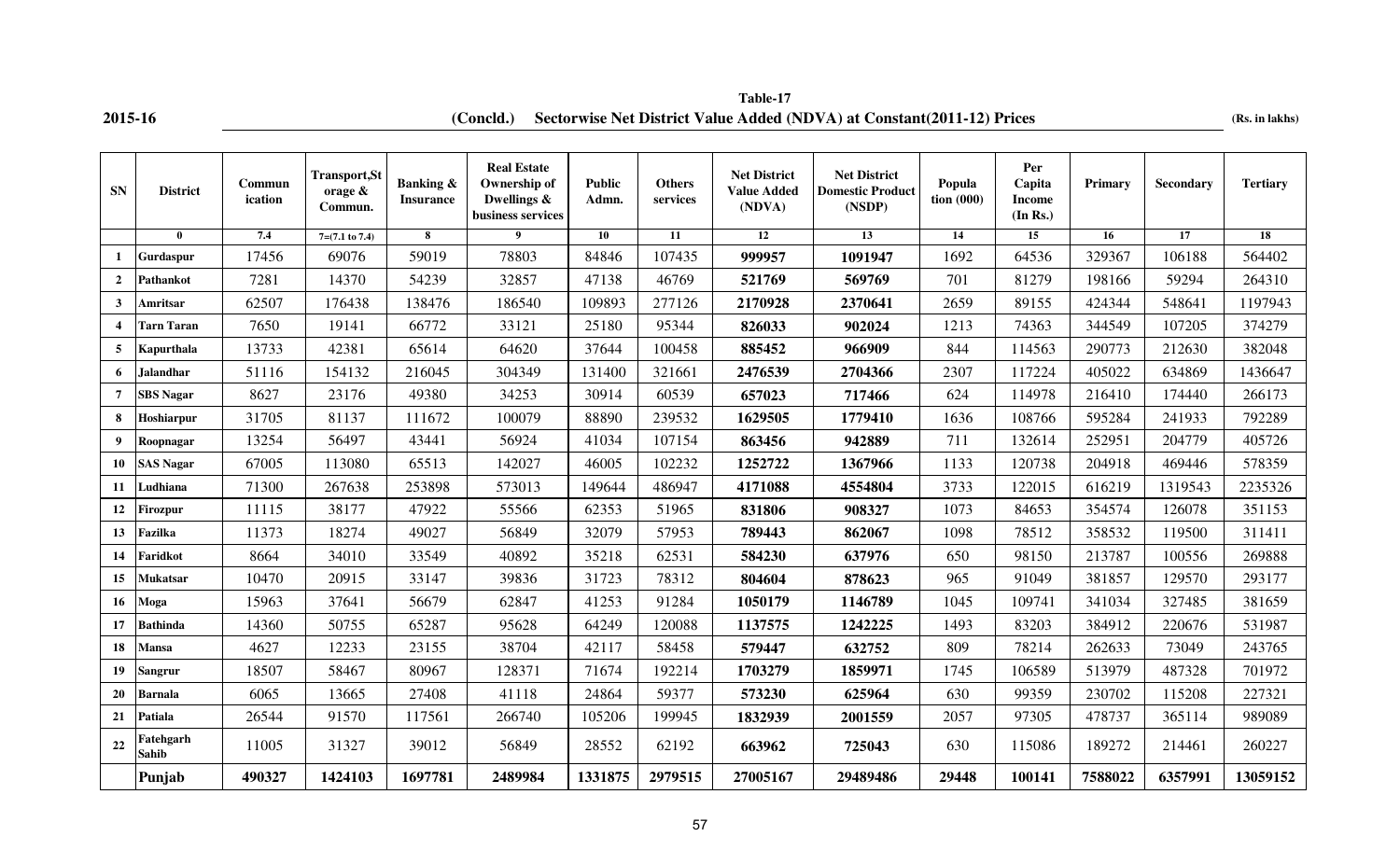|  | 2015-16 |
|--|---------|
|  |         |

**2015-16** *Concld.)* **Sectorwise Net District Value Added (NDVA) at Constant(2011-12) Prices** *<b><i>Mage Mage* **Table-17.i**

| <b>SN</b>        | <b>District</b>           | Commun<br>ication | <b>Transport, St</b><br>orage &<br>Commun. | <b>Banking &amp;</b><br><b>Insurance</b> | <b>Real Estate</b><br>Ownership of<br>Dwellings $\&$<br>business services | <b>Public</b><br>Admn. | <b>Others</b><br>services | <b>Gross District</b><br><b>Value Added</b><br>(GDVA) | <b>Gross District</b><br><b>Domestic Product</b><br>(GDDP) | Popula<br>tion(000) | Per<br>Capita<br><b>Income</b><br>(In Rs.) | Primary | Secondary | <b>Tertiary</b> |
|------------------|---------------------------|-------------------|--------------------------------------------|------------------------------------------|---------------------------------------------------------------------------|------------------------|---------------------------|-------------------------------------------------------|------------------------------------------------------------|---------------------|--------------------------------------------|---------|-----------|-----------------|
|                  | $\mathbf{0}$              | 7.4               | $7=(7.1 \text{ to } 7.4)$                  | 8                                        | $\mathbf{Q}$                                                              | 10                     | 11                        | $\overline{12}$                                       | 13                                                         | 14                  | 15                                         | 16      | 17        | 18              |
| $\mathbf 1$      | <b>Gurdaspur</b>          | 3.56              | 4.85                                       | 3.48                                     | 3.16                                                                      | 6.37                   | 3.61                      | 3.70                                                  | 3.70                                                       | 5.75                | 64.45                                      | 4.34    | 1.67      | 4.32            |
| $\overline{2}$   | Pathankot                 | 1.48              | 1.01                                       | 3.19                                     | 1.32                                                                      | 3.54                   | 1.57                      | 1.93                                                  | 1.93                                                       | 2.38                | 81.17                                      | 2.61    | 0.93      | 2.02            |
| $\mathbf{3}$     | Amritsar                  | 12.75             | 12.39                                      | 8.16                                     | 7.49                                                                      | 8.25                   | 9.30                      | 8.04                                                  | 8.04                                                       | 9.03                | 89.03                                      | 5.59    | 8.63      | 9.17            |
|                  | <b>Tarn Taran</b>         | 1.56              | 1.34                                       | 3.93                                     | 1.33                                                                      | 1.89                   | 3.20                      | 3.06                                                  | 3.06                                                       | 4.12                | 74.26                                      | 4.54    | 1.69      | 2.87            |
| $5^{\circ}$      | Kapurthala                | 2.80              | 2.98                                       | 3.86                                     | 2.60                                                                      | 2.83                   | 3.37                      | 3.28                                                  | 3.28                                                       | 2.87                | 114.40                                     | 3.83    | 3.34      | 2.93            |
| 6                | <b>Jalandhar</b>          | 10.42             | 10.82                                      | 12.73                                    | 12.22                                                                     | 9.87                   | 10.80                     | 9.17                                                  | 9.17                                                       | 7.83                | 117.06                                     | 5.34    | 9.99      | 11.00           |
| 7                | <b>SBS Nagar</b>          | 1.76              | 1.63                                       | 2.91                                     | 1.38                                                                      | 2.32                   | 2.03                      | 2.43                                                  | 2.43                                                       | 2.12                | 114.82                                     | 2.85    | 2.74      | 2.04            |
| 8                | Hoshiarpur                | 6.47              | 5.70                                       | 6.58                                     | 4.02                                                                      | 6.67                   | 8.04                      | 6.03                                                  | 6.03                                                       | 5.56                | 108.61                                     | 7.85    | 3.81      | 6.07            |
| $\boldsymbol{9}$ | Roopnagar                 | 2.70              | 3.97                                       | 2.56                                     | 2.29                                                                      | 3.08                   | 3.60                      | 3.20                                                  | 3.20                                                       | 2.41                | 132.43                                     | 3.33    | 3.22      | 3.11            |
| 10               | <b>SAS Nagar</b>          | 13.67             | 7.94                                       | 3.86                                     | 5.70                                                                      | 3.45                   | 3.43                      | 4.64                                                  | 4.64                                                       | 3.85                | 120.57                                     | 2.70    | 7.38      | 4.43            |
| 11               | Ludhiana                  | 14.54             | 18.79                                      | 14.95                                    | 23.01                                                                     | 11.24                  | 16.34                     | 15.45                                                 | 15.45                                                      | 12.68               | 121.84                                     | 8.12    | 20.75     | 17.12           |
| 12               | Firozpur                  | 2.27              | 2.68                                       | 2.82                                     | 2.23                                                                      | 4.68                   | 1.74                      | 3.08                                                  | 3.08                                                       | 3.64                | 84.53                                      | 4.67    | 1.98      | 2.69            |
| 13 <sup>7</sup>  | Fazilka                   | 2.32              | 1.28                                       | 2.89                                     | 2.28                                                                      | 2.41                   | 1.95                      | 2.92                                                  | 2.92                                                       | 3.73                | 78.40                                      | 4.72    | 1.88      | 2.38            |
| 14               | Faridkot                  | 1.77              | 2.39                                       | 1.98                                     | 1.64                                                                      | 2.64                   | 2.10                      | 2.16                                                  | 2.16                                                       | 2.21                | 98.01                                      | 2.82    | 1.58      | 2.07            |
| 15               | <b>Mukatsar</b>           | 2.14              | 1.47                                       | 1.95                                     | 1.60                                                                      | 2.38                   | 2.63                      | 2.98                                                  | 2.98                                                       | 3.28                | 90.92                                      | 5.03    | 2.04      | 2.24            |
| 16               | Moga                      | 3.26              | 2.64                                       | 3.34                                     | 2.52                                                                      | 3.10                   | 3.06                      | 3.89                                                  | 3.89                                                       | 3.55                | 109.59                                     | 4.49    | 5.15      | 2.92            |
| 17               | <b>Bathinda</b>           | 2.93              | 3.56                                       | 3.85                                     | 3.84                                                                      | 4.82                   | 4.03                      | 4.21                                                  | 4.21                                                       | 5.07                | 83.09                                      | 5.07    | 3.47      | 4.07            |
| 18               | <b>Mansa</b>              | 0.94              | 0.86                                       | 1.36                                     | 1.55                                                                      | 3.16                   | 1.96                      | 2.15                                                  | 2.15                                                       | 2.75                | 78.10                                      | 3.46    | 1.15      | 1.87            |
| 19               | Sangrur                   | 3.77              | 4.11                                       | 4.77                                     | 5.16                                                                      | 5.38                   | 6.45                      | 6.31                                                  | 6.31                                                       | 5.93                | 106.44                                     | 6.77    | 7.66      | 5.38            |
| 20               | <b>Barnala</b>            | 1.24              | 0.96                                       | 1.61                                     | 1.65                                                                      | 1.87                   | 1.99                      | 2.12                                                  | 2.12                                                       | 2.14                | 99.22                                      | 3.04    | 1.81      | 1.74            |
| 21               | Patiala                   | 5.41              | 6.43                                       | 6.92                                     | 10.71                                                                     | 7.90                   | 6.71                      | 6.79                                                  | 6.79                                                       | 6.99                | 97.17                                      | 6.31    | 5.74      | 7.57            |
| 22               | Fatehgarh<br><b>Sahib</b> | 2.24              | 2.20                                       | 2.30                                     | 2.28                                                                      | 2.14                   | 2.09                      | 2.46                                                  | 2.46                                                       | 2.14                | 114.92                                     | 2.49    | 3.37      | 1.99            |
|                  | Punjab                    | 100.00            | 100.00                                     | 100.00                                   | 100.00                                                                    | 100.00                 | 100.00                    | 100.00                                                | 100.00                                                     | 100.00              | 100.00                                     | 100.00  | 100.00    | 100.00          |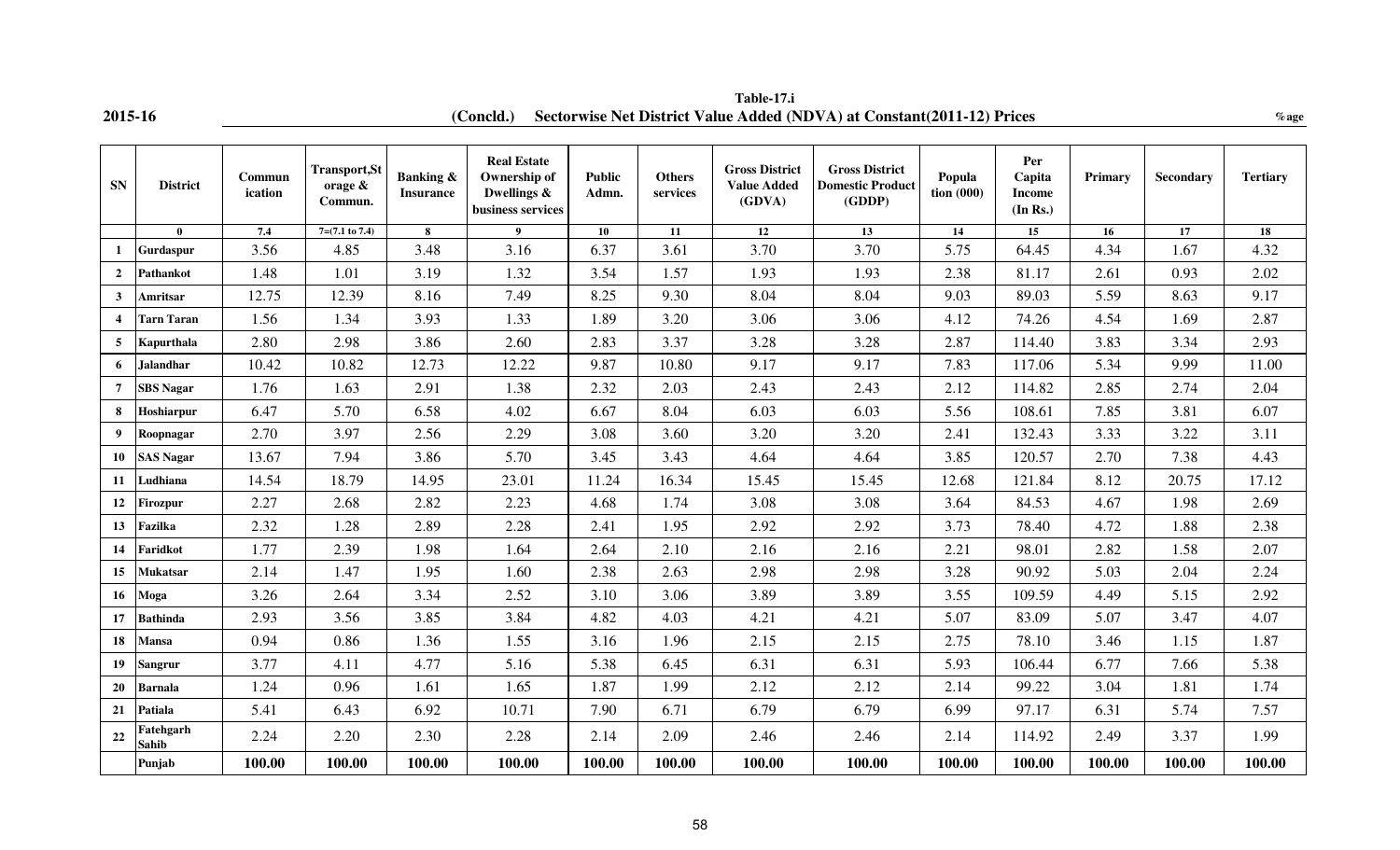**Table-18 2014-15 Sectorwise Gross District Value Added (GDVA) at Current Prices** 

**(Rs. in lakhs)**

| <b>SN</b>       | <b>District</b>        | Agriculture | Livestock | Forestry &<br>Logging | <b>Fishery</b> | Agriculture<br>Forestry &<br><b>Fishery</b> | Mining $\&$<br>Quarring | <b>Manufacturing</b> | <b>Electricity Gas</b><br>& Water<br>supply | Construc<br>tion | Trade Hotels &<br><b>Restaurants</b> | <b>Transport by</b><br>other means | <b>Railways</b> | <b>Storage</b> |
|-----------------|------------------------|-------------|-----------|-----------------------|----------------|---------------------------------------------|-------------------------|----------------------|---------------------------------------------|------------------|--------------------------------------|------------------------------------|-----------------|----------------|
|                 | $\bf{0}$               | 1.1         | 1.2       | 1.3                   | 1.4            | $1=(1.1 \text{ to } 1.4)$                   | $\overline{2}$          | $\mathbf{3}$         | $\overline{4}$                              | 5                | 6                                    | 7.1                                | 7.2             | 7.3            |
| 1               | Gurdaspur              | 253864      | 143903    | 21488                 | 4511           | 423766                                      | $\overline{0}$          | 49258                | 65329                                       | 35361            | 192235                               | 54214                              | 8567            | 819            |
| $\overline{2}$  | <b>Pathankot</b>       | 66498       | 63515     | 66930                 | $\overline{0}$ | 196943                                      | 585                     | 20551                | 27344                                       | 32496            | 80208                                | 4149                               | 3574            | 342            |
| $\mathbf{3}$    | Amritsar               | 273340      | 200030    | 50726                 | 49759          | 573855                                      | $\mathbf{1}$            | 252659               | 85002                                       | 345011           | 360063                               | 110102                             | 30678           | 2934           |
| $\overline{4}$  | <b>Tarn Taran</b>      | 248066      | 143364    | 1057                  | 22             | 392510                                      | $\overline{0}$          | 63166                | 56420.2872                                  | 28336            | 156747                               | 10045                              | 3754            | 359            |
| 5               | Kapurthala             | 219524      | 102973    | 9511                  | 65             | 332072                                      | 152                     | 78025                | 37737                                       | 154943           | 82994                                | 28182                              | 6740            | 645            |
| 6               | Jalandhar              | 290732      | 125556    | 19727                 | 215            | 436230                                      | 158                     | 320187               | 92549                                       | 383001           | 359588                               | 101532                             | 25087           | 2399           |
| $\overline{7}$  | <b>SBS Nagar</b>       | 136235      | 84520     | 46851                 | 11             | 267617                                      | 76                      | 147685               | 10393                                       | 52982            | 79014                                | 13654                              | 4234            | 405            |
| 8               | Hoshiarpur             | 300246      | 137293    | 283574                | 7170           | 728283                                      | 413                     | 209563               | 42563                                       | 50863            | 198933                               | 45424                              | 15561           | 1488           |
| 9               | Roopnagar              | 101853      | 92746     | 112373                | 13769          | 320741                                      | 1913                    | 121341               | 26725                                       | 104944           | 117136                               | 45888                              | 6505            | 622            |
| 10              | <b>SAS Nagar</b>       | 113575      | 134333    | 42624                 | 17333          | 307866                                      | 55                      | 420157               | 29942                                       | 118640           | 103452                               | 25346                              | 32886           | 3145           |
| 11              | Ludhiana               | 439534      | 267288    | 35579                 | 12865          | 755266                                      | 5459                    | 1289812              | 154661                                      | 179982           | 586616                               | 204659                             | 34994           | 3346           |
| 12              | <b>Firozpur</b>        | 288805      | 133467    | 16204                 | 183            | 438659                                      | 151                     | 41644                | 49615                                       | 76569            | 110729                               | 27320                              | 5455            | 522            |
| 13              | <b>Fazilka</b>         | 371392      | 84317     | 16909                 | $\overline{0}$ | 472618                                      | 49                      | 42604                | 33036                                       | 78335            | 113125                               | 3441                               | 5582            | 534            |
| 14              | Faridkot               | 180970      | 70062     | 7045                  | 65             | 258141                                      | $\overline{0}$          | 30820                | 61864                                       | 49293            | 74100                                | 26054                              | 4252            | 407            |
| 15              | Mukatsar               | 307728      | 64536     | 14091                 | 194            | 386549                                      | $\overline{0}$          | 70256                | 25983                                       | 67150            | 103836                               | 7995                               | 5139            | 491            |
| 16              | Moga                   | 292791      | 110934    | 14091                 | 11             | 417827                                      | 5                       | 296939               | 49986                                       | 60439            | 106989                               | 18707                              | 7835            | 749            |
| 17              | <b>Bathinda</b>        | 425585      | 149551    | 23250                 | 172            | 598559                                      | $\overline{0}$          | 131833               | 58276                                       | 93288            | 158212                               | 34193                              | 7048            | 674            |
| 18              | Mansa                  | 235515      | 97504     | 9511                  | 11             | 342540                                      | $\overline{0}$          | 25915                | 49863                                       | 29160            | 80396                                | 6977                               | 2271            | 217            |
| 19 <sup>°</sup> | Sangrur                | 474432      | 211840    | 18318                 | 463            | 705052                                      | $\mathbf{0}$            | 366616               | 133998                                      | 127235           | 198119                               | 37926                              | 9083            | 869            |
| 20              | <b>Barnala</b>         | 190713      | 64822     | 6341                  | $\overline{0}$ | 261876                                      | $\overline{0}$          | 91690                | 21529                                       | 31514            | 70843                                | 6284                               | 2976            | 285            |
| 21              | Patiala                | 363769      | 217338    | 40158                 | 838            | 622103                                      | 268                     | 224739               | 93663                                       | 149488           | 242085                               | 64110                              | 13028           | 1246           |
| 22              | <b>Fatehgarh Sahib</b> | 140425      | 104798    | 3875                  | $\overline{0}$ | 249097                                      | $\overline{0}$          | 163074               | 30808                                       | 59889            | 73161.3099                           | 19602                              | 5401            | 516            |
|                 | Punjab                 | 5715593     | 2804686   | 860233                | 107657         | 9488169                                     | 9285                    | 4458534              | 1237287                                     | 2308915          | 3648582                              | 895805                             | 240649          | 23012          |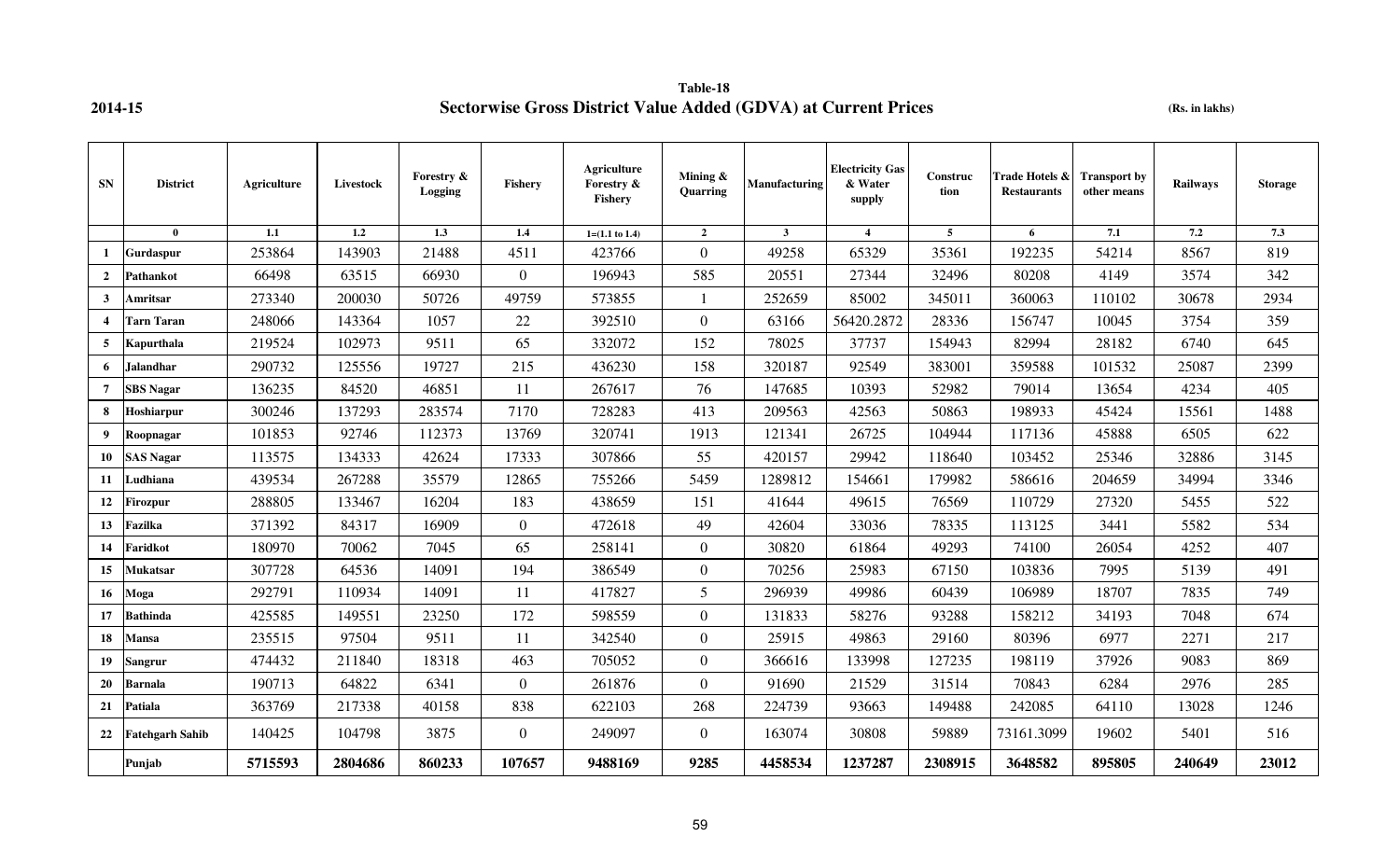**2014-15 (Concld.) Sectorwise Gross District Value Added (GDVA) at Current Prices** (Rs. in lakhs) **Table-18**

| <b>SN</b>      | <b>District</b>        | Commun<br>ication | <b>Transport, Storage</b><br>& Commun. | <b>Banking &amp;</b><br><b>Insurance</b> | <b>Real Estate</b><br>Ownership of<br>Dwellings &<br>business services | <b>Public</b><br>Admn. | Others services | <b>Gross District Value</b><br>Added<br>(GDVA) | <b>Gross District</b><br><b>Domestic Product</b><br>(GDDP) | Popula<br>tion(000) | Per<br>Capita Income <br>(In Rs.) | <b>Primary</b> | <b>Secondary</b> | <b>Tertiary</b> |
|----------------|------------------------|-------------------|----------------------------------------|------------------------------------------|------------------------------------------------------------------------|------------------------|-----------------|------------------------------------------------|------------------------------------------------------------|---------------------|-----------------------------------|----------------|------------------|-----------------|
|                | $\mathbf{0}$           | 7.4               | $7=(7.1 \text{ to } 7.4)$              | 8                                        | $\mathbf{Q}$                                                           | 10                     | 11              | 12                                             | 13                                                         | 14                  | 15                                | 16             | 17               | 18              |
| $\mathbf{1}$   | Gurdaspur              | 23448             | 87049                                  | 58959                                    | 99610                                                                  | 133199                 | 121897          | 1266661                                        | 1368072                                                    | 1676                | 81627                             | 423766         | 149947           | 692949          |
| $\overline{2}$ | Pathankot              | 9780              | 17845                                  | 54185                                    | 41532                                                                  | 57657                  | 51838           | 581184                                         | 627714                                                     | 695                 | 90319                             | 197528         | 80391            | 303265          |
| 3              | Amritsar               | 83962             | 227676                                 | 138337                                   | 235793                                                                 | 151071                 | 315466          | 2684933                                        | 2899892                                                    | 2621                | 110641                            | 573856         | 682671           | 1428406         |
|                | <b>Tarn Taran</b>      | 10276             | 24434                                  | 66705                                    | 41866                                                                  | 32398                  | 107751          | 970332                                         | 1048018                                                    | 1192                | 87921                             | 392510         | 147922           | 429900          |
| 5              | Kapurthala             | 18446             | 54013                                  | 65548                                    | 81681                                                                  | 43767                  | 119237          | 1050169                                        | 1134247                                                    | 838                 | 135352                            | 332224         | 270705           | 447240          |
| 6              | <b>Jalandhar</b>       | 68661             | 197678                                 | 215828                                   | 384707                                                                 | 156898                 | 330319          | 2877143                                        | 3107491                                                    | 2282                | 136174                            | 436388         | 795737           | 1645019         |
| $\overline{7}$ | <b>SBS Nagar</b>       | 11588             | 29881                                  | 49331                                    | 43296                                                                  | 40135                  | 71414           | 791825                                         | 855219                                                     | 621                 | 137716                            | 267693         | 211060           | 313072          |
| 8              | Hoshiarpur             | 42588             | 105061                                 | 111560                                   | 126503                                                                 | 106017                 | 276241          | 1955998                                        | 2112598                                                    | 1625                | 130006                            | 728696         | 302988           | 924314          |
| 9              | Roopnagar              | 17803             | 70817                                  | 43397                                    | 71954                                                                  | 53949                  | 126318          | 1059235                                        | 1144038                                                    | 705                 | 162275                            | 322654         | 253010           | 483571          |
| 10             | <b>SAS Nagar</b>       | 90004             | 151381                                 | 65447                                    | 179527                                                                 | 61336                  | 121101          | 1558905                                        | 1683713                                                    | 1102                | 152787                            | 307921         | 568740           | 682244          |
| 11             | Ludhiana               | 95773             | 338772                                 | 253644                                   | 724305                                                                 | 197033                 | 486505          | 4972055                                        | 5370124                                                    | 3681                | 145888                            | 760725         | 1624455          | 2586875         |
| 12             | Firozpur               | 14931             | 48228                                  | 47874                                    | 70237                                                                  | 76473                  | 58572           | 1018751                                        | 1100314                                                    | 1058                | 103999                            | 438810         | 167828           | 412113          |
| 13             | Fazilka                | 15277             | 24834                                  | 48978                                    | 71858                                                                  | 40046                  | 64334           | 989816                                         | 1069062                                                    | 1082                | 98804                             | 472667         | 153974           | 363175          |
| 14             | Faridkot               | 11637             | 42350                                  | 33516                                    | 51688                                                                  | 43897                  | 72026           | 717696                                         | 775156                                                     | 643                 | 120553                            | 258141         | 141978           | 317577          |
| 15             | <b>Mukatsar</b>        | 14064             | 27689                                  | 33113                                    | 50353                                                                  | 46811                  | 89796           | 901536                                         | 973714                                                     | 951                 | 102388                            | 386549         | 163389           | 351598          |
| 16             | Moga                   | 21442             | 48734                                  | 56622                                    | 79440                                                                  | 53818                  | 101363          | 1272162                                        | 1374013                                                    | 1034                | 132883                            | 417832         | 407364           | 446967          |
| 17             | <b>Bathinda</b>        | 19288             | 61203                                  | 65221                                    | 120876                                                                 | 95235                  | 135380          | 1518084                                        | 1639623                                                    | 1470                | 111539                            | 598559         | 283397           | 636128          |
| 18             | <b>Mansa</b>           | 6215              | 15680                                  | 23132                                    | 48923                                                                  | 53640                  | 66662           | 735910                                         | 794828                                                     | 801                 | 99229                             | 342540         | 104937           | 288432          |
| 19             | <b>Sangrur</b>         | 24859             | 72737                                  | 80885                                    | 162265                                                                 | 93141                  | 220409          | 2160458                                        | 2333427                                                    | 1724                | 135350                            | 705052         | 627849           | 827556          |
| 20             | <b>Barnala</b>         | 8146              | 17691                                  | 27381                                    | 51974                                                                  | 32291                  | 66743           | 673533                                         | 727457                                                     | 622                 | 116954                            | 261876         | 144733           | 266924          |
| 21             | Patiala                | 35655             | 114038                                 | 117443                                   | 337167                                                                 | 145766                 | 239270          | 2286030                                        | 2469052                                                    | 2020                | 122230                            | 622371         | 467890           | 1195770         |
| 22             | <b>Fatehgarh Sahib</b> | 14782             | 40301                                  | 38971                                    | 71858                                                                  | 38711                  | 69646           | 835519                                         | 902411                                                     | 624                 | 144617                            | 249097         | 253772           | 332649          |
|                | Punjab                 | 658626            | 1818092                                | 1696078                                  | 3147413                                                                | 1753289                | 3312290         | 32877935                                       | 35510182                                                   | 29067               | 122165                            | 9497454        | 8004736          | 15375744        |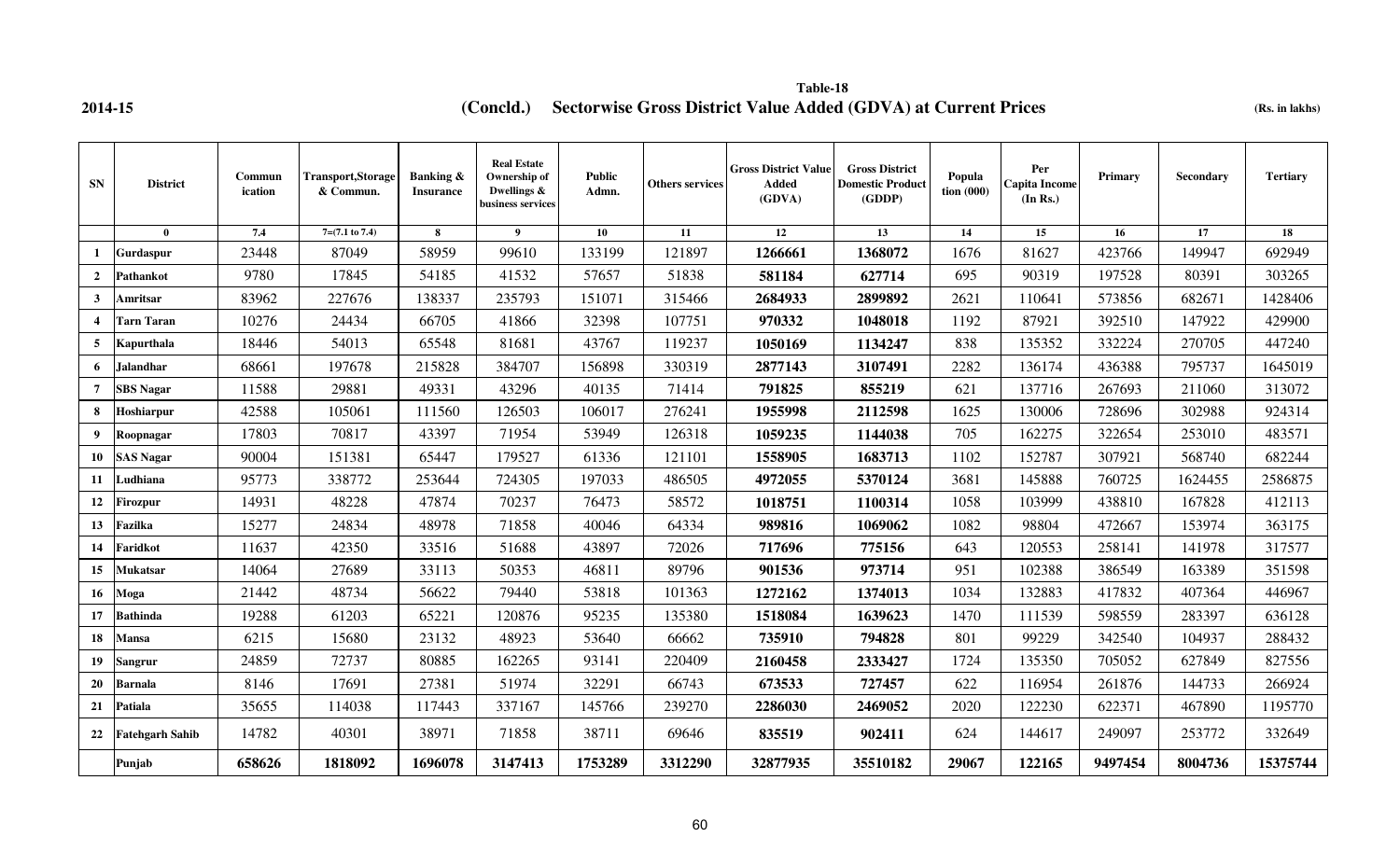**Table-19 2014-15 Sectorwise Gross District Value Added (GDVA) at Constant (2011-12) Prices (Rs. in lakhs)**

| <b>SN</b>        | <b>District</b>        | Agriculture | Livestock | Forestry &<br><b>Logging</b> | <b>Fishery</b> | Agriculture<br>Forestry &<br><b>Fishery</b> | Mining &<br>Quarring | <b>Manufacturin</b><br>g | <b>Electricity Gas</b><br>& Water supply | Construc<br>tion | Trade Hotels &<br><b>Restaurants</b> | <b>Transport by</b><br>other means | Railways | <b>Storage</b> |
|------------------|------------------------|-------------|-----------|------------------------------|----------------|---------------------------------------------|----------------------|--------------------------|------------------------------------------|------------------|--------------------------------------|------------------------------------|----------|----------------|
|                  | $\mathbf{0}$           | 1.1         | 1.2       | 1.3                          | 1.4            | $1=(1.1 \text{ to } 1.4)$                   | $\overline{2}$       | $\mathbf{3}$             | $\overline{4}$                           | 5                | 6                                    | 7.1                                | 7.2      | 7.3            |
| $\mathbf{1}$     | <b>Gurdaspur</b>       | 213392      | 117047    | 17150                        | 2887           | 350476                                      | $\overline{0}$       | 47491                    | 48666                                    | 31018            | 170572                               | 50073                              | 7515     | 808            |
| $\overline{2}$   | Pathankot              | 57193       | 51735     | 53418                        | $\Omega$       | 162346                                      | 514                  | 19814                    | 20370                                    | 28505            | 71169                                | 3832                               | 3134     | 337            |
| $\mathbf{3}$     | Amritsar               | 231708      | 162567    | 40485                        | 31847          | 466607                                      |                      | 243599                   | 63321                                    | 302641           | 319488                               | 101692                             | 26908    | 2895           |
| $\boldsymbol{4}$ | <b>Tarn Taran</b>      | 210561      | 116550    | 843                          | 14             | 327968                                      | $\overline{0}$       | 60901                    | 42030                                    | 24856            | 139083                               | 9278                               | 3293     | 354            |
| 5                | Kapurthala             | 184488      | 83995     | 7591                         | 41             | 276115                                      | 133                  | 75227                    | 28112                                    | 135915           | 73642                                | 26029                              | 5912     | 636            |
| 6                | Jalandhar              | 244643      | 102304    | 15744                        | 138            | 362829                                      | 139                  | 308705                   | 68943                                    | 335966           | 319066                               | 93776                              | 22004    | 2367           |
| $\overline{7}$   | <b>SBS Nagar</b>       | 112644      | 68996     | 37393                        | $\tau$         | 219040                                      | 67                   | 142389                   | 7742                                     | 46475            | 70110                                | 12611                              | 3714     | 400            |
| 8                | Hoshiarpur             | 262133      | 111655    | 226324                       | 4589           | 604701                                      | 363                  | 202048                   | 31707                                    | 44616            | 176515                               | 41954                              | 13649    | 1468           |
| $\boldsymbol{9}$ | Roopnagar              | 85381       | 76488     | 89686                        | 8813           | 260368                                      | 1681                 | 116989                   | 19909                                    | 92056            | 103936                               | 42383                              | 5705     | 614            |
| 10               | <b>SAS Nagar</b>       | 95499       | 110805    | 34019                        | 11093          | 251416                                      | 49                   | 405090                   | 22305                                    | 104070           | 91794                                | 23410                              | 28845    | 3103           |
| 11               | Ludhiana               | 361626      | 216918    | 28396                        | 8234           | 615174                                      | 4797                 | 1243561                  | 115213                                   | 157879           | 520510                               | 189026                             | 30693    | 3302           |
| 12               | Firozpur               | 238626      | 108358    | 12933                        | 117            | 360034                                      | 133                  | 40151                    | 36960                                    | 67166            | 98251                                | 25233                              | 4785     | 515            |
| 13               | Fazilka                | 318663      | 68441     | 13495                        | $\Omega$       | 400599                                      | 43                   | 41076                    | 24609                                    | 68715            | 100377                               | 3178                               | 4896     | 527            |
| 14               | Faridkot               | 152218      | 57338     | 5623                         | 41             | 215220                                      | $\overline{0}$       | 29715                    | 46085                                    | 43239            | 65750                                | 24064                              | 3730     | 401            |
| 15               | Mukatsar               | 266008      | 52462     | 11246                        | 124            | 329840                                      | $\overline{0}$       | 67737                    | 19356                                    | 58903            | 92134                                | 7384                               | 4507     | 485            |
| 16               | Moga                   | 244107      | 90174     | 11246                        | $\tau$         | 345534                                      | $\overline{4}$       | 286291                   | 37237                                    | 53016            | 94932                                | 17278                              | 6872     | 739            |
| 17               | <b>Bathinda</b>        | 368845      | 122758    | 18556                        | 110            | 510269                                      | $\overline{0}$       | 127106                   | 43412                                    | 81831            | 140383                               | 31582                              | 6182     | 665            |
| 18               | Mansa                  | 202610      | 79480     | 7591                         | $\tau$         | 289688                                      | $\overline{0}$       | 24986                    | 37145                                    | 25579            | 71336                                | 6444                               | 1992     | 214            |
| 19               | Sangrur                | 397758      | 172119    | 14620                        | 296            | 584793                                      | $\overline{0}$       | 353469                   | 99820                                    | 111610           | 175793                               | 35029                              | 7967     | 857            |
| 20               | <b>Barnala</b>         | 159103      | 52670     | 5061                         | $\overline{0}$ | 216834                                      | $\overline{0}$       | 88402                    | 16038                                    | 27644            | 62860                                | 5804                               | 2611     | 281            |
| 21               | <b>Patiala</b>         | 302798      | 177635    | 32051                        | 538            | 513022                                      | 235                  | 216680                   | 69773                                    | 131130           | 214804                               | 59213                              | 11427    | 1229           |
| 22               | <b>Fatehgarh Sahib</b> | 114437      | 85739     | 3091                         | $\overline{0}$ | 203267                                      | $\overline{0}$       | 157227                   | 22950                                    | 52534            | 64917.62553                          | 18105                              | 4737     | 510            |
|                  | Punjab                 | 4824441     | 2286234   | 686562                       | 68903          | 7866140                                     | 8158                 | 4298654                  | 921702                                   | 2025364          | 3237423                              | 827381                             | 211077   | 22708          |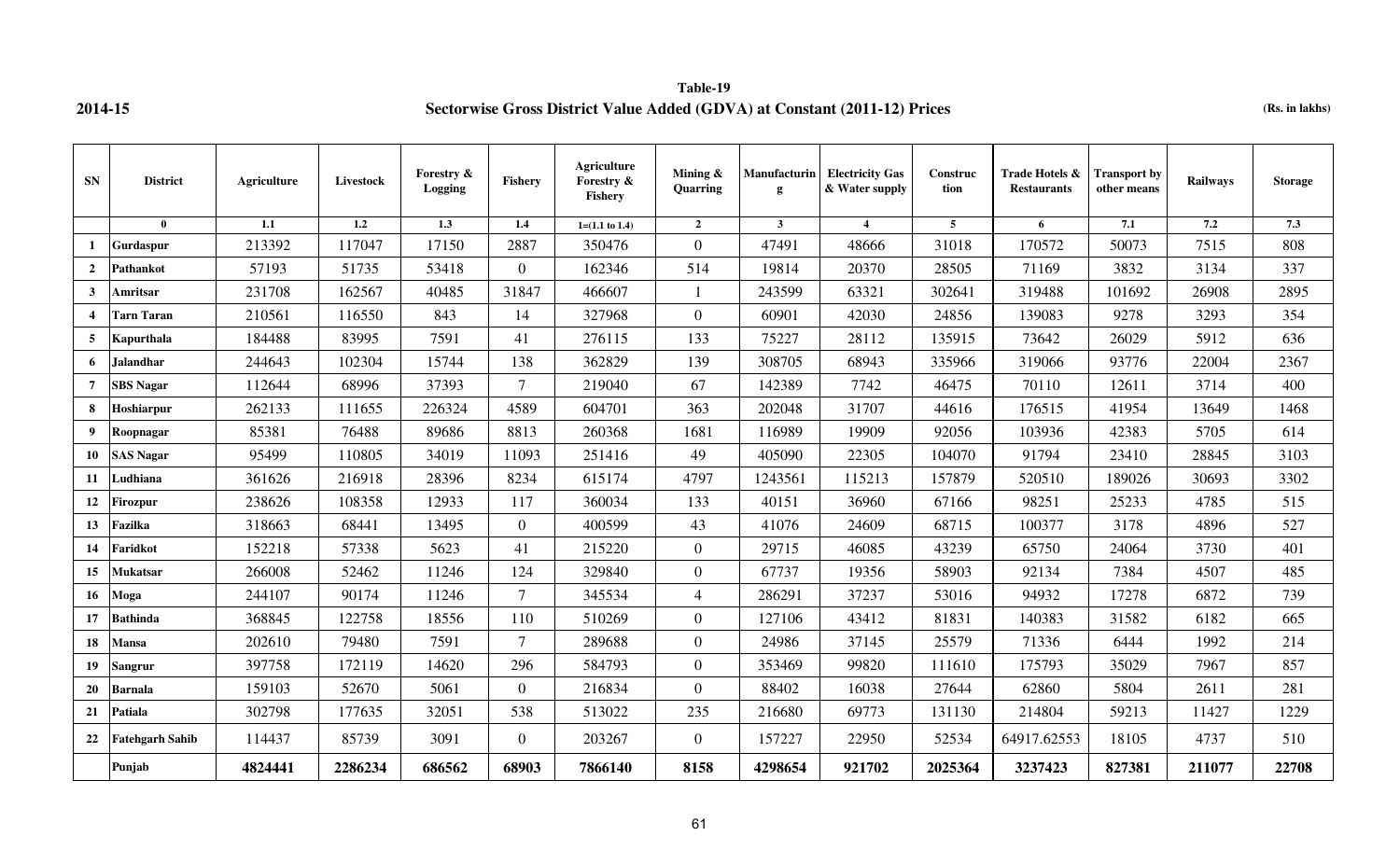# **2014-15 (Rs. in lakhs) (Concld.) Sectorwise Gross District Value Added (GDVA) at Constant (2011-12)Prices Table-19**

| <b>SN</b>               | <b>District</b>        | Commun<br>ication | <b>Transport,Stora</b><br>ge & Commun. | Banking &<br><b>Insurance</b> | <b>Real Estate</b><br>Ownership of<br>Dwellings &<br>business services | <b>Public</b><br>Admn. | <b>Others</b><br>services | <b>Gross District Value</b><br>Added<br>(GDVA) | <b>Gross District</b><br><b>Domestic Product</b><br>(GDDP) | Popula<br>$\frac{1}{2}$ tion (000) | Per<br><b>Capita Income</b><br>(In Rs.) | Primary | <b>Secondary</b> | <b>Tertiary</b> |
|-------------------------|------------------------|-------------------|----------------------------------------|-------------------------------|------------------------------------------------------------------------|------------------------|---------------------------|------------------------------------------------|------------------------------------------------------------|------------------------------------|-----------------------------------------|---------|------------------|-----------------|
|                         | $\bf{0}$               | 7.4               | $7=(7.1 \text{ to } 7.4)$              | 8                             | $\boldsymbol{9}$                                                       | 10                     | 11                        | 12                                             | 13                                                         | 14                                 | 15                                      | 16      | 17               | 18              |
| 1                       | Gurdaspur              | 20563             | 78960                                  | 57414                         | 89188                                                                  | 119649                 | 109246                    | 1102679                                        | 1186423                                                    | 1676                               | 70789                                   | 350476  | 127175           | 625028          |
| $\overline{2}$          | <b>Pathankot</b>       | 8577              | 15881                                  | 52764                         | 37187                                                                  | 51792                  | 46458                     | 506801                                         | 545290                                                     | 695                                | 78459                                   | 162860  | 68689            | 275251          |
| $\mathbf{3}$            | Amritsar               | 73632             | 205127                                 | 134711                        | 211123                                                                 | 135703                 | 282725                    | 2365046                                        | 2544661                                                    | 2621                               | 97087                                   | 466608  | 609561           | 1288877         |
| $\overline{\mathbf{4}}$ | <b>Tarn Taran</b>      | 9011              | 21936                                  | 64956                         | 37486                                                                  | 29102                  | 96568                     | 844885                                         | 909051                                                     | 1192                               | 76263                                   | 327968  | 127786           | 389131          |
| 5                       | Kapurthala             | 16177             | 48754                                  | 63830                         | 73135                                                                  | 39314                  | 106862                    | 921039                                         | 990988                                                     | 838                                | 118256                                  | 276249  | 239254           | 405537          |
| 6                       | <b>Jalandhar</b>       | 60213             | 178361                                 | 210170                        | 344457                                                                 | 140937                 | 296037                    | 2565611                                        | 2760459                                                    | 2282                               | 120967                                  | 362968  | 713614           | 1489029         |
| $\overline{7}$          | <b>SBS Nagar</b>       | 10162             | 26887                                  | 48038                         | 38766                                                                  | 36052                  | 64002                     | 699569                                         | 752699                                                     | 621                                | 121208                                  | 219107  | 196607           | 283856          |
| 8                       | Hoshiarpur             | 37348             | 94419                                  | 108635                        | 113268                                                                 | 95232                  | 247571                    | 1719076                                        | 1849632                                                    | 1625                               | 113824                                  | 605064  | 278371           | 835641          |
| 9                       | Roopnagar              | 15612             | 64314                                  | 42259                         | 64426                                                                  | 48461                  | 113208                    | 927606                                         | 998054                                                     | 705                                | 141568                                  | 262048  | 228954           | 436604          |
| 10                      | <b>SAS Nagar</b>       | 78930             | 134288                                 | 63732                         | 160744                                                                 | 55097                  | 108533                    | 1397118                                        | 1503224                                                    | 1102                               | 136409                                  | 251465  | 531466           | 614188          |
| 11                      | Ludhiana               | 83990             | 307012                                 | 246994                        | 648526                                                                 | 176989                 | 436013                    | 4472666                                        | 4812347                                                    | 3681                               | 130735                                  | 619971  | 1516652          | 2336044         |
| 12                      | <b>Firozpur</b>        | 13094             | 43627                                  | 46619                         | 62889                                                                  | 68694                  | 52493                     | 877015                                         | 943620                                                     | 1058                               | 89189                                   | 360166  | 144276           | 372572          |
| 13                      | Fazilka                | 13398             | 21999                                  | 47694                         | 64340                                                                  | 35972                  | 57657                     | 863080                                         | 928628                                                     | 1082                               | 85825                                   | 400642  | 134400           | 328039          |
| 14                      | Faridkot               | 10206             | 38400                                  | 32637                         | 46281                                                                  | 39432                  | 64550                     | 621310                                         | 668495                                                     | 643                                | 103965                                  | 215220  | 119040           | 287050          |
| 15                      | Mukatsar               | 12334             | 24710                                  | 32245                         | 45085                                                                  | 42049                  | 80477                     | 792536                                         | 852726                                                     | 951                                | 89666                                   | 329840  | 145996           | 316700          |
| 16                      | Moga                   | 18804             | 43694                                  | 55138                         | 71129                                                                  | 48343                  | 90843                     | 1126161                                        | 1211689                                                    | 1034                               | 117185                                  | 345538  | 376544           | 404080          |
| 17                      | <b>Bathinda</b>        | 16915             | 55343                                  | 63511                         | 108230                                                                 | 85547                  | 121329                    | 1336962                                        | 1438499                                                    | 1470                               | 97857                                   | 510269  | 252349           | 574345          |
| 18                      | Mansa                  | 5450              | 14101                                  | 22525                         | 43804                                                                  | 48184                  | 59744                     | 637090                                         | 685475                                                     | 801                                | 85577                                   | 289688  | 87709            | 259693          |
| 19                      | Sangrur                | 21801             | 65654                                  | 78765                         | 145289                                                                 | 83666                  | 197534                    | 1896393                                        | 2040416                                                    | 1724                               | 118354                                  | 584793  | 564900           | 746700          |
| 20                      | Barnala                | 7144              | 15839                                  | 26663                         | 46537                                                                  | 29006                  | 59816                     | 589639                                         | 634420                                                     | 622                                | 101997                                  | 216834  | 132084           | 240721          |
| 21                      | Patiala                | 31268             | 103137                                 | 114365                        | 301891                                                                 | 130938                 | 214438                    | 2010413                                        | 2163095                                                    | 2020                               | 107084                                  | 513258  | 417583           | 1079572         |
| 22                      | <b>Fatehgarh Sahib</b> | 12963             | 36315                                  | 37950                         | 64340                                                                  | 34773                  | 62418                     | 736694                                         | 792643                                                     | 624                                | 127026                                  | 203267  | 232711           | 300714          |
|                         | Punjab                 | 577592            | 1638758                                | 1651615                       | 2818121                                                                | 1574931                | 2968523                   | 29009391                                       | 31212533                                                   | 29067                              | 107380                                  | 7874298 | 7245720          | 13889371        |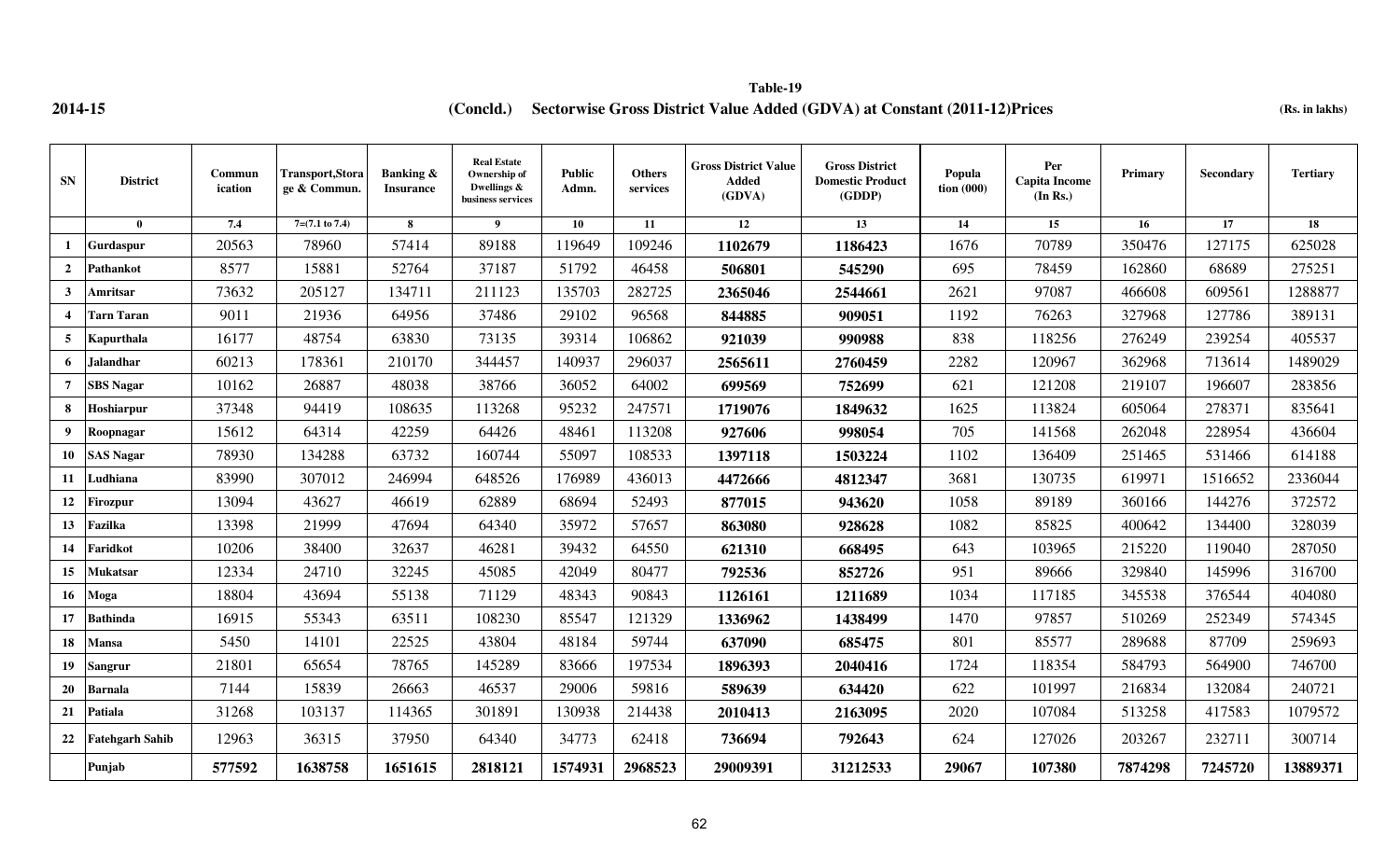**Table-20 2014-15 Sectorwise Net District Value Added (NDVA) at Current Prices (Rs. in lakhs)**

| <b>SN</b>             | <b>District</b>        | <b>Agriculture</b> | Livestock        | Forestry &<br>Logging | Fishery          | <b>Agriculture</b><br>Forestry &<br><b>Fishery</b> | Quarring         | Mining & Manufacturin<br>g | Electricity<br><b>Gas &amp; Water</b><br>supply | Construc<br>tion | <b>Trade</b><br>Hotels &<br><b>Restaurant</b><br>S | <b>Transport by</b><br>other means | Railways | <b>Storage</b> |
|-----------------------|------------------------|--------------------|------------------|-----------------------|------------------|----------------------------------------------------|------------------|----------------------------|-------------------------------------------------|------------------|----------------------------------------------------|------------------------------------|----------|----------------|
|                       | $\mathbf{0}$           | 1.1                | $\overline{1.2}$ | $\overline{1.3}$      | $\overline{1.4}$ | $1=(1.1 \text{ to } 1.4)$                          | $\overline{2}$   | $\mathbf{3}$               | $\overline{4}$                                  | $5\overline{5}$  | 6                                                  | 7.1                                | 7.2      | 7.3            |
|                       | Gurdaspur              | 236235             | 141955           | 21276                 | 4086             | 403552                                             | $\overline{0}$   | 39350                      | 42306                                           | 33282            | 175835                                             | 47478                              | 4747     | 690            |
| $\overline{2}$        | <b>Pathankot</b>       | 61818              | 62655            | 66270                 | $\overline{0}$   | 190743                                             | 454              | 16418                      | 17708                                           | 30585            | 73365                                              | 3633                               | 1980     | 288            |
| 3                     | Amritsar               | 254137             | 197322           | 50226                 | 45074            | 546759                                             |                  | 201838                     | 55046                                           | 324727           | 329346                                             | 96421                              | 16998    | 2471           |
| $\boldsymbol{\Delta}$ | <b>Tarn Taran</b>      | 230759             | 141423           | 1046                  | 20               | 373249                                             | $\boldsymbol{0}$ | 50460                      | 36537                                           | 26670            | 143375                                             | 8797                               | 2080     | 302            |
| 5                     | Kapurthala             | 203831             | 101579           | 9417                  | 59               | 314885                                             | 117              | 62331                      | 24438                                           | 145834           | 75914                                              | 24680                              | 3734     | 543            |
| 6                     | <b>Jalandhar</b>       | 270037             | 123856           | 19532                 | 195              | 413620                                             | 122              | 255783                     | 59934                                           | 360484           | 328912                                             | 88915                              | 13900    | 2020           |
| 7                     | <b>SBS Nagar</b>       | 126553             | 83376            | 46389                 | 10               | 256328                                             | 59               | 117979                     | 6731                                            | 49867            | 72274                                              | 11957                              | 2346     | 341            |
| 8                     | <b>Hoshiarpur</b>      | 278905             | 135434           | 280778                | 6495             | 701612                                             | 320              | 167410                     | 27563                                           | 47872            | 181962                                             | 39780                              | 8622     | 1253           |
| 9                     | Roopnagar              | 94712              | 91490            | 111265                | 12473            | 309941                                             | 1483             | 96934                      | 17307                                           | 98774            | 107143                                             | 40186                              | 3604     | 524            |
| 10                    | <b>SAS Nagar</b>       | 105426             | 132515           | 42204                 | 15701            | 295846                                             | 43               | 335644                     | 19390                                           | 111665           | 94627                                              | 22197                              | 18221    | 2648           |
| -11                   | Ludhiana               | 408269             | 263670           | 35228                 | 11654            | 718821                                             | 4231             | 1030373                    | 100157                                          | 169400           | 536571                                             | 179228                             | 19389    | 2818           |
| 12                    | <b>Firozpur</b>        | 268432             | 131660           | 16044                 | 166              | 416303                                             | 117              | 33267                      | 32130                                           | 72067            | 101283                                             | 23925                              | 3023     | 439            |
| 13                    | Fazilka                | 345210             | 83176            | 16742                 | $\overline{0}$   | 445128                                             | 38               | 34034                      | 21394                                           | 73729            | 103474                                             | 3014                               | 3093     | 450            |
| 14                    | Faridkot               | 168182             | 69113            | 6976                  | 59               | 244330                                             | $\overline{0}$   | 24621                      | 40063                                           | 46395            | 67779                                              | 22816                              | 2356     | 342            |
| 15                    | Mukatsar               | 286266             | 63662            | 13952                 | 176              | 364056                                             | $\overline{0}$   | 56124                      | 16826                                           | 63202            | 94977                                              | 7002                               | 2847     | 414            |
| <b>16</b>             | Moga                   | 271975             | 109432           | 13952                 | 10               | 395369                                             | $\overline{4}$   | 237211                     | 32371                                           | 56885            | 97862                                              | 16383                              | 4341     | 631            |
| 17                    | <b>Bathinda</b>        | 395772             | 147527           | 23020                 | 156              | 566475                                             | $\boldsymbol{0}$ | 105316                     | 37739                                           | 87803            | 144715                                             | 29945                              | 3905     | 568            |
| 18                    | Mansa                  | 219298             | 96184            | 9417                  | 10               | 324908                                             | $\overline{0}$   | 20702                      | 32291                                           | 27445            | 73537                                              | 6110                               | 1258     | 183            |
| 19                    | <b>Sangrur</b>         | 440787             | 208972           | 18137                 | 419              | 668315                                             | $\boldsymbol{0}$ | 292873                     | 86776                                           | 119755           | 181217                                             | 33213                              | 5033     | 732            |
| 20                    | <b>Barnala</b>         | 177198             | 63944            | 6278                  | $\overline{0}$   | 247420                                             | $\overline{0}$   | 73247                      | 13942                                           | 29662            | 64799                                              | 5503                               | 1649     | 240            |
| 21                    | <b>Patiala</b>         | 338031             | 214396           | 39762                 | 758              | 592947                                             | 208              | 179534                     | 60655                                           | 140699           | 221432                                             | 56144                              | 7218     | 1049           |
| 22                    | <b>Fatehgarh Sahib</b> | 130339             | 103379           | 3839                  | $\mathbf{0}$     | 237557                                             | $\overline{0}$   | 130273                     | 19951                                           | 56368            | 66920                                              | 17166                              | 2992     | 435            |
|                       | Punjab                 | 5312173            | 2766721          | 851750                | 97521            | 9028165                                            | 7196             | 3561722                    | 801256                                          | 2173172          | 3337319                                            | 784492                             | 133334   | 19381          |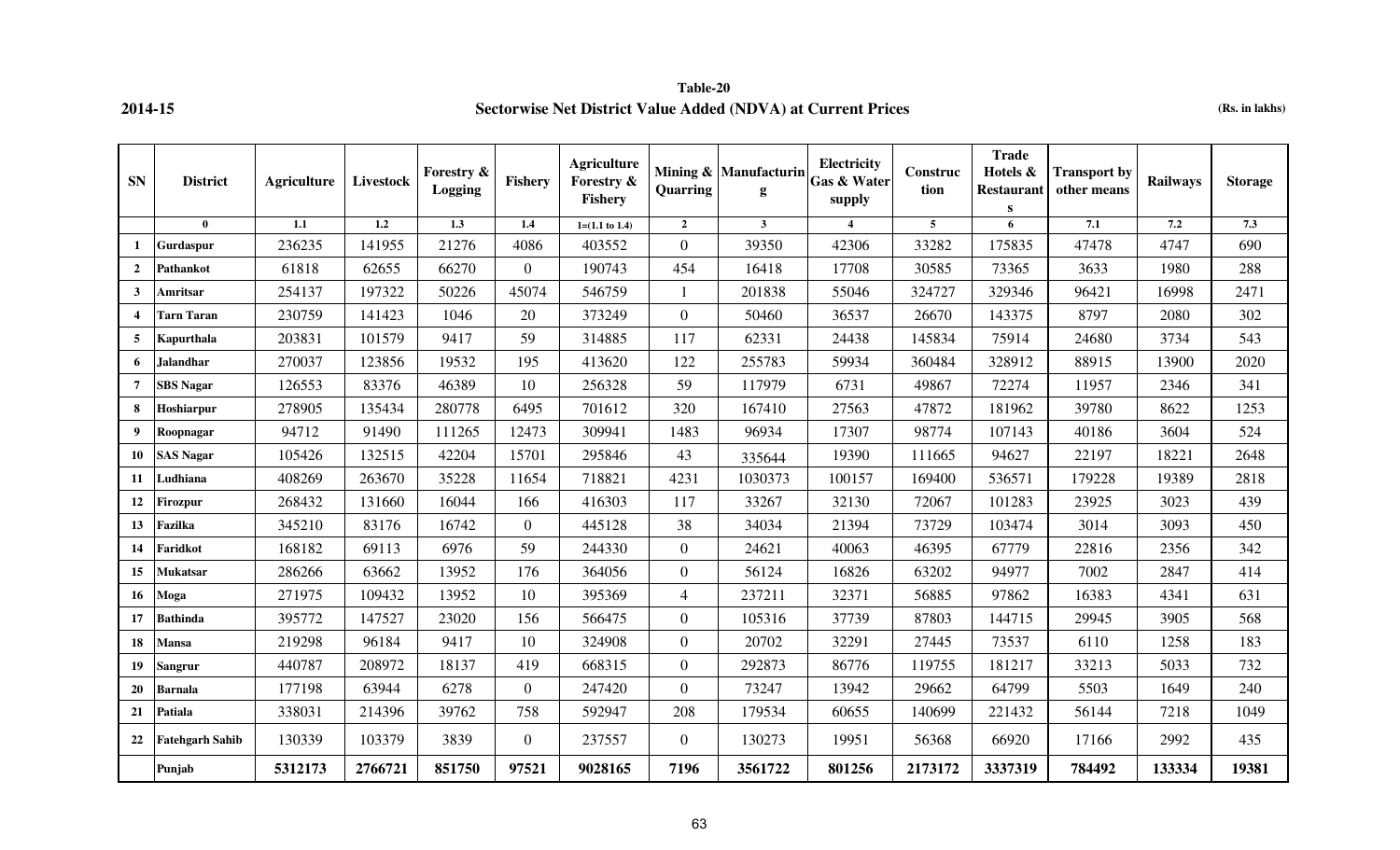**2014-15 (Rs. in lakhs) (Concld.) Sectorwise Net District Value Added (NDVA)) at Current Prices Table-20**

| <b>SN</b>        | <b>District</b>        | Commun<br>ication | <b>Transport,Stor</b><br>age &<br>Commun. | Banking &<br><b>Insurance</b> | <b>Real Estate</b><br>Ownership of<br>Dwellings &<br>business services | <b>Public</b><br>Admn. | <b>Others</b><br>services | <b>Net District</b><br><b>Value Added</b><br>(NDVA) | <b>Net District</b><br><b>Domestic</b><br><b>Product</b><br>(NSDP) | Popula<br>tion(000) | Per<br>Capita<br><b>Income</b><br>(In Rs.) | Primary | <b>Secondary</b> | <b>Tertiary</b> |
|------------------|------------------------|-------------------|-------------------------------------------|-------------------------------|------------------------------------------------------------------------|------------------------|---------------------------|-----------------------------------------------------|--------------------------------------------------------------------|---------------------|--------------------------------------------|---------|------------------|-----------------|
|                  | $\theta$               | 7.4               | $7=(7.1 \text{ to } 7.4)$                 | 8                             | $\overline{\mathbf{9}}$                                                | 10                     | 11                        | 12                                                  | 13                                                                 | 14                  | 15                                         | 16      | 17               | 18              |
|                  | Gurdaspur              | 17920             | 70834                                     | 57872                         | 83344                                                                  | 105288                 | 110727                    | 1122389                                             | 1224117                                                            | 1676                | 73038                                      | 403552  | 114938           | 603900          |
| $\overline{2}$   | Pathankot              | 7474              | 13376                                     | 53185                         | 34750                                                                  | 45576                  | 47088                     | 523247                                              | 570672                                                             | 695                 | 82111                                      | 191197  | 64710            | 267340          |
| $\mathbf{3}$     | Amritsar               | 64167             | 180055                                    | 135786                        | 197288                                                                 | 119415                 | 286559                    | 2376821                                             | 2592244                                                            | 2621                | 98903                                      | 546760  | 581611           | 1248449         |
| $\boldsymbol{4}$ | <b>Tarn Taran</b>      | 7853              | 19032                                     | 65474                         | 35029                                                                  | 25609                  | 97878                     | 873313                                              | 952466                                                             | 1192                | 79905                                      | 373249  | 113667           | 386397          |
| 5                | Kapurthala             | 14097             | 43054                                     | 64339                         | 68343                                                                  | 34596                  | 108311                    | 942162                                              | 1027555                                                            | 838                 | 122620                                     | 315003  | 232603           | 394557          |
| 6                | <b>Jalandhar</b>       | 52472             | 157308                                    | 211847                        | 321884                                                                 | 124021                 | 300051                    | 2533967                                             | 2763633                                                            | 2282                | 121106                                     | 413743  | 676201           | 1444024         |
| $\overline{7}$   | <b>SBS</b> Nagar       | 8856              | 23500                                     | 48421                         | 36226                                                                  | 31725                  | 64870                     | 707979                                              | 772147                                                             | 621                 | 124339                                     | 256387  | 174577           | 277016          |
| 8                | Hoshiarpur             | 32547             | 82201                                     | 109502                        | 105845                                                                 | 83802                  | 250928                    | 1759019                                             | 1918447                                                            | 1625                | 118058                                     | 701933  | 242846           | 814241          |
| 9                | Roopnagar              | 13605             | 57919                                     | 42596                         | 60204                                                                  | 42644                  | 114743                    | 949688                                              | 1035763                                                            | 705                 | 146917                                     | 311423  | 213015           | 425250          |
| 10               | <b>SAS Nagar</b>       | 68784             | 111849                                    | 64240                         | 150210                                                                 | 48484                  | 110005                    | 1342004                                             | 1463637                                                            | 1102                | 132816                                     | 295889  | 466700           | 579415          |
| 11               | Ludhiana               | 73193             | 274627                                    | 248965                        | 606027                                                                 | 155746                 | 441925                    | 4286845                                             | 4675383                                                            | 3681                | 127014                                     | 723052  | 1299931          | 2263862         |
| 12               | Firozpur               | 11410             | 38798                                     | 46990                         | 58767                                                                  | 60449                  | 53205                     | 913377                                              | 996161                                                             | 1058                | 94155                                      | 416420  | 137465           | 359493          |
| 13               | <b>Fazilka</b>         | 11675             | 18231                                     | 48074                         | 60124                                                                  | 31655                  | 58439                     | 894320                                              | 975376                                                             | 1082                | 90146                                      | 445166  | 129157           | 319997          |
| 14               | Faridkot               | 8894              | 34408                                     | 32898                         | 43248                                                                  | 34699                  | 65426                     | 633866                                              | 691316                                                             | 643                 | 107514                                     | 244330  | 111079           | 278457          |
| 15               | <b>Mukatsar</b>        | 10748             | 21011                                     | 32503                         | 42131                                                                  | 37002                  | 81568                     | 809400                                              | 882760                                                             | 951                 | 92824                                      | 364056  | 136153           | 309191          |
| 16               | Moga                   | 16387             | 37742                                     | 55578                         | 66467                                                                  | 42541                  | 92075                     | 1114105                                             | 1215082                                                            | 1034                | 117513                                     | 395373  | 326467           | 392265          |
| 17               | <b>Bathinda</b>        | 14741             | 49158                                     | 64018                         | 101137                                                                 | 75279                  | 122975                    | 1354615                                             | 1477391                                                            | 1470                | 100503                                     | 566475  | 230858           | 557282          |
| 18               | <b>Mansa</b>           | 4750              | 12301                                     | 22705                         | 40934                                                                  | 42400                  | 60554                     | 657777                                              | 717395                                                             | 801                 | 89562                                      | 324908  | 80438            | 252431          |
| 19               | <b>Sangrur</b>         | 18998             | 57976                                     | 79393                         | 135768                                                                 | 73624                  | 200213                    | 1895909                                             | 2067744                                                            | 1724                | 119939                                     | 668315  | 499404           | 728190          |
| 20               | <b>Barnala</b>         | 6226              | 13617                                     | 26876                         | 43487                                                                  | 25525                  | 60627                     | 599203                                              | 653511                                                             | 622                 | 105066                                     | 247420  | 116851           | 234932          |
| 21               | <b>Patiala</b>         | 27249             | 91659                                     | 115277                        | 282108                                                                 | 115222                 | 217345                    | 2017087                                             | 2199905                                                            | 2020                | 108906                                     | 593154  | 380888           | 1043044         |
| 22               | <b>Fatehgarh Sahib</b> | 11297             | 31891                                     | 38253                         | 60124                                                                  | 30600                  | 63264                     | 735201                                              | 801835                                                             | 624                 | 128499                                     | 237557  | 206592           | 291051          |
|                  | Punjab                 | 503341            | 1440548                                   | 1664792                       | 2633444                                                                | 1385901                | 3008778                   | 29042294                                            | 31674541                                                           | 29067               | 108970                                     | 9035361 | 6536150          | 13470782        |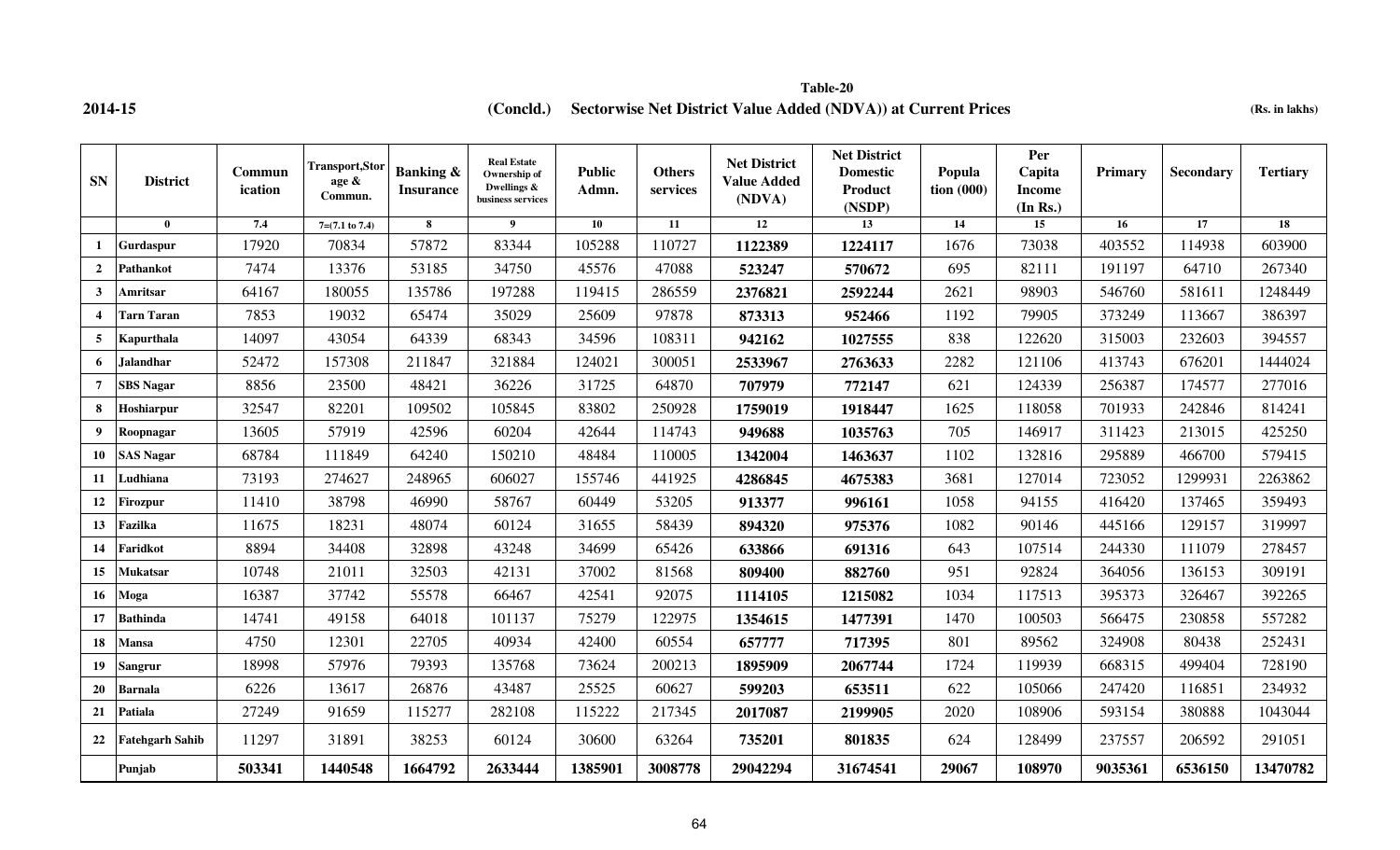**Table-21 2014-15 Sectorwise Net District Value Added (NDVA) at Constant (2011-12) Prices (Rs. in lakhs)**

| <b>SN</b>      | <b>District</b>    | Agriculture | Livestock | Forestry &<br>Logging | Fishery        | <b>Agriculture</b><br>Forestry &<br><b>Fishery</b> | Mining &<br>Quarring | <b>Manufacturing</b> | <b>Electricity Gas</b><br>& Water<br>supply | Construc<br>tion | Trade Hotels &<br><b>Restaurants</b> | <b>Transport by</b><br>other means | Railways | <b>Storage</b> | Commun<br>ication |
|----------------|--------------------|-------------|-----------|-----------------------|----------------|----------------------------------------------------|----------------------|----------------------|---------------------------------------------|------------------|--------------------------------------|------------------------------------|----------|----------------|-------------------|
|                | $\mathbf{0}$       | 1.1         | 1.2       | $\overline{1.3}$      | 1.4            | $1=(1.1 \text{ to } 1.4)$                          | $\overline{2}$       | 3 <sup>1</sup>       | $\overline{4}$                              | 5 <sup>5</sup>   | 6                                    | 7.1                                | 7.2      | 7.3            | 7.4               |
| 1              | Gurdaspur          | 199067      | 115374    | 16968                 | 2512           | 333921                                             | $\theta$             | 38598                | 28086                                       | 29090            | 156175                               | 43814                              | 4547     | 696            | 15752             |
| $\overline{2}$ | <b>Pathankot</b>   | 53307       | 50995     | 52851                 | $\Omega$       | 157153                                             | 401                  | 16104                | 11756                                       | 26733            | 65162                                | 3353                               | 1896     | 290            | 6570              |
| $\mathbf{3}$   | Amritsar           | 215967      | 160243    | 40056                 | 27708          | 443974                                             |                      | 197985               | 36544                                       | 283829           | 292521                               | 88980                              | 16280    | 2493           | 56406             |
|                | <b>Tarn Taran</b>  | 196367      | 114883    | 834                   | 12             | 312096                                             | $\Omega$             | 49497                | 24256                                       | 23311            | 127344                               | 8118                               | 1992     | 305            | 6903              |
| 5              | Kapurthala         | 171776      | 82795     | 7510                  | 36             | 262117                                             | 104                  | 61141                | 16224                                       | 127466           | 67426                                | 22775                              | 3577     | 548            | 12392             |
| 6              | <b>Jalandhar</b>   | 227815      | 100842    | 15577                 | 120            | 344354                                             | 108                  | 250900               | 39788                                       | 315082           | 292135                               | 82054                              | 13313    | 2039           | 46126             |
| 7              | <b>SBS</b> Nagar   | 104905      | 68010     | 36996                 | 6              | 209917                                             | 52                   | 115726               | 4468                                        | 43587            | 64193                                | 11035                              | 2247     | 344            | 7785              |
| 8              | Hoshiarpur         | 244119      | 110059    | 223922                | 3992           | 582092                                             | 283                  | 164214               | 18298                                       | 41843            | 161616                               | 36710                              | 8258     | 1265           | 28610             |
| 9              | Roopnagar          | 79585       | 75394     | 88734                 | 7667           | 251380                                             | 1310                 | 95083                | 11490                                       | 86334            | 95163                                | 37085                              | 3452     | 529            | 11960             |
| 10             | <b>SAS Nagar</b>   | 88913       | 109221    | 33658                 | 9651           | 241443                                             | 38                   | 329237               | 12873                                       | 97602            | 84046                                | 20484                              | 17452    | 2673           | 60464             |
| 11             | Ludhiana           | 336795      | 213817    | 28095                 | 7164           | 585871                                             | 3739                 | 1010702              | 66491                                       | 148065           | 476576                               | 165398                             | 18570    | 2844           | 64340             |
| 12             | <b>Firozpur</b>    | 222358      | 106809    | 12796                 | 102            | 342065                                             | 103                  | 32632                | 21330                                       | 62991            | 89958                                | 22079                              | 2895     | 443            | 10030             |
| 13             | Fazilka            | 296829      | 67462     | 13352                 | $\Omega$       | 377643                                             | 33                   | 33384                | 14203                                       | 64444            | 91904                                | 2781                               | 2962     | 454            | 10263             |
| 14             | Faridkot           | 141844      | 56518     | 5563                  | 36             | 203961                                             | $\overline{0}$       | 24151                | 26597                                       | 40552            | 60200                                | 21056                              | 2256     | 346            | 7818              |
| 15             | Mukatsar           | 247961      | 51712     | 11127                 | 108            | 310908                                             | $\Omega$             | 55053                | 11171                                       | 55242            | 84358                                | 6461                               | 2727     | 418            | 9448              |
| 16             | Moga               | 227345      | 88885     | 11127                 | 6              | 327363                                             | $\overline{3}$       | 232682               | 21490                                       | 49721            | 86920                                | 15119                              | 4158     | 637            | 14405             |
| 17             | <b>Bathinda</b>    | 343718      | 121003    | 18359                 | 96             | 483176                                             | $\overline{0}$       | 103305               | 25054                                       | 76745            | 128534                               | 27634                              | 3740     | 573            | 12958             |
| 18             | <b>Mansa</b>       | 188976      | 78344     | 7510                  | 6              | 274836                                             | $\boldsymbol{0}$     | 20307                | 21437                                       | 23989            | 65315                                | 5639                               | 1205     | 185            | 4175              |
| 19             | <b>Sangrur</b>     | 370523      | 169659    | 14465                 | 258            | 554905                                             | $\theta$             | 287282               | 57608                                       | 104672           | 160955                               | 30650                              | 4820     | 738            | 16700             |
| 20             | <b>Barnala</b>     | 148203      | 51917     | 5007                  | $\overline{0}$ | 205127                                             | $\overline{0}$       | 71849                | 9256                                        | 25926            | 57554                                | 5078                               | 1580     | 242            | 5473              |
| 21             | Patiala            | 282150      | 175096    | 31711                 | 467            | 489424                                             | 183                  | 176107               | 40267                                       | 122979           | 196674                               | 51811                              | 6914     | 1059           | 23953             |
| 22             | Fatehgarh<br>Sahib | 106599      | 84513     | 3058                  | $\overline{0}$ | 194170                                             | $\overline{0}$       | 127786               | 13245                                       | 49269            | 59438                                | 15842                              | 2866     | 439            | 9930              |
|                | Punjab             | 4495122     | 2253550   | 679276                | 59947          | 7487895                                            | 6359                 | 3493724              | 531931                                      | 1899470          | 2964169                              | 723956                             | 127708   | 19558          | 442463            |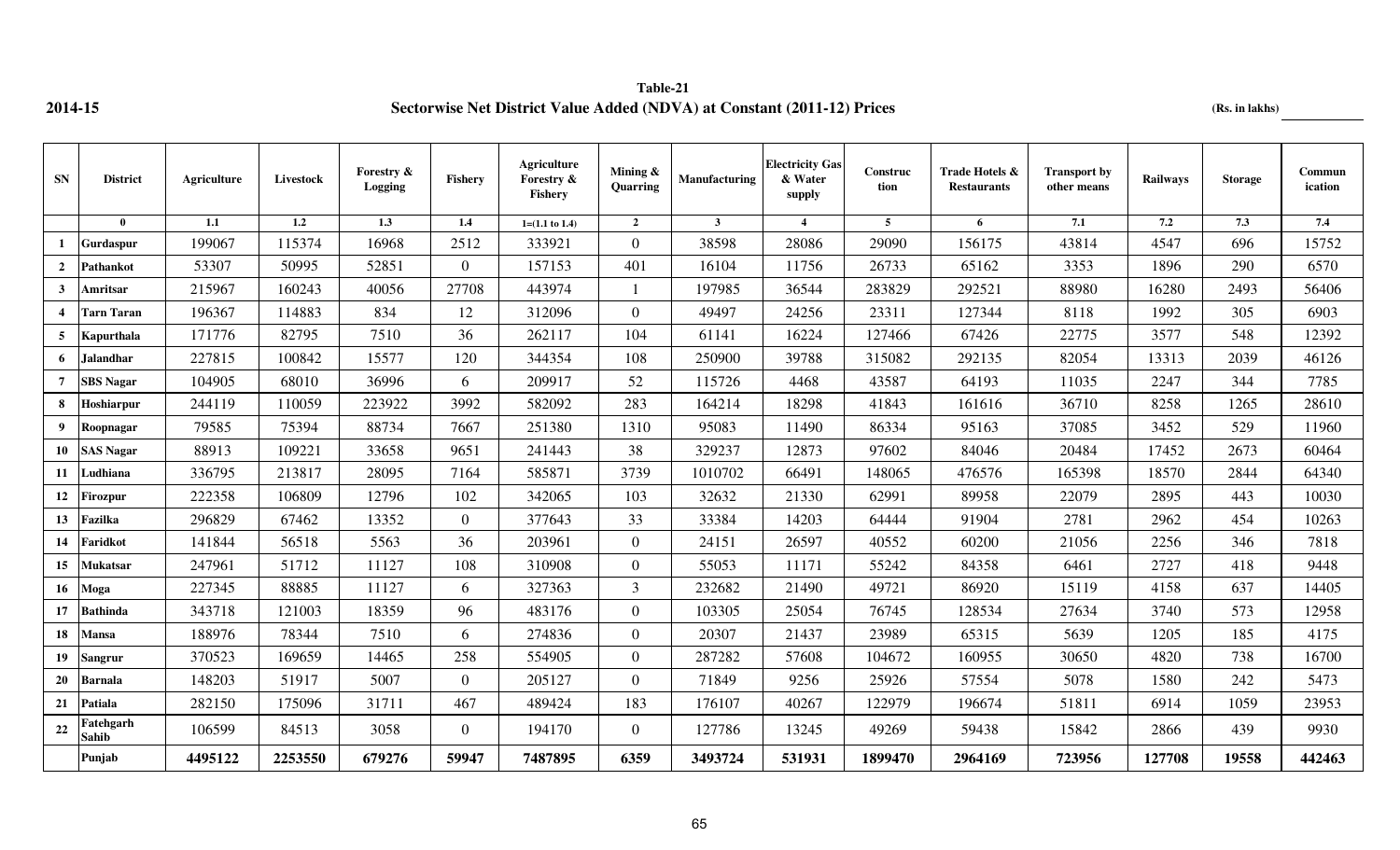**2014-15 (Concld.)** Sectorwise Net District Value Added (NDVA) at Constant(2011-12) Prices (Rs. in lakhs) **Table-21**

| <b>SN</b>               | <b>District</b>    | <b>Transport, Stora</b><br>ge & Commun. | <b>Banking &amp;</b><br><b>Insurance</b> | <b>Real Estate</b><br>Ownership of<br>Dwellings & business<br>services | <b>Public</b><br>Admn. | <b>Others services</b> | <b>Net District Value</b><br>Added<br>(NDVA) | <b>Net District Domestic</b><br>(NSDP)<br>Product | Popula<br>tion $(000)$ | Per<br>Capita Income<br>(In Rs.) | <b>Primary</b> | <b>Secondary</b> | <b>Tertiary</b> |
|-------------------------|--------------------|-----------------------------------------|------------------------------------------|------------------------------------------------------------------------|------------------------|------------------------|----------------------------------------------|---------------------------------------------------|------------------------|----------------------------------|----------------|------------------|-----------------|
|                         | $\mathbf{0}$       | $7=(7.1 \text{ to } 7.4)$               | 8                                        | 9 <sup>1</sup>                                                         | 10                     | 11                     | 12                                           | 13                                                | 14                     | 15                               | 16             | 17               | 18              |
| $\mathbf{1}$            | Gurdaspur          | 64809                                   | 56450                                    | 75309                                                                  | 94405                  | 99437                  | 976280                                       | 1060150                                           | 1676                   | 63255                            | 333921         | 95774            | 546584          |
| $\overline{2}$          | Pathankot          | 12110                                   | 51878                                    | 31400                                                                  | 40865                  | 42287                  | 455850                                       | 495011                                            | 695                    | 71225                            | 157554         | 54593            | 243702          |
| $\mathbf{3}$            | Amritsar           | 164160                                  | 132449                                   | 178268                                                                 | 107072                 | 257341                 | 2094142                                      | 2274046                                           | 2621                   | 86763                            | 443974         | 518357           | 1131810         |
| $\overline{\mathbf{4}}$ | Tarn Taran         | 17318                                   | 63865                                    | 31652                                                                  | 22962                  | 87898                  | 760200                                       | 825507                                            | 1192                   | 69254                            | 312096         | 97064            | 351040          |
| 5 <sub>5</sub>          | Kapurthala         | 39292                                   | 62758                                    | 61754                                                                  | 31020                  | 97268                  | 826569                                       | 897578                                            | 838                    | 107110                           | 262220         | 204831           | 359517          |
| 6                       | <b>Jalandhar</b>   | 143532                                  | 206641                                   | 290852                                                                 | 111202                 | 269457                 | 2264053                                      | 2458553                                           | 2282                   | 107737                           | 344462         | 605771           | 1313820         |
| $\overline{7}$          | <b>SBS Nagar</b>   | 21410                                   | 47231                                    | 32733                                                                  | 28446                  | 58256                  | 626019                                       | 679800                                            | 621                    | 109469                           | 209969         | 163781           | 252269          |
| 8                       | Hoshiarpur         | 74843                                   | 106811                                   | 95641                                                                  | 75140                  | 225343                 | 1546124                                      | 1678949                                           | 1625                   | 103320                           | 582375         | 224355           | 739394          |
| $\boldsymbol{9}$        | Roopnagar          | 53025                                   | 41550                                    | 54400                                                                  | 38236                  | 103043                 | 831015                                       | 902405                                            | 705                    | 128001                           | 252690         | 192906           | 385418          |
| 10                      | <b>SAS Nagar</b>   | 101073                                  | 62662                                    | 135729                                                                 | 43472                  | 98788                  | 1206962                                      | 1310649                                           | 1102                   | 118934                           | 241481         | 439711           | 525770          |
| 11                      | Ludhiana           | 251152                                  | 242847                                   | 547601                                                                 | 139648                 | 396865                 | 3869558                                      | 4201984                                           | 3681                   | 114153                           | 589610         | 1225258          | 2054689         |
| 12                      | Firozpur           | 35448                                   | 45836                                    | 53102                                                                  | 54201                  | 47780                  | 785446                                       | 852922                                            | 1058                   | 80616                            | 342168         | 116953           | 326325          |
| 13                      | Fazilka            | 16460                                   | 46893                                    | 54327                                                                  | 28383                  | 52480                  | 780155                                       | 847177                                            | 1082                   | 78297                            | 377677         | 112030           | 290448          |
| 14                      | Faridkot           | 31476                                   | 32089                                    | 39078                                                                  | 31112                  | 58755                  | 547971                                       | 595046                                            | 643                    | 92542                            | 203961         | 91299            | 252711          |
| 15                      | Mukatsar           | 19054                                   | 31704                                    | 38069                                                                  | 33177                  | 73251                  | 711986                                       | 773152                                            | 951                    | 81299                            | 310908         | 121465           | 279613          |
| 16                      | Moga               | 34318                                   | 54212                                    | 60059                                                                  | 38144                  | 82687                  | 987599                                       | 1072442                                           | 1034                   | 103718                           | 327366         | 303893           | 356340          |
| 17                      | <b>Bathinda</b>    | 44904                                   | 62445                                    | 91387                                                                  | 67498                  | 110436                 | 1193484                                      | 1296014                                           | 1470                   | 88164                            | 483176         | 205104           | 505205          |
| 18                      | <b>Mansa</b>       | 11204                                   | 22147                                    | 36987                                                                  | 38018                  | 54379                  | 568619                                       | 617468                                            | 801                    | 77087                            | 274836         | 65733            | 228050          |
| 19                      | Sangrur            | 52909                                   | 77442                                    | 122678                                                                 | 66014                  | 179798                 | 1664264                                      | 1807238                                           | 1724                   | 104828                           | 554905         | 449562           | 659797          |
| 20                      | <b>Barnala</b>     | 12372                                   | 26215                                    | 39295                                                                  | 22886                  | 54446                  | 524925                                       | 570021                                            | 622                    | 91643                            | 205127         | 107030           | 212768          |
| 21                      | Patiala            | 83736                                   | 112444                                   | 254910                                                                 | 103312                 | 195184                 | 1775221                                      | 1927727                                           | 2020                   | 95432                            | 489607         | 339352           | 946261          |
| 22                      | Fatehgarh<br>Sahib | 29077                                   | 37313                                    | 54327                                                                  | 27437                  | 56814                  | 648878                                       | 704622                                            | 624                    | 112920                           | 194170         | 190300           | 264406          |
|                         | Punjab             | 1313685                                 | 1623882                                  | 2379557                                                                | 1242650                | 2701994                | 25645318                                     | 27848460                                          | 29067                  | 95807                            | 7494254        | 5925125          | 12225937        |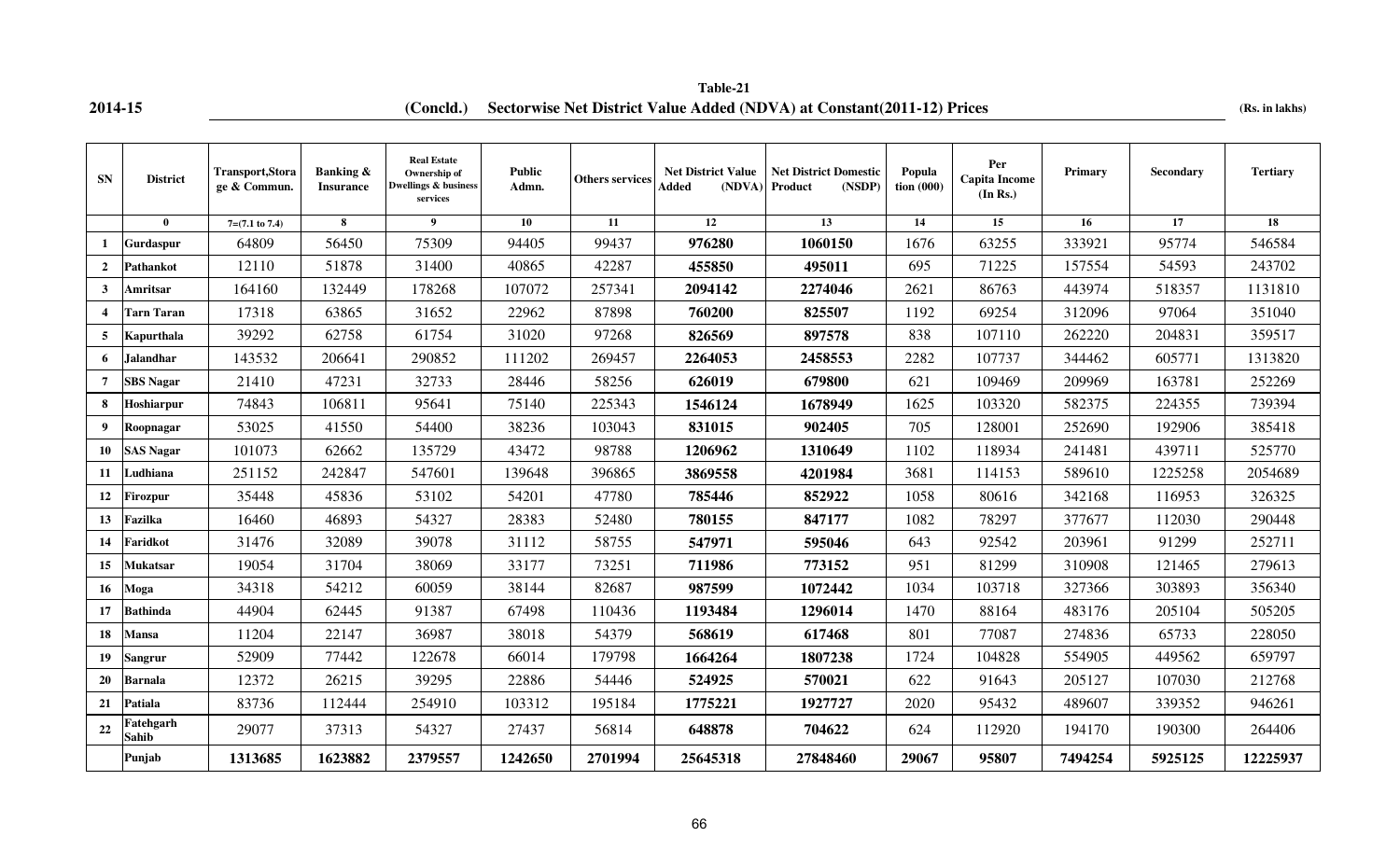**Table-22 2013-14 Sectorwise Gross District Value Added (GDVA) at Current Prices** 

**(Rs. in lakhs)**

| <b>SN</b>               | <b>District</b>        | <b>Agriculture</b> | Livestock | Forestry &<br>Logging | Fishery          | <b>Agriculture</b><br>Forestry &<br><b>Fishery</b> | Mining &<br>Quarring | <b>Manufacturing</b> | Electricity<br>Gas & Water<br>supply | Construc<br>tion | Trade Hotels &<br><b>Restaurants</b> | <b>Transport by</b><br>other means | Railways | <b>Storage</b> |
|-------------------------|------------------------|--------------------|-----------|-----------------------|------------------|----------------------------------------------------|----------------------|----------------------|--------------------------------------|------------------|--------------------------------------|------------------------------------|----------|----------------|
|                         | $\mathbf{0}$           | 1.1                | 1.2       | 1.3                   | 1.4              | $1=(1.1 \text{ to } 1.4)$                          | $\overline{2}$       | $\mathbf{3}$         | 4                                    | 5                | 6                                    | 7.1                                | 7.2      | 7.3            |
| 1                       | Gurdaspur              | 264418             | 127293    | 18954                 | 4115             | 414780                                             | $\overline{0}$       | 49025                | 50658                                | 34556            | 177498                               | 94802                              | 7656     | 802            |
| $\overline{2}$          | <b>Pathankot</b>       | 68899              | 56182     | 59038                 | 5                | 184124                                             | 1642                 | 20454                | 21203                                | 31756            | 74098                                | 5408                               | 3193     | 334            |
| 3                       | Amritsar               | 285362             | 176517    | 44744                 | 43824            | 550447                                             | 28                   | 251466               | 65913                                | 337157           | 332429                               | 69671                              | 27414    | 2871           |
| $\overline{\mathbf{4}}$ | <b>Tarn Taran</b>      | 265349             | 126562    | 932                   | 14               | 392856                                             | 6                    | 62868                | 43750                                | 27691            | 144827                               | 4564                               | 3355     | 351            |
| 5                       | Kapurthala             | 224065             | 91405     | 8390                  | 54               | 323914                                             | 16                   | 77657                | 29263                                | 189768           | 98685                                | 26190                              | 6023     | 631            |
| 6                       | Jalandhar              | 295452             | 110866    | 17401                 | 180              | 423899                                             | 119                  | 318675               | 71765                                | 374283           | 332093                               | 82214                              | 22418    | 2348           |
| $\overline{7}$          | <b>SBS Nagar</b>       | 136841             | 75039     | 41326                 | $\boldsymbol{0}$ | 253207                                             | $\overline{0}$       | 146987               | 8059                                 | 51776            | 73087                                | 11827                              | 3784     | 396            |
| 8                       | Hoshiarpur             | 296428             | 121123    | 250133                | 11772            | 679456                                             | 222                  | 208573               | 33004                                | 49705            | 183560                               | 41812                              | 13905    | 1456           |
| 9                       | Roopnagar              | 97736              | 84303     | 99121                 | 14275            | 295435                                             | 1274                 | 120768               | 20724                                | 64202            | 85886                                | 65015                              | 5813     | 609            |
| 10                      | <b>SAS Nagar</b>       | 111928             | 122369    | 37598                 | 3943             | 275838                                             | 29                   | 418173               | 23218                                | 115940           | 95317                                | 14073                              | 29387    | 3078           |
| 11                      | Ludhiana               | 429982             | 235436    | 31383                 | 11866            | 708667                                             | 4618                 | 1283721              | 102659                               | 175885           | 541587                               | 197073                             | 31271    | 3275           |
| 12                      | <b>Firozpur</b>        | 292826             | 117735    | 14293                 | 144              | 424999                                             | 264                  | 41447                | 38473                                | 74826            | 102390                               | 23423                              | 4875     | 511            |
| 13                      | Fazilka                | 372377             | 74299     | 14915                 | 14               | 461605                                             | $\overline{0}$       | 42402                | 25617                                | 76552            | 104410                               | 3605                               | 4988     | 522            |
| 14                      | Faridkot               | 177391             | 62447     | 6214                  | 54               | 246106                                             | $\mathbf{0}$         | 30675                | 65241                                | 48171            | 68372                                | 27577                              | 3800     | 398            |
| 15                      | Mukatsar               | 318213             | 56973     | 12429                 | 144              | 387759                                             | 76                   | 69924                | 20148                                | 65621            | 95990                                | 6325                               | 4592     | 481            |
| 16                      | Moga                   | 292989             | 98013     | 12429                 | 9                | 403440                                             | 222                  | 295536               | 38761                                | 59063            | 98685                                | 15257                              | 7001     | 733            |
| 17                      | <b>Bathinda</b>        | 414222             | 134661    | 20508                 | 140              | 569530                                             | $\overline{0}$       | 131211               | 45189                                | 91164            | 146175                               | 28229                              | 6298     | 660            |
| 18                      | Mansa                  | 252509             | 86632     | 8390                  | 491              | 348022                                             | 118                  | 25792                | 38665                                | 28496            | 74098                                | 4931                               | 2029     | 213            |
| 19                      | Sangrur                | 469967             | 187180    | 16158                 | 414              | 673718                                             | $\overline{0}$       | 364885               | 103906                               | 124339           | 182887                               | 33189                              | 8117     | 850            |
| 20                      | <b>Barnala</b>         | 185856             | 57146     | 5593                  | $\mathbf{0}$     | 248595                                             | $\overline{0}$       | 91257                | 16694                                | 30797            | 65341                                | 4006                               | 2660     | 279            |
| 21                      | Patiala                | 368870             | 194285    | 35423                 | 756              | 599334                                             | 195                  | 223678               | 72629                                | 146085           | 223304                               | 56734                              | 11642    | 1219           |
| 22                      | <b>Fatehgarh Sahib</b> | 138489             | 93826     | 3418                  | 5                | 235737                                             | $\overline{0}$       | 162303               | 23890                                | 58526            | 67361                                | 15926                              | 4826     | 506            |
|                         | Punjab                 | 5760170            | 2490291   | 758790                | 92217            | 9101468                                            | 8830                 | 4437477              | 959428                               | 2256358          | 3368080                              | 831851                             | 215046   | 22524          |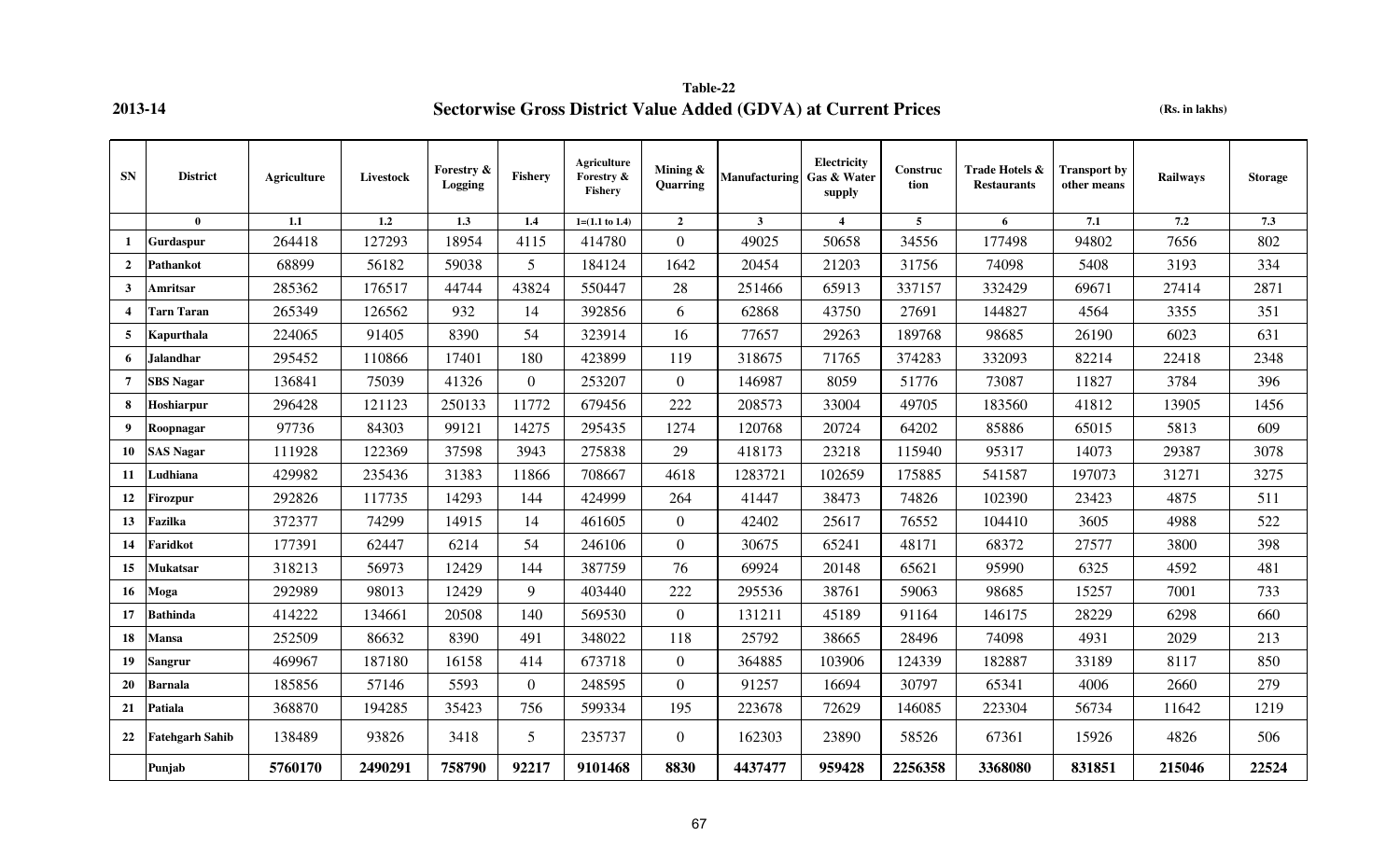**2013-14 (Concld.)** Sectorwise Gross District Value Added (GDVA) at Current Prices (Rs. in lakhs) **Table-22**

| <b>SN</b>        | <b>District</b>        | Commun<br>ication | Transport, Stora<br>ge & Commun. | <b>Banking &amp;</b><br><b>Insurance</b> | <b>Real Estate</b><br>Ownership of<br>Dwellings &<br>business services | <b>Public</b><br>Admn. | <b>Others</b><br>services | <b>Gross District Value</b><br>Added(GDVA) | <b>Gross District</b><br><b>Domestic</b><br>Product(GDDP) | Popula<br>tion (000) | Per<br><b>Capita Income</b><br>(In Rs.) | Primary | Secondary | <b>Tertiary</b> |
|------------------|------------------------|-------------------|----------------------------------|------------------------------------------|------------------------------------------------------------------------|------------------------|---------------------------|--------------------------------------------|-----------------------------------------------------------|----------------------|-----------------------------------------|---------|-----------|-----------------|
|                  | $\mathbf{0}$           | 7.4               | $7=(7.1 \text{ to } 7.4)$        | 8                                        | $\mathbf{Q}$                                                           | 10                     | 11                        | 12                                         | 13                                                        | 14                   | 15 <sup>15</sup>                        | 16      | 17        | 18              |
|                  | Gurdaspur              | 21138             | 124397                           | 59337                                    | 91198                                                                  | 112668                 | 151717                    | 1265833                                    | 1363617                                                   | 1661                 | 82096                                   | 414780  | 134238    | 716815          |
| $\overline{2}$   | Pathankot              | 8817              | 17752                            | 54531                                    | 38024                                                                  | 48620                  | 89133                     | 581338                                     | 626245                                                    | 690                  | 90760                                   | 185765  | 73413     | 322159          |
| $\mathbf{3}$     | Amritsar               | 75689             | 175645                           | 139223                                   | 215880                                                                 | 139910                 | 256576                    | 2464674                                    | 2655065                                                   | 2584                 | 102750                                  | 550475  | 654536    | 1259663         |
|                  | <b>Tarn Taran</b>      | 9263              | 17533                            | 67132                                    | 38330                                                                  | 39956                  | 88819                     | 923768                                     | 995127                                                    | 1171                 | 84981                                   | 392862  | 134308    | 396597          |
| 5                | Kapurthala             | 16629             | 49472                            | 65968                                    | 74783                                                                  | 44529                  | 121880                    | 1075934                                    | 1159049                                                   | 831                  | 139476                                  | 323930  | 296688    | 455317          |
| 6                | <b>Jalandhar</b>       | 61895             | 168875                           | 217210                                   | 352218                                                                 | 136914                 | 299169                    | 2695219                                    | 2903420                                                   | 2257                 | 128641                                  | 424018  | 764723    | 1506478         |
| $\overline{7}$   | <b>SBS Nagar</b>       | 10446             | 26453                            | 49646                                    | 39640                                                                  | 31640                  | 59485                     | 739980                                     | 797143                                                    | 619                  | 128779                                  | 253207  | 206822    | 279952          |
| 8                | Hoshiarpur             | 38391             | 95565                            | 112274                                   | 115820                                                                 | 120748                 | 226978                    | 1825905                                    | 1966953                                                   | 1615                 | 121793                                  | 679679  | 291282    | 854944          |
| 9                | Roopnagar              | 16048             | 87485                            | 43675                                    | 65877                                                                  | 51626                  | 79434                     | 916386                                     | 987175                                                    | 700                  | 141025                                  | 296709  | 205694    | 413983          |
| 10               | <b>SAS Nagar</b>       | 81135             | 127673                           | 65866                                    | 164365                                                                 | 52931                  | 100249                    | 1439599                                    | 1550805                                                   | 1071                 | 144800                                  | 275867  | 557331    | 606401          |
| 11               | Ludhiana               | 86336             | 317955                           | 237554                                   | 663137                                                                 | 175293                 | 391579                    | 4602655                                    | 4958202                                                   | 3629                 | 136627                                  | 713285  | 1562265   | 2327105         |
| 12               | Firozpur               | 13459             | 42268                            | 48180                                    | 64305                                                                  | 60274                  | 89334                     | 986760                                     | 1062986                                                   | 1042                 | 102014                                  | 425264  | 154746    | 406751          |
| 13 <sup>13</sup> | <b>Fazilka</b>         | 13772             | 22888                            | 49291                                    | 65790                                                                  | 34036                  | 95646                     | 978236                                     | 1053803                                                   | 1066                 | 98856                                   | 461605  | 144570    | 372061          |
| 14               | Faridkot               | 10491             | 42266                            | 33730                                    | 47323                                                                  | 37544                  | 58847                     | 678275                                     | 730670                                                    | 636                  | 114885                                  | 246106  | 144087    | 288082          |
| 15               | Mukatsar               | 12678             | 24076                            | 33325                                    | 46101                                                                  | 34656                  | 72455                     | 850131                                     | 915802                                                    | 937                  | 97738                                   | 387835  | 155693    | 306603          |
| 16               | Moga                   | 19330             | 42321                            | 56985                                    | 72731                                                                  | 49700                  | 83234                     | 1200678                                    | 1293428                                                   | 1023                 | 126435                                  | 403662  | 393360    | 403655          |
| 17               | <b>Bathinda</b>        | 17388             | 52574                            | 65639                                    | 110668                                                                 | 82329                  | 107940                    | 1402419                                    | 1510754                                                   | 1447                 | 104406                                  | 569530  | 267564    | 565325          |
| 18               | <b>Mansa</b>           | 5602              | 12776                            | 23280                                    | 44791                                                                  | 37728                  | 53065                     | 686830                                     | 739886                                                    | 792                  | 93420                                   | 348140  | 92953     | 245737          |
| 19               | Sangrur                | 22410             | 64565                            | 81403                                    | 148562                                                                 | 72395                  | 180469                    | 1997129                                    | 2151404                                                   | 1705                 | 126182                                  | 673718  | 593130    | 730281          |
| 20               | <b>Barnala</b>         | 7343              | 14288                            | 45269                                    | 47585                                                                  | 28143                  | 53494                     | 641464                                     | 691016                                                    | 614                  | 112543                                  | 248595  | 138748    | 254120          |
| 21               | Patiala                | 32142             | 101737                           | 118195                                   | 308692                                                                 | 117517                 | 190676                    | 2102042                                    | 2264421                                                   | 1985                 | 114077                                  | 599529  | 442392    | 1060121         |
| 22               | <b>Fatehgarh Sahib</b> | 13325             | 34583                            | 39221                                    | 65790                                                                  | 30790                  | 59448                     | 777651                                     | 837724                                                    | 617                  | 135774                                  | 235737  | 244719    | 297193          |
|                  | Punjab                 | 593727            | 1663148                          | 1706932                                  | 2881610                                                                | 1539947                | 2909626                   | 30832906                                   | 33214694                                                  | 28692                | 115765                                  | 9110298 | 7653263   | 14069343        |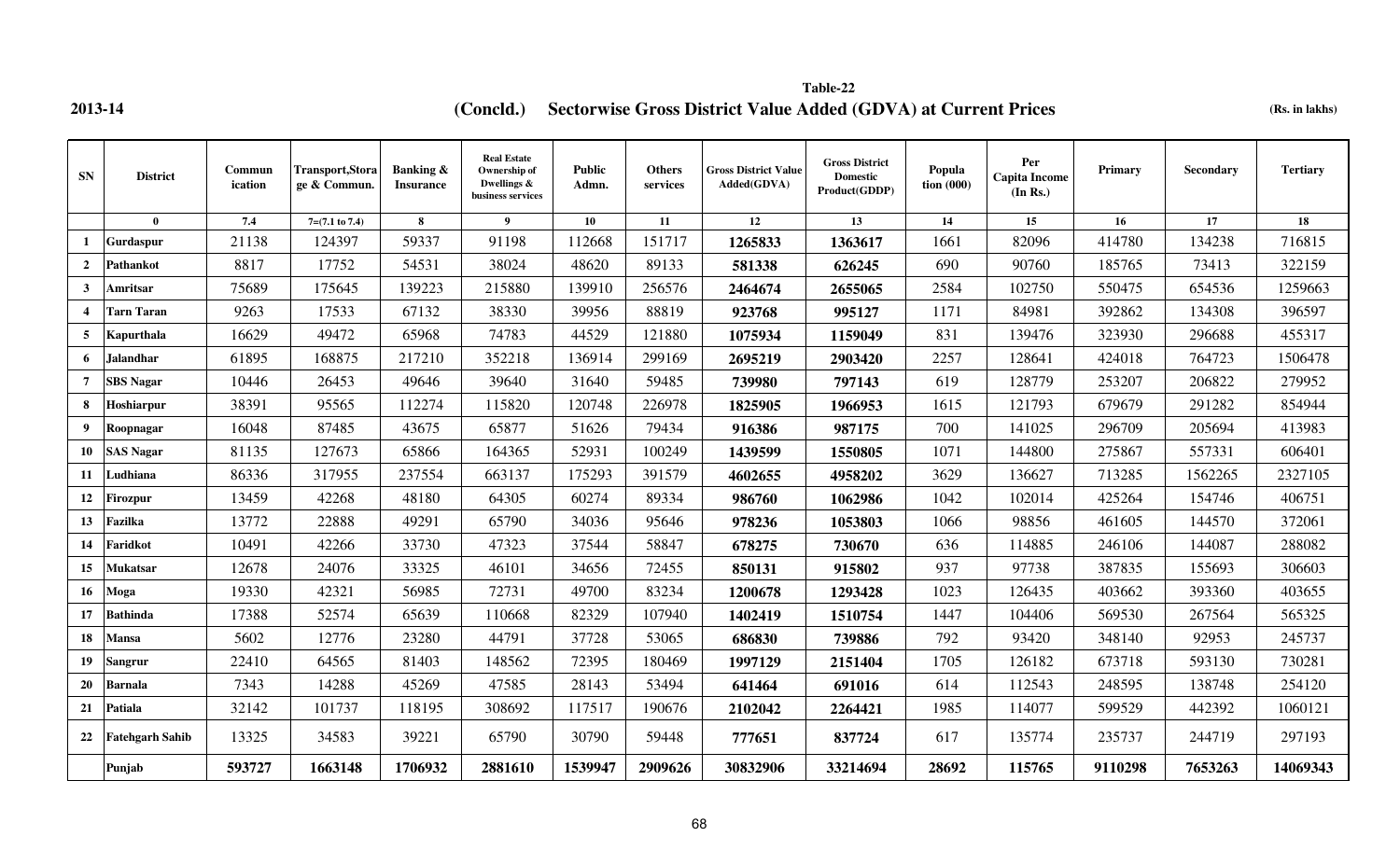**Table-23 2013-14 Sectorwise Gross District Value Added (GDVA) at Constant (2011-12) Prices (Rs. in lakhs)**

| <b>SN</b>               | <b>District</b>        | Agriculture | Livestock | Forestry &<br>Logging | Fishery        | <b>Agriculture</b><br>Forestry &<br>Fishery | Mining &<br><b>Ouarring</b> | <b>Manufacturing</b> | <b>Electricity Gas &amp;</b><br><b>Water supply</b> | Construc<br>tion | Trade Hotels &<br><b>Restaurants</b> | <b>Transport by</b><br>other means | <b>Railways</b> | <b>Storage</b> |
|-------------------------|------------------------|-------------|-----------|-----------------------|----------------|---------------------------------------------|-----------------------------|----------------------|-----------------------------------------------------|------------------|--------------------------------------|------------------------------------|-----------------|----------------|
|                         | $\bf{0}$               | 1.1         | 1.2       | 1.3                   | 1.4            | $1=(1.1 \text{ to } 1.4)$                   | $\overline{2}$              | $\mathbf{3}$         | $\overline{4}$                                      | $5^{\circ}$      | 6                                    | 7.1                                | 7.2             | 7.3            |
| 1                       | <b>Gurdaspur</b>       | 235590      | 113395    | 17238                 | 2786           | 369010                                      | $\overline{0}$              | 45253                | 42308                                               | 30596            | 158359                               | 87770                              | 7108            | 797            |
| $\overline{2}$          | Pathankot              | 63291       | 50149     | 53693                 | $\mathfrak{Z}$ | 167137                                      | 1443                        | 18880                | 17708                                               | 28118            | 66108                                | 5007                               | 2965            | 332            |
| $\mathbf{3}$            | Amritsar               | 256146      | 157237    | 40694                 | 29675          | 483752                                      | 24                          | 232116               | 55049                                               | 298528           | 296585                               | 64503                              | 25451           | 2854           |
| $\overline{\mathbf{4}}$ | <b>Tarn Taran</b>      | 237397      | 112767    | 848                   | 9              | 351021                                      | 6                           | 58030                | 36539                                               | 24518            | 129211                               | 4225                               | 3115            | 349            |
| 5                       | <b>Kapurthala</b>      | 198738      | 81597     | 7630                  | 37             | 288002                                      | 14                          | 71681                | 24439                                               | 168026           | 88044                                | 24247                              | 5592            | 627            |
| 6                       | <b>Jalandhar</b>       | 259962      | 99019     | 15825                 | 122            | 374929                                      | 105                         | 294153               | 59936                                               | 331400           | 296284                               | 76116                              | 20813           | 2334           |
| 7                       | <b>SBS Nagar</b>       | 119734      | 67056     | 37585                 | $\overline{0}$ | 224375                                      | $\overline{0}$              | 135677               | 6731                                                | 45844            | 65207                                | 10950                              | 3513            | 394            |
| 8                       | Hoshiarpur             | 272828      | 108006    | 227490                | 7971           | 616295                                      | 195                         | 192523               | 27564                                               | 44010            | 163768                               | 38711                              | 12910           | 1448           |
| 9                       | Roopnagar              | 89012       | 75536     | 90148                 | 9666           | 264363                                      | 1119                        | 111475               | 17308                                               | 56846            | 76625                                | 60193                              | 5397            | 605            |
|                         | 10 SAS Nagar           | 99679       | 109592    | 34194                 | 2670           | 246136                                      | 25                          | 385995               | 19391                                               | 102656           | 85039                                | 13029                              | 27283           | 3060           |
| 11                      | Ludhiana               | 378977      | 209488    | 28542                 | 8035           | 625043                                      | 4058                        | 1184941              | 85738                                               | 155733           | 483189                               | 182456                             | 29032           | 3256           |
| 12                      | Firozpur               | 257561      | 104744    | 12999                 | 98             | 375402                                      | 232                         | 38258                | 32132                                               | 66253            | 91349                                | 21686                              | 4526            | 508            |
| 13 <sup>13</sup>        | Fazilka                | 346581      | 66107     | 13565                 | 9              | 426262                                      | $\overline{0}$              | 39140                | 21394                                               | 67781            | 93152                                | 3338                               | 4631            | 519            |
| 14                      | Faridkot               | 158165      | 55870     | 5652                  | 37             | 219723                                      | $\overline{0}$              | 28315                | 54488                                               | 42652            | 61000                                | 25532                              | 3528            | 396            |
| 15 <sup>15</sup>        | Mukatsar               | 290837      | 50762     | 11304                 | 98             | 353000                                      | 67                          | 64543                | 16827                                               | 58103            | 85640                                | 5855                               | 4263            | 478            |
| 16 <sup>1</sup>         | Moga                   | 260865      | 87260     | 11304                 | 6              | 359435                                      | 195                         | 272795               | 32372                                               | 52296            | 88044                                | 14125                              | 6500            | 729            |
| 17                      | <b>Bathinda</b>        | 384445      | 120458    | 18651                 | 94             | 523649                                      | $\overline{0}$              | 121114               | 37741                                               | 80719            | 130413                               | 26136                              | 5847            | 656            |
| 18                      | <b>Mansa</b>           | 232117      | 77230     | 7630                  | 332            | 317309                                      | 104                         | 23808                | 32292                                               | 25231            | 66108                                | 4566                               | 1884            | 211            |
| 19                      | <b>Sangrur</b>         | 420835      | 166612    | 14695                 | 280            | 602422                                      | $\overline{0}$              | 336807               | 86780                                               | 110093           | 163167                               | 30727                              | 7536            | 845            |
| 20                      | <b>Barnala</b>         | 165031      | 50918     | 5087                  | $\overline{0}$ | 221035                                      | $\overline{0}$              | 84235                | 13942                                               | 27269            | 58295                                | 3709                               | 2469            | 277            |
| 21                      | Patiala                | 323575      | 173369    | 32216                 | 512            | 529672                                      | 171                         | 206466               | 60658                                               | 129347           | 199225                               | 52527                              | 10808           | 1212           |
| 22                      | <b>Fatehgarh Sahib</b> | 122399      | 83756     | 3109                  | $\mathfrak{Z}$ | 209267                                      | $\overline{0}$              | 149815               | 19952                                               | 51820            | 60096                                | 14745                              | 4481            | 502            |
|                         | Punjab                 | 5173765     | 2220929   | 690100                | 62444          | 8147238                                     | 7759                        | 4096020              | 801289                                              | 1997838          | 3004908                              | 770155                             | 199649          | 22390          |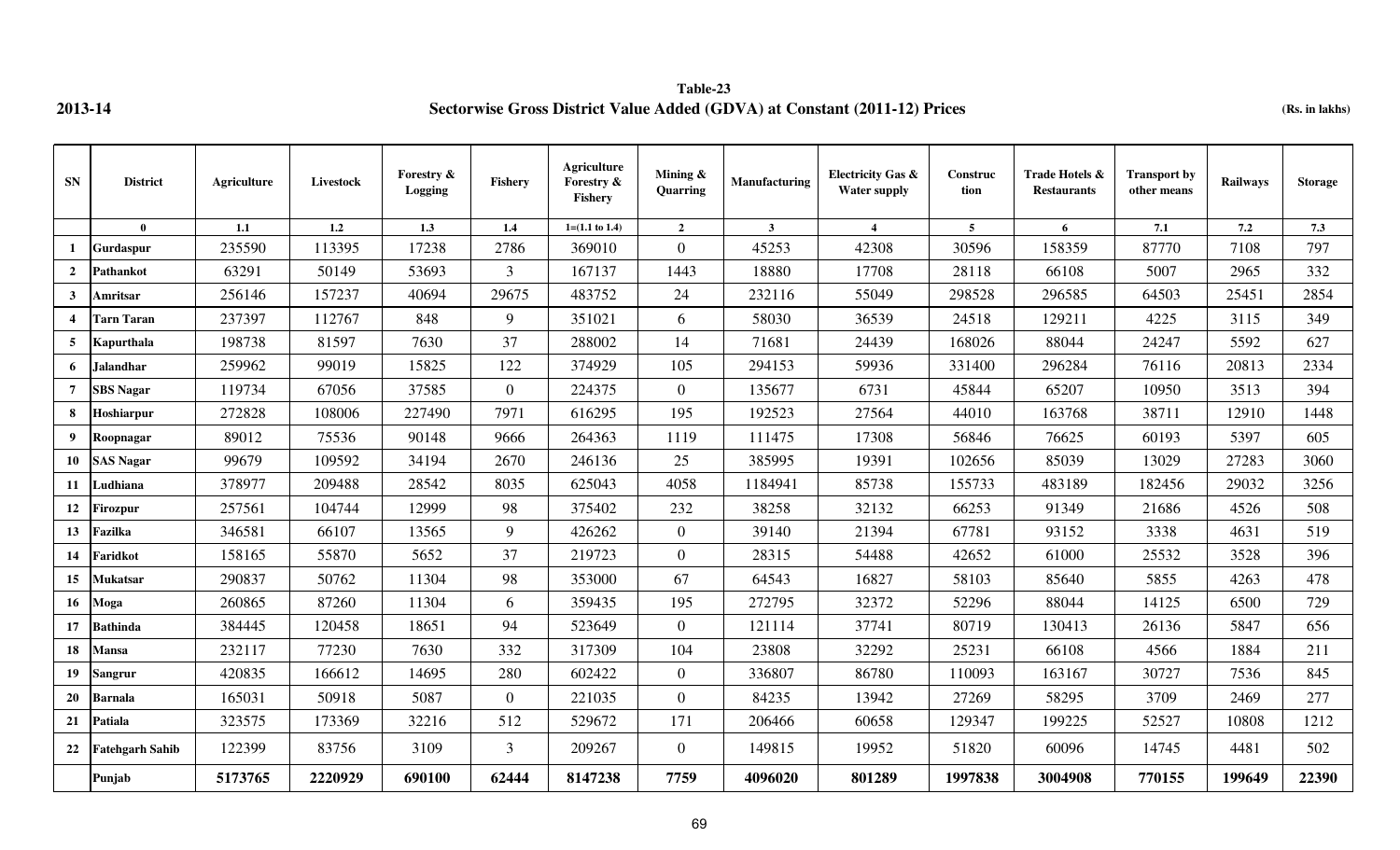**2013-14 (Rs. in lakhs) (Concld.) Sectorwise Gross District Value Added (GDVA) at Constant (2011-12)Prices Table-23**

| <b>SN</b>             | <b>District</b>        | Commun<br>ication | <b>Transport,Stora</b><br>ge & Commun | Banking &<br><b>Insurance</b> | <b>Real Estate</b><br>Ownership of<br>Dwellings &<br>business services | <b>Public</b><br>Admn. | <b>Others</b><br>services | <b>Gross District Value</b><br>(GDVA)<br>Added | <b>Gross District</b><br><b>Domestic Product</b><br>(GDDP) | Popula<br>tion $(000)$ | Per<br><b>Capita Income</b><br>(In Rs.) | Primary | Secondary | <b>Tertiary</b> |
|-----------------------|------------------------|-------------------|---------------------------------------|-------------------------------|------------------------------------------------------------------------|------------------------|---------------------------|------------------------------------------------|------------------------------------------------------------|------------------------|-----------------------------------------|---------|-----------|-----------------|
|                       | $\mathbf{0}$           | 7.4               | $7=(7.1 \text{ to } 7.4)$             | 8                             | 9                                                                      | 10                     | 11                        | 12                                             | 13                                                         | 14                     | $15\,$                                  | 16      | 17        | 18              |
|                       | Gurdaspur              | 18719             | 114394                                | 55722                         | 82879                                                                  | 106741                 | 139295                    | 1144557                                        | 1227345                                                    | 1661                   | 73892                                   | 369010  | 118158    | 657390          |
| $\overline{2}$        | Pathankot              | 7808              | 16112                                 | 51210                         | 34556                                                                  | 46062                  | 81835                     | 529168                                         | 567443                                                     | 690                    | 82238                                   | 168579  | 64706     | 295883          |
| 3                     | Amritsar               | 67028             | 159837                                | 130742                        | 196189                                                                 | 132549                 | 235568                    | 2220940                                        | 2381584                                                    | 2584                   | 92167                                   | 483776  | 585692    | 1151471         |
| $\boldsymbol{\Delta}$ | <b>Tarn Taran</b>      | 8203              | 15892                                 | 63042                         | 34834                                                                  | 37854                  | 81547                     | 832494                                         | 892710                                                     | 1171                   | 76235                                   | 351026  | 119087    | 362381          |
| 5                     | Kapurthala             | 14726             | 45192                                 | 61949                         | 67962                                                                  | 42186                  | 111901                    | 969396                                         | 1039514                                                    | 831                    | 125092                                  | 288016  | 264146    | 417234          |
| 6                     | <b>Jalandhar</b>       | 54812             | 154076                                | 203979                        | 320092                                                                 | 129712                 | 274674                    | 2439339                                        | 2615781                                                    | 2257                   | 115896                                  | 375034  | 685489    | 1378816         |
| $\overline{7}$        | <b>SBS Nagar</b>       | 9251              | 24107                                 | 46622                         | 36024                                                                  | 29976                  | 54615                     | 669178                                         | 717581                                                     | 619                    | 115926                                  | 224375  | 188252    | 256551          |
| 8                     | Hoshiarpur             | 33998             | 87066                                 | 105435                        | 105256                                                                 | 114396                 | 208393                    | 1664903                                        | 1785328                                                    | 1615                   | 110547                                  | 616491  | 264097    | 784315          |
| 9                     | Roopnagar              | 14212             | 80407                                 | 41014                         | 59868                                                                  | 48910                  | 72930                     | 830866                                         | 890964                                                     | 700                    | 127281                                  | 265482  | 185629    | 379754          |
| 10                    | <b>SAS Nagar</b>       | 71851             | 115223                                | 61854                         | 149373                                                                 | 50147                  | 92041                     | 1307880                                        | 1402481                                                    | 1071                   | 130951                                  | 246161  | 508042    | 553677          |
| 11                    | Ludhiana               | 76457             | 291201                                | 223084                        | 602652                                                                 | 166071                 | 359518                    | 4181228                                        | 4483663                                                    | 3629                   | 123551                                  | 629101  | 1426412   | 2125715         |
| 12                    | Firozpur               | 11919             | 38639                                 | 45245                         | 58440                                                                  | 57104                  | 82020                     | 885073                                         | 949092                                                     | 1042                   | 91084                                   | 375634  | 136642    | 372796          |
| 13                    | Fazilka                | 12196             | 20684                                 | 46289                         | 59789                                                                  | 32246                  | 87815                     | 894552                                         | 959256                                                     | 1066                   | 89987                                   | 426262  | 128315    | 339975          |
| 14                    | Faridkot               | 9290              | 38745                                 | 31676                         | 43007                                                                  | 35569                  | 54029                     | 609203                                         | 653268                                                     | 636                    | 102715                                  | 219723  | 125454    | 264026          |
| 15                    | <b>Mukatsar</b>        | 11227             | 21824                                 | 31295                         | 41896                                                                  | 32833                  | 66523                     | 772551                                         | 828431                                                     | 937                    | 88413                                   | 353067  | 139473    | 280011          |
| 16                    | Moga                   | 17118             | 38472                                 | 53514                         | 66097                                                                  | 47086                  | 76419                     | 1086724                                        | 1165329                                                    | 1023                   | 113913                                  | 359630  | 357463    | 369631          |
| 17                    | <b>Bathinda</b>        | 15398             | 48036                                 | 61640                         | 100574                                                                 | 77998                  | 99102                     | 1280987                                        | 1373643                                                    | 1447                   | 94930                                   | 523649  | 239574    | 517764          |
| 18                    | Mansa                  | 4961              | 11622                                 | 21862                         | 40706                                                                  | 35744                  | 48720                     | 623506                                         | 668605                                                     | 792                    | 84420                                   | 317413  | 81331     | 224762          |
| 19                    | Sangrur                | 19845             | 58953                                 | 76445                         | 135011                                                                 | 68586                  | 165692                    | 1803956                                        | 1934439                                                    | 1705                   | 113457                                  | 602422  | 533680    | 667854          |
| 20                    | Barnala                | 6503              | 12959                                 | 42511                         | 43245                                                                  | 26662                  | 49114                     | 579268                                         | 621167                                                     | 614                    | 101167                                  | 221035  | 125446    | 232787          |
| 21                    | Patiala                | 28464             | 93010                                 | 110995                        | 280538                                                                 | 111335                 | 175064                    | 1896482                                        | 2033658                                                    | 1985                   | 102451                                  | 529843  | 396471    | 970168          |
| 22                    | <b>Fatehgarh Sahib</b> | 11801             | 31529                                 | 36832                         | 59789                                                                  | 29170                  | 54581                     | 702849                                         | 753688                                                     | 617                    | 122154                                  | 209267  | 221588    | 271996          |
|                       | Punjab                 | 525787            | 1517981                               | 1602959                       | 2618777                                                                | 1458937                | 2671396                   | 27925101                                       | 29944973                                                   | 28692                  | 104368                                  | 8154997 | 6895147   | 12874958        |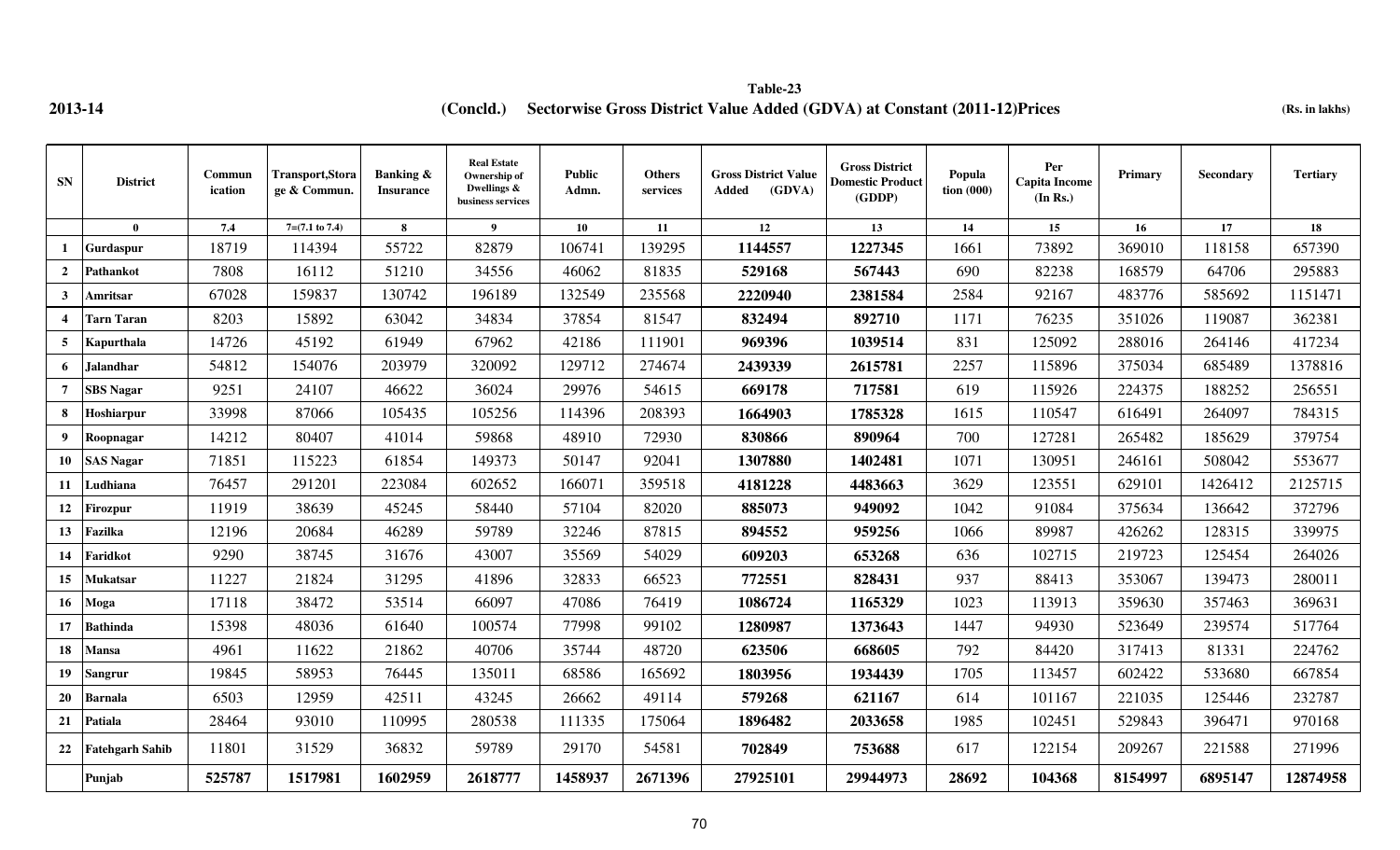## **Table-24 2013-14 Sectorwise Net District Value Added (NDVA) at Current Prices (Rs. in lakhs)**

| <b>SN</b>      | <b>District</b>        | <b>Agriculture</b> | Livestock | Forestry &<br>Logging | Fishery        | <b>Agriculture Forestry</b><br>& Fishery | Mining &<br>Quarring | Manufacturin<br>g | <b>Electricity Gas</b><br>& Water<br>supply | Construc<br>tion | Trade Hotels &<br><b>Restaurants</b> | <b>Transport by</b><br>other means | Railways | <b>Storage</b> |
|----------------|------------------------|--------------------|-----------|-----------------------|----------------|------------------------------------------|----------------------|-------------------|---------------------------------------------|------------------|--------------------------------------|------------------------------------|----------|----------------|
|                | $\mathbf{0}$           | 1.1                | 1.2       | 1.3                   | 1.4            | $1=(1.1 \text{ to } 1.4)$                | $\overline{2}$       | 3 <sup>1</sup>    | $\overline{4}$                              | $\overline{5}$   | 6                                    | 7.1                                | 7.2      | 7.3            |
| 1              | Gurdaspur              | 248065             | 125487    | 18740                 | 3681           | 395974                                   | $\overline{0}$       | 39673             | 33551                                       | 32458            | 162950                               | 82466                              | 4509     | 678            |
| $\overline{2}$ | Pathankot              | 64632              | 55385     | 58371                 | $\overline{4}$ | 178393                                   | 1387                 | 16553             | 14043                                       | 29828            | 68025                                | 4704                               | 1881     | 283            |
| $\mathbf{3}$   | Amritsar               | 267575             | 174012    | 44239                 | 39206          | 525032                                   | 23                   | 203497            | 43654                                       | 316693           | 305183                               | 60605                              | 16146    | 2429           |
| $\overline{4}$ | <b>Tarn Taran</b>      | 248853             | 124766    | 922                   | 12             | 374552                                   | $5\overline{)}$      | 50875             | 28976                                       | 26010            | 132957                               | 3970                               | 1976     | 297            |
| 5              | Kapurthala             | 209972             | 90108     | 8295                  | 48             | 308424                                   | 13                   | 62843             | 19381                                       | 178250           | 90596                                | 22782                              | 3547     | 534            |
| 6              | Jalandhar              | 276948             | 109293    | 17204                 | 161            | 403606                                   | 101                  | 257886            | 47530                                       | 351565           | 304874                               | 71516                              | 13203    | 1986           |
| $\overline{7}$ | <b>SBS Nagar</b>       | 128306             | 73974     | 40860                 | $\overline{0}$ | 243141                                   | $\overline{0}$       | 118949            | 5338                                        | 48633            | 67097                                | 10288                              | 2228     | 335            |
| 8              | Hoshiarpur             | 277959             | 119404    | 247311                | 10531          | 655206                                   | 188                  | 168787            | 21859                                       | 46688            | 168515                               | 36371                              | 8190     | 1232           |
| 9              | Roopnagar              | 91747              | 83107     | 98003                 | 12771          | 285627                                   | 1076                 | 97731             | 13725                                       | 60305            | 78847                                | 56555                              | 3423     | 515            |
| 10             | <b>SAS Nagar</b>       | 104935             | 120632    | 37173                 | 3528           | 266269                                   | 24                   | 338404            | 15377                                       | 108903           | 87504                                | 12242                              | 17308    | 2604           |
| 11             | Ludhiana               | 403050             | 232096    | 31029                 | 10616          | 676790                                   | 3902                 | 1038845           | 67991                                       | 165209           | 497198                               | 171429                             | 18417    | 2770           |
| 12             | <b>Firozpur</b>        | 274537             | 116065    | 14132                 | 129            | 404863                                   | 223                  | 33541             | 25481                                       | 70284            | 93998                                | 20375                              | 2871     | 432            |
| 13             | Fazilka                | 349247             | 73245     | 14746                 | 12             | 437251                                   | $\overline{0}$       | 34314             | 16966                                       | 71905            | 95853                                | 3136                               | 2938     | 442            |
| 14             | Faridkot               | 166346             | 61561     | 6144                  | 48             | 234099                                   | $\overline{0}$       | 24824             | 43209                                       | 45247            | 62768                                | 23989                              | 2238     | 337            |
| 15             | Mukatsar               | 298561             | 56164     | 12289                 | 129            | 367143                                   | 64                   | 56586             | 13344                                       | 61638            | 88123                                | 5502                               | 2704     | 407            |
| 16             | Moga                   | 274628             | 96622     | 12289                 | 8              | 383547                                   | 188                  | 239161            | 25671                                       | 55478            | 90596                                | 13272                              | 4123     | 620            |
| 17             | <b>Bathinda</b>        | 388653             | 132751    | 20276                 | 125            | 541805                                   | $\overline{0}$       | 106182            | 29929                                       | 85631            | 134194                               | 24556                              | 3709     | 558            |
| 18             | <b>Mansa</b>           | 237017             | 85403     | 8295                  | 439            | 331155                                   | 100                  | 20872             | 25608                                       | 26766            | 68025                                | 4290                               | 1195     | 180            |
| 19             | Sangrur                | 440597             | 184524    | 15975                 | 371            | 641467                                   | $\overline{0}$       | 295281            | 68817                                       | 116792           | 167897                               | 28870                              | 4780     | 719            |
| 20             | <b>Barnala</b>         | 174273             | 56335     | 5530                  | $\overline{0}$ | 236138                                   | $\overline{0}$       | 73849             | 11057                                       | 28928            | 59985                                | 3485                               | 1566     | 236            |
| 21             | Patiala                | 345847             | 191529    | 35023                 | 677            | 573075                                   | 164                  | 181010            | 48102                                       | 137218           | 205001                               | 49352                              | 6856     | 1031           |
| 22             | <b>Fatehgarh Sahib</b> | 129809             | 92495     | 3379                  | $\overline{4}$ | 225687                                   | $\overline{0}$       | 131344            | 15822                                       | 54974            | 61840                                | 13853                              | 2843     | 428            |
|                | Punjab                 | 5401558            | 2454959   | 750227                | 82499          | 8689243                                  | 7461                 | 3591007           | 635432                                      | 2119407          | 3092026                              | 723606                             | 126653   | 19052          |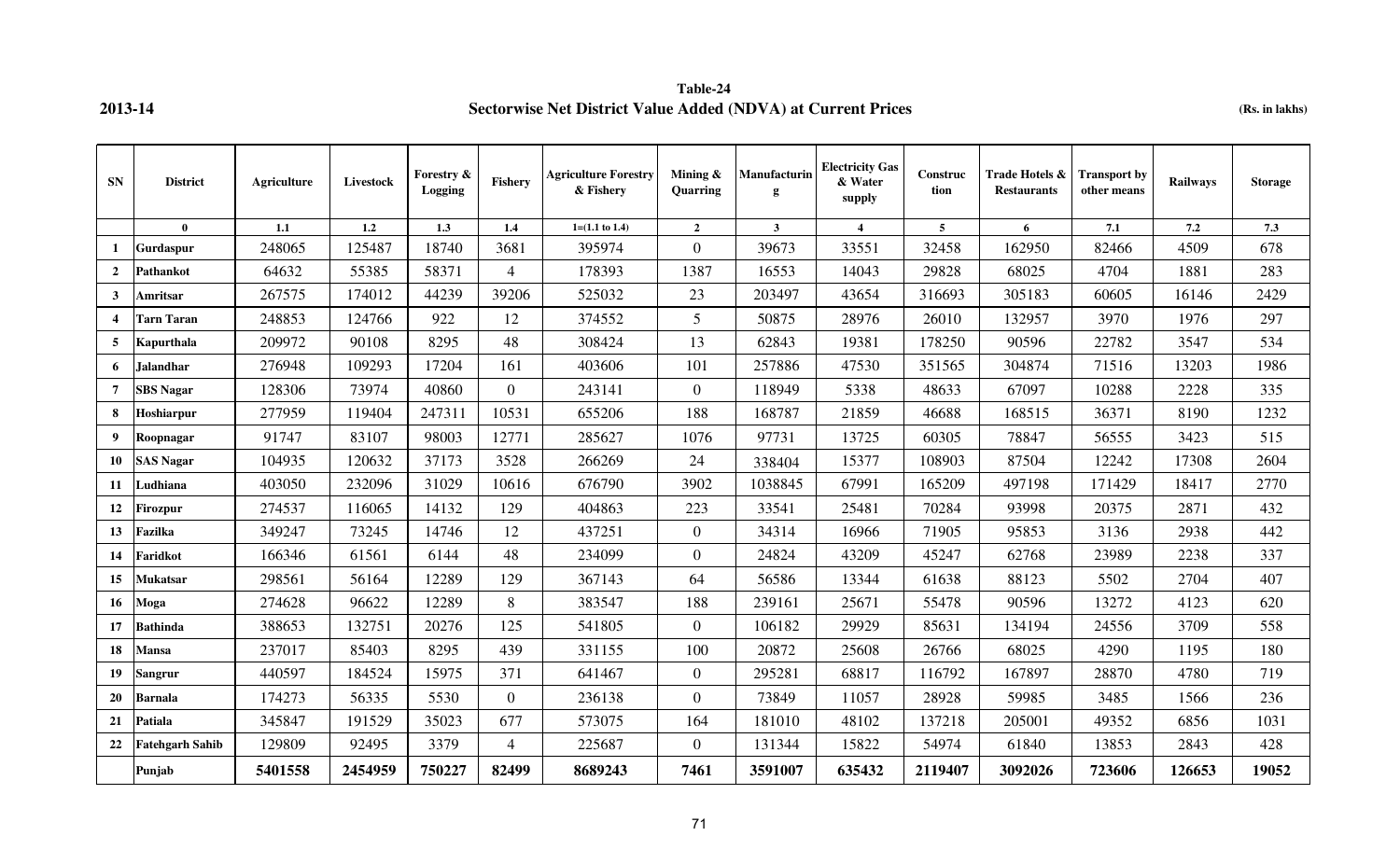**2013-14 (Rs. in lakhs) (Concld.) Sectorwise Net District Value Added (NDVA)) at Current Prices Table-24**

| <b>SN</b>      | <b>District</b>        | Commun<br>ication | Transport, Sto<br>rage $\&$<br>Commun. | <b>Banking &amp;</b><br><b>Insurance</b> | <b>Real Estate</b><br>Ownership of<br>Dwellings &<br>business services | <b>Public</b><br>Admn. | <b>Others</b><br>services | <b>Net District Value</b><br>Added (NDVA) | <b>Net District</b><br><b>Domestic Product</b><br>(NSDP) | Popula<br>$\frac{1}{2}$ tion (000) | Per<br><b>Capita Income</b><br>(In Rs.) | Primary         | Secondary | <b>Tertiary</b> |
|----------------|------------------------|-------------------|----------------------------------------|------------------------------------------|------------------------------------------------------------------------|------------------------|---------------------------|-------------------------------------------|----------------------------------------------------------|------------------------------------|-----------------------------------------|-----------------|-----------|-----------------|
|                | $\mathbf{0}$           | 7.4               | $7=(7.1 \text{ to } 7.4)$              | 8                                        | 9                                                                      | 10                     | 11                        | 12                                        | 13                                                       | 14                                 | 15                                      | 16 <sup>1</sup> | 17        | 18              |
| $\mathbf{1}$   | Gurdaspur              | 15946             | 103599                                 | 58449                                    | 76993                                                                  | 88162                  | 137555                    | 1129364                                   | 1227503                                                  | 1661                               | 73901                                   | 395974          | 105682    | 627708          |
| $\mathbf{2}$   | Pathankot              | 6651              | 13519                                  | 53715                                    | 32102                                                                  | 38045                  | 80813                     | 526424                                    | 572169                                                   | 690                                | 82923                                   | 179780          | 60425     | 286220          |
| $3^{\circ}$    | Amritsar               | 57100             | 136280                                 | 137139                                   | 182256                                                                 | 109478                 | 232627                    | 2191863                                   | 2382331                                                  | 2584                               | 92195                                   | 525056          | 563845    | 1102962         |
| 4              | <b>Tarn Taran</b>      | 6988              | 13231                                  | 66127                                    | 32360                                                                  | 31265                  | 80529                     | 836887                                    | 909611                                                   | 1171                               | 77678                                   | 374557          | 105861    | 356469          |
| $5^{\circ}$    | Kapurthala             | 12545             | 39408                                  | 64980                                    | 63135                                                                  | 34843                  | 110503                    | 972376                                    | 1056874                                                  | 831                                | 127181                                  | 308437          | 260474    | 403465          |
| 6              | <b>Jalandhar</b>       | 46694             | 133399                                 | 213959                                   | 297359                                                                 | 107134                 | 271244                    | 2388658                                   | 2596227                                                  | 2257                               | 115030                                  | 403707          | 656982    | 1327969         |
| $\overline{7}$ | <b>SBS Nagar</b>       | 7881              | 20732                                  | 48903                                    | 33466                                                                  | 24758                  | 53933                     | 664950                                    | 722733                                                   | 619                                | 116758                                  | 243141          | 172920    | 248889          |
| 8              | Hoshiarpur             | 28963             | 74755                                  | 110594                                   | 97780                                                                  | 94485                  | 205791                    | 1644647                                   | 1787564                                                  | 1615                               | 110685                                  | 655394          | 237334    | 751920          |
| 9              | Roopnagar              | 12107             | 72600                                  | 43021                                    | 55617                                                                  | 40397                  | 72020                     | 820967                                    | 892308                                                   | 700                                | 127473                                  | 286704          | 171762    | 362502          |
| 10             | <b>SAS Nagar</b>       | 61209             | 93362                                  | 64881                                    | 138765                                                                 | 41419                  | 90891                     | 1245799                                   | 1354057                                                  | 1071                               | 126429                                  | 266293          | 462684    | 516822          |
| 11             | Ludhiana               | 65132             | 257749                                 | 233999                                   | 559851                                                                 | 137166                 | 355028                    | 3993729                                   | 4340776                                                  | 3629                               | 119614                                  | 680692          | 1272046   | 2040991         |
| 12             | Firozpur               | 10154             | 33832                                  | 47459                                    | 54290                                                                  | 47164                  | 80995                     | 892131                                    | 969655                                                   | 1042                               | 93057                                   | 405087          | 129306    | 357738          |
| 13             | Fazilka                | 10390             | 16905                                  | 48553                                    | 55543                                                                  | 26633                  | 86719                     | 890642                                    | 968037                                                   | 1066                               | 90810                                   | 437251          | 123185    | 330206          |
| 14             | Faridkot               | 7914              | 34478                                  | 33225                                    | 39953                                                                  | 29378                  | 53354                     | 600536                                    | 652721                                                   | 636                                | 102629                                  | 234099          | 113280    | 253156          |
| 15             | Mukatsar               | 9564              | 18177                                  | 32827                                    | 38921                                                                  | 27118                  | 65692                     | 769634                                    | 836513                                                   | 937                                | 89276                                   | 367207          | 131568    | 270858          |
| 16             | Moga                   | 14582             | 32598                                  | 56132                                    | 61403                                                                  | 38890                  | 75465                     | 1059129                                   | 1151165                                                  | 1023                               | 112528                                  | 383735          | 320311    | 355083          |
| 17             | <b>Bathinda</b>        | 13117             | 41940                                  | 64656                                    | 93431                                                                  | 64422                  | 97865                     | 1260055                                   | 1369551                                                  | 1447                               | 94648                                   | 541805          | 221742    | 496508          |
| 18             | <b>Mansa</b>           | 4227              | 9891                                   | 22931                                    | 37815                                                                  | 29522                  | 48111                     | 620796                                    | 674742                                                   | 792                                | 85195                                   | 331254          | 73246     | 216296          |
| 19             | <b>Sangrur</b>         | 16906             | 51276                                  | 80185                                    | 125423                                                                 | 56648                  | 163623                    | 1767409                                   | 1920993                                                  | 1705                               | 112668                                  | 641467          | 480890    | 645052          |
| 20             | <b>Barnala</b>         | 5540              | 10827                                  | 44591                                    | 40174                                                                  | 22022                  | 48501                     | 576072                                    | 626132                                                   | 614                                | 101976                                  | 236138          | 113833    | 226101          |
| 21             | <b>Patiala</b>         | 24248             | 81487                                  | 116426                                   | 260613                                                                 | 91957                  | 172878                    | 1867933                                   | 2030252                                                  | 1985                               | 102280                                  | 573240          | 366330    | 928363          |
| 22             | <b>Fatehgarh Sahib</b> | 10053             | 27176                                  | 38634                                    | 55541                                                                  | 24094                  | 53899                     | 689013                                    | 748887                                                   | 617                                | 121376                                  | 225687          | 202140    | 261185          |
|                | Punjab                 | 447911            | 1317222                                | 1681386                                  | 2432791                                                                | 1205000                | 2638037                   | 27409014                                  | 29790802                                                 | 28692                              | 103831                                  | 8696704         | 6345846   | 12366462        |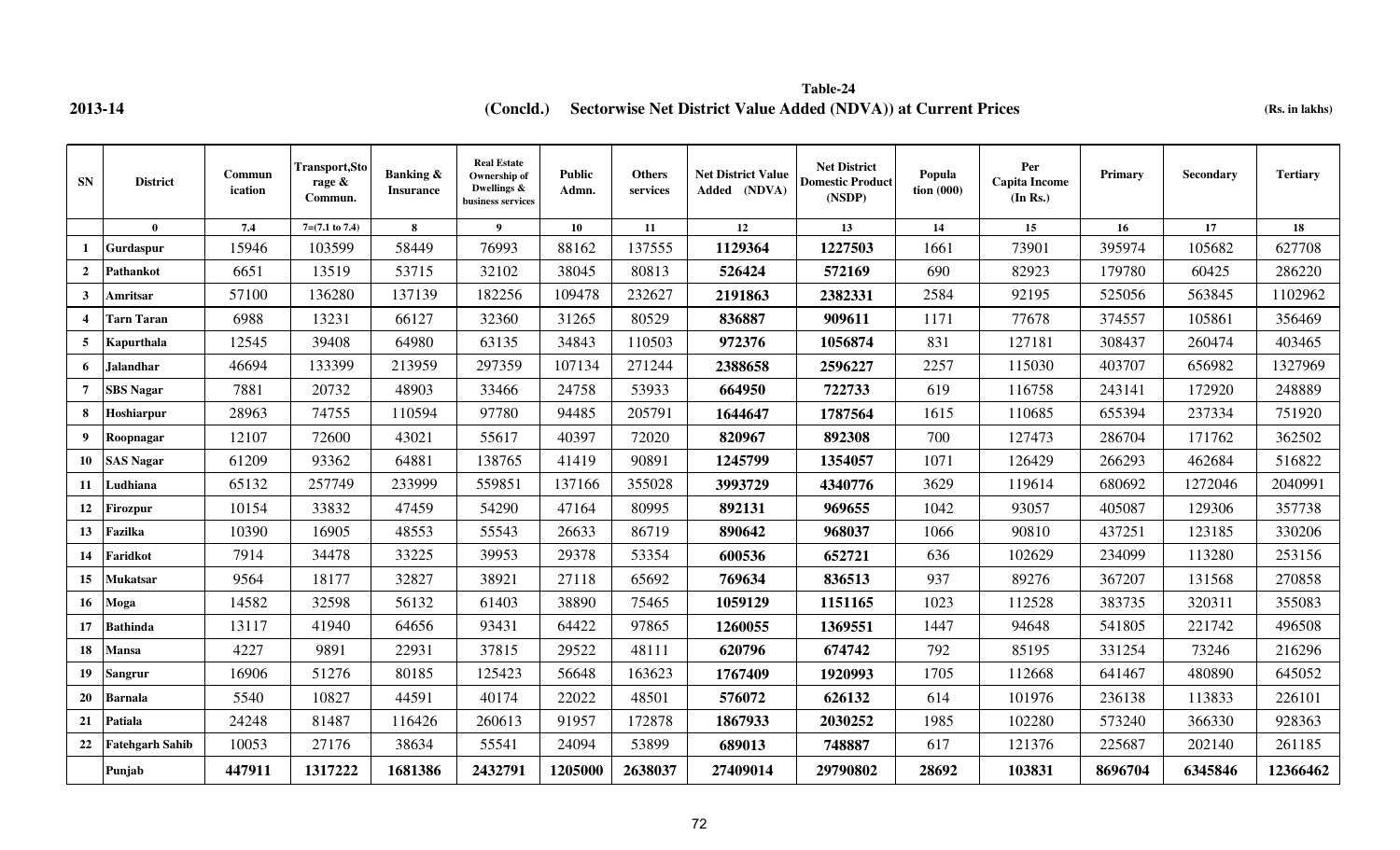**Table-25 2013-14 Sectorwise Net District Value Added (NDVA) at Constant (2011-12) Prices (Rs. in lakhs)**

| ${\bf SN}$              | <b>District</b>        | Agriculture | Livestock | Forestry &<br><b>Logging</b> | <b>Fishery</b> | Agriculture<br>Forestry &<br><b>Fishery</b> | Mining $\&$<br>Quarring | Manufacturing | <b>Electricity Gas &amp;</b><br><b>Water supply</b> | Construc<br>tion | Trade Hotels &<br><b>Restaurants</b> | <b>Transport by</b><br>other means | Railways | <b>Storage</b> |
|-------------------------|------------------------|-------------|-----------|------------------------------|----------------|---------------------------------------------|-------------------------|---------------|-----------------------------------------------------|------------------|--------------------------------------|------------------------------------|----------|----------------|
|                         | $\mathbf{0}$           | 1.1         | 1.2       | 1.3                          | 1.4            | $1=(1.1 \text{ to } 1.4)$                   | $\overline{2}$          | $\mathbf{3}$  | $\overline{4}$                                      | $\overline{5}$   | 6                                    | 7.1                                | 7.2      | 7.3            |
| $\mathbf{1}$            | Gurdaspur              | 221733      | 111796    | 17049                        | 2406           | 352984                                      | $\overline{0}$          | 35993         | 26790                                               | 28623            | 145120                               | 76344                              | 4236     | 364            |
| $\overline{2}$          | Pathankot              | 59543       | 49442     | 53103                        | 3              | 162091                                      | 1209                    | 15017         | 11213                                               | 26304            | 60581                                | 4355                               | 1767     | 152            |
| 3                       | Amritsar               | 240968      | 155020    | 40247                        | 25623          | 461857                                      | 20                      | 184622        | 34858                                               | 279272           | 271790                               | 56105                              | 15167    | 1305           |
| $\overline{\mathbf{4}}$ | Tarn Taran             | 223386      | 111177    | 838                          | 8              | 335409                                      | $\mathfrak{S}$          | 46156         | 23137                                               | 22936            | 118409                               | 3675                               | 1856     | 160            |
| 5                       | <b>Kapurthala</b>      | 186817      | 80447     | 7546                         | 32             | 274842                                      | 12                      | 57014         | 15475                                               | 157188           | 80683                                | 21091                              | 3332     | 287            |
| 6                       | Jalandhar              | 244446      | 97623     | 15651                        | 105            | 357826                                      | 88                      | 233966        | 37953                                               | 310023           | 271515                               | 66207                              | 12403    | 1067           |
| 7                       | <b>SBS Nagar</b>       | 112606      | 66110     | 37172                        | $\overline{0}$ | 215889                                      | $\overline{0}$          | 107916        | 4262                                                | 42887            | 59755                                | 9524                               | 2093     | 180            |
| 8                       | Hoshiarpur             | 256513      | 106483    | 224990                       | 6883           | 594869                                      | 164                     | 153131        | 17454                                               | 41171            | 150076                               | 33671                              | 7693     | 662            |
| 9                       | Roopnagar              | 83789       | 74471     | 89157                        | 8346           | 255764                                      | 938                     | 88666         | 10960                                               | 53179            | 70219                                | 52356                              | 3216     | 277            |
| 10                      | <b>SAS Nagar</b>       | 93688       | 108047    | 33818                        | 2306           | 237859                                      | 21                      | 307016        | 12279                                               | 96034            | 77930                                | 11333                              | 16258    | 1399           |
| 11                      | Ludhiana               | 356394      | 206535    | 28229                        | 6938           | 598095                                      | 3402                    | 942489        | 54291                                               | 145688           | 442794                               | 158702                             | 17300    | 1488           |
| 12                      | <b>Firozpur</b>        | 242291      | 103267    | 12857                        | 84             | 358499                                      | 195                     | 30430         | 20346                                               | 61979            | 83712                                | 18863                              | 2697     | 232            |
| 13                      | Fazilka                | 325934      | 65175     | 13416                        | 8              | 404532                                      | $\overline{0}$          | 31131         | 13547                                               | 63409            | 85365                                | 2903                               | 2760     | 237            |
| 14                      | Faridkot               | 148794      | 55082     | 5590                         | 32             | 209497                                      | $\overline{0}$          | 22521         | 34502                                               | 39901            | 55900                                | 22208                              | 2102     | 181            |
| 15                      | Mukatsar               | 273692      | 50046     | 11180                        | 84             | 335002                                      | 56                      | 51337         | 10655                                               | 54355            | 78480                                | 5093                               | 2540     | 219            |
| 16                      | Moga                   | 245318      | 86029     | 11180                        | 5              | 342532                                      | 164                     | 216978        | 20499                                               | 48923            | 80683                                | 12286                              | 3873     | 333            |
| 17                      | <b>Bathinda</b>        | 361708      | 118760    | 18446                        | 82             | 498996                                      | $\boldsymbol{0}$        | 96333         | 23898                                               | 75512            | 119510                               | 22733                              | 3484     | 300            |
| 18                      | Mansa                  | 218475      | 76141     | 7546                         | 287            | 302449                                      | 87                      | 18936         | 20448                                               | 23604            | 60581                                | 3971                               | 1123     | 97             |
| 19                      | <b>Sangrur</b>         | 395763      | 164262    | 14534                        | 242            | 574801                                      | $\overline{0}$          | 267893        | 54950                                               | 102992           | 149526                               | 26727                              | 4491     | 386            |
| 20                      | Barnala                | 155230      | 50200     | 5031                         | $\theta$       | 210460                                      | $\overline{0}$          | 67000         | 8829                                                | 25510            | 53422                                | 3226                               | 1472     | 127            |
| 21                      | Patiala                | 304336      | 170924    | 31862                        | 442            | 507565                                      | 143                     | 164221        | 38409                                               | 121004           | 182570                               | 45688                              | 6441     | 554            |
| 22                      | <b>Fatehgarh Sahib</b> | 115090      | 82575     | 3074                         | 3              | 200742                                      | $\overline{0}$          | 119163        | 12634                                               | 48478            | 55075                                | 12825                              | 2670     | 230            |
|                         | Punjab                 | 4866514     | 2189613   | 682516                       | 53917          | 7792560                                     | 6505                    | 3257929       | 507389                                              | 1868970          | 2753696                              | 669887                             | 118974   | 10236          |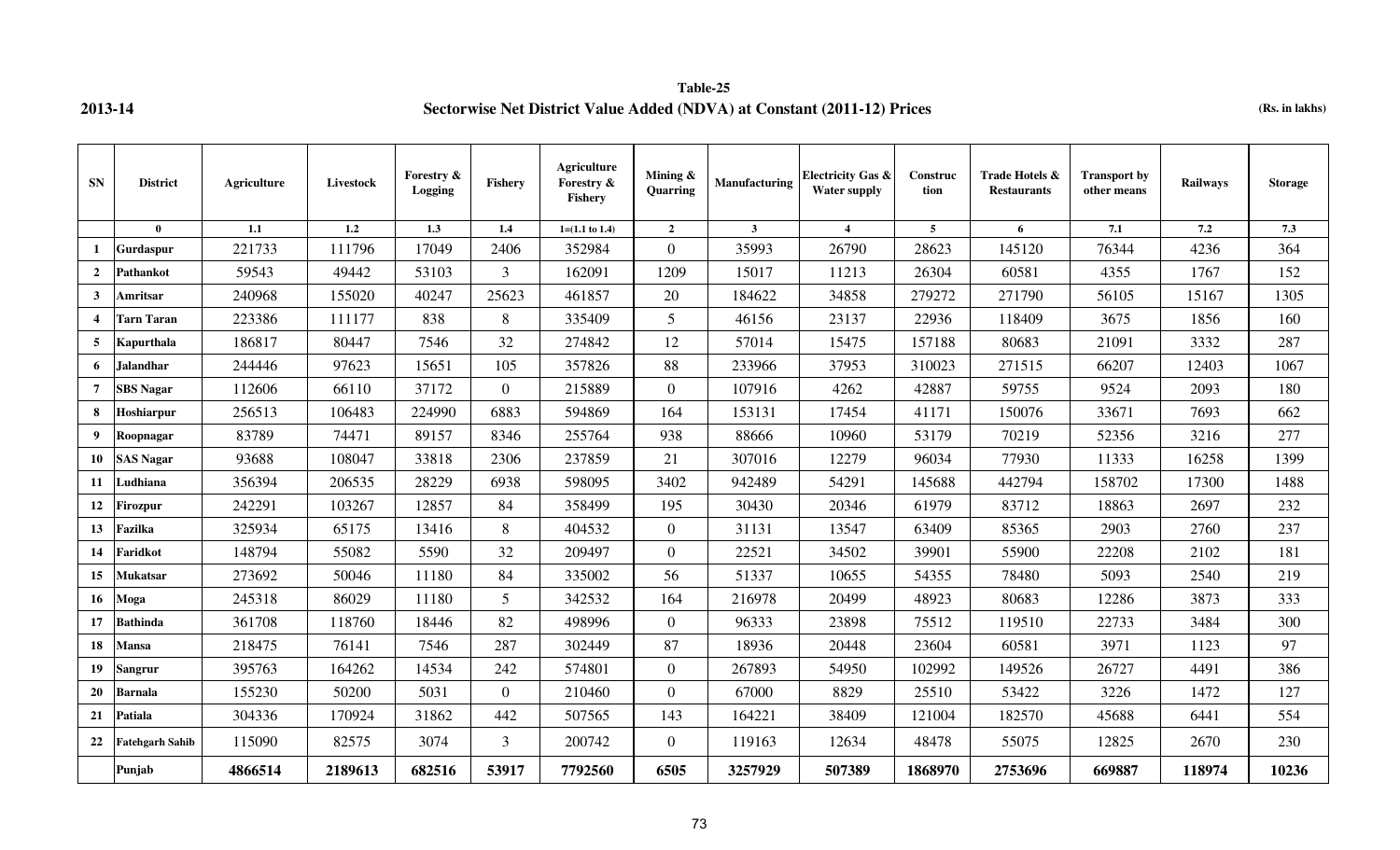## **2013-14 (Concld.)** Sectorwise Net District Value Added (NDVA) at Constant(2011-12) Prices (Rs. in lakhs) **Table-25**

| <b>SN</b>      | <b>District</b>   | Commun<br>ication | Transport, Stora<br>ge & Commun. | <b>Banking &amp;</b><br><b>Insurance</b> | <b>Real Estate</b><br>Ownership of<br>Dwellings &<br>business services | <b>Public</b><br>Admn. | <b>Others</b><br>services | <b>Net District</b><br><b>Value Added</b><br>(NDVA) | <b>Net District</b><br><b>Domestic</b><br>Product<br>(NSDP) | Popula<br>$\frac{1}{100}$ (000) | Per<br><b>Capita Income</b><br>(In Rs.) | Primary | <b>Secondary</b> | <b>Tertiary</b> |
|----------------|-------------------|-------------------|----------------------------------|------------------------------------------|------------------------------------------------------------------------|------------------------|---------------------------|-----------------------------------------------------|-------------------------------------------------------------|---------------------------------|-----------------------------------------|---------|------------------|-----------------|
|                | $\mathbf{0}$      | 7.4               | $7=(7.1 \text{ to } 7.4)$        | 8                                        | $\boldsymbol{Q}$                                                       | 10                     | 11                        | 12                                                  | 13                                                          | 14                              | 15                                      | 16      | 17               | 18              |
| 1              | Gurdaspur         | 13648             | 94591                            | 54877                                    | 70159                                                                  | 83885                  | 126193                    | 1019216                                             | 1102457                                                     | 1661                            | 66373                                   | 352984  | 91406            | 574826          |
| $\overline{2}$ | Pathankot         | 5693              | 11966                            | 50433                                    | 29252                                                                  | 36199                  | 74138                     | 478404                                              | 517476                                                      | 690                             | 74997                                   | 163300  | 52534            | 262570          |
| $\mathbf{3}$   | Amritsar          | 48870             | 121447                           | 128760                                   | 166077                                                                 | 104167                 | 213412                    | 1966282                                             | 2126871                                                     | 2584                            | 82309                                   | 461878  | 498751           | 1005653         |
| 4              | <b>Tarn Taran</b> | 5981              | 11672                            | 62086                                    | 29487                                                                  | 29748                  | 73877                     | 752923                                              | 814415                                                      | 1171                            | 69549                                   | 335414  | 92229            | 325279          |
| 5              | Kapurthala        | 10737             | 35446                            | 61010                                    | 57531                                                                  | 33153                  | 101376                    | 873729                                              | 945088                                                      | 831                             | 113729                                  | 274853  | 229677           | 369199          |
| 6              | Jalandhar,        | 39963             | 119640                           | 200886                                   | 270962                                                                 | 101936                 | 248839                    | 2153633                                             | 2329524                                                     | 2257                            | 103213                                  | 357914  | 581942           | 1213778         |
| 7              | <b>SBS Nagar</b>  | 6745              | 18542                            | 45915                                    | 30495                                                                  | 23557                  | 49478                     | 598696                                              | 647592                                                      | 619                             | 104619                                  | 215889  | 155065           | 227743          |
| 8              | Hoshiarpur        | 24788             | 66814                            | 103836                                   | 89101                                                                  | 89901                  | 188793                    | 1495310                                             | 1617434                                                     | 1615                            | 100151                                  | 595033  | 211756           | 688521          |
| 9              | Roopnagar         | 10362             | 66211                            | 40392                                    | 50680                                                                  | 38437                  | 66071                     | 741518                                              | 802079                                                      | 700                             | 114583                                  | 256702  | 152805           | 332010          |
| 10             | <b>SAS Nagar</b>  | 52386             | 81376                            | 60916                                    | 126447                                                                 | 39409                  | 83384                     | 1122672                                             | 1214362                                                     | 1071                            | 113386                                  | 237880  | 415329           | 469462          |
| 11             | Ludhiana          | 55744             | 233235                           | 219701                                   | 510154                                                                 | 130510                 | 325703                    | 3606062                                             | 3900575                                                     | 3629                            | 107483                                  | 601497  | 1142467          | 1862098         |
| 12             | Firozpur          | 8690              | 30482                            | 44559                                    | 49470                                                                  | 44876                  | 74305                     | 798853                                              | 864097                                                      | 1042                            | 82927                                   | 358694  | 112756           | 327404          |
| 13             | Fazilka           | 8892              | 14792                            | 45587                                    | 50612                                                                  | 25341                  | 79556                     | 813872                                              | 880342                                                      | 1066                            | 82584                                   | 404532  | 108087           | 301253          |
| 14             | Faridkot          | 6773              | 31264                            | 31195                                    | 36406                                                                  | 27953                  | 48947                     | 538087                                              | 582033                                                      | 636                             | 91515                                   | 209497  | 96924            | 231666          |
| 15             | Mukatsar          | 8186              | 16038                            | 30821                                    | 35466                                                                  | 25802                  | 60266                     | 698278                                              | 755307                                                      | 937                             | 80609                                   | 335058  | 116347           | 246873          |
| 16             | Moga              | 12480             | 28973                            | 52702                                    | 55952                                                                  | 37003                  | 69231                     | 953640                                              | 1031525                                                     | 1023                            | 100833                                  | 342696  | 286399           | 324545          |
| 17             | <b>Bathinda</b>   | 11227             | 37744                            | 60706                                    | 85138                                                                  | 61296                  | 89781                     | 1148913                                             | 1242747                                                     | 1447                            | 85884                                   | 498996  | 195743           | 454174          |
| 18             | Mansa             | 3617              | 8808                             | 21530                                    | 34458                                                                  | 28090                  | 44137                     | 563128                                              | 609119                                                      | 792                             | 76909                                   | 302536  | 62987            | 197604          |
| 19             | <b>Sangrur</b>    | 14469             | 46073                            | 75285                                    | 114289                                                                 | 53900                  | 150108                    | 1589817                                             | 1719660                                                     | 1705                            | 100860                                  | 574801  | 425835           | 589181          |
| 20             | Barnala           | 4741              | 9566                             | 41867                                    | 36607                                                                  | 20953                  | 44495                     | 518708                                              | 561072                                                      | 614                             | 91380                                   | 210460  | 101338           | 206910          |
| 21             | Patiala           | 20753             | 73436                            | 109312                                   | 237478                                                                 | 87495                  | 158599                    | 1680232                                             | 1817459                                                     | 1985                            | 91560                                   | 507708  | 323634           | 848890          |
| 22             | Fatehgarh Sahib   | 8604              | 24329                            | 36274                                    | 50613                                                                  | 22923                  | 49447                     | 619677                                              | 670287                                                      | 617                             | 108636                                  | 200742  | 180275           | 238661          |
|                | Punjab            | 383349            | 1182446                          | 1578653                                  | 2216834                                                                | 1146534                | 2420134                   | 24731649                                            | 26751521                                                    | 28692                           | 93238                                   | 7799065 | 5634288          | 11298297        |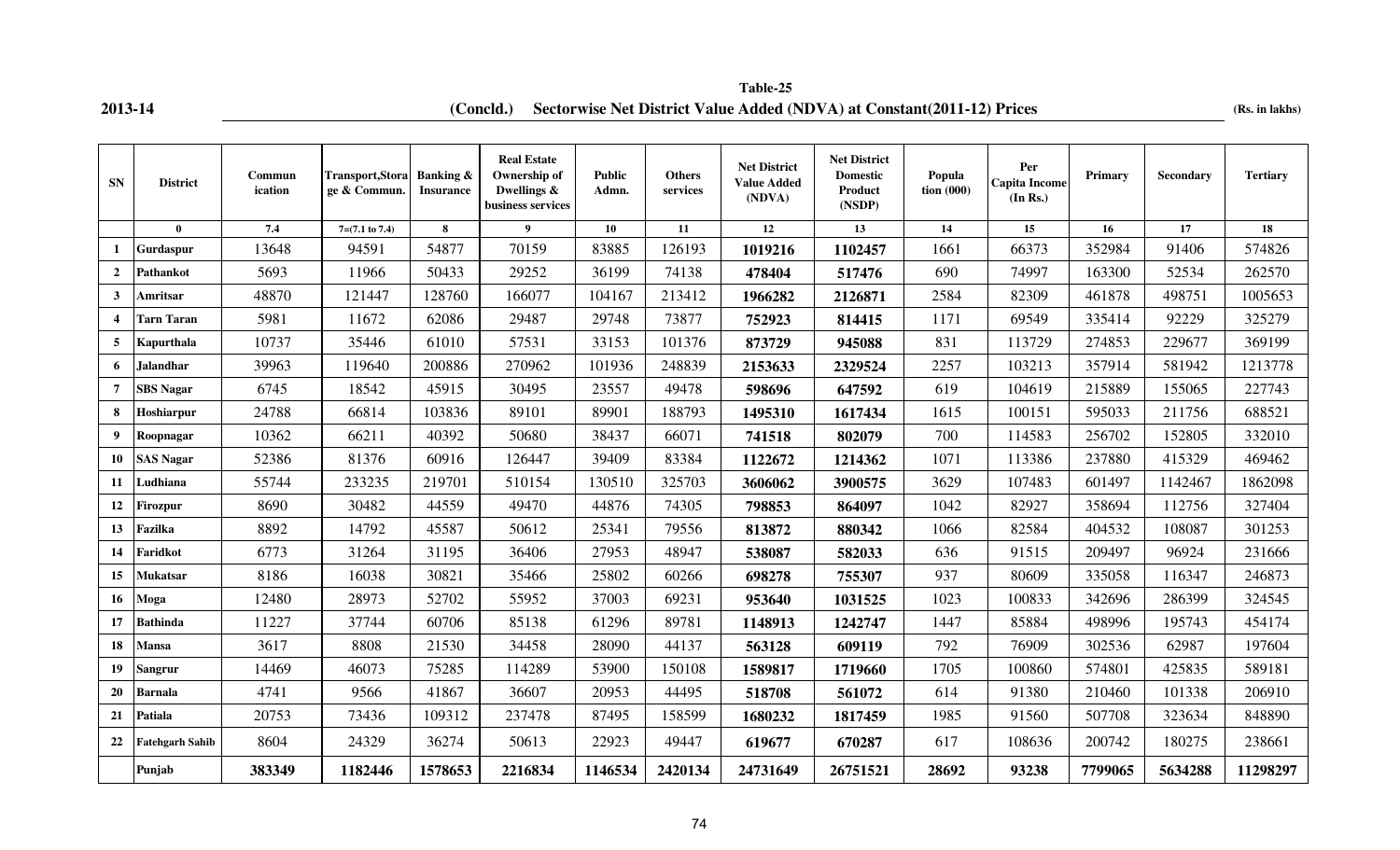**Table-26 2012-13 Sectorwise Gross District Value Added (GDVA) at Current Prices (Rs. in lakhs)**

| <b>SN</b>       | <b>District</b>  | Agriculture | Livestock | Forestry &<br>Logging | <b>Fishery</b> | Agriculture<br>Forestry &<br><b>Fishery</b> | Mining &<br>Quarring | g            | Manufacturin   Electricity Gas<br>& Water supply | Construc<br>tion | <b>Trade Hotels</b><br>& Restaurants | Transport<br>by other<br>means | Railways | <b>Storage</b> |
|-----------------|------------------|-------------|-----------|-----------------------|----------------|---------------------------------------------|----------------------|--------------|--------------------------------------------------|------------------|--------------------------------------|--------------------------------|----------|----------------|
|                 | $\mathbf{0}$     | 1.1         | 1.2       | 1.3                   | 1.4            | $1=(1.1 \text{ to } 1.4)$                   | $\mathbf{2}$         | $\mathbf{3}$ | $\overline{4}$                                   | 5                | 6                                    | 7.1                            | 7.2      | 7.3            |
| -1              | Gurdaspur        | 248443      | 102253    | 19225                 | 3126           | 373046                                      | $\Omega$             | 44933        | 20205                                            | 136395           | 157739                               | 68122                          | 8150     | 3245           |
| $\overline{2}$  | Pathankot        | 71982       | 71905     | 59880                 | $\overline{4}$ | 203771                                      | 184                  | 18747        | 13978                                            | 56911            | 65849                                | 2063                           | 3400     | 1353           |
| $\mathbf{3}$    | Amritsar         | 261166      | 149707    | 45382                 | 9689           | 465945                                      | 91                   | 230476       | 54266                                            | 168596           | 295423                               | 95961                          | 29185    | 11619          |
| $\overline{4}$  | Tarn Taran       | 232539      | 120142    | 945                   | 9              | 353635                                      | 10                   | 57620        | 22282                                            | 73397            | 128705                               | 5735                           | 3572     | 1422           |
| 5               | Kapurthala       | 194793      | 66933     | 8509                  | 6399           | 276633                                      | 21                   | 71175        | 21548                                            | 88918            | 87699                                | 22892                          | 6412     | 2553           |
| 6               | <b>Jalandhar</b> | 278216      | 120690    | 17649                 | 3201           | 419756                                      | 89                   | 292075       | 70599                                            | 268976           | 295124                               | 85700                          | 23866    | 9501           |
| $7\phantom{.0}$ | SBS Nagar        | 130656      | 52462     | 41916                 | $\overline{0}$ | 225034                                      | 66                   | 134718       | 16108                                            | 96622            | 64951                                | 10513                          | 4028     | 1604           |
| 8               | Hoshiarpur       | 274630      | 110585    | 253701                | 5566           | 644481                                      | 12                   | 191163       | 29861                                            | 145319           | 163126                               | 36697                          | 14803    | 5893           |
| 9               | Roopnagar        | 93715       | 47967     | 100535                | 8108           | 250326                                      | 52                   | 110687       | 24159                                            | 55509            | 76325                                | 39918                          | 6188     | 2464           |
| 10              | <b>SAS Nagar</b> | 98915       | 84932     | 38134                 | 147            | 222128                                      | 87                   | 383267       | 45171                                            | 61623            | 84706                                | 13535                          | 31285    | 12455          |
| 11              | udhiana          | 402073      | 247331    | 31831                 | 7178           | 688412                                      | 800                  | 1176568      | 170133                                           | 266875           | 481297                               | 171574                         | 33290    | 13253          |
| 12              | Firozpur         | 352180      | 105766    | 14497                 | 22504          | 494947                                      | 252                  | 37988        | 27390                                            | 47618            | 90991                                | 24086                          | 5190     | 2066           |
| 13              | Fazilka          | 248177      | 58225     | 15127                 | 9              | 321539                                      | 57                   | 38863        | 11500                                            | 48712            | 92787                                | 990                            | 5310     | 2114           |
| 14              | <b>Taridkot</b>  | 163912      | 55953     | 6303                  | $\overline{0}$ | 226168                                      | $\overline{0}$       | 28114        | 14790                                            | 33326            | 60761                                | 24055                          | 4045     | 1610           |
| 15              | Mukatsar         | 303239      | 79431     | 12606                 | 22             | 395298                                      | 186                  | 64087        | 17156                                            | 40201            | 85305                                | 5801                           | 4888     | 1946           |
| 16              | Moga             | 268346      | 89663     | 12606                 | $\overline{4}$ | 370620                                      | 9                    | 270868       | 27956                                            | 44047            | 87699                                | 13839                          | 7453     | 2967           |
| 17              | <b>Bathinda</b>  | 392735      | 105330    | 20800                 | 98             | 518963                                      | 73                   | 120258       | 36369                                            | 68904            | 129902                               | 25783                          | 6704     | 2669           |
| 18              | Mansa            | 232064      | 71340     | 8509                  | 450            | 312363                                      | 4                    | 23640        | 14396                                            | 37746            | 65849                                | 4682                           | 2160     | 860            |
| 19              | Sangrur          | 438683      | 189500    | 16388                 | 396            | 644967                                      | $\overline{0}$       | 334427       | 59529                                            | 90013            | 162528                               | 29400                          | 8641     | 3440           |
| 20              | Barnala          | 163000      | 75989     | 5673                  | 9              | 244671                                      | $\Omega$             | 83640        | 20853                                            | 32185            | 58067                                | 3950                           | 2832     | 1127           |
| 21              | Patiala          | 333294      | 147897    | 35928                 | 658            | 517777                                      | 64                   | 205007       | 58864                                            | 144197           | 198445                               | 50089                          | 12393    | 4934           |
| 22              | Fatehgarh Sahib  | 131495      | 68008     | 3467                  | 13             | 202983                                      | $\overline{0}$       | 148757       | 38902                                            | 48650            | 59863                                | 14987                          | 5138     | 2046           |
|                 | Punjab           | 5314252     | 2222010   | 769611                | 67591          | 8373464                                     | 2057                 | 4067078      | 816015                                           | 2054739          | 2993141                              | 750371                         | 228932   | 91143          |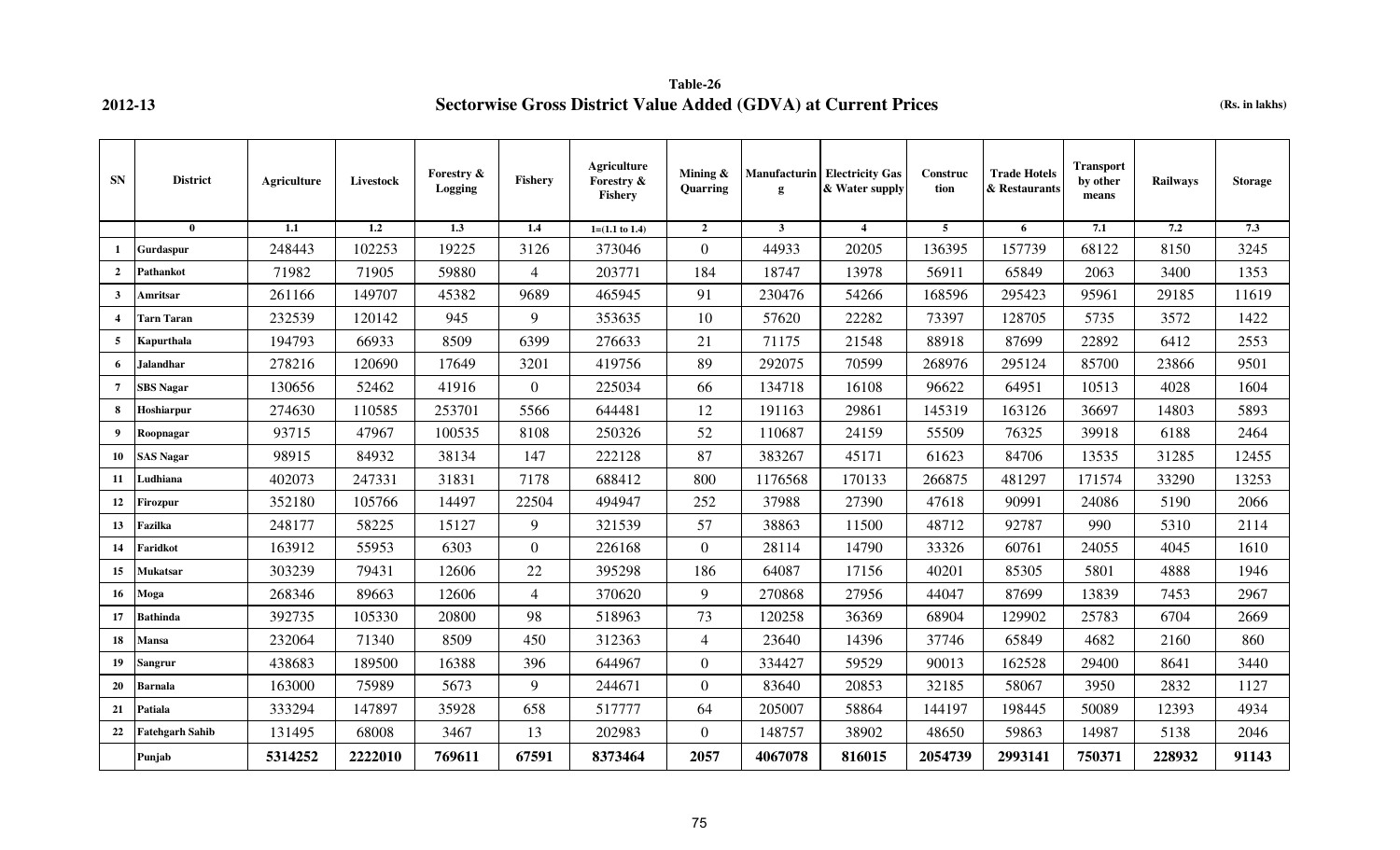**2012-13 (Concld.)** Sectorwise Gross District Value Added (GDVA) at Current Prices (Rs. in lakhs) **Table-26**

| <b>SN</b>        | <b>District</b>        | Commun<br>ication | <b>Transport, Stor</b><br>age &<br>Commun. | <b>Banking &amp;</b><br><b>Insurance</b> | <b>Real Estate</b><br>Ownership of<br>Dwellings $\&$<br>business services | <b>Public</b><br>Admn. | <b>Others</b><br>services | <b>Gross District</b><br><b>Value Added</b><br>(GDVA) | <b>Gross District</b><br><b>Domestic</b><br>Product<br>(GDDP) | Popula<br>$\frac{1}{100}$ (000) | Per<br><b>Capita Income</b><br>(In Rs.) | Primary | Secondary | <b>Tertiary</b> |
|------------------|------------------------|-------------------|--------------------------------------------|------------------------------------------|---------------------------------------------------------------------------|------------------------|---------------------------|-------------------------------------------------------|---------------------------------------------------------------|---------------------------------|-----------------------------------------|---------|-----------|-----------------|
|                  | $\mathbf{0}$           | 7.4               | $7=(7.1 \text{ to } 7.4)$                  | 8                                        | 9                                                                         | 10                     | 11                        | 12                                                    | 13                                                            | 14                              | 15                                      | 16      | 17        | 18              |
| 1                | Gurdaspur              | 16726             | 96243                                      | 57565                                    | 81464                                                                     | 108117                 | 132096                    | 1207803                                               | 1280468                                                       | 1645                            | 77840                                   | 373046  | 201533    | 633224          |
| $\overline{2}$   | Pathankot              | 6976              | 13792                                      | 52904                                    | 33966                                                                     | 43454                  | 79046                     | 582602                                                | 617653                                                        | 685                             | 90168                                   | 203955  | 89636     | 289011          |
| $\mathbf{3}$     | Amritsar               | 59891             | 196655                                     | 135067                                   | 192839                                                                    | 133353                 | 220369                    | 2093079                                               | 2219005                                                       | 2548                            | 87088                                   | 466036  | 453338    | 1173706         |
| $\overline{4}$   | Tarn Taran             | 7330              | 18058                                      | 65128                                    | 34239                                                                     | 38901                  | 75726                     | 867700                                                | 919904                                                        | 1151                            | 79922                                   | 353645  | 153299    | 360757          |
| 5                | Kapurthala             | 13158             | 45015                                      | 63998                                    | 66801                                                                     | 41246                  | 106949                    | 870002                                                | 922344                                                        | 825                             | 111799                                  | 276654  | 181641    | 411708          |
| 6                | <b>Jalandhar</b>       | 48976             | 168043                                     | 210726                                   | 314626                                                                    | 131081                 | 262707                    | 2433801                                               | 2580225                                                       | 2232                            | 115601                                  | 419845  | 631650    | 1382306         |
| $\overline{7}$   | <b>SBS Nagar</b>       | 8266              | 24410                                      | 48164                                    | 35409                                                                     | 29892                  | 53057                     | 728432                                                | 772257                                                        | 616                             | 125366                                  | 225100  | 247448    | 255884          |
| 8                | Hoshiarpur             | 30378             | 87771                                      | 108922                                   | 103458                                                                    | 104941                 | 199696                    | 1778752                                               | 1885766                                                       | 1604                            | 117566                                  | 644494  | 366343    | 767915          |
| $\boldsymbol{9}$ | Roopnagar              | 12699             | 61268                                      | 42371                                    | 58846                                                                     | 48077                  | 69938                     | 797557                                                | 845541                                                        | 694                             | 121836                                  | 250377  | 190355    | 356825          |
| 10               | <b>SAS Nagar</b>       | 64200             | 121475                                     | 63900                                    | 146823                                                                    | 50619                  | 83027                     | 1262825                                               | 1338801                                                       | 1041                            | 128607                                  | 222215  | 490061    | 550550          |
| 11               | udhiana                | 68315             | 286433                                     | 230463                                   | 592361                                                                    | 166486                 | 325935                    | 4385763                                               | 4649623                                                       | 3578                            | 129950                                  | 689212  | 1613576   | 2082974         |
| 12               | <b>irozpur</b>         | 10650             | 41991                                      | 46742                                    | 57442                                                                     | 59391                  | 70935                     | 975687                                                | 1034387                                                       | 1027                            | 100719                                  | 495200  | 112995    | 367492          |
| 13               | Fazilka                | 10897             | 19311                                      | 47820                                    | 58768                                                                     | 32626                  | 77517                     | 749500                                                | 794592                                                        | 1051                            | 75603                                   | 321595  | 99075     | 328829          |
| 14               | Faridkot               | 8301              | 38011                                      | 32723                                    | 42272                                                                     | 34997                  | 51229                     | 562392                                                | 596227                                                        | 629                             | 94790                                   | 226168  | 76231     | 259993          |
| 15               | Mukatsar               | 10032             | 22667                                      | 32331                                    | 41181                                                                     | 42259                  | 64719                     | 805390                                                | 853845                                                        | 923                             | 92508                                   | 395484  | 121444    | 288462          |
| 16               | Moga                   | 15295             | 39555                                      | 55284                                    | 64969                                                                     | 53771                  | 74337                     | 1089115                                               | 1154639                                                       | 1012                            | 114095                                  | 370629  | 342871    | 375614          |
| 17               | <b>Bathinda</b>        | 13758             | 48915                                      | 63679                                    | 98857                                                                     | 86053                  | 98427                     | 1270401                                               | 1346832                                                       | 1424                            | 94581                                   | 519036  | 225531    | 525833          |
| 18               | Mansa                  | 4433              | 12135                                      | 22585                                    | 40011                                                                     | 45638                  | 46981                     | 621348                                                | 658730                                                        | 783                             | 84129                                   | 312367  | 75782     | 233199          |
| 19               | Sangrur                | 17732             | 59213                                      | 78973                                    | 132706                                                                    | 70357                  | 154955                    | 1787669                                               | 1895220                                                       | 1686                            | 112409                                  | 644967  | 483969    | 658732          |
| 20               | Barnala                | 5811              | 13720                                      | 43918                                    | 42506                                                                     | 25073                  | 48007                     | 612638                                                | 649496                                                        | 607                             | 107001                                  | 244671  | 136678    | 231290          |
| 21               | Patiala                | 25433             | 92849                                      | 114667                                   | 275746                                                                    | 116290                 | 159235                    | 1883142                                               | 1996437                                                       | 1950                            | 102381                                  | 517841  | 408068    | 957233          |
| 22               | <b>Fatehgarh Sahib</b> | 10544             | 32715                                      | 38050                                    | 58768                                                                     | 24292                  | 65202                     | 718183                                                | 761391                                                        | 610                             | 124818                                  | 202983  | 236308    | 278890          |
|                  | Punjab                 | 469800            | 1540246                                    | 1655979                                  | 2574058                                                                   | 1486914                | 2520089                   | 28083782                                              | 29773382                                                      | 28321                           | 105129                                  | 8375521 | 6937832   | 12770427        |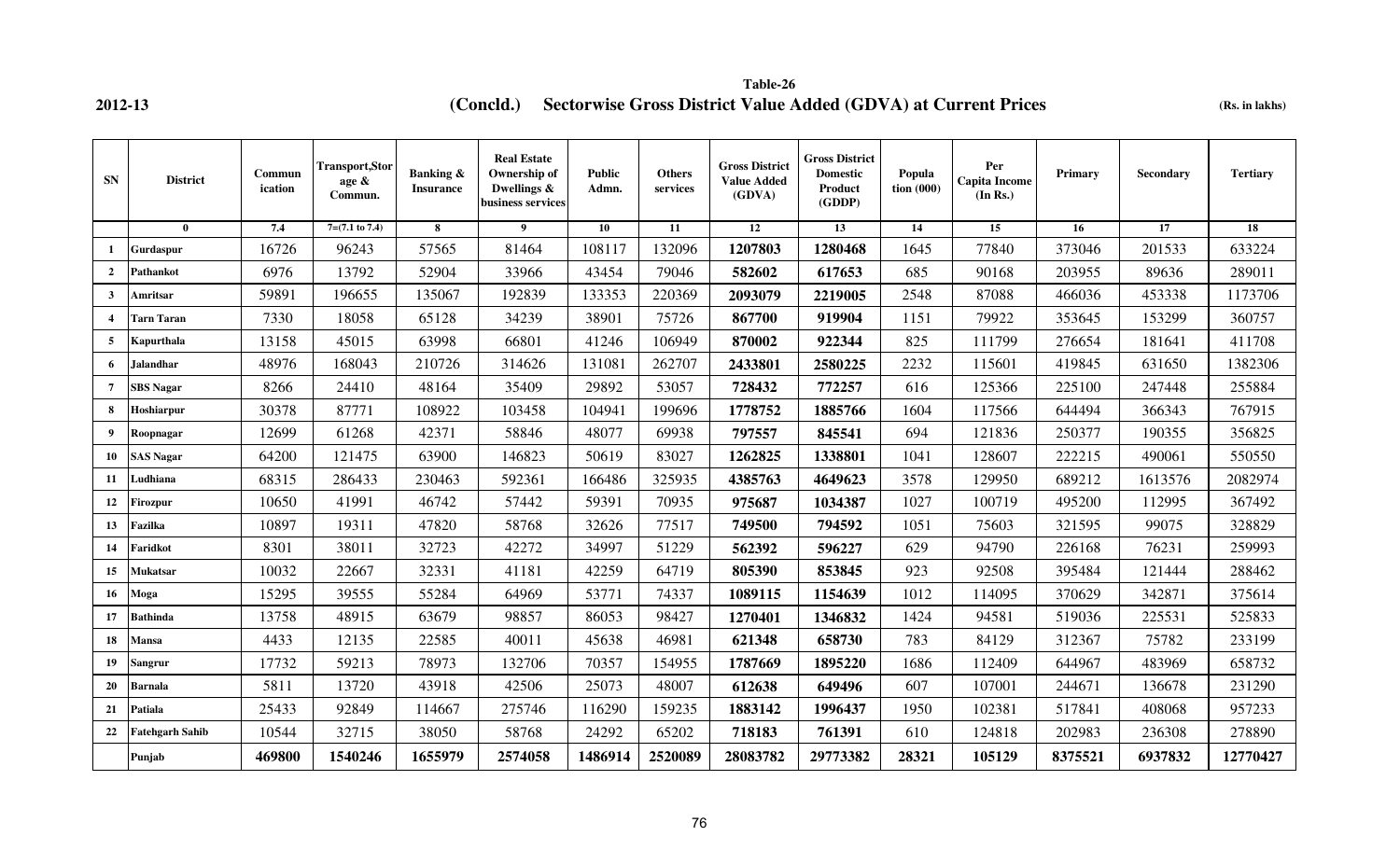**Table-27 2012-13 Sectorwise Gross District Value Added (GDVA) at Constant (2011-12) Prices (Rs. in lakhs)**

| <b>SN</b>      | <b>District</b>        | <b>Agriculture</b> | Livestock        | <b>Forestry &amp;</b><br>Logging | Fishery        | <b>Agriculture</b><br>Forestry &<br>Fishery | Mining &<br><b>Quarring</b> | <b>Manufacturin</b><br>g | <b>Electricity Gas</b><br>& Water<br>supply | Construc<br>tion | Trade Hotels &<br><b>Restaurants</b> | <b>Transport by other</b><br>means | Railways | <b>Storage</b> |
|----------------|------------------------|--------------------|------------------|----------------------------------|----------------|---------------------------------------------|-----------------------------|--------------------------|---------------------------------------------|------------------|--------------------------------------|------------------------------------|----------|----------------|
|                | $\mathbf{0}$           | 1.1                | $\overline{1.2}$ | $\overline{1.3}$                 | 1.4            | $1=(1.1 \text{ to } 1.4)$                   | $\mathbf{2}$                | $3^{\circ}$              | $\overline{\mathbf{4}}$                     | $\overline{5}$   | 6                                    | 7.1                                | 7.2      | 7.3            |
| 1              | Gurdaspur              | 234332             | 97125            | 17569                            | 2752           | 351779                                      | $\overline{0}$              | 43004                    | 18629                                       | 128918           | 145358                               | 64257                              | 8146     | 3062           |
| $\overline{2}$ | <b>Pathankot</b>       | 66960              | 68294            | 54724                            | $\overline{4}$ | 189982                                      | 178                         | 17942                    | 12957                                       | 53791            | 60681                                | 1946                               | 3398     | 1277           |
| $\mathbf{3}$   | Amritsar               | 242001             | 142041           | 41475                            | 8531           | 434048                                      | 88                          | 220585                   | 49987                                       | 159353           | 272236                               | 90517                              | 29168    | 10964          |
| $\overline{4}$ | <b>Tarn Taran</b>      | 217334             | 114034           | 864                              | 8              | 332239                                      | 9                           | 55147                    | 20512                                       | 69373            | 118603                               | 5410                               | 3570     | 1342           |
| 5 <sup>5</sup> | Kapurthala             | 184790             | 63584            | 7777                             | 5634           | 261785                                      | 20                          | 68120                    | 19862                                       | 84044            | 80816                                | 21593                              | 6408     | 2409           |
| 6              | <b>Jalandhar</b>       | 255993             | 114717           | 16129                            | 2819           | 389658                                      | 86                          | 279540                   | 65230                                       | 254230           | 271960                               | 80838                              | 23852    | 8965           |
| $\overline{7}$ | <b>SBS Nagar</b>       | 121879             | 49880            | 38307                            | $\overline{0}$ | 210066                                      | 64                          | 128937                   | 14877                                       | 91325            | 59853                                | 9917                               | 4026     | 1513           |
| 8              | Hoshiarpur             | 270808             | 105035           | 231857                           | 4901           | 612601                                      | 12                          | 182959                   | 27546                                       | 137352           | 150323                               | 34615                              | 14795    | 5561           |
| 9              | Roopnagar              | 89216              | 45580            | 91879                            | 7139           | 233815                                      | 50                          | 105937                   | 22348                                       | 52466            | 70334                                | 37653                              | 6185     | 2325           |
| 10             | <b>SAS Nagar</b>       | 93991              | 80773            | 34851                            | 129            | 209744                                      | 84                          | 366819                   | 41664                                       | 58244            | 78057                                | 12767                              | 31267    | 11752          |
| 11             | Ludhiana               | 367591             | 234784           | 29090                            | 6320           | 637785                                      | 773                         | 1126074                  | 156950                                      | 252245           | 443521                               | 161840                             | 33271    | 12506          |
| 12             | <b>Firozpur</b>        | 334742             | 100326           | 13249                            | 19814          | 468132                                      | 244                         | 36357                    | 25274                                       | 45007            | 83850                                | 22719                              | 5187     | 1950           |
| 13             | Fazilka                | 234915             | 55258            | 13825                            | 8              | 304006                                      | 55                          | 37195                    | 10654                                       | 46042            | 85505                                | 934                                | 5307     | 1995           |
| 14             | Faridkot               | 152832             | 53212            | 5760                             | $\overline{0}$ | 211804                                      | $\overline{0}$              | 26908                    | 13670                                       | 31499            | 55992                                | 22690                              | 4043     | 1520           |
| 15             | Mukatsar               | 288206             | 75370            | 11521                            | $20\,$         | 375116                                      | 180                         | 61337                    | 15861                                       | 37997            | 78609                                | 5472                               | 4886     | 1836           |
| 16             | Moga                   | 250427             | 85017            | 11521                            | $\overline{4}$ | 346969                                      | 9                           | 259243                   | 25803                                       | 41633            | 80816                                | 13054                              | 7449     | 2800           |
| 17             | <b>Bathinda</b>        | 378853             | 100025           | 19009                            | 86             | 497974                                      | 70                          | 115097                   | 33584                                       | 65127            | 119706                               | 24320                              | 6701     | 2519           |
| 18             | <b>Mansa</b>           | 222899             | 67672            | 7777                             | 396            | 298744                                      | $\mathfrak{Z}$              | 22625                    | 13303                                       | 35677            | 60681                                | 4416                               | 2159     | 812            |
| 19             | <b>Sangrur</b>         | 407764             | 179835           | 14977                            | 349            | 602925                                      | $\overline{0}$              | 320075                   | 54910                                       | 85078            | 149771                               | 27732                              | 8636     | 3246           |
| 20             | <b>Barnala</b>         | 156899             | 72200            | 5184                             | 8              | 234291                                      | $\overline{0}$              | 80050                    | 19261                                       | 30420            | 53509                                | 3726                               | 2830     | 1064           |
| 21             | Patiala                | 314575             | 140437           | 32834                            | 580            | 488427                                      | 62                          | 196209                   | 54215                                       | 136293           | 182870                               | 47248                              | 12386    | 4656           |
| 22             | <b>Fatehgarh Sahib</b> | 127181             | 64579            | 3168                             | 12             | 194939                                      | $\overline{0}$              | 142372                   | 35853                                       | 45983            | 55164.28                             | 14137                              | 5135     | 1930           |
|                | Punjab                 | 5014188            | 2109779          | 703349                           | 59514          | 7886830                                     | 1988                        | 3892533                  | 752950                                      | 1942098          | 2758214                              | 707800                             | 228801   | 86001          |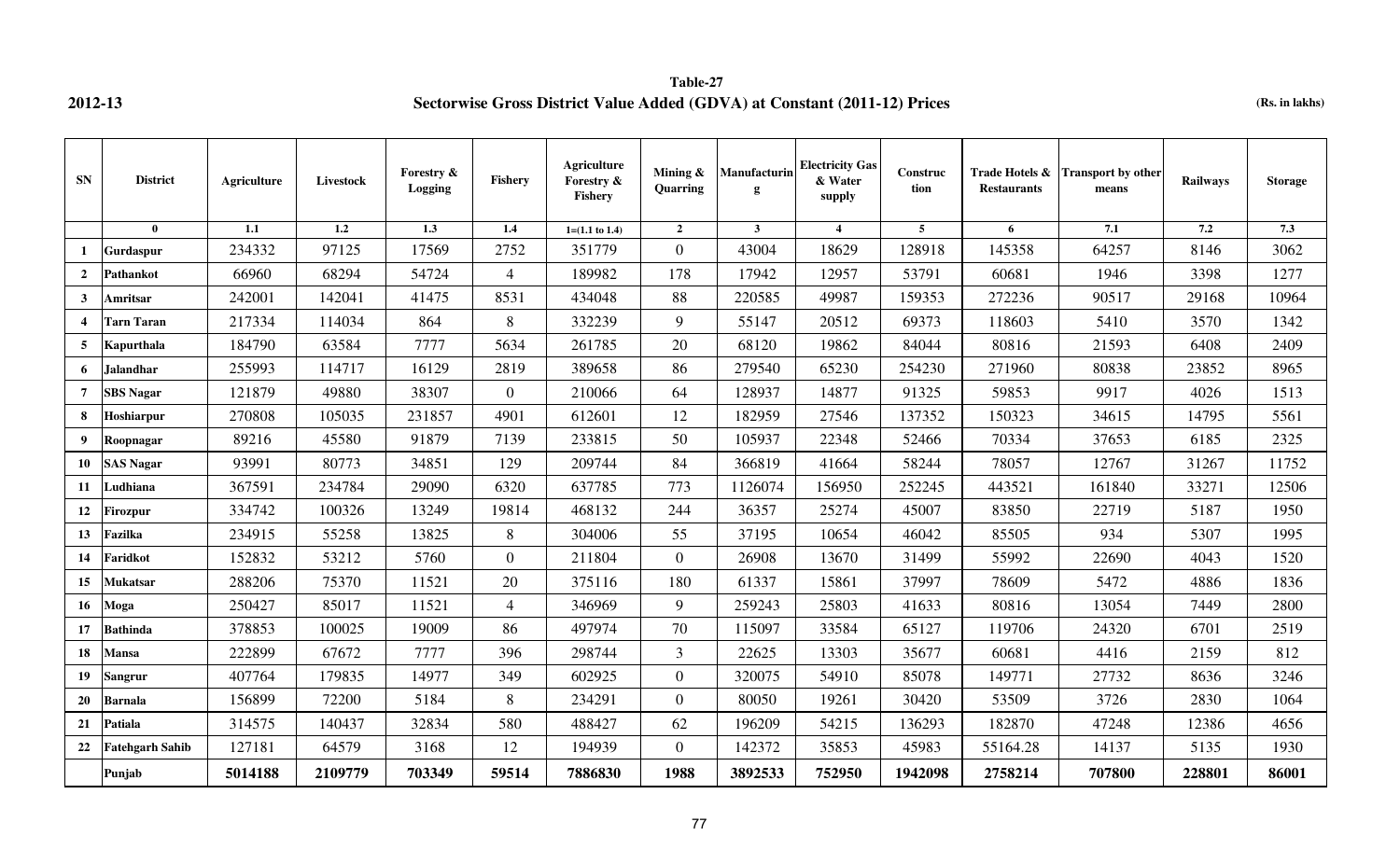## **2012-13 (Rs. in lakhs) (Concld.) Sectorwise Gross District Value Added (GDVA) at Constant (2011-12)Prices Table-27**

| <b>SN</b>        | <b>District</b>        | Commun<br>ication | Transport, Storage &<br>Commun. | <b>Banking &amp;</b><br><b>Insurance</b> | <b>Real Estate</b><br>Ownership of<br>Dwellings &<br>business services | <b>Public</b><br>Admn. | <b>Others</b><br>services | <b>Gross District</b><br><b>Value Added</b><br>(GDVA) | <b>Gross District</b><br><b>Domestic Product</b><br>(GDDP) | Popula<br>$\frac{1}{1000}$ | Per<br><b>Capita Income</b><br>(In Rs.) | Primary | Secondary | <b>Tertiary</b> |
|------------------|------------------------|-------------------|---------------------------------|------------------------------------------|------------------------------------------------------------------------|------------------------|---------------------------|-------------------------------------------------------|------------------------------------------------------------|----------------------------|-----------------------------------------|---------|-----------|-----------------|
|                  | $\bf{0}$               | 7.4               | $7=(7.1 \text{ to } 7.4)$       | 8                                        | 9                                                                      | 10                     | 11                        | 12                                                    | 13                                                         | 14                         | 15                                      | 16      | 17        | 18              |
|                  | Gurdaspur              | 15703             | 91168                           | 53970                                    | 77478                                                                  | 101516                 | 128162                    | 1139983                                               | 1206224                                                    | 1645                       | 73327                                   | 351779  | 190552    | 597652          |
| $\overline{2}$   | <b>Pathankot</b>       | 6550              | 13170                           | 49600                                    | 32304                                                                  | 40801                  | 76691                     | 548097                                                | 579946                                                     | 685                        | 84664                                   | 190160  | 84690     | 273247          |
| $3^{\circ}$      | Amritsar               | 56230             | 186878                          | 126631                                   | 183403                                                                 | 125211                 | 213805                    | 1972226                                               | 2086826                                                    | 2548                       | 81901                                   | 434136  | 429925    | 1108165         |
| $\overline{4}$   | <b>Tarn Taran</b>      | 6882              | 17203                           | 61060                                    | 32564                                                                  | 36526                  | 73470                     | 816707                                                | 864163                                                     | 1151                       | 75079                                   | 332249  | 145032    | 339426          |
| $5^{\circ}$      | <b>Kapurthala</b>      | 12354             | 42764                           | 60001                                    | 63533                                                                  | 38728                  | 103763                    | 823436                                                | 871283                                                     | 825                        | 105610                                  | 261805  | 172026    | 389605          |
| 6                | <b>Jalandhar</b>       | 45982             | 159638                          | 197565                                   | 299230                                                                 | 123078                 | 254882                    | 2295097                                               | 2428458                                                    | 2232                       | 108802                                  | 389744  | 599000    | 1306353         |
| $\overline{7}$   | <b>SBS</b> Nagar       | 7760              | 23216                           | 45156                                    | 33676                                                                  | 28067                  | 51476                     | 686714                                                | 726617                                                     | 616                        | 117957                                  | 210130  | 235139    | 241445          |
| 8                | Hoshiarpur             | 28521             | 83492                           | 102120                                   | 98396                                                                  | 98533                  | 193748                    | 1687082                                               | 1785113                                                    | 1604                       | 111291                                  | 612613  | 347857    | 726611          |
| $\boldsymbol{9}$ | Roopnagar              | 11923             | 58085                           | 39725                                    | 55967                                                                  | 45141                  | 67855                     | 751722                                                | 795403                                                     | 694                        | 114611                                  | 233865  | 180751    | 337107          |
| 10               | <b>SAS Nagar</b>       | 60276             | 116063                          | 59909                                    | 139638                                                                 | 47528                  | 80554                     | 1198305                                               | 1267935                                                    | 1041                       | 121800                                  | 209828  | 466727    | 521749          |
| <b>11</b>        | Ludhiana               | 64140             | 271757                          | 216070                                   | 563374                                                                 | 156321                 | 316227                    | 4141096                                               | 4381723                                                    | 3578                       | 122463                                  | 638559  | 1535269   | 1967269         |
| 12               | <b>Firozpur</b>        | 9999              | 39854                           | 43823                                    | 54631                                                                  | 55765                  | 68822                     | 921759                                                | 975320                                                     | 1027                       | 94968                                   | 468376  | 106639    | 346745          |
| 13               | Fazilka                | 10231             | 18467                           | 44833                                    | 55892                                                                  | 30635                  | 75208                     | 708491                                                | 749659                                                     | 1051                       | 71328                                   | 304061  | 93891     | 310540          |
| 14               | Faridkot               | 7794              | 36046                           | 30680                                    | 40204                                                                  | 32860                  | 49703                     | 529365                                                | 560125                                                     | 629                        | 89050                                   | 211804  | 72077     | 245484          |
| 15               | <b>Mukatsar</b>        | 9419              | 21612                           | 30311                                    | 39165                                                                  | 39679                  | 62792                     | 762659                                                | 806975                                                     | 923                        | 87430                                   | 375296  | 115195    | 272169          |
| 16               | Moga                   | 14360             | 37663                           | 51831                                    | 61789                                                                  | 50488                  | 72123                     | 1028366                                               | 1088122                                                    | 1012                       | 107522                                  | 346978  | 326679    | 354710          |
| 17               | <b>Bathinda</b>        | 12918             | 46457                           | 59702                                    | 94019                                                                  | 80799                  | 95495                     | 1208031                                               | 1278226                                                    | 1424                       | 89763                                   | 498044  | 213808    | 496179          |
| 18               | Mansa                  | 4162              | 11549                           | 21174                                    | 38053                                                                  | 42852                  | 45582                     | 590243                                                | 624540                                                     | 783                        | 79762                                   | 298747  | 71605     | 219891          |
| 19               | <b>Sangrur</b>         | 16649             | 56263                           | 74041                                    | 126212                                                                 | 66061                  | 150340                    | 1685676                                               | 1783626                                                    | 1686                       | 105790                                  | 602925  | 460063    | 622688          |
| <b>20</b>        | <b>Barnala</b>         | 5456              | 13075                           | 41175                                    | 40426                                                                  | 23543                  | 46577                     | 582328                                                | 616165                                                     | 607                        | 101510                                  | 234291  | 129732    | 218305          |
| 21               | Patiala                | 23878             | 88168                           | 107505                                   | 262253                                                                 | 109190                 | 154492                    | 1779684                                               | 1883097                                                    | 1950                       | 96569                                   | 488489  | 386717    | 904478          |
| 22               | <b>Fatehgarh Sahib</b> | 9900              | 31102                           | 35674                                    | 55892                                                                  | 22809                  | 63260                     | 683048                                                | 722738                                                     | 610                        | 118482                                  | 194939  | 224208    | 263901          |
|                  | Punjab                 | 441087            | 1463689                         | 1552557                                  | 2448099                                                                | 1396131                | 2445027                   | 26540116                                              | 28082285                                                   | 28321                      | 99158                                   | 7888818 | 6587581   | 12063717        |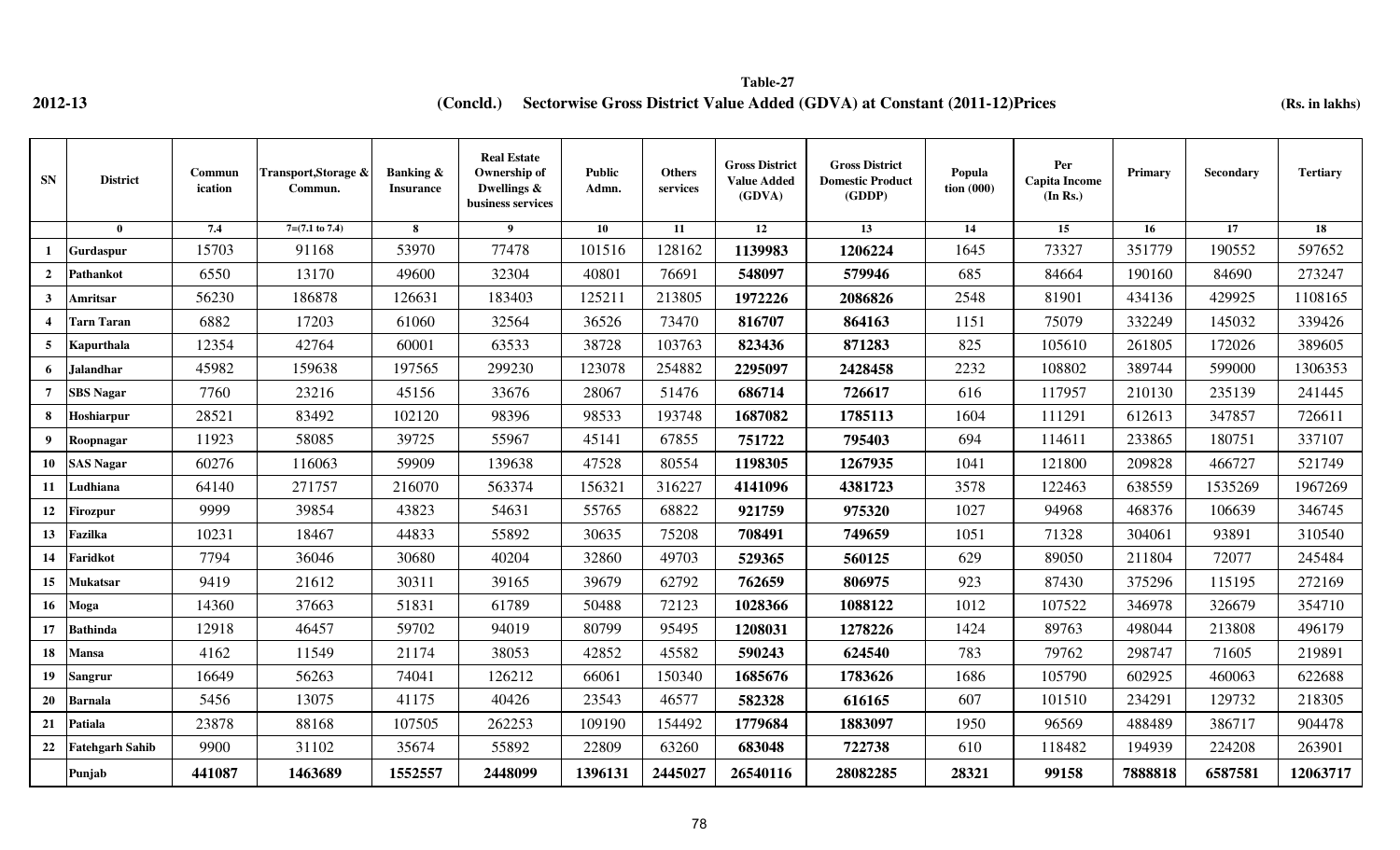## **Table-28 2012-13 Sectorwise Net District Value Added (NDVA) at Current Prices (Rs. in lakhs)**

| SN                      | <b>District</b>        | <b>Agriculture</b> | Livestock | Forestry &<br>Logging | <b>Fishery</b> | <b>Agriculture</b><br>Forestry &<br>Fishery | Mining &<br>Quarring | Manufacturing | <b>Electricity Gas</b><br>& Water supply | Construc<br>tion | Trade Hotels &<br><b>Restaurants</b> | <b>Transport by</b><br>other means | <b>Railways</b> | <b>Storage</b> |
|-------------------------|------------------------|--------------------|-----------|-----------------------|----------------|---------------------------------------------|----------------------|---------------|------------------------------------------|------------------|--------------------------------------|------------------------------------|-----------------|----------------|
| $\mathbf{0}$            | $\mathbf{0}$           | 1.1                | 1.2       | 1.3                   | 1.4            | $1=(1.1 \text{ to } 1.4)$                   | $\overline{2}$       | $\mathbf{3}$  | $\boldsymbol{4}$                         | 5                | 6                                    | 7.1                                | 7.2             | 7.3            |
| $\mathbf{1}$            | Gurdaspur              | 234268             | 100807    | 19010                 | 2775           | 356859                                      | $\mathbf{0}$         | 35724         | 13214                                    | 129205           | 145462                               | 60344                              | 5266            | 2810           |
| $\overline{2}$          | Pathankot              | 67885              | 70888     | 59210                 | $\overline{4}$ | 197986                                      | 156                  | 14905         | 9141                                     | 53911            | 60724                                | 1827                               | 2196            | 1172           |
| $\overline{\mathbf{3}}$ | Amritsar               | 246232             | 147590    | 44875                 | 8602           | 447299                                      | 77                   | 183242        | 35490                                    | 159707           | 272430                               | 85005                              | 18856           | 10060          |
| $\overline{\mathbf{4}}$ | <b>Tarn Taran</b>      | 219274             | 118443    | 935                   | 8              | 338660                                      | 8                    | 45811         | 14572                                    | 69527            | 118688                               | 5080                               | 2308            | 1231           |
| 5                       | Kapurthala             | 183683             | 65986     | 8414                  | 5680           | 263764                                      | 17                   | 56588         | 14092                                    | 84231            | 80873                                | 20278                              | 4143            | 2210           |
| 6                       | <b>Jalandhar</b>       | 262341             | 118983    | 17451                 | 2842           | 401618                                      | 75                   | 232217        | 46172                                    | 254795           | 272154                               | 75915                              | 15419           | 8227           |
| $\overline{7}$          | <b>SBS Nagar</b>       | 123189             | 51720     | 41447                 | $\overline{0}$ | 216356                                      | 56                   | 107109        | 10535                                    | 91528            | 59896                                | 9313                               | 2602            | 1388           |
| 8                       | Hoshiarpur             | 258938             | 109021    | 250864                | 4941           | 623763                                      | 11                   | 151986        | 19529                                    | 137657           | 150430                               | 32507                              | 9564            | 5103           |
| 9                       | Roopnagar              | 88373              | 47289     | 99411                 | 7198           | 242271                                      | 44                   | 88003         | 15800                                    | 52582            | 70385                                | 35360                              | 3998            | 2133           |
| 10                      | <b>SAS Nagar</b>       | 93269              | 83731     | 37707                 | 130            | 214838                                      | 73                   | 304721        | 29542                                    | 58374            | 78113                                | 11990                              | 20213           | 10784          |
| 11                      | Ludhiana               | 379096             | 243833    | 31475                 | 6372           | 660775                                      | 678                  | 935443        | 111267                                   | 252806           | 443838                               | 151985                             | 21508           | 11475          |
| 12                      | <b>Firozpur</b>        | 332056             | 104270    | 14335                 | 19978          | 470640                                      | 214                  | 30202         | 17913                                    | 45107            | 83910                                | 21336                              | 3353            | 1789           |
| 13                      | Fazilka                | 234002             | 57402     | 14958                 | 8              | 306370                                      | 48                   | 30898         | 7521                                     | 46144            | 85566                                | 877                                | 3431            | 1830           |
| 14                      | Faridkot               | 154563             | 55162     | 6233                  | $\overline{0}$ | 215957                                      | $\mathbf{0}$         | 22353         | 9673                                     | 31569            | 56032                                | 21308                              | 2613            | 1394           |
| 15                      | Mukatsar               | 285907             | 78307     | 12465                 | 20             | 376700                                      | 158                  | 50953         | 11220                                    | 38082            | 78665                                | 5138                               | 3158            | 1685           |
| 16                      | Moga                   | 253018             | 88395     | 12465                 | $\overline{4}$ | 353882                                      | 8                    | 215356        | 18283                                    | 41725            | 80873                                | 12259                              | 4815            | 2569           |
| 17                      | <b>Bathinda</b>        | 370304             | 103840    | 20568                 | 87             | 494799                                      | 62                   | 95613         | 23785                                    | 65271            | 119792                               | 22839                              | 4332            | 2311           |
| 18                      | Mansa                  | 218800             | 70331     | 8414                  | 399            | 297944                                      | 3                    | 18795         | 9415                                     | 35756            | 60724                                | 4147                               | 1396            | 745            |
| 19                      | <b>Sangrur</b>         | 413642             | 186820    | 16205                 | 352            | 617018                                      | $\boldsymbol{0}$     | 265890        | 38932                                    | 85268            | 149878                               | 26043                              | 5583            | 2979           |
| 20                      | <b>Barnala</b>         | 153682             | 74914     | 5609                  | 8              | 234213                                      | $\overline{0}$       | 66499         | 13638                                    | 30488            | 53548                                | 3499                               | 1829            | 976            |
| 21                      | Patiala                | 314262             | 145805    | 35526                 | 585            | 496179                                      | 55                   | 162993        | 38497                                    | 136596           | 183000                               | 44370                              | 8007            | 4272           |
| 22                      | <b>Fatehgarh Sahib</b> | 123937             | 67046     | 3428                  | 12             | 194423                                      | $\boldsymbol{0}$     | 118271        | 25441                                    | 46084            | 55203.72                             | 13276                              | 3320            | 1771           |
|                         | Punjab                 | 5010723            | 2190583   | 761005                | 60006          | 8022317                                     | 1743                 | 3233573       | 533672                                   | 1946414          | 2760186                              | 664697                             | 147910          | 78916          |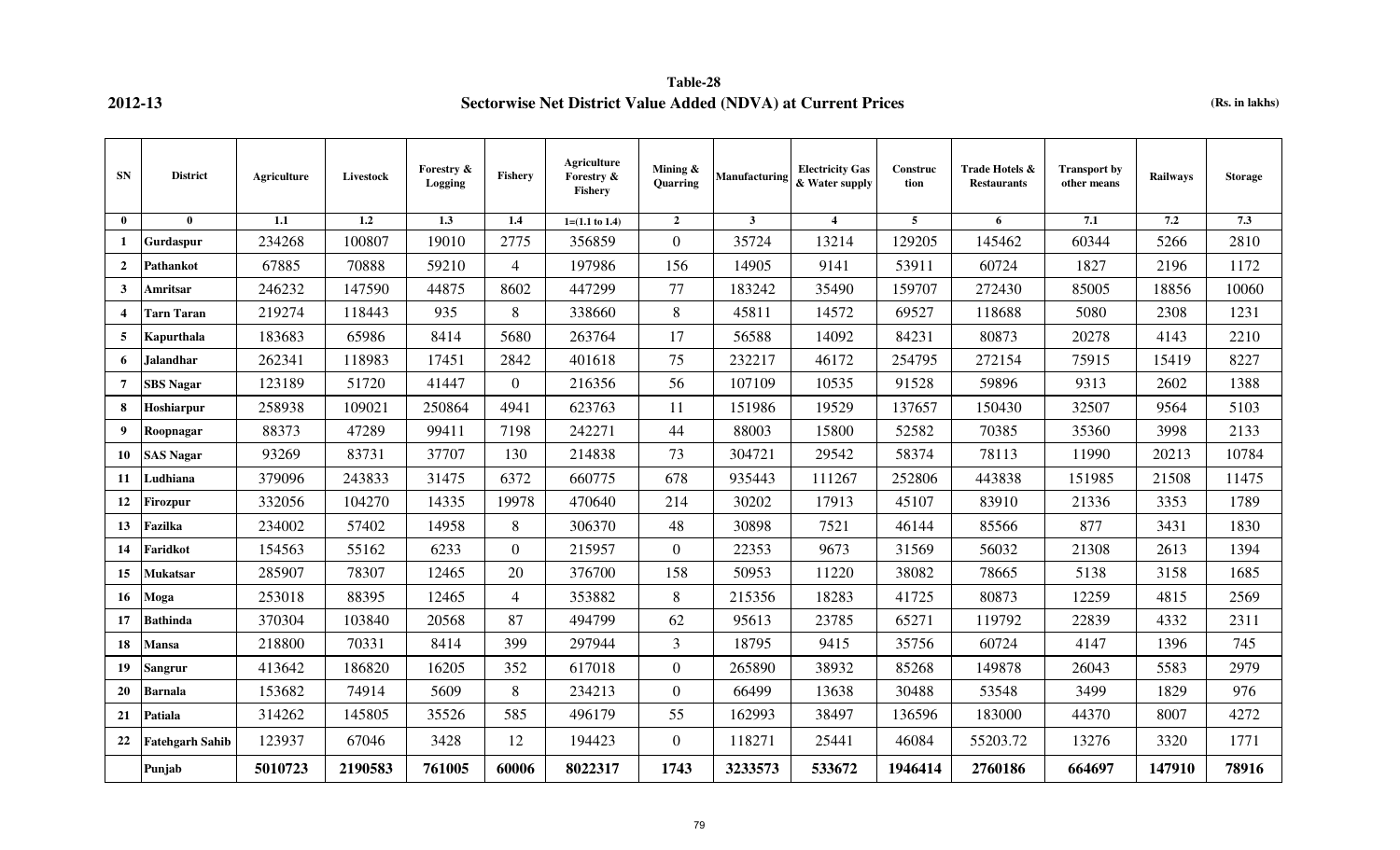**2012-13 (Rs. in lakhs) (Concld.) Sectorwise Net District Value Added (NDVA)) at Current Prices Table-28**

| <b>SN</b>        | <b>District</b>        | Commun<br>ication | <b>Transport,Stora</b><br>ge & Commun. | <b>Banking &amp;</b><br><b>Insurance</b> | <b>Real Estate</b><br>Ownership of<br>Dwellings $\&$<br>business services | <b>Public</b><br>Admn. | <b>Others</b><br>services | <b>Net District Value</b><br>(NDVA)<br>Added | <b>Net District</b><br><b>Domestic Product</b><br>(NSDP) | Popula<br>$\;$ tion (000) | Per<br><b>Capita Income</b><br>(In Rs.) | <b>Primary</b> | Secondary | <b>Tertiary</b> |
|------------------|------------------------|-------------------|----------------------------------------|------------------------------------------|---------------------------------------------------------------------------|------------------------|---------------------------|----------------------------------------------|----------------------------------------------------------|---------------------------|-----------------------------------------|----------------|-----------|-----------------|
| $\mathbf{0}$     | $\mathbf{0}$           | 7.4               | $7=(7.1 \text{ to } 7.4)$              | 8                                        | $\boldsymbol{9}$                                                          | 10                     | 11                        | 12                                           | 13                                                       | 14                        | 15                                      | 16             | 17        | 18              |
| 1                | Gurdaspur              | 13625             | 82045                                  | 56564                                    | 69357                                                                     | 84102                  | 119228                    | 1091760                                      | 1165480                                                  | 1645                      | 70850                                   | 356859         | 178143    | 556758          |
| $\overline{2}$   | Pathankot              | 5683              | 10879                                  | 51983                                    | 28918                                                                     | 33802                  | 71346                     | 533751                                       | 569792                                                   | 685                       | 83181                                   | 198143         | 77957     | 257652          |
| $\mathbf{3}$     | Amritsar               | 48789             | 162710                                 | 132716                                   | 164180                                                                    | 103732                 | 198902                    | 1860486                                      | 1986114                                                  | 2548                      | 77948                                   | 447376         | 378439    | 1034671         |
| $\boldsymbol{4}$ | Tarn Taran             | 5971              | 14590                                  | 63994                                    | 29151                                                                     | 30260                  | 68349                     | 793611                                       | 847199                                                   | 1151                      | 73605                                   | 338669         | 129910    | 325032          |
| 5                | Kapurthala             | 10719             | 37350                                  | 62885                                    | 56874                                                                     | 32085                  | 96530                     | 785290                                       | 838316                                                   | 825                       | 101614                                  | 263781         | 154911    | 366598          |
| 6                | Jalandhar              | 39898             | 139459                                 | 207059                                   | 267867                                                                    | 101965                 | 237115                    | 2160497                                      | 2306383                                                  | 2232                      | 103333                                  | 401693         | 533184    | 1225619         |
| $\overline{7}$   | <b>SBS Nagar</b>       | 6734              | 20037                                  | 47326                                    | 30147                                                                     | 23253                  | 47888                     | 654133                                       | 698302                                                   | 616                       | 113361                                  | 216413         | 209172    | 228548          |
| 8                | Hoshiarpur             | 24747             | 71921                                  | 107027                                   | 88083                                                                     | 81631                  | 180243                    | 1612281                                      | 1721150                                                  | 1604                      | 107304                                  | 623774         | 309172    | 679335          |
| 9                | Roopnagar              | 10345             | 51836                                  | 41634                                    | 50100                                                                     | 37398                  | 63125                     | 713178                                       | 761334                                                   | 694                       | 109702                                  | 242315         | 156385    | 314477          |
| 10               | <b>SAS Nagar</b>       | 52300             | 95287                                  | 62788                                    | 125002                                                                    | 39375                  | 74939                     | 1083052                                      | 1156185                                                  | 1041                      | 111065                                  | 214912         | 392637    | 475504          |
| 11               | Ludhiana               | 55653             | 240621                                 | 226452                                   | 504325                                                                    | 129505                 | 294184                    | 3799894                                      | 4056480                                                  | 3578                      | 113373                                  | 661453         | 1299516   | 1838925         |
| 12               | Firozpur               | 8676              | 35153                                  | 45928                                    | 48905                                                                     | 46199                  | 64025                     | 888196                                       | 948171                                                   | 1027                      | 92324                                   | 470853         | 93222     | 324120          |
| 13               | Fazilka                | 8877              | 15015                                  | 46988                                    | 50034                                                                     | 25379                  | 69965                     | 683929                                       | 730111                                                   | 1051                      | 69468                                   | 306418         | 84563     | 292947          |
| 14               | Faridkot               | 6762              | 32079                                  | 32154                                    | 35990                                                                     | 27223                  | 46238                     | 509268                                       | 543656                                                   | 629                       | 86432                                   | 215957         | 63595     | 229715          |
| 15               | Mukatsar               | 8172              | 18154                                  | 31768                                    | 35060                                                                     | 32873                  | 58415                     | 732047                                       | 781479                                                   | 923                       | 84667                                   | 376858         | 100255    | 254935          |
| 16               | Moga                   | 12460             | 32104                                  | 54322                                    | 55313                                                                     | 41827                  | 67095                     | 960789                                       | 1025665                                                  | 1012                      | 101350                                  | 353890         | 275364    | 331534          |
| 17               | <b>Bathinda</b>        | 11208             | 40690                                  | 62571                                    | 84165                                                                     | 66939                  | 88839                     | 1142526                                      | 1219675                                                  | 1424                      | 85651                                   | 494861         | 184669    | 462996          |
| 18               | Mansa                  | 3611              | 9899                                   | 22192                                    | 34064                                                                     | 35501                  | 42405                     | 566698                                       | 604964                                                   | 783                       | 77262                                   | 297947         | 63966     | 204784          |
| 19               | <b>Sangrur</b>         | 14445             | 49050                                  | 77599                                    | 112983                                                                    | 54729                  | 139860                    | 1591207                                      | 1698653                                                  | 1686                      | 100750                                  | 617018         | 390090    | 584100          |
| 20               | Barnala                | 4734              | 11038                                  | 43153                                    | 36189                                                                     | 19504                  | 43330                     | 551600                                       | 588847                                                   | 607                       | 97009                                   | 234213         | 110625    | 206762          |
| 21               | Patiala                | 20719             | 77368                                  | 112671                                   | 234765                                                                    | 90459                  | 143723                    | 1676307                                      | 1789498                                                  | 1950                      | 91769                                   | 496233         | 338086    | 841987          |
| 22               | <b>Fatehgarh Sahib</b> | 8590              | 26956                                  | 37388                                    | 50034                                                                     | 18897                  | 58850                     | 631550                                       | 674195                                                   | 610                       | 110524                                  | 194423         | 189796    | 247330          |
|                  | Punjab                 | 382719            | 1274242                                | 1627163                                  | 2191506                                                                   | 1156638                | 2274595                   | 25022049                                     | 26711649                                                 | 28321                     | 94318                                   | 8024060        | 5713658   | 11284330        |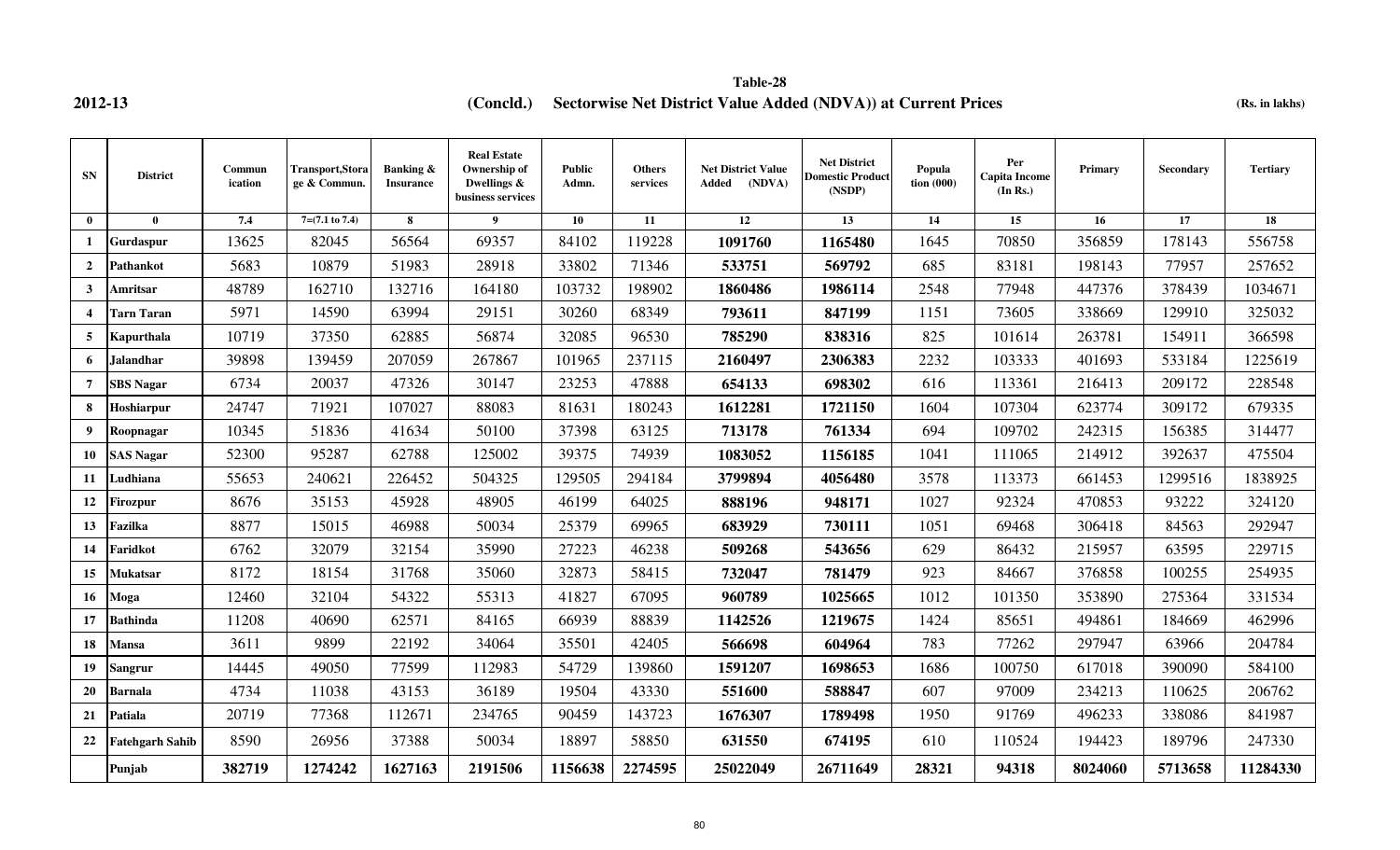**Table-29 2012-13 Sectorwise Net District Value Added (NDVA) at Constant (2011-12) Prices** (Rs. in lakhs)

| <b>SN</b>      | <b>District</b>        | Agriculture | Livestock | Forestry &<br>Logging | Fishery        | <b>Agriculture</b><br>Forestry &<br><b>Fishery</b> | Mining $\&$<br>Quarring | Manufacturing | <b>Electricity Gas &amp;</b><br><b>Water supply</b> | Construc<br>tion | Trade Hotels &<br><b>Restaurants</b> | <b>Transport by</b><br>other means | <b>Railways</b> | <b>Storage</b> |
|----------------|------------------------|-------------|-----------|-----------------------|----------------|----------------------------------------------------|-------------------------|---------------|-----------------------------------------------------|------------------|--------------------------------------|------------------------------------|-----------------|----------------|
|                | $\mathbf{0}$           | 1.1         | 1.2       | 1.3                   | 1.4            | $1=(1.1 \text{ to } 1.4)$                          | $\overline{2}$          | $\mathbf{3}$  | $\overline{\mathbf{4}}$                             | 5                | 6                                    | 7.1                                | 7.2             | 7.3            |
| -1             | Gurdaspur              | 221188      | 95785     | 17370                 | 2421           | 336765                                             | $\mathbf{0}$            | 34166         | 12144                                               | 122058           | 133793                               | 56811                              | 5441            | 2651           |
| $\overline{2}$ | Pathankot              | 63216       | 67352     | 54103                 | 3              | 184674                                             | 151                     | 14255         | 8446                                                | 50929            | 55853                                | 1720                               | 2269            | 1106           |
| $\mathbf{3}$   | Amritsar               | 228407      | 140081    | 41004                 | 7505           | 416997                                             | 75                      | 175251        | 32585                                               | 150874           | 250577                               | 80028                              | 19482           | 9494           |
| 4              | Tarn Taran             | 205147      | 112460    | 854                   | $\tau$         | 318468                                             | 8                       | 43813         | 13371                                               | 65682            | 109167                               | 4783                               | 2384            | 1162           |
| 5              | Kapurthala             | 174405      | 62706     | 7688                  | 4956           | 249756                                             | 17                      | 54120         | 12947                                               | 79572            | 74386                                | 19091                              | 4280            | 2086           |
| 6              | Jalandhar              | 241610      | 113134    | 15946                 | 2480           | 373171                                             | 73                      | 222090        | 42521                                               | 240702           | 250323                               | 71470                              | 15931           | 7763           |
| 7              | <b>SBS</b> Nagar       | 115040      | 49192     | 37872                 | $\overline{0}$ | 202103                                             | 55                      | 102438        | 9698                                                | 86465            | 55091                                | 8768                               | 2689            | 1310           |
| 8              | Hoshiarpur             | 255609      | 103586    | 229225                | 4311           | 592731                                             | 10                      | 145358        | 17956                                               | 130043           | 138363                               | 30603                              | 9882            | 4815           |
| 9              | Roopnagar              | 84207       | 44952     | 90836                 | 6281           | 226275                                             | 43                      | 84165         | 14568                                               | 49674            | 64739                                | 33290                              | 4131            | 2013           |
| 10             | <b>SAS Nagar</b>       | 88728       | 79659     | 34455                 | 114            | 202955                                             | 71                      | 291432        | 27159                                               | 55145            | 71847                                | 11288                              | 20883           | 10177          |
| 11             | Ludhiana               | 346960      | 231545    | 28760                 | 5560           | 612825                                             | 657                     | 894647        | 102310                                              | 238822           | 408235                               | 143086                             | 22222           | 10829          |
| 12             | <b>Firozpur</b>        | 315941      | 98942     | 13099                 | 17432          | 445414                                             | 207                     | 28885         | 16475                                               | 42612            | 77179                                | 20086                              | 3464            | 1688           |
| 13             | Fazilka                | 221743      | 54495     | 13668                 | $\tau$         | 289913                                             | 47                      | 29551         | 6945                                                | 43592            | 78702                                | 825                                | 3545            | 1727           |
| 14             | Faridkot               | 144247      | 52478     | 5695                  | $\overline{0}$ | 202420                                             | $\overline{0}$          | 21378         | 8911                                                | 29823            | 51537                                | 20061                              | 2700            | 1316           |
| 15             | Mukatsar               | 272022      | 74330     | 11390                 | 17             | 357759                                             | 153                     | 48731         | 10339                                               | 35975            | 72355                                | 4838                               | 3263            | 1590           |
| 16             | Moga                   | 236354      | 83844     | 11390                 | 3              | 331592                                             | 8                       | 205964        | 16820                                               | 39417            | 74386                                | 11542                              | 4975            | 2425           |
| 17             | <b>Bathinda</b>        | 357575      | 98645     | 18794                 | 76             | 475089                                             | 60                      | 91443         | 21892                                               | 61661            | 110183                               | 21502                              | 4475            | 2181           |
| 18             | Mansa                  | 210402      | 66739     | 7688                  | 348            | 285178                                             | 3                       | 17975         | 8671                                                | 33778            | 55853                                | 3904                               | 1442            | 703            |
| 19             | Sangrur                | 384881      | 177354    | 14807                 | 307            | 577349                                             | $\overline{0}$          | 254294        | 35794                                               | 80551            | 137855                               | 24519                              | 5768            | 2811           |
| <b>20</b>      | Barnala                | 148090      | 71204     | 5126                  | $\tau$         | 224426                                             | $\overline{0}$          | 63599         | 12555                                               | 28802            | 49252                                | 3294                               | 1890            | 921            |
| 21             | Patiala                | 296928      | 138499    | 32462                 | 510            | 468399                                             | 53                      | 155885        | 35341                                               | 129040           | 168321                               | 41773                              | 8273            | 4032           |
| 22             | <b>Fatehgarh Sahib</b> | 120031      | 63687     | 3131                  | 10             | 186860                                             | $\mathbf{0}$            | 113113        | 23373                                               | 43535            | 50775.48                             | 12498                              | 3430            | 1671           |
|                | Punjab                 | 4732730     | 2080668   | 695362                | 52358          | 7561119                                            | 1689                    | 3092552       | 490821                                              | 1838751          | 2538774                              | 625780                             | 152819          | 74471          |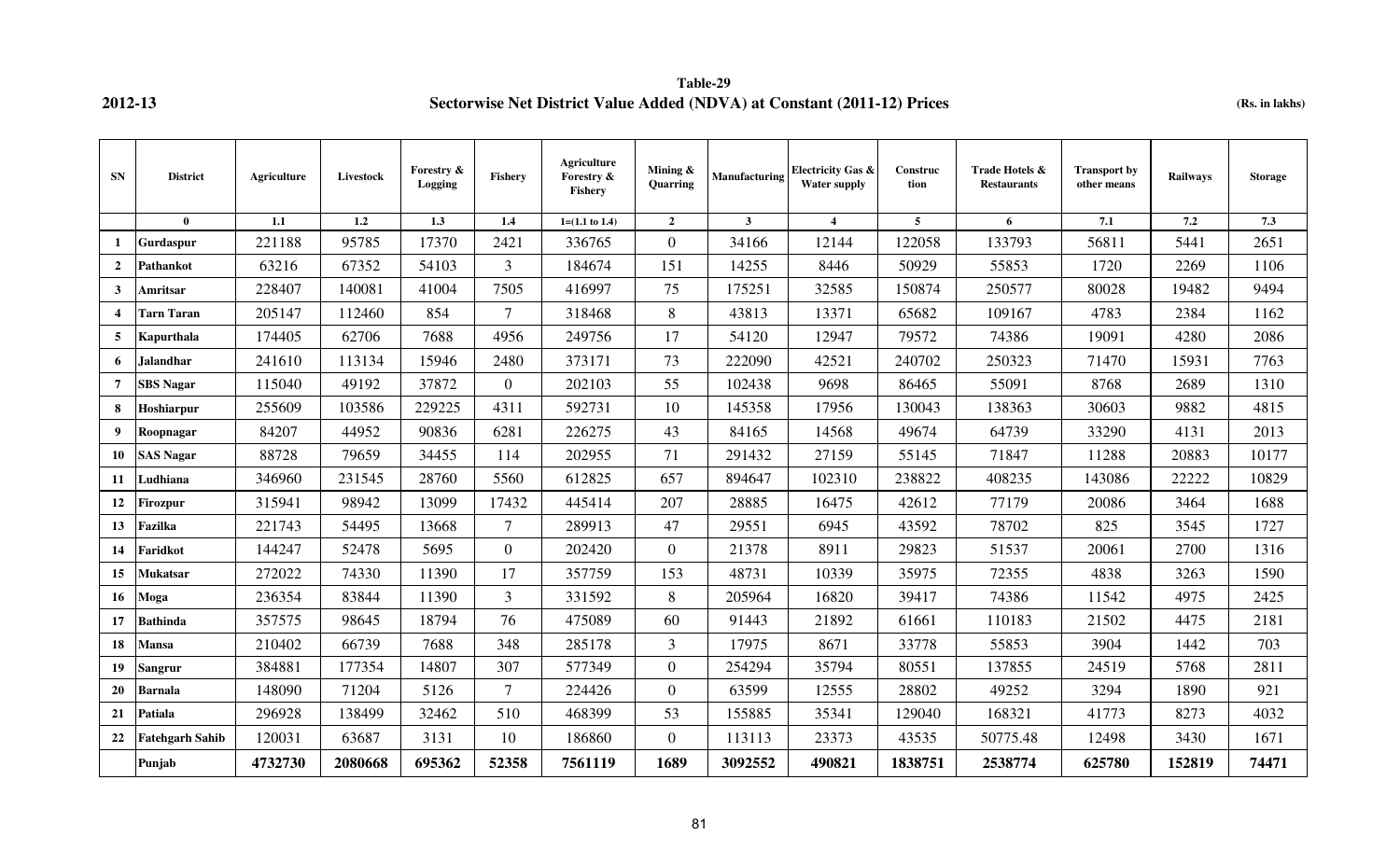## **2012-13 (Rs. in lakhs) (Concld.) Sectorwise Net District Value Added (NDVA) at Constant(2011-12) Prices**

**Table-29**

| <b>SN</b>               | <b>District</b>        | Commun<br>ication | Transport, Stor<br>age &<br>Commun. | <b>Banking &amp;</b><br><b>Insurance</b> | <b>Real Estate Ownership</b><br>of Dwellings &<br>business services | <b>Public</b><br>Admn. | <b>Others</b><br>services | <b>Net District Value</b><br>(NDVA)<br>Added | <b>Net District</b><br><b>Domestic Product</b><br>(NSDP) | Popula<br>tion(000) | Per<br><b>Capita Income</b><br>(In Rs.) | Primary | Secondary | <b>Tertiary</b> |
|-------------------------|------------------------|-------------------|-------------------------------------|------------------------------------------|---------------------------------------------------------------------|------------------------|---------------------------|----------------------------------------------|----------------------------------------------------------|---------------------|-----------------------------------------|---------|-----------|-----------------|
|                         | $\mathbf{0}$           | 7.4               | $7=(7.1 \text{ to } 7.4)$           | 8                                        | 9                                                                   | 10                     | 11                        | 12                                           | $\overline{13}$                                          | 14                  | 15                                      | 16      | 17        | 18              |
| $\mathbf{1}$            | Gurdaspur              | 12676             | 77579                               | 52999                                    | 66200                                                               | 78439                  | 115902                    | 1030045                                      | 1097243                                                  | 1645                | 66702                                   | 336765  | 168368    | 524912          |
| $\overline{2}$          | Pathankot              | 5287              | 10383                               | 48707                                    | 27602                                                               | 31526                  | 69355                     | 501881                                       | 534623                                                   | 685                 | 78047                                   | 184825  | 73630     | 243426          |
| $\mathbf{3}$            | Amritsar               | 45389             | 154391                              | 124353                                   | 156707                                                              | 96747                  | 193353                    | 1751909                                      | 1866201                                                  | 2548                | 73242                                   | 417072  | 358709    | 976128          |
| $\overline{\mathbf{4}}$ | <b>Tarn Taran</b>      | 5555              | 13884                               | 59961                                    | 27824                                                               | 28222                  | 66442                     | 746842                                       | 795565                                                   | 1151                | 69119                                   | 318476  | 122866    | 305500          |
| 5                       | Kapurthala             | 9972              | 35429                               | 58922                                    | 54285                                                               | 29924                  | 93837                     | 743194                                       | 791679                                                   | 825                 | 95961                                   | 249773  | 146639    | 346783          |
| 6                       | <b>Jalandhar</b>       | 37117             | 132281                              | 194010                                   | 255675                                                              | 95099                  | 230501                    | 2036445                                      | 2169299                                                  | 2232                | 97191                                   | 373243  | 505313    | 1157889         |
| 7                       | <b>SBS Nagar</b>       | 6264              | 19031                               | 44344                                    | 28775                                                               | 21687                  | 46552                     | 616239                                       | 656442                                                   | 616                 | 106565                                  | 202158  | 198601    | 215480          |
| 8                       | Hoshiarpur             | 23022             | 68323                               | 100282                                   | 84074                                                               | 76134                  | 175215                    | 1528489                                      | 1628205                                                  | 1604                | 101509                                  | 592742  | 293357    | 642391          |
| 9                       | Roopnagar              | 9624              | 49057                               | 39010                                    | 47820                                                               | 34879                  | 61364                     | 671593                                       | 715406                                                   | 694                 | 103084                                  | 226317  | 148407    | 296869          |
| 10                      | <b>SAS Nagar</b>       | 48654             | 91002                               | 58831                                    | 119313                                                              | 36724                  | 72848                     | 1027328                                      | 1094349                                                  | 1041                | 105125                                  | 203027  | 373736    | 450566          |
| 11                      | Ludhiana               | 51773             | 227910                              | 212182                                   | 481372                                                              | 120785                 | 285977                    | 3585721                                      | 3819647                                                  | 3578                | 106754                                  | 613482  | 1235779   | 1736461         |
| 12                      | <b>Firozpur</b>        | 8071              | 33310                               | 43034                                    | 46679                                                               | 43088                  | 62238                     | 839121                                       | 893864                                                   | 1027                | 87036                                   | 445621  | 87973     | 305528          |
| 13                      | Fazilka                | 8259              | 14356                               | 44026                                    | 47757                                                               | 23670                  | 68014                     | 646573                                       | 688754                                                   | 1051                | 65533                                   | 289960  | 80088     | 276525          |
| 14                      | Faridkot               | 6291              | 30368                               | 30128                                    | 34352                                                               | 25390                  | 44948                     | 479255                                       | 510520                                                   | 629                 | 81164                                   | 202420  | 60112     | 216723          |
| 15                      | Mukatsar               | 7603              | 17294                               | 29766                                    | 33465                                                               | 30659                  | 56785                     | 693281                                       | 738509                                                   | 923                 | 80012                                   | 357912  | 95045     | 240324          |
| 16                      | Moga                   | 11591             | 30533                               | 50898                                    | 52796                                                               | 39011                  | 65224                     | 906649                                       | 965797                                                   | 1012                | 95434                                   | 331600  | 262201    | 312848          |
| 17                      | <b>Bathinda</b>        | 10427             | 38585                               | 58628                                    | 80334                                                               | 62431                  | 86360                     | 1086666                                      | 1157558                                                  | 1424                | 81289                                   | 475149  | 174996    | 436521          |
| 18                      | <b>Mansa</b>           | 3360              | 9409                                | 20793                                    | 32514                                                               | 33110                  | 41222                     | 538506                                       | 573637                                                   | 783                 | 73261                                   | 285181  | 60424     | 192901          |
| 19                      | Sangrur                | 13439             | 46536                               | 72709                                    | 107841                                                              | 51044                  | 135959                    | 1499932                                      | 1597785                                                  | 1686                | 94768                                   | 577349  | 370639    | 551944          |
| 20                      | <b>Barnala</b>         | 4404              | 10509                               | 40434                                    | 34542                                                               | 18191                  | 42121                     | 524430                                       | 558643                                                   | 607                 | 92033                                   | 224426  | 104955    | 195050          |
| 21                      | Patiala                | 19274             | 73352                               | 105571                                   | 224080                                                              | 84368                  | 139714                    | 1584124                                      | 1687469                                                  | 1950                | 86537                                   | 468452  | 320266    | 795405          |
| 22                      | <b>Fatehgarh Sahib</b> | 7991              | 25591                               | 35032                                    | 47757                                                               | 17623                  | 57209                     | 600868                                       | 640066                                                   | 610                 | 104929                                  | 186860  | 180020    | 233987          |
|                         | Punjab                 | 356041            | 1209111                             | 1524620                                  | 2091764                                                             | 1078751                | 2211139                   | 23639091                                     | 25181258                                                 | 28321               | 88915                                   | 7562808 | 5422124   | 10654159        |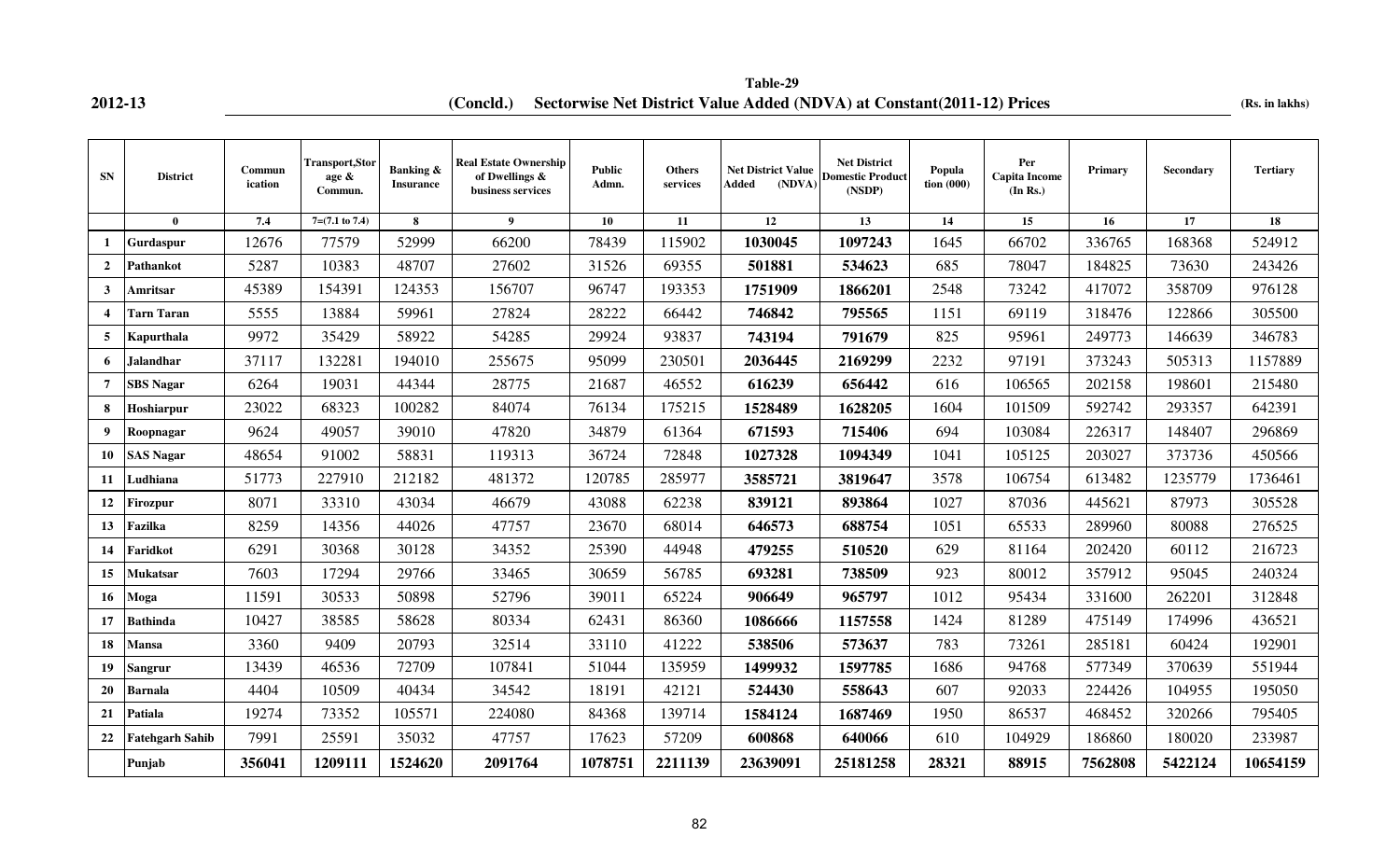**Table-30 2011-12 Sectorwise Gross District Value Added (GDVA) at Current Prices (Rs. in lakhs)**

| <b>SN</b>        | <b>District</b>        | Agriculture | Livestock | Forestry &<br>Logging | <b>Fishery</b> | <b>Agriculture</b><br><b>Forestry &amp; Fishery</b> | Mining $\&$<br>Quarring | Manufacturing  | <b>Electricity Gas &amp;</b><br><b>Water supply</b> | Construc<br>tion | Trade Hotels &<br><b>Restaurants</b> | <b>Transport by</b><br>other means | Railways | <b>Storage</b> |
|------------------|------------------------|-------------|-----------|-----------------------|----------------|-----------------------------------------------------|-------------------------|----------------|-----------------------------------------------------|------------------|--------------------------------------|------------------------------------|----------|----------------|
|                  | $\mathbf{0}$           | 1.1         | 1.2       | 1.3                   | 1.4            | $1=(1.1 \text{ to } 1.4)$                           | $\overline{2}$          | 3 <sup>1</sup> | $\overline{\mathbf{4}}$                             | 5                | 6                                    | 7.1                                | 7.2      | 7.3            |
| $\mathbf{1}$     | Gurdaspur              | 245890      | 96596     | 17878                 | 1437           | 361800                                              | $\overline{0}$          | 41438          | 19526                                               | 131329           | 133461                               | 73482                              | 6779     | 1710           |
| $\overline{2}$   | Pathankot              | 68609       | 66009     | 55686                 | $\overline{2}$ | 190306                                              | 848                     | 17289          | 12989                                               | 54797            | 55714                                | 4451                               | 2827     | 713            |
| $\mathbf{3}$     | Amritsar               | 237877      | 138408    | 42204                 | 6430           | 424918                                              | 235                     | 212549         | 48761                                               | 162334           | 249954                               | 55584                              | 24273    | 6125           |
| $\boldsymbol{A}$ | Tarn Taran             | 210333      | 110468    | 879                   | 8              | 321689                                              | 60                      | 53138          | 18390                                               | 70671            | 108896                               | 3644                               | 2971     | 750            |
| 5                | Kapurthala             | 177782      | 60844     | 7913                  | 5606           | 252145                                              | 13                      | 65638          | 18589                                               | 85616            | 74201                                | 20587                              | 5333     | 1346           |
| 6                | Jalandhar              | 254904      | 111593    | 16413                 | 1309           | 384219                                              | 120                     | 269356         | 63249                                               | 258985           | 249701                               | 65067                              | 19849    | 5008           |
| $\overline{7}$   | <b>SBS</b> Nagar       | 122194      | 47620     | 38980                 | $\overline{0}$ | 208793                                              | 113                     | 124240         | 15717                                               | 93033            | 54955                                | 9183                               | 3350     | 845            |
| 8                | Hoshiarpur             | 277940      | 100273    | 235931                | 22386          | 636530                                              | 80                      | 176294         | 26106                                               | 139921           | 138019                               | 33154                              | 12312    | 3107           |
| 9                | Roopnagar              | 85636       | 43719     | 93493                 | 4567           | 227415                                              | 38                      | 102077         | 22599                                               | 53447            | 64578                                | 50678                              | 5147     | 1299           |
| 10               | <b>SAS Nagar</b>       | 96653       | 77550     | 35463                 | 58             | 209724                                              | 45                      | 353456         | 37409                                               | 59334            | 71669                                | 11083                              | 26019    | 6565           |
| 11               | Ludhiana               | 366581      | 226321    | 29601                 | 3520           | 626024                                              | 874                     | 1085051        | 150213                                              | 256963           | 407221                               | 156409                             | 27687    | 6986           |
| 12               | Firozpur               | 295969      | 96050     | 13482                 | 12556          | 418056                                              | 552                     | 35033          | 26677                                               | 45849            | 76987                                | 18688                              | 4316     | 1089           |
| 13               | Fazilka                | 257408      | 54773     | 14068                 | 6              | 326255                                              | 164                     | 35840          | 5474                                                | 46903            | 78506                                | 3492                               | 4416     | 1114           |
| 14               | Faridkot               | 154745      | 50869     | 5862                  | $\overline{2}$ | 211478                                              | 207                     | 25928          | 12558                                               | 32088            | 51409                                | 22954                              | 3364     | 849            |
| 15               | Mukatsar               | 271430      | 72345     | 11723                 | 10             | 355508                                              | 84                      | 59103          | 15431                                               | 38708            | 72175                                | 4983                               | 4066     | 1026           |
| 16               | Moga                   | 244387      | 82021     | 11723                 | $\overline{0}$ | 338131                                              | 154                     | 249799         | 24358                                               | 42411            | 74201                                | 12021                              | 6199     | 1564           |
| 17               | <b>Bathinda</b>        | 389617      | 95974     | 19343                 | 47             | 504982                                              | 18                      | 110904         | 30525                                               | 66345            | 109909                               | 22839                              | 5576     | 1407           |
| 18               | Mansa                  | 241383      | 65434     | 7913                  | 176            | 314905                                              | 10                      | 21801          | 11530                                               | 36344            | 55714                                | 4094                               | 1797     | 453            |
| 19               | Sangrur                | 400635      | 174830    | 15240                 | 180            | 590885                                              | $\mathbf{0}$            | 308415         | 50925                                               | 86670            | 137513                               | 26160                              | 7187     | 1813           |
| 20               | <b>Barnala</b>         | 160755      | 67847     | 5275                  | $\overline{0}$ | 233877                                              | $\overline{0}$          | 77134          | 17249                                               | 30989            | 49130                                | 3105                               | 2355     | 594            |
| 21               | Patiala                | 325516      | 136015    | 33411                 | 299            | 495242                                              | 69                      | 189061         | 51683                                               | 138842           | 167903                               | 45350                              | 10307    | 2601           |
| 22               | <b>Fatehgarh Sahib</b> | 121693      | 59022     | 3224                  | $\overline{2}$ | 183941                                              | $\overline{0}$          | 137186         | 34945                                               | 46843            | 50649.34                             | 12665                              | 4273     | 1078           |
|                  | Punjab                 | 5007937     | 2034580   | 715707                | 58601          | 7816825                                             | 3682                    | 3750728        | 714903                                              | 1978423          | 2532466                              | 659673                             | 190402   | 48043          |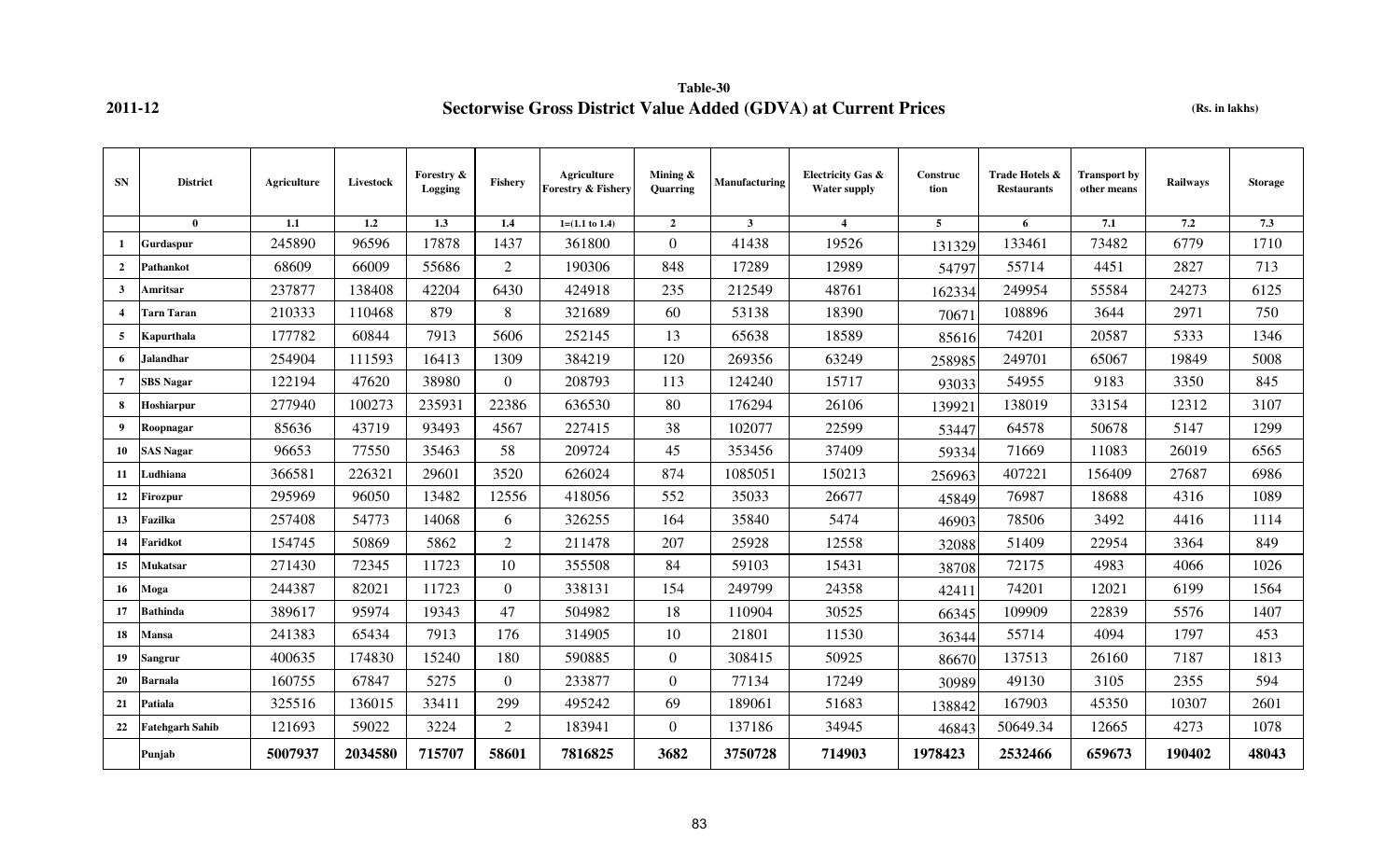# **2011-12 (Concld.)** Sectorwise Gross District Value Added (GDVA) at Current Prices (Rs. in lakhs)

**Table-30**

| <b>SN</b>               | <b>District</b>   | Commun<br>ication | Transport,Storag<br>e & Commun. | Banking &<br><b>Insurance</b> | <b>Real Estate Ownership</b><br>of Dwellings &<br>business services | Public<br>Admn. | <b>Others</b><br>services | <b>Gross District</b><br><b>Value Added</b><br>(GDVA) | <b>Gross District</b><br><b>Domestic Product</b><br>(GDDP) | Popula<br>tion $(000)$ | Per<br>Capita Income<br>(In Rs.) | Primary | <b>Secondary</b> | <b>Tertiary</b> |
|-------------------------|-------------------|-------------------|---------------------------------|-------------------------------|---------------------------------------------------------------------|-----------------|---------------------------|-------------------------------------------------------|------------------------------------------------------------|------------------------|----------------------------------|---------|------------------|-----------------|
|                         | $\theta$          | 7.4               | $7=(7.1 \text{ to } 7.4)$       | 8                             | $\overline{9}$                                                      | 10              | 11                        | 12                                                    | 13                                                         | 14                     | 15                               | 16      | 17               | 18              |
| -1                      | Gurdaspur         | 15067             | 97038                           | 50902                         | 71989                                                               | 98934           | 125636                    | 1132054                                               | 1189395                                                    | 1630                   | 72969                            | 361800  | 192293           | 577961          |
| $\overline{2}$          | Pathankot         | 6284              | 14276                           | 46780                         | 30016                                                               | 41280           | 65375                     | 529669                                                | 556498                                                     | 680                    | 81838                            | 191154  | 85075            | 253441          |
| $\mathbf{3}$            | Amritsar          | 53951             | 139932                          | 119433                        | 170410                                                              | 112017          | 198220                    | 1838762                                               | 1931898                                                    | 2511                   | 76937                            | 425153  | 423643           | 989966          |
| $\overline{\mathbf{4}}$ | <b>Farn Taran</b> | 6603              | 13967                           | 57589                         | 30257                                                               | 32392           | 63997                     | 771046                                                | 810100                                                     | 1131                   | 71627                            | 321749  | 142199           | 307098          |
| 5                       | Kapurthala        | 11853             | 39118                           | 56591                         | 59032                                                               | 34203           | 99994                     | 785140                                                | 824908                                                     | 819                    | 100721                           | 252157  | 169843           | 363139          |
| 6                       | Jalandhar         | 44118             | 134042                          | 186335                        | 278032                                                              | 104717          | 232212                    | 2160969                                               | 2270425                                                    | 2208                   | 102827                           | 384339  | 591591           | 1185039         |
| $\overline{7}$          | <b>SBS Nagar</b>  | 7446              | 20824                           | 42590                         | 31291                                                               | 24944           | 45050                     | 661549                                                | 695058                                                     | 614                    | 113202                           | 208906  | 232990           | 219654          |
| 8                       | Hoshiarpur        | 27365             | 75937                           | 96315                         | 91425                                                               | 87209           | 184984                    | 1652820                                               | 1736537                                                    | 1593                   | 109011                           | 636610  | 342321           | 673889          |
| 9                       | Roopnagar         | 11439             | 68562                           | 37467                         | 52002                                                               | 46564           | 66867                     | 741616                                                | 779180                                                     | 688                    | 113253                           | 227453  | 178124           | 336039          |
| 10                      | SAS Nagar         | 57833             | 101500                          | 56504                         | 129746                                                              | 39915           | 67247                     | 1126548                                               | 1183609                                                    | 1011                   | 117073                           | 209769  | 450199           | 466580          |
| 11                      | Ludhiana          | 61540             | 252622                          | 203787                        | 523464                                                              | 131603          | 295327                    | 3933148                                               | 4132367                                                    | 3528                   | 117131                           | 626898  | 1492227          | 1814024         |
| 12                      | Firozpur          | 9594              | 33687                           | 41331                         | 50761                                                               | 36393           | 75232                     | 840559                                                | 883134                                                     | 1012                   | 87266                            | 418608  | 107559           | 314392          |
| 13                      | Fazilka           | 9816              | 18840                           | 42285                         | 51933                                                               | 37230           | 61624                     | 705054                                                | 740766                                                     | 1035                   | 71572                            | 326419  | 88217            | 290418          |
| 14                      | Faridkot          | 7478              | 34645                           | 28936                         | 37356                                                               | 34352           | 48997                     | 517954                                                | 544189                                                     | 622                    | 87490                            | 211685  | 70574            | 235695          |
| 15                      | Mukatsar          | 9037              | 19112                           | 28588                         | 36391                                                               | 36356           | 59220                     | 720676                                                | 757179                                                     | 910                    | 83206                            | 355592  | 113241           | 251842          |
| 16                      | Moga              | 13778             | 33562                           | 48885                         | 57412                                                               | 44081           | 69511                     | 982506                                                | 1032271                                                    | 1002                   | 103021                           | 338285  | 316568           | 327653          |
| 17                      | Bathinda          | 12394             | 42216                           | 56308                         | 87359                                                               | 58219           | 90394                     | 1157180                                               | 1215793                                                    | 1401                   | 86780                            | 505000  | 207774           | 444406          |
| 18                      | Mansa             | 3993              | 10337                           | 19971                         | 35357                                                               | 33890           | 42267                     | 582126                                                | 611612                                                     | 775                    | 78918                            | 314915  | 69675            | 197536          |
| 19                      | Sangrur           | 15974             | 51134                           | 69832                         | 117271                                                              | 55010           | 136459                    | 1604112                                               | 1685363                                                    | 1666                   | 101162                           | 590885  | 446009           | 567218          |
| 20                      | Barnala           | 5234              | 11289                           | 38834                         | 37563                                                               | 20659           | 40826                     | 557551                                                | 585792                                                     | 600                    | 97632                            | 233877  | 125372           | 198301          |
| 21                      | Patiala           | 22910             | 81169                           | 101394                        | 243674                                                              | 132671          | 134851                    | 1736560                                               | 1824519                                                    | 1915                   | 95275                            | 495311  | 379586           | 861662          |
| 22                      | Fatehgarh Sahib   | 9498              | 27515                           | 33647                         | 51933                                                               | 26816           | 46351                     | 639826                                                | 672237                                                     | 604                    | 111297                           | 183941  | 218974           | 236911          |
|                         | Punjab            | 423205            | 1321323                         | 1464304                       | 2274674                                                             | 1269455         | 2250642                   | 25377426                                              | 26662829                                                   | 27955                  | 95379                            | 7820507 | 6444054          | 11112865        |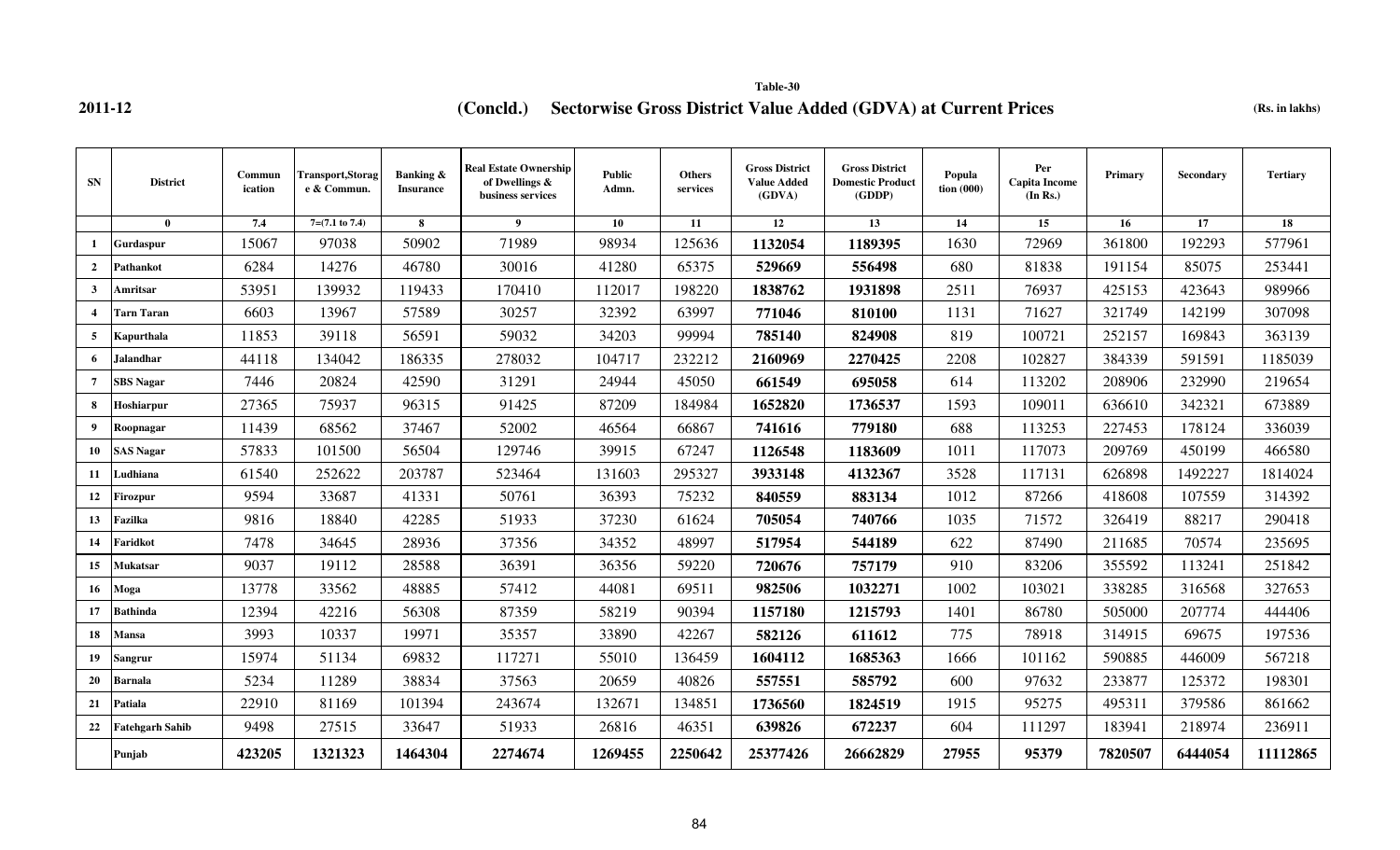### **Table-31**

## **2011-12 Sectorwise Net District Value Added (NDVA) at Current Prices (Rs. in lakhs)**

| <b>SN</b>               | <b>District</b>        | Agriculture | Livestock | Forestry &<br>Logging | <b>Fishery</b> | <b>Agriculture</b><br>Forestry &<br><b>Fishery</b> | Mining $\&$<br>Quarring | Manufacturing | <b>Electricity Gas</b><br>& Water<br>supply | Construc<br>tion | Trade Hotels &<br><b>Restaurants</b> | <b>Transport by</b><br>other means | <b>Railways</b> | <b>Storage</b> |
|-------------------------|------------------------|-------------|-----------|-----------------------|----------------|----------------------------------------------------|-------------------------|---------------|---------------------------------------------|------------------|--------------------------------------|------------------------------------|-----------------|----------------|
|                         | $\mathbf{0}$           | $1.1\,$     | 1.2       | $\overline{1.3}$      | 1.4            | $1=(1.1 \text{ to } 1.4)$                          | $\overline{2}$          | $3^{\circ}$   | $\overline{4}$                              | $5^{\circ}$      | 6                                    | 7.1                                | 7.2             | 7.3            |
| 1                       | Gurdaspur              | 232940      | 95261     | 17682                 | 1268           | 347151                                             | $\overline{0}$          | 32490         | 12974                                       | 125131           | 123347                               | 64905                              | 4298            | 1464           |
| $\mathbf{2}$            | <b>Pathankot</b>       | 64996       | 65097     | 55075                 | $\overline{2}$ | 185169                                             | 738                     | 13556         | 8630                                        | 52211            | 51492                                | 3931                               | 1793            | 611            |
| 3                       | Amritsar               | 225350      | 136495    | 41741                 | 5674           | 409260                                             | 204                     | 166654        | 32400                                       | 154672           | 231012                               | 49096                              | 15390           | 5243           |
| $\overline{\mathbf{4}}$ | <b>Tarn Taran</b>      | 199256      | 108942    | 870                   | $\tau$         | 309075                                             | 52                      | 41664         | 12219                                       | 67335            | 100644                               | 3219                               | 1883            | 642            |
| 5                       | Kapurthala             | 168419      | 60003     | 7826                  | 4947           | 241196                                             | 11                      | 51465         | 12352                                       | 81575            | 68578                                | 18184                              | 3381            | 1152           |
| 6                       | <b>Jalandhar</b>       | 241480      | 110051    | 16233                 | 1155           | 368919                                             | 105                     | 211196        | 42027                                       | 246762           | 230778                               | 57472                              | 12585           | 4288           |
| $\overline{7}$          | <b>SBS</b> Nagar       | 115759      | 46962     | 38552                 | $\overline{0}$ | 201273                                             | 98                      | 97413         | 10444                                       | 88642            | 50790                                | 8111                               | 2124            | 724            |
| 8                       | Hoshiarpur             | 263303      | 98887     | 233344                | 19755          | 615289                                             | 70                      | 138228        | 17347                                       | 133317           | 127560                               | 29284                              | 7806            | 2659           |
| 9                       | Roopnagar              | 81126       | 43115     | 92468                 | 4030           | 220739                                             | 33                      | 80037         | 15016                                       | 50925            | 59684                                | 44762                              | 3263            | 1112           |
| 10                      | <b>SAS Nagar</b>       | 91563       | 76478     | 35074                 | 51             | 203167                                             | 39                      | 277136        | 24857                                       | 56533            | 66238                                | 9789                               | 16498           | 5620           |
| 11                      | Ludhiana               | 347276      | 223194    | 29277                 | 3107           | 602853                                             | 761                     | 850763        | 99810                                       | 244835           | 376361                               | 138152                             | 17555           | 5981           |
| 12                      | Firozpur               | 280382      | 94722     | 13334                 | 11080          | 399518                                             | 481                     | 27468         | 17726                                       | 43685            | 71153                                | 16506                              | 2737            | 932            |
| 13                      | Fazilka                | 243852      | 54016     | 13914                 | 5              | 311788                                             | 143                     | 28101         | 3638                                        | 44689            | 72557                                | 3085                               | 2800            | 954            |
| 14                      | Faridkot               | 146596      | 50167     | 5797                  | $\overline{2}$ | 202562                                             | 180                     | 20329         | 8344                                        | 30574            | 47513                                | 20275                              | 2133            | 727            |
| 15                      | <b>Mukatsar</b>        | 257136      | 71345     | 11595                 | 9              | 340085                                             | 73                      | 46341         | 10254                                       | 36881            | 66706                                | 4401                               | 2578            | 878            |
| 16                      | Moga                   | 231517      | 80887     | 11595                 | $\overline{0}$ | 323999                                             | 134                     | 195861        | 16185                                       | 40410            | 68578                                | 10618                              | 3930            | 1339           |
| 17                      | <b>Bathinda</b>        | 369099      | 94648     | 19131                 | 42             | 482920                                             | 16                      | 86957         | 20283                                       | 63213            | 101580                               | 20173                              | 3536            | 1204           |
| 18                      | <b>Mansa</b>           | 228671      | 64530     | 7826                  | 155            | 301182                                             | 8                       | 17093         | 7661                                        | 34629            | 51492                                | 3617                               | 1139            | 388            |
| 19                      | <b>Sangrur</b>         | 379536      | 172414    | 15073                 | 159            | 567182                                             | $\mathbf{0}$            | 241821        | 33838                                       | 82579            | 127092                               | 23106                              | 4557            | 1552           |
| 20                      | <b>Barnala</b>         | 152289      | 66910     | 5218                  | $\overline{0}$ | 224416                                             | $\mathbf{0}$            | 60479         | 11461                                       | 29527            | 45407                                | 2743                               | 1493            | 509            |
| 21                      | Patiala                | 308373      | 134136    | 33045                 | 264            | 475818                                             | 60                      | 148239        | 34341                                       | 132289           | 155179                               | 40057                              | 6535            | 2227           |
| 22                      | <b>Fatehgarh Sahib</b> | 115284      | 58208     | 3189                  | 2              | 176682                                             | $\boldsymbol{0}$        | 107564        | 23220                                       | 44632            | 46810.04                             | 11183                              | 2710            | 923            |
|                         | Punjab                 | 4744202     | 2006469   | 707858                | 51713          | 7510242                                            | 3205                    | 2940858       | 475027                                      | 1885045          | 2340551                              | 582668                             | 120725          | 41129          |